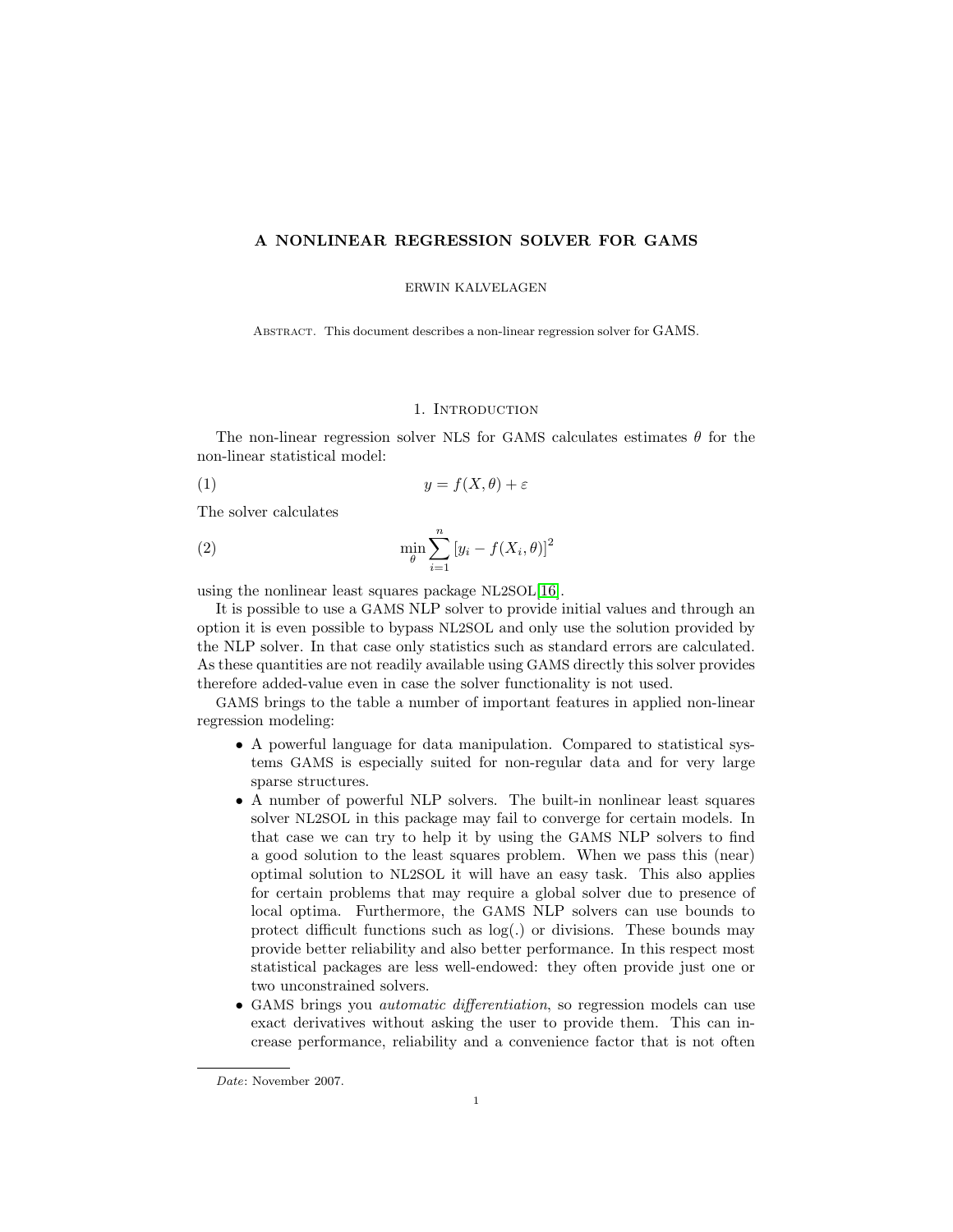#### 2 ERWIN KALVELAGEN

found in statistical packages. The package R provides a package Deriv that implements automatic differentiation.

For an overview of nonlinear regression see [\[2,](#page-145-1) [35\]](#page-146-0).

# 2. Usage

The model specified in GAMS should contain a dummy objective function (the solver will use a sum of squares objective internally) and a set of equations describing the fit. E.g.:

```
obj.. sse =n= 0;
fit(i).. y(i) =e= b1*(1-exp[-b2*x(i)]);
h1.1 = 500b2.1 = 0.0001;option nlp=nls;
model ols1 /obj,fit/;
solve ols1 minimizing sse using nlp;
```
Here  $x(i)$  and  $y(i)$  are parameters, and b1 and b2 are free variables. Note that the role of coefficients is reversed:  $b_1$  and  $b_2$  are coefficients in the statistical model but variables in the optimization model. Similarly  $x$  and  $y$  are parameters for the optimization model but variables in the statistical model.

It is always a good idea to assign starting values nonlinear variables in an optimization model. In many cases the user will know some reasonable numbers that make sense as starting points. If you don't provide a starting point GAMS may use a default of zero which is often a very poor choice as initial point for the optimization algorithm.

The algorithm implements an unconstrained least squares method so bounds on the variables are not allowed. As we may have used bounds to protect a previous solve by a GAMS NLP solver, we accept bounds on the variables but ignore them while issuing a warning message.

The estimates are returned as the levels of the variables. The marginals will contain the standard errors. The row levels reported are the residuals  $\hat{\varepsilon} = y - \hat{y} =$  $y - f(X, \theta)$ . In addition a GDX file is written which will contain all regression statistics.

#### 3. Linear models

For linear models

(3)  $y = X\theta + \varepsilon$ 

a linear regression solver LS[\[19\]](#page-145-2) can be used. In fact it is better to use the linear solver as it is faster, more reliable and provides more statistical output for this particular class of models.

Many models that look non-linear can actually be reformulated into linear models. Firstly, all models that are nonlinear in X but linear in  $\theta$  are just linear from a regression point of view. E.g. a model like:

(4) 
$$
y = b_0 + b_1 x + b_2 x^2 + b_3 x^3 + b_4 x^4 + b_5 x^5
$$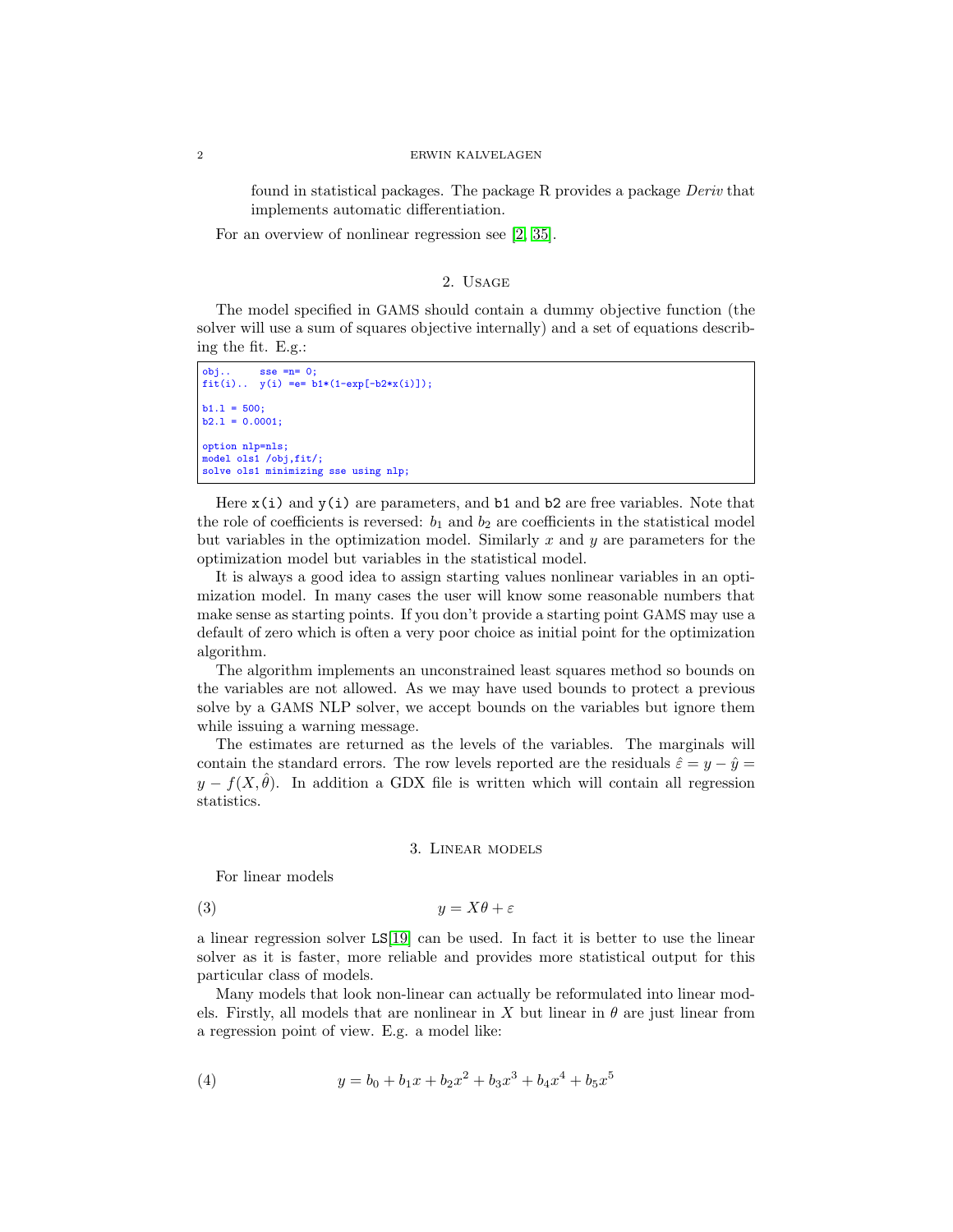taken from the wampler data sets[\[39\]](#page-146-1) from the NIST site [http://www.itl.nist.](http://www.itl.nist.gov/div898/strd/lls/lls.shtml) [gov/div898/strd/lls/lls.shtml](http://www.itl.nist.gov/div898/strd/lls/lls.shtml) is a polynomial problem but linear in the coefficients to estimate  $b_0, ..., b_5$ . See section 9.5 in [\[19\]](#page-145-2).

Some models can be linearized by taking logarithms. E.g.

$$
(5) \t\t y = ae^{bx}
$$

can be transformed to

(6) ln y = ln a + bx

To be precise: this implies we used a multiplicative error:

$$
(7) \t\t y = ae^{bx}e^{\varepsilon}
$$

A Cobb-Douglas production function of the form

$$
(8) \t\t Y = \gamma K^{\alpha} L^{\beta}
$$

results in a linear model when taking logarithms:

(9) 
$$
\ln Y = \ln \gamma + \alpha \ln K + \beta \ln L
$$

A hyperbolic relationship

$$
(10)\t\t y = \frac{x}{a+bx}
$$

can be linearized as:

$$
\frac{1}{y} = b + a\frac{1}{x}
$$

# 4. Example: Fitting a CES production function

As an example consider a CES (Constant Elasticity of Substitution) production function, an important equation used in many economic models. A search in the GAMS model library shows a handful of models that have CES functions. A production function  $Q = f(K, L)$  measures output given inputs consisting of the 'factors' of production' (in our case we have 2 factors: labor  $L$  and capital  $K$ ). A simple production function often used in the economic literature is the Cobb-Douglas production function [\[38\]](#page-146-2). It looks like:

$$
(12)\t\t Q = \lambda K^{\alpha} L^{\beta}
$$

A more complicated function that is very well known is the CES production function. CES functions were introduced by [\[1\]](#page-145-3), and are also called ACMS functions, after the authors. For more information on CES functions and their limitations in production theory see [\[17,](#page-145-4) [11\]](#page-145-5). The functional form of a CES production function is:

(13) 
$$
Q = \gamma \left[ \delta L^{-\rho} + (1 - \delta) K^{-\rho} \right]^{-\frac{n}{\rho}}
$$

where L is labor, K is capital, Q is output.  $\gamma$  is called the 'efficiency parameter'  $(\gamma > 0)$ ,  $\delta$  is the 'distribution parameter'  $(0 < \delta < 1)$ , and  $\rho$  is the 'substitution' parameter' (−1  $\leq \rho \leq \infty$ ).  $\eta$  denotes the degree of homogeneity of the function.

Takings logs, and renaming some parameters, we can write this as:

(14) 
$$
\ln Q = \gamma - \frac{\eta}{\rho} \ln \left( \delta L^{-\rho} + (1 - \delta) K^{-\rho} \right)
$$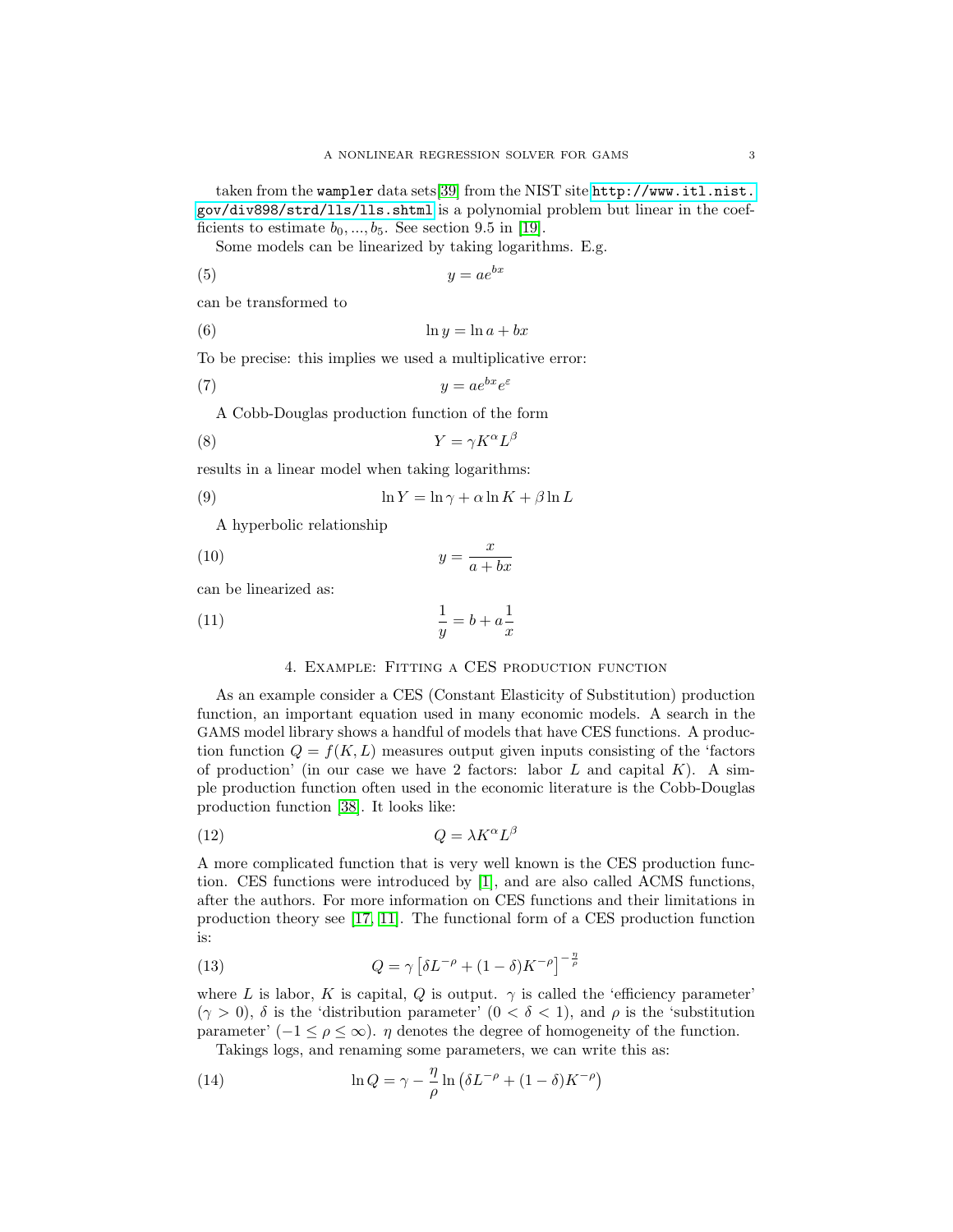

FIGURE 1. Scatter plots of the CES data set

As an aside it is noted that CES functions also have an application in Linear Programming theory. Interior point methods are often based on variants of a logarithmic barrier function. However, one can also devise an interior point algorithm for linear programming based on a CES function [\[26\]](#page-146-3).

A data set from [\[13\]](#page-145-6) is used as an example for our nonlinear regression problem. It is reproduced in table [1](#page-4-0)

The optimization model to be solved can be simply stated as:

NLREG  
\n
$$
\begin{array}{ll}\n\text{minimize} & \sum_{i} r_i^2 \\
\text{subject to} & \ln Q_i = \gamma - \frac{\eta}{\rho} \ln \left( \delta L_i^{-\rho} + (1 - \delta) K_i^{-\rho} \right) + r_i\n\end{array}
$$

This model can be directly solved by a standard GAMS NLP solver such as CONOPT or MINOS:

4.0.[1](#page-3-0). *Model nls.gms.*  $^1$ 

```
$ontext
 Nonlinear least squares.
 Example: Estimation of a CES production function
 Data set: Table 22.4, page 724 of Griffiths, Hill and Judge,
    LEARNING AND PRACTICING ECONOMETRICS, Wiley, 1993.
```
<span id="page-3-0"></span> $1$ <http://www.amsterdamoptimization.com/models/regression/nls.gms>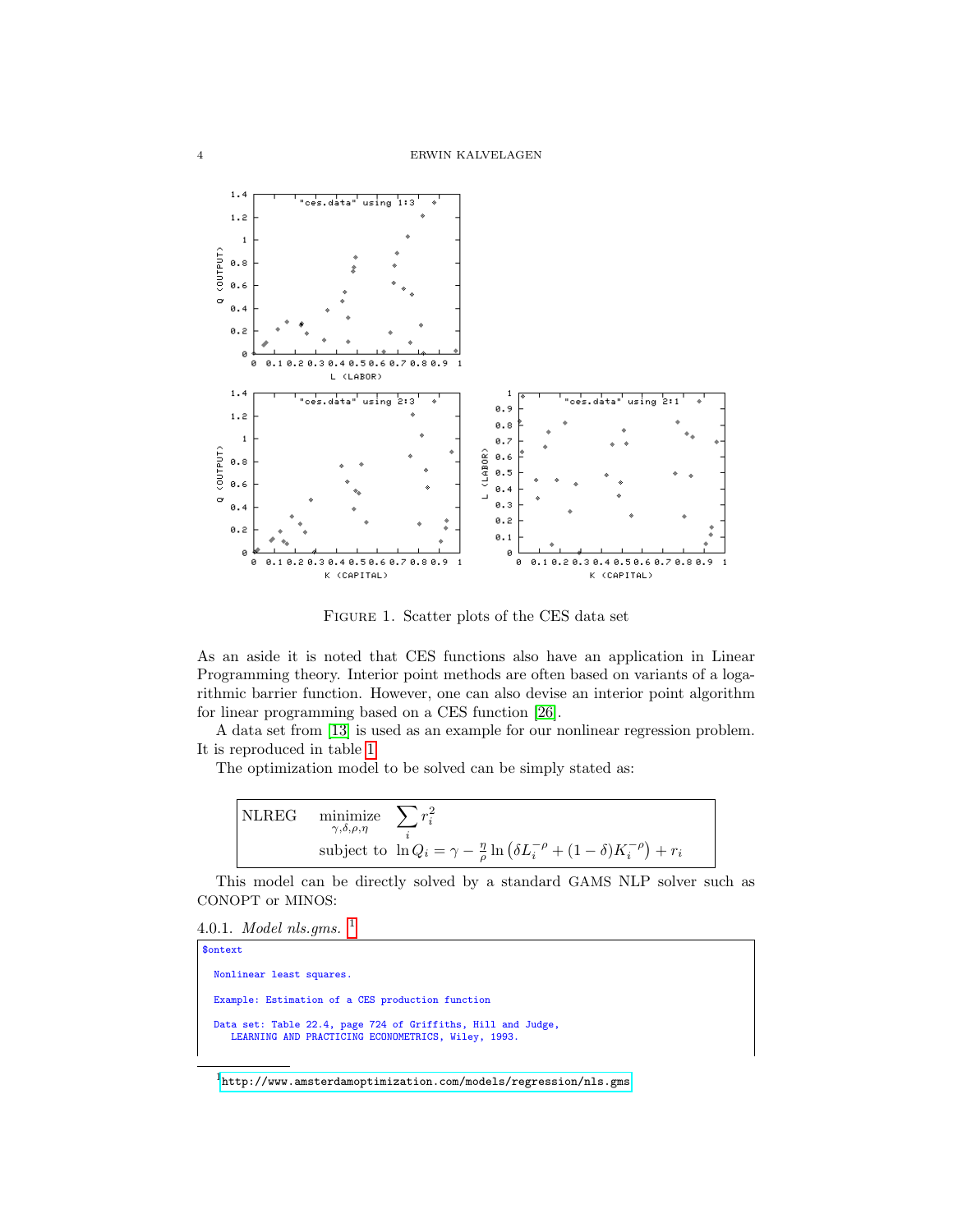



 $L$  (labor)

Figure 2. Contours of CES production function

| L     | K     | Q        | L     | K     | Q        |
|-------|-------|----------|-------|-------|----------|
| 0.228 | 0.802 | 0.256918 | 0.664 | 0.129 | 0.186747 |
| 0.258 | 0.249 | 0.183599 | 0.631 | 0.017 | 0.020671 |
| 0.821 | 0.771 | 1.212883 | 0.059 | 0.906 | 0.100159 |
| 0.767 | 0.511 | 0.522568 | 0.811 | 0.223 | 0.252334 |
| 0.495 | 0.758 | 0.847894 | 0.758 | 0.145 | 0.103312 |
| 0.487 | 0.425 | 0.763379 | 0.050 | 0.161 | 0.078945 |
| 0.678 | 0.452 | 0.623130 | 0.823 | 0.006 | 0.005799 |
| 0.748 | 0.817 | 1.031485 | 0.483 | 0.836 | 0.723250 |
| 0.727 | 0.845 | 0.569498 | 0.682 | 0.521 | 0.776468 |
| 0.695 | 0.958 | 0.882497 | 0.116 | 0.930 | 0.216536 |
| 0.458 | 0.084 | 0.108827 | 0.440 | 0.495 | 0.541182 |
| 0.981 | 0.021 | 0.026437 | 0.456 | 0.185 | 0.316320 |
| 0.002 | 0.295 | 0.003750 | 0.342 | 0.092 | 0.123811 |
| 0.429 | 0.277 | 0.461626 | 0.358 | 0.485 | 0.386354 |
| 0.231 | 0.546 | 0.268474 | 0.162 | 0.934 | 0.279431 |

<span id="page-4-0"></span>Table 1. CES production function data set

Erwin Kalvelagen, 2000

\$offtext

set i 'observations' /i1\*i30/; set j 'parameters' /L,K,Q/;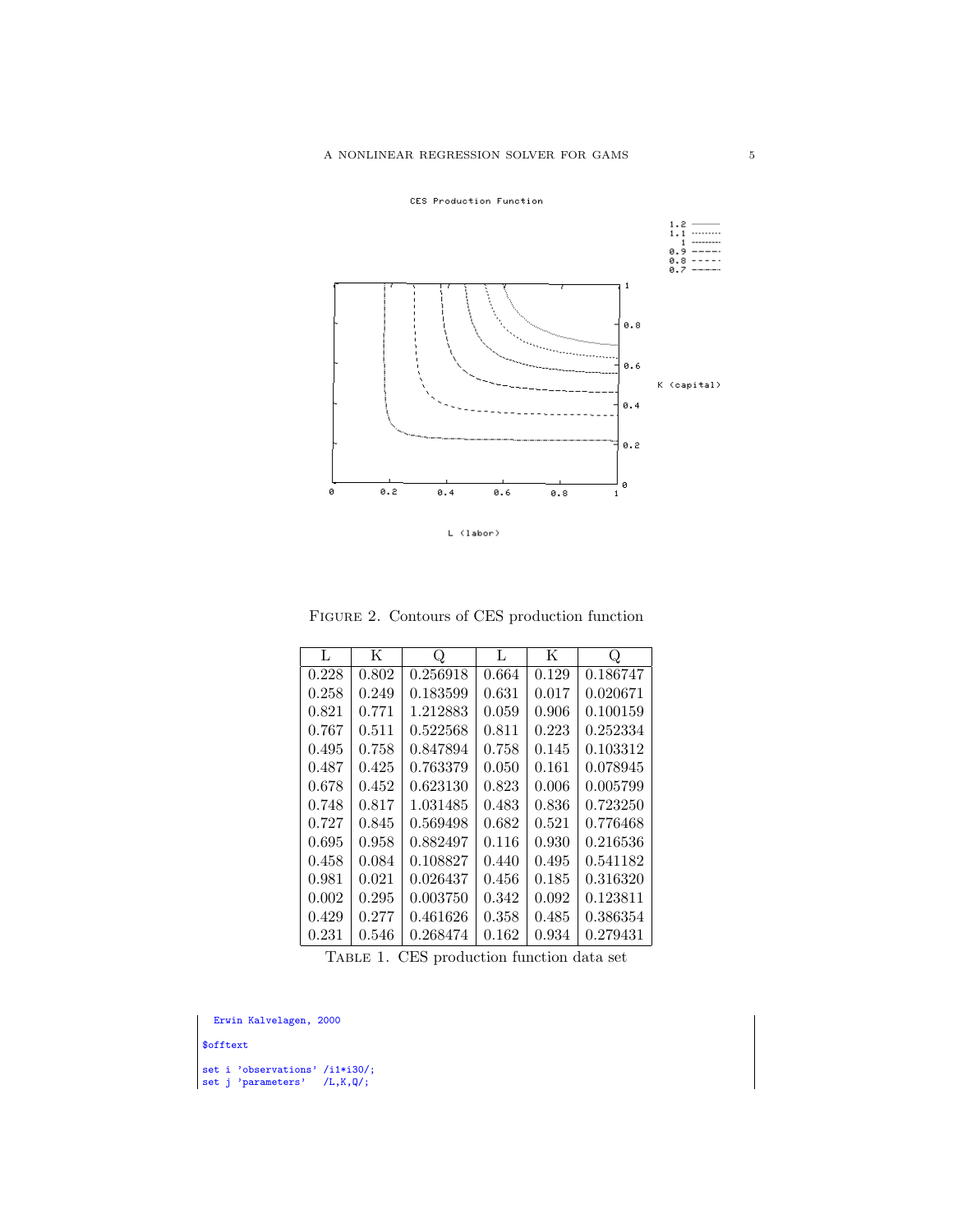

CES Production Function

Figure 3. Surface of CES production function

|              | table data(i, j) |       |          |
|--------------|------------------|-------|----------|
|              | L                | K     | Q        |
| i1           | 0.228            | 0.802 | 0.256918 |
| $\mathbf{i}$ | 0.258            | 0.249 | 0.183599 |
| i3           | 0.821            | 0.771 | 1.212883 |
| i4           | 0.767            | 0.511 | 0.522568 |
| i5           | 0.495            | 0.758 | 0.847894 |
| i6           | 0.487            | 0.425 | 0.763379 |
| i7           | 0.678            | 0.452 | 0.623130 |
| i8           | 0.748            | 0.817 | 1.031485 |
| i9           | 0.727            | 0.845 | 0.569498 |
| i10          | 0.695            | 0.958 | 0.882497 |
| i11          | 0.458            | 0.084 | 0.108827 |
| i12          | 0.981            | 0.021 | 0.026437 |
| i13          | 0.002            | 0.295 | 0.003750 |
| i14          | 0.429            | 0.277 | 0.461626 |
| i15          | 0.231            | 0.546 | 0.268474 |
| i16          | 0.664            | 0.129 | 0.186747 |
| i17          | 0.631            | 0.017 | 0.020671 |
| i18          | 0.059            | 0.906 | 0.100159 |
| i19          | 0.811            | 0.223 | 0.252334 |
| i20          | 0.758            | 0.145 | 0.103312 |
| i21          | 0.050            | 0.161 | 0.078945 |
| i22          | 0.823            | 0.006 | 0.005799 |
| i23          | 0.483            | 0.836 | 0.723250 |
| i24          | 0.682            | 0.521 | 0.776468 |
| i25          | 0.116            | 0.930 | 0.216536 |
| i26          | 0.440            | 0.495 | 0.541182 |
| i27          | 0.456            | 0.185 | 0.316320 |
| i28          | 0.342            | 0.092 | 0.123811 |
| i29          | 0.358            | 0.485 | 0.386354 |
| i30          | 0.162            | 0.934 | 0.279431 |
|              |                  |       |          |
|              |                  |       |          |

 $\mathbf{r}$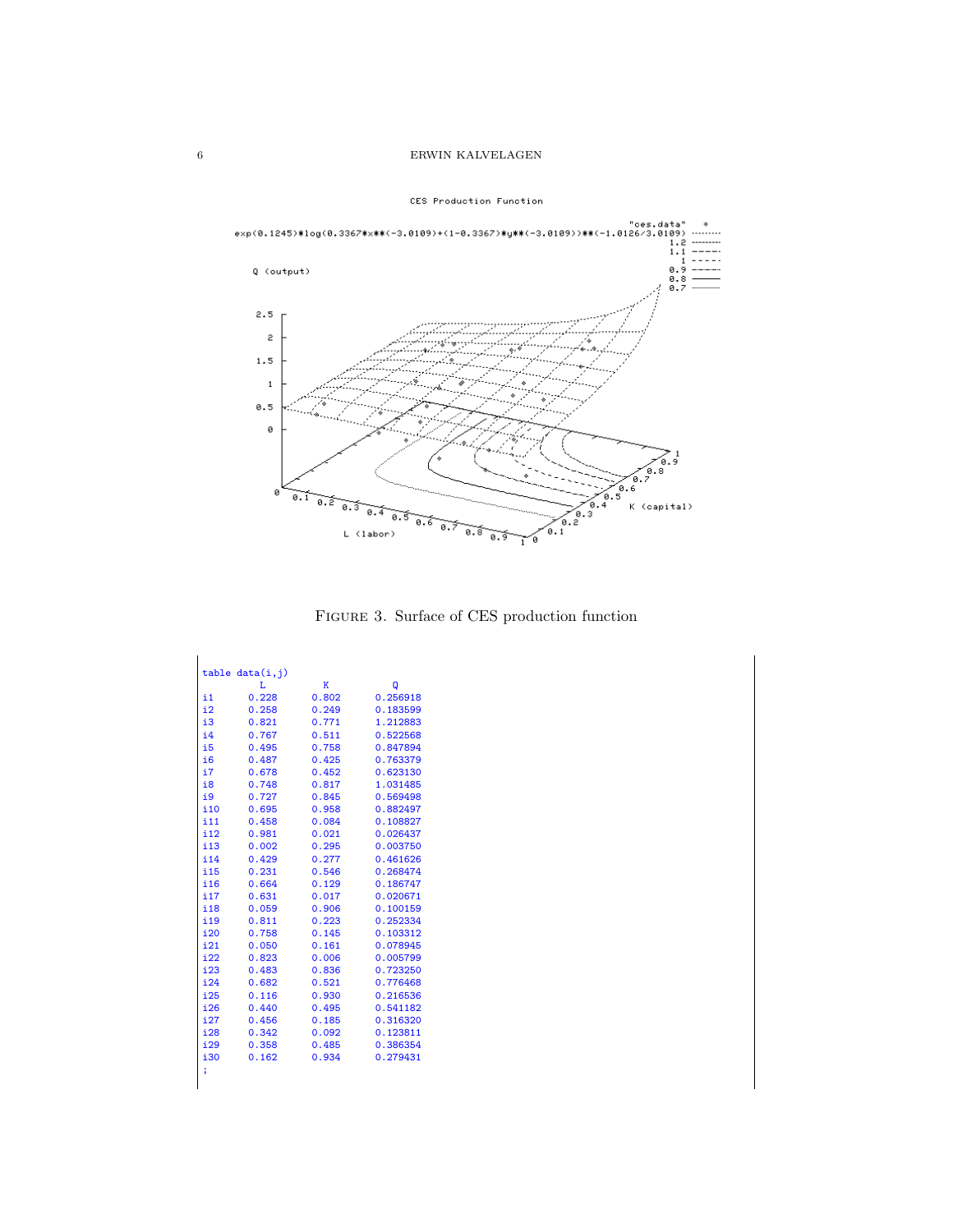```
parameters<br>L(i)
    L(i) 'labor'<br>K(i) 'capita
    K(i) 'capital'<br>Q(i) 'output'
                    'output'
;
L(i) = data(i,'L');K(i) = data(i,'K');Q(i) = data(i, 'Q');variables
    gamma log of efficiency parameter'<br>delta 'distribution parameter'
    delta 'distribution parameter'<br>
rho 'substitution parameter'
                    'substitution parameter'
    eta 'homogeneity parameter'
    residual(i) 'error term'<br>sse 'sum of squa
                    'sum of squared errors'
;
equations<br>fit(i)
    fit(i) 'the nonlinear model'<br>obj 'objective'
                  'objective'
;
obj... sse =e= sum(i, sqr(residual(i)));
fit(i).. log(Q(i)) =e=
gamma - (eta/rho)*log[delta*L(i)**(-rho) + (1-delta)*K(i)**(-rho)]
+ residual(i);
* initial values
rho.l=1;
delta.l=0.5;
gamma.l=1;
eta.l=1;
model nls /obj,fit/;
solve nls minimizing sse using nlp;
display gamma.l, delta.l, rho.l, eta.l, sse.l;
```
This will provide the following results:

| VARIABLE gamma.L<br>VARIABLE delta.L | $\equiv$ $\equiv$<br>$\equiv$ $\equiv$ | 0.124 log of efficiency parameter<br>0.337 distribution parameter |
|--------------------------------------|----------------------------------------|-------------------------------------------------------------------|
| VARIABLE rho.L                       | $=$ $-$                                | 3.011 substitution parameter                                      |
| VARIABLE eta.L<br>VARIABLE sse.L     | $\equiv$ 100 $\pm$<br>$=$ $-$          | 1.013 homogeneity parameter<br>1.761 sum of squared errors        |

However we are missing output such as standard error that allows us to assess the quality of the fit. Other statistical packages such as CHAZAM [\[40\]](#page-146-4) report these:

4.0.2. Output of CHAZAM. This run is used to verify the solution.

```
*********************************************************************
Hello/Bonjour/Aloha/Howdy/G Day/Kia Ora/Konnichiwa/Buenos Dias/Nee Hau/Ciao
Welcome to SHAZAM - Version 9.0 - OCT 2000 SYSTEM=LINUX PAR= 781
|_ * NONLINEAR LEAST SQUARES AND TESTING FOR AUTOCORRELATED ERRORS
| *
|_ * Example: Estimation of a CES production function
|_ *
|_ * Data set: Table 22.4, page 724 of Griffiths, Hill and Judge,
        LEARNING AND PRACTICING ECONOMETRICS, Wiley, 1993.
|_{\perp} *<br>|_{\perp} *|_ SAMPLE 1 30
| READ L K Q<br>3 VARIABLES AND
                       30 OBSERVATIONS STARTING AT OBS 1
|_ GENR LOGQ=LOG(Q)
```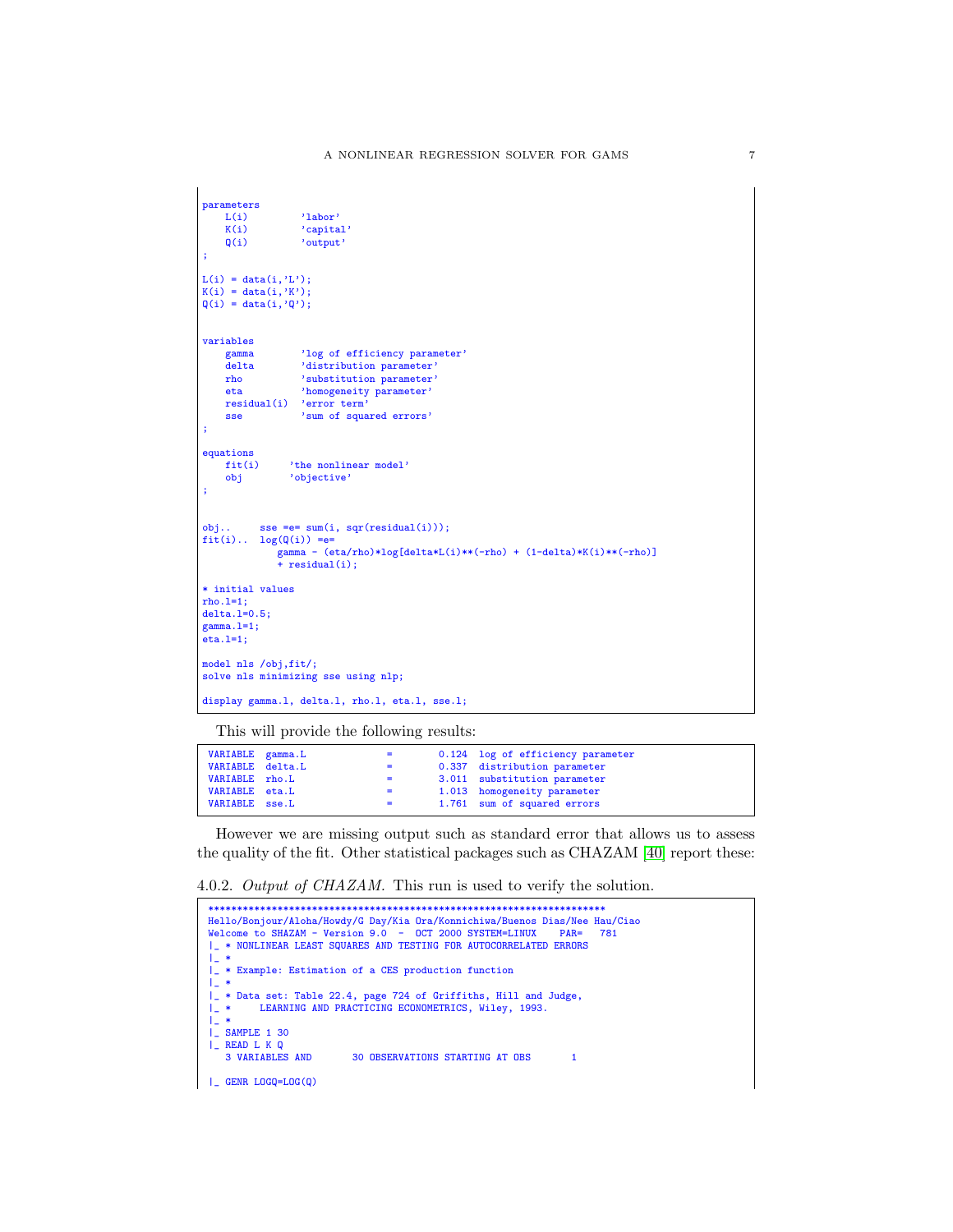```
|_ * Estimate the CES production function
|_ NL 1 / NCOEF=4 PCOV ZMATRIX=Z COEF=BETA PREDICT=YHAT
...NOTE..SAMPLE RANGE SET TO: 1, 30
|_ EQ LOGQ=GAMMA-(ETA/RHO)*LOG(DELTA*L**(-RHO)+(1-DELTA)*K**(-RHO))
|_ COEF RHO 1 DELTA .5 GAMMA 1 ETA 1
  3 VARIABLES IN 1 EQUATIONS WITH 4 COEFFICIENTS
        30 OBSERVATIONS
REQUIRED MEMORY IS PAR= 22 CURRENT PAR= 781
COEFFICIENT STARTING VALUES
GAMMA 1.0000 ETA 1.0000 RHO 1.0000 DELTA 0.50000
          0.50000
      100 MAXIMUM ITERATIONS, CONVERGENCE = 0.100000E-04
INITIAL STATISTICS :
TIME = 0.000 SEC. ITER. NO. 0 FUNCT. EVALUATIONS 1
LOG-LIKELIHOOD FUNCTION= -45.75315
COEFFICIENTS<br>1.000000
                   1.000000 1.000000 1.000000 0.5000000
GRADIENT<br>-25.82924
                 -25.82924 42.55772 5.501555 -6.222794
INTERMEDIATE STATISTICS :
TIME = 0.040 SEC. ITER. NO. 15 FUNCT. EVALUATIONS 25
LOG-LIKELIHOOD FUNCTION= -0.6460435E-01
COEFFICIENTS<br>0.1246125
                  0.1246125 1.018006 2.750354 0.3581035
GRADIENT<br>-0.54883620.2883618   0.2721726E-01 -2.287144
FINAL STATISTICS :
TIME = 0.060 SEC. ITER. NO. 25 FUNCT. EVALUATIONS 35
LOG-LIKELIHOOD FUNCTION= -0.3907423E-01
COEFFICIENTS<br>0 1244913
                   1.012594 3.010941 0.3366735
GRADIENT
 -0.4790552E-03 -0.7407311E-04 0.1256401E-05 -0.1297012E-03
ASYMPTOTIC COVARIANCE MATRIX
GAMMA 0.47917E-02
ETA 0.61486E-03 0.21055E-02<br>RHO 0.50037E-01 -0.67552E-01
        0.50037E-01 -0.67552E-01 4.0663
DELTA -0.15592E-02 0.20209E-02 -0.13216 0.97548E-02
            GAMMA ETA RHO DELTA
MAXIMUM LIKELIHOOD ESTIMATE OF SIGMA-SQUARED = 0.58703E-01
SUM OF SQUARED ERRORS = 1.7611
GTRANSPOSE*INVERSE(H)*G STATISTIC - = 0.11658E-08
      COEFFICIENT ST. ERROR T-RATIO
GAMMA  0.12449  0.69222E-01  1.7984<br>ETA  1.0126  0.45886E-01  22.068
ETA 1.0126 0.45886E-01 22.068<br>RH0 3.0109 2.0165 1.4931
RHO 3.0109 2.0165 1.4931
DELTA 0.33667 0.98766E-01 3.4088
|_ END
|_ STOP
```
The NLS solver tries to mimic the output that is provided by R, a popular statistical package in the public domain[\[32\]](#page-146-5):

```
> fm1<-nls(log(Q) ~ gamma-(eta/rho)*log(delta*L^(-rho)+(1-delta)*K^(-rho)),
+ c(rho=1,delta=0.5,gamma=1,eta=1),trace=TRUE,data=ces)
37.09680 : 1.0 0.5 1.0 1.0
 2.295654 : 1.99986866 0.40119862 0.06698141 0.96205808
1.781744 : 3.0008698 0.3263035 0.1215438 1.0001874
 1.761295 : 2.9001138 0.3418538 0.1233171 1.0143419
1.761125 : 3.0393385 0.3338332 0.1246505 1.0119903
```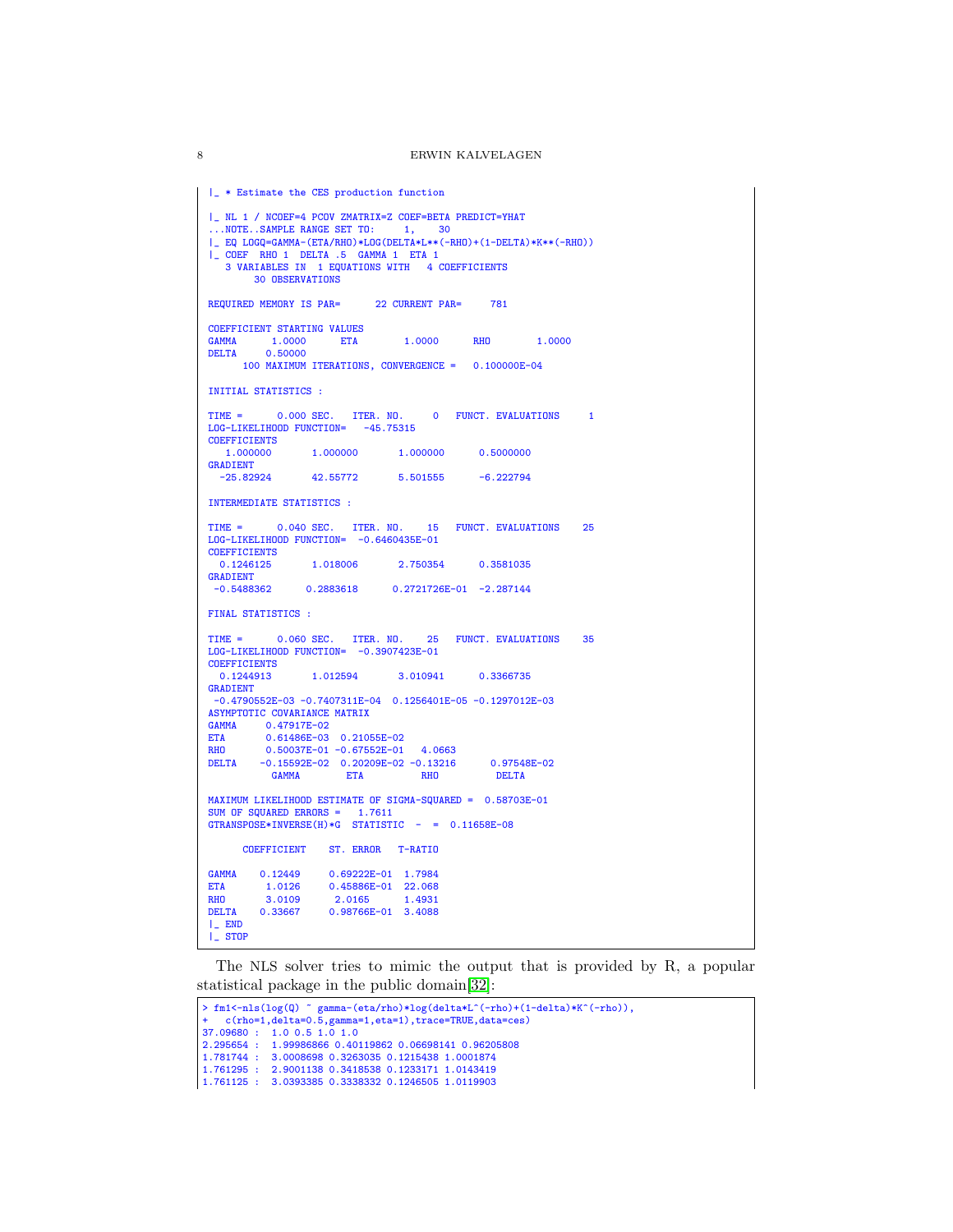```
1.761091 : 2.9857143 0.3382186 0.1242645 1.0129905
 1.761081 : 3.0223077 0.3358118 0.1245782 1.0123984
1.761078 : 3.0038548 0.3371512 0.1244315 1.0127084
1.761077 : 3.0146639 0.3364070 0.1245208 1.0125321
1.761077 : 3.0088046 0.3368211 0.1244733 1.0126289
1.761077 : 3.0121094 0.3365907 0.1245004 1.0125748
1.761077 : 3.0102837 0.3367189 0.1244855 1.0126048
1.761076 : 3.0113034 0.3366476 0.1244938 1.0125881
1.761076 : 3.0107371 0.3366873 0.1244892 1.0125974
 1.761076 : 3.0110526 0.3366652 0.1244918 1.0125922
1.761076 : 3.0108762 0.3366775 0.1244904 1.0125951
> summary(fm1)
Formula: \log(Q) \in gamma - (eta/rho) * \log(\text{delta} * \text{L}^(-\text{rho}) + (1 - \text{delta}) *K^{\sim}(-rho))
Parameters:
      Estimate Std. Error t value Pr(>|t|)
rho 3.01088 2.32328 1.296 0.2064
 delta 0.33668 0.13611 2.474 0.0202 *
gamma 0.12449 0.07834 1.589 0.1241
eta 1.01260 0.05068 19.979 <2e-16 ***
 ---
Signif. codes: 0 *** 0.001 ** 0.01 * 0.05 . 0.1 1
Residual standard error: 0.2603 on 26 degrees of freedom
Number of iterations to convergence: 15
Achieved convergence tolerance: 9.961e-06
 >
```
The model can be easily adapted to be solved with the NLS solver:

- replace the objective by a dummy objective
- remove all references to the variable residual
- add the statement option NLP=LS;.

4.0.3. Model nls2.gms. [2](#page-8-0)

```
$ontext
  Nonlinear least squares.
  Example: Estimation of a CES production function
   Data set: Table 22.4, page 724 of Griffiths, Hill and Judge,
LEARNING AND PRACTICING ECONOMETRICS, Wiley, 1993.
  Erwin Kalvelagen, 2000
$offtext
set i 'observations' /i1*i30/;
set j 'parameters' /L,K,Q/;
table data(i,j)
             L K Q
\begin{array}{cccc} 11 & 0.228 & 0.802 & 0.256918 \\ 12 & 0.258 & 0.249 & 0.183599 \end{array}0.258 0.249 0.183599<br>0.821 0.771 1.212883
i3 0.821 0.771 1.212883<br>i4 0.767 0.511 0.522568
        0.767 0.511 0.522568<br>0.495 0.758 0.847894
i5 0.495 0.758 0.847894<br>i6 0.487 0.425 0.763379<br>i7 0.678 0.452 0.623130
i6 0.487 0.425 0.763379
i7 0.678 0.452 0.623130
i8 0.748 0.817 1.031485
                       0.845 0.569498<br>0.958 0.882497
i10 0.695 0.958 0.882497<br>i11 0.458 0.084 0.108827
                                    0.108827
```
<span id="page-8-0"></span> $^2$ <http://www.amsterdamoptimization.com/models/regression/nls2.gms>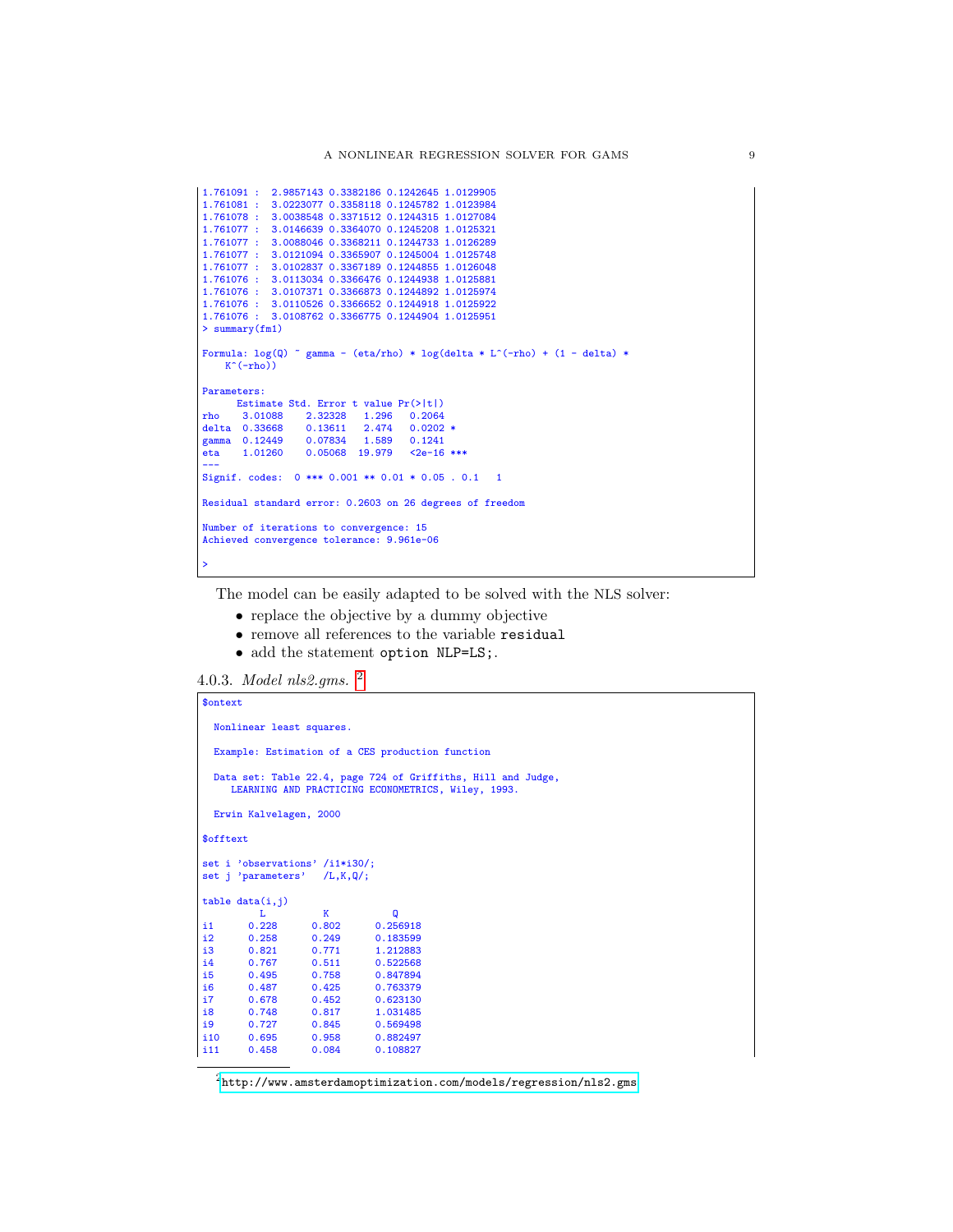| i12<br>i13                                                                                              | 0.981          | 0.021                                | 0.026437                                                                                                                                    |
|---------------------------------------------------------------------------------------------------------|----------------|--------------------------------------|---------------------------------------------------------------------------------------------------------------------------------------------|
|                                                                                                         | 0.002          | 0.295                                | 0.003750                                                                                                                                    |
| i14                                                                                                     | 0.429          | 0.277                                | 0.461626                                                                                                                                    |
| i 15                                                                                                    | 0.231          | 0.546                                | 0.268474                                                                                                                                    |
| i16                                                                                                     | 0.664          | 0.129                                | 0.186747                                                                                                                                    |
| i 17                                                                                                    | 0.631          | 0.017                                | 0.020671                                                                                                                                    |
| i18                                                                                                     | 0.059          | 0.906                                | 0.100159                                                                                                                                    |
| i19                                                                                                     | 0.811          | 0.223                                | 0.252334                                                                                                                                    |
| i20                                                                                                     | 0.758          | 0.145                                | 0.103312                                                                                                                                    |
| i21                                                                                                     | 0.050          | 0.161                                | 0.078945                                                                                                                                    |
| i22                                                                                                     | 0.823          | 0.006                                | 0.005799                                                                                                                                    |
| i23                                                                                                     | 0.483          | 0.836                                | 0.723250                                                                                                                                    |
| i24                                                                                                     | 0.682          | 0.521                                | 0.776468                                                                                                                                    |
| i25                                                                                                     | 0.116          | 0.930                                | 0.216536                                                                                                                                    |
| i26                                                                                                     | 0.440          | 0.495                                | 0.541182                                                                                                                                    |
| i27                                                                                                     | 0.456          | 0.185                                | 0.316320                                                                                                                                    |
| i28                                                                                                     | 0.342          | 0.092                                | 0.123811                                                                                                                                    |
| i29                                                                                                     | 0.358          | 0.485                                | 0.386354                                                                                                                                    |
| i30                                                                                                     | 0.162          | 0.934                                | 0.279431                                                                                                                                    |
| ÷                                                                                                       |                |                                      |                                                                                                                                             |
| parameters                                                                                              |                |                                      |                                                                                                                                             |
| L(i)<br>K(i)                                                                                            |                | 'labor'                              |                                                                                                                                             |
| Q(i)                                                                                                    |                | 'capital'<br>'output'                |                                                                                                                                             |
| $\ddot{\phantom{1}}$                                                                                    |                |                                      |                                                                                                                                             |
|                                                                                                         |                |                                      |                                                                                                                                             |
| gamma<br>delta<br>rho<br>eta<br><b>sse</b>                                                              | residual(i)    | 'error term'                         | 'log of efficiency parameter'<br>'distribution parameter'<br>'substitution parameter'<br>'homogeneity parameter'<br>'sum of squared errors' |
| variables<br>÷<br>equations                                                                             |                |                                      |                                                                                                                                             |
| fit(i)<br>obj                                                                                           |                | 'the nonlinear model'<br>'objective' |                                                                                                                                             |
| ÷<br>obj.<br>$fit(i)$                                                                                   | $sse = n = 0;$ | $log(Q(i)) ==$                       | gamma - (eta/rho)*log[delta*L(i)**(-rho) + (1-delta)*K(i)**(-rho)];                                                                         |
|                                                                                                         |                |                                      |                                                                                                                                             |
|                                                                                                         |                |                                      |                                                                                                                                             |
|                                                                                                         |                |                                      |                                                                                                                                             |
|                                                                                                         |                |                                      |                                                                                                                                             |
|                                                                                                         |                |                                      |                                                                                                                                             |
| * initial values<br>$rho.l=1;$<br>$delta.I=0.5;$<br>$gamma.1=1;$<br>$eta.1=1;$<br>model nls /obj, fit/; |                |                                      |                                                                                                                                             |
| option nlp=nls;                                                                                         |                |                                      |                                                                                                                                             |
|                                                                                                         |                | solve nls minimizing sse using nlp;  |                                                                                                                                             |

This gives:

|             |                  | SOLVE SUMMARY |               |                    |
|-------------|------------------|---------------|---------------|--------------------|
| <b>TYPE</b> | MODEL nls<br>NLP |               | OBJECTIVE sse | DIRECTION MINIMIZE |
|             | SOLVER NLS       |               | FROM LINE 90  |                    |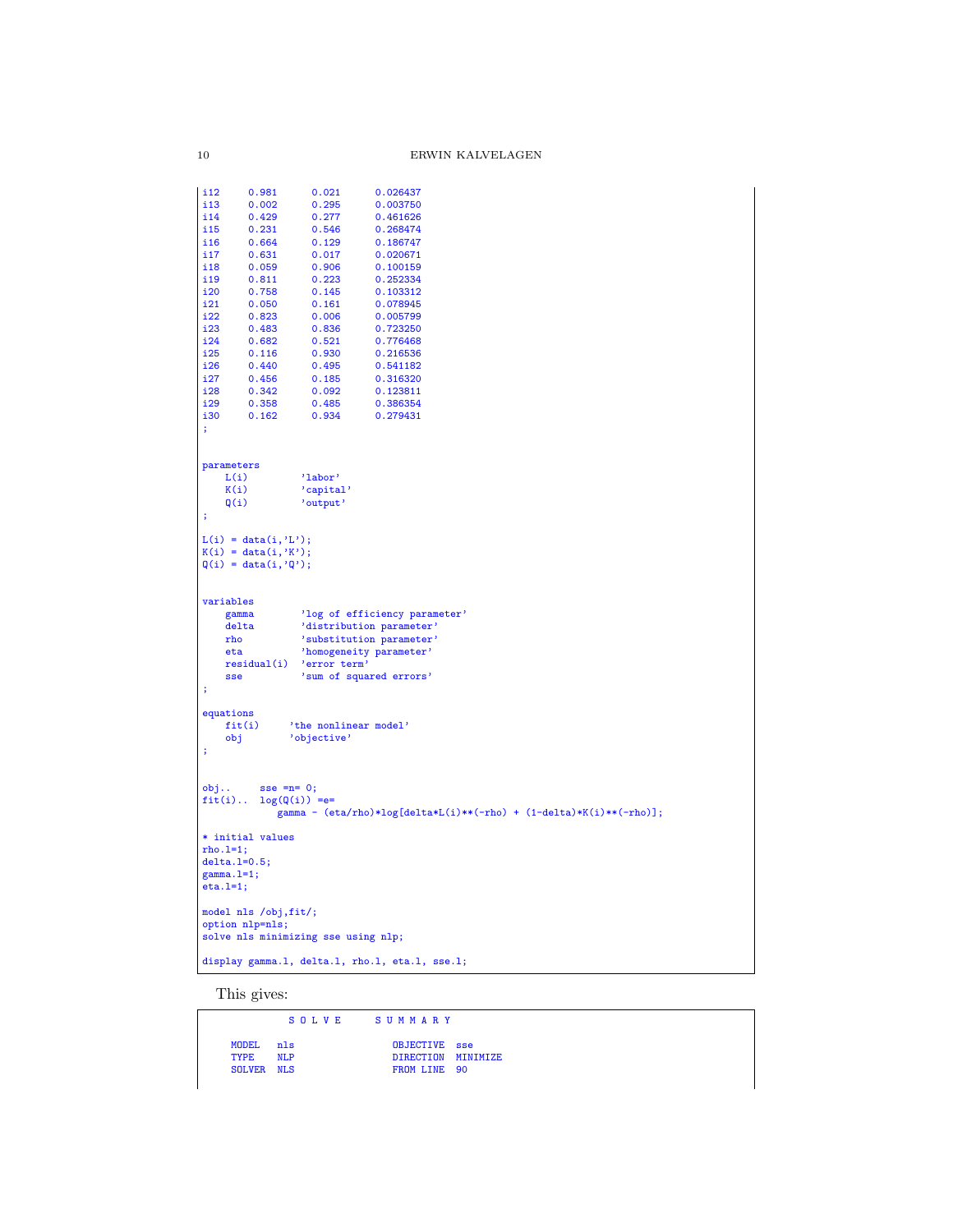| ITERATION COUNT, LIMIT<br>$8 - 8$<br>10000<br><b>EVALUATION ERRORS</b><br>$\Omega$<br>$\overline{\phantom{0}}$<br>Nonlinear Least Square Solver V1<br>Erwin Kalvelagen, Amsterdam Optimization Modeling Group<br>www.amsterdamoptimization.com<br>Nonlinear Least Square Solver: NL2SOL<br>Parameter Estimate Std. Error t value Pr(> t )<br>gamma $-1.24491E-01$ 7.83443E-02 $-1.58902E+00$ 1.24143E-01<br>delta 3.36673E-01 1.36112E-01 2.47350E+00 2.02326E-02 *<br>rho 3.01094E+00 2.32337E+00 1.29593E+00 2.06385E-01<br>eta 1.01259E+00 5.06832E-02 1.99789E+01 2.66997E-17 ***<br>Signif. codes: 0 '***' 0.001 '**' 0.01 '*' 0.05 '.' 0.1 ' ' 1<br>Residual standard error: 2.60257E-01 on 26 degrees of freedom<br>DLL version: _GAMS_GDX_237_2007-01-09<br>GDX file: nls.gdx<br>LOWER LEVEL UPPER MARGINAL<br>---- EQU obj<br>$-$ INF<br>1.7611<br>$+INF$<br>obj objective<br>---- EQU fit the nonlinear model<br><b>LEVEL</b><br>UPPER MARGINAL<br>LOWER<br>1.3590<br>$-0.3379$<br>1.3590<br>$\Delta$<br>1.6950<br>$-0.4234$<br>1.6950<br>-0.1930<br>0.3117<br>-0.1930<br>i4<br>$-0.1849$<br>0.6490<br>0.6490<br>i5<br>0.1650<br>0.2030<br>0.1650<br>i6<br>0.4315<br>0.2700<br>0.2700<br>0.1155<br>0.4730<br>0.4730<br>$-0.0310$<br>0.1440<br>$-0.0310$<br>0.5630<br>-0.4576<br>0.5630<br>0.1250<br>$-0.0590$<br>0.1250<br>2.2180<br>0.0286<br>2.2180<br>i 12<br>3.6330<br>$\mathbf{0.0164}$<br>3.6330<br>5.5860<br>0.2163<br>i 13<br>5.5860<br>0.7730<br>i 14<br>0.3072<br>0.7730<br>1.3150<br>$-0.2755$<br>1.3150<br>0.1344<br>1.6780<br>1.6780<br>3.8790<br>$-0.0157$<br>3.8790<br>2.3010<br>0.0744<br>2.3010<br>1.3770<br>$-0.1166$<br>1.3770<br>2.2700<br>$-0.5760$<br>2.2700<br>2.5390<br>0.0229<br>2.5390<br>$-0.2322$<br>5.1501<br>5.1501<br>0.3240<br>0.0301<br>0.3240<br>0.2530<br>0.2131<br>0.2530<br>1.5300<br>0.1619<br>1.5300<br>0.6140<br>0.0186<br>0.6140<br>1.1510<br>0.3062<br>1.1510<br>2.0890<br>0.0677<br>2.0890<br>0.9510<br>$-0.2057$<br>0.9510<br>1.2750<br>0.0809<br>1.2750<br><b>LOWER</b><br><b>LEVEL</b><br><b>UPPER</b><br>MARGINAL |                                                                                         |  | RESOURCE USAGE, LIMIT 0.125 1000.000 |  |
|----------------------------------------------------------------------------------------------------------------------------------------------------------------------------------------------------------------------------------------------------------------------------------------------------------------------------------------------------------------------------------------------------------------------------------------------------------------------------------------------------------------------------------------------------------------------------------------------------------------------------------------------------------------------------------------------------------------------------------------------------------------------------------------------------------------------------------------------------------------------------------------------------------------------------------------------------------------------------------------------------------------------------------------------------------------------------------------------------------------------------------------------------------------------------------------------------------------------------------------------------------------------------------------------------------------------------------------------------------------------------------------------------------------------------------------------------------------------------------------------------------------------------------------------------------------------------------------------------------------------------------------------------------------------------------------------------------------------------------------------------------------------------------------------------------------------------------------------------------------------------------------------------------------------------------------------------------------------------------------------------------------------------------------------------------------------------|-----------------------------------------------------------------------------------------|--|--------------------------------------|--|
|                                                                                                                                                                                                                                                                                                                                                                                                                                                                                                                                                                                                                                                                                                                                                                                                                                                                                                                                                                                                                                                                                                                                                                                                                                                                                                                                                                                                                                                                                                                                                                                                                                                                                                                                                                                                                                                                                                                                                                                                                                                                            |                                                                                         |  |                                      |  |
|                                                                                                                                                                                                                                                                                                                                                                                                                                                                                                                                                                                                                                                                                                                                                                                                                                                                                                                                                                                                                                                                                                                                                                                                                                                                                                                                                                                                                                                                                                                                                                                                                                                                                                                                                                                                                                                                                                                                                                                                                                                                            |                                                                                         |  |                                      |  |
|                                                                                                                                                                                                                                                                                                                                                                                                                                                                                                                                                                                                                                                                                                                                                                                                                                                                                                                                                                                                                                                                                                                                                                                                                                                                                                                                                                                                                                                                                                                                                                                                                                                                                                                                                                                                                                                                                                                                                                                                                                                                            |                                                                                         |  |                                      |  |
|                                                                                                                                                                                                                                                                                                                                                                                                                                                                                                                                                                                                                                                                                                                                                                                                                                                                                                                                                                                                                                                                                                                                                                                                                                                                                                                                                                                                                                                                                                                                                                                                                                                                                                                                                                                                                                                                                                                                                                                                                                                                            |                                                                                         |  |                                      |  |
|                                                                                                                                                                                                                                                                                                                                                                                                                                                                                                                                                                                                                                                                                                                                                                                                                                                                                                                                                                                                                                                                                                                                                                                                                                                                                                                                                                                                                                                                                                                                                                                                                                                                                                                                                                                                                                                                                                                                                                                                                                                                            |                                                                                         |  |                                      |  |
|                                                                                                                                                                                                                                                                                                                                                                                                                                                                                                                                                                                                                                                                                                                                                                                                                                                                                                                                                                                                                                                                                                                                                                                                                                                                                                                                                                                                                                                                                                                                                                                                                                                                                                                                                                                                                                                                                                                                                                                                                                                                            |                                                                                         |  |                                      |  |
|                                                                                                                                                                                                                                                                                                                                                                                                                                                                                                                                                                                                                                                                                                                                                                                                                                                                                                                                                                                                                                                                                                                                                                                                                                                                                                                                                                                                                                                                                                                                                                                                                                                                                                                                                                                                                                                                                                                                                                                                                                                                            |                                                                                         |  |                                      |  |
|                                                                                                                                                                                                                                                                                                                                                                                                                                                                                                                                                                                                                                                                                                                                                                                                                                                                                                                                                                                                                                                                                                                                                                                                                                                                                                                                                                                                                                                                                                                                                                                                                                                                                                                                                                                                                                                                                                                                                                                                                                                                            |                                                                                         |  |                                      |  |
|                                                                                                                                                                                                                                                                                                                                                                                                                                                                                                                                                                                                                                                                                                                                                                                                                                                                                                                                                                                                                                                                                                                                                                                                                                                                                                                                                                                                                                                                                                                                                                                                                                                                                                                                                                                                                                                                                                                                                                                                                                                                            |                                                                                         |  |                                      |  |
|                                                                                                                                                                                                                                                                                                                                                                                                                                                                                                                                                                                                                                                                                                                                                                                                                                                                                                                                                                                                                                                                                                                                                                                                                                                                                                                                                                                                                                                                                                                                                                                                                                                                                                                                                                                                                                                                                                                                                                                                                                                                            |                                                                                         |  |                                      |  |
|                                                                                                                                                                                                                                                                                                                                                                                                                                                                                                                                                                                                                                                                                                                                                                                                                                                                                                                                                                                                                                                                                                                                                                                                                                                                                                                                                                                                                                                                                                                                                                                                                                                                                                                                                                                                                                                                                                                                                                                                                                                                            |                                                                                         |  |                                      |  |
|                                                                                                                                                                                                                                                                                                                                                                                                                                                                                                                                                                                                                                                                                                                                                                                                                                                                                                                                                                                                                                                                                                                                                                                                                                                                                                                                                                                                                                                                                                                                                                                                                                                                                                                                                                                                                                                                                                                                                                                                                                                                            |                                                                                         |  |                                      |  |
|                                                                                                                                                                                                                                                                                                                                                                                                                                                                                                                                                                                                                                                                                                                                                                                                                                                                                                                                                                                                                                                                                                                                                                                                                                                                                                                                                                                                                                                                                                                                                                                                                                                                                                                                                                                                                                                                                                                                                                                                                                                                            |                                                                                         |  |                                      |  |
|                                                                                                                                                                                                                                                                                                                                                                                                                                                                                                                                                                                                                                                                                                                                                                                                                                                                                                                                                                                                                                                                                                                                                                                                                                                                                                                                                                                                                                                                                                                                                                                                                                                                                                                                                                                                                                                                                                                                                                                                                                                                            |                                                                                         |  |                                      |  |
|                                                                                                                                                                                                                                                                                                                                                                                                                                                                                                                                                                                                                                                                                                                                                                                                                                                                                                                                                                                                                                                                                                                                                                                                                                                                                                                                                                                                                                                                                                                                                                                                                                                                                                                                                                                                                                                                                                                                                                                                                                                                            |                                                                                         |  |                                      |  |
|                                                                                                                                                                                                                                                                                                                                                                                                                                                                                                                                                                                                                                                                                                                                                                                                                                                                                                                                                                                                                                                                                                                                                                                                                                                                                                                                                                                                                                                                                                                                                                                                                                                                                                                                                                                                                                                                                                                                                                                                                                                                            |                                                                                         |  |                                      |  |
|                                                                                                                                                                                                                                                                                                                                                                                                                                                                                                                                                                                                                                                                                                                                                                                                                                                                                                                                                                                                                                                                                                                                                                                                                                                                                                                                                                                                                                                                                                                                                                                                                                                                                                                                                                                                                                                                                                                                                                                                                                                                            |                                                                                         |  |                                      |  |
|                                                                                                                                                                                                                                                                                                                                                                                                                                                                                                                                                                                                                                                                                                                                                                                                                                                                                                                                                                                                                                                                                                                                                                                                                                                                                                                                                                                                                                                                                                                                                                                                                                                                                                                                                                                                                                                                                                                                                                                                                                                                            |                                                                                         |  |                                      |  |
|                                                                                                                                                                                                                                                                                                                                                                                                                                                                                                                                                                                                                                                                                                                                                                                                                                                                                                                                                                                                                                                                                                                                                                                                                                                                                                                                                                                                                                                                                                                                                                                                                                                                                                                                                                                                                                                                                                                                                                                                                                                                            |                                                                                         |  |                                      |  |
|                                                                                                                                                                                                                                                                                                                                                                                                                                                                                                                                                                                                                                                                                                                                                                                                                                                                                                                                                                                                                                                                                                                                                                                                                                                                                                                                                                                                                                                                                                                                                                                                                                                                                                                                                                                                                                                                                                                                                                                                                                                                            |                                                                                         |  |                                      |  |
|                                                                                                                                                                                                                                                                                                                                                                                                                                                                                                                                                                                                                                                                                                                                                                                                                                                                                                                                                                                                                                                                                                                                                                                                                                                                                                                                                                                                                                                                                                                                                                                                                                                                                                                                                                                                                                                                                                                                                                                                                                                                            |                                                                                         |  |                                      |  |
|                                                                                                                                                                                                                                                                                                                                                                                                                                                                                                                                                                                                                                                                                                                                                                                                                                                                                                                                                                                                                                                                                                                                                                                                                                                                                                                                                                                                                                                                                                                                                                                                                                                                                                                                                                                                                                                                                                                                                                                                                                                                            | i1                                                                                      |  |                                      |  |
|                                                                                                                                                                                                                                                                                                                                                                                                                                                                                                                                                                                                                                                                                                                                                                                                                                                                                                                                                                                                                                                                                                                                                                                                                                                                                                                                                                                                                                                                                                                                                                                                                                                                                                                                                                                                                                                                                                                                                                                                                                                                            | i2                                                                                      |  |                                      |  |
|                                                                                                                                                                                                                                                                                                                                                                                                                                                                                                                                                                                                                                                                                                                                                                                                                                                                                                                                                                                                                                                                                                                                                                                                                                                                                                                                                                                                                                                                                                                                                                                                                                                                                                                                                                                                                                                                                                                                                                                                                                                                            | i3                                                                                      |  |                                      |  |
|                                                                                                                                                                                                                                                                                                                                                                                                                                                                                                                                                                                                                                                                                                                                                                                                                                                                                                                                                                                                                                                                                                                                                                                                                                                                                                                                                                                                                                                                                                                                                                                                                                                                                                                                                                                                                                                                                                                                                                                                                                                                            |                                                                                         |  |                                      |  |
|                                                                                                                                                                                                                                                                                                                                                                                                                                                                                                                                                                                                                                                                                                                                                                                                                                                                                                                                                                                                                                                                                                                                                                                                                                                                                                                                                                                                                                                                                                                                                                                                                                                                                                                                                                                                                                                                                                                                                                                                                                                                            |                                                                                         |  |                                      |  |
|                                                                                                                                                                                                                                                                                                                                                                                                                                                                                                                                                                                                                                                                                                                                                                                                                                                                                                                                                                                                                                                                                                                                                                                                                                                                                                                                                                                                                                                                                                                                                                                                                                                                                                                                                                                                                                                                                                                                                                                                                                                                            | i7.                                                                                     |  |                                      |  |
|                                                                                                                                                                                                                                                                                                                                                                                                                                                                                                                                                                                                                                                                                                                                                                                                                                                                                                                                                                                                                                                                                                                                                                                                                                                                                                                                                                                                                                                                                                                                                                                                                                                                                                                                                                                                                                                                                                                                                                                                                                                                            | i8                                                                                      |  |                                      |  |
|                                                                                                                                                                                                                                                                                                                                                                                                                                                                                                                                                                                                                                                                                                                                                                                                                                                                                                                                                                                                                                                                                                                                                                                                                                                                                                                                                                                                                                                                                                                                                                                                                                                                                                                                                                                                                                                                                                                                                                                                                                                                            | i9                                                                                      |  |                                      |  |
|                                                                                                                                                                                                                                                                                                                                                                                                                                                                                                                                                                                                                                                                                                                                                                                                                                                                                                                                                                                                                                                                                                                                                                                                                                                                                                                                                                                                                                                                                                                                                                                                                                                                                                                                                                                                                                                                                                                                                                                                                                                                            | i 10                                                                                    |  |                                      |  |
|                                                                                                                                                                                                                                                                                                                                                                                                                                                                                                                                                                                                                                                                                                                                                                                                                                                                                                                                                                                                                                                                                                                                                                                                                                                                                                                                                                                                                                                                                                                                                                                                                                                                                                                                                                                                                                                                                                                                                                                                                                                                            | i 11                                                                                    |  |                                      |  |
|                                                                                                                                                                                                                                                                                                                                                                                                                                                                                                                                                                                                                                                                                                                                                                                                                                                                                                                                                                                                                                                                                                                                                                                                                                                                                                                                                                                                                                                                                                                                                                                                                                                                                                                                                                                                                                                                                                                                                                                                                                                                            |                                                                                         |  |                                      |  |
|                                                                                                                                                                                                                                                                                                                                                                                                                                                                                                                                                                                                                                                                                                                                                                                                                                                                                                                                                                                                                                                                                                                                                                                                                                                                                                                                                                                                                                                                                                                                                                                                                                                                                                                                                                                                                                                                                                                                                                                                                                                                            |                                                                                         |  |                                      |  |
|                                                                                                                                                                                                                                                                                                                                                                                                                                                                                                                                                                                                                                                                                                                                                                                                                                                                                                                                                                                                                                                                                                                                                                                                                                                                                                                                                                                                                                                                                                                                                                                                                                                                                                                                                                                                                                                                                                                                                                                                                                                                            | i15                                                                                     |  |                                      |  |
|                                                                                                                                                                                                                                                                                                                                                                                                                                                                                                                                                                                                                                                                                                                                                                                                                                                                                                                                                                                                                                                                                                                                                                                                                                                                                                                                                                                                                                                                                                                                                                                                                                                                                                                                                                                                                                                                                                                                                                                                                                                                            | i16                                                                                     |  |                                      |  |
|                                                                                                                                                                                                                                                                                                                                                                                                                                                                                                                                                                                                                                                                                                                                                                                                                                                                                                                                                                                                                                                                                                                                                                                                                                                                                                                                                                                                                                                                                                                                                                                                                                                                                                                                                                                                                                                                                                                                                                                                                                                                            | i17                                                                                     |  |                                      |  |
|                                                                                                                                                                                                                                                                                                                                                                                                                                                                                                                                                                                                                                                                                                                                                                                                                                                                                                                                                                                                                                                                                                                                                                                                                                                                                                                                                                                                                                                                                                                                                                                                                                                                                                                                                                                                                                                                                                                                                                                                                                                                            |                                                                                         |  |                                      |  |
|                                                                                                                                                                                                                                                                                                                                                                                                                                                                                                                                                                                                                                                                                                                                                                                                                                                                                                                                                                                                                                                                                                                                                                                                                                                                                                                                                                                                                                                                                                                                                                                                                                                                                                                                                                                                                                                                                                                                                                                                                                                                            |                                                                                         |  |                                      |  |
|                                                                                                                                                                                                                                                                                                                                                                                                                                                                                                                                                                                                                                                                                                                                                                                                                                                                                                                                                                                                                                                                                                                                                                                                                                                                                                                                                                                                                                                                                                                                                                                                                                                                                                                                                                                                                                                                                                                                                                                                                                                                            |                                                                                         |  |                                      |  |
|                                                                                                                                                                                                                                                                                                                                                                                                                                                                                                                                                                                                                                                                                                                                                                                                                                                                                                                                                                                                                                                                                                                                                                                                                                                                                                                                                                                                                                                                                                                                                                                                                                                                                                                                                                                                                                                                                                                                                                                                                                                                            |                                                                                         |  |                                      |  |
|                                                                                                                                                                                                                                                                                                                                                                                                                                                                                                                                                                                                                                                                                                                                                                                                                                                                                                                                                                                                                                                                                                                                                                                                                                                                                                                                                                                                                                                                                                                                                                                                                                                                                                                                                                                                                                                                                                                                                                                                                                                                            |                                                                                         |  |                                      |  |
|                                                                                                                                                                                                                                                                                                                                                                                                                                                                                                                                                                                                                                                                                                                                                                                                                                                                                                                                                                                                                                                                                                                                                                                                                                                                                                                                                                                                                                                                                                                                                                                                                                                                                                                                                                                                                                                                                                                                                                                                                                                                            |                                                                                         |  |                                      |  |
|                                                                                                                                                                                                                                                                                                                                                                                                                                                                                                                                                                                                                                                                                                                                                                                                                                                                                                                                                                                                                                                                                                                                                                                                                                                                                                                                                                                                                                                                                                                                                                                                                                                                                                                                                                                                                                                                                                                                                                                                                                                                            |                                                                                         |  |                                      |  |
|                                                                                                                                                                                                                                                                                                                                                                                                                                                                                                                                                                                                                                                                                                                                                                                                                                                                                                                                                                                                                                                                                                                                                                                                                                                                                                                                                                                                                                                                                                                                                                                                                                                                                                                                                                                                                                                                                                                                                                                                                                                                            |                                                                                         |  |                                      |  |
|                                                                                                                                                                                                                                                                                                                                                                                                                                                                                                                                                                                                                                                                                                                                                                                                                                                                                                                                                                                                                                                                                                                                                                                                                                                                                                                                                                                                                                                                                                                                                                                                                                                                                                                                                                                                                                                                                                                                                                                                                                                                            |                                                                                         |  |                                      |  |
|                                                                                                                                                                                                                                                                                                                                                                                                                                                                                                                                                                                                                                                                                                                                                                                                                                                                                                                                                                                                                                                                                                                                                                                                                                                                                                                                                                                                                                                                                                                                                                                                                                                                                                                                                                                                                                                                                                                                                                                                                                                                            |                                                                                         |  |                                      |  |
|                                                                                                                                                                                                                                                                                                                                                                                                                                                                                                                                                                                                                                                                                                                                                                                                                                                                                                                                                                                                                                                                                                                                                                                                                                                                                                                                                                                                                                                                                                                                                                                                                                                                                                                                                                                                                                                                                                                                                                                                                                                                            |                                                                                         |  |                                      |  |
|                                                                                                                                                                                                                                                                                                                                                                                                                                                                                                                                                                                                                                                                                                                                                                                                                                                                                                                                                                                                                                                                                                                                                                                                                                                                                                                                                                                                                                                                                                                                                                                                                                                                                                                                                                                                                                                                                                                                                                                                                                                                            |                                                                                         |  |                                      |  |
|                                                                                                                                                                                                                                                                                                                                                                                                                                                                                                                                                                                                                                                                                                                                                                                                                                                                                                                                                                                                                                                                                                                                                                                                                                                                                                                                                                                                                                                                                                                                                                                                                                                                                                                                                                                                                                                                                                                                                                                                                                                                            | i18<br>i19<br>i20<br>i21<br>i22<br>i23<br>i24<br>i25<br>i26<br>i27<br>i28<br>i29<br>i30 |  |                                      |  |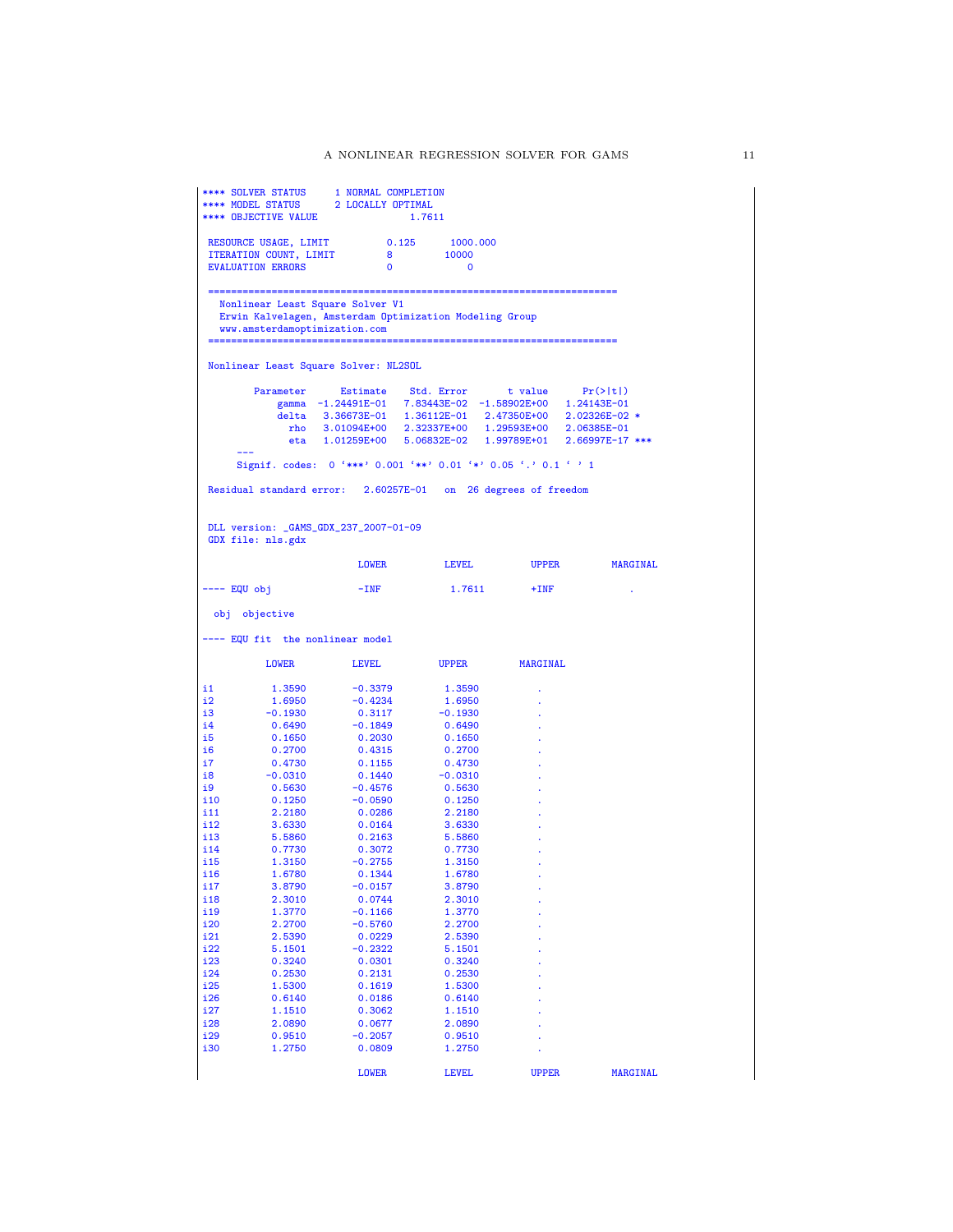#### 12 ERWIN KALVELAGEN

| $---$ VAR gamma                                                                                                                                                 | $-TNF$ | $-0.1245$ | $+INF$ | 0.0783 |  |
|-----------------------------------------------------------------------------------------------------------------------------------------------------------------|--------|-----------|--------|--------|--|
| $---$ VAR delta                                                                                                                                                 | $-INF$ | 0.3367    | $+INF$ | 0.1361 |  |
| $---$ VAR rho                                                                                                                                                   | $-INF$ | 3.0109    | $+INF$ | 2.3234 |  |
| $---$ VAR eta                                                                                                                                                   | $-INF$ | 1.0126    | $+INF$ | 0.0507 |  |
| $---$ VAR sse                                                                                                                                                   | $-INF$ | 1.7611    | $+INF$ | ٠      |  |
| gamma log of efficiency parameter<br>delta distribution parameter<br>rho substitution parameter<br>homogeneity parameter<br>eta<br>sum of squared errors<br>sse |        |           |        |        |  |

### 5. Input formats

5.1. LS compatible format. This format is compact and is also used in the linear LS[\[19\]](#page-145-2) solver. It has a dummy objective with a =N=, and a set of  $n =E=$  equations describing the fit:

obj.. sse =n= 0; fit(i).. y(i) =e= exp(-b1\*x(i))/(b2+b3\*x(i));

The solver will form automatically the least squares objective

(15) 
$$
\csc = \sum_{i=1}^{n} \left[ y_i - \frac{\exp(-b_1 x_i)}{b_2 + b_3 x_i} \right]^2
$$

and minimize this.

The above fragment completed with declarations is here:

```
*-----------------------------------------------------------------------------
* statistical model
*-----------------------------------------------------------------------------
variables
    sse 'sum of squared errors'
    b1 'coefficient to estimate'
    b2 <br>b3 <br>coefficient to estimate'<br>coefficient to estimate'
                  'coefficient to estimate'
;
equations<br>fit(i)
    fit(i) 'the non-linear model'<br>obj 'objective'
               'objective'
;
obj.. sse =n= 0;fit(i).. y(i) == exp(-b1*x(i))/(b2+b3*x(i));model nlfit /obj,fit/;
*-----------------------------------------------------------------------------
* initial values
*-----------------------------------------------------------------------------
b1.1 = 0.1;<br>b2.1 = 0.01;b3.1 = 0.02;
*-----------------------------------------------------------------------------
* solve
*-----------------------------------------------------------------------------
option nlp=nls;
solve nlfit minimizing sse using nlp;
display sse.1,b1.1,b2.1;
```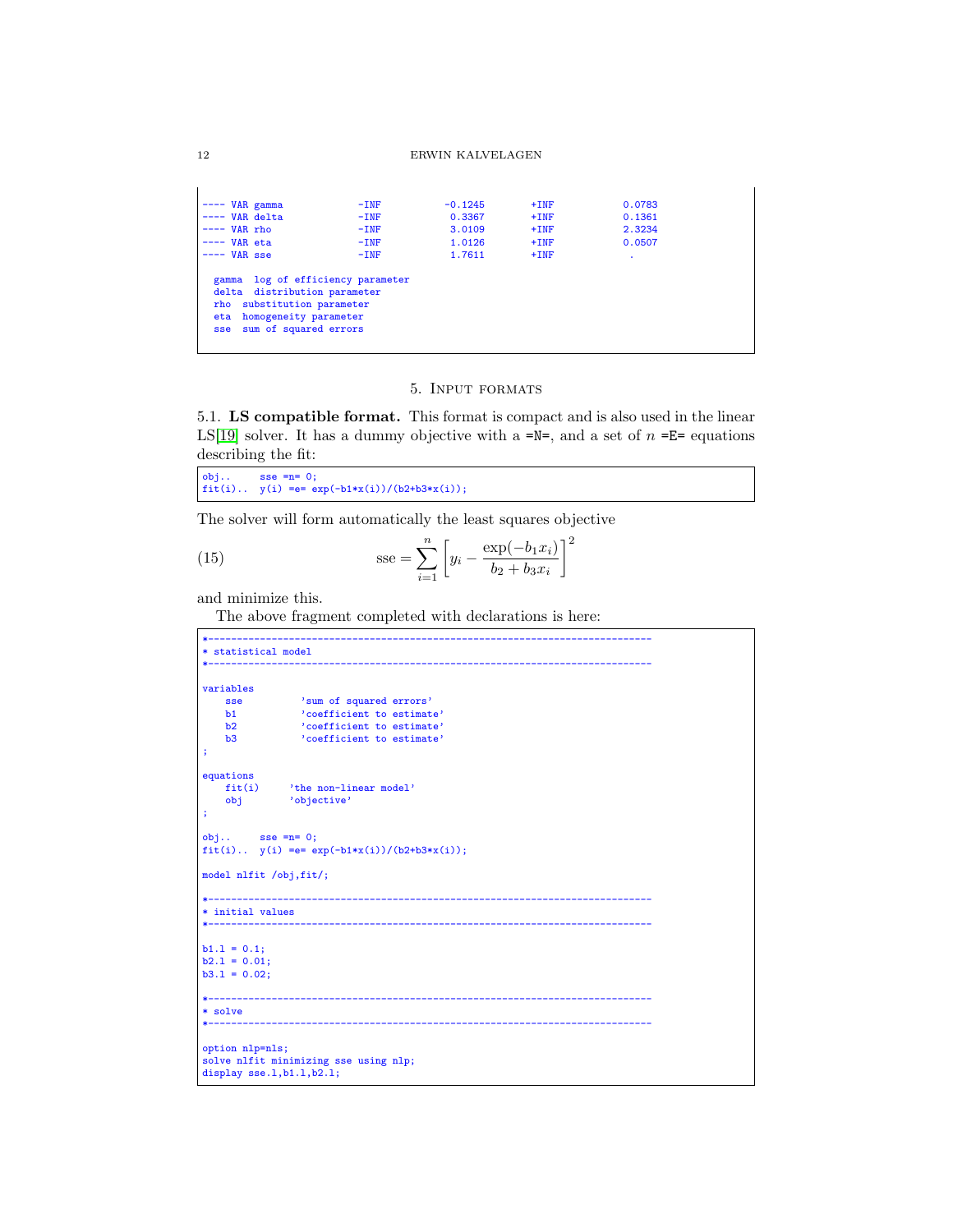For some complete examples see for instance sections , , and .

5.2. NLP compatible format. This format can be used when another NLP solver is used to find a solution:

obj.. sse =e= sum(i, sqr(r(i))); fit(i).. y(i) =e= b1 + b2\*exp[-x(i)\*b4] + b3\*exp[-x(i)\*b5] + r(i);

This is a traditional NLP formulation and a solver like CONOPT or MINOS can solve these models. This can be important if NL2SOL has troubles solving a particular model. E.g. in the following fragment we show how first CONOPT is called followed by NLS.

```
*-----------------------------------------------------------------------------
* statistical model
*-----------------------------------------------------------------------------
variables
     sse \frac{1}{2} 'sum of squared errors'<br>b1 \frac{1}{2} coefficient to estimat
    b1 \qquad \qquad 'coefficient to estimate'<br>
b2 \qquad \qquad 'coefficient to estimate'b2 \qquad \qquad 'coefficient to estimate' \n<br>b3 \qquad \qquad 'coefficient to estimate' \nb3 coefficient to estimate'<br>b4 coefficient to estimate'
     b4 \cdot coefficient to estimate'<br>h5 \cdot coefficient to estimate'
     b5 <br>
'coefficient to estimate'<br>
r(i) <br>
'residuals'
                     'residuals'
;
equations<br>fit(i)
     fit(i) 'the non-linear model, NLP format'<br>obj 'objective, NLP format'
                  'objective, NLP format'
;
obj.. sse = e = sum(i, sqr(r(i)));
fit(i).. y(i) == b1 + b2*exp[-x(i)*b4] + b3*exp[-x(i)*b5] + r(i);model nlfit /obj,fit/;
*-----------------------------------------------------------------------------
 * initial values
*-----------------------------------------------------------------------------
b1.1 = 50;<br>b2.1 = 150;b2.1 =b3.1 = -100;<br>b4.1 = 1:
b4.1 = 1;<br>b5.1 = 2;
b5.1 =*-----------------------------------------------------------------------------
* solve first by conopt then feed solution to nls
*-----------------------------------------------------------------------------
option nlp=conopt;
solve nlfit minimizing sse using nlp;
option nlp=nls;
solve nlfit minimizing sse using nlp;
display sse.l,b1.l,b2.l,b3.l,b4.l,b5.l;
```
The solver link to NLS will remove the  $r_i$  variables from the model and replace the objective by:

(16) 
$$
\csc = \sum_{i=1}^{n} (y_i - [b_1 + b_2 \exp(-x_i b_4) + b_3 \exp(-x_i b_5)])^2
$$

For a complete example see section [12.11.6.](#page-103-0)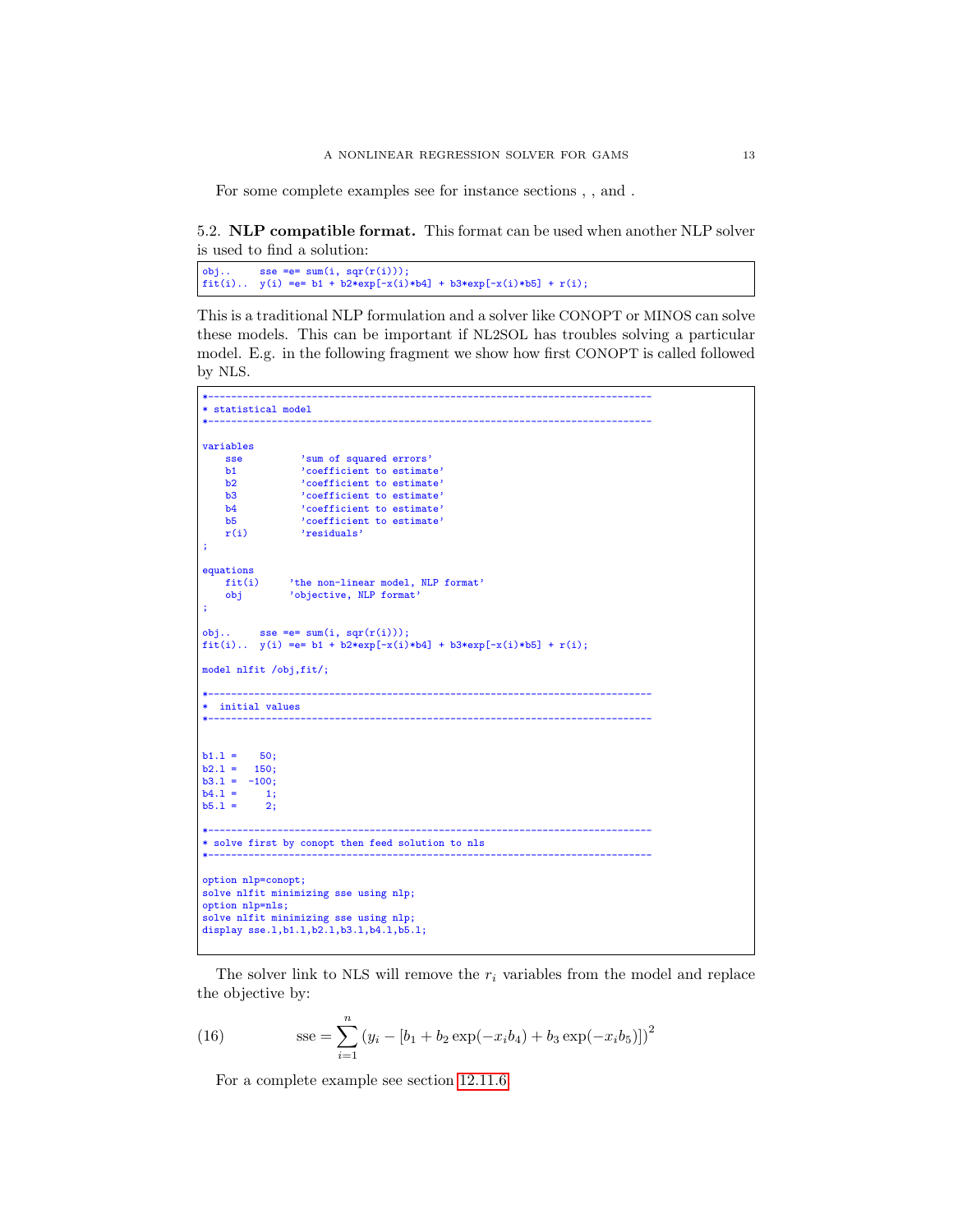#### <span id="page-13-0"></span>14 ERWIN KALVELAGEN

#### 6. OPTIONS

Options are to be specified in a text file called nls.opt which should be located in the current directory (or the project directory in case you run GAMS from the IDE under Windows).

To signal the solver to read an option file, you'll need to specify model. optfile = 1; as in the following example:

```
option nlp=nls;
model \text{ m /}all/;
m.optfile=1;
solve m minimizing sse using nlp;
```
It is possible to let GAMS write the option file from within a model. This allows you to make the .gms file self-contained. Here is an example:

```
$onecho > nls.opt
* This option is needed in MGH10.gms
mxfcal 10000
$offecho
```
The following options are recognized:

#### maxn i:

Maximum number of cases or observations. This is the number of rows (not counting the dummy objective). When the number of rows is very large, this is probably not a regression problem but a generic NLP model. To protect against those, we don't accept models with an enormous number of rows.

 $(Default = 1000)$ 

## $maxp$  i:

Maximum number of coefficients to estimate. This is the number of columns or variables (not counting the dummy objective variable). When the number of variables is very large, this is probably not a regression problem but a generic NLP model. To protect against those, we don't accept models with an enormous number of columns.

## $(Default = 25)$ gdx file name s:

Name of the GDX file where results are saved.

#### $(Default = nls. qdx)$

## mxfcal i:

The maximum number of function evaluations.

## $(Default = 200)$

## mxiter i:

The maximum number of iterations. This overrides the GAMS iterlim option.

 $(Default = *iterlim* option from GAMS).$ 

## $x0$ prt *i*:

If set to 1 this will print the initial values to the log file.

#### $(Default = 0)$

## covreq i:

The covariance matrix is formed based on this setting. If  $i = 0$  no covariance matrix is calculated. Then also no standard errors can be formed. The other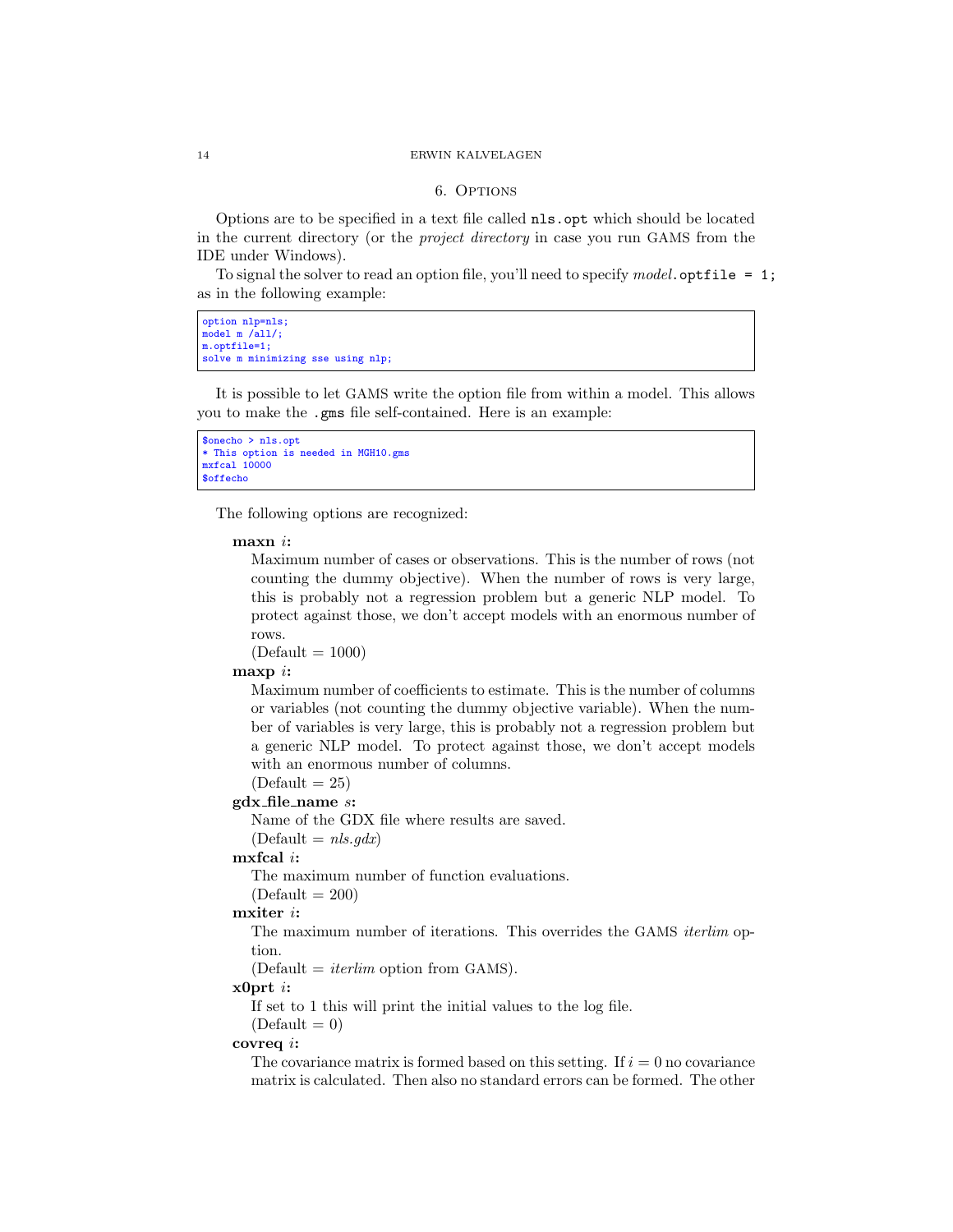possible values are:

$$
V = \begin{cases} \hat{\sigma}^2 H^{-1} J^T J H^{-1} & \text{if } i = 1\\ \hat{\sigma}^2 H^{-1} & \text{if } i = 2\\ \hat{\sigma}^2 (J^T J)^{-1} & \text{if } i = 3 \end{cases}
$$

 $(Default = 3)$ 

solprt i:

If set to one this option will print the final values from the solver together with the gradients and the scale vector  $d$ . The output will go to the log file.

 $(Default = 0)$ 

statpr i:

If set to zero the summary statistics from the solver NL2SOL will not be printed.

 $(Default = 1)$ 

#### xctol  $\epsilon_x$ :

The x-convergence tolerance. If a Newton step is tried that has scaled relative change defined by

$$
\Delta_r = \frac{\max_i d_i |x_i^k - x_i^{k-1}|}{\max_i d_i |x_i^k| + |x_i^{k-1}|}
$$

is smaller than this tolerance

$$
\Delta_r \leq \epsilon_x
$$

and if this step yields at most twice the predicted function decrease, then NL2SOL returns with the message *X-convergence*. It appears likely that  $x^k$ is within some tolerance of a strong local minimizer  $x^*$ .

(Default = square root of the machine precision =  $1.490116E-08$ ) rfctol  $\epsilon_r$ :

Relative function convergence tolerance. If the actual function reduction is at most twice what was predicted and

$$
\frac{f(x^k) - q^k(x^k - H^{-1} \nabla f(x^k))}{f(x^k)} \le \epsilon_r
$$

(i.e. the function reduction predicted by the quadratic model is  $\leq \epsilon_r f(x^k)$ ) then return with the message Relative function convergence.

 $(Default = 1.0E-10)$ 

afctol  $\epsilon_a$ :

Absolute function convergence tolerance. If the absolute value of the current function value  $f(x^k)$  is less than  $\epsilon_a$  return with the message *Absolute* function convergence. The sum of squared errors is close to zero so further significant improvement is not possible. (Note that the function value is equal to the sum of squared errors divided by two.)

 $(Default = 1.0E-20)$ 

outlev i:

This option controls the number and length of iteration summary lines printed to the log file. Zero means print no iteration log. A positive number  $i > 0$  will print a detailed log line every  $i<sup>th</sup>$  iteration. A negative number  $i < 0$  will print a shorter log line every |i| iteration. See section [8](#page-17-0) for more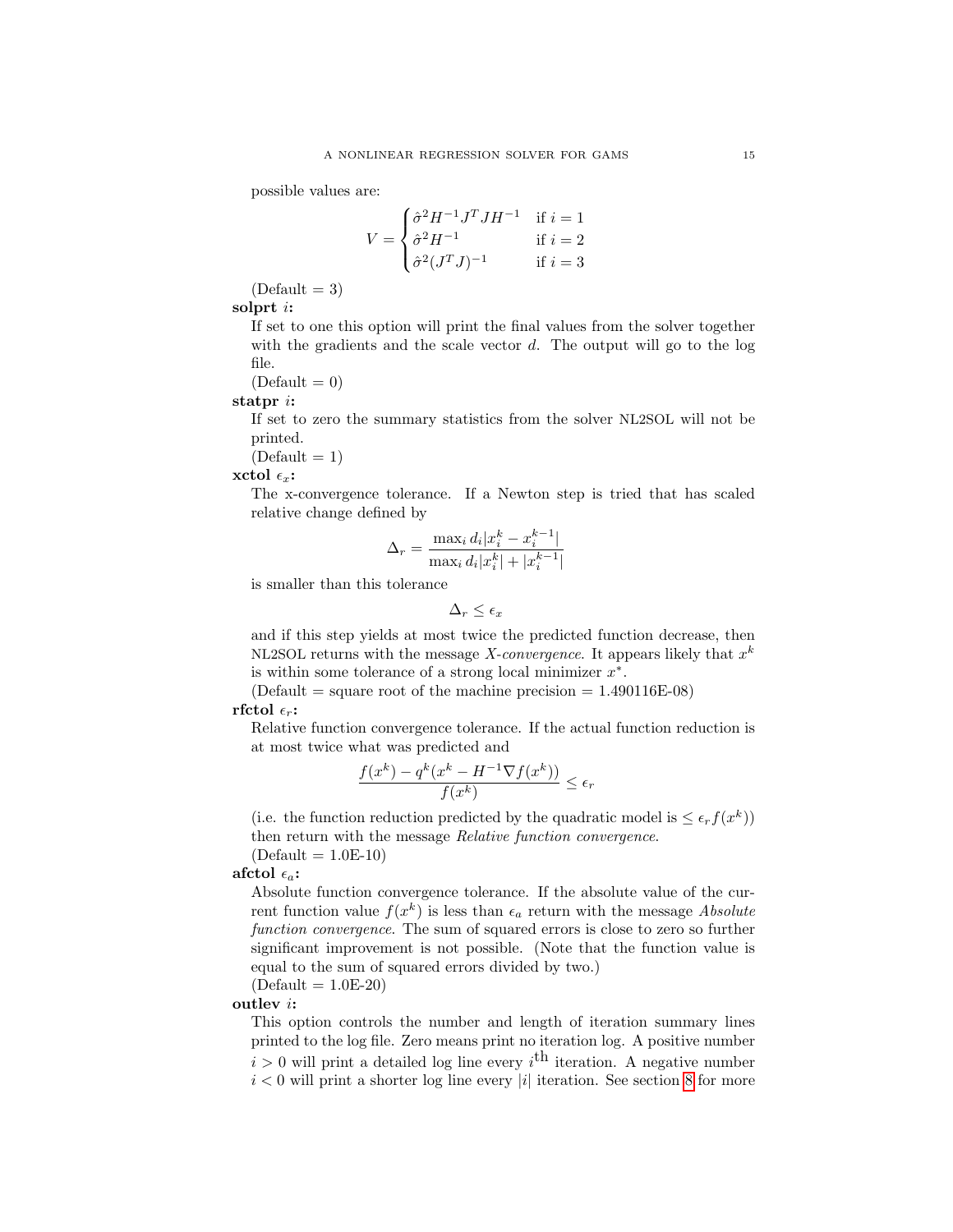information.

 $(Default = -1)$ 

# parprt i:

If one then the non-default floating point settings are reported. If zero, printing is omitted.

 $(Default = 1)$ 

covprt i:

Flag whether to print the covariance matrix to the log.

 $(Default = 0)$ 

delta0  $\delta_0$ :

A factor used in choosing the finite-difference step size used in computing the covariance matrix when *covreq* is one or two. For component  $i$ , a step size

$$
\delta_0 \max(|x_i|, 1/d_i) \operatorname{sign}(x_i)
$$

is used, where d is the current scale vector.

 $(Default = square root of the machine precision = 1.490116E-08)$ dfac  $\gamma$ :

A factor used in updating the scale vector  $d$ . The updates have the form

$$
d_i^1 = \max(\sqrt{||J_i||^2 + \max(s_{i,i}, 0)}, \gamma d_i)
$$

Then  $d_i$  is set to

$$
d_i := \begin{cases} d_i^1 & \text{if } d_i^1 > jtol \\ \max(d_i^0, jtol) & \text{otherwise} \end{cases}
$$

 $(Default = 0.6)$ 

dinit ∂:

The value to which the scale vector  $d$  is initialized. It can be zero as an update will be applied.

 $(Default = 0.0d0)$ 

## d0init  $\partial_0$ :

The value to which  $d^0$  is initialized.

 $(Default = 1.0)$ 

## jtinit  $\tau_0$ :

The value to which *jtol* is initialized.

 $(Default = 1.0E-6)$ 

## tuner  $\tau$ :

This options helps decide when to check for false convergence and to consider switching models. This is done if the actual function decrease from the current step is no more than  $\tau$  times its predicted value.

 $(Default = 0.1)$ 

## skip solver i:

If set to one or two the solver NL2SOL is skipped and the provided solution will be used to produce statistics (standard errors etc.). In general it is better to call NL2SOL even if the initial point is already optimal. If set to one there will be check for zero gradients. If set to two no checks will performed.

## gradtesttol  $\epsilon_t$ :

Tolerance used in checking gradient  $\partial f/\partial x_i$  if option skip\_solver = 1 is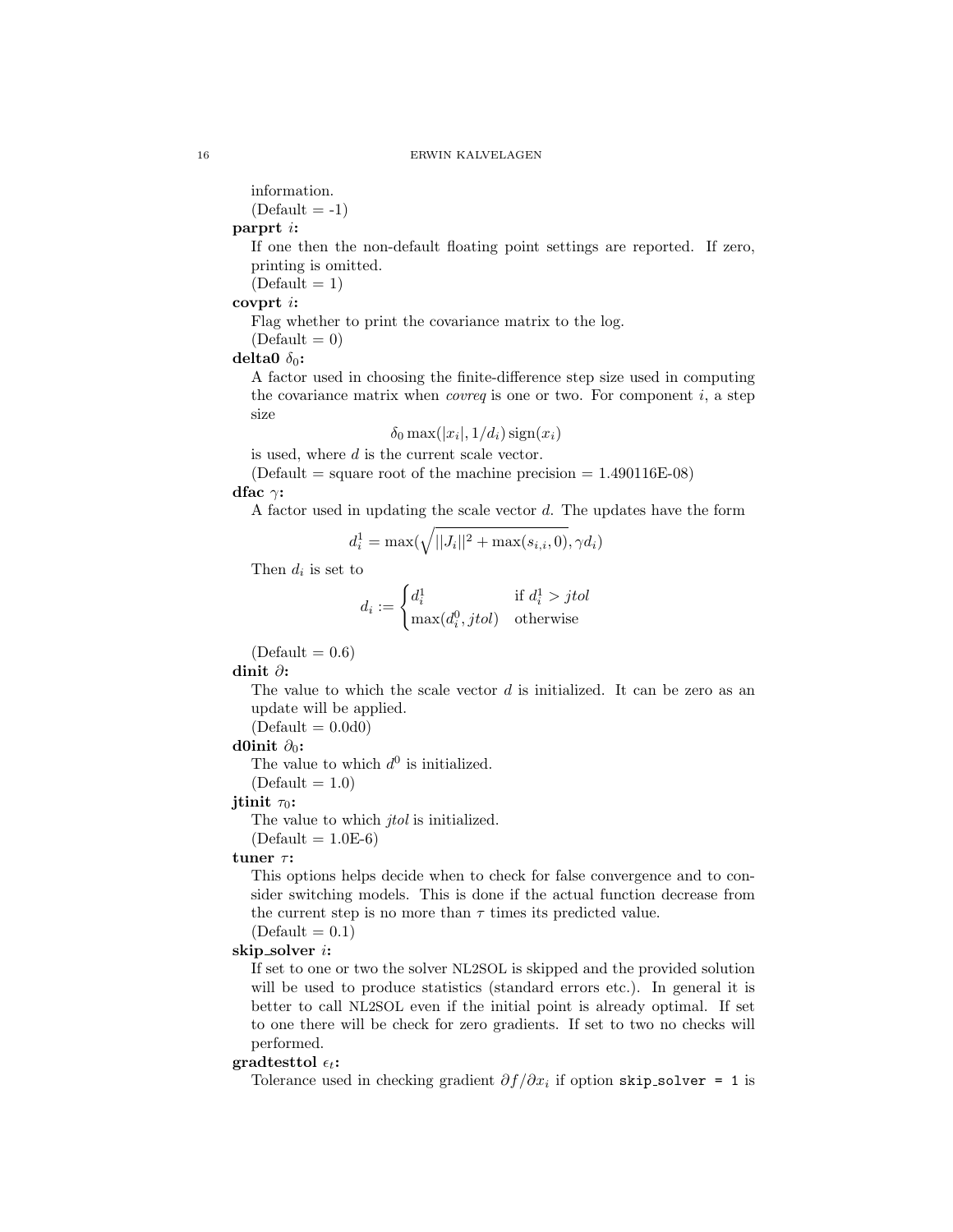used.

 $(Default = 1.0E-2)$ 

For the more technical options please refer to background information in [\[16\]](#page-145-0).

## 7. Nonlinear Least Squares

The least square solver minimizes the quadratic function

(17) 
$$
\min_{\theta} \sum_{i=1}^{n} r_i(\theta)^2
$$

where  $r_i$  are the residuals  $r_i = y_i - f(X_i, \theta)$ .

The algorithm used will actually minimize

(18) 
$$
\min_{\theta} \frac{1}{2} \sum_{i=1}^{n} r_i(\theta)^2
$$

so the objective function values printed to the log are equal to

$$
\frac{\text{sse}}{2}
$$

A standard way of solving such problems is the Gauss-Newton method. Writing the problem as

(20) 
$$
\min F(x) = \frac{1}{2} ||r(x)||_2^2
$$

then the gradient is

<span id="page-16-0"></span>(21) 
$$
\nabla F(x) = J(x)^T r(x)
$$

where  $J(x)$  is the *Jacobian* matrix of first derivatives of  $r(x)$ . The *Hessian* is formed by:

(22) 
$$
\nabla^2 F(x) = H(x) = J(x)^T J(x) + \sum_{i=1}^n r_i(x) \nabla^2 r_i(x)
$$

The Gauss-Newton method is based on the observation that for small residuals the second term is small so the Hessian can be approximated by its first term  $J(x)^T J(x)$ . A Newton iteration can be stated as:

(23) 
$$
x^{k+1} = x^k - \left[\nabla^2 F(x^k)\right]^{-1} \nabla F(x^k)
$$

or using the approximation:

(24) 
$$
x^{k+1} = x^k - \left[J(x^k)^T J(x^k)\right]^{-1} J(x^k)^T r(x^k)
$$

In practice such an iteration is performed as:

$$
(25) \qquad \qquad x^{k+1} = x^k + d^k
$$

where  $d^k$  is solved from:

(26) 
$$
J(x^k)^T J(x^k) d^k = -J(x^k)^T r(x^k)
$$

For large deviation problems it is often better to augment the Gauss-Newton model by a matrix  $S^k$ :

(27) 
$$
\left[J(x^k)^T J(x^k) + S^k\right] d^k = -J(x^k)^T r(x^k)
$$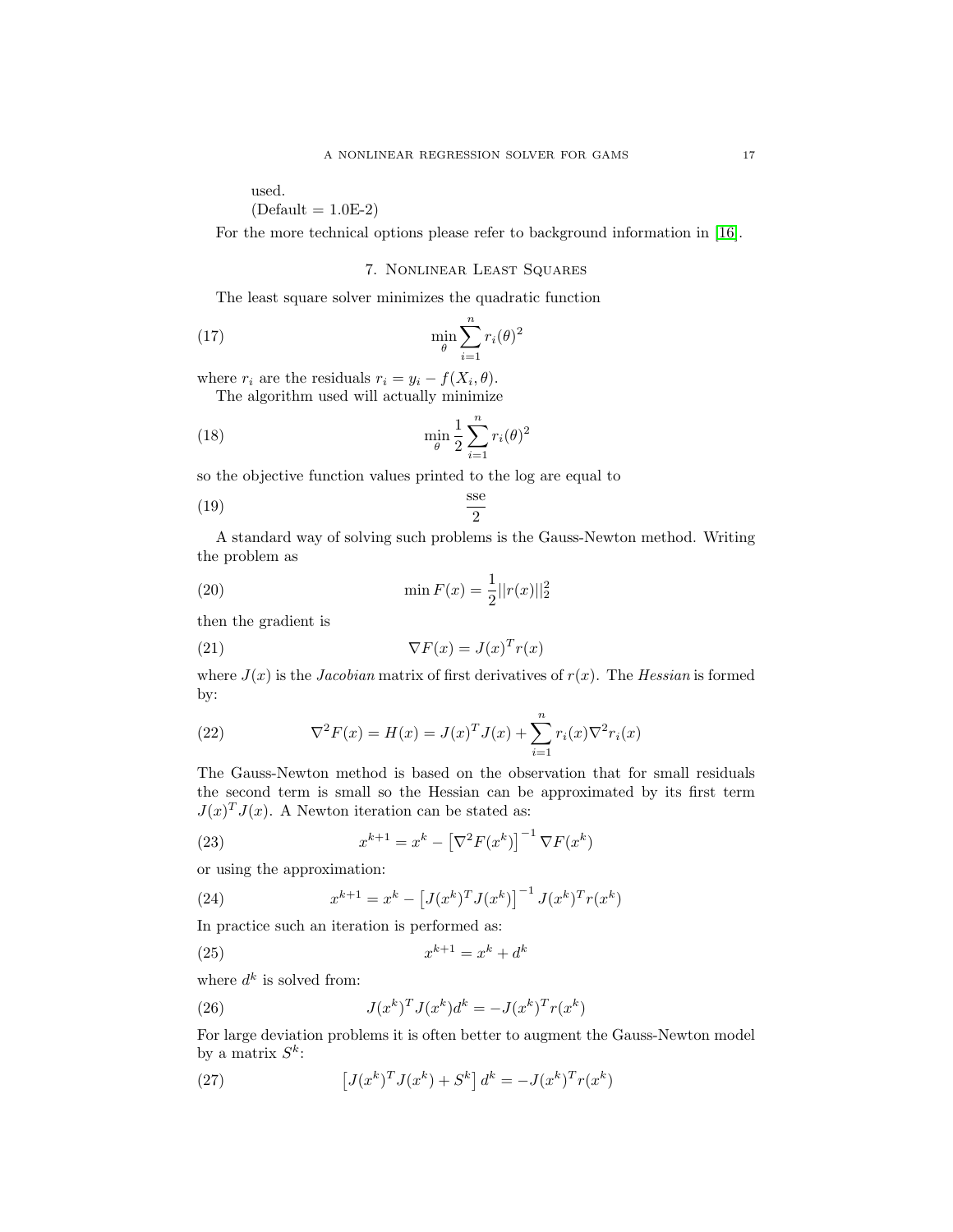The optimization algorithm inside [\[16\]](#page-145-0) adaptively switches between the Gauss-Newton Hessian approximation and the augmented approximation that uses a quasi-Newton update.

8. Solver log

<span id="page-17-0"></span>A typical solver log will look like:

| it                                                                                                         | nf                             | f              | reldf         | preldf        | reldx                              |  |  |  |  |  |
|------------------------------------------------------------------------------------------------------------|--------------------------------|----------------|---------------|---------------|------------------------------------|--|--|--|--|--|
| $\Omega$                                                                                                   | 1                              | $0.740E + 04$  |               |               |                                    |  |  |  |  |  |
| 1                                                                                                          | 3                              | $0.545E + 04$  | $0.263E + 00$ | $0.245E + 00$ | $0.334E - 01$                      |  |  |  |  |  |
| $\overline{2}$                                                                                             | 5                              | $0.196E + 04$  | $0.640E + 00$ | $0.561E + 00$ | 0.787E-01                          |  |  |  |  |  |
| 3                                                                                                          | 6                              | $0.110E + 04$  | $0.438E + 00$ | $0.104E + 01$ | $0.270E + 00$                      |  |  |  |  |  |
| 4                                                                                                          | 7                              | $0.274E + 03$  | $0.752E + 00$ | $0.761E + 00$ | $0.238E + 00$                      |  |  |  |  |  |
| 5                                                                                                          | 8                              | $0.257E + 03$  | $0.623E - 01$ | $0.613E - 01$ | $0.113E + 00$                      |  |  |  |  |  |
| 6                                                                                                          | 9                              | $0.257E + 0.3$ | $0.104E - 02$ | $0.102E - 02$ | $0.910E - 02$                      |  |  |  |  |  |
| $\overline{7}$                                                                                             | 10 <sup>°</sup>                | $0.257E + 0.3$ | $0.174E - 05$ | $0.167E - 05$ | 0.478E-03                          |  |  |  |  |  |
| 8                                                                                                          | 11                             | $0.257E + 0.3$ | $0.352E - 08$ | $0.352E - 08$ | $0.246E - 04$                      |  |  |  |  |  |
| 9                                                                                                          | 12 <sup>2</sup>                | $0.257E + 0.3$ | $0.266E - 13$ | $0.267E - 13$ | 0.406E-07                          |  |  |  |  |  |
|                                                                                                            | Relative function convergence. |                |               |               |                                    |  |  |  |  |  |
| 0.256524E+03<br>function<br>reldx<br>12<br>grad. evals<br>func. evals<br>0.266585E-13<br>preldf<br>npreldf |                                |                |               |               | 0.406402E-07<br>10<br>0.266585E-13 |  |  |  |  |  |

The column headers indicate the following:

it: Iteration number

nf: Number of function/gradient evaluations.

**f:** The current solver objective value  $f^k$ . This is half of the sum of squares. reldf: Relative difference in solver objection function:  $(f^{k-1} - f^k)/f^{k-1}$ . preldf: The predicted relative difference in solver objection function.

reldx: The scaled relative change in the variables  $x$ .

The log may look different if the option *outlev* is used.

The solver may request function and gradient evaluations separately. The GAMS nonlinear interpreter provides both in one call. We therefore keep track when the vector of variable changes  $x$  (the solver provides this information) and if this is not the case we can return gradients already calculated in the previous function value request without calling the interpreter for another evaluation. This means that the actual number of gradient evaluations is equal to the number of function evaluations.

The return status is printed next. Hopefully it contains a form of the word Converged. Here are the possible codes:

- X-convergence: The scaled relative difference between the current parameter vector  $x$  and a locally optimal parameter vector is very likely at most xctol.
- Relative function convergence: The relative difference between the current function value and its locally optimal value is very likely at most rfctol.
- X- and relative function convergence: Both x- and relative function convergence.
- Absolute function convergence: The current function value is at most afctol in absolute value.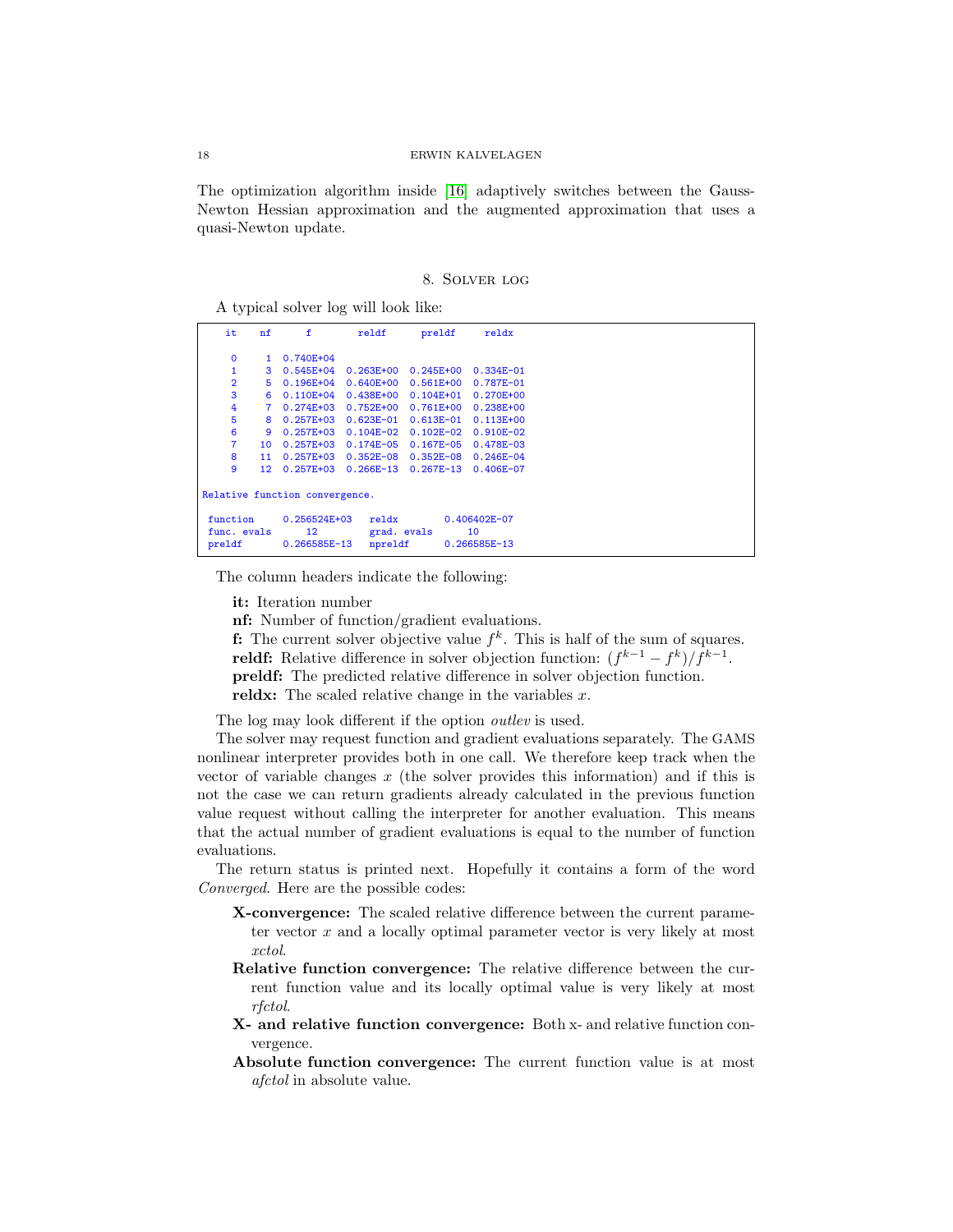- Singular convergence: The hessian near the current iterate appears to be singular or nearly so, and a step of length at most  $\text{Im} \alpha x \theta$  is unlikely to yield a relative function decrease of more than rfctol.
- False convergence: The iterates appear to be converging to a noncritical point. This may mean that the convergence tolerances afctol, rfctol, xctol are too small for the accuracy to which the function and gradient are being computed, that there is an error in computing the gradient, or that the function or gradient is discontinuous near  $x$ .
- Function evaluation limit: Function evaluation limit reached without other convergence.

Iteration limit: Iteration limit reached without other convergence.

## 9. STATISTICS

When solving a nonlinear least squares problem the following statistics are printed:

| Parameter                                                      | Estimate                                                                | Std. Error t value              | $Pr(>\vert t \vert)$                                   |
|----------------------------------------------------------------|-------------------------------------------------------------------------|---------------------------------|--------------------------------------------------------|
|                                                                | b1 1.67451E+00                                                          |                                 | 8.79896E-02 1.90307E+01 2.24178E-41 ***                |
|                                                                | $b2 -1.39274E-01$                                                       | $4.11820E - 03 - 3.38191E + 01$ | $5.97082E-71$ ***                                      |
|                                                                | b3 2.59612E-03                                                          | 4.18565E-05 6.20242E+01         | $8.50890 - 107$ ***                                    |
|                                                                | $b4 - 1.72418E - 03$                                                    | $5.89319E-05 -2.92572E+01$      | $6.13314E-63$ ***                                      |
|                                                                |                                                                         |                                 | b5 2.16648E-05 2.01298E-07 1.07626E+02 5.78904-141 *** |
|                                                                | Signif. codes: $0$ '***' $0.001$ '**' $0.01$ '*' $0.05$ '.' $0.1$ ' ' 1 |                                 |                                                        |
| Residual standard error: 1.63545E-01 on 146 degrees of freedom |                                                                         |                                 |                                                        |

The standard errors for the estimates  $\theta_i$  are calculated from the asymptotic variance-covariance matrix

$$
(28)\t\t\t V = \hat{\sigma}^2 (J^T J)^{-1}
$$

as described in [\[23\]](#page-146-6) (so we can compare the standard errors with the benchmark reference results) and [\[10\]](#page-145-7). Other packages may use a different definition:

$$
(29) \t\t\t V = \hat{\sigma}^2 H^{-1}
$$

Here  $J$  is the *Jacobian* matrix and  $H$  the *Hessian* matrix. Using an option NLS can use a different definition of the variance-covariance matrix.

<span id="page-18-2"></span>The quantity  $\hat{\sigma}^2$  is the estimated error variance:

(30) 
$$
\hat{\sigma}^2 = \frac{\text{sse}}{\text{df}} = \frac{\sum_{i=1}^n \hat{\varepsilon}^2}{n-p}
$$

where  $n$  is the number of observations and  $p$  is the number of estimates.

The standard errors are simply the square roots of the diagonal elements of  $V$ :

$$
\text{(31)}\qquad \qquad \text{se}_i = \sqrt{v_{i,i}}
$$

<span id="page-18-3"></span><span id="page-18-1"></span>The test statistic or *t*-values are calculated as:

$$
t_i = \frac{\beta_i}{\text{se}_i}
$$

i.e. the estimates divided by their standard error.

The t values need to be compared to the Student's  $t$  distribution. We do this for you and produce socalled  $p$ -values. These values give probabilities for the two sided test  $H_0$ :  $b_i = 0$  against  $H_1$ :  $b_i \neq 0$ . The formal calculation is done as:

<span id="page-18-0"></span>(33) 
$$
p\text{-value} = \text{tdist}(|t_i|, n - p, 2)
$$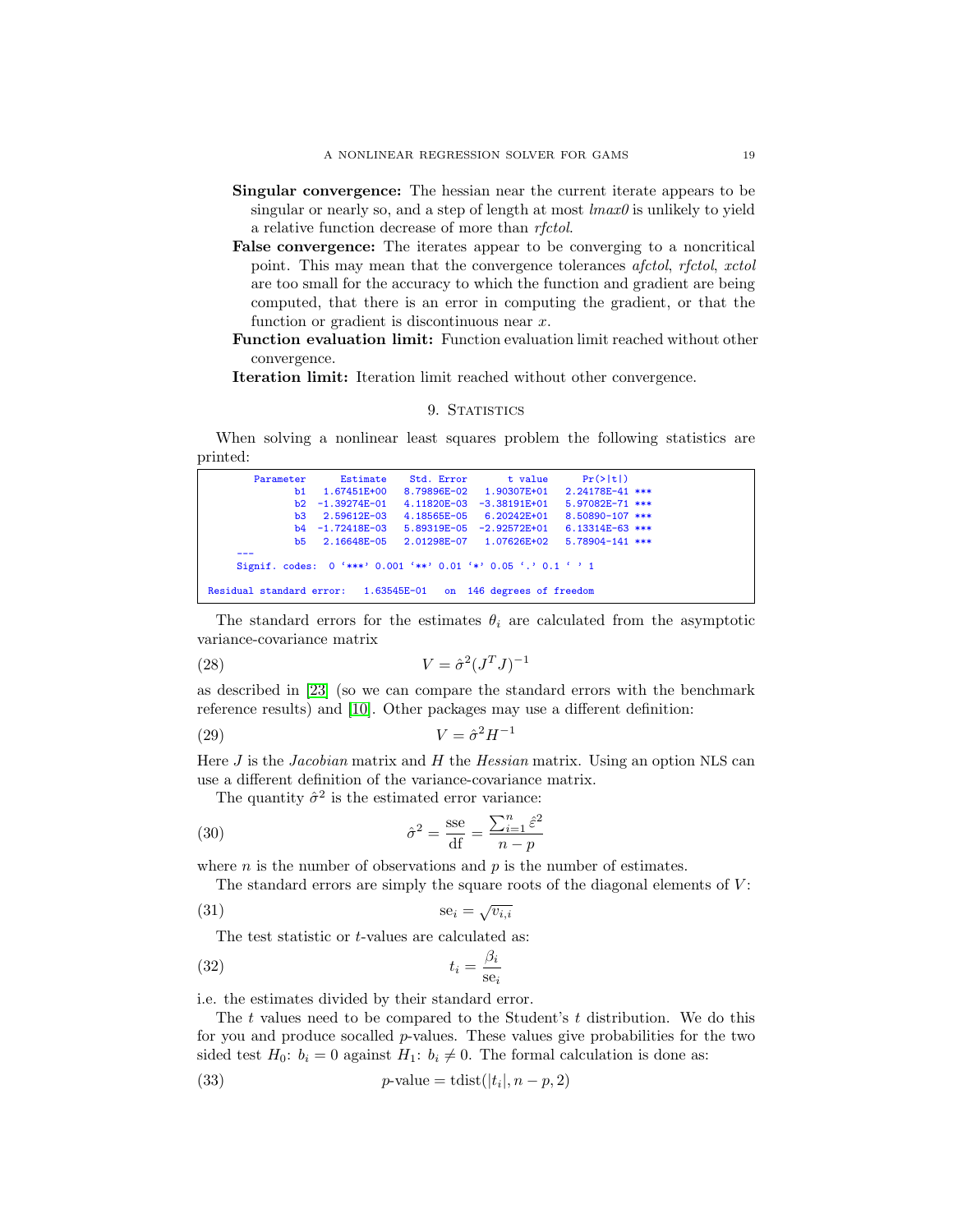Often a coefficient is called significant if the p value is  $\leq 0.05$ . The final column forms a simple 'bar chart' for the significance levels. A significant coefficient (i.e. p value  $\leq 0.005$ ) is marked with one or more stars.

The residual standard error is the value  $\sigma$  defined above.

The Student  $t$  distribution is calculated using an implementation of the incomplete beta function from [\[7,](#page-145-8) [5\]](#page-145-9). The F distribution function is calculated via a chi-square distribution function which is based on the incomplete gamma function from [\[36\]](#page-146-7). These functions are also used in GAMS, see [\[20\]](#page-145-10).

### 10. GDX OUTPUT

The solver will write a GDX file named *nls.gdx* by default (the name can be changed using an option, see section [6\)](#page-13-0). This GDX file will contain all of the summary statistics and in addition the variance-covariance matrix.

The content of the GDX file looks like:

|        |                                                                               |  |                      | C:\regression\docs>gdxdump nls.gdx symbols |  |  |  |  |  |  |  |  |
|--------|-------------------------------------------------------------------------------|--|----------------------|--------------------------------------------|--|--|--|--|--|--|--|--|
| $\ast$ | GDX dump of nls.gdx                                                           |  |                      |                                            |  |  |  |  |  |  |  |  |
| *      | Library in use : C:\PROGRA~1\GAMS22.6                                         |  |                      |                                            |  |  |  |  |  |  |  |  |
| ∗      | Library version: GDX Library ALFA 16Nov07 WIN.FR.NA 22.6 239.000.000.vis P3PC |  |                      |                                            |  |  |  |  |  |  |  |  |
| $\ast$ | File version : _GAMS_GDX_237_2007-01-09                                       |  |                      |                                            |  |  |  |  |  |  |  |  |
| *      | Producer : nls.f90                                                            |  |                      |                                            |  |  |  |  |  |  |  |  |
| *.     | File format : 6                                                               |  |                      |                                            |  |  |  |  |  |  |  |  |
| $\ast$ | Compression : 0                                                               |  |                      |                                            |  |  |  |  |  |  |  |  |
| $\ast$ | Symbols                                                                       |  | $\cdots$ $\cdots$ 13 |                                            |  |  |  |  |  |  |  |  |
| $\ast$ | Unique Elements: 264                                                          |  |                      |                                            |  |  |  |  |  |  |  |  |
|        |                                                                               |  |                      | Symbol Dim Type Explanatory text           |  |  |  |  |  |  |  |  |
|        |                                                                               |  |                      | 1 confint 3 Par confidence intervals       |  |  |  |  |  |  |  |  |
|        |                                                                               |  |                      | 2 covar 2 Par variance-covariance matrix   |  |  |  |  |  |  |  |  |
|        | 3 df<br><b>12 O</b> Par                                                       |  |                      | Degrees of freedom                         |  |  |  |  |  |  |  |  |
|        | 4 estimate 1 Par                                                              |  |                      | Estimated coefficients                     |  |  |  |  |  |  |  |  |
|        | 5 grad                                                                        |  | 1 Par                | gradient                                   |  |  |  |  |  |  |  |  |
|        |                                                                               |  |                      | 6 jac 12 Par Jacobian                      |  |  |  |  |  |  |  |  |
|        |                                                                               |  |                      | 7 pval 1 Par p values                      |  |  |  |  |  |  |  |  |
|        |                                                                               |  |                      | 8 resid 1 Par residuals                    |  |  |  |  |  |  |  |  |
|        |                                                                               |  |                      | 9 resvar 0 Par Residual variance           |  |  |  |  |  |  |  |  |
|        | 10 rss 0 Par                                                                  |  |                      | Residual sum of squares                    |  |  |  |  |  |  |  |  |
|        |                                                                               |  |                      | 11 se 1 Par Standard errors                |  |  |  |  |  |  |  |  |
|        |                                                                               |  |                      | 12 sigma 0 Par Standard error              |  |  |  |  |  |  |  |  |
|        |                                                                               |  |                      | 13 tyal 1 Par t values                     |  |  |  |  |  |  |  |  |
|        | $C:\$ regression $\downarrow$ docs>                                           |  |                      |                                            |  |  |  |  |  |  |  |  |

Here follows a description for each of the items:

## confint:

Confidence intervals for the estimates  $\hat{\beta}$ . The 1 –  $\alpha$ % confidence interval for estimate  $\hat{\beta}_i$  is given by:

$$
[\hat{\beta}_i - \text{se}_i t_{n-p;\frac{\alpha}{2}}, \hat{\beta}_i + \text{se}_i t_{n-p;\frac{\alpha}{2}}]
$$

where  $t_{n-p;\frac{\alpha}{2}}$  indicates the critical value for the Student's t distribution. To calculate these we use the algorithm from [\[15\]](#page-145-11).

The confidence intervals are given for different  $\alpha$ 's. For a model that demonstrates how the confidence intervals can be retrieved see section [12.19.3.](#page-138-0)

covar:

The variance-covariance matrix. The indices are composed from the variable names in the model. An example of how to read the variance-covariance matrix is shown in section [12.19.1.](#page-135-0)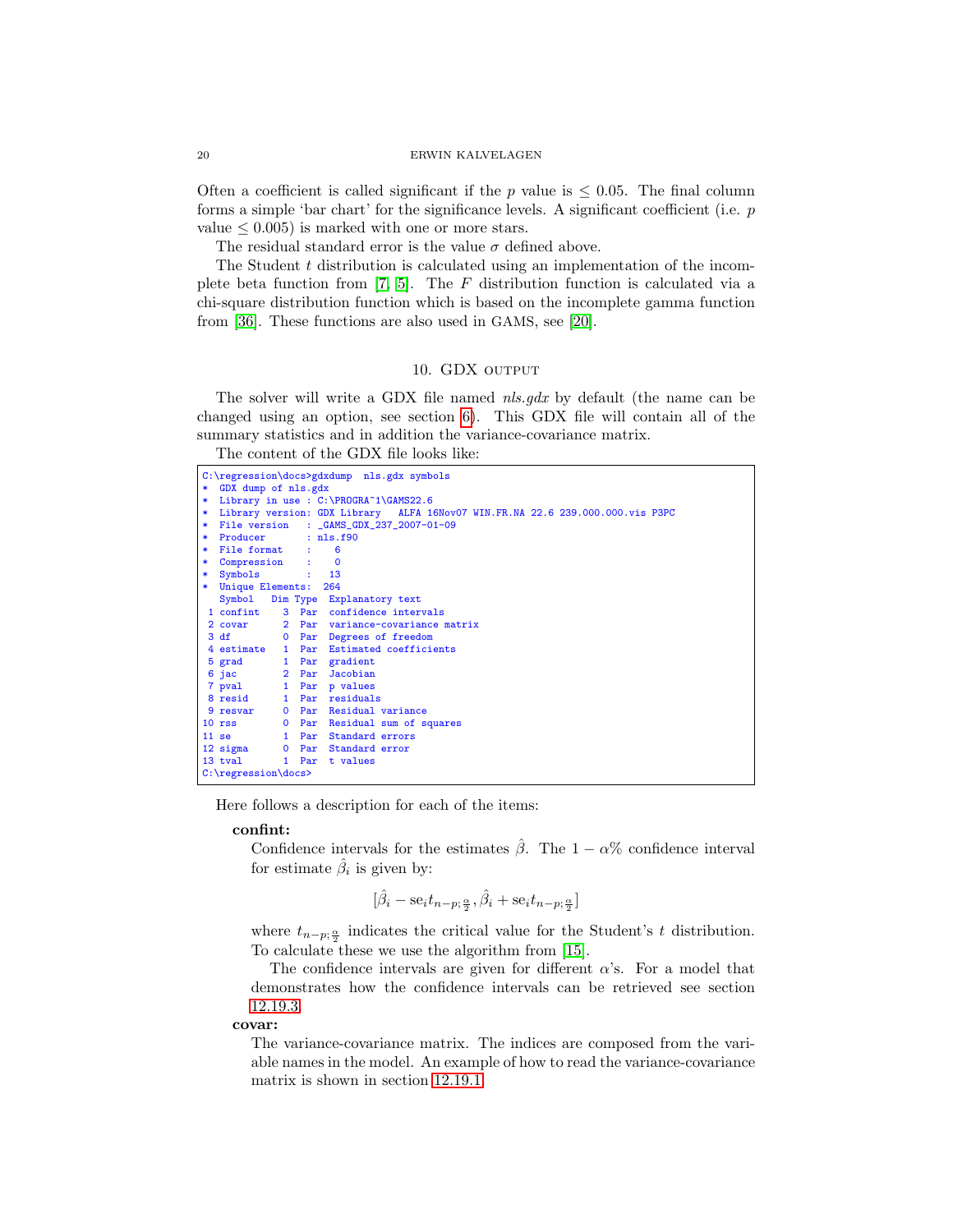df:

Degrees of freedom:  $df = n - p$  (i.e. the number of observations minus the number of parameters to estimate).

estimate:

The vector (of length p) of estimates  $\hat{b}$ . These are the same as returned in the solution.

grad:

The gradient  $\nabla F$  of the objective function. See equation [21.](#page-16-0) A vector of length p.

jac:

The Jacobian  $\nabla r$  of the residual function  $r(\theta) = y - f(X, \hat{\theta})$ . An  $n \times p$ matrix.

pval:

A vector of length  $p$  with  $p$ -values given by  $(33)$ .

resid:

A vector of length *n* with the residuals  $\hat{\varepsilon} = y - \hat{y} = y - f(X, \hat{\theta})$ .

resvar:

The residual variance  $\frac{\text{RSS}}{\text{df}} = \frac{\text{RSS}}{\text{n-p}} = \hat{\sigma}^2$ .

rss:

The residual sum of squares RSS =  $\sum_{i=1}^{n} \varepsilon_i^2$ 

se:

The standard errors, vector of length  $p$  as defined by  $(31)$ .

sigma:

Standard error of the regression model  $\hat{\sigma}$  [\(30\)](#page-18-2).

tval:

The t values, a vector of length  $p$ , as defined in  $(32)$ .

## 11. PLOTTING

It is often desirable to get a better understanding of the fit using graphical tools such as scatter plots. Typical plots are scatter plots to assess the relation between the independent and dependent variables. Another interesting postregression graph is to plot residuals to see if they are approximately normally distributed.

11.1. Gnuplot scatter plots. Gnuplot is a popular charting package among GAMS users. It can be downloaded from <http://www.gnuplot.info/>. A convenient way to run it from GAMS is to let it write a PNG file and then call a viewer associated with PNG files to display it. For the Chwirut2 model in section [12.4.2,](#page-46-0) we used the following code:

```
*
* plot results
*
file pltdat /Chwirut2.dat/;
loop(i,
  put pltdat data(i,'x'):17:5,data(i,'y'):17:5/;
);
putclose;
file plt /Chwirut2.plt/;
put plt;
put "b1=",b1.l:0:16/;
```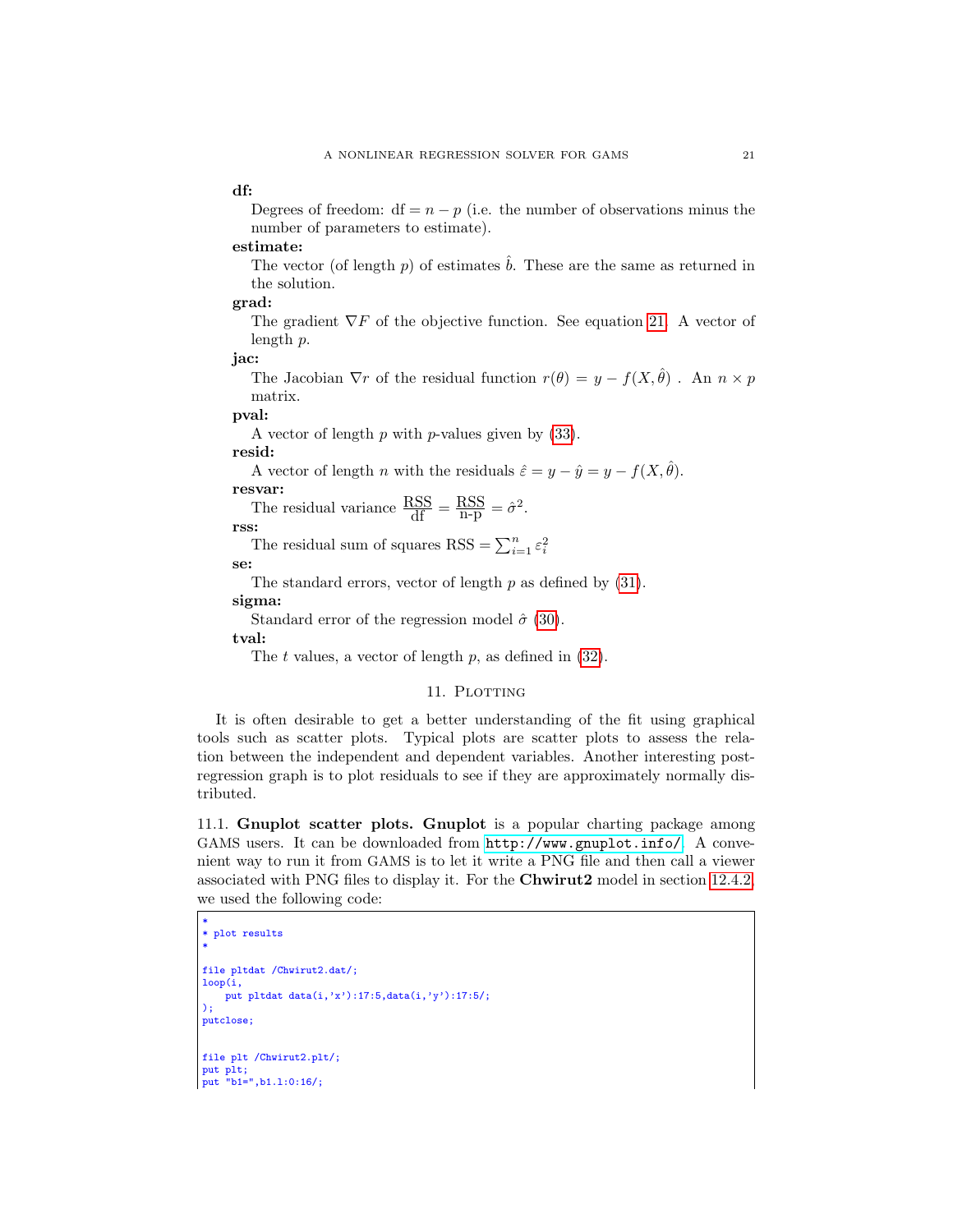

Figure 4. Scatter plot using Gnuplot

```
put "b2=",b2.l:0:16/;
put "b3=" 0.3.1:0:16;
put "fit(x)=exp(-b1*x)/(b2+b3*x)'';
putclose 'set term png'/
'set output "Chwirut2.png"'/
          'plot "Chwirut2.dat",fit(x)'/;
execute '=wgnuplot.exe Chwirut2.plt';
execute '=shellexecute Chwirut2.png';
```
In the first part we write a data file with our data points  $(x, y)$ . In the second part we write a command file pontius.plt for use with Gnuplot. The commands start with defining our fitted function  $f(x) = \exp(-b_1x)/(b_2 + b_3x)$  where we substitute the estimates for  $b_1$ ,  $b_2$  and  $b_3$ . Then we tell Gnuplot to generate a PNG file. The plot command instructs Gnuplot to plot both the data points and the fitted function. Finally we call gnuplot followed by a call to shellexecute which will call the program associated with PNG files.

11.2. Gnuplot residual plots. It is not very difficult to produce a plot of the residuals:

```
*
* plot results
*
file pltdat /Chwirut2res.dat/;
loop(i,
    put pltdat data(i,'x'):17:5,fit.l(i):17:5/;
);
putclose;
```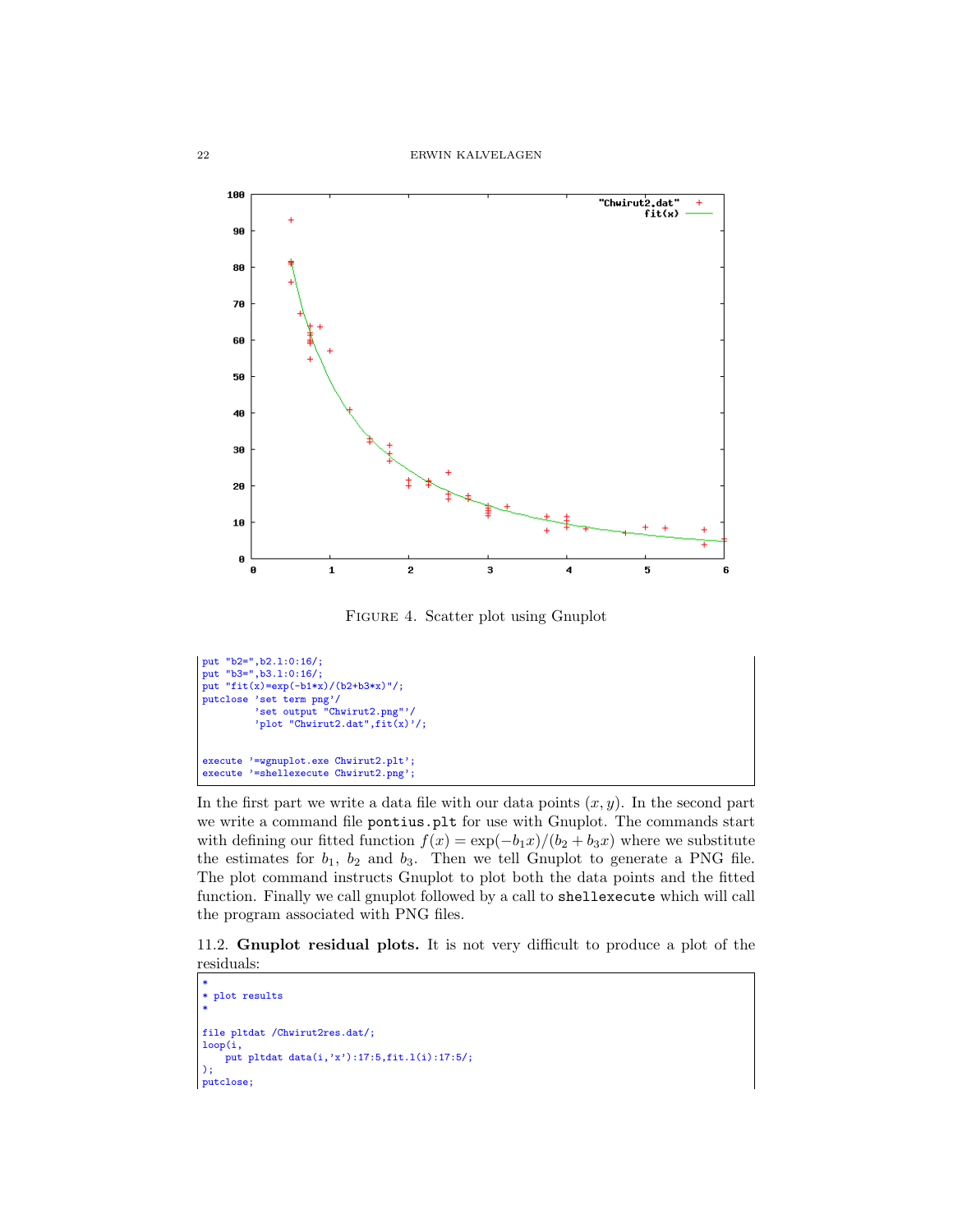

Figure 5. Gnuplot residual plot



## 12. Examples

Most of these example come from the NIST nonlinear regression dataset [\[23\]](#page-146-6).

12.1. Sas. This is a simple model that reproduces some results from a run using SAS PROC NLIN.

12.1.1. Model Sas.gms. [3](#page-22-0)

```
$ontext
    Example of estimation of the Brody growth curve
    Reference:
           Miroslav Kaps, William R. Lamberson
Biostatistics for Animal Science
          2004 CABI Publishing
```
<span id="page-22-0"></span> $^3$ <www.amsterdamoptimization.com/models/regression/Sas.gms>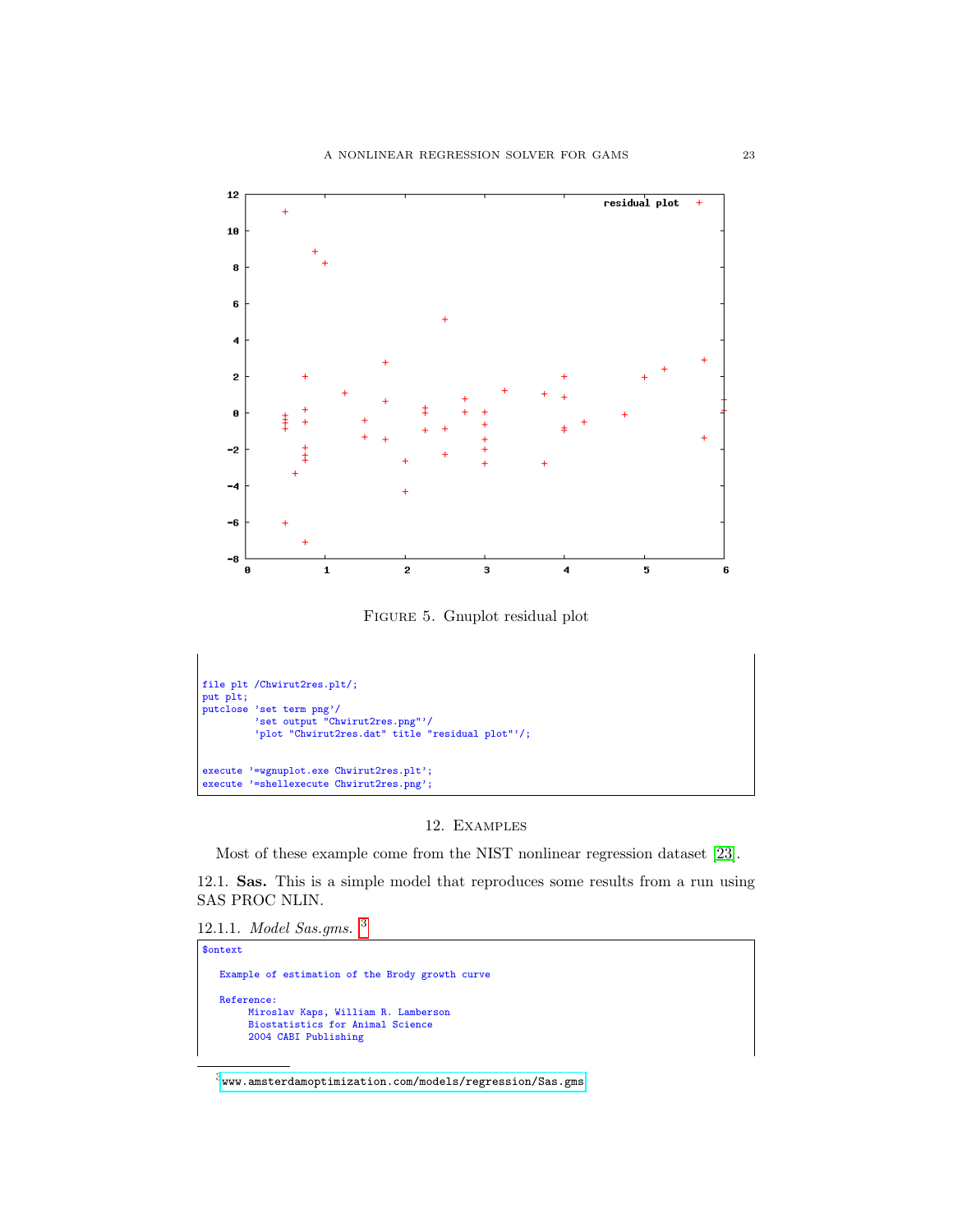24 ERWIN KALVELAGEN



Figure 6. Brody growth curve

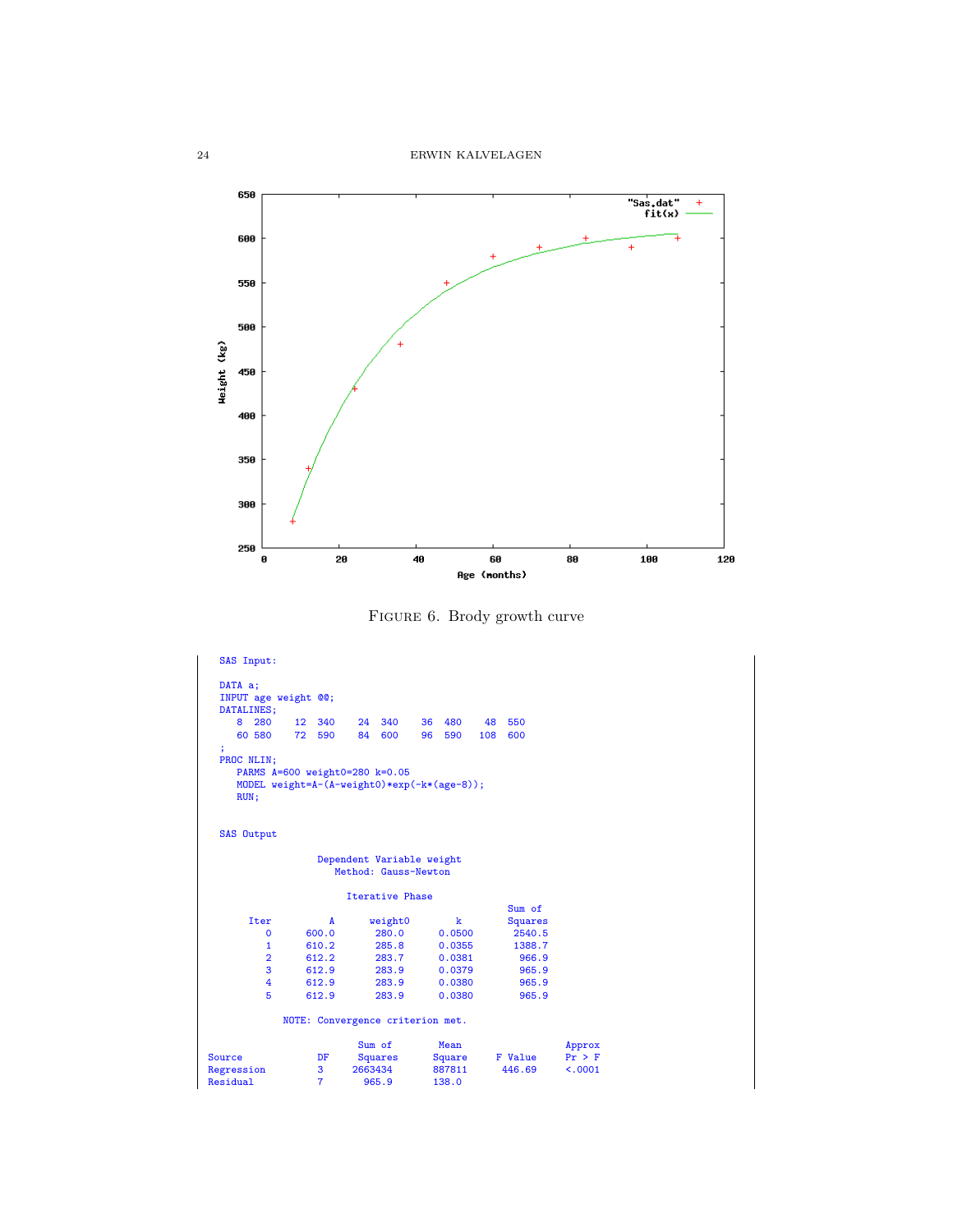```
Uncorrected Total 10 2664400<br>Corrected Total 9 124240
 Corrected Total 9Approx
 Parameter Estimate Std Error Approximate 95% Confidence Limit<br>
A 612.9 9.2683 590.9 634.8<br>
Weight0 283.9 0.4966 001.5
 A 612.9 9.2683 590.9 634.8
weight0 283.9 9.4866 261.5 306.3
k 0.0380 0.00383 0.0289 0.0470
               Approximate Correlation Matrix
                                  weight0 k
 A 1.0000000 0.2607907 -0.8276063
weight0 0.2607907 1.0000000 -0.4940824
k -0.8276063 -0.4940824 1.0000000
$offtext
*-----------------------------------------------------------------------------
* data represents weight of an Angus cow at different ages
*-----------------------------------------------------------------------------
set i 'data points' /i1*i10/;
table data(i,*)weight age
 kg months<br>i1 280 8
        kg montl<br>280 8<br>340 12
   i2 340 12
i3 430 24
 14 480 36<br>15 550 48<br>16 580 60
 \frac{15}{16} 550
 i6 580 60
 i7 590 72
  i8 600 84
   i9 590 96
i10 600 108
;
parameter Weight(i), Age(i);
Weight(i) = data(i,'weight');
Age(i) = data(i,'age');*-----------------------------------------------------------------------------
* statistical model
*-----------------------------------------------------------------------------
scalar Age0 'initial age (months)' /8/;
variables
                 'sum of squared errors'
     A 'Estimated asymptotic (mature) weight'
Weight0 'Estimated initial weight at age0'
k 'Estimated maturing weight index'
;
equations
     fit(i) 'the non-linear model'
obj 'objective'
;
obj.. sse =n= 0;fit(i).. Weight(i) =e= A - (A-Weight0) * exp[-k*(Age(i)-Age0)];option nlp=nls;
model nlfit /obj,fit/;
*-----------------------------------------------------------------------------
* initial values
```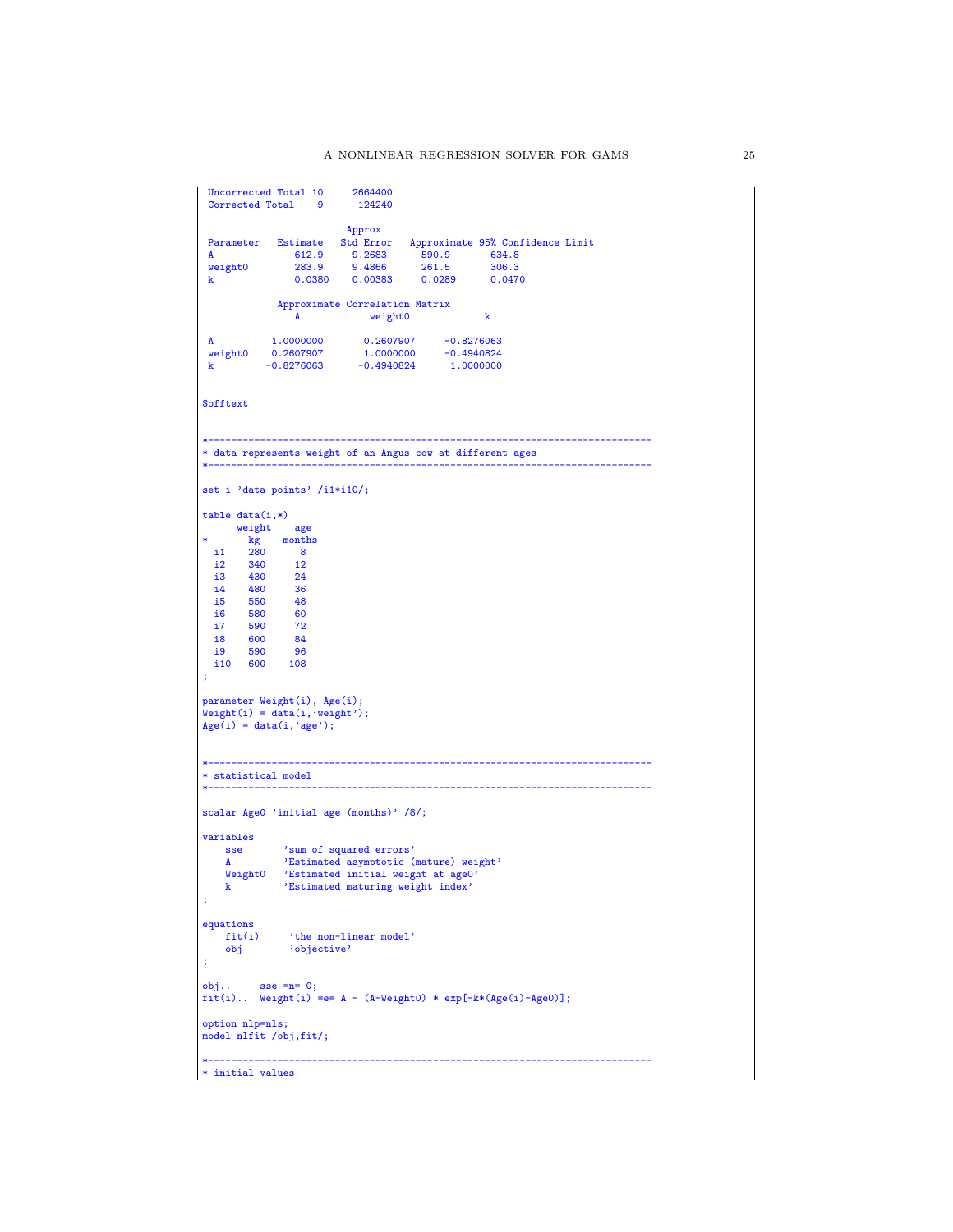```
*-----------------------------------------------------------------------------
A.1 = 600;
weight0.1 = 280;k.1 = 0.05;
solve nlfit using nlp minimizing sse;
display sse.l,A.l,weight0.l,k.l;
*-----------------------------------------------------------------------------
* load and display the confidence intervals
*-----------------------------------------------------------------------------
sets
  alpha /'95%'/
   v /A,Weight0,k/
   interval /lo,up/
;
parameter fitresult(v,*);
f{\text{itresult}}('A', \qquad 'Estimate') = A.1;fitresult('Weight0','Estimate') = Weight0.l;
fitresult('k', 'Estimate') = k.l;
fitresult('A', 'Std.Err.') = A.m;
fitresult('Weight0','Std.Err.') = Weight0.m;
fitresult('k', 'Std.Err.') = k.m;
display fitresult;
parameter
    confint(alpha,v,interval) "confidence intervals"
confint95(v,interval) "95% confidence interval"
covar(v,v) "Covariance matrix"
   corr(v,v) "Correlation matrix"
;
execute_load 'nls.gdx',confint,covar;
confint95(v,interval) = confint('95%',v,interval);
display confint95;
alias(v,vv);
corr(v, vv) = covar(v, vv)/(sqrt(covar(v, v))*sqrt(covar(v, vv)));
option decimals=7;
display corr;
```
12.2. Greene931. This model is from [\[12\]](#page-145-12) Section 9.3.1. The regression is performed on a non-linear consumption function:

(34)  $C = \alpha + \beta Y^{\gamma} + \varepsilon$ 

The initial values are constructed by setting  $\gamma = 1$  and applying linear regression on

(35)  $C = \alpha + \beta Y + \varepsilon$ 

12.2.1. Model Greene931.gms. [4](#page-25-0)

\$ontext

Section 9.3.1 from Greene. Nonlinear Least Squares Regression example Erwin Kalvelagen, nov 2007

==============================================================

<span id="page-25-0"></span> $4$ <www.amsterdamoptimization.com/models/regression/Greene931.gms>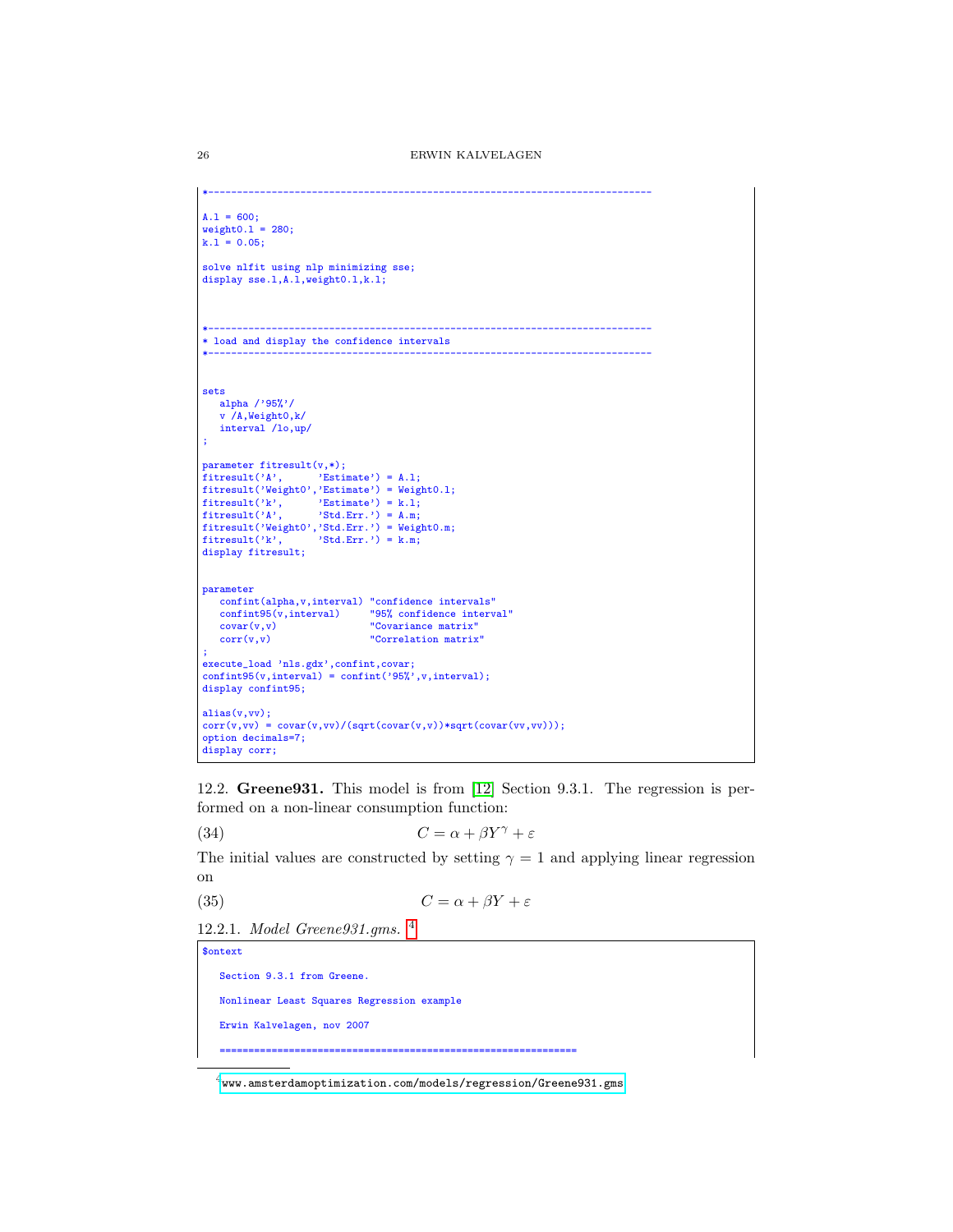

Figure 7. Consumption function: linear and non-linear fit

```
Model:
        C = alpha + beta * Y * * gammaStarting values:
        gamma = 1alpha, beta from linear regression C = alpha + beta * YReference:
      Greene, Econometric Analysis, 5th Edition
$offtext
*-----------------------------------------------------------------------------
* data
*-----------------------------------------------------------------------------
set i /i1*i204/;
table data(i,*) 'Greene appendix table 5.1 (selected columns)'
  Year qtr realgdp realcons realinvs realgovt realdpi
i1 1950 1 1610.5 1058.9 198.1 361.0 1186.1
 i2 1950 2 1658.8 1075.9 220.4 366.4 1178.1
 i3 1950 3 1723.0 1131.0 239.7 359.6 1196.5
  i4 1950 4 1753.9 1097.6 271.8 382.5 1210.0
 i5 1951 1 1773.5 1122.8 242.9 421.9 1207.9
  i6 1951 2 1803.7 1091.4 249.2 480.1 1225.8
 17 1951 3 1839.8 1103.9 230.1 534.2 1235.8<br>18 1951 4 1843.3 1110.5 210.6 563.7 1238.5<br>19 1952 1 1864.7 1113.6 215.6 584.8 1238.5
         i8 1951 4 1843.3 1110.5 210.6 563.7 1238.5
  i9 1952 1 1864.7 1113.6 215.6 584.8 1238.5
 \begin{array}{cccccccc} i10 & 1952 & 2 & 1866.2 & 1135.1 & 197.7 & 604.4 & 1252.0 \\ i11 & 1952 & 3 & 1878.0 & 1140.4 & 207.8 & 610.5 & 1276.1 \end{array}i11 1952 3 1878.0 1140.4 207.8 610.5 1276.1
  i12 1952 4 1940.2 1180.5 223.3 620.8 1300.5
 i13 1953 1 1976.0 1194.9 227.5 641.2 1317.5
  i14 1953 2 1992.2 1202.5 228.5 655.9 1336.3
```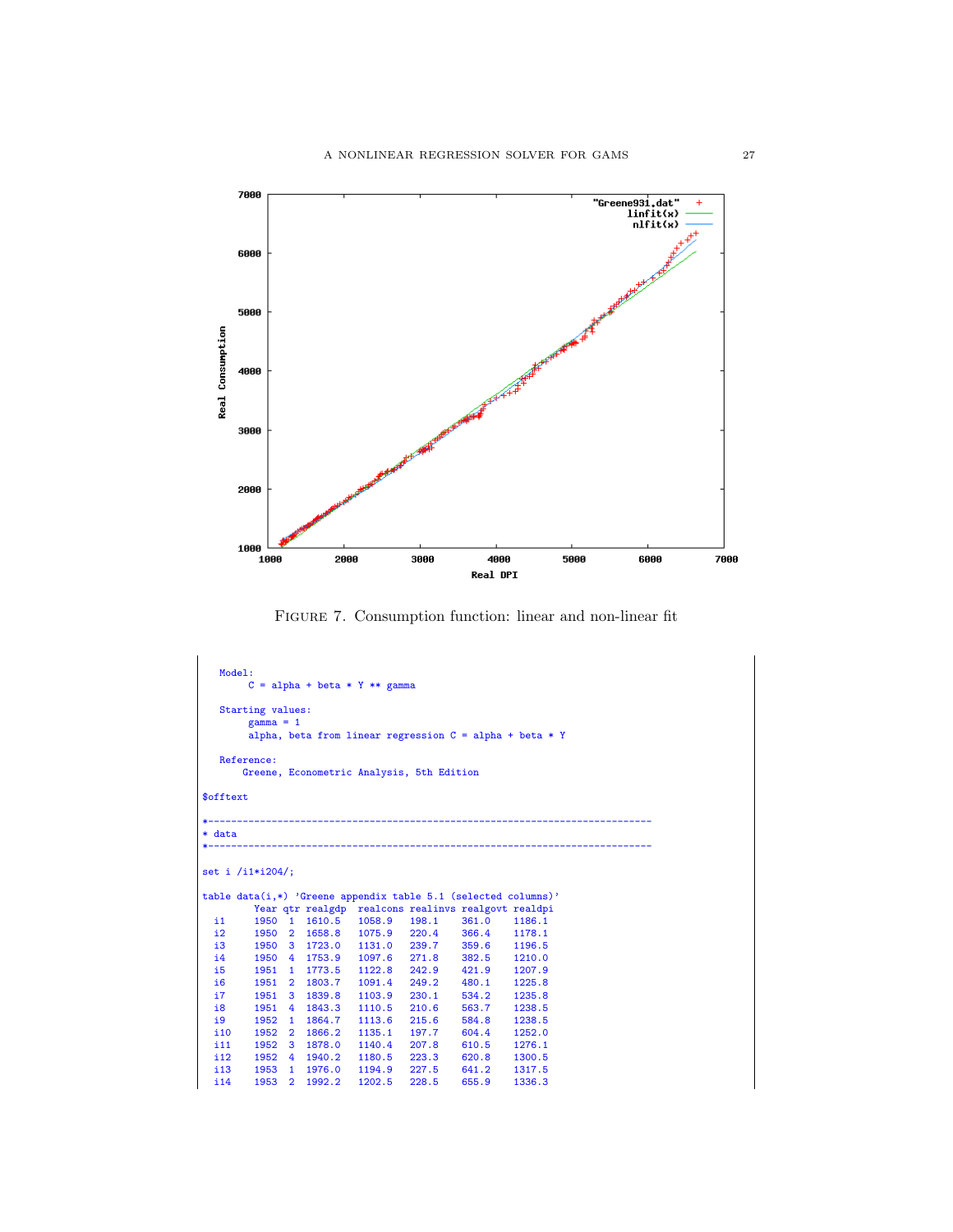# 28 ERWIN KALVELAGEN

| i15        | 1953 |                         | 1979.5 | 1199.8 | 222.8 | 647.6 | 1330.2 |
|------------|------|-------------------------|--------|--------|-------|-------|--------|
|            |      | з                       |        |        |       |       |        |
| i16        | 1953 | 4                       | 1947.8 | 1191.8 | 205.0 | 645.4 | 1325.9 |
| i17        | 1954 | $\mathbf{1}$            | 1938.1 | 1196.2 | 203.4 | 627.1 | 1330.3 |
| i18        | 1954 | 2                       | 1941.0 | 1211.3 | 203.0 | 606.1 | 1327.9 |
| i19        | 1954 | 3                       | 1962.0 | 1227.3 | 213.3 | 591.2 | 1344.2 |
| i20        | 1954 | 4                       | 2000.9 | 1252.6 | 223.3 | 587.4 | 1373.6 |
| i21        | 1955 |                         | 2058.1 | 1280.1 | 247.2 | 586.4 |        |
|            |      | 1                       |        |        |       |       | 1392.7 |
| i22        | 1955 | $\overline{\mathbf{2}}$ | 2091.0 | 1304.3 | 262.8 | 579.9 | 1423.3 |
| i23        | 1955 | 3                       | 2118.9 | 1320.3 | 266.4 | 584.0 | 1451.1 |
| i24        | 1955 | 4                       | 2130.1 | 1336.7 | 272.0 | 571.3 | 1468.1 |
| i25        | 1956 | 1                       | 2121.0 | 1339.2 | 262.9 | 570.9 | 1480.9 |
| i26        | 1956 | $\overline{2}$          | 2137.7 | 1343.7 | 260.0 | 582.6 | 1497.8 |
| i27        | 1956 | 3                       | 2135.3 | 1346.8 | 257.1 | 577.3 | 1504.1 |
| i28        | 1956 | 4                       | 2170.4 | 1365.3 | 254.4 | 592.5 | 1526.5 |
| i29        | 1957 | $\mathbf{1}$            | 2182.7 | 1374.2 |       | 604.0 |        |
|            |      |                         |        |        | 250.0 |       | 1527.5 |
| i30        | 1957 | $\overline{2}$          | 2177.7 | 1376.5 | 249.9 | 600.6 | 1538.6 |
| i31        | 1957 | 3                       | 2198.9 | 1387.7 | 255.6 | 605.5 | 1548.7 |
| i32        | 1957 | 4                       | 2176.0 | 1388.8 | 234.1 | 616.6 | 1543.1 |
| i33        | 1958 | $\mathbf{1}$            | 2117.4 | 1370.1 | 216.7 | 609.6 | 1524.7 |
| i34        | 1958 | 2                       | 2129.7 | 1380.9 | 211.3 | 625.0 | 1534.1 |
| i35        | 1958 | 3                       | 2177.5 | 1402.3 | 228.4 | 628.4 | 1568.1 |
| i36        | 1958 | 4                       | 2226.5 | 1418.8 | 249.6 | 641.5 | 1588.0 |
| i37        | 1959 | 1                       | 2273.0 | 1445.2 | 263.0 | 651.5 | 1599.5 |
|            |      |                         |        |        |       |       |        |
| i38        | 1959 | $\overline{2}$          | 2332.4 | 1468.2 | 286.2 | 663.9 | 1629.6 |
| i39        | 1959 | 3                       | 2331.4 | 1483.8 | 266.6 | 668.1 | 1627.0 |
| i40        | 1959 | 4                       | 2339.1 | 1485.6 | 275.6 | 662.2 | 1639.2 |
| i41        | 1960 | $\mathbf{1}$            | 2391.0 | 1499.2 | 305.3 | 648.8 | 1657.7 |
| i42        | 1960 | $\overline{\mathbf{2}}$ | 2379.2 | 1518.1 | 274.0 | 657.4 | 1666.5 |
| i43        | 1960 | 3                       | 2383.6 | 1512.1 | 272.4 | 665.9 | 1667.7 |
| i44        | 1960 | 4                       | 2352.9 | 1513.5 | 239.5 | 673.1 | 1667.2 |
| i45        | 1961 | $\mathbf{1}$            | 2366.5 | 1512.8 |       |       | 1680.6 |
|            |      |                         |        |        | 245.0 | 680.4 |        |
| i46        | 1961 | 2                       | 2410.8 | 1535.2 | 263.3 | 687.2 | 1705.4 |
| i47        | 1961 | 3                       | 2450.4 | 1542.9 | 285.5 | 694.0 | 1729.4 |
| i48        | 1961 | 4                       | 2500.4 | 1574.2 | 290.2 | 711.1 | 1764.4 |
| i49        | 1962 | $\mathbf{1}$            | 2544.0 | 1590.6 | 307.3 | 723.4 | 1777.9 |
| <b>i50</b> | 1962 | 2                       | 2571.5 | 1609.9 | 304.5 | 731.7 | 1799.3 |
| i51        | 1962 | 3                       | 2596.8 | 1622.9 | 310.0 | 740.8 | 1811.4 |
| i52        | 1962 | 4                       | 2603.3 | 1645.9 | 299.5 | 744.2 | 1825.5 |
| i53        | 1963 | $\mathbf{1}$            | 2634.1 | 1657.1 | 315.4 | 740.0 | 1838.9 |
|            |      |                         |        |        |       |       |        |
| i54        | 1963 | $\overline{2}$          | 2668.4 | 1673.0 | 320.8 | 744.3 | 1857.2 |
| i55        | 1963 | 3                       | 2719.6 | 1695.7 | 331.5 | 765.9 | 1879.2 |
| i56        | 1963 | 4                       | 2739.4 | 1710.0 | 335.2 | 759.2 | 1910.5 |
| i57        | 1964 | $\mathbf{1}$            | 2800.5 | 1743.8 | 348.9 | 763.1 | 1947.6 |
| i58        | 1964 | $\overline{2}$          | 2833.8 | 1775.0 | 347.5 | 772.9 | 1999.4 |
| i59        | 1964 | 3                       | 2872.0 | 1807.8 | 355.7 | 766.4 | 2027.8 |
| <b>i60</b> | 1964 | 4                       | 2879.5 | 1812.8 | 358.3 | 766.1 | 2052.6 |
| i61        | 1965 | $\mathbf{1}$            | 2950.1 | 1852.5 | 394.9 | 765.5 | 2071.8 |
|            |      |                         |        |        |       |       |        |
| i62        | 1965 | $\overline{2}$          | 2989.9 | 1873.2 | 394.6 | 781.3 | 2096.4 |
| i63        | 1965 | 3                       | 3050.7 | 1905.3 | 408.4 | 800.3 | 2155.3 |
| i64        | 1965 | 4                       | 3123.6 | 1959.3 | 410.1 | 817.2 | 2200.4 |
| i65        | 1966 | $\mathbf{1}$            | 3201.1 | 1988.6 | 444.1 | 832.5 | 2219.3 |
| i66        | 1966 | 2                       | 3213.2 | 1994.0 | 436.5 | 857.8 | 2224.6 |
| i67        | 1966 | з                       | 3233.6 | 2016.6 | 432.7 | 870.1 | 2254.0 |
| i68        | 1966 | 4                       | 3261.8 | 2025.1 | 435.8 | 888.0 | 2280.5 |
| i69        | 1967 | $\mathbf{1}$            | 3291.8 | 2037.3 | 424.9 | 925.6 | 2312.6 |
| i70        | 1967 | $\overline{2}$          | 3289.7 | 2064.6 | 405.0 | 921.3 | 2329.9 |
| i71        |      |                         |        |        |       | 926.8 |        |
|            | 1967 | 3                       | 3313.5 | 2075.2 | 415.2 |       | 2351.4 |
| i72        | 1967 | 4                       | 3338.3 | 2087.9 | 423.6 | 934.8 | 2367.9 |
| i73        | 1968 | 1                       | 3406.2 | 2136.2 | 433.8 | 951.4 | 2409.5 |
| i74        | 1968 | 2                       | 3464.8 | 2169.6 | 451.8 | 956.0 | 2451.2 |
| i75        | 1968 | 3                       | 3489.2 | 2210.7 | 437.3 | 958.3 | 2457.9 |
| i76        | 1968 | 4                       | 3504.1 | 2220.4 | 442.2 | 960.5 | 2474.3 |
| i77        | 1969 | 1                       | 3558.3 | 2244.8 | 470.8 | 956.9 | 2477.5 |
| i78        | 1969 | $\overline{2}$          | 3567.6 | 2258.8 | 467.1 | 956.0 | 2501.5 |
|            |      |                         |        | 2269.0 | 477.2 | 954.1 |        |
| i79        | 1969 | 3                       | 3588.3 |        |       |       | 2550.2 |
| i80        | 1969 | 4                       | 3571.4 | 2286.5 | 452.6 | 943.1 | 2568.1 |
| i81        | 1970 | 1                       | 3566.5 | 2300.8 | 438.0 | 936.2 | 2581.9 |
| i82        | 1970 | 2                       | 3573.9 | 2312.0 | 439.4 | 927.3 | 2626.0 |
| i83        | 1970 | 3                       | 3605.2 | 2332.2 | 446.5 | 930.9 | 2661.1 |
| i84        | 1970 | 4                       | 3566.5 | 2324.9 | 421.0 | 929.9 | 2650.9 |
| i85        | 1971 | 1                       | 3666.1 | 2369.8 | 475.9 | 918.6 | 2703.5 |
| i86        | 1971 | $\overline{\mathbf{2}}$ | 3686.2 | 2391.4 | 490.2 | 915.2 | 2742.6 |
|            |      |                         |        |        |       |       |        |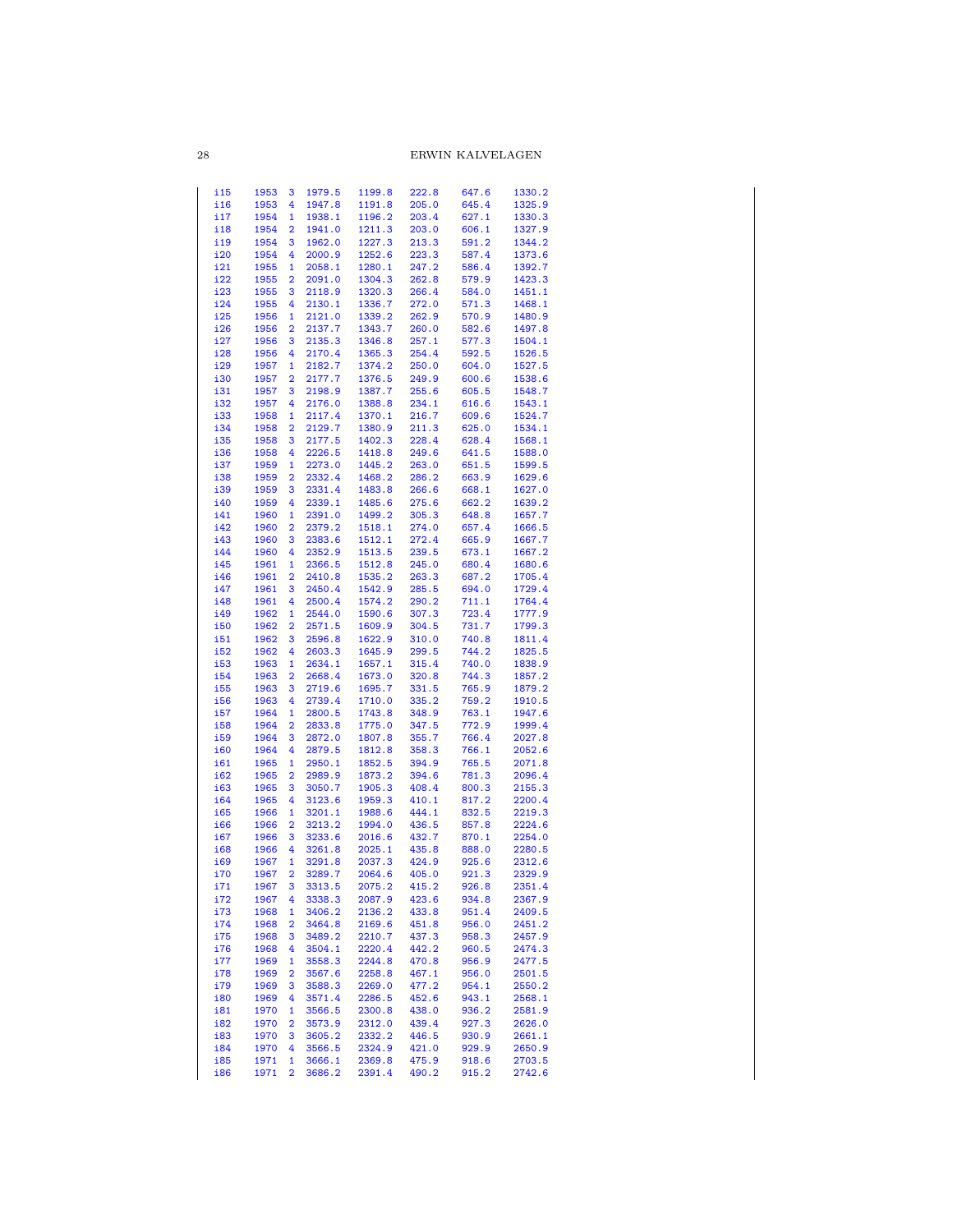| i87          | 1971         | 3                       | 3714.5           | 2409.8           | 496.5          | 911.9            | 2752.9           |
|--------------|--------------|-------------------------|------------------|------------------|----------------|------------------|------------------|
| i88          | 1971         | 4                       | 3723.8           | 2449.8           | 480.6          | 909.4            | 2782.1           |
| i89          | 1972         | 1                       | 3796.9           | 2482.2           | 513.6          | 920.8            | 2797.6           |
| i90          | 1972         | $\overline{2}$          | 3883.8           | 2527.5           | 544.9          | 921.9            | 2822.9           |
| i91          | 1972         | 3                       | 3922.3           | 2565.9           | 554.1          | 907.6            | 2883.6           |
| i92          | 1972         | 4                       | 3990.5           | 2626.3           | 559.4          | 909.1            | 2993.0           |
| i93          | 1973         | $\mathbf{1}$            | 4092.3           | 2674.2           | 595.2          | 914.5            | 3031.9           |
| i94          | 1973         | $\overline{2}$          | 4133.3           | 2671.4           | 618.2          | 911.5            | 3059.6           |
| i95          | 1973         | 3                       | 4117.0           | 2682.5           | 597.5          | 898.5            | 3079.3           |
| i96          | 1973         | 4                       | 4151.1           | 2675.6           | 615.3          | 908.4            | 3118.3           |
| i97          | 1974         | $\mathbf{1}$            | 4119.3           | 2652.4           | 579.2          | 920.0            | 3072.1           |
| i98          | 1974         | $\overline{\mathbf{2}}$ | 4130.4           | 2662.0           | 577.3          | 927.8            | 3045.5           |
| <u>i99</u>   | 1974         | з                       | 4084.5           | 2672.2           | 543.4          | 924.2            | 3053.3           |
| i100         | 1974         | 4                       | 4062.0           | 2628.4           | 547.0          | 927.4            | 3036.7           |
| i101         | 1975         | $\mathbf{1}$            | 4010.0           | 2648.8           | 450.8          | 940.8            | 3015.0           |
| i102         | 1975         | 2                       | 4045.2           | 2695.4           | 436.4          | 938.3            | 3156.6           |
| i103         | 1975         | з                       | 4115.4           | 2734.7           | 474.9          | 941.8            | 3114.9           |
| i104         | 1975         | 4                       | 4167.2           | 2764.6           | 486.8          | 949.1            | 3147.6           |
| i105         | 1976         | 1                       | 4266.1           | 2824.7           | 535.1          | 952.5            | 3201.9           |
| i106         | 1976         | 2                       | 4301.5           | 2850.9           | 559.8          | 943.3            | 3229.0           |
| i107         | 1976         | 3                       | 4321.9           | 2880.3           | 561.1          | 938.9            | 3259.7           |
| i108         | 1976         | 4                       | 4357.4           | 2919.6           | 565.9          | 938.6            | 3283.5           |
| i109         | 1977         | 1                       | 4410.5           | 2954.7           | 595.5          | 945.3            | 3305.4           |
| i110         | 1977         | 2                       | 4489.8           | 2970.5           | 635.0          | 955.1            | 3326.8           |
| i111         | 1977         | 3                       | 4570.6           | 2999.1           | 670.7          | 956.0            | 3376.5           |
| i112         | 1977         | 4                       | 4576.1           | 3044.0           | 656.4          | 954.5            | 3433.8           |
| i113         | 1978         | $\mathbf{1}$            | 4588.9           | 3060.8           | 667.2          | 956.7            | 3466.3           |
| i114         | 1978         | 2                       | 4765.7           | 3127.0           | 709.7          | 982.1            | 3513.0           |
| i115         | 1978         | з                       | 4811.7           | 3143.1           | 728.8          | 990.3            | 3548.1           |
| i116         | 1978         | 4                       | 4876.0           | 3167.8           | 746.3          | 999.6            | 3582.6           |
| i117         | 1979         | $\mathbf{1}$            | 4888.3           | 3188.6           | 746.0          | 990.6            | 3620.7           |
| i118         | 1979         | 2                       | 4891.4           | 3184.3           | 745.7          | 1000.5           | 3607.1           |
| i119         | 1979         | 3                       | 4926.2           | 3213.9           | 732.1          | 1002.4           | 3628.8           |
| i120         | 1979         | 4                       | 4942.6           | 3225.7           | 717.8          | 1010.8           | 3657.8           |
| i121         | 1980         | 1                       | 4958.9           | 3222.4           | 711.7          | 1025.6           | 3678.5           |
| i122         | 1980         | $\overline{\mathbf{2}}$ | 4857.8           | 3149.2           | 647.4          | 1028.7           | 3612.2           |
| i123         | 1980         | 3                       | 4850.3           | 3181.2           | 599.8          | 1015.4           | 3637.6           |
| i124         | 1980         | 4                       | 4936.6           | 3219.4           | 662.2          | 1013.9           | 3703.8           |
| i125         | 1981         | 1                       | 5032.5           | 3233.1           | 726.3          | 1027.5           | 3713.5           |
| i126         | 1981         | $\overline{2}$          | 4997.3           | 3235.5           | 693.4          | 1030.1           | 3696.6           |
| i127         | 1981         | 3                       | 5056.8<br>4997.1 | 3250.5           | 733.9<br>708.8 | 1027.8           | 3777.0           |
| i128         | 1981         | 4                       |                  | 3225.0           |                | 1034.8           | 3777.2<br>3769.4 |
| i129         | 1982         | 1                       | 4914.3           | 3244.3           | 634.8          | 1033.6           |                  |
| i130         | 1982         | $\overline{\mathbf{2}}$ | 4935.5<br>4912.1 | 3253.4           | 631.6          | 1039.5           | 3791.4<br>3799.4 |
| i131         | 1982<br>1982 | 3<br>4                  | 4915.6           | 3274.6<br>3329.6 | 623.5<br>571.1 | 1046.8<br>1064.0 | 3806.4           |
| i132<br>i133 | 1983         | 1                       | 4972.4           | 3360.1           | 590.7          | 1069.8           | 3831.2           |
| i134         | 1983         | 2                       | 5089.8           | 3430.1           | 650.7          | 1078.2           | 3857.8           |
| i135         | 1983         | 3                       | 5180.4           | 3484.7           | 691.4          | 1097.0           | 3928.6           |
| i136         | 1983         | 4                       | 5286.8           | 3542.2           | 762.2          | 1078.8           | 4010.2           |
| i137         | 1984         | 1                       | 5402.3           | 3579.7           | 845.0          | 1091.0           | 4103.0           |
| i138         | 1984         | $\overline{2}$          | 5493.8           | 3628.3           | 873.2          | 1115.2           | 4182.4           |
| i139         | 1984         | 3                       | 5541.3           | 3653.5           | 890.7          | 1123.1           | 4258.8           |
| i140         | 1984         | 4                       | 5583.1           | 3700.9           | 876.9          | 1144.2           | 4286.1           |
| i141         | 1985         | $\mathbf{1}$            | 5629.7           | 3756.8           | 848.9          | 1157.6           | 4287.6           |
| i142         | 1985         | 2                       | 5673.8           | 3791.5           | 862.8          | 1180.5           | 4368.7           |
| i 143        | 1985         | з                       | 5758.6           | 3860.9           | 854.1          | 1209.2           | 4346.6           |
| i144         | 1985         | 4                       | 5806.0           | 3874.2           | 887.8          | 1214.7           | 4388.3           |
| i145         | 1986         | $\mathbf{1}$            | 5858.9           | 3907.9           | 886.2          | 1224.0           | 4444.5           |
| i146         | 1986         | 2                       | 5883.3           | 3950.4           | 868.3          | 1248.0           | 4489.3           |
| i147         | 1986         | 3                       | 5937.9           | 4019.7           | 838.0          | 1277.4           | 4507.9           |
| i148         | 1986         | 4                       | 5969.5           | 4046.8           | 838.2          | 1271.5           | 4504.5           |
| i149         | 1987         | 1                       | 6013.3           | 4049.7           | 863.4          | 1278.4           | 4556.9           |
| i150         | 1987         | 2                       | 6077.2           | 4101.5           | 863.9          | 1289.1           | 4512.7           |
| i151         | 1987         | 3                       | 6128.1           | 4147.0           | 860.5          | 1292.4           | 4600.7           |
| i152         | 1987         | 4                       | 6234.4           | 4155.3           | 929.3          | 1310.0           | 4659.6           |
| i153         | 1988         | 1                       | 6275.9           | 4228.0           | 884.6          | 1300.1           | 4724.1           |
| i154         | 1988         | $\overline{\mathbf{2}}$ | 6349.8           | 4256.8           | 902.5          | 1302.4           | 4758.9           |
| i155         | 1988         | 3                       | 6382.3           | 4291.6           | 907.5          | 1300.3           | 4801.9           |
| i156         | 1988         | 4                       | 6465.2           | 4341.4           | 916.7          | 1327.2           | 4851.4           |
| i157         | 1989         | 1                       | 6543.8           | 4357.1           | 952.7          | 1319.3           | 4903.5           |
| i158         | 1989         | $\overline{2}$          | 6579.4           | 4374.8           | 941.1          | 1340.6           | 4891.0           |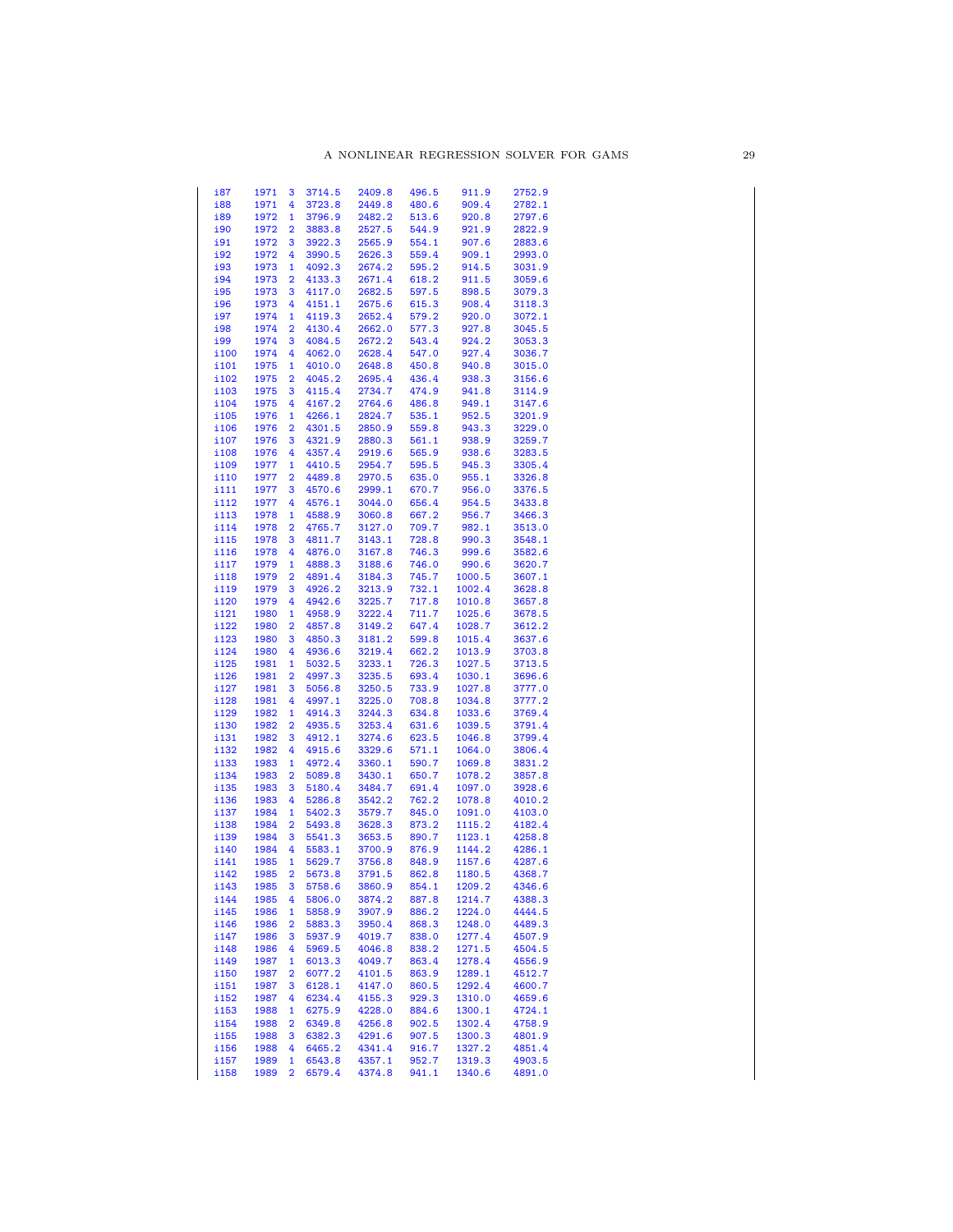30 ERWIN KALVELAGEN

| 4413.4<br>929.3<br>i159<br>1989<br>3<br>6610.6<br>1353.5<br>4902.7<br>i160<br>1989<br>4<br>6633.5<br>4429.4<br>922.9<br>1360.4<br>4928.8<br>1990<br>4466.0<br>934.0<br>1381.2<br>5001.6<br>i161<br>$\mathbf{1}$<br>6716.3<br>i162<br>1990<br>$\overline{2}$<br>6731.7<br>4478.8<br>933.0<br>1384.7<br>5026.6<br>4495.6<br>i163<br>1990<br>3<br>6719.4<br>912.6<br>1384.8<br>5032.7<br>4995.8<br>i164<br>1990<br>4<br>6664.2<br>4457.7<br>849.6 1398.6<br>6631.4<br>4437.5<br>815.1 1404.7<br>4999.5<br>i165<br>1991<br>$\mathbf{1}$<br>4469.9<br>808.8<br>5033.3<br>i166<br>1991<br>$\overline{2}$<br>6668.5<br>1408.9 |        |  |          |      |      |
|------------------------------------------------------------------------------------------------------------------------------------------------------------------------------------------------------------------------------------------------------------------------------------------------------------------------------------------------------------------------------------------------------------------------------------------------------------------------------------------------------------------------------------------------------------------------------------------------------------------------|--------|--|----------|------|------|
|                                                                                                                                                                                                                                                                                                                                                                                                                                                                                                                                                                                                                        |        |  |          |      |      |
|                                                                                                                                                                                                                                                                                                                                                                                                                                                                                                                                                                                                                        |        |  |          |      |      |
|                                                                                                                                                                                                                                                                                                                                                                                                                                                                                                                                                                                                                        |        |  |          |      |      |
|                                                                                                                                                                                                                                                                                                                                                                                                                                                                                                                                                                                                                        |        |  |          |      |      |
|                                                                                                                                                                                                                                                                                                                                                                                                                                                                                                                                                                                                                        |        |  |          |      |      |
|                                                                                                                                                                                                                                                                                                                                                                                                                                                                                                                                                                                                                        |        |  |          |      |      |
|                                                                                                                                                                                                                                                                                                                                                                                                                                                                                                                                                                                                                        |        |  |          |      |      |
| 4484.3<br>829.8 1403.0<br>5045.4<br>i167<br>1991<br>3<br>6684.9                                                                                                                                                                                                                                                                                                                                                                                                                                                                                                                                                        |        |  |          |      |      |
| 4<br>864.2 1397.0<br>i168<br>1991<br>6720.9<br>4474.8<br>5053.8                                                                                                                                                                                                                                                                                                                                                                                                                                                                                                                                                        |        |  |          |      |      |
| 6783.3<br>4544.8<br>843.8<br>5138.8<br>i169<br>1992<br>$\mathbf{1}$<br>1407.6                                                                                                                                                                                                                                                                                                                                                                                                                                                                                                                                          |        |  |          |      |      |
| 901.8 1405.7<br>i170<br>1992<br>$\overline{2}$<br>6846.8<br>4566.7<br>5172.5                                                                                                                                                                                                                                                                                                                                                                                                                                                                                                                                           |        |  |          |      |      |
| 4600.5<br>912.1<br>1413.1<br>5174.2<br>i 171<br>1992<br>3<br>6899.7                                                                                                                                                                                                                                                                                                                                                                                                                                                                                                                                                    |        |  |          |      |      |
| 941.6 1413.7<br>4665.9<br>i172<br>1992<br>4<br>6990.6<br>5271.5                                                                                                                                                                                                                                                                                                                                                                                                                                                                                                                                                        |        |  |          |      |      |
| 6988.7<br>964.8 1396.4<br>5181.2<br>i173<br>1993<br>$\mathbf{1}$<br>4674.9                                                                                                                                                                                                                                                                                                                                                                                                                                                                                                                                             |        |  |          |      |      |
| i174<br>7031.2<br>967.0 1398.0<br>5258.6<br>1993<br>$\overline{2}$<br>4721.5<br>964.1                                                                                                                                                                                                                                                                                                                                                                                                                                                                                                                                  |        |  |          |      |      |
| 7062.0<br>4776.9<br>1398.4<br>i175<br>1993<br>3<br>5266.8<br>i176<br>1993<br>4<br>7168.7<br>4822.3<br>1015.6 1402.2<br>5338.5                                                                                                                                                                                                                                                                                                                                                                                                                                                                                          |        |  |          |      |      |
| 1994<br>7229.4<br>4866.6<br>1057.3 1388.0<br>5293.2<br>i177<br>$\mathbf{1}$                                                                                                                                                                                                                                                                                                                                                                                                                                                                                                                                            |        |  |          |      |      |
| 7330.2<br>4907.9<br>1118.5 1390.4<br>5381.2<br>i178<br>1994<br>$\overline{2}$                                                                                                                                                                                                                                                                                                                                                                                                                                                                                                                                          |        |  |          |      |      |
| i179<br>1994<br>3<br>7370.2 4944.5<br>1101.8 1417.5<br>5420.9                                                                                                                                                                                                                                                                                                                                                                                                                                                                                                                                                          |        |  |          |      |      |
| 5493.4<br>i180<br>1994<br>4<br>7461.1<br>4993.6<br>1150.5<br>1404.5                                                                                                                                                                                                                                                                                                                                                                                                                                                                                                                                                    |        |  |          |      |      |
| 5011.6 1162.4 1407.3<br>7488.7<br>5515.4<br>i181<br>1995<br>$\mathbf{1}$                                                                                                                                                                                                                                                                                                                                                                                                                                                                                                                                               |        |  |          |      |      |
| i182<br>1995<br>$\overline{2}$<br>7503.3<br>5059.6<br>1128.5 1414.0<br>5509.0                                                                                                                                                                                                                                                                                                                                                                                                                                                                                                                                          |        |  |          |      |      |
| i183<br>1995<br>3<br>7561.4<br>5099.2<br>1119.1<br>1410.8<br>5546.6                                                                                                                                                                                                                                                                                                                                                                                                                                                                                                                                                    |        |  |          |      |      |
| 4<br>7621.9 5132.1<br>1152.4 1393.5<br>5585.3<br>i184<br>1995                                                                                                                                                                                                                                                                                                                                                                                                                                                                                                                                                          |        |  |          |      |      |
| i185<br>1996<br>$\mathbf{1}$<br>7676.4 5174.3<br>1172.3 1404.8<br>5622.0                                                                                                                                                                                                                                                                                                                                                                                                                                                                                                                                               |        |  |          |      |      |
| 1996<br>7802.9<br>5229.5<br>1233.4 1430.4<br>5649.4<br>i186<br>$\overline{2}$<br>3<br>7841.9 5254.3<br>1281.4<br>1422.0<br>i187<br>1996<br>5709.7                                                                                                                                                                                                                                                                                                                                                                                                                                                                      |        |  |          |      |      |
| i188<br>1996<br>4<br>7931.3<br>5291.9<br>1283.7<br>1430.6<br>5729.9                                                                                                                                                                                                                                                                                                                                                                                                                                                                                                                                                    |        |  |          |      |      |
| 1997<br>8016.4<br>5350.7<br>1325.4<br>1434.6<br>i189<br>$\mathbf{1}$<br>5771.8                                                                                                                                                                                                                                                                                                                                                                                                                                                                                                                                         |        |  |          |      |      |
| 2 8131.9 5375.7<br>1400.6 1457.0<br>5821.2<br>i190<br>1997                                                                                                                                                                                                                                                                                                                                                                                                                                                                                                                                                             |        |  |          |      |      |
| i191<br>1997<br>3 8216.6<br>5462.1<br>1408.6 1464.8<br>5877.3                                                                                                                                                                                                                                                                                                                                                                                                                                                                                                                                                          |        |  |          |      |      |
| i192<br>1997<br>4 8272.9<br>5507.1<br>1438.5<br>1465.3<br>5947.5                                                                                                                                                                                                                                                                                                                                                                                                                                                                                                                                                       |        |  |          |      |      |
| 5576.3 1543.3 1456.1                                                                                                                                                                                                                                                                                                                                                                                                                                                                                                                                                                                                   | 6064.5 |  | 1 8396.3 | 1998 | i193 |
|                                                                                                                                                                                                                                                                                                                                                                                                                                                                                                                                                                                                                        |        |  |          |      |      |
| i194<br>1998<br>2 8442.9<br>5660.2<br>1516.8 1482.6<br>6153.6                                                                                                                                                                                                                                                                                                                                                                                                                                                                                                                                                          |        |  |          |      |      |
| i195<br>1998<br>8528.5<br>5713.7<br>1559.7<br>1489.9<br>6209.9<br>3                                                                                                                                                                                                                                                                                                                                                                                                                                                                                                                                                    |        |  |          |      |      |
| i196<br>1998<br>4 8667.9 5784.7<br>1612.1<br>1504.8<br>6246.6                                                                                                                                                                                                                                                                                                                                                                                                                                                                                                                                                          |        |  |          |      |      |
| 8733.5<br>i197<br>1999<br>$\mathbf{1}$<br>5854.0<br>1641.8 1512.3<br>6268.2                                                                                                                                                                                                                                                                                                                                                                                                                                                                                                                                            |        |  |          |      |      |
| i198<br>1999<br>8771.2<br>5936.1<br>1617.4<br>1516.8<br>6300.0<br>$\mathbf{2}$                                                                                                                                                                                                                                                                                                                                                                                                                                                                                                                                         |        |  |          |      |      |
| 3 8871.5 6000.0 1655.8 1533.2<br>6332.4<br>i199<br>1999<br>1999<br>4 9049.9<br>i200<br>6083.6<br>1725.4 1564.8<br>6379.2                                                                                                                                                                                                                                                                                                                                                                                                                                                                                               |        |  |          |      |      |
| 9102.5<br>6171.7<br>1722.9<br>6431.6<br>i201<br>2000<br>$\mathbf{1}$<br>1560.4                                                                                                                                                                                                                                                                                                                                                                                                                                                                                                                                         |        |  |          |      |      |
| 2 9229.4 6226.3 1801.6 1577.2<br>6523.7<br>i202<br>2000                                                                                                                                                                                                                                                                                                                                                                                                                                                                                                                                                                |        |  |          |      |      |
| i203<br>2000<br>3 9260.1<br>6292.1<br>1788.8<br>1570.0<br>6566.5                                                                                                                                                                                                                                                                                                                                                                                                                                                                                                                                                       |        |  |          |      |      |
| i204<br>2000<br>4 9303.9<br>6341.1<br>1778.3<br>1582.8<br>6634.9                                                                                                                                                                                                                                                                                                                                                                                                                                                                                                                                                       |        |  |          |      |      |
|                                                                                                                                                                                                                                                                                                                                                                                                                                                                                                                                                                                                                        |        |  |          |      |      |
|                                                                                                                                                                                                                                                                                                                                                                                                                                                                                                                                                                                                                        |        |  |          |      |      |
|                                                                                                                                                                                                                                                                                                                                                                                                                                                                                                                                                                                                                        |        |  |          |      |      |
|                                                                                                                                                                                                                                                                                                                                                                                                                                                                                                                                                                                                                        |        |  |          |      |      |
|                                                                                                                                                                                                                                                                                                                                                                                                                                                                                                                                                                                                                        |        |  |          |      |      |
|                                                                                                                                                                                                                                                                                                                                                                                                                                                                                                                                                                                                                        |        |  |          |      |      |
|                                                                                                                                                                                                                                                                                                                                                                                                                                                                                                                                                                                                                        |        |  |          |      |      |
| alpha 'parameter to estimate'                                                                                                                                                                                                                                                                                                                                                                                                                                                                                                                                                                                          |        |  |          |      |      |
| 'parameter to estimate'<br>beta                                                                                                                                                                                                                                                                                                                                                                                                                                                                                                                                                                                        |        |  |          |      |      |
| gamma 'parameter to estimate'                                                                                                                                                                                                                                                                                                                                                                                                                                                                                                                                                                                          |        |  |          |      |      |
| 'sum of squared errors'<br>sse                                                                                                                                                                                                                                                                                                                                                                                                                                                                                                                                                                                         |        |  |          |      |      |
|                                                                                                                                                                                                                                                                                                                                                                                                                                                                                                                                                                                                                        |        |  |          |      |      |
|                                                                                                                                                                                                                                                                                                                                                                                                                                                                                                                                                                                                                        |        |  |          |      |      |
| 'dummy obj'<br>obj                                                                                                                                                                                                                                                                                                                                                                                                                                                                                                                                                                                                     |        |  |          |      |      |
| limit(i)<br>'linear fit'                                                                                                                                                                                                                                                                                                                                                                                                                                                                                                                                                                                               |        |  |          |      |      |
| $nIfit(i)$ 'non-linear fit'                                                                                                                                                                                                                                                                                                                                                                                                                                                                                                                                                                                            |        |  |          |      |      |
|                                                                                                                                                                                                                                                                                                                                                                                                                                                                                                                                                                                                                        |        |  |          |      |      |
|                                                                                                                                                                                                                                                                                                                                                                                                                                                                                                                                                                                                                        |        |  |          |      |      |
|                                                                                                                                                                                                                                                                                                                                                                                                                                                                                                                                                                                                                        |        |  |          |      |      |
| $sse = n = 0;$                                                                                                                                                                                                                                                                                                                                                                                                                                                                                                                                                                                                         |        |  |          |      |      |
|                                                                                                                                                                                                                                                                                                                                                                                                                                                                                                                                                                                                                        |        |  |          |      |      |
| ţ.<br>* statistical model<br>variables<br>÷<br>equations<br>÷<br>obj.<br>$limit(i)$ data $(i, 'realcons')$ =e= alpha + beta*data $(i, 'realdpi')$ ;<br>nlfit(i) data(i,'realcons') = e = alpha + beta*data(i,'realdpi')**gamma;                                                                                                                                                                                                                                                                                                                                                                                        |        |  |          |      |      |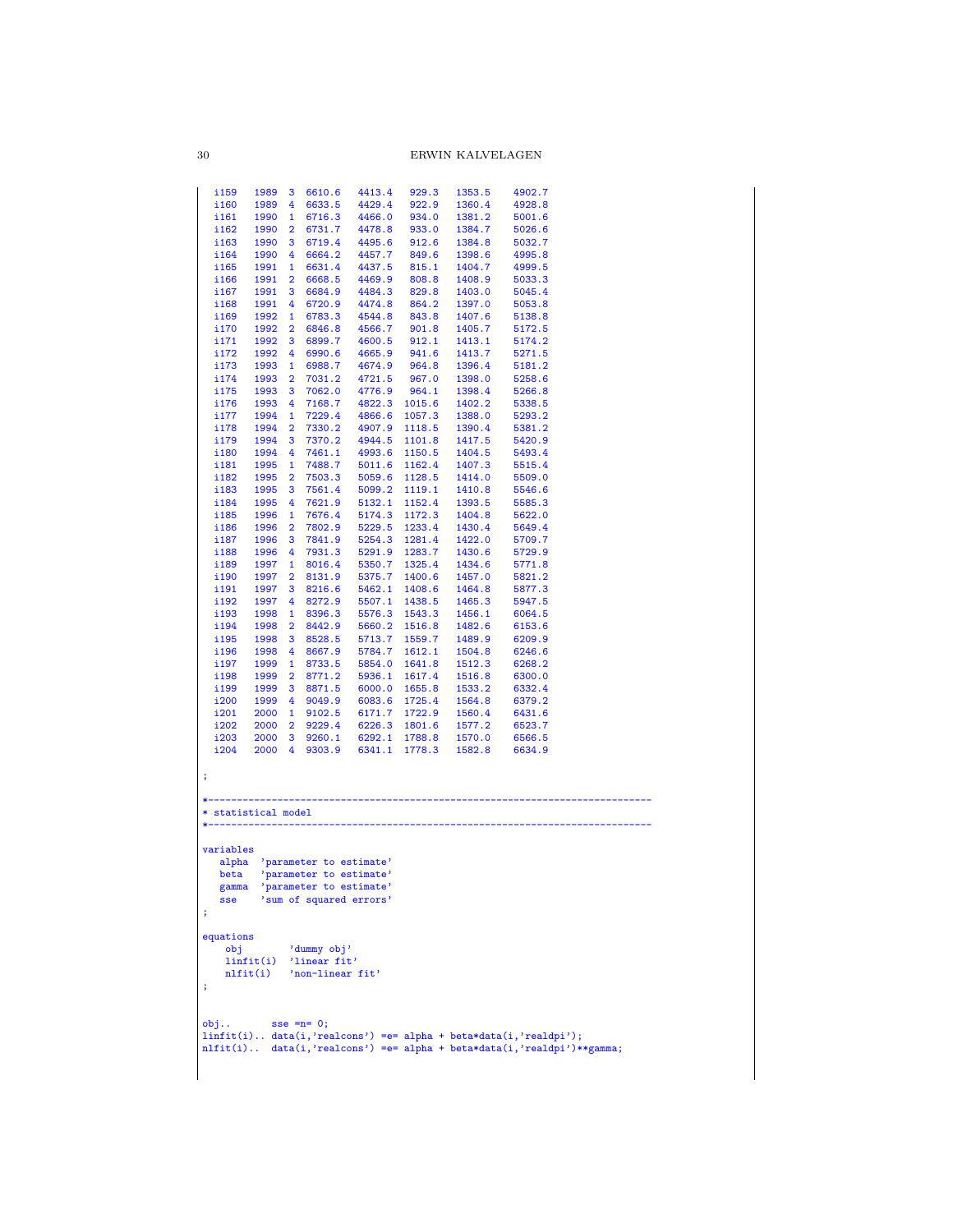```
model linear /obj,linfit/;
model nonlinear /obj,nlfit/;
*-----------------------------------------------------------------------------
* initial values for alpha and beta by OLS
*-----------------------------------------------------------------------------
option lp=ls;
solve linear using lp minimizing sse;
*-----------------------------------------------------------------------------
* nonlinear fit
*-----------------------------------------------------------------------------
gamma.1 = 1;option nlp=nls;
solve nonlinear using nlp minimizing sse;
```
12.3. Misra1. A set of nonlinear regression problems on the same data set from the NIST collection[\[23,](#page-146-6) [28\]](#page-146-8). The different functional forms that are fitted are:

(36) 
$$
y = \begin{cases} \beta_1(1 - \exp(-\beta_2 x)) + \varepsilon \\ \beta_1(1 - (1 + \frac{\beta_2 * x}{2})^{-2}) + \varepsilon \\ \beta_1(1 - \frac{1}{\sqrt{1 + 2\beta_2 x}}) + \varepsilon \\ \frac{\beta_1 \beta_2 x}{1 + \beta_2 x} + \varepsilon \end{cases}
$$

12.3.1. Misra1a. First nonlinear regression model from the NIST data set. The model to be fitted is:

(37) 
$$
y = \beta_1 \left[ 1 - \exp(-\beta_2 x) \right] + \varepsilon
$$

12.3.2. Model Misra1a.gms. [5](#page-30-0)

```
$ontext
 Nonlinear Least Squares Regression example
 Erwin Kalvelagen, nov 2007
 Reference:
       http://www.itl.nist.gov/div898/strd/nls/nls_main.shtml
                                                 --------------------------------------------------------------------------
Procedure: Nonlinear Least Squares Regression
Description: These data are the result of a NIST study regarding
               dental research in monomolecular adsorption. The
               response variable is volume, and the predictor
               variable is pressure.
Reference: Misra, D., NIST (1978).
                Dental Research Monomolecular Adsorption Study.
Data: 1 Response Variable (y = volume)
1 Predictor Variable (x = pressure)
                14 Observations
                Lower Level of Difficulty
                Observed Data
Model: Exponential Class
                2 Parameters (b1 and b2)
```
<span id="page-30-0"></span> $^5$ <www.amsterdamoptimization.com/models/regression/Misra1a.gms>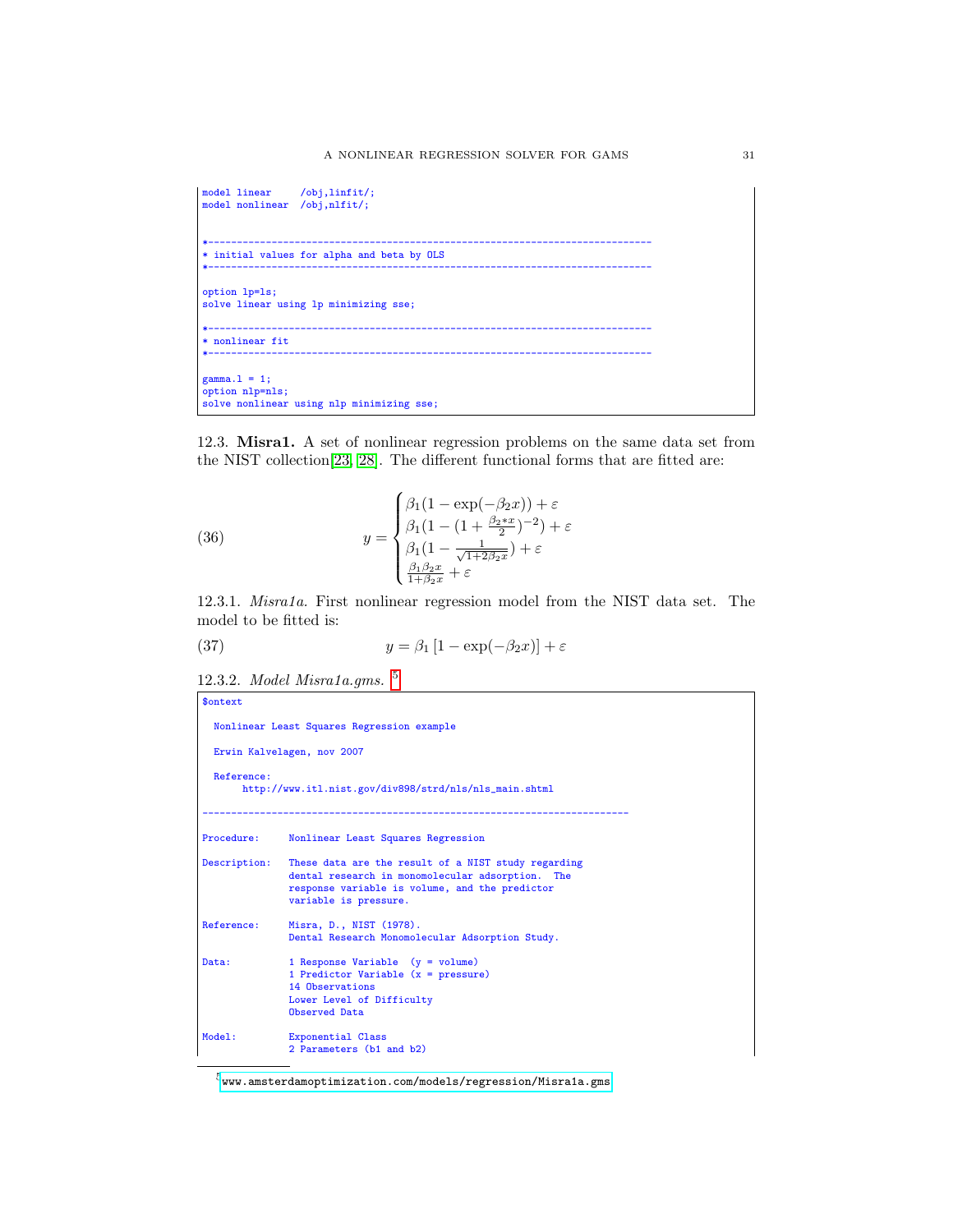

Figure 8. Scatter plot of model Misra1a

```
y = b1*(1-exp[-b2*x]) + eStarting values Certified Values
   Start 1 Start 2 Parameter Standard Deviation
b1 = 500 250 2.3894212918E+02 2.7070075241E+00
b2 = 0.0001 0.0005 5.5015643181E-04 7.2668688436E-06
Residual Sum of Squares: 1.2455138894E-01
Residual Standard Deviation: 1.0187876330E-01
Degrees of Freedom: 12<br>
Number of Observations: 14
Number of Observations:
$offtext
*-----------------------------------------------------------------------------
* data
*-----------------------------------------------------------------------------
set i /i1*i14/;
table data(i,*)
   y x
i1 10.07E0 77.6E0
  12 14.73E0 114.9E0<br>
13 17.94E0 141.1E0<br>
14 23.93E0 190.8E0
   i3 17.94E0 141.1E0
i4 23.93E0 190.8E0
  15 29.61E0 239.9E0<br>16 35.18E0 289.0E0<br>17 40.02E0 332.8E0
   i6 35.18E0 289.0E0
i7 40.02E0 332.8E0
   i8 44.82E0 378.4E0
i9 50.76E0 434.8E0
```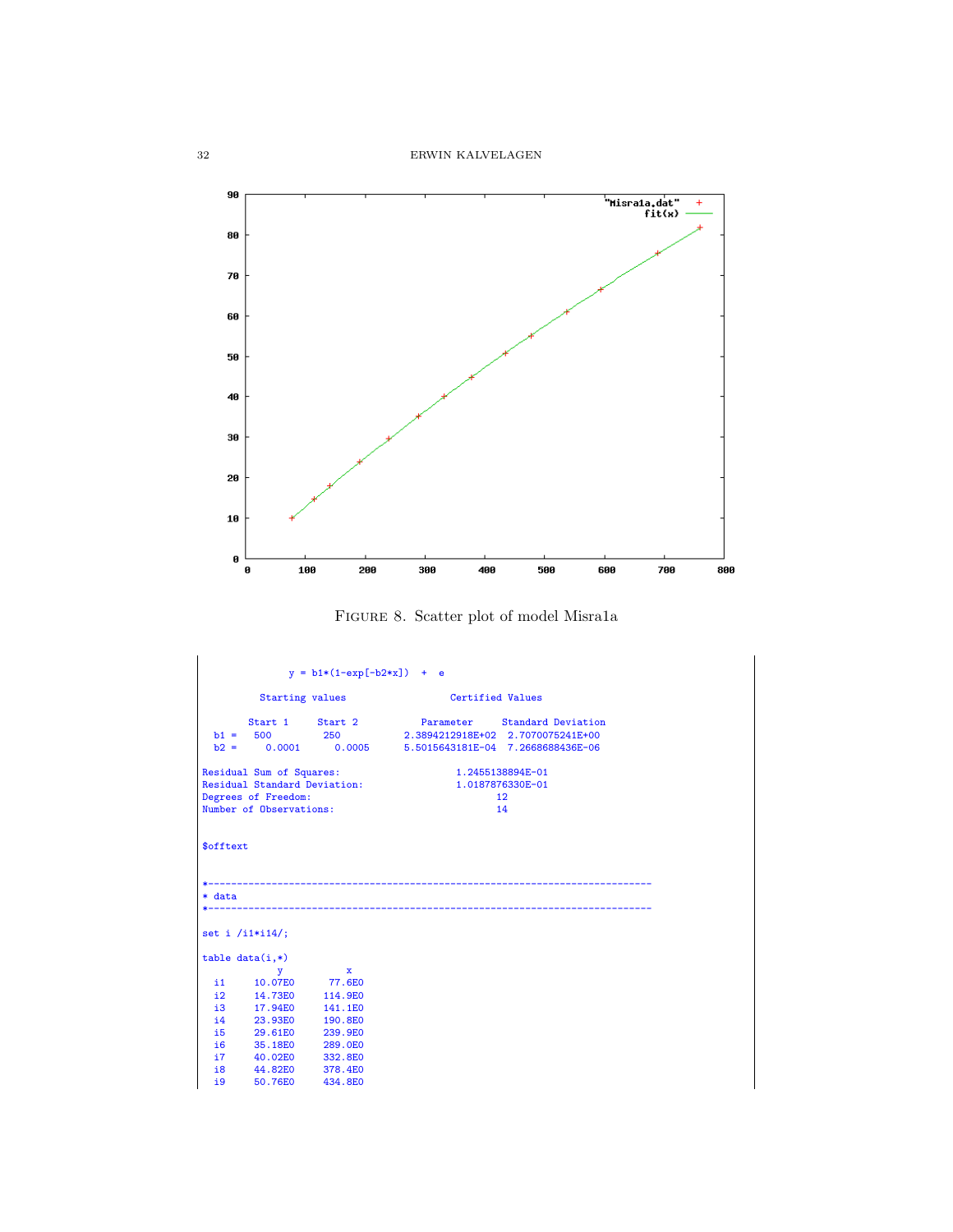```
i10 55.05E0 477.3E0<br>i11 61.01E0 536.8E0
   i11 61.01E0 536.8E0
i12 66.40E0 593.1E0
   i13 75.47E0 689.1E0
i14 81.78E0 760.0E0
;
*
* extract data
*
parameter x(i),y(i);
x(i) = data(i, 'x');y(i) = data(i, 'y');*
* certified values
*
scalars
 cb1 'certified value for b1' /2.3894212918E+02/
 cb2 'certified value for b2' /5.5015643181E-04/
   ce1 'certified std err for b1 ' / 2.7070075241E+00 /
ce2 'certified std err for b2 ' / 7.2668688436E-06 /
;
*-----------------------------------------------------------------------------
* statistical model
*-----------------------------------------------------------------------------
variables
     sse 'sum of squared errors'
b1 'coefficient to estimate'
b2 'coefficient to estimate'
;
equations<br>fit(i)
     fit(i) 'the non-linear model'
obj 'objective'
;
obj... sse =n= 0;fit(i).. y(i) = e = b1*(1-exp[-b2*x(i)]);*-----------------------------------------------------------------------------
* first set of initial values
*-----------------------------------------------------------------------------
b1.1 = 500;b2.1 = 0.0001;option nlp=nls;
model nlfit /obj,fit/;
solve nlfit minimizing sse using nlp;
display sse.1,b1.1,b2.1;
abort$((abs(b1.l-cb1)+abs(b2.l-cb2))>0.0001) "Accuracy problem";
abort$((abs(b1.m-ce1)+abs(b2.m-ce2))>0.0001) "Accuracy problem";
*-----------------------------------------------------------------------------
* second set of initial values
*-----------------------------------------------------------------------------
b1.1 = 250;b2.1 = 0.0005;solve nlfit minimizing sse using nlp;
display sse.l,b1.l,b2.l;
abort$((abs(b1.l-cb1)+abs(b2.l-cb2))>0.0001) "Accuracy problem";
abort$((abs(b1.m-ce1)+abs(b2.m-ce2))>0.0001) "Accuracy problem";
```
Here is the R output for comparison: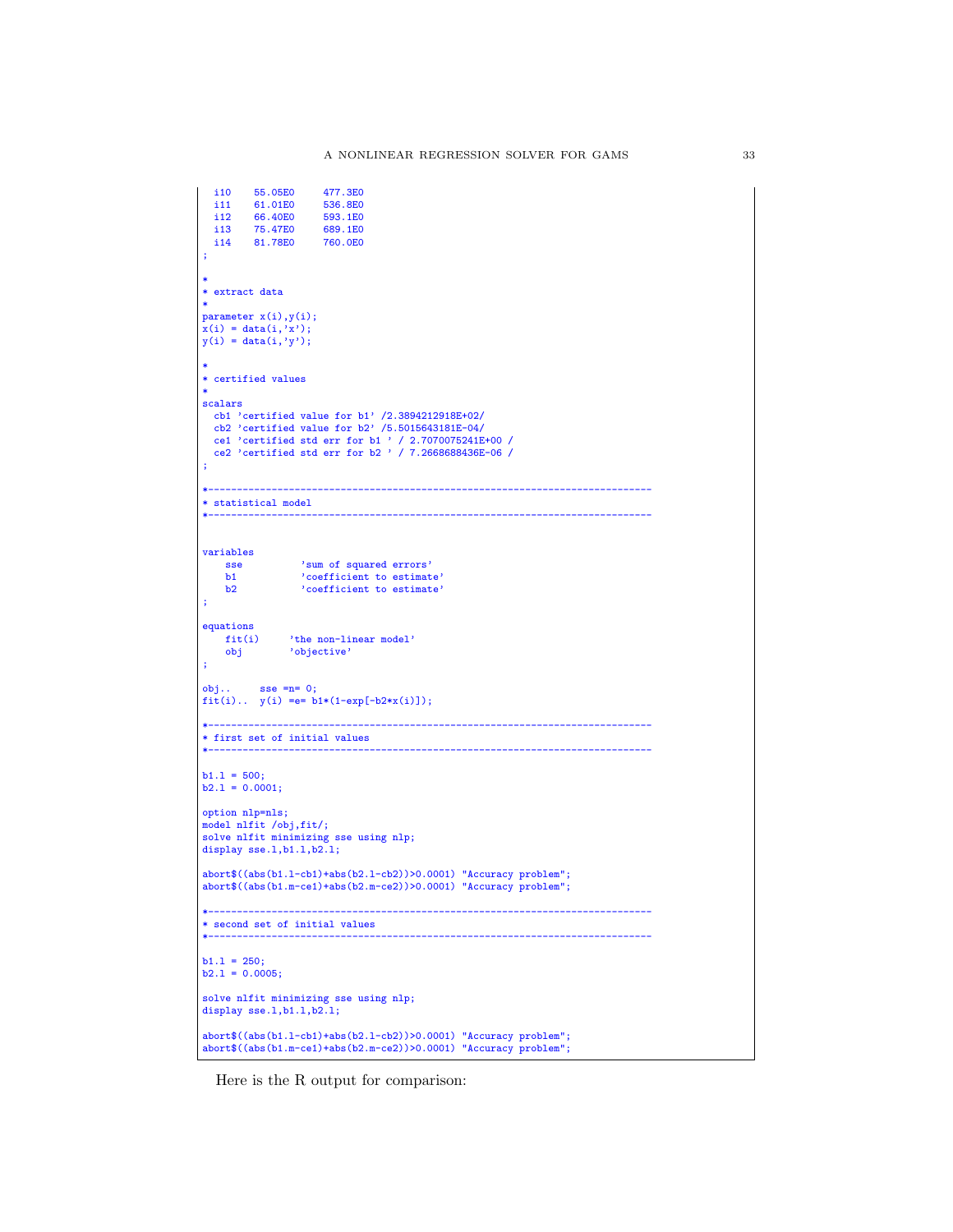```
> library(NISTnls)
> data(Misra1a)
> fm1 <- nls(y ~ b1*(1-exp(-b2*x)), data = Misra1a, trace = TRUE,
+ start = c(b1 = 500, b2 = 0.0001) )
10780.19 : 5e+02 1e-04
10697.62 : 4.666633e+02 1.079252e-04
10640.08 : 4.112467e+02 1.234257e-04
10497.53 : 3.716416e+02 1.383456e-04
10374.65 : 3.127817e+02 1.669193e-04
\begin{array}{cccc} 10230.62: & 2.430935\text{e}+02 & 2.198045\text{e}-04 \\ 9280.133: & 1.868551\text{e}+02 & 3.105043\text{e}-04 \\ 5770.421: & 1.705528\text{e}+02 & 4.354661\text{e}-04 \\ 1242.317: & 1.979720\text{e}+02 & 5.328954\text{e}-04 \\ 1.137841: & 238.75381222 & 0.0> summary(fm1)
Formula: y \sim b1 * (1 - exp(-b2 * x))Parameters:
Estimate Std. Error t value Pr(>|t|)
b1 2.389e+02 2.707e+00 88.27 <2e-16 ***
b2 5.502e-04 7.267e-06 75.71 <2e-16 ***
---
Signif. codes: 0 *** 0.001 ** 0.01 * 0.05 . 0.1 1
Residual standard error: 0.1019 on 12 degrees of freedom
Number of iterations to convergence: 11
Achieved convergence tolerance: 4.009e-06
>
```
12.3.3. Misra1b. Same data but different functional form as Misra1a. The model to be fitted is:

(38) 
$$
y = \beta_1 \left[ 1 - \left( 1 + \frac{\beta_2 * x}{2} \right)^{-2} \right] + \varepsilon
$$

12.3.4. Model Misra1b.gms. [6](#page-33-0)

| <b>Sontext</b>                                                           |                                                                                                                                                                                    |  |  |  |  |  |  |                                                                      |
|--------------------------------------------------------------------------|------------------------------------------------------------------------------------------------------------------------------------------------------------------------------------|--|--|--|--|--|--|----------------------------------------------------------------------|
| Nonlinear Least Squares Regression example<br>Erwin Kalvelagen, nov 2007 |                                                                                                                                                                                    |  |  |  |  |  |  |                                                                      |
|                                                                          |                                                                                                                                                                                    |  |  |  |  |  |  | Reference:<br>http://www.itl.nist.gov/div898/strd/nls/nls_main.shtml |
| Procedure:                                                               | Nonlinear Least Squares Regression                                                                                                                                                 |  |  |  |  |  |  |                                                                      |
| Description:                                                             | These data are the result of a NIST study regarding<br>dental research in monomolecular adsorption. The<br>response variable is volume, and the predictor<br>variable is pressure. |  |  |  |  |  |  |                                                                      |
| Reference:                                                               | Misra, D., NIST (1978).<br>Dental Research Monomolecular Adsorption Study.                                                                                                         |  |  |  |  |  |  |                                                                      |
| Data:                                                                    | 1 Response $(y = volume)$<br>1 Predictor $(x = pressure)$<br>14 Observations<br>Lower Level of Difficulty                                                                          |  |  |  |  |  |  |                                                                      |

<span id="page-33-0"></span> $^6$ <www.amsterdamoptimization.com/models/regression/Misra1b.gms>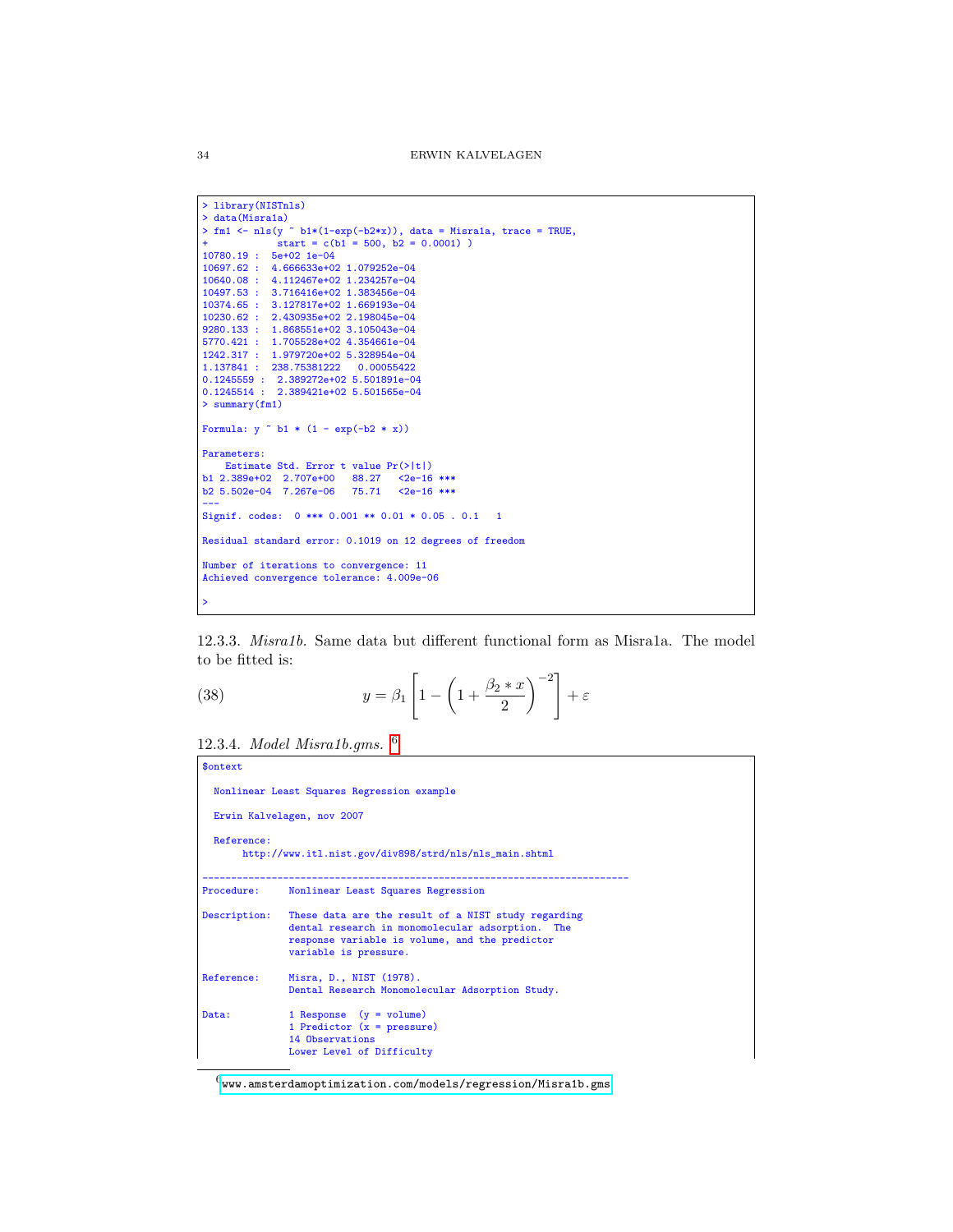

Figure 9. Scatter plot of model Misra1b

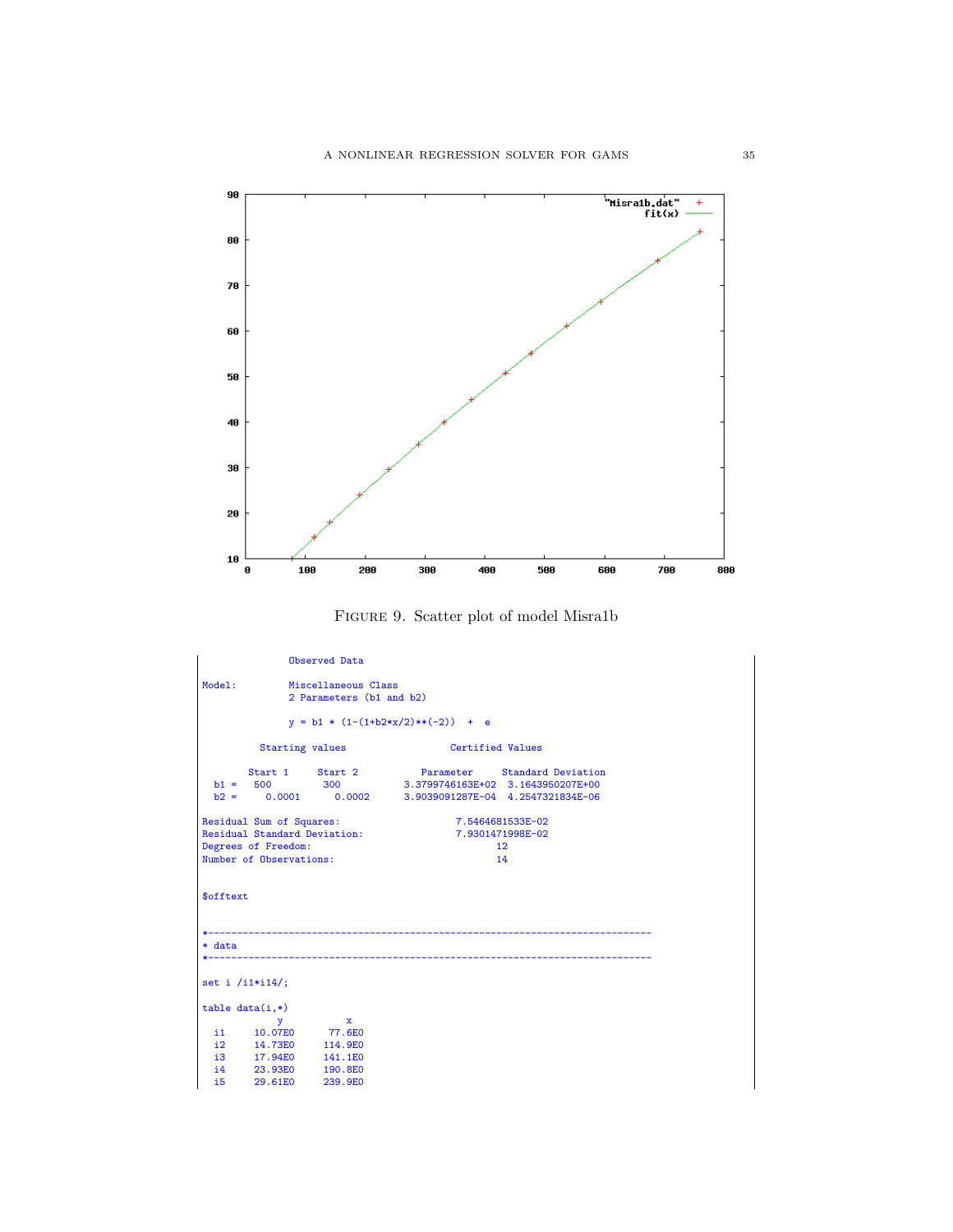```
i6 35.18E0 289.0E0
  i7 40.02E0<br>i8 44.82E0
  i8 44.82E0 378.4E0<br>i9 50.76E0 434.8E0
  i9 50.76E0<br>i10 55.05E0
  i10 55.05E0 477.3E0<br>i11 61.01E0 536.8E0
  i11 61.01E0<br>i12 66.40E0
  i12 66.40E0 593.1E0<br>i13 75.47E0 689.1E0
   i13 75.47E0 689.1E0
i14 81.78E0 760.0E0
;
*
* extract data
*
parameter x(i),y(i);
x(i) = data(i,'x');
y(i) = data(i, 'y');*
* certified values
*
scalars
   cb1 'certified value for b1' /3.3799746163E+02/
cb2 'certified value for b2' /3.9039091287E-04/
   ce1 'certified std err for b1 ' / 3.1643950207E+00 /
ce2 'certified std err for b2 ' / 4.2547321834E-06 /
;
                         *-----------------------------------------------------------------------------
* statistical model
                                                     *-----------------------------------------------------------------------------
variables
      sse 'sum of squared errors'
b1 'coefficient to estimate'
b2 'coefficient to estimate'
;
equationsfit(i)fit(i) 'the non-linear model'<br>obj 'objective'
                'objective'
;
obj.. sse =n= 0;
fit(i).. y(i) =e= b1 * (1-(1+b2*x(i)/2)**(-2));
                                 *-----------------------------------------------------------------------------
* first set of initial values
*-----------------------------------------------------------------------------
b1.1 = 500;b2.1 = 0.0001;option nlp=nls;
model nlfit /obj,fit/;
solve nlfit minimizing sse using nlp;
display sse.1,b1.1,b2.1;
abort$((abs(b1.l-cb1)+abs(b2.l-cb2))>0.0001) "Accuracy problem";
abort$((abs(b1.m-ce1)+abs(b2.m-ce2))>0.0001) "Accuracy problem";
*-----------------------------------------------------------------------------
* second set of initial values
*-----------------------------------------------------------------------------
b1.1 = 300;b2.1 = 0.0002;solve nlfit minimizing sse using nlp;
display sse.1,b1.1,b2.1;
```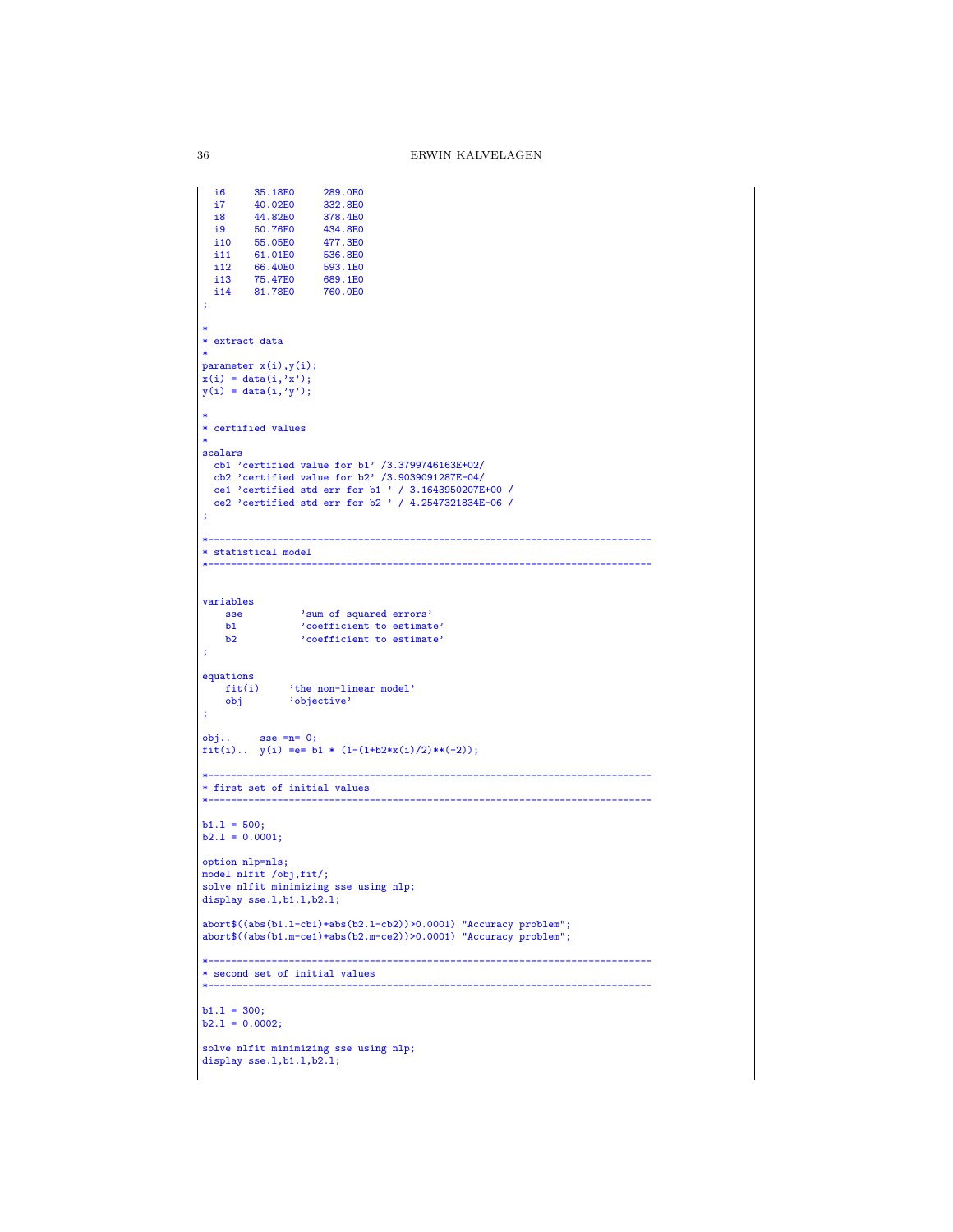```
abort$((abs(b1.l-cb1)+abs(b2.l-cb2))>0.0001) "Accuracy problem";
abort$((abs(b1.m-ce1)+abs(b2.m-ce2))>0.0001) "Accuracy problem";
*-----------------------------------------------------------------------------
* third set of initial values
*-----------------------------------------------------------------------------
b1.1 = 3.3799746163E+02;b2.1 = 3.9039091287E-04;solve nlfit minimizing sse using nlp;
display sse.1,b1.1,b2.1;
abort$((abs(b1.l-cb1)+abs(b2.l-cb2))>0.0001) "Accuracy problem";
abort$((abs(b1.m-ce1)+abs(b2.m-ce2))>0.0001) "Accuracy problem";
```
12.3.5. Misra1c. Same data but different functional form as Misra1a and Misra1b. The model to be fitted is:

(39) 
$$
y = \beta_1 \left[ 1 - \frac{1}{\sqrt{1 + 2\beta_2 x}} \right] + \varepsilon
$$



Figure 10. Scatter plot of model Misra1c

|  | 12.3.6. Model Misra1c.gms. |  |
|--|----------------------------|--|
|  |                            |  |

| <b>\$ontext</b>                            |
|--------------------------------------------|
| Nonlinear Least Squares Regression example |
| Erwin Kalvelagen, nov 2007                 |

<span id="page-36-0"></span> $7<sub>www</sub> .amsterdam optimization.com/models/regression/Misralc.gms$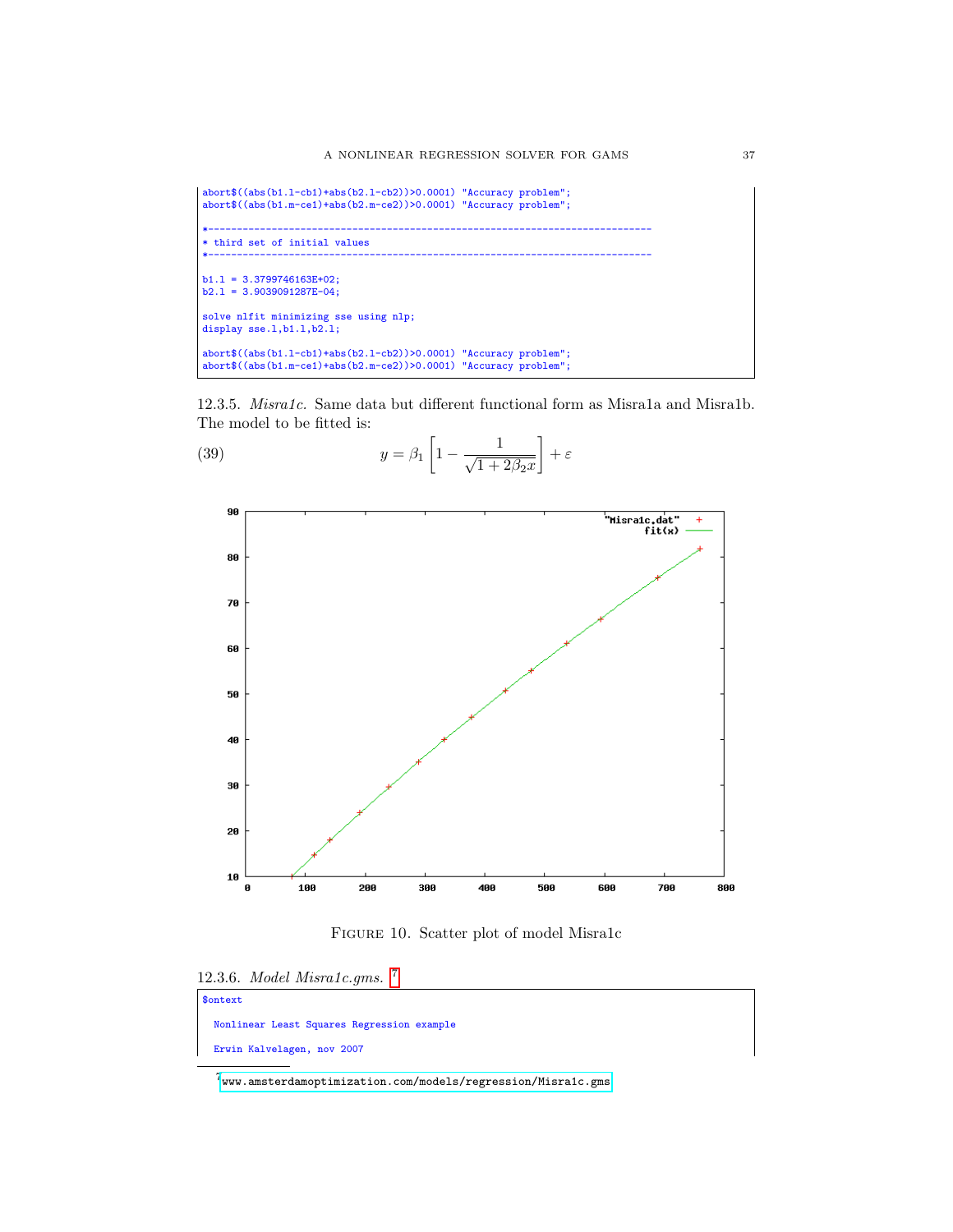```
Reference:
        http://www.itl.nist.gov/div898/strd/nls/nls_main.shtml
--------------------------------------------------------------------------
Procedure: Nonlinear Least Squares Regression
Description: These data are the result of a NIST study regarding
                 dental research in monomolecular adsorption. The
                  response variable is volume, and the predictor
                  variable is pressure.
Reference: Misra, D., NIST (1978).
                  Dental Research Monomolecular Adsorption.
Data: 1 Response (y = volume)
                  1 Predictor (x = pressure)14 Observations
                  Average Level of Difficulty
                  Observed Data
Model: Miscellaneous Class
                  2 Parameters (b1 and b2)
                  y = b1 * (1-(1+2*b2*x)*(-.5)) + eStarting values Certified Values
   Start 1 Start 2 Parameter Standard Deviation
b1 = 500 600 6.3642725809E+02 4.6638326572E+00
b2 = 0.0001 0.0002 2.0813627256E-04 1.7728423155E-06
Residual Sum of Squares: 4.0966836971E-02
Residual Standard Deviation: 5.8428615257E-02
Degrees of Freedom:<br>
Number of Observations:<br>
14
Number of Observations:
$offtext
                         *-----------------------------------------------------------------------------
* data
                          *-----------------------------------------------------------------------------
set i /i1*i14/;
table data(i,*)
                       \begin{array}{c} x \\ 77.6E0 \end{array}y<br>i1 10.07E0<br>i2 14.73E0
  i2 14.73E0 114.9E0<br>i3 17.94E0 141.1E0
  i2 14.73E0<br>i3 17.94E0<br>i4 23.93E0
  i4 23.93E0 190.8E0
  i5 29.61E0 239.9E0<br>i6 35.18E0 289.0E0
  i6 35.18E0 289.0E0
  i7 40.02E0<br>i8 44.82E0
  i8  44.82E0  378.4E0<br>i9  50.76E0  434.8E0
  i9 50.76E0<br>i10 55.05E0
   i10 55.05E0 477.3E0
i11 61.01E0 536.8E0
  i12 66.40E0 593.1E0<br>i13 75.47E0 689.1E0
   i13 75.47E0 689.1E0
i14 81.78E0 760.0E0
;
*
* extract data
*
parameter x(i),y(i);
x(i) = data(i,'x');
y(i) = data(i,'y');
*
```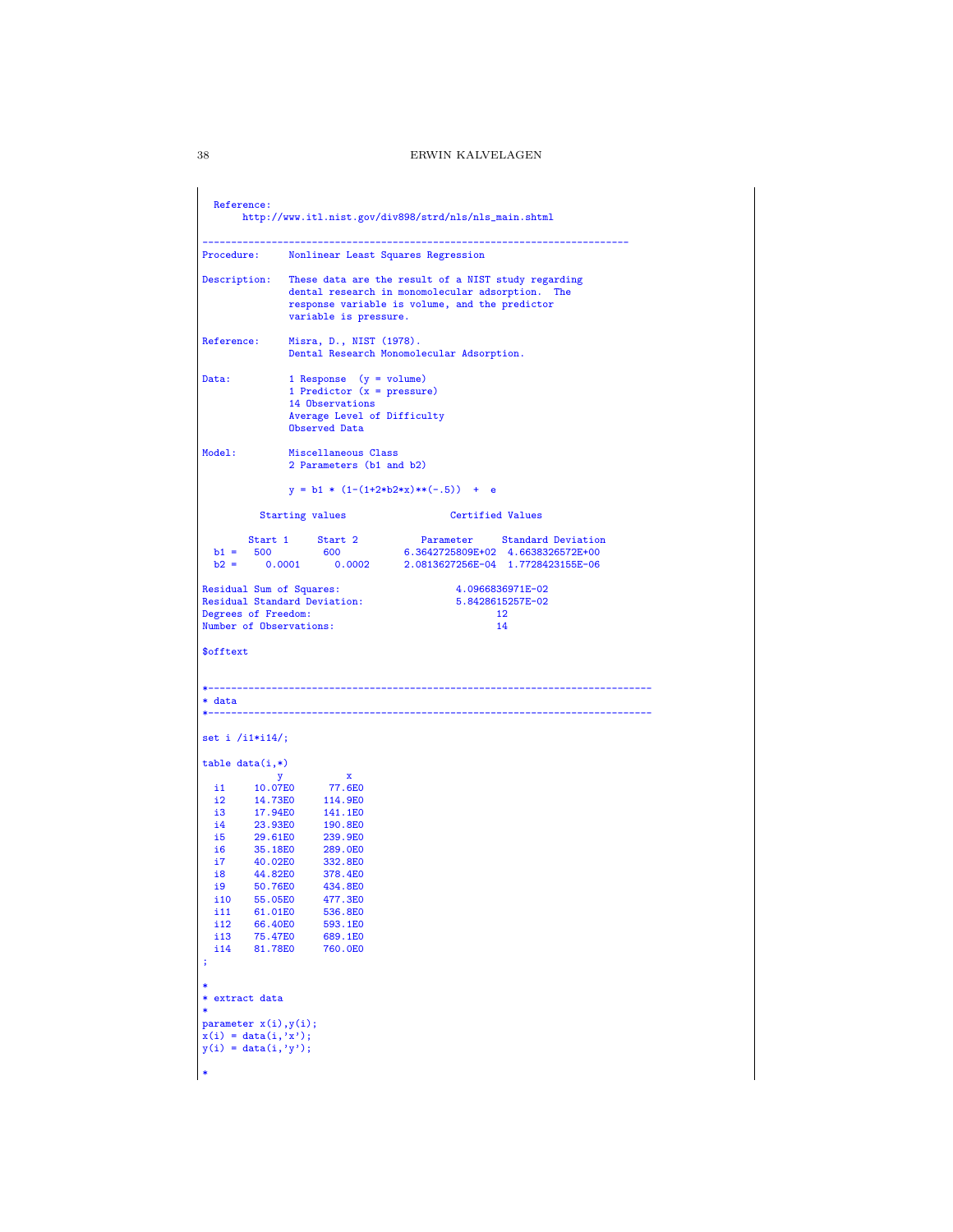| scalars<br>cb1 'certified value for $b1'$ /6.3642725809E+02/<br>cb2 'certified value for $b2'$ /2.0813627256E-04/<br>ce1 'certified std err for b1 ' / 4.6638326572E+00 /<br>ce2 'certified std err for b2 ' / 1.7728423155E-06 /<br>÷<br>* statistical model<br>variables<br>'sum of squared errors'<br>'coefficient to estimate'<br><b>sse</b><br>b1<br>b2<br>'coefficient to estimate'<br>÷<br>equations<br>'the non-linear model'<br>'objective'<br>fit(i)<br>obj<br>÷<br>$obj$ sse = $n=0;$<br>fit(i) $y(i) == b1*(1-(1+2*b2*x(i))**(-.5));$<br>* first set of initial values<br>$b1.1 = 500;$<br>$b2.1 = 0.0001;$<br>option nlp=nls;<br>model nlfit /obj,fit/;<br>solve nlfit minimizing sse using nlp;<br>display sse.1,b1.1,b2.1; |  |  |  |  |  |
|-------------------------------------------------------------------------------------------------------------------------------------------------------------------------------------------------------------------------------------------------------------------------------------------------------------------------------------------------------------------------------------------------------------------------------------------------------------------------------------------------------------------------------------------------------------------------------------------------------------------------------------------------------------------------------------------------------------------------------------------|--|--|--|--|--|
|                                                                                                                                                                                                                                                                                                                                                                                                                                                                                                                                                                                                                                                                                                                                           |  |  |  |  |  |
|                                                                                                                                                                                                                                                                                                                                                                                                                                                                                                                                                                                                                                                                                                                                           |  |  |  |  |  |
|                                                                                                                                                                                                                                                                                                                                                                                                                                                                                                                                                                                                                                                                                                                                           |  |  |  |  |  |
|                                                                                                                                                                                                                                                                                                                                                                                                                                                                                                                                                                                                                                                                                                                                           |  |  |  |  |  |
|                                                                                                                                                                                                                                                                                                                                                                                                                                                                                                                                                                                                                                                                                                                                           |  |  |  |  |  |
|                                                                                                                                                                                                                                                                                                                                                                                                                                                                                                                                                                                                                                                                                                                                           |  |  |  |  |  |
|                                                                                                                                                                                                                                                                                                                                                                                                                                                                                                                                                                                                                                                                                                                                           |  |  |  |  |  |
|                                                                                                                                                                                                                                                                                                                                                                                                                                                                                                                                                                                                                                                                                                                                           |  |  |  |  |  |
|                                                                                                                                                                                                                                                                                                                                                                                                                                                                                                                                                                                                                                                                                                                                           |  |  |  |  |  |
|                                                                                                                                                                                                                                                                                                                                                                                                                                                                                                                                                                                                                                                                                                                                           |  |  |  |  |  |
|                                                                                                                                                                                                                                                                                                                                                                                                                                                                                                                                                                                                                                                                                                                                           |  |  |  |  |  |
|                                                                                                                                                                                                                                                                                                                                                                                                                                                                                                                                                                                                                                                                                                                                           |  |  |  |  |  |
|                                                                                                                                                                                                                                                                                                                                                                                                                                                                                                                                                                                                                                                                                                                                           |  |  |  |  |  |
|                                                                                                                                                                                                                                                                                                                                                                                                                                                                                                                                                                                                                                                                                                                                           |  |  |  |  |  |
|                                                                                                                                                                                                                                                                                                                                                                                                                                                                                                                                                                                                                                                                                                                                           |  |  |  |  |  |
|                                                                                                                                                                                                                                                                                                                                                                                                                                                                                                                                                                                                                                                                                                                                           |  |  |  |  |  |
|                                                                                                                                                                                                                                                                                                                                                                                                                                                                                                                                                                                                                                                                                                                                           |  |  |  |  |  |
|                                                                                                                                                                                                                                                                                                                                                                                                                                                                                                                                                                                                                                                                                                                                           |  |  |  |  |  |
|                                                                                                                                                                                                                                                                                                                                                                                                                                                                                                                                                                                                                                                                                                                                           |  |  |  |  |  |
|                                                                                                                                                                                                                                                                                                                                                                                                                                                                                                                                                                                                                                                                                                                                           |  |  |  |  |  |
|                                                                                                                                                                                                                                                                                                                                                                                                                                                                                                                                                                                                                                                                                                                                           |  |  |  |  |  |
|                                                                                                                                                                                                                                                                                                                                                                                                                                                                                                                                                                                                                                                                                                                                           |  |  |  |  |  |
|                                                                                                                                                                                                                                                                                                                                                                                                                                                                                                                                                                                                                                                                                                                                           |  |  |  |  |  |
|                                                                                                                                                                                                                                                                                                                                                                                                                                                                                                                                                                                                                                                                                                                                           |  |  |  |  |  |
|                                                                                                                                                                                                                                                                                                                                                                                                                                                                                                                                                                                                                                                                                                                                           |  |  |  |  |  |
|                                                                                                                                                                                                                                                                                                                                                                                                                                                                                                                                                                                                                                                                                                                                           |  |  |  |  |  |
|                                                                                                                                                                                                                                                                                                                                                                                                                                                                                                                                                                                                                                                                                                                                           |  |  |  |  |  |
|                                                                                                                                                                                                                                                                                                                                                                                                                                                                                                                                                                                                                                                                                                                                           |  |  |  |  |  |
|                                                                                                                                                                                                                                                                                                                                                                                                                                                                                                                                                                                                                                                                                                                                           |  |  |  |  |  |
|                                                                                                                                                                                                                                                                                                                                                                                                                                                                                                                                                                                                                                                                                                                                           |  |  |  |  |  |
|                                                                                                                                                                                                                                                                                                                                                                                                                                                                                                                                                                                                                                                                                                                                           |  |  |  |  |  |
|                                                                                                                                                                                                                                                                                                                                                                                                                                                                                                                                                                                                                                                                                                                                           |  |  |  |  |  |
| $abort$((abs(b1.1-cb1)+abs(b2.1-cb2))>0.0001)$ "Accuracy problem";                                                                                                                                                                                                                                                                                                                                                                                                                                                                                                                                                                                                                                                                        |  |  |  |  |  |
| $abort$((abs(b1.m-ce1)+abs(b2.m-ce2))>0.0001)$ "Accuracy problem";                                                                                                                                                                                                                                                                                                                                                                                                                                                                                                                                                                                                                                                                        |  |  |  |  |  |
|                                                                                                                                                                                                                                                                                                                                                                                                                                                                                                                                                                                                                                                                                                                                           |  |  |  |  |  |
| * second set of initial values                                                                                                                                                                                                                                                                                                                                                                                                                                                                                                                                                                                                                                                                                                            |  |  |  |  |  |
|                                                                                                                                                                                                                                                                                                                                                                                                                                                                                                                                                                                                                                                                                                                                           |  |  |  |  |  |
| $b1.1 = 600;$                                                                                                                                                                                                                                                                                                                                                                                                                                                                                                                                                                                                                                                                                                                             |  |  |  |  |  |
| $b2.1 = 0.0002;$                                                                                                                                                                                                                                                                                                                                                                                                                                                                                                                                                                                                                                                                                                                          |  |  |  |  |  |
|                                                                                                                                                                                                                                                                                                                                                                                                                                                                                                                                                                                                                                                                                                                                           |  |  |  |  |  |
| solve nlfit minimizing sse using nlp;                                                                                                                                                                                                                                                                                                                                                                                                                                                                                                                                                                                                                                                                                                     |  |  |  |  |  |
| display sse.1,b1.1,b2.1;                                                                                                                                                                                                                                                                                                                                                                                                                                                                                                                                                                                                                                                                                                                  |  |  |  |  |  |
| $abort$((abs(b1.1-cb1)+abs(b2.1-cb2))>0.0001)$ "Accuracy problem";                                                                                                                                                                                                                                                                                                                                                                                                                                                                                                                                                                                                                                                                        |  |  |  |  |  |
| abort\$((abs(b1.m-ce1)+abs(b2.m-ce2))>0.0001) "Accuracy problem";                                                                                                                                                                                                                                                                                                                                                                                                                                                                                                                                                                                                                                                                         |  |  |  |  |  |

12.3.7. Misra1d. Same data but different functional form as Misra1a, Misra1b and Misra1c. The model to be fitted is:

(40) 
$$
y = \frac{\beta_1 \beta_2 x}{1 + \beta_2 x} + \varepsilon
$$

12.3.8. Model Misra1d.gms. [8](#page-38-0)

\$ontext

Nonlinear Least Squares Regression example

<span id="page-38-0"></span> $8_{\rm{WW}}$  .amsterdamoptimization.com/models/regression/Misra1d.gms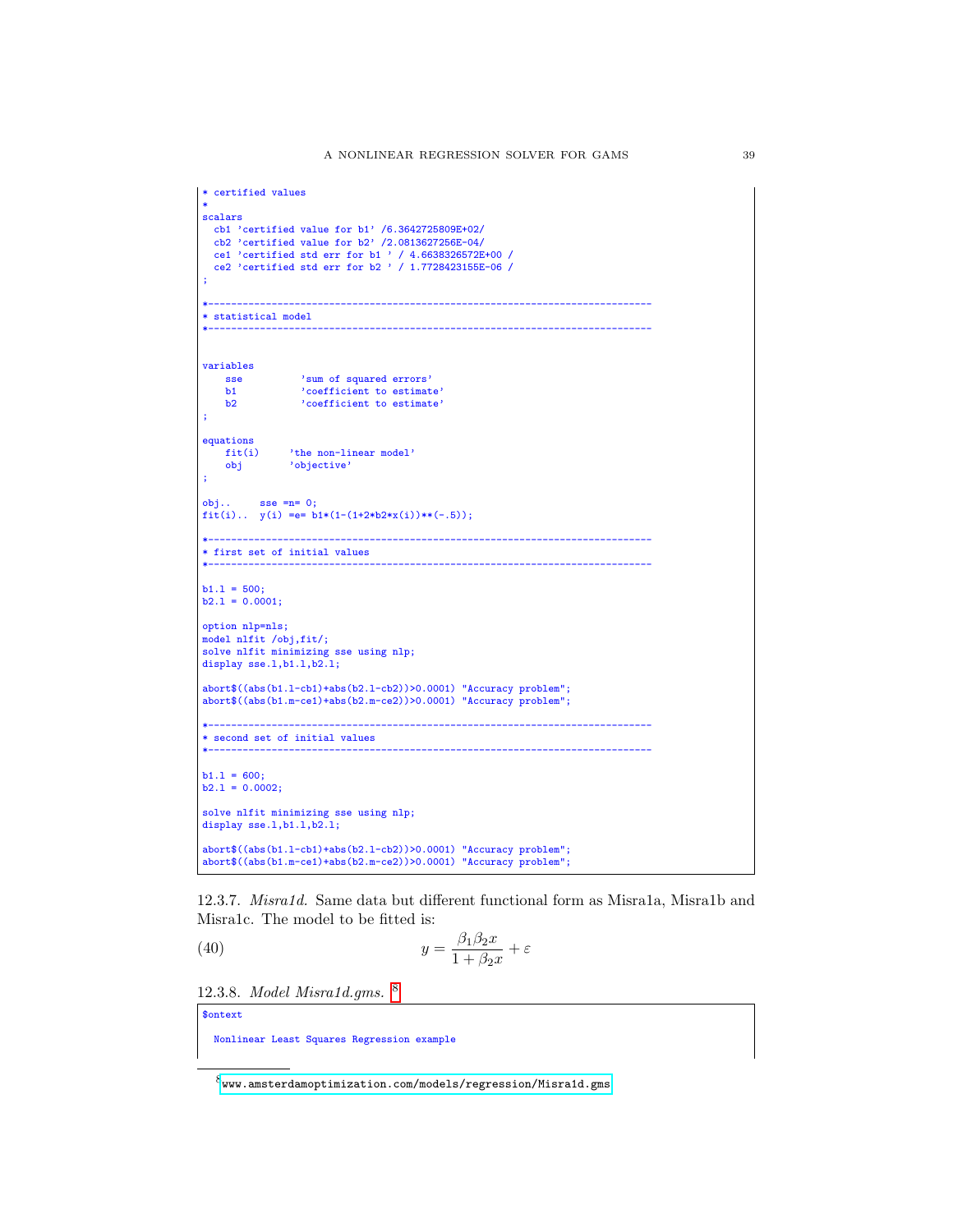

Figure 11. Scatter plot of model Misra1d

|                          | Erwin Kalvelagen, nov 2007                                                                                                   |                                                                                                                                                             |
|--------------------------|------------------------------------------------------------------------------------------------------------------------------|-------------------------------------------------------------------------------------------------------------------------------------------------------------|
| Reference:               |                                                                                                                              | http://www.itl.nist.gov/div898/strd/nls/nls_main.shtml                                                                                                      |
| Procedure:               |                                                                                                                              | Nonlinear Least Squares Regression                                                                                                                          |
| Description:             | variable is pressure.                                                                                                        | These data are the result of a NIST study regarding<br>dental research in monomolecular adsorption. The<br>response variable is volume, and the predictor   |
| Reference:               | Misra, D., NIST (1978).                                                                                                      | Dental Research Monomolecular Adsorption Study.                                                                                                             |
| Data:                    | 1 Response $(y = volume)$<br>1 Predictor $(x = pressure)$<br>14 Observations<br>Average Level of Difficulty<br>Observed Data |                                                                                                                                                             |
| Model:                   | Miscellaneous Class<br>2 Parameters (b1 and b2)                                                                              |                                                                                                                                                             |
|                          |                                                                                                                              | $y = b1*b2*x*((1+b2*x)**(-1)) + e$                                                                                                                          |
|                          | Starting values                                                                                                              | Certified Values                                                                                                                                            |
|                          | Start 1 Start 2<br>$b1 = 500$ 450                                                                                            | Parameter Standard Deviation<br>4.3736970754E+02 3.6489174345E+00<br>Parameter Standard Deviation<br>$b2 = 0.0001$ 0.0003 3.0227324449E-04 2.9334354479E-06 |
| Residual Sum of Squares: |                                                                                                                              | 5.6419295283E-02                                                                                                                                            |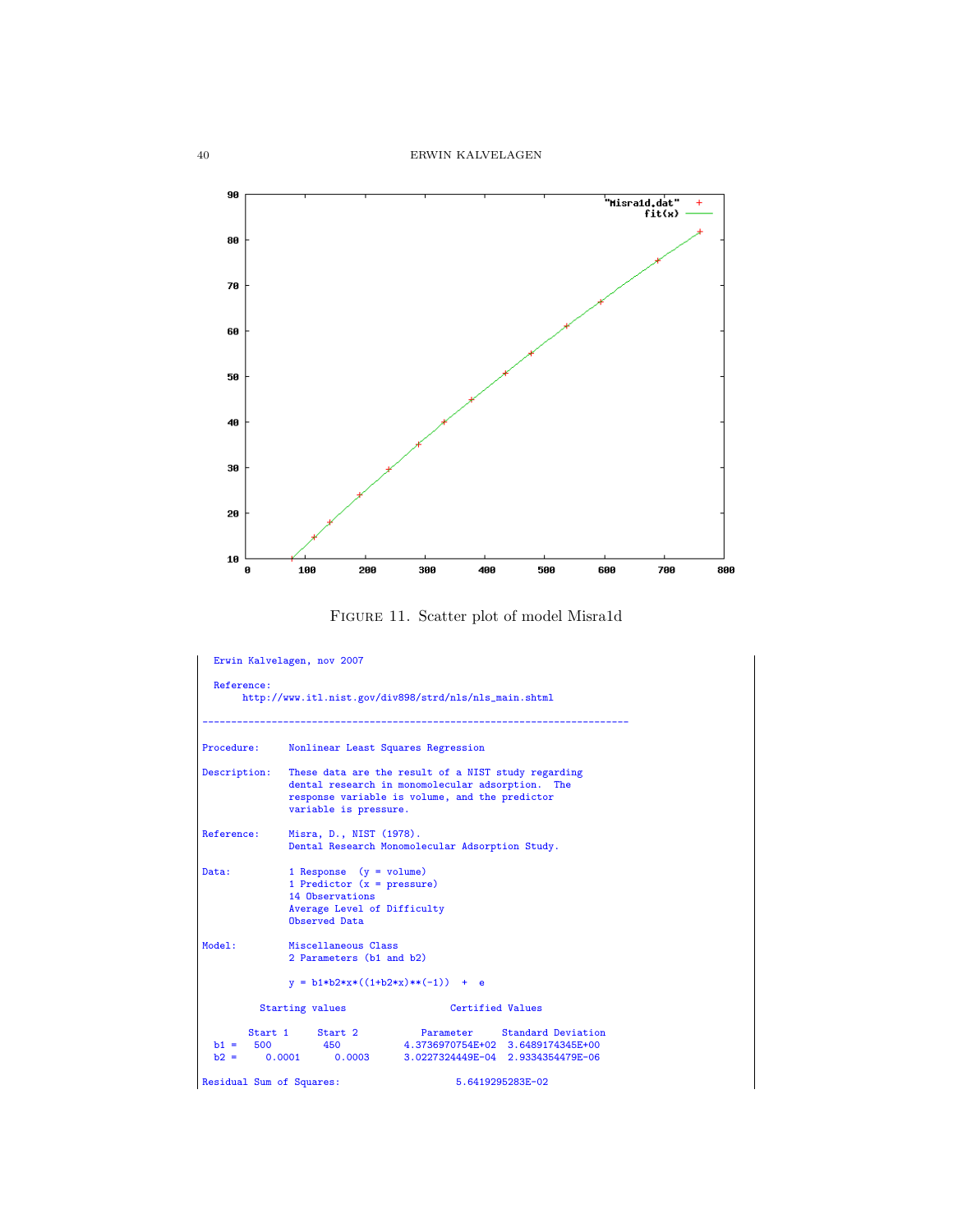```
Residual Standard Deviation: 6.8568272111E-02<br>
Degrees of Freedom: 12<br>
Number of Observations: 14
 Degrees of Freedom:
 Number of Observations:
 $offtext
                                                   *-----------------------------------------------------------------------------
 * data
 *-----------------------------------------------------------------------------
 set i /i1*i14/;
 table data(i,*)y x
i1 10.07E0 77.6E0
  i2 14.73E0 114.9E0<br>i3 17.94E0 141.1E0<br>i4 23.93E0 190.8E0
    i3 17.94E0 141.1E0
i4 23.93E0 190.8E0
   i5 29.61E0 239.9E0<br>i6 35.18E0 289.0E0
   i6 35.18E0 289.0E0<br>i7 40.02E0 332.8E0
   i7 40.02E0<br>i8 44.82E0
   i8 44.82E0 378.4E0<br>i9 50.76E0 434.8E0
            50.76E0 434.8E0<br>55.05E0 477.3E0
   i10 55.05E0<br>i11 61.01E0
   i11 61.01E0 536.8E0<br>i12 66.40E0 593.1E0
    i12 66.40E0 593.1E0
i13 75.47E0 689.1E0
i14 81.78E0 760.0E0
 ;
 *
* extract data
 *
parameter x(i),y(i);
 x(i) = data(i, 'x');y(i) = data(i, 'y');*
* certified values
 *
 scalars
    cb1 'certified value for b1' /4.3736970754E+02/
cb2 'certified value for b2' /3.0227324449E-04/
    ce1 'certified std err for b1 ' / 3.6489174345E+00 /
ce2 'certified std err for b2 ' / 2.9334354479E-06 /
 ;
 *-----------------------------------------------------------------------------
 * statistical model
 *-----------------------------------------------------------------------------
 variables
      sse 'sum of squared errors'
b1 'coefficient to estimate'
b2 'coefficient to estimate'
 ;
 equations
      fit(i) 'the non-linear model'
obj 'objective'
 ;
 obj.. sse =n= 0;
fit(i).. y(i) =e= b1*b2*x(i)*((1+b2*x(i))**(-1));
 *-----------------------------------------------------------------------------
 * first set of initial values
 *-----------------------------------------------------------------------------
b1.1 = 500;
```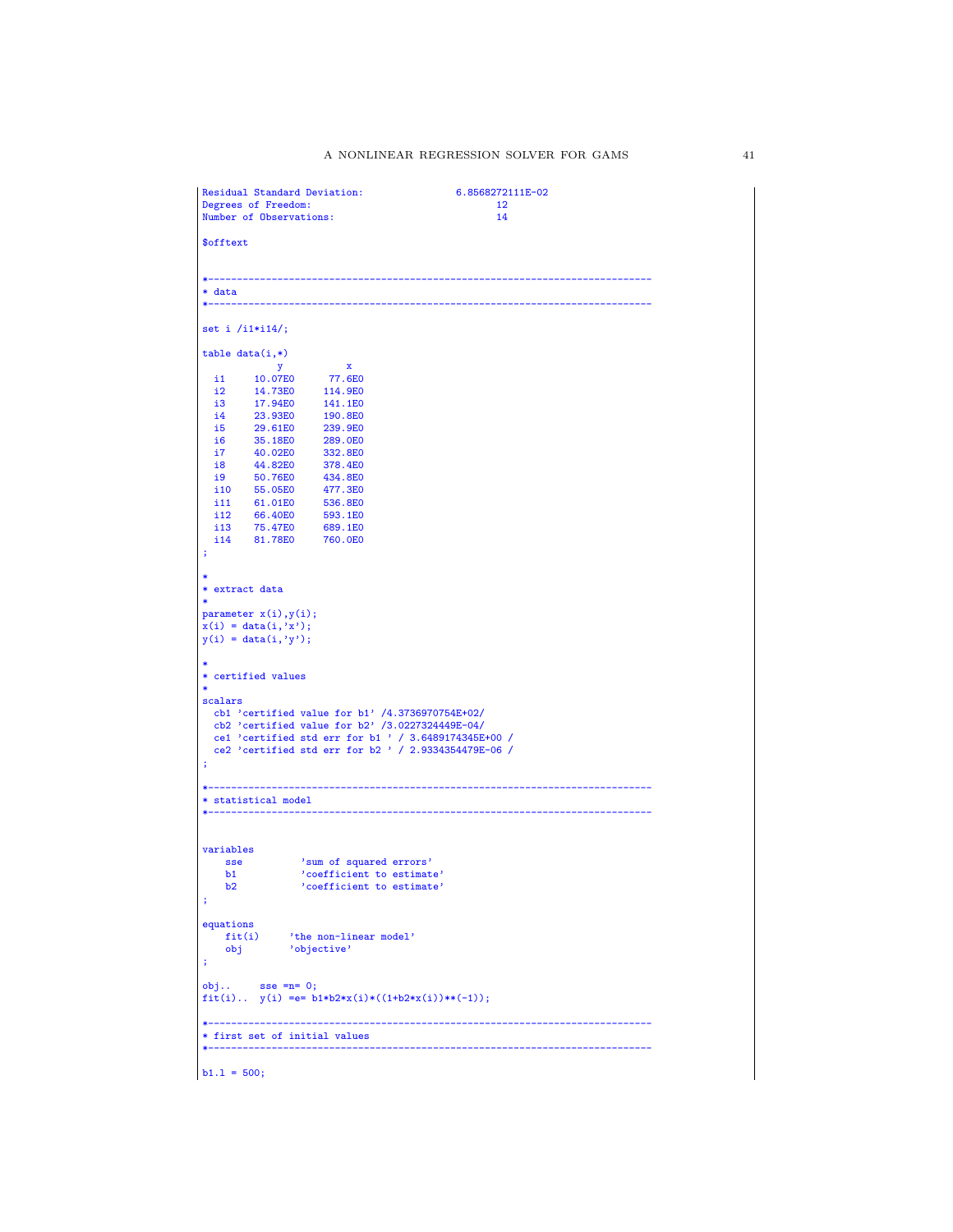```
b2.1 = 0.0001;option nlp=nls;
model nlfit /obj,fit/;
solve nlfit minimizing sse using nlp;
display sse.1,b1.1,b2.1;
 abort$((abs(b1.l-cb1)+abs(b2.l-cb2))>0.0001) "Accuracy problem";
abort$((abs(b1.m-ce1)+abs(b2.m-ce2))>0.0001) "Accuracy problem";
 *-----------------------------------------------------------------------------
 * second set of initial values
 *-----------------------------------------------------------------------------
 b1.1 = 450;<br>b2.1 = 0.0003;solve nlfit minimizing sse using nlp;
display sse.l,b1.l,b2.l;
 abort$((abs(b1.l-cb1)+abs(b2.l-cb2))>0.0001) "Accuracy problem";
abort$((abs(b1.m-ce1)+abs(b2.m-ce2))>0.0001) "Accuracy problem";
```
12.4. Chwirut. These model from the NIST data set fits the equation:

(41) 
$$
y = \frac{\exp(-\beta_1 x)}{\beta_2 + \beta_3 x} + \varepsilon
$$

The second model has fewer data points.

12.4.1. Model Chwirut1.gms. [9](#page-41-0)





<span id="page-41-0"></span> $^9$ <www.amsterdamoptimization.com/models/regression/Chwirut1.gms>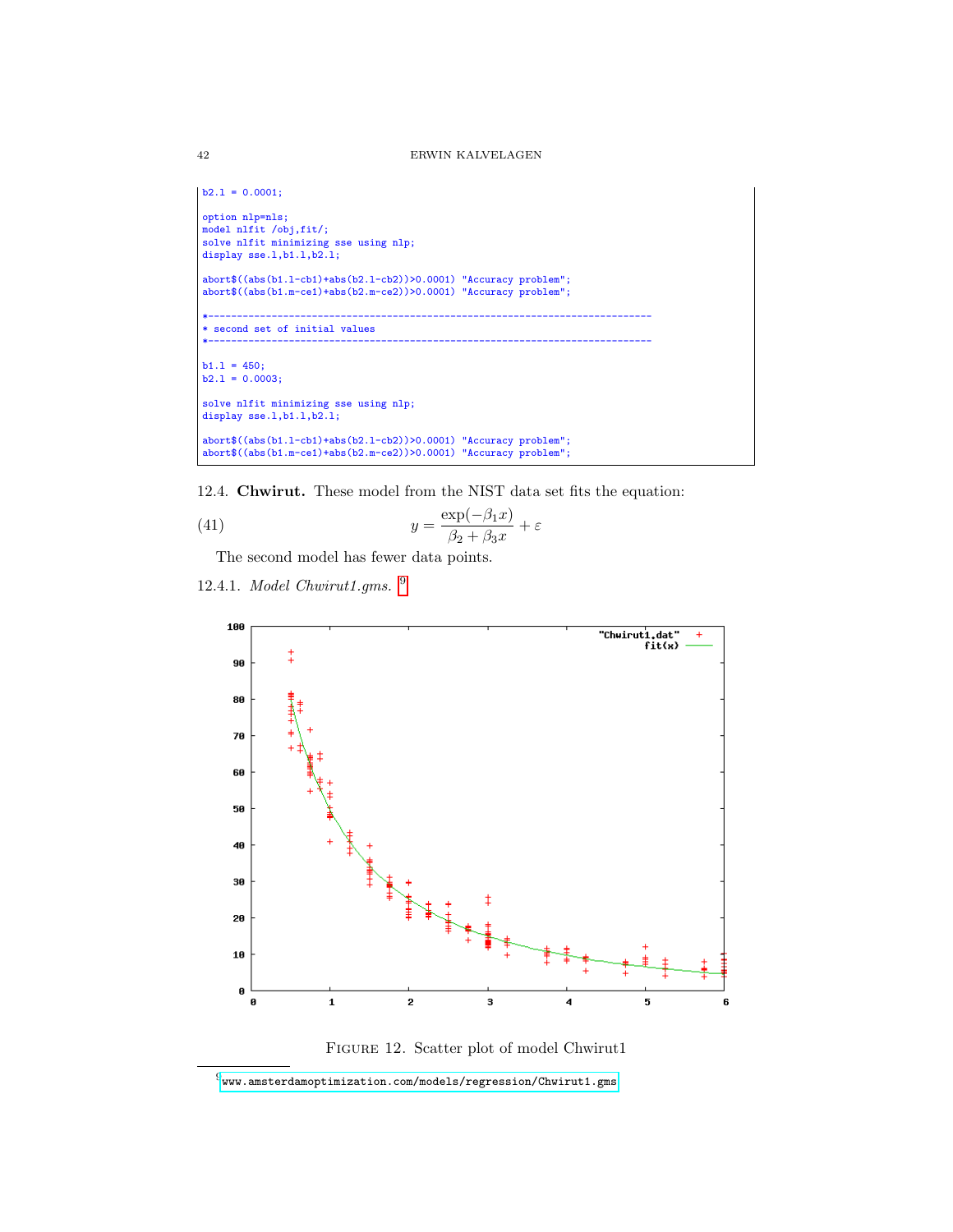```
$ontext
  Nonlinear Least Squares Regression example
  Erwin Kalvelagen, nov 2007
  Reference:
         http://www.itl.nist.gov/div898/strd/nls/nls_main.shtml
                                                                   --------------------------------------------------------------------------
Procedure: Nonlinear Least Squares Regression
Description: These data are the result of a NIST study involving
ultrasonic calibration. The response variable is
ultrasonic response, and the predictor variable is
                    metal distance.
Reference: Chwirut, D., NIST (197?).
Ultrasonic Reference Block Study.
Data: 1 Response Variable (y = ultrasonic response)
1 Predictor Variable (x = metal distance)
                    214 Observations
                    Lower Level of Difficulty
                    Observed Data
Model: Exponential Class
                    3 Parameters (b1 to b3)
                    y = exp[-b1*x]/(b2+b3*x) + eStarting values Certified Values
   91 = 0.1 5tart 2 Parameter Standard Deviation<br>
b1 = 0.1 0.15 = 1.9027818370E-01 2.1938557035E-02<br>
b2 = 0.02 = 0.010 = 1.0530908399E-02 7.9281847748E-04
Residual Sum of Squares: 2.3844771393E+03
Residual Standard Deviation: 3.3616721320E+00
Residual Standard Deviation: 21<br>
Residual Standard Deviation: 211<br>
Number of Observations: 214<br>
214
Number of Observations:
$offtext
                                    *-----------------------------------------------------------------------------
* data
*-----------------------------------------------------------------------------
set i /i1*i214/;
table data(i,*)y x
i1 92.9000E0 0.5000E0
  i2 78.7000E0 0.6250E0
  i3 64.2000E0 0.7500E0<br>i4 64.9000E0 0.8750E0
  i4 64.9000E0 0.8750E0<br>i5 57.1000E0 1.0000E0
   i5 57.1000E0 1.0000E0<br>i6 43.3000E0 1.2500E0
  i6 43.3000E0 1.2500E0<br>i7 31.1000E0 1.7500E0
   i7 31.1000E0 1.7500E0<br>i8 23.6000E0 2.2500E0
  i8 23.6000E0 2.2500E0<br>i9 31.0500E0 1.7500E0
  i9 31.0500E0 1.7500E0<br>i10 23.7750E0 2.2500E0
  i10 23.7750E0 2.2500E0<br>i11 17.7375E0 2.7500E0
   i11 17.7375E0 2.7500E0<br>i12 13.8000E0 3.2500E0
  i12 13.8000E0 3.2500E0<br>i13 11.5875E0 3.7500E0
   i13 11.5875E0 3.7500E0<br>i14 9.4125E0 4.2500E0
  i14 9.4125E0 4.2500E0<br>i15 7.7250E0 4.7500E0
  i15 7.7250E0 4.7500E0
  i16 7.3500E0 5.2500E0<br>i17 8.0250E0 5.7500E0
             8.0250E0
```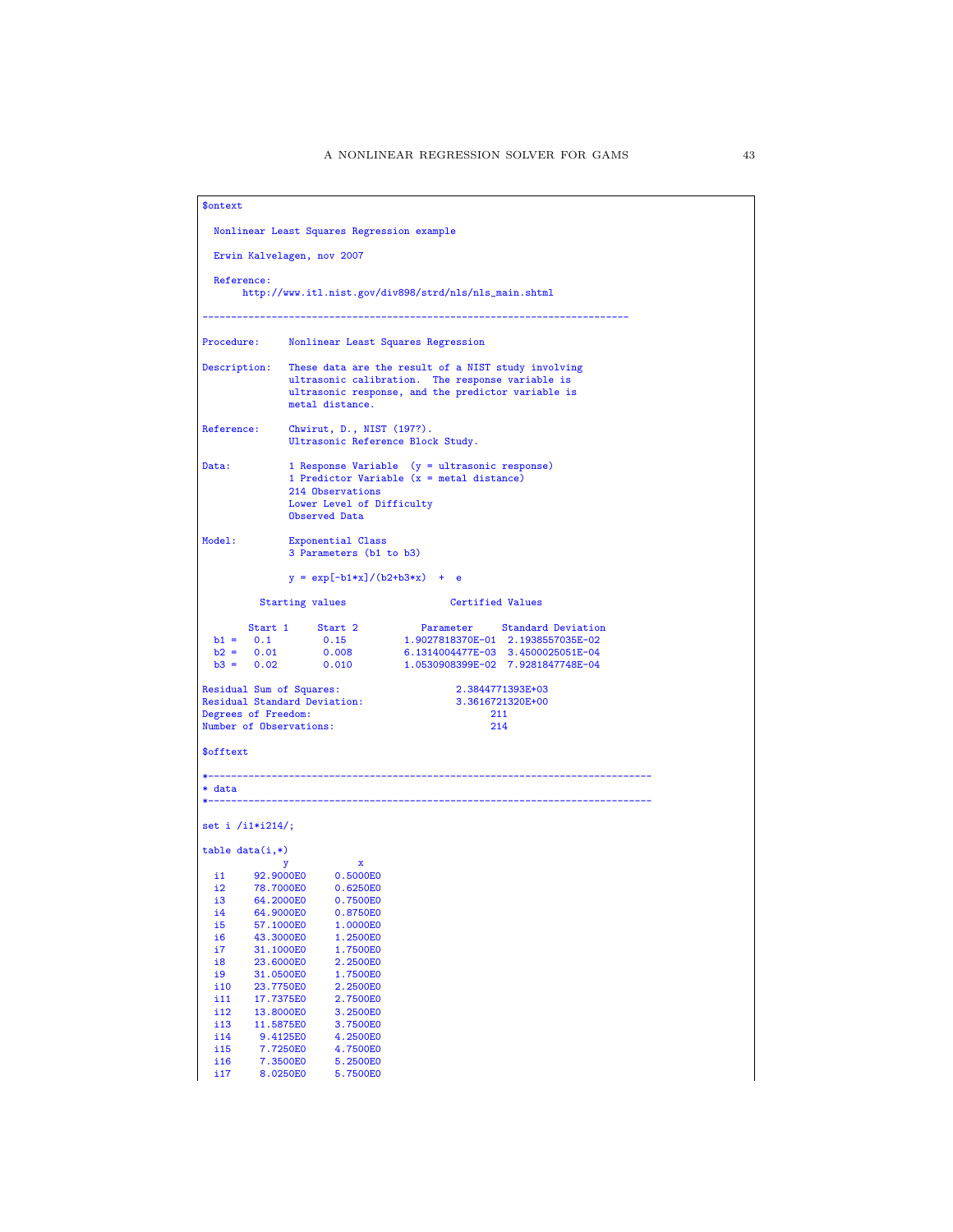| i 18              | 90.6000E0 | 0.5000E0 |
|-------------------|-----------|----------|
| i19               | 76.9000E0 | 0.6250E0 |
| i20               | 71.6000E0 | 0.7500E0 |
| i21               | 63.6000E0 | 0.8750E0 |
| i22               | 54.0000E0 | 1.0000E0 |
| i23               | 39.2000E0 | 1.2500E0 |
| i24               | 29.3000E0 | 1.7500E0 |
| i25               | 21.4000E0 | 2.2500E0 |
| i26               | 29.1750E0 | 1.7500E0 |
| i27               | 22.1250E0 | 2.2500E0 |
| i28               | 17.5125E0 | 2.7500E0 |
| i29               | 14.2500E0 | 3.2500E0 |
| i30               | 9.4500E0  | 3.7500E0 |
| i31               | 9.1500E0  | 4.2500E0 |
| i32               | 7.9125E0  | 4.7500E0 |
| i33               | 8.4750E0  | 5.2500E0 |
| i34               | 6.1125E0  | 5.7500E0 |
| i35               | 80.0000E0 | 0.5000E0 |
| i36               | 79.0000E0 | 0.6250E0 |
| i37               | 63.8000E0 | 0.7500E0 |
| i38               | 57.2000E0 | 0.8750E0 |
| i39               | 53.2000E0 | 1.0000E0 |
| i40               | 42.5000E0 | 1.2500E0 |
| i41               | 26.8000E0 | 1.7500E0 |
| i42               | 20.4000E0 | 2.2500E0 |
| i43               | 26.8500E0 | 1.7500E0 |
| i44               | 21.0000E0 | 2.2500E0 |
| i45               | 16.4625E0 | 2.7500E0 |
| i46               | 12.5250E0 | 3.2500E0 |
| i47               | 10.5375E0 | 3.7500E0 |
| i48               | 8.5875E0  | 4.2500E0 |
| i49               | 7.1250E0  | 4.7500E0 |
| i50               | 6.1125E0  | 5.2500E0 |
| <u>i51</u>        | 5.9625E0  | 5.7500E0 |
| i52               | 74.1000E0 | 0.5000E0 |
| i53               | 67.3000E0 | 0.6250E0 |
| i54               | 60.8000E0 | 0.7500E0 |
| i55               | 55.5000E0 | 0.8750E0 |
| i56               | 50.3000E0 | 1.0000E0 |
| i57               | 41.0000E0 | 1.2500E0 |
| i58               | 29.4000E0 | 1.7500E0 |
| i59               | 20.4000E0 | 2.2500E0 |
| i60               | 29.3625E0 | 1.7500E0 |
| i61               | 21.1500E0 | 2.2500E0 |
| i62               | 16.7625E0 | 2.7500E0 |
| i63               | 13.2000E0 | 3.2500E0 |
| i64               | 10.8750E0 | 3.7500E0 |
| i65               | 8.1750E0  | 4.2500E0 |
| i66               | 7.3500E0  | 4.7500E0 |
| i67               | 5.9625E0  | 5.2500E0 |
| i68               | 5.6250E0  | 5.7500E0 |
| i69               | 81.5000E0 | .5000E0  |
| i70               | 62.4000E0 | .7500E0  |
| i71               | 32.5000E0 | 1.5000E0 |
| i72               | 12.4100E0 | 3.0000E0 |
| i73               | 13.1200E0 | 3.0000E0 |
| i74               | 15.5600E0 | 3.0000E0 |
| i75               | 5.6300E0  | 6.0000E0 |
| i76               | 78.0000E0 | .5000E0  |
| i77               | 59.9000E0 | .7500E0  |
| i78               | 33.2000E0 | 1.5000E0 |
| <u>i79</u>        | 13.8400E0 | 3.0000E0 |
| <u>180</u>        | 12.7500E0 | 3.0000E0 |
| <u>i81</u>        | 14.6200E0 | 3.0000E0 |
| <u>182</u>        | 3.9400E0  | 6.0000E0 |
| i83               | 76.8000E0 | .5000E0  |
| i84               | 61.0000E0 | .7500E0  |
| i85               | 32.9000E0 | 1.5000E0 |
| i86               | 13.8700E0 | 3.0000E0 |
|                   | 11.8100E0 | 3.0000E0 |
| <u>i87</u>        | 13.3100E0 | 3.0000E0 |
| i88<br><u>189</u> | 5.4400E0  | 6.0000E0 |
|                   |           |          |

 $\bf{44}$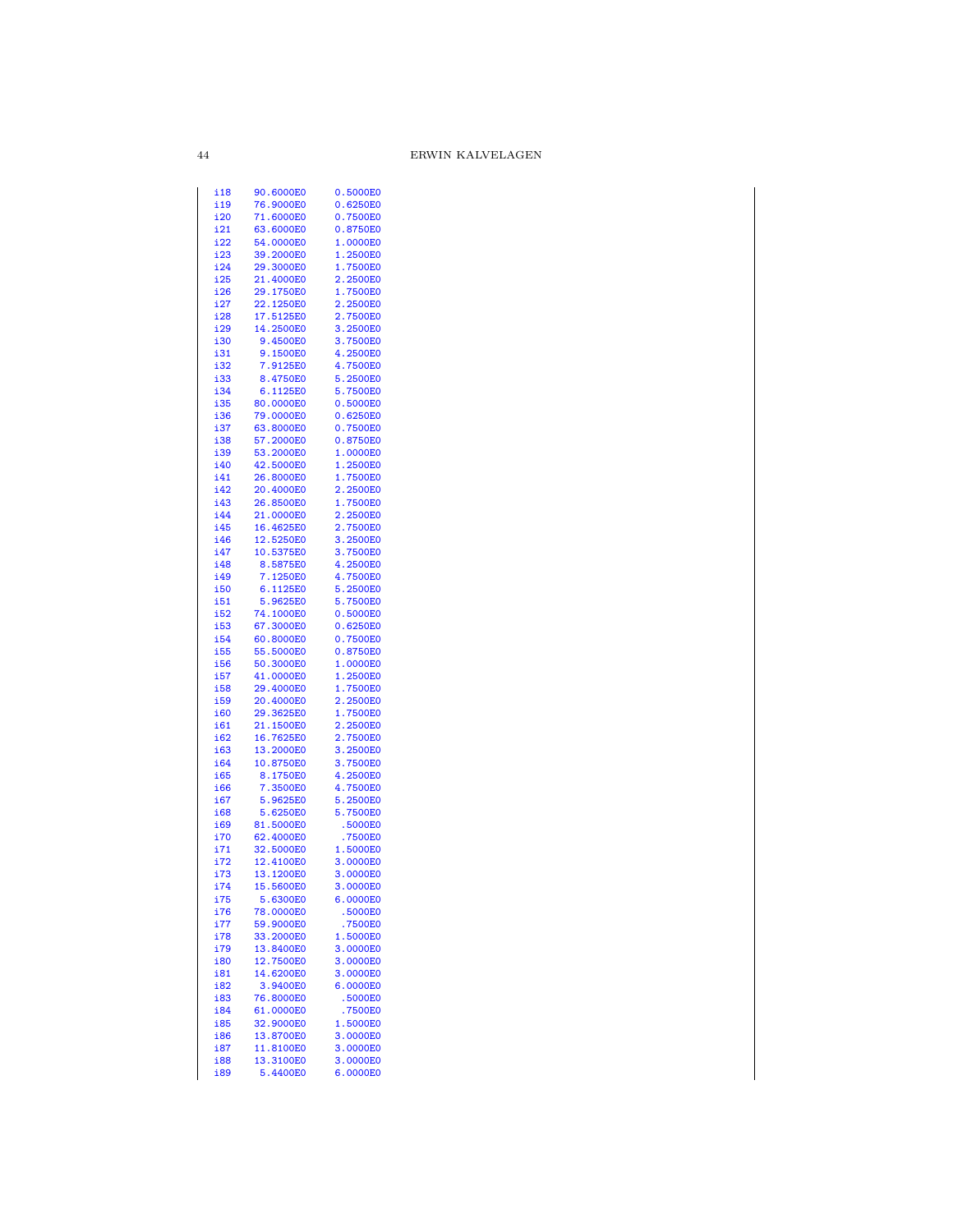| <u>i90</u>   | 78.0000E0 | .5000E0  |
|--------------|-----------|----------|
| i91          | 63.5000E0 | .7500E0  |
| i92          | 33.8000E0 | 1.5000E0 |
| i93          | 12.5600E0 | 3.0000E0 |
| i94          | 5.6300E0  | 6.0000E0 |
| i95          | 12.7500E0 | 3.0000E0 |
| i96          | 13.1200E0 | 3.0000E0 |
| i97          | 5.4400E0  | 6.0000E0 |
| i98          | 76.8000E0 | .5000E0  |
| i99          | 60.0000E0 | .7500E0  |
| i100         | 47.8000E0 | 1.0000E0 |
| i101         | 32.0000E0 | 1.5000E0 |
| i102         | 22.2000E0 | 2.0000E0 |
| i103         | 22.5700E0 | 2.0000E0 |
| i104         | 18.8200E0 | 2.5000E0 |
| i105         | 13.9500E0 | 3.0000E0 |
| i106         | 11.2500E0 | 4.0000E0 |
| i107         | 9.0000E0  | 5.0000E0 |
| i108         | 6.6700E0  | 6.0000E0 |
| i109         | 75.8000E0 | .5000E0  |
| i110         | 62.0000E0 | .7500E0  |
| i111         | 48.8000E0 | 1.0000E0 |
| i112         | 35.2000E0 | 1.5000E0 |
| i113         | 20.0000E0 | 2.0000E0 |
| i114         | 20.3200E0 | 2.0000E0 |
| i115         | 19.3100E0 | 2.5000E0 |
| i116         | 12.7500E0 | 3.0000E0 |
| i117         | 10.4200E0 | 4.0000E0 |
| i118         | 7.3100E0  | 5.0000E0 |
| i119         | 7.4200E0  | 6.0000E0 |
| i120         | 70.5000E0 | .5000E0  |
| i121         | 59.5000E0 | .7500E0  |
| i122         | 48.5000E0 | 1.0000E0 |
| i123         | 35.8000E0 | 1.5000E0 |
| i124         | 21.0000E0 | 2.0000E0 |
| i125         | 21.6700E0 | 2.0000E0 |
| i126         | 21.0000E0 | 2.5000E0 |
| i127         | 15.6400E0 | 3.0000E0 |
| i128         | 8.1700E0  | 4.0000E0 |
| i129         | 8.5500E0  | 5.0000E0 |
| i130         | 10.1200E0 | 6.0000E0 |
| i131         | 78.0000E0 | .5000E0  |
| i132         | 66.0000E0 | .6250E0  |
| i133         | 62.0000E0 | .7500E0  |
| i134         | 58.0000E0 | .8750E0  |
| i135         | 47.7000E0 | 1.0000E0 |
| i136         | 37.8000E0 | 1.2500E0 |
| i137         | 20.2000E0 | 2.2500E0 |
| i138         | 21.0700E0 | 2.2500E0 |
| i139         | 13.8700E0 | 2.7500E0 |
| i140         | 9.6700E0  | 3.2500E0 |
| i141         | 7.7600E0  | 3.7500E0 |
| i142         | 5.4400E0  | 4.2500E0 |
| i143         | 4.8700E0  | 4.7500E0 |
| i144         | 4.0100E0  | 5.2500E0 |
| i145         | 3.7500E0  | 5.7500E0 |
| i146         | 24.1900E0 | 3.0000E0 |
| i147         | 25.7600E0 | 3.0000E0 |
| i148         | 18.0700E0 | 3.0000E0 |
| i149         | 11.8100E0 | 3.0000E0 |
| i150         | 12.0700E0 | 3.0000E0 |
| i151         | 16.1200E0 | 3.0000E0 |
| i152         | 70.8000E0 | .5000E0  |
| i153         | 54.7000E0 | .7500E0  |
| i154         | 48.0000E0 | 1.0000E0 |
| i155         | 39.8000E0 | 1.5000E0 |
| i156         | 29.8000E0 | 2.0000E0 |
| i157         | 23.7000E0 | 2.5000E0 |
|              | 29.6200E0 | 2.0000E0 |
| i158         | 23.8100E0 | 2.5000E0 |
| i159<br>i160 | 17.7000E0 | 3.0000E0 |
| i161         | 11.5500E0 | 4.0000E0 |
|              |           |          |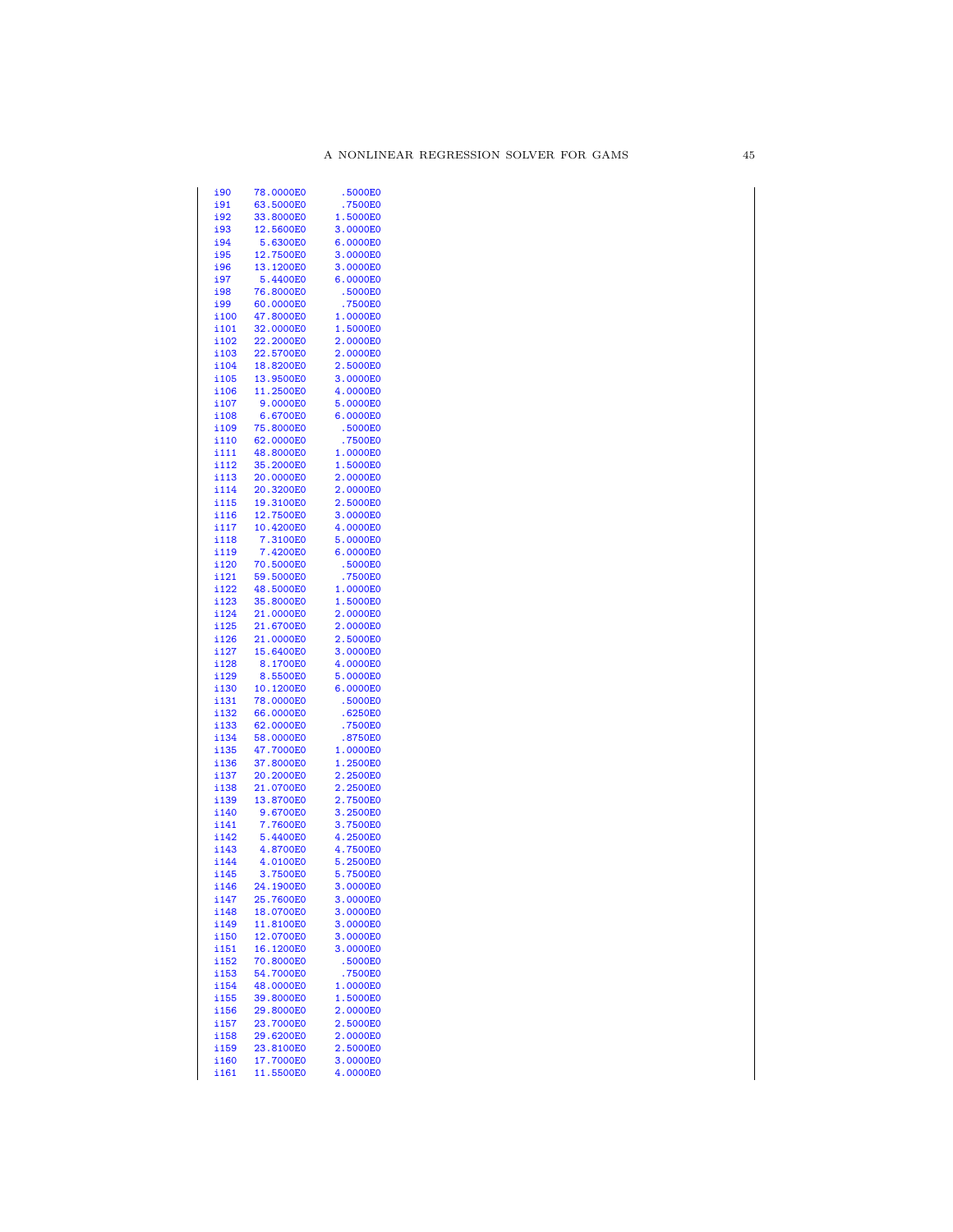| 12.0700E0 | 5.0000E0                                                                                                                                                                                                                                                                                                                                                                                                                                                     |                                                                                                                                                                                                                                                                                                                                                                                                                                                  |
|-----------|--------------------------------------------------------------------------------------------------------------------------------------------------------------------------------------------------------------------------------------------------------------------------------------------------------------------------------------------------------------------------------------------------------------------------------------------------------------|--------------------------------------------------------------------------------------------------------------------------------------------------------------------------------------------------------------------------------------------------------------------------------------------------------------------------------------------------------------------------------------------------------------------------------------------------|
| 8.7400E0  | 6.0000E0                                                                                                                                                                                                                                                                                                                                                                                                                                                     |                                                                                                                                                                                                                                                                                                                                                                                                                                                  |
|           |                                                                                                                                                                                                                                                                                                                                                                                                                                                              |                                                                                                                                                                                                                                                                                                                                                                                                                                                  |
|           |                                                                                                                                                                                                                                                                                                                                                                                                                                                              |                                                                                                                                                                                                                                                                                                                                                                                                                                                  |
|           |                                                                                                                                                                                                                                                                                                                                                                                                                                                              |                                                                                                                                                                                                                                                                                                                                                                                                                                                  |
|           |                                                                                                                                                                                                                                                                                                                                                                                                                                                              |                                                                                                                                                                                                                                                                                                                                                                                                                                                  |
|           |                                                                                                                                                                                                                                                                                                                                                                                                                                                              |                                                                                                                                                                                                                                                                                                                                                                                                                                                  |
|           |                                                                                                                                                                                                                                                                                                                                                                                                                                                              |                                                                                                                                                                                                                                                                                                                                                                                                                                                  |
|           |                                                                                                                                                                                                                                                                                                                                                                                                                                                              |                                                                                                                                                                                                                                                                                                                                                                                                                                                  |
|           |                                                                                                                                                                                                                                                                                                                                                                                                                                                              |                                                                                                                                                                                                                                                                                                                                                                                                                                                  |
|           |                                                                                                                                                                                                                                                                                                                                                                                                                                                              |                                                                                                                                                                                                                                                                                                                                                                                                                                                  |
|           |                                                                                                                                                                                                                                                                                                                                                                                                                                                              |                                                                                                                                                                                                                                                                                                                                                                                                                                                  |
|           |                                                                                                                                                                                                                                                                                                                                                                                                                                                              |                                                                                                                                                                                                                                                                                                                                                                                                                                                  |
| 66.7000E0 | .5000E0                                                                                                                                                                                                                                                                                                                                                                                                                                                      |                                                                                                                                                                                                                                                                                                                                                                                                                                                  |
| 59.2000E0 | .7500E0                                                                                                                                                                                                                                                                                                                                                                                                                                                      |                                                                                                                                                                                                                                                                                                                                                                                                                                                  |
| 40.8000E0 | 1.0000E0                                                                                                                                                                                                                                                                                                                                                                                                                                                     |                                                                                                                                                                                                                                                                                                                                                                                                                                                  |
| 30.7000E0 | 1.5000E0                                                                                                                                                                                                                                                                                                                                                                                                                                                     |                                                                                                                                                                                                                                                                                                                                                                                                                                                  |
| 25.7000E0 | 2.0000E0                                                                                                                                                                                                                                                                                                                                                                                                                                                     |                                                                                                                                                                                                                                                                                                                                                                                                                                                  |
|           |                                                                                                                                                                                                                                                                                                                                                                                                                                                              |                                                                                                                                                                                                                                                                                                                                                                                                                                                  |
|           |                                                                                                                                                                                                                                                                                                                                                                                                                                                              |                                                                                                                                                                                                                                                                                                                                                                                                                                                  |
|           |                                                                                                                                                                                                                                                                                                                                                                                                                                                              |                                                                                                                                                                                                                                                                                                                                                                                                                                                  |
|           |                                                                                                                                                                                                                                                                                                                                                                                                                                                              |                                                                                                                                                                                                                                                                                                                                                                                                                                                  |
|           |                                                                                                                                                                                                                                                                                                                                                                                                                                                              |                                                                                                                                                                                                                                                                                                                                                                                                                                                  |
|           |                                                                                                                                                                                                                                                                                                                                                                                                                                                              |                                                                                                                                                                                                                                                                                                                                                                                                                                                  |
|           |                                                                                                                                                                                                                                                                                                                                                                                                                                                              |                                                                                                                                                                                                                                                                                                                                                                                                                                                  |
|           |                                                                                                                                                                                                                                                                                                                                                                                                                                                              |                                                                                                                                                                                                                                                                                                                                                                                                                                                  |
| 64.5000E0 |                                                                                                                                                                                                                                                                                                                                                                                                                                                              |                                                                                                                                                                                                                                                                                                                                                                                                                                                  |
| 35.5000E0 | 1.5000E0                                                                                                                                                                                                                                                                                                                                                                                                                                                     |                                                                                                                                                                                                                                                                                                                                                                                                                                                  |
| 13.3100E0 | 3.0000E0                                                                                                                                                                                                                                                                                                                                                                                                                                                     |                                                                                                                                                                                                                                                                                                                                                                                                                                                  |
| 4.8700E0  | 6.0000E0                                                                                                                                                                                                                                                                                                                                                                                                                                                     |                                                                                                                                                                                                                                                                                                                                                                                                                                                  |
| 12.9400E0 | 3.0000E0                                                                                                                                                                                                                                                                                                                                                                                                                                                     |                                                                                                                                                                                                                                                                                                                                                                                                                                                  |
|           |                                                                                                                                                                                                                                                                                                                                                                                                                                                              |                                                                                                                                                                                                                                                                                                                                                                                                                                                  |
|           |                                                                                                                                                                                                                                                                                                                                                                                                                                                              |                                                                                                                                                                                                                                                                                                                                                                                                                                                  |
|           |                                                                                                                                                                                                                                                                                                                                                                                                                                                              |                                                                                                                                                                                                                                                                                                                                                                                                                                                  |
|           |                                                                                                                                                                                                                                                                                                                                                                                                                                                              |                                                                                                                                                                                                                                                                                                                                                                                                                                                  |
|           |                                                                                                                                                                                                                                                                                                                                                                                                                                                              |                                                                                                                                                                                                                                                                                                                                                                                                                                                  |
|           |                                                                                                                                                                                                                                                                                                                                                                                                                                                              |                                                                                                                                                                                                                                                                                                                                                                                                                                                  |
|           |                                                                                                                                                                                                                                                                                                                                                                                                                                                              |                                                                                                                                                                                                                                                                                                                                                                                                                                                  |
| 29.8000E0 | 1.7500E0                                                                                                                                                                                                                                                                                                                                                                                                                                                     |                                                                                                                                                                                                                                                                                                                                                                                                                                                  |
| 29.8100E0 | 1.7500E0                                                                                                                                                                                                                                                                                                                                                                                                                                                     |                                                                                                                                                                                                                                                                                                                                                                                                                                                  |
| 17.1700E0 | 2.7500E0                                                                                                                                                                                                                                                                                                                                                                                                                                                     |                                                                                                                                                                                                                                                                                                                                                                                                                                                  |
| 10.3900E0 | 3.7500E0                                                                                                                                                                                                                                                                                                                                                                                                                                                     |                                                                                                                                                                                                                                                                                                                                                                                                                                                  |
| 28.4000E0 |                                                                                                                                                                                                                                                                                                                                                                                                                                                              |                                                                                                                                                                                                                                                                                                                                                                                                                                                  |
|           |                                                                                                                                                                                                                                                                                                                                                                                                                                                              |                                                                                                                                                                                                                                                                                                                                                                                                                                                  |
|           |                                                                                                                                                                                                                                                                                                                                                                                                                                                              |                                                                                                                                                                                                                                                                                                                                                                                                                                                  |
|           |                                                                                                                                                                                                                                                                                                                                                                                                                                                              |                                                                                                                                                                                                                                                                                                                                                                                                                                                  |
|           |                                                                                                                                                                                                                                                                                                                                                                                                                                                              |                                                                                                                                                                                                                                                                                                                                                                                                                                                  |
|           |                                                                                                                                                                                                                                                                                                                                                                                                                                                              |                                                                                                                                                                                                                                                                                                                                                                                                                                                  |
| 28.9500E0 |                                                                                                                                                                                                                                                                                                                                                                                                                                                              |                                                                                                                                                                                                                                                                                                                                                                                                                                                  |
|           | 1.7500E0                                                                                                                                                                                                                                                                                                                                                                                                                                                     |                                                                                                                                                                                                                                                                                                                                                                                                                                                  |
|           | 80.7000E0<br>61.3000E0<br>47.5000E0<br>29.0000E0<br>24.0000E0<br>17.7000E0<br>24.5600E0<br>18.6700E0<br>16.2400E0<br>8.7400E0<br>7.8700E0<br>8.5100E0<br>16.3000E0<br>25.9900E0<br>16.9500E0<br>13.3500E0<br>8.6200E0<br>7.2000E0<br>6.6400E0<br>13.6900E0<br>81.0000E0<br>5.0600E0<br>15.1900E0<br>14.6200E0<br>15.6400E0<br>25.5000E0<br>25.9500E0<br>81.7000E0<br>61.6000E0<br>28.6900E0<br>81.3000E0<br>60.9000E0<br>16.6500E0<br>10.0500E0<br>28.9000E0 | .5000E0<br>.7500E0<br>1.0000E0<br>1.5000E0<br>2.0000E0<br>2.5000E0<br>2.0000E0<br>2.5000E0<br>3.0000E0<br>4.0000E0<br>5.0000E0<br>6.0000E0<br>2.5000E0<br>2.0000E0<br>2.5000E0<br>3.0000E0<br>4.0000E0<br>5.0000E0<br>6.0000E0<br>3.0000E0<br>.5000E0<br>.7500E0<br>6.0000E0<br>3.0000E0<br>3.0000E0<br>3.0000E0<br>1.7500E0<br>1.7500E0<br>.5000E0<br>.7500E0<br>1.7500E0<br>1.7500E0<br>.5000E0<br>.7500E0<br>2.7500E0<br>3.7500E0<br>1.7500E0 |

 $46\,$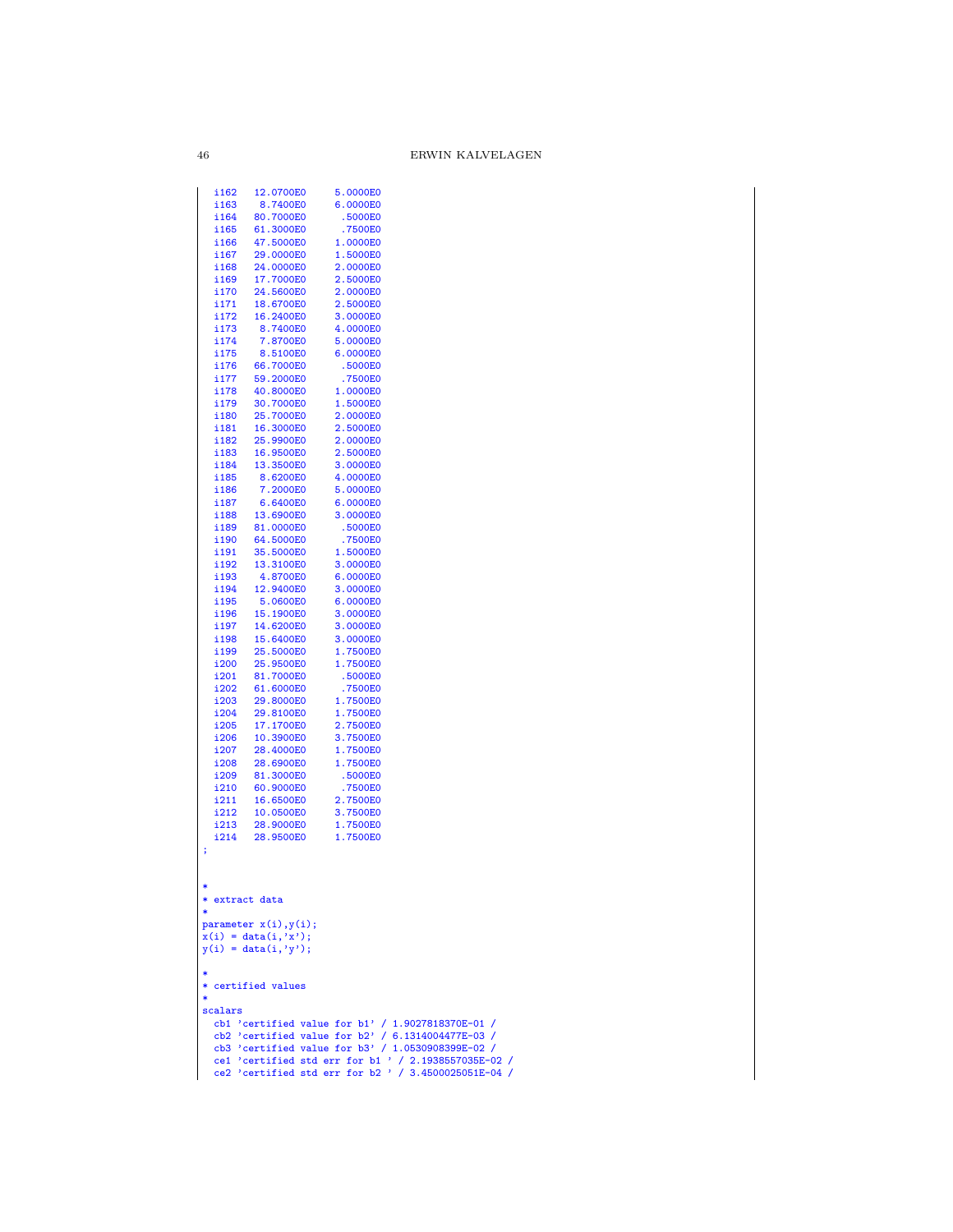```
ce3 'certified std err for b3 ' / 7.9281847748E-04 /
;
                              *-----------------------------------------------------------------------------
* statistical model
*-----------------------------------------------------------------------------
variables
     sse 'sum of squared errors'
b1 'coefficient to estimate'
b2 'coefficient to estimate'
    b3 'coefficient to estimate'
;
equationsfit(i)fit(i) 'the non-linear model'<br>obj 'objective'
                 'objective'
;
obj.. sse =n= 0;
fit(i).. y(i) = e = exp(-b1*x(i))/(b2+b3*x(i));*-----------------------------------------------------------------------------
* first set of initial values
*-----------------------------------------------------------------------------
b1.1 = 0.1;
b2.l = 0.01;
b3.l = 0.02;
option nlp=nls;
model nlfit /obj,fit/;
solve nlfit minimizing sse using nlp;
display sse.l,b1.l,b2.l;
abort$((abs(b1.l-cb1)+abs(b2.l-cb2)+abs(b3.l-cb3))>0.0001) "Accuracy problem";
abort$((abs(b1.m-ce1)+abs(b2.m-ce2)+abs(b3.m-ce3))>0.0001) "Accuracy problem";
*-----------------------------------------------------------------------------
* second set of initial values
*-----------------------------------------------------------------------------
b1.1 = 0.15;b2.l = 0.008;
b3.l = 0.010;
solve nlfit minimizing sse using nlp;
display sse.1,b1.1,b2.1;
abort$((abs(b1.l-cb1)+abs(b2.l-cb2)+abs(b3.l-cb3))>0.0001) "Accuracy problem";
abort$((abs(b1.m-ce1)+abs(b2.m-ce2)+abs(b3.m-ce3))>0.0001) "Accuracy problem";
```
12.4.2. Model Chwirut2.gms. [10](#page-46-0)

| \$ontext                                   |                                                        |  |  |  |
|--------------------------------------------|--------------------------------------------------------|--|--|--|
| Nonlinear Least Squares Regression example |                                                        |  |  |  |
|                                            | Erwin Kalvelagen, nov 2007                             |  |  |  |
| Reference:                                 | http://www.itl.nist.gov/div898/strd/nls/nls_main.shtml |  |  |  |
| Procedure:                                 | Nonlinear Least Squares Regression                     |  |  |  |

<span id="page-46-0"></span> $^{10}\hspace{-1mm}$ <www.amsterdamoptimization.com/models/regression/Chwirut2.gms>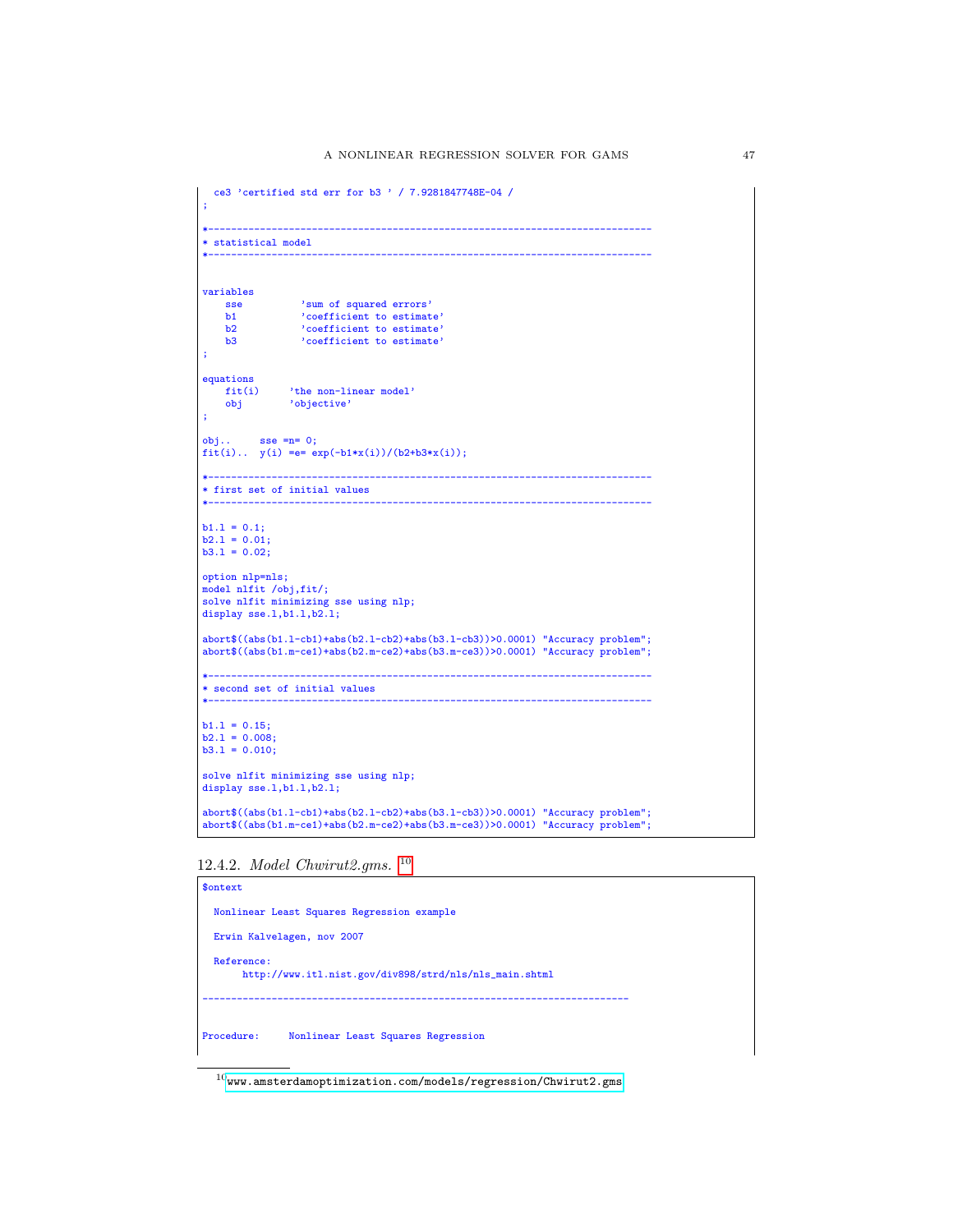



| Description:                                                                                                                                                   | These data are the result of a NIST study involving<br>ultrasonic calibration. The response variable is<br>ultrasonic response, and the predictor variable is<br>metal distance. |                                   |                                                                                                        |  |
|----------------------------------------------------------------------------------------------------------------------------------------------------------------|----------------------------------------------------------------------------------------------------------------------------------------------------------------------------------|-----------------------------------|--------------------------------------------------------------------------------------------------------|--|
| Reference:                                                                                                                                                     | Chwirut, D., NIST (197?).<br>Ultrasonic Reference Block Study.                                                                                                                   |                                   |                                                                                                        |  |
| Data:                                                                                                                                                          | 1 Response (y = ultrasonic response)<br>1 Predictor $(x = metal distance)$<br>54 Observations<br>Lower Level of Difficulty<br>Observed Data                                      |                                   |                                                                                                        |  |
| Model:                                                                                                                                                         | Exponential Class<br>3 Parameters (b1 to b3)                                                                                                                                     |                                   |                                                                                                        |  |
|                                                                                                                                                                | $y = exp(-b1*x)/(b2+b3*x) + e$                                                                                                                                                   |                                   |                                                                                                        |  |
|                                                                                                                                                                | <b>Starting values</b>                                                                                                                                                           | Certified Values                  |                                                                                                        |  |
| $b1 = 0.1$<br>$b3 = 0.02$                                                                                                                                      | Start 1 Start 2<br>0.15<br>$b2 = 0.01$ 0.008<br>0.010                                                                                                                            | 1.6657666537E-01 3.8303286810E-02 | Parameter Standard Deviation<br>5.1653291286E-03 6.6621605126E-04<br>1.2150007096E-02 1.5304234767E-03 |  |
| Residual Sum of Squares:<br>5.1304802941E+02<br>Residual Standard Deviation:<br>3.1717133040E+00<br>Degrees of Freedom:<br>51<br>Number of Observations:<br>54 |                                                                                                                                                                                  |                                   |                                                                                                        |  |
| \$offtext                                                                                                                                                      |                                                                                                                                                                                  |                                   |                                                                                                        |  |
| * data                                                                                                                                                         |                                                                                                                                                                                  |                                   |                                                                                                        |  |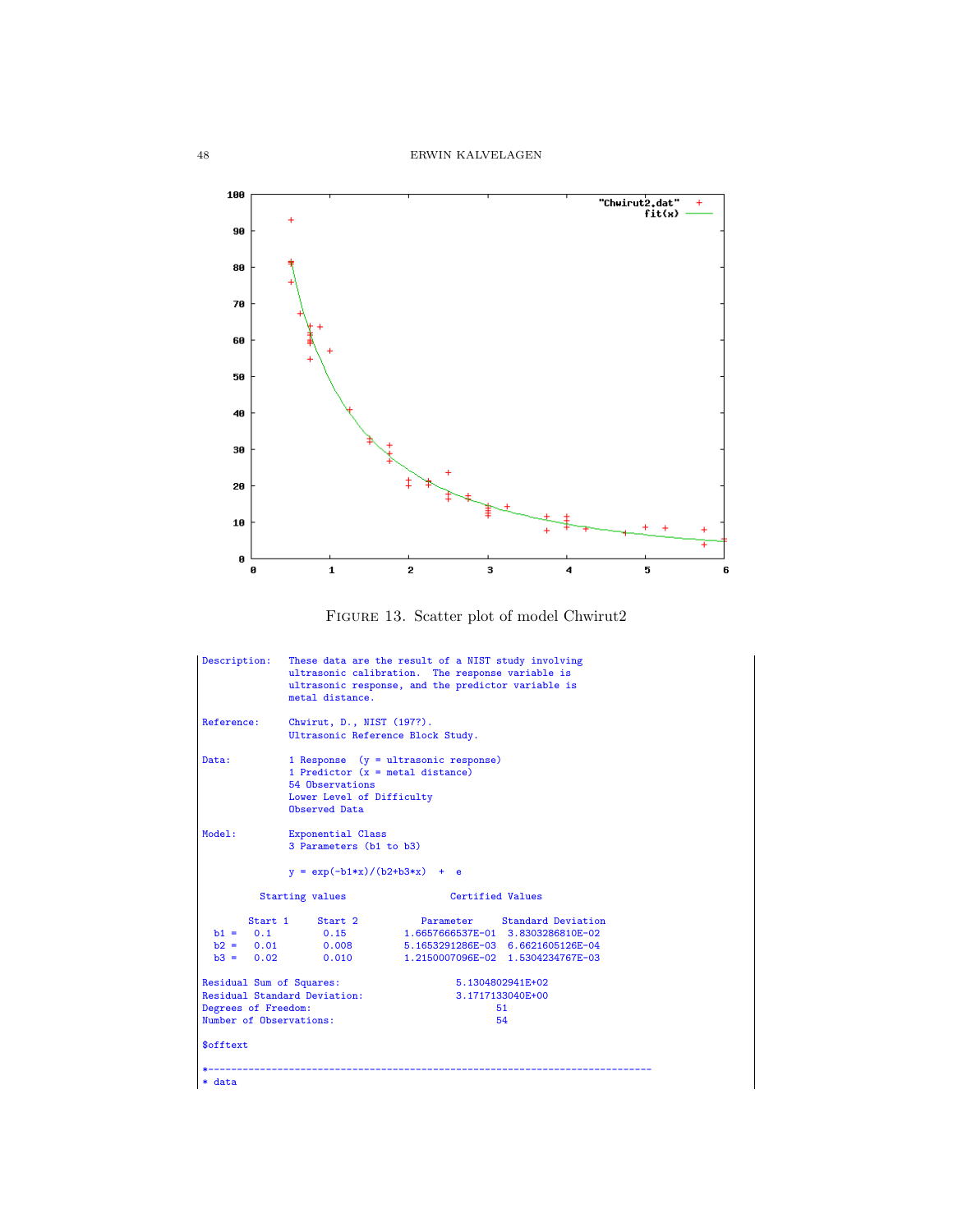| set i $/11*154$ ; |                                                    |                    |  |
|-------------------|----------------------------------------------------|--------------------|--|
|                   | $table data(i,*)$<br>y                             | x                  |  |
| i1                | 92.9000E0                                          | 0.500E0            |  |
| i2                | 57.1000E0                                          | 1.000E0            |  |
| i3                | 31.0500E0                                          | 1.750E0            |  |
| i4                | 11.5875E0                                          | 3.750E0            |  |
| i5                | 8.0250E0                                           | 5.750E0            |  |
| i6                | 63.6000E0                                          | 0.875E0            |  |
| i7<br>i8          | 21.4000E0<br>14.2500E0                             | 2.250E0<br>3.250E0 |  |
| i9                | 8.4750E0                                           | 5.250E0            |  |
| <b>i</b> 10       | 63.8000E0                                          | 0.750E0            |  |
| i11               | 26.8000E0                                          | 1.750E0            |  |
| i12               | 16.4625E0                                          | 2.750E0            |  |
| i13               | 7.1250E0                                           | 4.750E0            |  |
| i14               | 67.3000E0                                          | 0.625E0            |  |
| i15               | 41.0000E0                                          | 1.250E0            |  |
| i16               | 21.1500E0                                          | 2.250E0            |  |
| i17<br>i18        | 8.1750E0<br>81.5000E0                              | 4.250E0<br>.500E0  |  |
| i19               | 13.1200E0                                          | 3.000E0            |  |
| i20               | 59.9000E0                                          | .750E0             |  |
| i21               | 14.6200E0                                          | 3.000E0            |  |
| i22               | 32.9000E0                                          | 1.500E0            |  |
| i23               | 5.4400E0                                           | 6.000E0            |  |
| i24               | 12.5600E0                                          | 3.000E0            |  |
| i25               | 5.4400E0                                           | 6.000E0            |  |
| <b>i26</b><br>i27 | 32.0000E0<br>13.9500E0                             | 1.500E0<br>3.000E0 |  |
| i28               | 75.8000E0                                          | .500E0             |  |
| i29               | 20.0000E0                                          | 2.000E0            |  |
| i30               | 10.4200E0                                          | 4.000E0            |  |
| i31               | 59.5000E0                                          | .750E0             |  |
| i32               | 21.6700E0                                          | 2.000E0            |  |
| i33               | 8.5500E0                                           | 5.000E0            |  |
| i34               | 62.0000E0                                          | .750E0             |  |
| i35<br><b>i36</b> | 20.2000E0<br>7.7600E0                              | 2.250E0<br>3.750E0 |  |
| i37               | 3.7500E0                                           | 5.750E0            |  |
| i38               | 11.8100E0                                          | 3.000E0            |  |
| i39               | 54.7000E0                                          | .750E0             |  |
| i40               | 23.7000E0                                          | 2.500E0            |  |
| i41               | 11.5500E0                                          | 4.000E0            |  |
| i42               | 61.3000E0                                          | .750E0             |  |
| i43<br>i44        | 17.7000E0<br>8.7400E0                              | 2.500E0<br>4.000E0 |  |
| i45               | 59.2000E0                                          | .750E0             |  |
| i46               | 16.3000E0                                          | 2.500E0            |  |
| i47               | 8.6200E0                                           | 4.000E0            |  |
| i48               | 81.0000E0                                          | .500E0             |  |
| i49               | 4.8700E0                                           | 6.000E0            |  |
| i50               | 14.6200E0                                          | 3.000E0            |  |
| i51<br>i52        | 81.7000E0                                          | .500E0             |  |
| <b>i53</b>        | 17.1700E0<br>81.3000E0                             | 2.750E0<br>.500E0  |  |
| i54               | 28.9000E0                                          | 1.750E0            |  |
|                   |                                                    |                    |  |
|                   |                                                    |                    |  |
|                   |                                                    |                    |  |
|                   | * extract data                                     |                    |  |
|                   |                                                    |                    |  |
|                   | parameter $x(i), y(i)$ ;<br>$x(i) = data(i, 'x');$ |                    |  |
|                   | $y(i) = data(i, 'y');$                             |                    |  |
|                   |                                                    |                    |  |
|                   |                                                    |                    |  |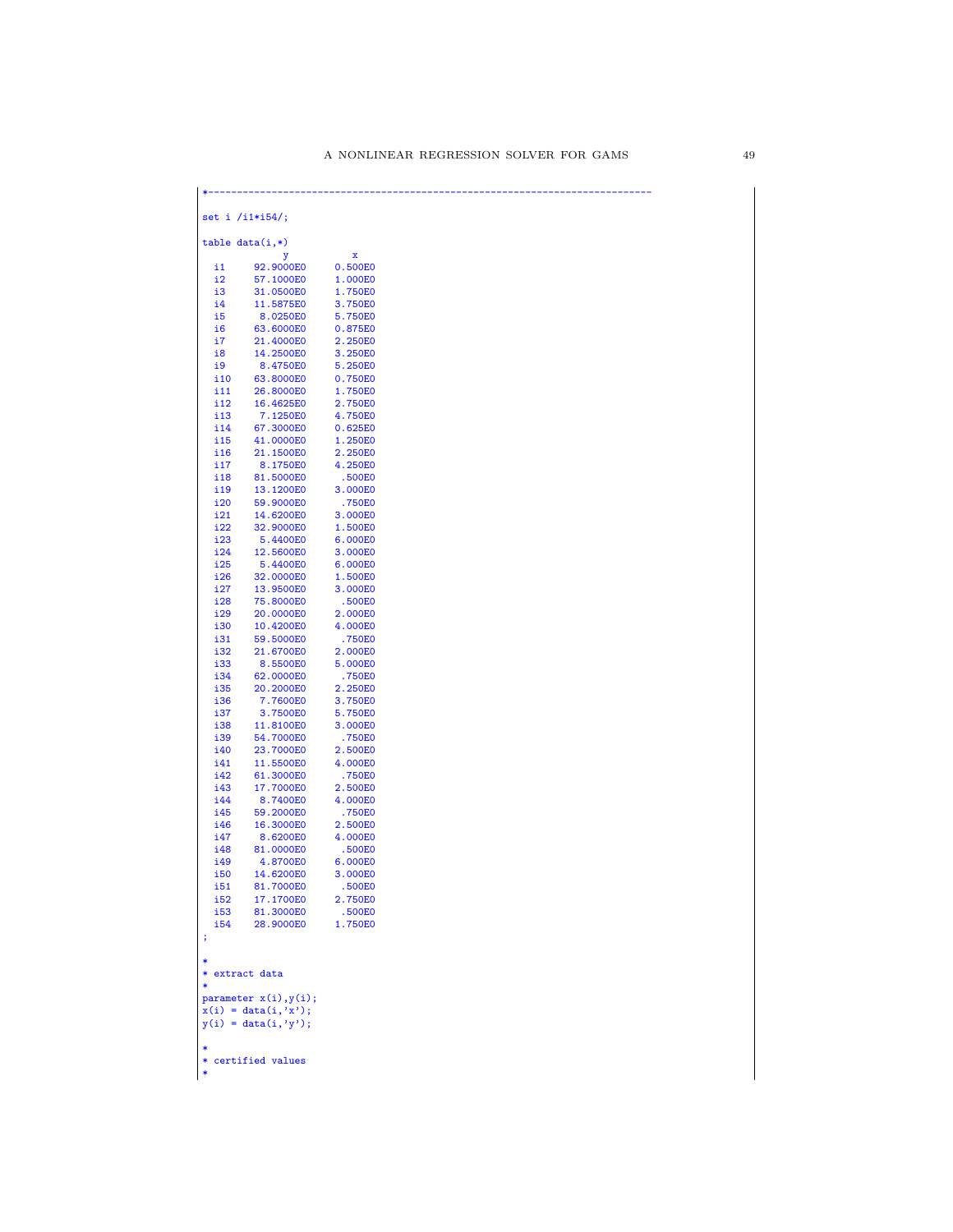```
scalars
   cb1 'certified value for b1' / 1.6657666537E-01 /
   cb2 'certified value for b2' / 5.1653291286E-03 /
   cb3 'certified value for b3' / 1.2150007096E-02 /<br>ce1 'certified std err for b1 ' / 3.8303286810E-04 /<br>ce2 'certified std err for b2 ' / 6.6621605126E-04 /<br>ce3 'certified std err for b3 ' / 1.5304234767E-03 /
 ;
 *-----------------------------------------------------------------------------
 * statistical model
 *-----------------------------------------------------------------------------
variables
     sse 'sum of squared errors'<br>b1 'coefficient to estimat
     b1 <br>
b2 <br>
coefficient to estimate'<br>
coefficient to estimate'
      b2 'coefficient to estimate'
b3 'coefficient to estimate'
 ;
 equations<br>fit(i)
     fit(i) 'the non-linear model'<br>obj 'objective'
                  obj 'objective'
 ;
 obj.. sse =n= 0;
 fit(i).. y(i) == exp(-b1*x(i))/(b2+b3*x(i));*-----------------------------------------------------------------------------
 * first set of initial values
 *-----------------------------------------------------------------------------
 b1.1 = 0.1;<br>b2.1 = 0.01;b3.1 = 0.02;option nlp=nls;
 model nlfit /obj,fit/;
 solve nlfit minimizing sse using nlp;
display sse.1,b1.1,b2.1;
 abort$((abs(b1.l-cb1)+abs(b2.l-cb2)+abs(b3.l-cb3))>0.0001) "Accuracy problem";
 abort$((abs(b1.m-ce1)+abs(b2.m-ce2)+abs(b3.m-ce3))>0.0001) "Accuracy problem";
             *-----------------------------------------------------------------------------
 * second set of initial values
 *-----------------------------------------------------------------------------
b1.1 = 0.15;b2.1 = 0.008;b3.1 = 0.010;
 solve nlfit minimizing sse using nlp;
 display sse.1,b1.1,b2.1;
 abort$((abs(b1.l-cb1)+abs(b2.l-cb2)+abs(b3.l-cb3))>0.0001) "Accuracy problem";
abort$((abs(b1.m-ce1)+abs(b2.m-ce2)+abs(b3.m-ce3))>0.0001) "Accuracy problem";
```
12.5. Lanczos. NIST[\[23\]](#page-146-0) model with 6 coefficients:

(42) 
$$
y = \sum_{j=1}^{3} a_j \exp(-b_j x) + \varepsilon
$$

The models are taken from an example discussed in [\[24\]](#page-146-1). The data were generated to different accuracy using

 $f(x) = 0.0951 \exp(-x) + 0.8607 \exp(-3*x) + 1.5576 \exp(-5*x)$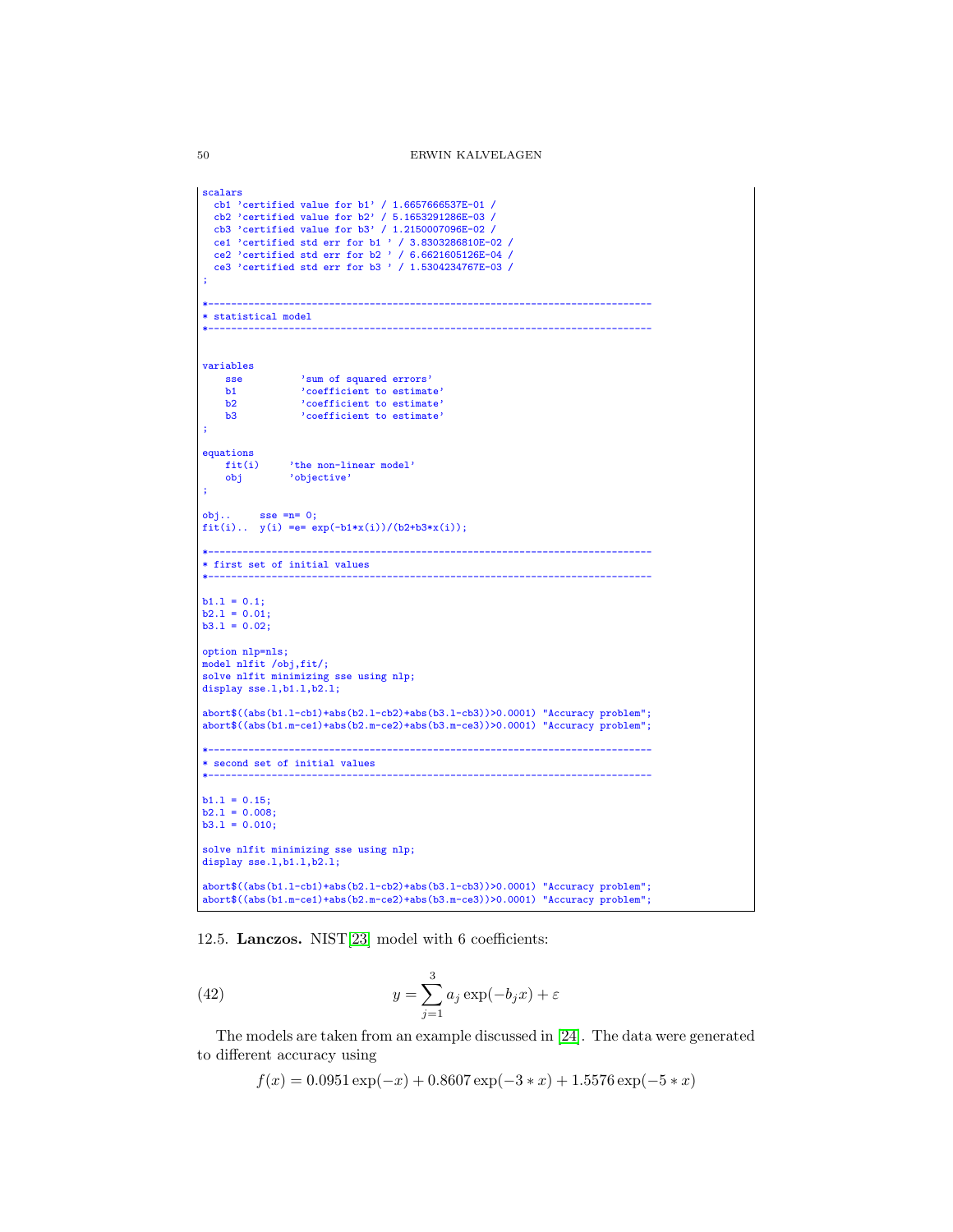Model Lanczos1.gms uses 14-digits of accuracy, model Lanczos2.gms 6 digits and Lanczos3.gms uses 5 digits.



Figure 14. Scatter plot of model Lanczos1

```
$ontext
  Nonlinear Least Squares Regression example
  Erwin Kalvelagen, nov 2007
  Reference:
       http://www.itl.nist.gov/div898/strd/nls/nls_main.shtml
--------------------------------------------------------------------------
Procedure: Nonlinear Least Squares Regression
Description: These data are taken from an example discussed in
                Lanczos (1956). The data were generated to 14-digits
                of accuracy using
                f(x) = 0.0951*exp(-x) + 0.8607*exp(-3*x)+ 1.5576*exp(-5*x).
Reference: Lanczos, C. (1956).
Applied Analysis.
Englewood Cliffs, NJ: Prentice Hall, pp. 272-280.
Data: 1 Response (y)<br>
1 Predictor (x)
                 24 Observations
Average Level of Difficulty
```
<sup>12.5.1.</sup> Model Lanczos1.gms. [11](#page-50-0)

<span id="page-50-0"></span> $^{11}$ <www.amsterdamoptimization.com/models/regression/Lanczos1.gms>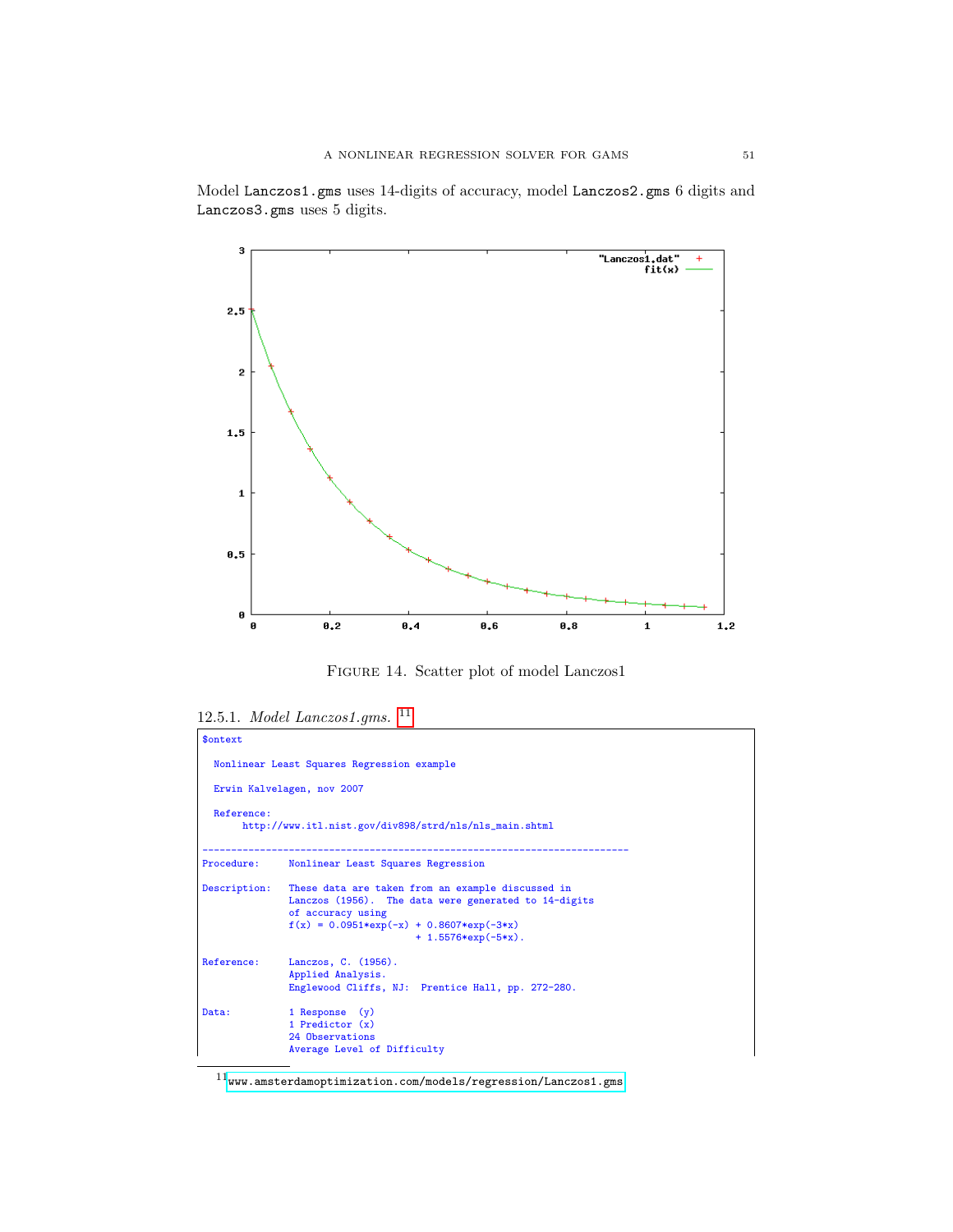Generated Data Model: Exponential Class 6 Parameters (b1 to b6)  $y = b1*exp(-b2*x) + b3*exp(-b4*x) + b5*exp(-b6*x) + e$ Starting values **Certified Values** Start 1 Start 2 Parameter Standard Deviation<br>
b1 = 1.2 0.5 9.5100000027E-02 5.3347304234E-11<br>
b2 = 0.3 0.7 1.000000001E+00 2.7473038179E-10<br>
b4 = 5.6 3.6 8.607000001E+01 1.3576662225E-10<br>
b4 = 5.5 4.2 3.0000000002E+00 3.33 Residual Sum of Squares: 1.4307867721E-25<br>Residual Standard Deviation: 3.9156129349E-14 Residual Standard Deviation: 8.91561293<br>Degrees of Freedom: 18 Degrees of Freedom: 18<br>
Number of Observations: 24 Number of Observations: \$offtext \*----------------------------------------------------------------------------- \* data \*---------------------------------------------------------------------------- set i /i1\*i24/; table data(i,\*) y x i1 2.513400000000E+00 0.000000000000E+00 i2 2.044333373291E+00 5.000000000000E-02 13 1.668404436564E+00 1.0000000000000E-01<br>14 1.366418021208E+00 1.5000000000000E-01 i4 1.366418021208E+00 1.500000000000E-01 i5 1.123232487372E+00 2.000000000000E-01 i6 9.268897180037E-01 2.500000000000E-01 i7 7.679338563728E-01 3.000000000000E-01 i8 6.388775523106E-01 3.500000000000E-01<br>i9 5.337835317402E-01 4.000000000000E-01 i9 5.337835317402E-01 4.000000000000E-01 i10 4.479363617347E-01 4.500000000000E-01  $\begin{array}{lllll} \texttt{ii1} & 3.775847884350\texttt{E}-01 & 5.000000000000\texttt{E}-01 \\ \texttt{ii2} & 3.197393199326\texttt{E}-01 & 5.500000000000\texttt{E}-01 \end{array}$ i12 3.197393199326E-01 5.500000000000E-01<br>i13 2.720130773746E-01 6.000000000000E-01 i13 2.720130773746E-01 6.000000000000E-01<br>i14 2.324965529032E-01 6.500000000000E-01 i14 2.324965529032E-01 6.500000000000E-01 i15 1.996589546065E-01 7.000000000000E-01  $\begin{array}{rrrrrr} \texttt{ii16} & \texttt{1.722704126914E-01} & \texttt{7.500000000000E-01} \\ \texttt{ii17} & \texttt{1.493405660168E-01} & \texttt{8.00000000000E-01} \end{array}$ i17 1.493405660168E-01 8.000000000000E-01<br>i18 1.300700206922F-01 8.500000000000E-01 i18 1.300700206922E-01 8.500000000000E-01<br>i19 1.138119324644E-01 9.000000000000E-01  $\begin{array}{rrrrrr} \texttt{i19} & 1.138119324644E-01 & 9.000000000000E-01 \\ \texttt{i20} & 1.000415587559E-01 & 9.500000000000E-01 \end{array}$ i20 1.000415587559E-01 9.500000000000E-01<br>i21 8.833209084540E-02 1.000000000000E+00 i21 8.833209084540E-02 1.000000000000E+00<br>i22 7.833544019350E-02 1.050000000000E+00 i22 7.833544019350E-02 1.050000000000E+00<br>i23 6.976693743449E-02 1.100000000000E+00 i23 6.976693743449E-02 1.100000000000E+00<br>i24 6.239312536719E-02 1.150000000000E+00 i24 6.239312536719E-02 1.150000000000E+00 ; \* \* extract data \* parameter x(i),y(i); x(i) = data(i,'x');  $y(i) = data(i, 'y');$ set j /j1\*j3/; \* \* certified values \*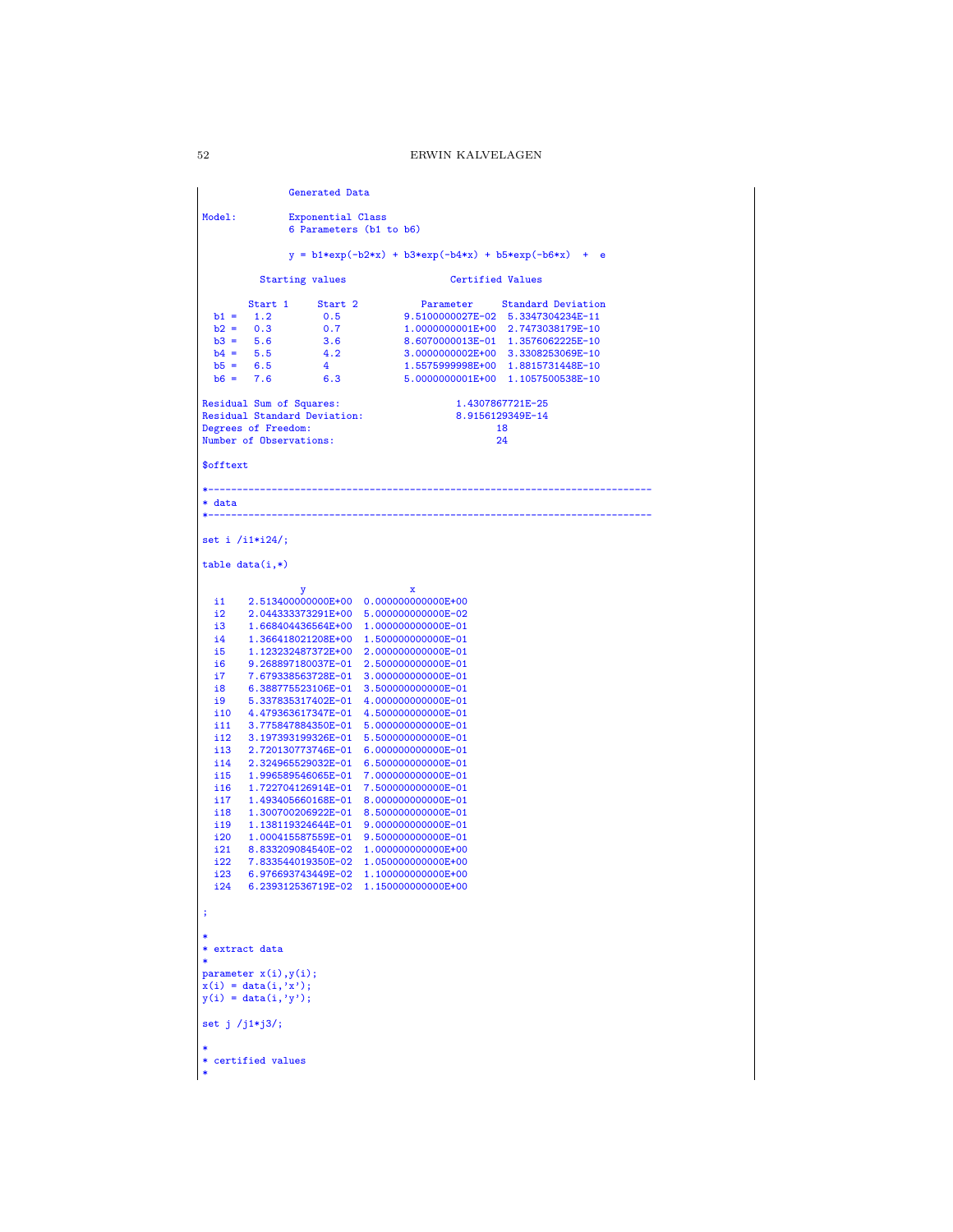```
parameters
  ca(j) 'certified value for a' /j1 9.5100000027E-02
                                        j2 8.6070000013E-01
                                        j3 1.5575999998E+00 /
  cb(j) 'certified value for b' /j1 1.0000000001E+00
                                        j2 3.0000000002E+00
                                        j3 5.0000000001E+00 /
  cea(j) 'certified std err for a ' /j1 5.3347304234E-11
                                            j2 1.3576062225E-10
                                             j3 1.8815731448E-10 /
 ceb(j) 'certified std err for b ' /j1 2.7473038179E-10
                                            j2 3.3308253069E-10
                                            j3 1.1057500538E-10 /
;
set st 'start value' /st1*st3/;
*
* starting values
*
table start(*,j,st)
   st1 st2 st3<br>
a.j1 1.200000000E+00 5.000000000E-01 9.510000027E-02<br>
a.j2 5.6000000000E+00 3.6000000000E+00 8.6070000013E-01<br>
a.j3 6.500000000E+00 4.000000000E+00 1.5575999998E+00
   b.j1 3.0000000000E-01 7.0000000000E-01 1.0000000001E+00
b.j2 5.5000000000E+00 4.2000000000E+00 3.0000000002E+00
b.j3 7.6000000000E+00 6.3000000000E+00 5.0000000001E+00
;
*-----------------------------------------------------------------------------
* statistical model
*-----------------------------------------------------------------------------
variables
    sse 'sum of squared errors'<br>a(j) 'coefficient to estimat
    a(j) 'coefficient to estimate'<br>b(j) b'coefficient to estimate'
                    'coefficient to estimate'
;
equations<br>fit(i)
    fit(i) <br> 'the non-linear model'<br> objective'
                 'objective'
;
obj.. sse =n= 0;
fit(i).. y(i) =e= sum(j, a(j)*exp[-b(j)*x(i)] );
option nlp=nls;
model nlfit /obj,fit/;
*-----------------------------------------------------------------------------
* solve with different starting points
*-----------------------------------------------------------------------------
loop(st,
   a.l(j) = start("a", j,st);b.1(j) = start("b", j, st);solve nlfit minimizing sse using nlp;
   abort$(sum(j,abs[a.l(j)-ca(j)]+abs[b.l(j)-cb(j)])>0.0001) "Accuracy problem";
   abort$(sum(j,abs[a.m(j)-cea(j)]+abs[b.m(j)-ceb(j)])>0.0001) "Accuracy problem";
);
```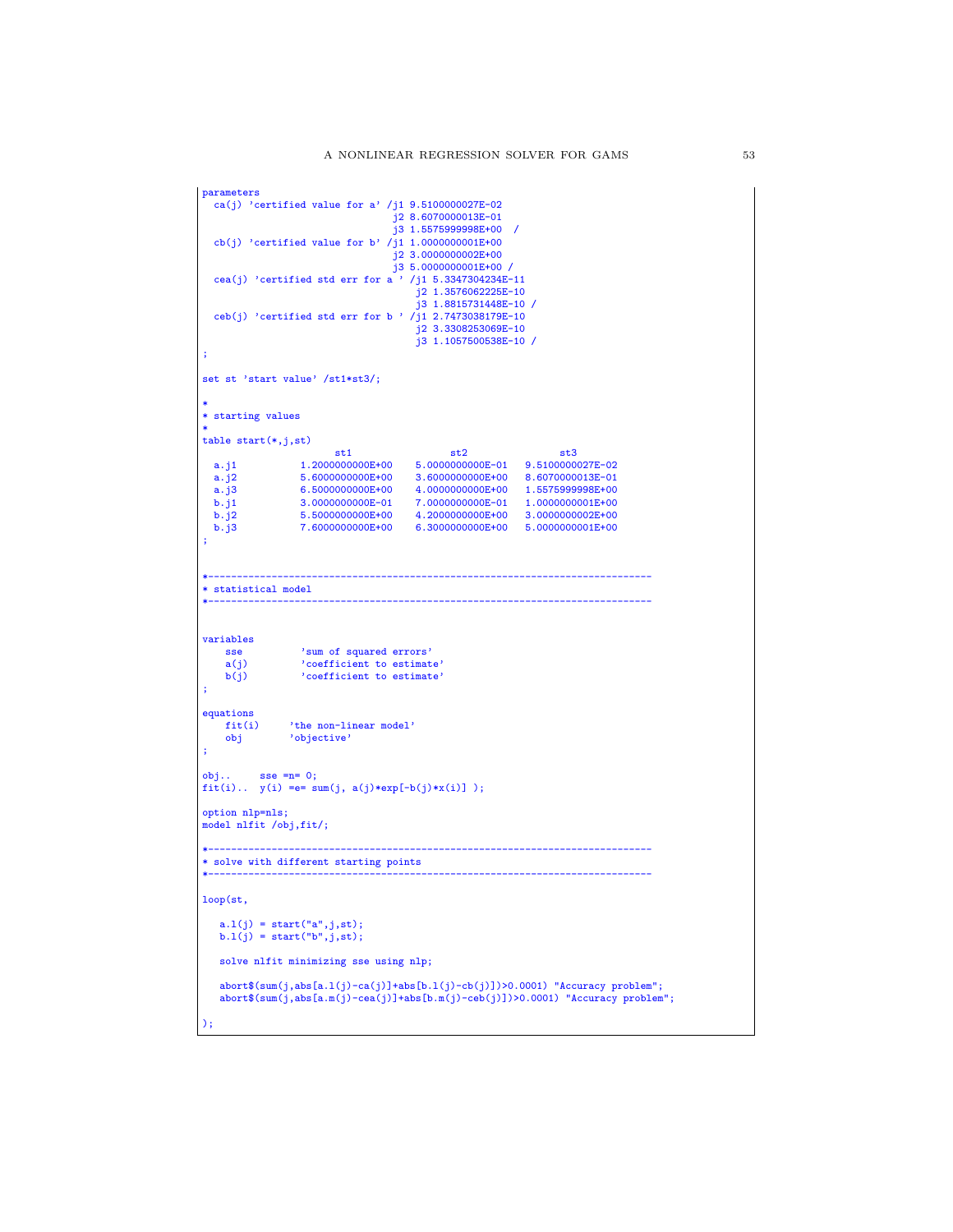```
12.5.2. Model Lanczos2.gms. 12
```

```
$ontext
  Nonlinear Least Squares Regression example
  Erwin Kalvelagen, nov 2007
  Reference:
        http://www.itl.nist.gov/div898/strd/nls/nls_main.shtml
--------------------------------------------------------------------------
Procedure: Nonlinear Least Squares Regression
Description: These data are taken from an example discussed in
Lanczos (1956). The data were generated to 6-digits
                    of accuracy using
                    f(x) = 0.0951*exp(-x) + 0.8607*exp(-3*x)+ 1.5576*exp(-5*x).
Reference: Lanczos, C. (1956).
Applied Analysis.
                    Englewood Cliffs, NJ: Prentice Hall, pp. 272-280.
Data: 1 Response (y)
                    1 Predictor (x)
                    24 Observations
                    Average Level of Difficulty
                    Generated Data
Model: Exponential Class
6 Parameters (b1 to b6)
                    y = b1*exp(-b2*x) + b3*exp(-b4*x) + b5*exp(-b6*x) + e
             Starting values Certified Values
   Start 1 Start 2 Parameter Standard Deviation<br>
b1 = 1.2 0.5 9.6251029939E-02 6.6770575477E-04<br>
b2 = 0.3 0.7 1.0057332849E+00 3.398966176E-03<br>
b4 = 5.6 3.6 8.6424689056E-01 1.718584663EE-03<br>
b4 = 5.5 4.2 3.0078283915E+00 4.1
Residual Sum of Squares: 2.2299428125E-11<br>
Residual Standard Deviation: 2.1130395851E-06
Residual Standard Deviation: 2.225542951<br>Residual Standard Deviation: 1.113039551<br>Degrees of Freedom:
Degrees of Freedom: 18<br>
Number of Observations: 24
Number of Observations:
$offtext
                                                      *-----------------------------------------------------------------------------
* data
*-----------------------------------------------------------------------------
set i /i1*i24/;
table data(i,*)y x
i1 2.51340E+00 0.00000E+00
  i2 2.04433E+00 5.00000E-02<br>i3 1.66840E+00 1.00000E-01
  i3 1.66840E+00 1.00000E-01<br>i4 1.36642E+00 1.50000E-01
  i4 1.36642E+00 1.50000E-01<br>i5 1.12323E+00 2.00000E-01
   i5 1.12323E+00 2.00000E-01
i6 9.26890E-01 2.50000E-01
  i7 7.67934E-01 3.00000E-01<br>i8 6.38878E-01 3.50000E-01
   i8 6.38878E-01 3.50000E-01
i9 5.33784E-01 4.00000E-01
```
<span id="page-53-0"></span> $^{12}$ <www.amsterdamoptimization.com/models/regression/Lanczos2.gms>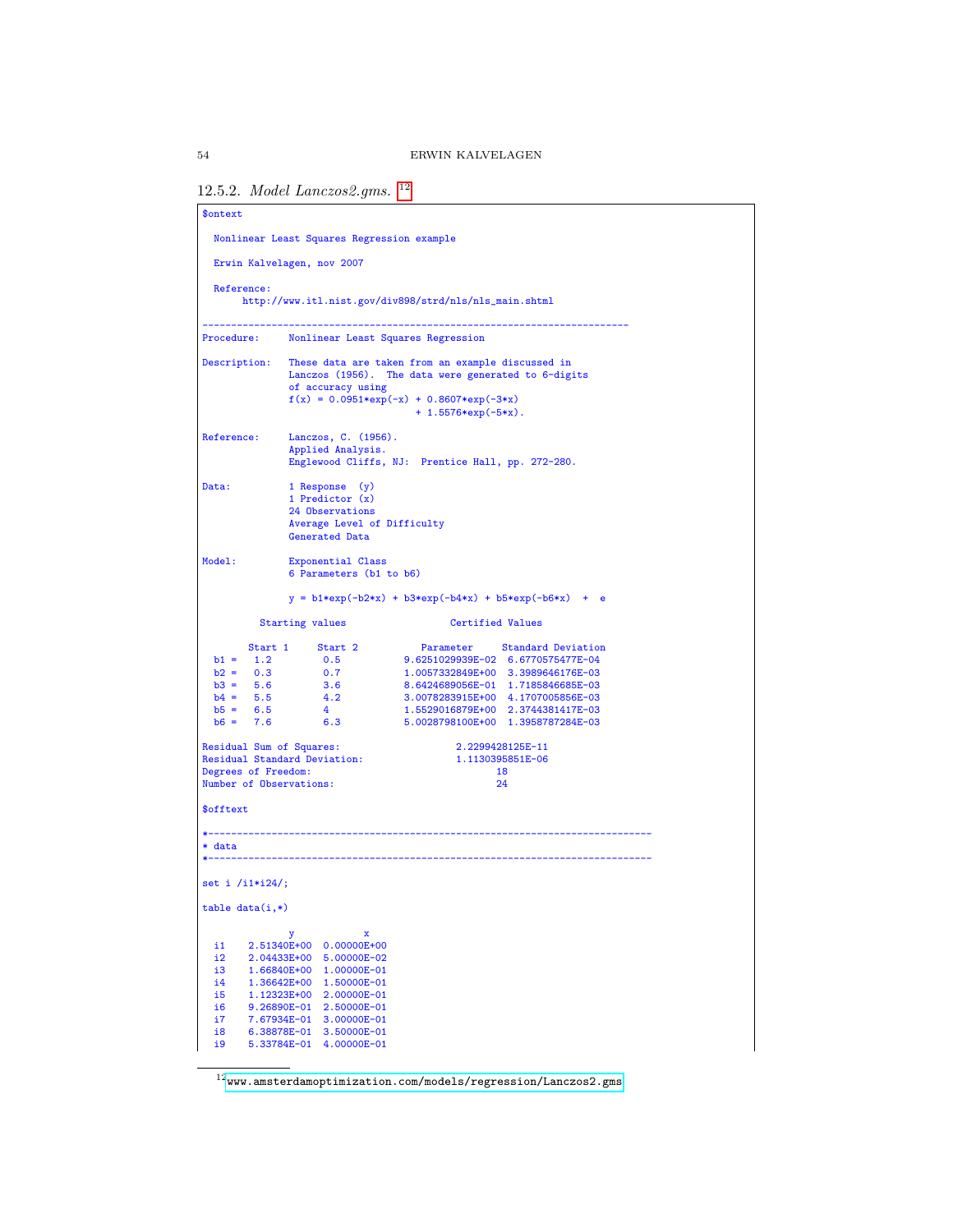```
\begin{array}{cccc} \texttt{ii10} & \texttt{4.47936E-01} & \texttt{4.50000E-01} \\ \texttt{ii1} & \texttt{3.77585E-01} & \texttt{5.00000E-01} \end{array}i11 3.77585E-01 5.00000E-01<br>i12 3.19739E-01 5.50000E-01
   i12 3.19739E-01 5.50000E-01<br>i13 2.72013E-01 6.00000E-01
  i13 2.72013E-01 6.00000E-01<br>i14 2.32497E-01 6.50000E-01
  i14 2.32497E-01 6.50000E-01<br>i15 1.99659E-01 7.00000E-01
  i15 1.99659E-01 7.00000E-01<br>i16 1.72270E-01 7.50000E-01
  i16 1.72270E-01 7.50000E-01<br>i17 1.49341E-01 8.00000E-01
           i17 1.49341E-01 8.00000E-01
  i18 1.30070E-01 8.50000E-01<br>i19 1.13812E-01 9.00000E-01
   i19 1.13812E-01 9.00000E-01<br>i20 1.00042E-01 9.50000E-01
  i20 1.00042E-01 9.50000E-01<br>i21 8.83321E-02 1.00000E+00
  i21 8.83321E-02 1.00000E+00<br>i22 7.83354E-02 1.05000E+00
   i22 7.83354E-02 1.05000E+00
i23 6.97669E-02 1.10000E+00
  i24 6.23931E-02 1.15000E+00
;
*
* extract data
*
parameter x(i),y(i);
x(i) = data(i,'x');
y(i) = data(i, 'y');set j /j1*j3/;
*
* certified values
*
parameters
  ca(j) 'certified value for a' /j1 9.6251029939E-02
                                                    j2 8.6424689056E-01
j3 1.5529016879E+00 /
  cb(j) 'certified value for b' /j1 1.0057332849E+00
                                                   j2 3.0078283915E+00
                                                   j3 5.0028798100E+00 /
  cea(j) 'certified std err for a ' /j1 6.6770575477E-04j2 1.7185846685E-03
                                                          j3 2.3744381417E-03 /
  ceb(j) 'certified std err for b ' /j1 3.3989646176E-03
                                                         j2 4.1707005856E-03
                                                         j3 1.3958787284E-03 /
;
set st 'start value' /st1*st3/;
*
* starting values
*
table start(*,j,st)
   \begin{tabular}{lllllllllll} & \text{st1} & \text{st2} & \text{st3} & \text{st3} \\ a_{-} & 11 & 1.2000000000E+00 & 5.0000000000E-01 & 9.6251029939E-02 \\ a_{-} & 5.60000000000E+00 & 3.6000000000E+00 & 8.6424689056E-01 \\ a_{-} & 3 & 6.50000000000E+00 & 4.0000000000E+00 & 1.5529016;
*-----------------------------------------------------------------------------
* statistical model
*-----------------------------------------------------------------------------
variables
     sse 'sum of squared errors'<br>a(j) 'coefficient to estimat
                      'coefficient to estimate'
```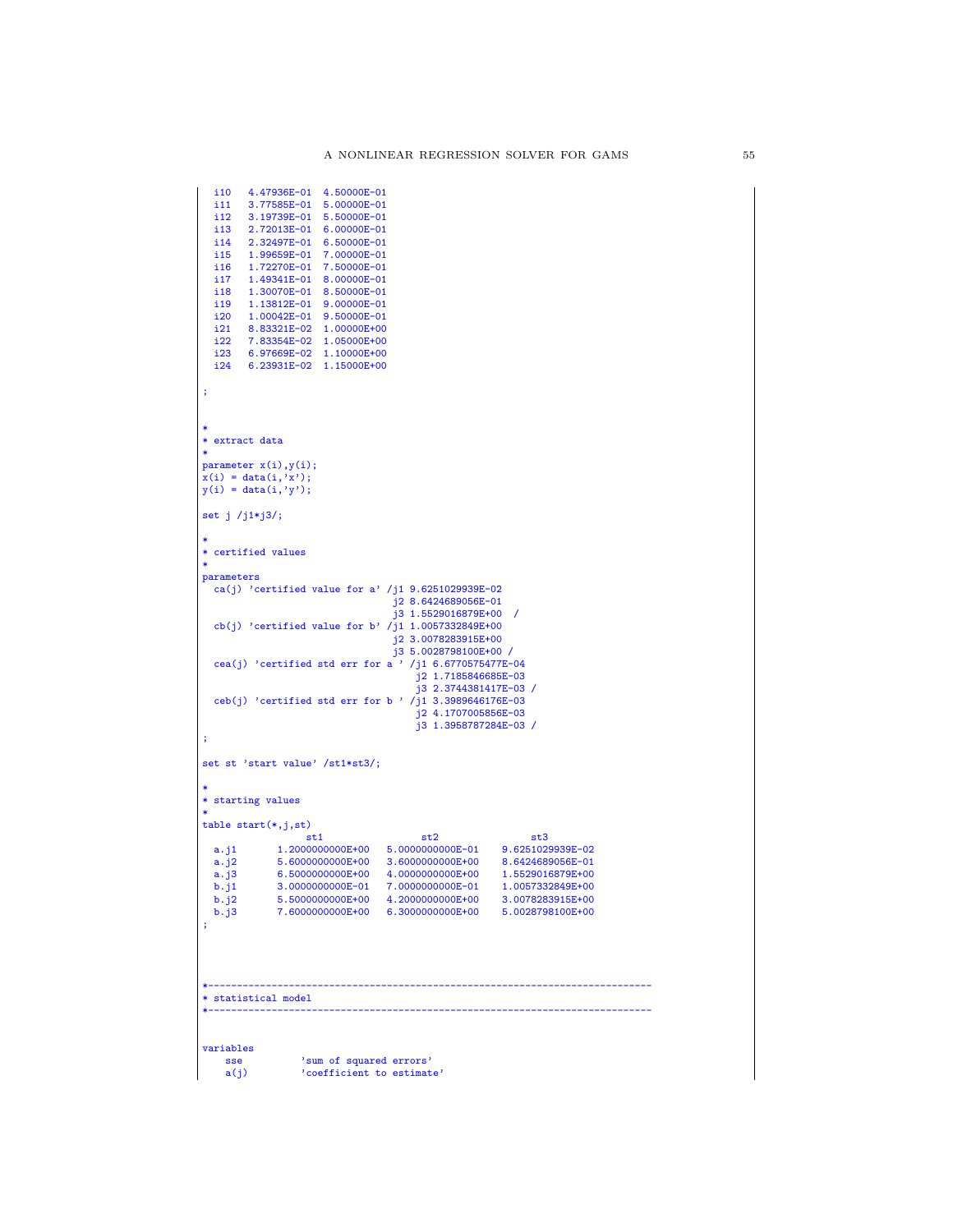```
b(j) 'coefficient to estimate'
;
equations<br>fit(i)
     fit(i) 'the non-linear model'<br>obj 'objective'
                    'objective'
;
obj.. sse =n= 0;fit(i).. y(i) == sum(j, a(j)*exp[-b(j)*x(i)] );
option nlp=nls;
model nlfit /obj,fit/;
*-----------------------------------------------------------------------------
* solve with different starting points
*-----------------------------------------------------------------------------
loop(st,
    a.l(j) = start("a",j,st);
b.l(j) = start("b",j,st);
   solve nlfit minimizing sse using nlp;
    abort$(sum(j,abs[a.l(j)-ca(j)]+abs[b.l(j)-cb(j)])>0.0001) "Accuracy problem";
abort$(sum(j,abs[a.m(j)-cea(j)]+abs[b.m(j)-ceb(j)])>0.0001) "Accuracy problem";
);
```


Figure 15. Scatter plot of model Lanczos3

12.5.3. Model Lanczos3.gms. [13](#page-55-0)

<span id="page-55-0"></span> $^{13}$ <www.amsterdamoptimization.com/models/regression/Lanczos3.gms>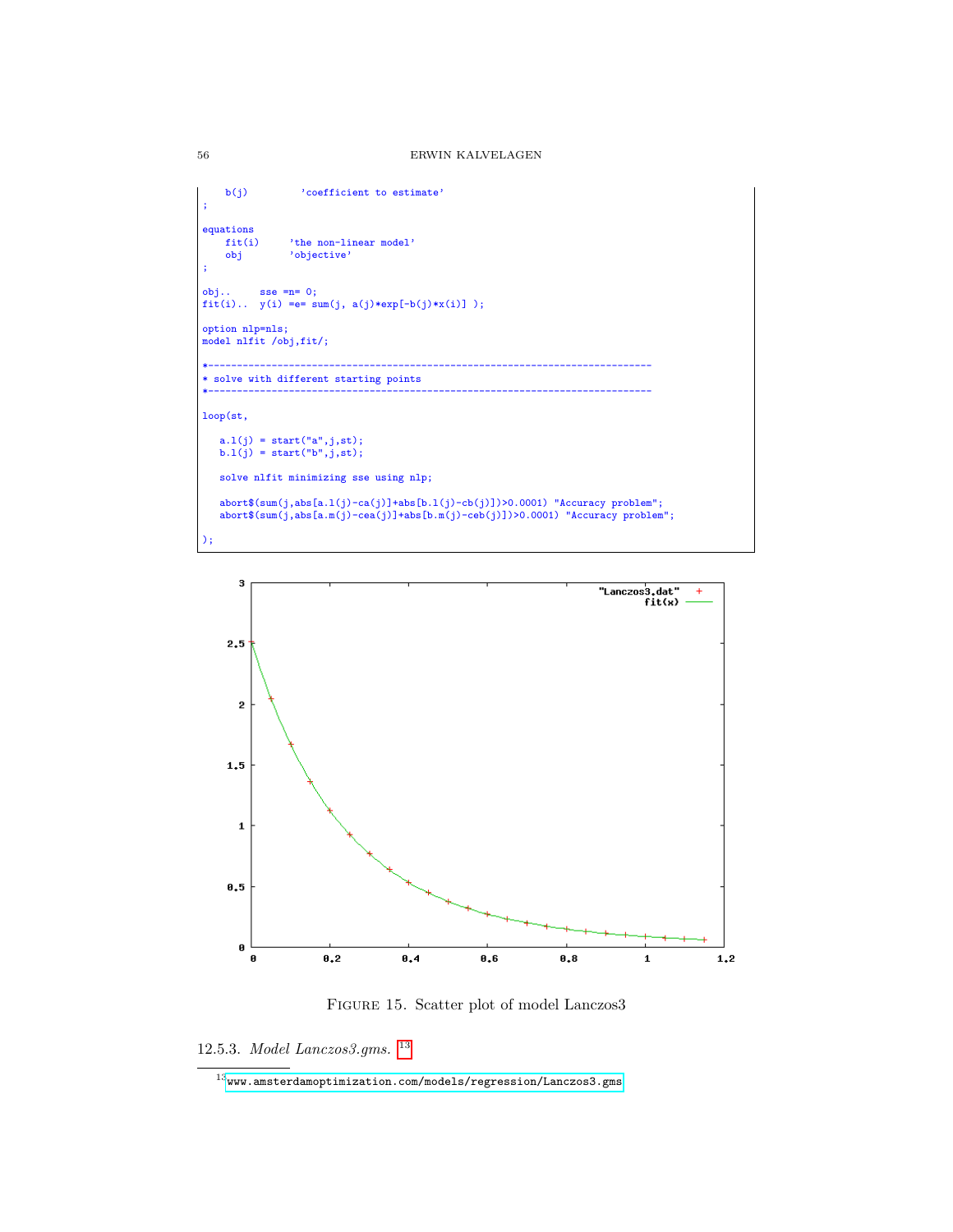|                                                                                                    | Nonlinear Least Squares Regression example           |                                          |                                                                      |                                                         |            |
|----------------------------------------------------------------------------------------------------|------------------------------------------------------|------------------------------------------|----------------------------------------------------------------------|---------------------------------------------------------|------------|
| Erwin Kalvelagen, nov 2007<br>Reference:<br>http://www.itl.nist.gov/div898/strd/nls/nls_main.shtml |                                                      |                                          |                                                                      |                                                         |            |
|                                                                                                    |                                                      |                                          |                                                                      |                                                         | Procedure: |
| Description:                                                                                       |                                                      |                                          | These data are taken from an example discussed in                    |                                                         |            |
|                                                                                                    |                                                      | of accuracy using                        | Lanczos (1956). The data were generated to 5-digits                  |                                                         |            |
|                                                                                                    |                                                      |                                          | $f(x) = 0.0951*exp(-x) + 0.8607*exp(-3*x)$<br>$+ 1.5576*exp(-5*x)$ . |                                                         |            |
| Reference:                                                                                         |                                                      | Lanczos, C. (1956).<br>Applied Analysis. | Englewood Cliffs, NJ: Prentice Hall, pp. 272-280.                    |                                                         |            |
|                                                                                                    |                                                      |                                          |                                                                      |                                                         |            |
| Data:                                                                                              | 1 Response (y)<br>1 Predictor (x)<br>24 Observations |                                          |                                                                      |                                                         |            |
|                                                                                                    | Generated Data                                       | Lower Level of Difficulty                |                                                                      |                                                         |            |
| Model:<br>Exponential Class<br>6 Parameters (b1 to b6)                                             |                                                      |                                          |                                                                      |                                                         |            |
|                                                                                                    |                                                      |                                          |                                                                      |                                                         |            |
|                                                                                                    |                                                      |                                          |                                                                      | $y = b1*exp(-b2*x) + b3*exp(-b4*x) + b5*exp(-b6*x) + e$ |            |
|                                                                                                    | Starting values                                      |                                          | <b>Certified Values</b>                                              |                                                         |            |
|                                                                                                    | Start 1 Start 2                                      |                                          |                                                                      | Parameter Standard Deviation                            |            |
| $b1 = 1.2$                                                                                         | 0.5                                                  |                                          | 8.6816414977E-02 1.7197908859E-02                                    |                                                         |            |
| $b2 = 0.3$<br>$b3 = 5.6$                                                                           | 0.7<br>3.6                                           |                                          | 9.5498101505E-01 9.7041624475E-02                                    | 8.4400777463E-01 4.1488663282E-02                       |            |
| $b4 = 5.5$                                                                                         | 4.2                                                  |                                          |                                                                      | 2.9515951832E+00 1.0766312506E-01                       |            |
| $b5 = 6.5$<br>$b6 = 7.6$                                                                           | $\overline{4}$                                       |                                          | 1.5825685901E+00 5.8371576281E-02                                    |                                                         |            |
|                                                                                                    | 6.3                                                  |                                          | 4.9863565084E+00 3.4436403035E-02                                    |                                                         |            |
|                                                                                                    | Residual Sum of Squares:                             |                                          |                                                                      | 1.6117193594E-08                                        |            |
|                                                                                                    | <b>Residual Standard Deviation:</b>                  |                                          |                                                                      | 2.9923229172E-05<br>18                                  |            |
|                                                                                                    | Number of Observations:                              |                                          |                                                                      | 24                                                      |            |
|                                                                                                    |                                                      |                                          |                                                                      |                                                         |            |
|                                                                                                    |                                                      |                                          |                                                                      |                                                         |            |
| * data                                                                                             |                                                      |                                          |                                                                      |                                                         |            |
|                                                                                                    |                                                      |                                          |                                                                      |                                                         |            |
| Degrees of Freedom:<br>\$offtext<br>set i $/i1*124$ ;<br>$table data(i,*)$                         |                                                      |                                          |                                                                      |                                                         |            |
| i1                                                                                                 | у<br>2.5134E+00 0.00000E+00                          | x                                        |                                                                      |                                                         |            |
| i2                                                                                                 | 2.0443E+00                                           | 5.00000E-02                              |                                                                      |                                                         |            |
| i3<br>i4                                                                                           | 1.6684E+00<br>1.3664E+00                             | 1.00000E-01<br>1.50000E-01               |                                                                      |                                                         |            |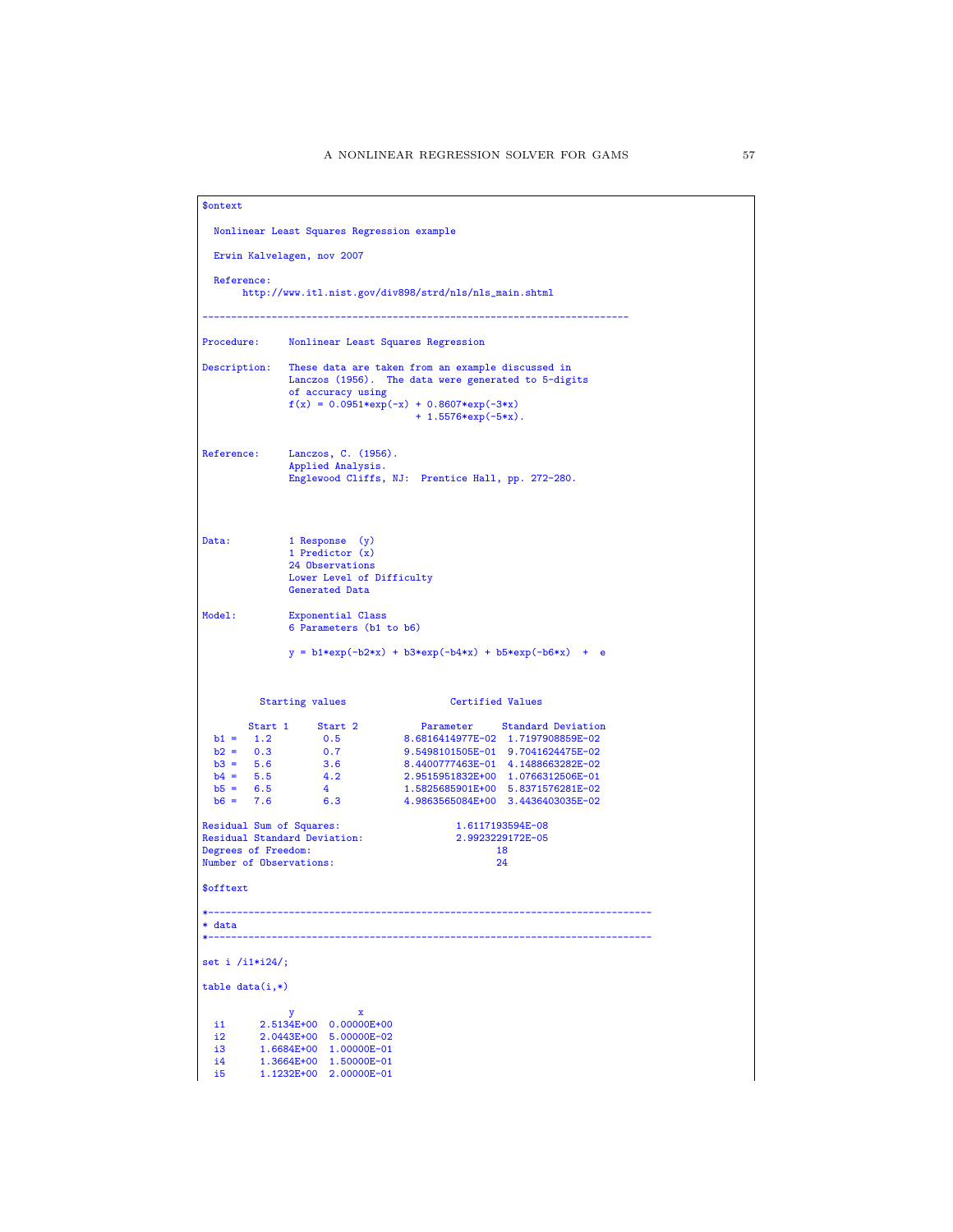```
i6 0.9269E+00 2.50000E-01<br>i7 0.7679E+00 3.00000E-01
  i7 0.7679E+00 3.00000E-01<br>i8 0.6389E+00 3.50000E-01
  i8 0.6389E+00 3.50000E-01<br>i9 0.5338E+00 4.00000E-01
  i9 0.5338E+00 4.00000E-01<br>i10 0.4479E+00 4.50000E-01
  i10 0.4479E+00 4.50000E-01<br>i11 0.3776E+00 5.00000E-01
  i11 0.3776E+00 5.00000E-01<br>i12 0.3197E+00 5.50000E-01
  i12  0.3197E+00  5.50000E-01<br>i13  0.2720E+00  6.00000E-01
  i13 0.2720E+00 6.00000E-01<br>i14 0.2325E+00 6.50000E-01
  i14 0.2325E+00 6.50000E-01<br>i15 0.1997E+00 7.00000E-01
  i15 0.1997E+00 7.00000E-01<br>i16 0.1723E+00 7.50000E-01
  i16 0.1723E+00 7.50000E-01<br>i17 0.1493E+00 8.00000E-01
  i17 0.1493E+00 8.00000E-01<br>i18 0.1301E+00 8.50000E-01
  i18 0.1301E+00 8.50000E-01<br>i19 0.1138E+00 9.00000E-01
  i19  0.1138E+00  9.00000E-01<br>i20  0.1000E+00  9.50000E-01
  i20 0.1000E+00 9.50000E-01<br>i21 0.0883E+00 1.00000E+00
  i21 0.0883E+00 1.00000E+00<br>i22 0.0783E+00 1.05000E+00
  i22 0.0783E+00 1.05000E+00<br>i23 0.0698E+00 1.10000E+00
  i23 0.0698E+00 1.10000E+00<br>i24 0.0624E+00 1.15000E+00
           0.0624E+00 1.15000E+00
;
*
* extract data
*
parameter x(i),y(i);
x(i) = data(i, 'x');y(i) = data(i, 'y');set j /j1*j3/;
*
* certified values
*
parameters
 ca(j) 'certified value for a' /j1 8.6816414977E-02j2 8.4400777463E-01
j3 1.5825685901E+00 /
 cb(j) 'certified value for b' /j1 9.5498101505E-01
                                             j2 2.9515951832E+00
                                              j3 4.9863565084E+00 /
 cea(j) 'certified std err for a ' /j1 1.7197908859E-02
                                                    j2 4.1488663282E-02
                                                    j3 5.8371576281E-02 /
  ceb(j) 'certified std err for b ' /j1 9.7041624475E-02
                                                  j2 1.0766312506E-01
                                                   j3 3.4436403035E-02 /
;
set st 'start value' /st1*st3/;
*
* starting values
*
table start(*,j,st)
                               st1 st2 st3
  a.j1 1.2000000000E+00 5.0000000000E-01 8.6816414977E-02
  a.j<sup>2</sup> 5.6000000000E+00 3.6000000000E+00 8.4400777463E-01<br>a.j3 6.5000000000E+00 4.0000000000E+00 1.5825685901E+00
  a.j3 6.5000000000E+00 4.0000000000E+00 1.5825685901E+00<br>b.j1 3.0000000000E-01 7.0000000000E-01 9.5498101505E-01
  b.j1 3.000000000E-01 7.000000000E-01 9.5498101505E-01<br>b.j2 5.500000000E+00 4.200000000E+00 2.9515951832E+00
   b.j2 5.5000000000E+00 4.2000000000E+00 2.9515951832E+00
b.j3 7.6000000000E+00 6.3000000000E+00 4.9863565084E+00
;
*-----------------------------------------------------------------------------
* statistical model
*-----------------------------------------------------------------------------
variables
    sse 'sum of squared errors'<br>a(j) 'coefficient to estimat
                    'coefficient to estimate'
```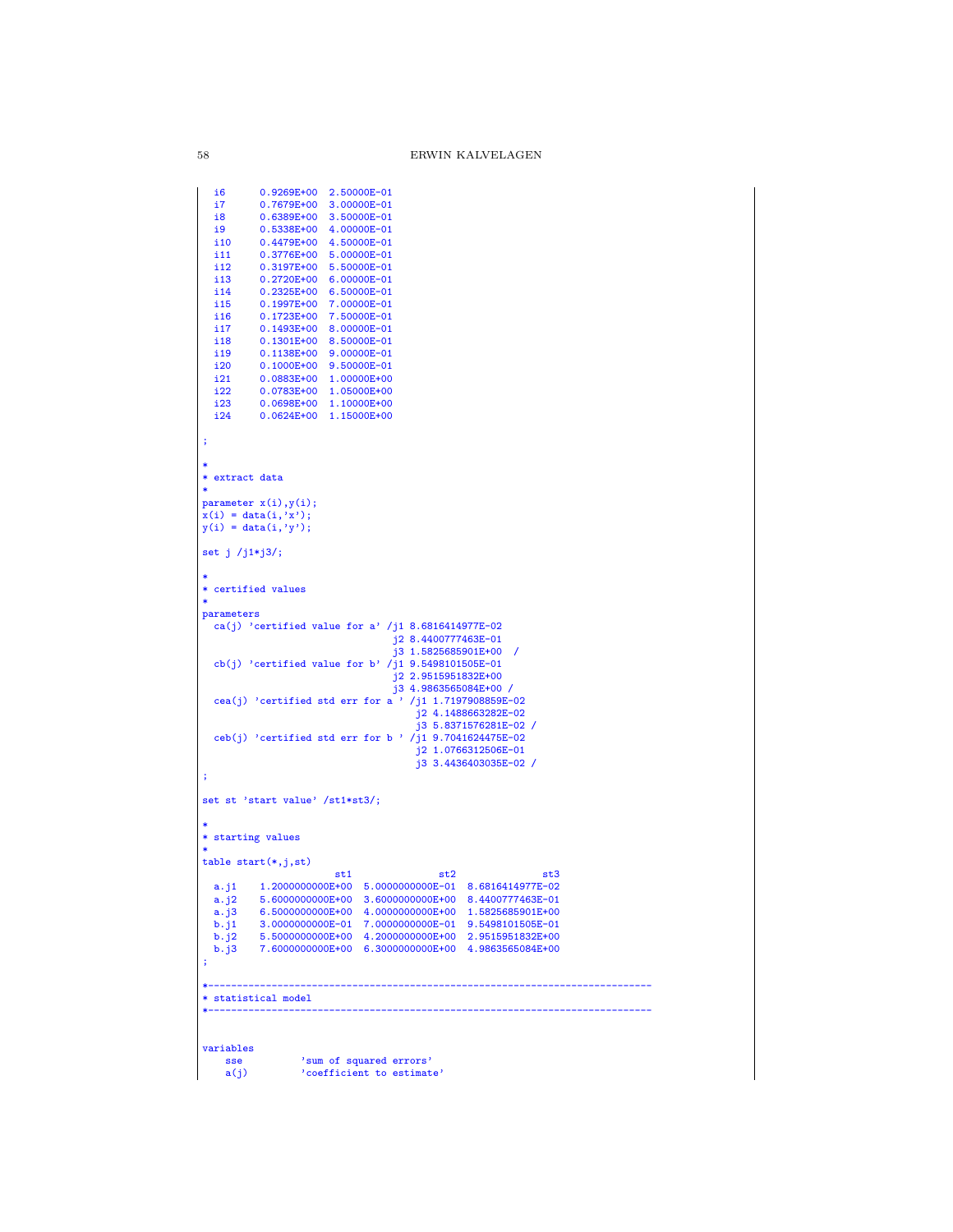```
b(j) 'coefficient to estimate'
;
equations<br>fit(i)
    fit(i) 'the non-linear model'<br>obj 'objective'
                  'objective'
;
obj.. sse =n= 0;fit(i).. y(i) == sum(j, a(j)*exp[-b(j)*x(i)] );
option nlp=nls;
model nlfit /obj,fit/;
*-----------------------------------------------------------------------------
* solve with different starting points
*-----------------------------------------------------------------------------
loop(st,
    a.l(j) = start("a",j,st);
b.l(j) = start("b",j,st);
   solve nlfit minimizing sse using nlp;
    abort$(sum(j,abs[a.l(j)-ca(j)]+abs[b.l(j)-cb(j)])>0.0001) "Accuracy problem";
abort$(sum(j,abs[a.m(j)-cea(j)]+abs[b.m(j)-ceb(j)])>0.0001) "Accuracy problem";
);
```
12.6. Gauss. NIST[\[23\]](#page-146-0) model with 8 coefficients:

(43) 
$$
y = \beta_1 \exp(-\beta_2 x) + \beta_3 \exp\left[\frac{-(x-\beta_4)^2}{\beta_5^2}\right] + \beta_6 \exp\left[\frac{-(x-\beta_7)^2}{\beta_8^2}\right] + \varepsilon
$$

The data are two Gaussians on a decaying exponential baseline plus normally distributed zero-mean noise with variance  $= 6.25$ . The differences between models Gauss1.gms, Gauss2.gms and Gauss3.gms are related to how separated the two Guassians are. The last one is strongly blended and the first one is well-separated.

```
12.6.1. Model Gauss1.gms. 14
```

```
$ontext
  Nonlinear Least Squares Regression example
  Erwin Kalvelagen, nov 2007
  Reference:
       http://www.itl.nist.gov/div898/strd/nls/nls_main.shtml
--------------------------------------------------------------------------
Procedure: Nonlinear Least Squares Regression
Description: The data are two well-separated Gaussians on a
                decaying exponential baseline plus normally
                distributed zero-mean noise with variance = 6.25.
Reference: Rust, B., NIST (1996).
Data: 1 Response (y)<br>
1 Predictor (x)
                250 Observations
                Lower Level of Difficulty
                Generated Data
```
<span id="page-58-0"></span> $^{14}$ <www.amsterdamoptimization.com/models/regression/Gauss1.gms>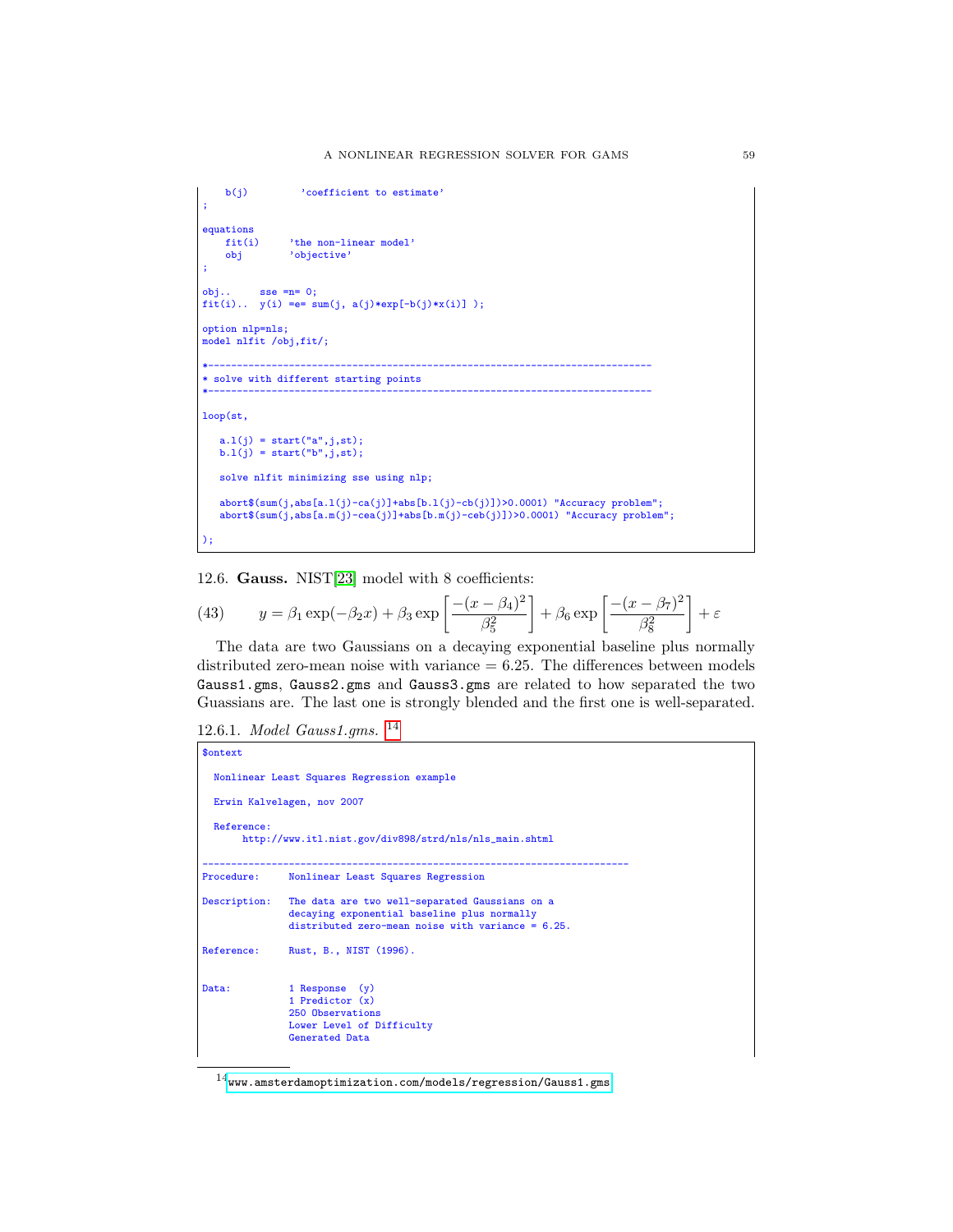

Figure 16. Scatter plot of model Gauss1

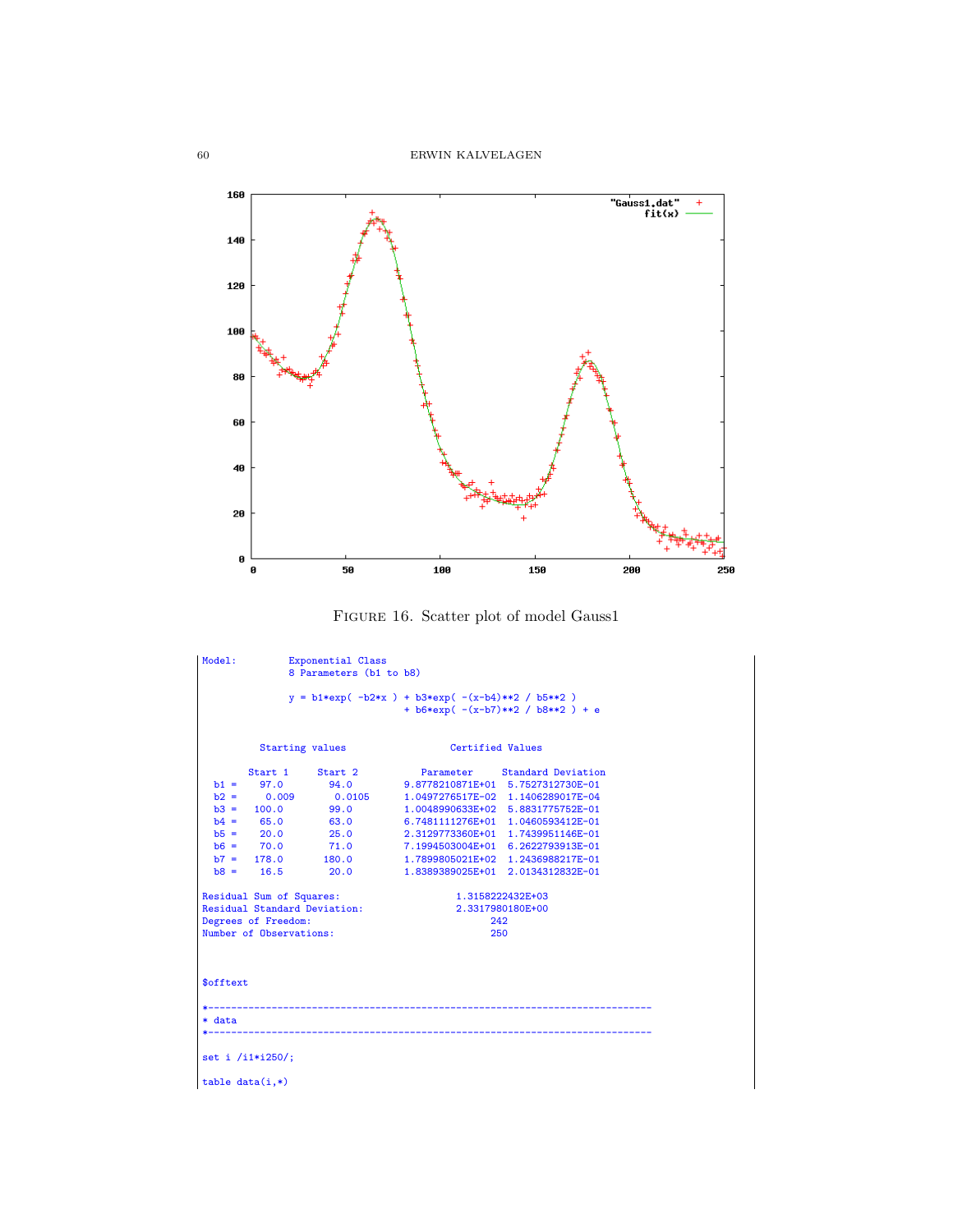|            |           | X         |
|------------|-----------|-----------|
| i1         | 97.62227  | 1.000000  |
| i2         | 97.80724  | 2.000000  |
| i3         | 96.62247  | 3.000000  |
|            |           |           |
| i4         | 92.59022  | 4.000000  |
| i5         | 91.23869  | 5.000000  |
| i6         | 95.32704  | 6.000000  |
| i7         | 90.35040  | 7.000000  |
| i8         | 89.46235  | 8.000000  |
|            |           |           |
| i9         | 91.72520  | 9.000000  |
| i10        | 89.86916  | 10.000000 |
| i11        | 86.88076  | 11.00000  |
| i12        | 85.94360  | 12.00000  |
| i13        | 87.60686  | 13.00000  |
|            |           |           |
| i14        | 86.25839  | 14.00000  |
| i15        | 80.74976  | 15.00000  |
| i16        | 83.03551  | 16.00000  |
| i17        | 88.25837  | 17.00000  |
| i18        | 82.01316  | 18.00000  |
|            |           |           |
| i19        | 82.74098  | 19.00000  |
| i20        | 83.30034  | 20.00000  |
| i21        | 81.27850  | 21.00000  |
| i22        | 81.85506  | 22.00000  |
| i23        | 80.75195  | 23.00000  |
| i24        |           |           |
|            | 80.09573  | 24.00000  |
| i25        | 81.07633  | 25.00000  |
| i26        | 78.81542  | 26.00000  |
| i27        | 78.38596  | 27.00000  |
| i28        | 79.93386  | 28.00000  |
| i29        | 79.48474  | 29.00000  |
|            |           |           |
| i30        | 79.95942  | 30.00000  |
| i31        | 76.10691  | 31.00000  |
| i32        | 78.39830  | 32.00000  |
| i33        | 81.43060  | 33.00000  |
| i34        | 82.48867  | 34.00000  |
|            |           |           |
| i35        | 81.65462  | 35.00000  |
| i36        | 80.84323  | 36.00000  |
| i37        | 88.68663  | 37.00000  |
| i38        | 84.74438  | 38.00000  |
| i39        | 86.83934  | 39.00000  |
| i40        | 85.97739  | 40.00000  |
|            |           |           |
| i41        | 91.28509  | 41.00000  |
| i42        | 97.22411  | 42.00000  |
| i43        | 93.51733  | 43.00000  |
| i44        | 94.10159  | 44.00000  |
| i45        | 101.91760 | 45.00000  |
| i46        | 98.43134  |           |
|            |           | 46.00000  |
| i47        | 110.4214  | 47.00000  |
| i48        | 107.6628  | 48.00000  |
| i49        | 111.7288  | 49.00000  |
| i50        | 116.5115  | 50.00000  |
| i51        | 120.7609  | 51.00000  |
| i52        | 123.9553  | 52.00000  |
|            |           |           |
| i53        | 124.2437  | 53.00000  |
| i54        | 130.7996  | 54.00000  |
| i55        | 133.2960  | 55.00000  |
| i56        | 130.7788  | 56.00000  |
| <u>i57</u> | 132.0565  | 57.00000  |
|            |           |           |
| i58        | 138.6584  | 58.00000  |
| i59        | 142.9252  | 59.00000  |
| <u>160</u> | 142.7215  | 60.00000  |
| i61        | 144.1249  | 61.00000  |
| i62        | 147.4377  | 62.00000  |
|            | 148.2647  | 63.00000  |
| i63        |           |           |
| i64        | 152.0519  | 64.00000  |
| i65        | 147.3863  | 65.00000  |
| i66        | 149.2074  | 66.00000  |
| i67        | 148.9537  | 67.00000  |
| <b>i68</b> | 144.5876  | 68.00000  |
|            |           |           |
| i69        | 148.1226  | 69.00000  |
| i70        | 148.0144  | 70.00000  |
| i71        | 143.8893  | 71.00000  |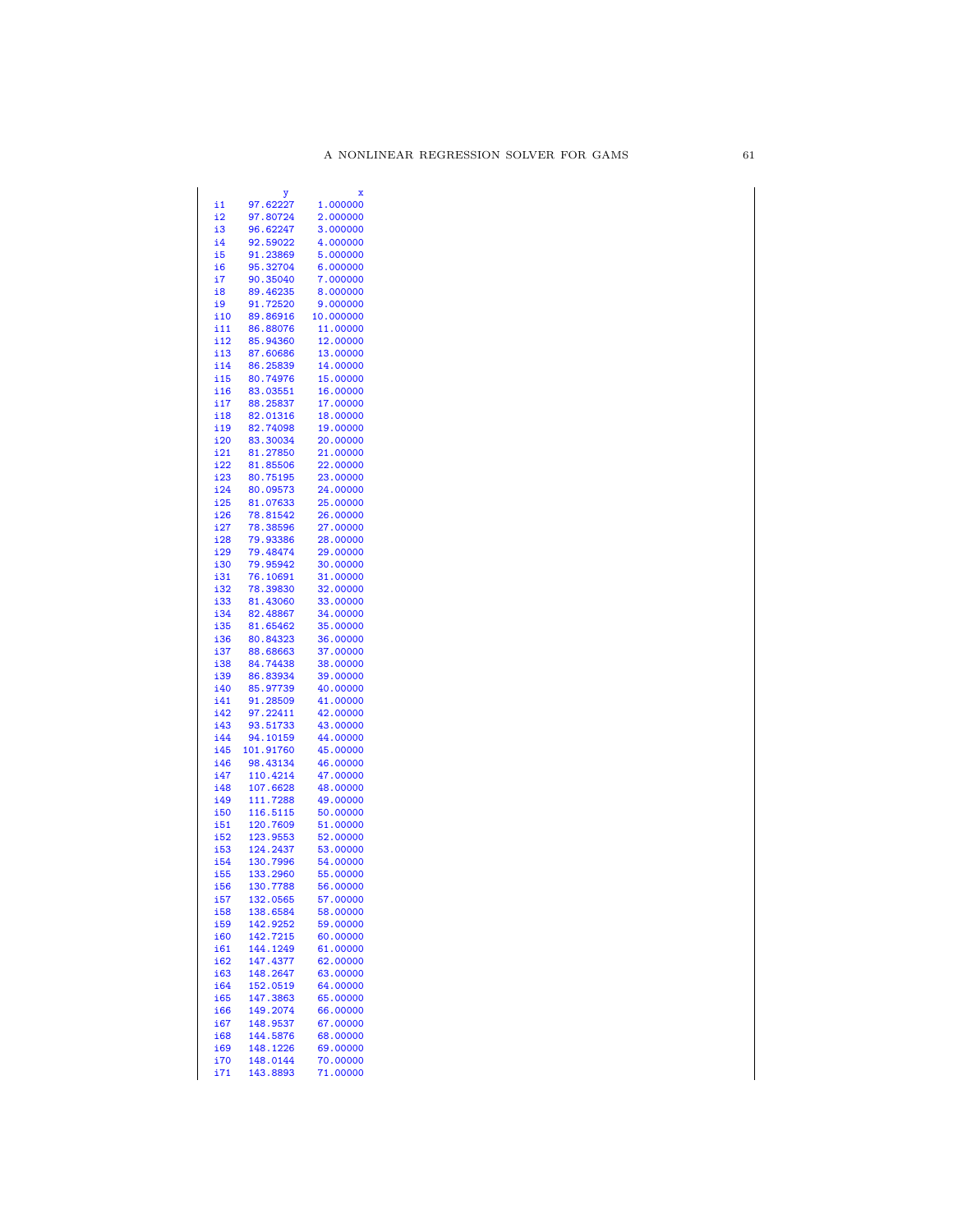| 172  | <u>140.9088</u> | 72.00000  |
|------|-----------------|-----------|
| i73  | 143.4434        | 73.00000  |
| i74  | 139.3938        | 74.00000  |
| i75  | 135.9878        | 75.00000  |
| i76  | 136.3927        | 76.00000  |
|      |                 |           |
| i77  | 126.7262        | 77.00000  |
| i78  | 124.4487        | 78.00000  |
| i79  | 122.8647        | 79.00000  |
| i80  | 113.8557        | 80.00000  |
| i81  | 113.7037        | 81.00000  |
|      |                 |           |
| i82  | 106.8407        | 82.00000  |
| i83  | 107.0034        | 83.00000  |
| i84  | 102.46290       | 84.00000  |
| i85  | 96.09296        | 85.00000  |
| i86  | 94.57555        | 86.00000  |
| i87  | 86.98824        | 87.00000  |
|      |                 |           |
| i88  | 84.90154        | 88.00000  |
| i89  | 81.18023        | 89.00000  |
| i90  | 76.40117        | 90.00000  |
| i91  | 67.09200        | 91.00000  |
| i92  | 72.67155        | 92.00000  |
| i93  | 68.10848        | 93.00000  |
|      |                 |           |
| i94  | 67.99088        | 94.00000  |
| i95  | 63.34094        | 95.00000  |
| i96  | 60.55253        | 96.00000  |
| i97  | 56.18687        | 97.00000  |
| i98  | 53.64482        | 98.00000  |
|      |                 |           |
| i99  | 53.70307        | 99.00000  |
| i100 | 48.07893        | 100.00000 |
| i101 | 42.21258        | 101.00000 |
| i102 | 45.65181        | 102.00000 |
| i103 | 41.69728        | 103.00000 |
| i104 |                 | 104.00000 |
|      | 41.24946        |           |
| i105 | 39.21349        | 105.00000 |
| i106 | 37.71696        | 106.0000  |
| i107 | 36.68395        | 107.0000  |
| i108 | 37.30393        | 108.0000  |
| i109 | 37.43277        | 109.0000  |
| i110 | 37.45012        | 110.0000  |
|      |                 |           |
| i111 | 32.64648        | 111.0000  |
| i112 | 31.84347        | 112.0000  |
| i113 | 31.39951        | 113.0000  |
| i114 | 26.68912        | 114.0000  |
| i115 | 32.25323        | 115.0000  |
| i116 | 27.61008        |           |
|      |                 | 116.0000  |
| i117 | 33.58649        | 117.0000  |
| i118 | 28.10714        | 118.0000  |
| i119 | 30.26428        | 119.0000  |
| i120 | 28.01648        | 120.0000  |
| i121 | 29.11021        | 121.0000  |
| i122 | 23.02099        | 122.0000  |
|      |                 |           |
| i123 | 25.65091        | 123.0000  |
| i124 | 28.50295        | 124.0000  |
| i125 | 25.23701        | 125.0000  |
| i126 | 26.13828        | 126.0000  |
| i127 |                 | 127.0000  |
|      | 33.53260        |           |
| i128 | 29.25195        | 128.0000  |
| i129 | 27.09847        | 129.0000  |
| i130 | 26.52999        | 130.0000  |
| i131 | 25.52401        | 131.0000  |
| i132 | 26.69218        | 132.0000  |
|      |                 | 133.0000  |
| i133 | 24.55269        |           |
| i134 | 27.71763        | 134.0000  |
| i135 | 25.20297        | 135.0000  |
| i136 | 25.61483        | 136.0000  |
| i137 | 25.06893        | 137.0000  |
| i138 | 27.63930        | 138.0000  |
|      |                 |           |
| i139 | 24.94851        | 139.0000  |
| i140 | 25.86806        | 140.0000  |
| i141 | 22.48183        | 141.0000  |
| i142 | 26.90045        | 142.0000  |
| i143 | 25.39919        | 143.0000  |
|      |                 |           |

62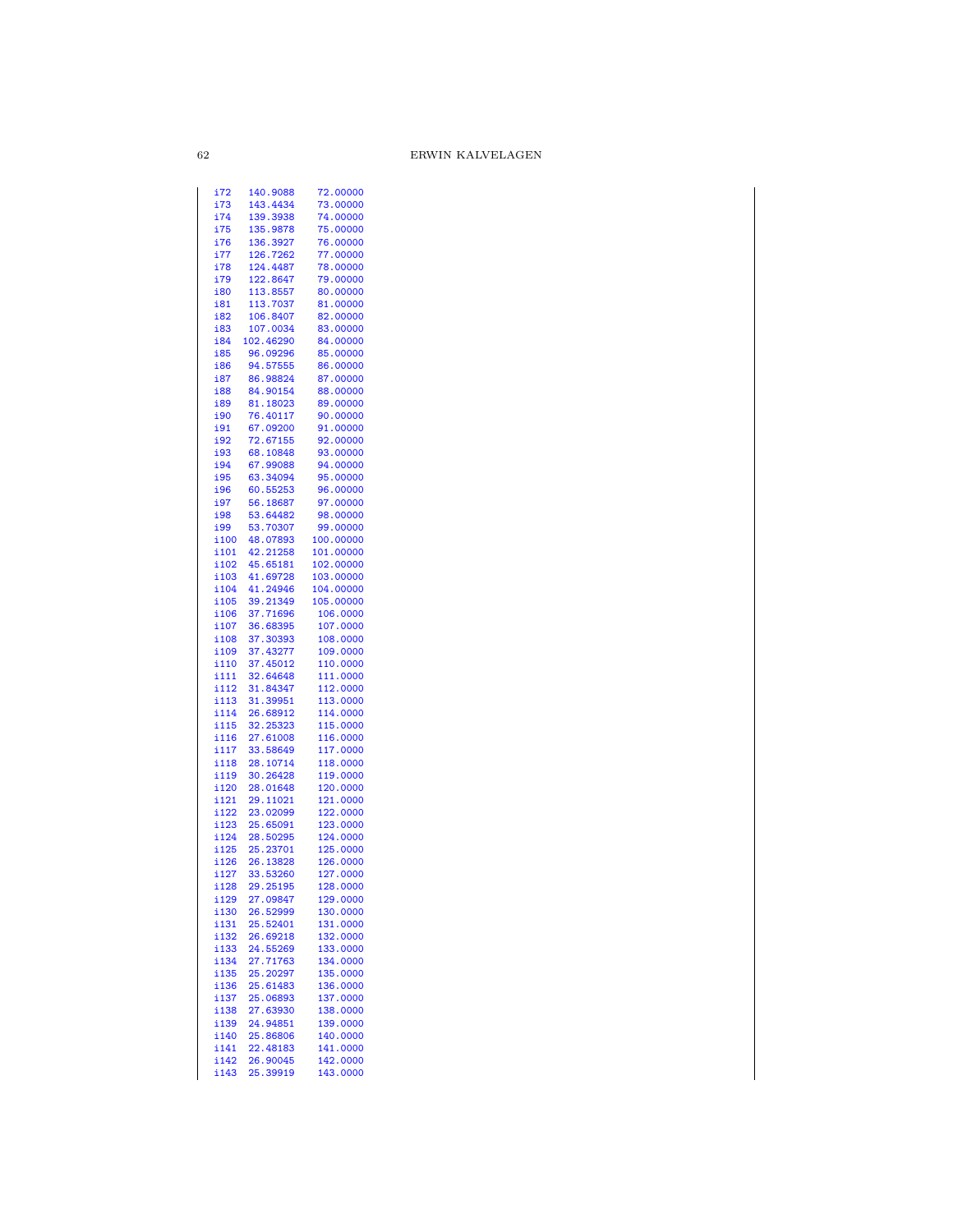| i144 | 17.90614 | 144.0000 |
|------|----------|----------|
| i145 | 23.76039 | 145.0000 |
| i146 | 25.89689 | 146.0000 |
|      |          |          |
| i147 | 27.64231 | 147.0000 |
| i148 | 22.86101 | 148.0000 |
| i149 | 26.47003 | 149.0000 |
| i150 | 23.72888 | 150.0000 |
| i151 | 27.54334 | 151.0000 |
|      |          |          |
| i152 | 30.52683 | 152.0000 |
| i153 | 28.07261 | 153.0000 |
| i154 | 34.92815 | 154.0000 |
| i155 | 28.29194 | 155.0000 |
| i156 |          | 156.0000 |
|      | 34.19161 |          |
| i157 | 35.41207 | 157.0000 |
| i158 | 37.09336 | 158.0000 |
| i159 | 40.98330 | 159.0000 |
| i160 | 39.53923 | 160.0000 |
|      |          |          |
| i161 | 47.80123 | 161.0000 |
| i162 | 47.46305 | 162.0000 |
| i163 | 51.04166 | 163.0000 |
| i164 | 54.58065 | 164.0000 |
| i165 | 57.53001 | 165.0000 |
|      |          |          |
| i166 | 61.42089 | 166.0000 |
| i167 | 62.79032 | 167.0000 |
| i168 | 68.51455 | 168.0000 |
| i169 | 70.23053 | 169.0000 |
|      |          |          |
| i170 | 74.42776 | 170.0000 |
| i171 | 76.59911 | 171.0000 |
| i172 | 81.62053 | 172.0000 |
| i173 | 83.42208 | 173.0000 |
| i174 | 79.17451 | 174.0000 |
|      |          |          |
| i175 | 88.56985 | 175.0000 |
| i176 | 85.66525 | 176.0000 |
| i177 | 86.55502 | 177.0000 |
| i178 | 90.65907 | 178.0000 |
|      |          |          |
| i179 | 84.27290 | 179.0000 |
| i180 | 85.72220 | 180.0000 |
| i181 | 83.10702 | 181.0000 |
| i182 | 82.16884 | 182.0000 |
| i183 | 80.42568 | 183.0000 |
|      | 78.15692 |          |
| i184 |          | 184.0000 |
| i185 | 79.79691 | 185.0000 |
| i186 | 77.84378 | 186.0000 |
| i187 | 74.50327 | 187.0000 |
| i188 | 71.57289 | 188.0000 |
|      |          |          |
| i189 | 65.88031 | 189.0000 |
| i190 | 65.01385 | 190.0000 |
| i191 | 60.19582 | 191.0000 |
| i192 | 59.66726 | 192.0000 |
| i193 | 52.95478 | 193.0000 |
|      |          |          |
| i194 | 53.87792 | 194.0000 |
| i195 | 44.91274 | 195.0000 |
| i196 | 41.09909 | 196.0000 |
| i197 | 41.68018 | 197.0000 |
| i198 | 34.53379 | 198.0000 |
|      |          |          |
| i199 | 34.86419 | 199.0000 |
| i200 | 33.14787 | 200.0000 |
| i201 | 29.58864 | 201.0000 |
| i202 | 27.29462 | 202.0000 |
| i203 | 21.91439 | 203.0000 |
|      |          |          |
| i204 | 19.08159 | 204.0000 |
| i205 | 24.90290 | 205.0000 |
| i206 | 19.82341 | 206.0000 |
| i207 | 16.75551 | 207.0000 |
| i208 |          |          |
|      | 18.24558 | 208.0000 |
| i209 | 17.23549 | 209.0000 |
| i210 | 16.34934 | 210.0000 |
| i211 | 13.71285 | 211.0000 |
| i212 | 14.75676 | 212.0000 |
| i213 | 13.97169 | 213.0000 |
|      |          |          |
| i214 | 12.42867 | 214.0000 |
| i215 | 14.35519 | 215.0000 |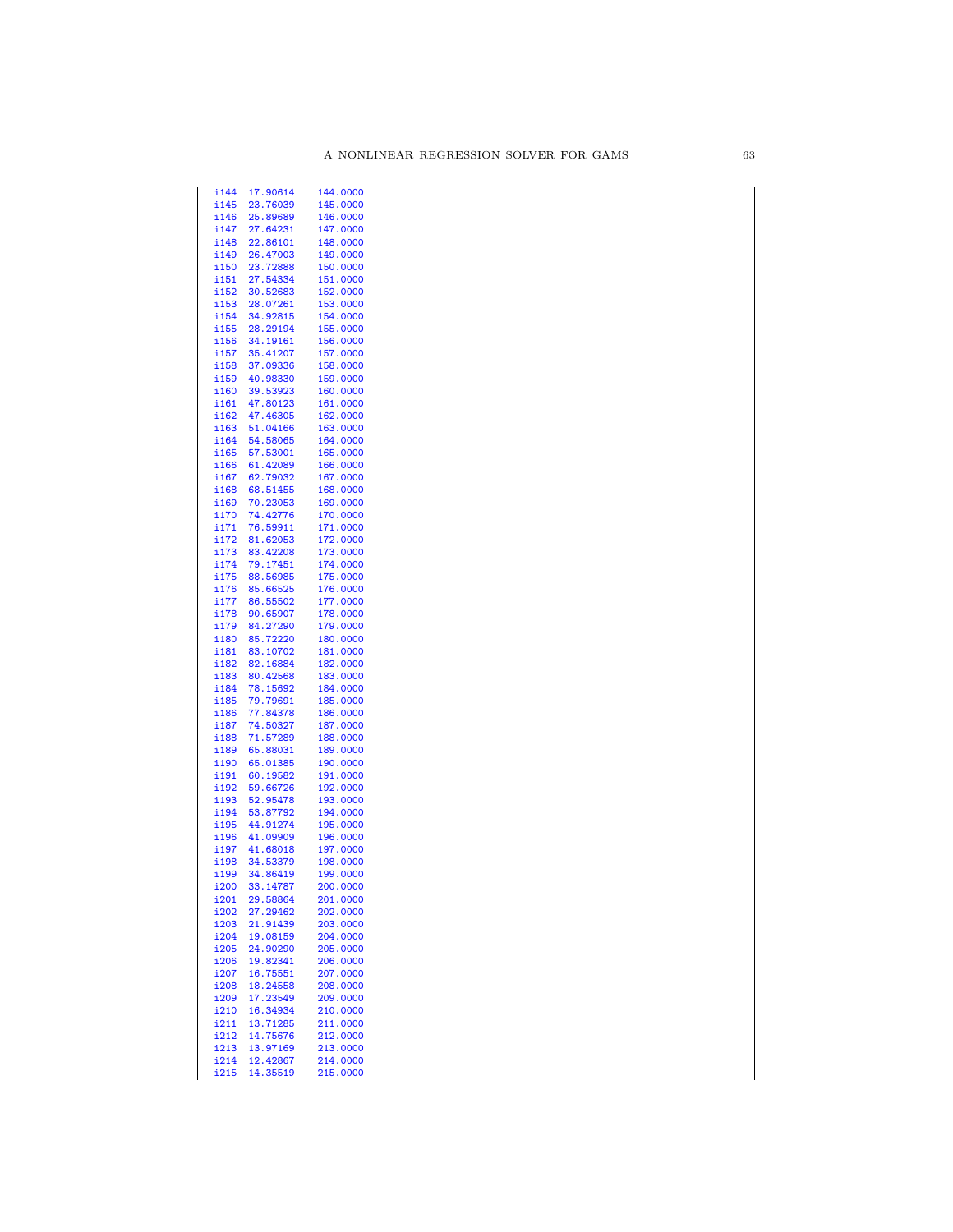```
i216 7.703309 216.0000
  i217 10.234410 217.0000<br>i218 11.78315 218.0000
  i218 11.78315 218.0000
  i219 13.87768 219.0000
  i220 4.535700 220.0000<br>i221 10.059280 221.0000
  i221 10.059280 221.0000
  i222 8.424824 222.0000<br>i223 10.533120 223.0000
  i223 10.533120 223.0000<br>i224 9.602255 224.0000
  i224 9.602255 224.0000
  i225 7.877514 225.0000
  i226 6.258121 226.0000<br>i227 8.899865 227.0000
  i227 8.899865 227.0000
  i228 7.877754 228.0000
  i229 12.51191 229.0000<br>i230 10.66205 230.0000
  i230 10.66205 230.0000<br>i231 6.035400 231.0000
  i231 6.035400 231.0000
  i232 6.790655 232.0000
  i233 8.783535 233.0000
  i234 4.600288 234.0000
  i235 8.400915 235.0000<br>i236 7.216561 236.0000
  i236 7.216561 236.0000<br>i237 10.017410 237.0000
  i237 10.017410 237.0000<br>i238 7.331278 238.0000
  i238 7.331278 238.0000
  i239 6.527863 239.0000
  i240 2.842001 240.0000<br>i241 10.325070 241.0000
  i241 10.325070 241.0000<br>i242 4.790995 242.0000
  i242 4.790995 242.0000<br>i243 8.377101 243.0000
  i243 8.377101 243.0000<br>i244 6.264445 244.0000
  i244 6.264445 244.0000<br>i245 2.706213 245.0000
  i245 2.706213 245.0000<br>i246 8.362329 246.0000
  i246 8.362329 246.0000
  i247 8.983658 247.0000
  i248 3.362571 248.0000<br>i249 1.182746 249.0000
  i249 1.182746 249.0000<br>i250 4 875359 250,0000
  i250 4.875359 250.0000
;
*
* extract data
*
parameter x(i),y(i);
x(i) = data(i,'x');
y(i) = data(i,'y');
*
* certified values
*
scalars
  cb1 'certified value for b1' /9.8778210871E+01/
   cb2 'certified value for b2' /1.0497276517E-02/
cb3 'certified value for b3' /1.0048990633E+02/
  cb4 'certified value for b4' /6.7481111276E+01/
   cb5 'certified value for b5' /2.3129773360E+01/
cb6 'certified value for b6' /7.1994503004E+01/
   cb7 'certified value for b7' /1.7899805021E+02/
cb8 'certified value for b8' /1.8389389025E+01/
   ce1 'certified std err for b1 ' /5.7527312730E-01/
ce2 'certified std err for b2 ' /1.1406289017E-04/
ce3 'certified std err for b3 ' /5.8831775752E-01/
ce4 'certified std err for b4 ' /1.0460593412E-01/
   ce6 'certified std err for b5 ' /1.7439951146E-01/<br>ce6 'certified std err for b6 ' /6.2622793913E-01/<br>ce7 'certified std err for b7 ' /1.2436988217E-01/<br>ce8 'certified std err for b8 ' /2.0134312832E-01/
;
*-----------------------------------------------------------------------------
* statistical model
*-----------------------------------------------------------------------------
```
variables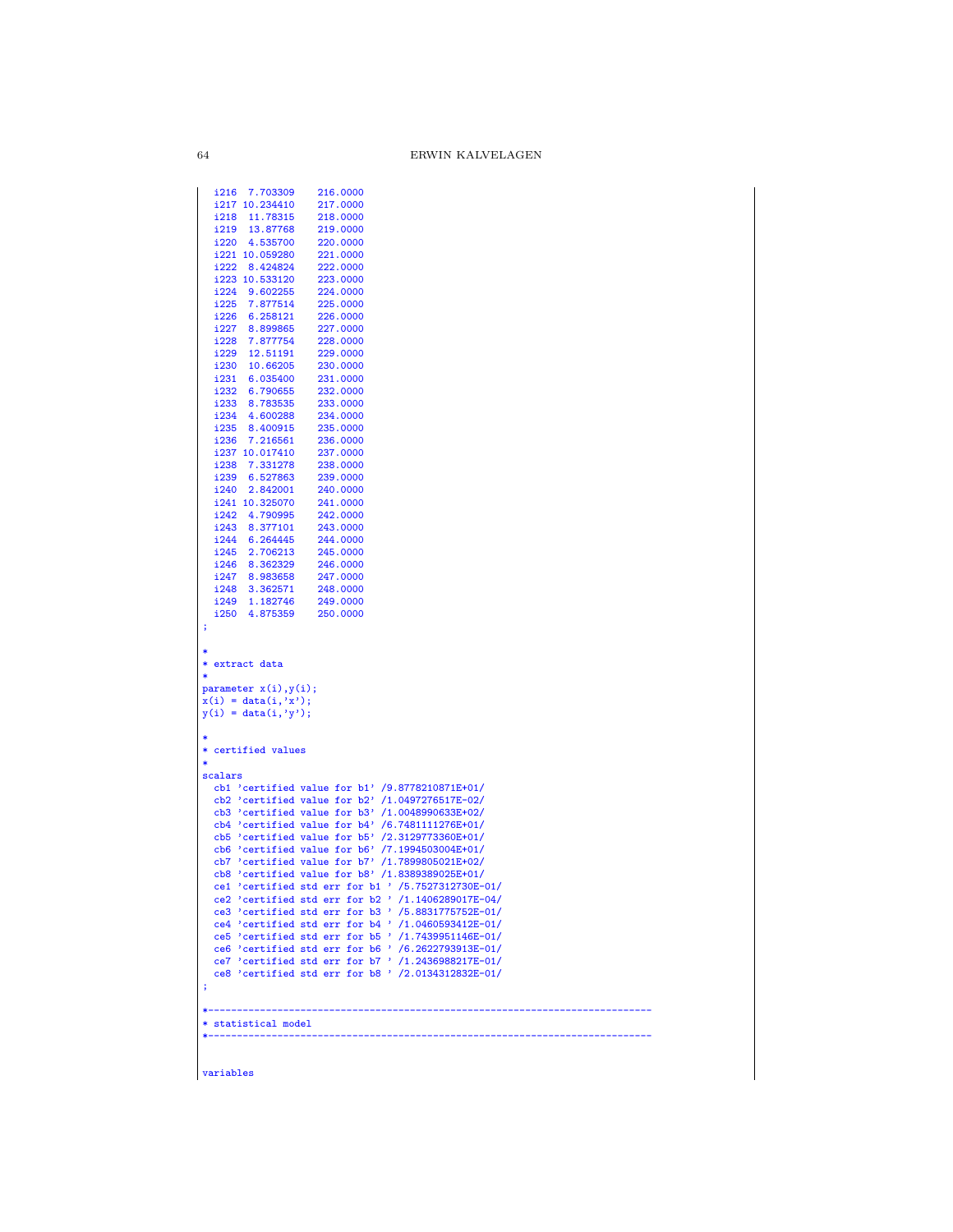```
sse \sum_{\text{sum of squared errors'}}<br>b1 \sum_{\text{coefficient to estimate}}b1 \qquad 'coefficient to estimate'<br>b2 \qquad 'coefficient to estimate'
    b2 \cdot 'coefficient to estimate'<br>b3 \cdot 'coefficient to estimate'
    b3 coefficient to estimate'<br>b4 coefficient to estimate'
     b4 'coefficient to estimate'
b5 'coefficient to estimate'
     b6 'coefficient to estimate'
b7 'coefficient to estimate'
    b8 'coefficient to estimate';
equations<br>fit(i)
    fit(i) 'the non-linear model'<br>obj 'objective'
               'objective'
;
obj... sse =n= 0;fit(i).. y(i) == b1*exp(-b2*x(i))+b3*exp(-sqrt(x(i)-b4)/sqrt(b5))+b6*exp(-sqr(x(i)-b7)/sqr(b8));
option nlp=nls;
model nlfit /obj,fit/;
*-----------------------------------------------------------------------------
* first set of initial values
*-----------------------------------------------------------------------------
b1.l=9.7000000000E+01;
b2.1=9.0000000000E-03;
b3.1=1.0000000000E+02;
b4.1=6.5000000000E+01;
b5.l=2.0000000000E+01;
b6.l=7.0000000000E+01;
b7.l=1.7800000000E+02;
b8.l=1.6500000000E+01;
solve nlfit minimizing sse using nlp;
abort$((abs(b1.l-cb1)+abs(b2.l-cb2)+abs(b3.l-cb3)+abs(b4.l-cb4)
       +abs(b5.l-cb5)+abs(b6.l-cb6)+abs(b7.l-cb7)+abs(b8.l-cb8))>0.0001) "Accuracy problem";
abort$((abs(b1.m-ce1)+abs(b2.m-ce2)+abs(b3.m-ce3)+abs(b4.m-ce4)
       +abs(b5.m-ce5)+abs(b6.m-ce6)+abs(b7.m-ce7)+abs(b8.m-ce8))>0.0001) "Accuracy problem";
*-----------------------------------------------------------------------------
* second set of initial values
*-----------------------------------------------------------------------------
b1.l=9.4000000000E+01;
b2.l=1.0500000000E-02;
b3.l=9.9000000000E+01;
b4.l=6.3000000000E+01;
b5.l=2.5000000000E+01;
b6.l=7.1000000000E+01;
b7.l=1.8000000000E+02;
b8.l=2.0000000000E+01;
solve nlfit minimizing sse using nlp;
abort$((abs(b1.l-cb1)+abs(b2.l-cb2)+abs(b3.l-cb3)+abs(b4.l-cb4)
       +abs(b5.l-cb5)+abs(b6.l-cb6)+abs(b7.l-cb7)+abs(b8.l-cb8))>0.0001) "Accuracy problem";
abort$((abs(b1.m-ce1)+abs(b2.m-ce2)+abs(b3.m-ce3)+abs(b4.m-ce4)
       +abs(b5.m-ce5)+abs(b6.m-ce6)+abs(b7.m-ce7)+abs(b8.m-ce8))>0.0001) "Accuracy problem";
*-----------------------------------------------------------------------------
* third set of initial values
*-----------------------------------------------------------------------------
b1.l=9.8778210871E+01;
b2.l=1.0497276517E-02;
```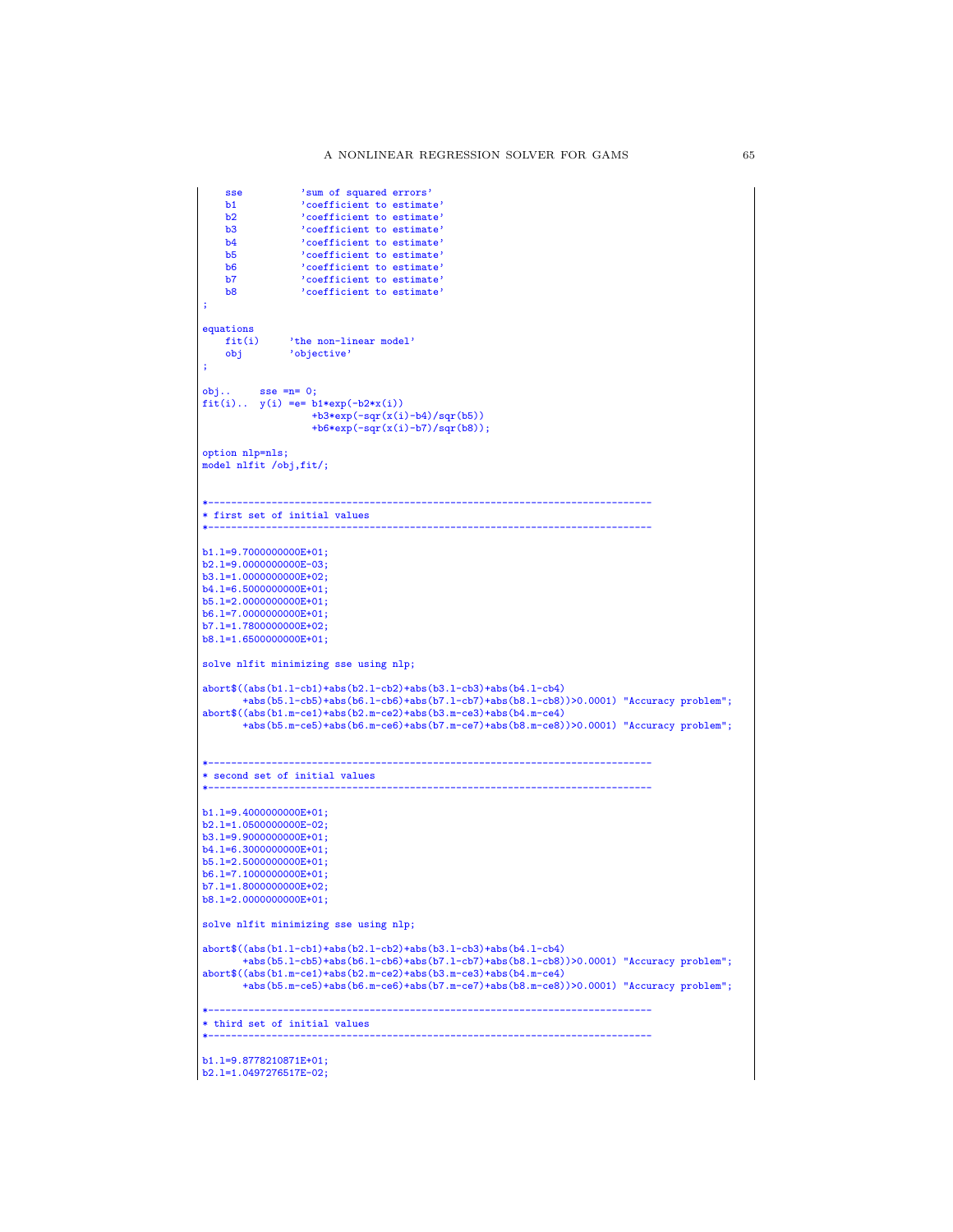b3.l=1.0048990633E+02; b4.l=6.7481111276E+01; b5.l=2.3129773360E+01; b6.l=7.1994503004E+01; b7.l=1.7899805021E+02; b8.l=1.8389389025E+01; solve nlfit minimizing sse using nlp; abort\$((abs(b1.l-cb1)+abs(b2.l-cb2)+abs(b3.l-cb3)+abs(b4.l-cb4) +abs(b5.l-cb5)+abs(b6.l-cb6)+abs(b7.l-cb7)+abs(b8.l-cb8))>0.0001) "Accuracy problem"; abort\$((abs(b1.m-ce1)+abs(b2.m-ce2)+abs(b3.m-ce3)+abs(b4.m-ce4) +abs(b5.m-ce5)+abs(b6.m-ce6)+abs(b7.m-ce7)+abs(b8.m-ce8))>0.0001) "Accuracy problem";

12.6.2. Model Gauss2.gms. [15](#page-65-0)



Figure 17. Scatter plot of model Gauss2

| <b>Sontext</b> |                                                                                                                                                         |
|----------------|---------------------------------------------------------------------------------------------------------------------------------------------------------|
|                | Nonlinear Least Squares Regression example                                                                                                              |
|                | Erwin Kalvelagen, nov 2007                                                                                                                              |
| Reference:     | http://www.itl.nist.gov/div898/strd/nls/nls_main.shtml                                                                                                  |
| Procedure:     | Nonlinear Least Squares Regression                                                                                                                      |
| Description:   | The data are two slightly-blended Gaussians on a<br>decaying exponential baseline plus normally<br>distributed zero-mean noise with variance = $6.25$ . |

<span id="page-65-0"></span> $^{15}\!$ <www.amsterdamoptimization.com/models/regression/Gauss2.gms>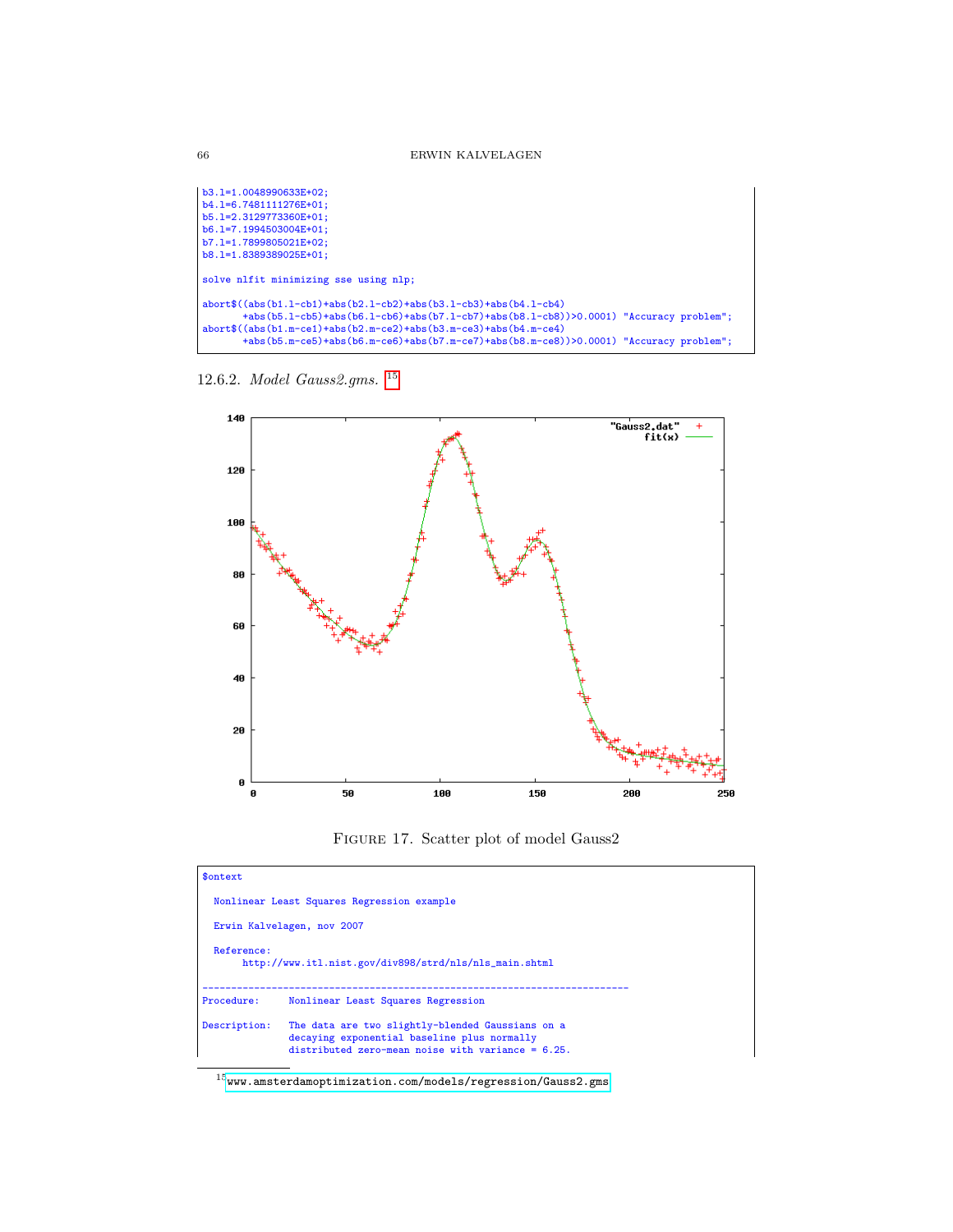| <b>Reference:</b>    |                            | Rust, B., NIST (1996).                                                               |                                                  |                                      |
|----------------------|----------------------------|--------------------------------------------------------------------------------------|--------------------------------------------------|--------------------------------------|
| Data:                |                            | 1 Response (y)<br>1 Predictor $(x)$<br>250 Observations<br>Lower Level of Difficulty |                                                  |                                      |
|                      |                            | Generated Data                                                                       |                                                  |                                      |
| Model:               |                            | Exponential Class<br>8 Parameters (b1 to b8)                                         |                                                  |                                      |
|                      |                            |                                                                                      | $y = b1*exp(-b2*x) + b3*exp(-(x-b4)**2 / b5**2)$ | + $b6*exp(- (x-b7)**2 / b8**2 ) + e$ |
|                      |                            | <b>Starting values</b>                                                               | Certified Values                                 |                                      |
|                      | Start 1                    | Start 2                                                                              | Parameter                                        | <b>Standard Deviation</b>            |
| $b1 =$               | 96.0                       | 98.0                                                                                 | 9.9018328406E+01 5.3748766879E-01                |                                      |
|                      | $b2 = 0.009$               | 0.0105                                                                               | 1.0994945399E-02 1.3335306766E-04                |                                      |
|                      | $b3 = 103.0$               | 103.0                                                                                | 1.0188022528E+02 5.9217315772E-01                |                                      |
|                      | $b4 = 106.0$               | 105.0                                                                                | 1.0703095519E+02 1.5006798316E-01                |                                      |
|                      | $b5 = 18.0$<br>$b6 = 72.0$ | 20.0                                                                                 | 2.3578584029E+01 2.2695595067E-01                |                                      |
|                      |                            | 73.0                                                                                 | 7.2045589471E+01 6.1721965884E-01                |                                      |
|                      | $b7 = 151.0$               | 150.0                                                                                |                                                  | 1.5327010194E+02 1.9466674341E-01    |
|                      | $b8 = 18.0$                | 20.0                                                                                 |                                                  | 1.9525972636E+01 2.6416549393E-01    |
|                      |                            | Residual Sum of Squares:<br><b>Residual Standard Deviation:</b>                      |                                                  | 1.2475282092E+03<br>2.2704790782E+00 |
| Degrees of Freedom:  |                            |                                                                                      | 242                                              |                                      |
|                      |                            | Number of Observations:                                                              | 250                                              |                                      |
|                      |                            |                                                                                      |                                                  |                                      |
| \$offtext            |                            |                                                                                      |                                                  |                                      |
|                      |                            |                                                                                      |                                                  |                                      |
| * data               |                            | --------------------------                                                           |                                                  |                                      |
|                      |                            |                                                                                      |                                                  |                                      |
| $set i / i1* i250$ ; |                            |                                                                                      |                                                  |                                      |
| $table data(i,*)$    |                            |                                                                                      |                                                  |                                      |
|                      | у                          | х                                                                                    |                                                  |                                      |
| 11<br>12             | 97.58776<br>97.76344       | 1.000000                                                                             |                                                  |                                      |
| i3 i                 | 96.56705                   | 2.000000<br>3.000000                                                                 |                                                  |                                      |
| i4.                  | 92.52037                   | 4.000000                                                                             |                                                  |                                      |
| i5.                  |                            | 91.15097   5.000000                                                                  |                                                  |                                      |
| i6                   | 95.21728                   | 6.000000                                                                             |                                                  |                                      |
| i7                   |                            |                                                                                      |                                                  |                                      |
| i8                   |                            | 90.21355        7.000000<br>89.29235        8.000000                                 |                                                  |                                      |
| i9                   | 91.51479                   | 9.000000                                                                             |                                                  |                                      |
| i10                  |                            | 89.60966 10.000000                                                                   |                                                  |                                      |
|                      | i11 86.56187               | 11.00000                                                                             |                                                  |                                      |
| i 12                 | 85.55316                   | 12.00000                                                                             |                                                  |                                      |
| i13                  | 87.13054                   | 13,00000                                                                             |                                                  |                                      |
| i 14<br>i15          | 85.67940<br>80.04851       | 14.00000<br>15.00000                                                                 |                                                  |                                      |
| i16                  | 82.18925                   | 16.00000                                                                             |                                                  |                                      |
| i17                  | 87.24081                   | 17.00000                                                                             |                                                  |                                      |
| i18                  | 80.79407                   | 18.00000                                                                             |                                                  |                                      |
| i19                  | 81.28570                   | 19.00000                                                                             |                                                  |                                      |
| i20                  | 81.56940                   | 20.00000                                                                             |                                                  |                                      |
| i21                  | 79.22715                   | 21.00000                                                                             |                                                  |                                      |
| i22                  | 79.43275                   | 22.00000                                                                             |                                                  |                                      |
| i23                  | 77.90195                   | 23.00000                                                                             |                                                  |                                      |
| i24                  | 76.75468                   | 24.00000                                                                             |                                                  |                                      |
| i25                  | 77.17377                   | 25.00000                                                                             |                                                  |                                      |
| i26                  | 74.27348                   | 26.00000                                                                             |                                                  |                                      |
| i27                  | 73.11900<br>73.84826       | 27.00000<br>28.00000                                                                 |                                                  |                                      |
| i28                  |                            |                                                                                      |                                                  |                                      |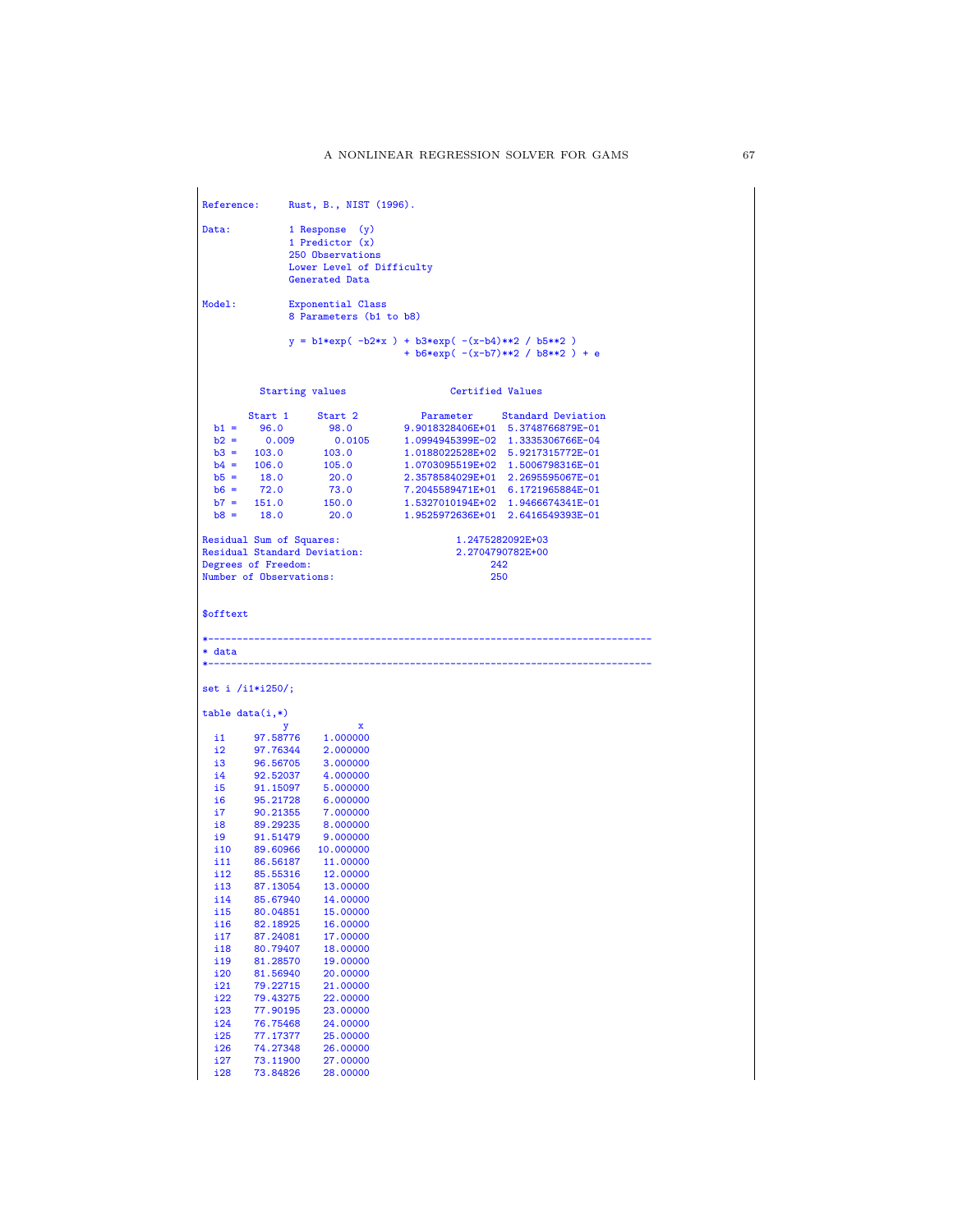| i29         | 72.47870             | 29.00000              |
|-------------|----------------------|-----------------------|
| i30         | 71.92292             | 30.00000              |
|             |                      |                       |
| i31         | 66.92176             | 31.00000              |
| i32         | 67.93835             | 32.00000              |
| i33         | 69.56207             | 33.00000              |
|             |                      |                       |
| i34         | 69.07066             | 34.00000              |
| i35         | 66.53983             | 35.00000              |
|             |                      |                       |
| i36         | 63.87883             | 36.00000              |
| i37         | 69.71537             | 37.00000              |
| i38         | 63.60588             | 38.00000              |
|             |                      |                       |
| i39         | 63.37154             | 39.00000              |
| i40         | 60.01835             | 40.00000              |
|             |                      |                       |
| i41         | 62.67481             | 41.00000              |
| i42         | 65.80666             | 42.00000              |
| i43         | 59.14304             | 43.00000              |
|             |                      |                       |
| i44         | 56.62951             | 44.00000              |
| i45         | 61.21785             | 45.00000              |
|             |                      |                       |
| i46         | 54.38790             | 46.00000              |
| i47         | 62.93443             | 47.00000              |
|             |                      |                       |
| i48         | 56.65144             | 48.00000              |
| i49         | 57.13362             | 49.00000              |
| i50         | 58.29689             | 50.00000              |
|             |                      |                       |
| i51         | 58.91744             | 51.00000              |
| i52         | 58.50172             | 52.00000              |
|             |                      |                       |
| i53         | 55.22885             | 53.00000              |
| i54         | 58.30375             | 54.00000              |
| i55         | 57.43237             | 55.00000              |
|             |                      |                       |
| i56         | 51.69407             | 56.00000              |
| i57         | 49.93132             | 57.00000              |
|             |                      | 58.00000              |
| i58         | 53.70760             |                       |
| i59         | 55.39712             | 59.00000              |
| i60         | 52.89709             | 60.00000              |
|             |                      |                       |
| i61         | 52.31649             | 61.00000              |
| i62         | 53.98720             | 62.00000              |
|             |                      |                       |
| i63         | 53.54158             | 63.00000              |
| i64         | 56.45046             | 64.00000              |
| i65         | 51.32276             | 65.00000              |
|             |                      |                       |
| i66         | 53.11676             | 66.00000              |
| i67         | 53.28631             | 67.00000              |
|             |                      |                       |
| i68         | 49.80555             | 68.00000              |
| i69         | 54.69564             | 69.00000              |
| i70         | 56.41627             | 70.00000              |
|             |                      |                       |
| i71         | 54.59362             | 71.00000              |
| i72         | 54.38520             | 72.00000              |
|             |                      |                       |
| i73         | 60.15354             | 73.00000              |
| i74         | 59.78773             | 74.00000              |
| i75         | 60.49995             | 75.00000              |
|             |                      |                       |
| i76         | 65.43885             | 76.00000              |
| i77         | 60.70001             | 77.00000              |
| i78         | 63.71865             | 78.00000              |
|             |                      |                       |
| i79         | 67.77139             | 79.00000              |
| i80         | 64.70934             | 80.00000              |
|             |                      |                       |
| i81         | 70.78193             | 81.00000              |
| i82         | 70.38651             | 82.00000              |
| i83         |                      |                       |
|             | 77.22359             | 83.00000              |
| i84         | 79.52665             | 84.00000              |
| i85         | 80.13077             | 85.00000              |
|             |                      |                       |
| i86         | 85.67823             | 86.00000              |
| i87         | 85.20647             | 87.00000              |
| i88         | 90.24548             | 88.00000              |
|             |                      |                       |
| i89         | 93.61953             | 89.00000              |
| i90         | 95.86509             | 90.00000              |
|             |                      |                       |
| i91         | 93.46992             | 91.00000              |
| i92         | 105.8137             | 92.00000              |
| i93         | 107.8269             | 93.00000              |
|             |                      |                       |
| i94         | 114.0607             | 94.00000              |
| i95         | 115.5019             | 95.00000              |
|             |                      |                       |
| i96         |                      |                       |
|             | 118.5110             | 96.00000              |
| <u>i97</u>  | 119.6177             | 97.00000              |
|             |                      |                       |
| i98         | 122.1940             | 98.00000              |
| i99<br>i100 | 126.9903<br>125.7005 | 99.00000<br>100.00000 |

 $68\,$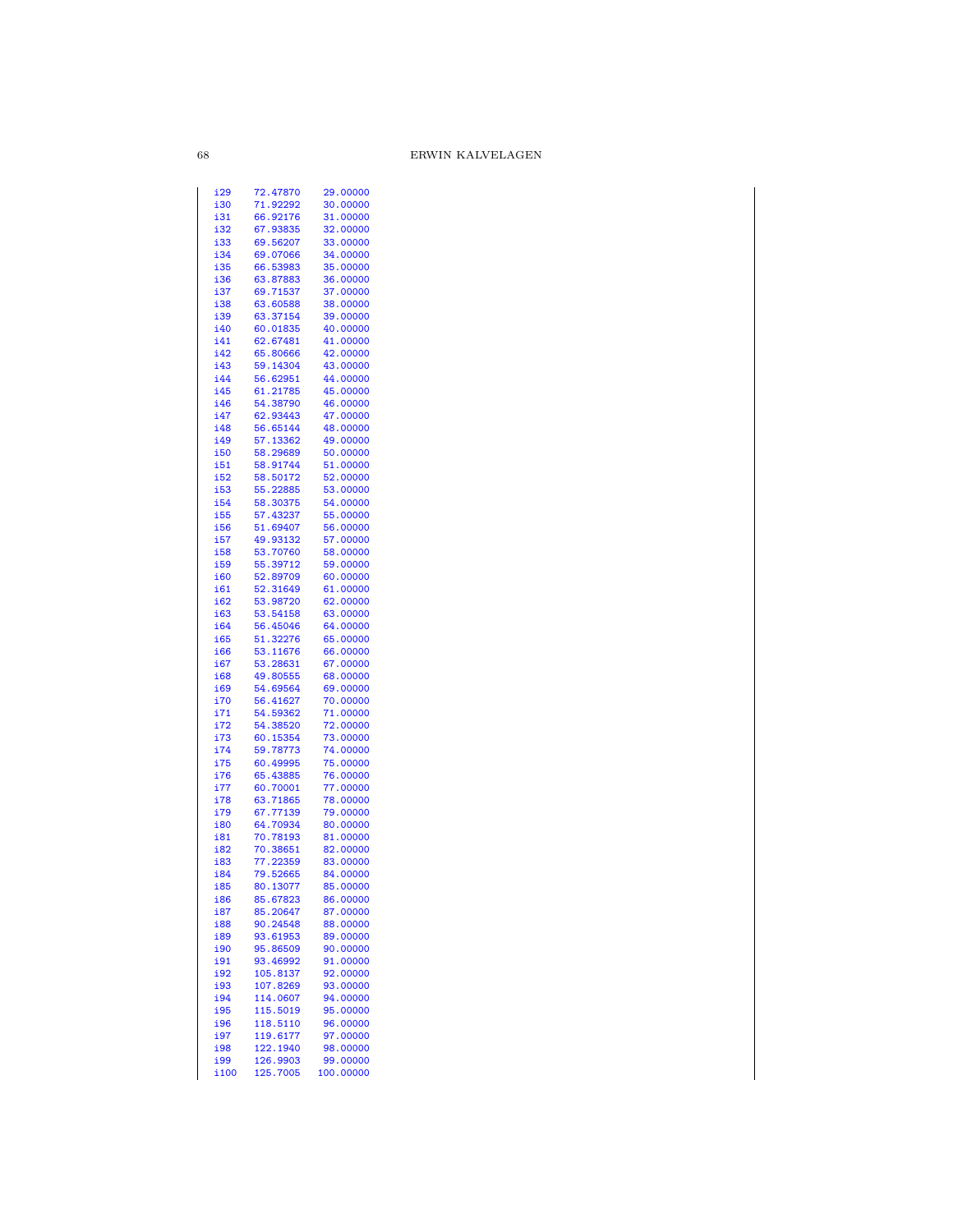| i 101 | 123.7447             | 101.00000            |
|-------|----------------------|----------------------|
| i102  | 130.6543             | 102.00000            |
| i103  | 129.7168             | 103.00000            |
| i104  | 131.8240             | 104.00000            |
| i105  | 131.8759             | 105.00000            |
| i106  | 131.9994             | 106.0000             |
| i107  | 132.1221             | 107.0000             |
| i108  | 133.4414             | 108.0000             |
| i109  | 133.8252             | 109.0000             |
| i110  | 133.6695             | 110.0000             |
| i111  | 128.2851             | 111.0000             |
| i112  | 126.5182             | 112.0000             |
| i113  |                      | 113.0000             |
| i114  | 124.7550<br>118.4016 |                      |
|       |                      | 114.0000             |
| i115  | 122.0334             | 115.0000             |
| i116  | 115.2059             | 116.0000             |
| i117  | 118.7856             | 117.0000             |
| i118  | 110.7387             | 118.0000             |
| i119  | 110.2003             | 119.0000             |
| i120  | 105.17290            | 120.0000             |
| i121  | 103.44720            | 121.0000             |
| i122  | 94.54280             | 122.0000             |
| i123  | 94.40526             | 123.0000             |
| i124  | 94.57964             | 124.0000             |
| i125  | 88.76605             | 125.0000             |
| i126  | 87.28747             | 126.0000             |
| i127  | 92.50443             | 127.0000             |
| i128  | 86.27997             | 128.0000             |
| i129  | 82.44307             | 129.0000             |
| i130  | 80.47367             | 130.0000             |
| i131  | 78.36608             |                      |
|       |                      | 131.0000<br>132.0000 |
| i132  | 78.74307             |                      |
| i133  | 76.12786             | 133.0000             |
| i134  | 79.13108             | 134.0000             |
| i135  | 76.76062             | 135.0000             |
| i136  | 77.60769             | 136.0000             |
| i137  | 77.76633             | 137.0000             |
| i138  | 81.28220             | 138.0000             |
| i139  | 79.74307             | 139.0000             |
| i140  | 81.97964             | 140.0000             |
| i141  | 80.02952             | 141.0000             |
| i142  | 85.95232             | 142.0000             |
| i143  | 85.96838             | 143.0000             |
| i144  | 79.94789             | 144.0000             |
| i145  | 87.17023             | 145.0000             |
| i146  | 90.50992             | 146.0000             |
| i147  | 93.23373             | 147.0000             |
| i148  | 89.14803             | 148.0000             |
| i149  | 93.11492             | 149.0000             |
| i150  | 90.34337             | 150.0000             |
| i151  | 93.69421             | 151.0000             |
| i152  | 95.74256             | 152.0000             |
| i153  | 91.85105             | 153.0000             |
|       | 96.74503             | 154.0000             |
| i154  |                      |                      |
| i155  | 87.60996             | 155.0000             |
| i156  | 90.47012             | 156.0000             |
| i 157 | 88.11690             | 157.0000             |
| i158  | 85.70673             | 158.0000             |
| i159  | 85.01361             | 159.0000             |
| i160  | 78.53040             | 160.0000             |
| i161  | 81.34148             | 161.0000             |
| i162  | 75.19295             | 162.0000             |
| i163  | 72.66115             | 163.0000             |
| i164  | 69.85504             | 164.0000             |
| i165  | 66.29476             | 165.0000             |
| i166  | 63.58502             | 166.0000             |
| i167  | 58.33847             | 167.0000             |
| i168  | 57.50766             | 168.0000             |
| i169  | 52.80498             | 169.0000             |
| i170  | 50.79319             | 170.0000             |
| i 171 | 47.03490             | 171.0000             |
| i172  | 46.47090             | 172.0000             |
|       |                      |                      |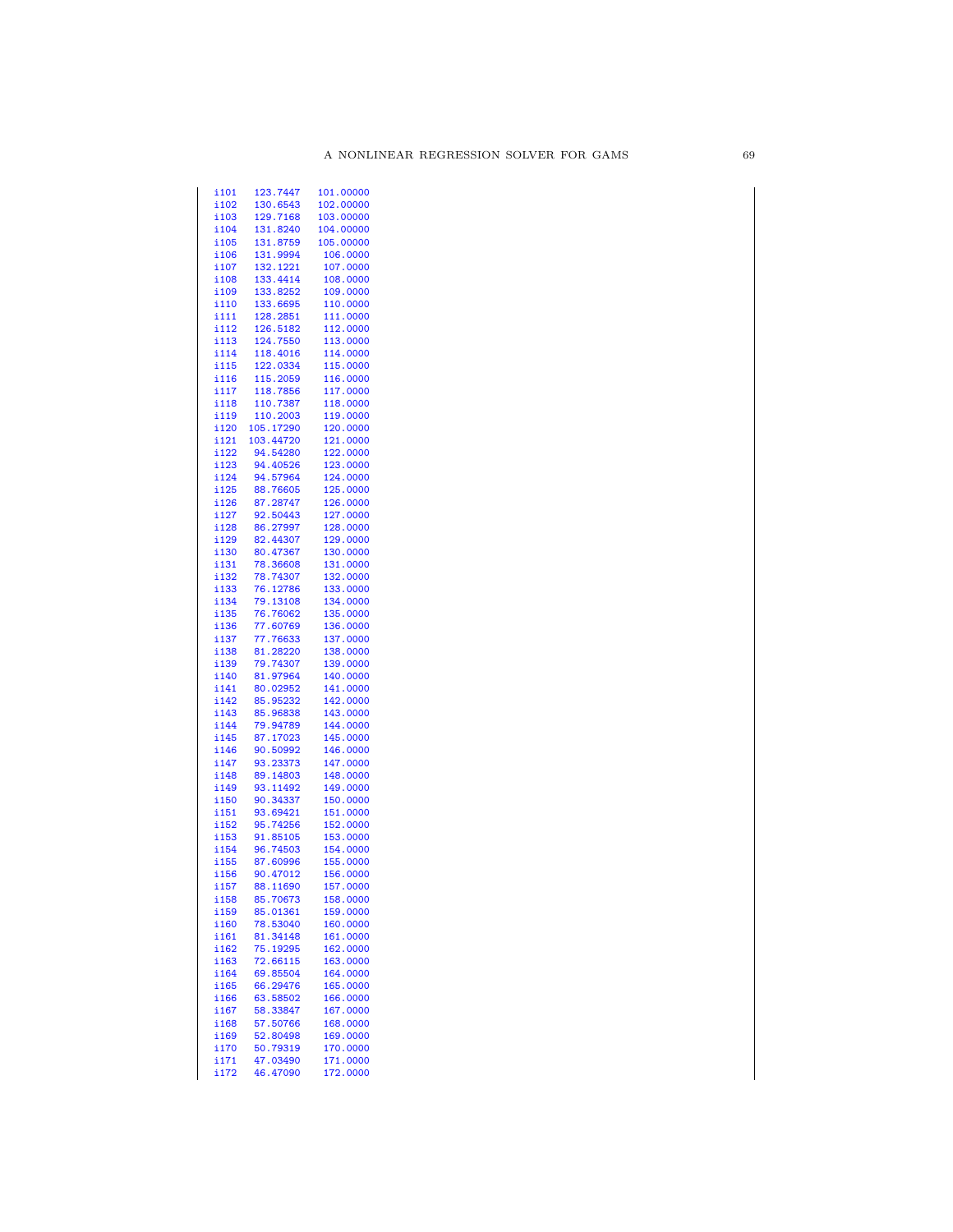| i173         | 43.09016             | 173.0000             |
|--------------|----------------------|----------------------|
| i174         | 34.11531             | 174.0000             |
| i175         | 39.28235             | 175.0000             |
| i176         | 32.68386             | 176.0000             |
|              |                      |                      |
| i177         | 30.44056             | 177.0000             |
| i178         | 31.98932             | 178.0000             |
| i179         | 23.63330             | 179.0000             |
|              |                      |                      |
| i180         | 23.69643             | 180.0000             |
| i181         | 20.26812             | 181.0000             |
| i182         | 19.07074             | 182.0000             |
| i183         | 17.59544             | 183.0000             |
|              |                      |                      |
| i184         | 16.08785             | 184.0000             |
| i185         | 18.94267             | 185.0000             |
| i186         | 18.61354             | 186.0000             |
| i187         |                      | 187.0000             |
|              | 17.25800             |                      |
| i188         | 16.62285             | 188.0000             |
| i189         | 13.48367             | 189.0000             |
| i190         | 15.37647             | 190.0000             |
| i191         | 13.47208             | 191.0000             |
| i192         | 15.96188             |                      |
|              |                      | 192.0000             |
| i193         | 12.32547             | 193.0000             |
| i194         | 16.33880             | 194.0000             |
| i195         | 10.438330            | 195.0000             |
| i196         | 9.628715             | 196.0000             |
|              |                      |                      |
| i197         | 13.12268             | 197.0000             |
| i198         | 8.772417             | 198.0000             |
| i199         | 11.76143             | 199.0000             |
| i200         | 12.55020             | 200.0000             |
| i201         |                      | 201.0000             |
|              | 11.33108             |                      |
| i202         | 11.20493             | 202.0000             |
| i203         | 7.816916             | 203.0000             |
| i204         | 6.800675             | 204.0000             |
| i205         | 14.26581             | 205.0000             |
|              |                      |                      |
| i206         | 10.66285             | 206.0000             |
| i207         | 8.911574             | 207.0000             |
| i208         | 11.56733             | 208.0000             |
| i209         | 11.58207             | 209.0000             |
| i210         | 11.59071             | 210.0000             |
|              |                      |                      |
| i211         | 9.730134             | 211.0000             |
| i212         | 11.44237             | 212.0000             |
| i213         | 11.22912             | 213.0000             |
| i214         | 10.172130            | 214.0000             |
|              |                      |                      |
| i215         | 12.50905             | 215.0000             |
| i216         | 6.201493             | 216.0000             |
| i217         | 9.019605             | 217.0000             |
| i218         | 10.80607             | 218.0000             |
|              | 13.09625             | 219.0000             |
| i219         |                      |                      |
| i220         | 3.914271             | 220.0000             |
| i221         | 9.567886             | 221.0000             |
| i222         | 8.038448             | 222.0000             |
| i223         | 10.231040            | 223.0000             |
|              |                      |                      |
| i224         | 9.367410             | 224.0000             |
| i225         | 7.695971             | 225.0000             |
| i226         | 6.118575             | 226.0000             |
| i227         | 8.793207             | 227.0000             |
| i228         |                      | 228.0000             |
|              | 7.796692<br>12.45065 |                      |
| i229         |                      | 229.0000             |
| i230         | 10.61601             | 230.0000             |
| i231         | 6.001003             | 231.0000             |
| i232         |                      |                      |
|              |                      |                      |
|              | 6.765098             | 232.0000             |
| i233         | 8.764653             | 233.0000             |
| i234         | 4.586418             | 234.0000             |
| i235         | 8.390783             | 235.0000             |
| i236         | 7.209202             | 236.0000             |
|              | 10.012090            | 237.0000             |
| i237         |                      |                      |
| i238         | 7.327461             | 238.0000             |
| i239         | 6.525136             | 239.0000             |
| i240         | 2.840065             | 240.0000             |
| i241         | 10.323710            | 241.0000             |
|              |                      |                      |
| i242         | 4.790035             | 242.0000             |
| i243<br>i244 | 8.376431<br>6.263980 | 243.0000<br>244.0000 |

 $70\,$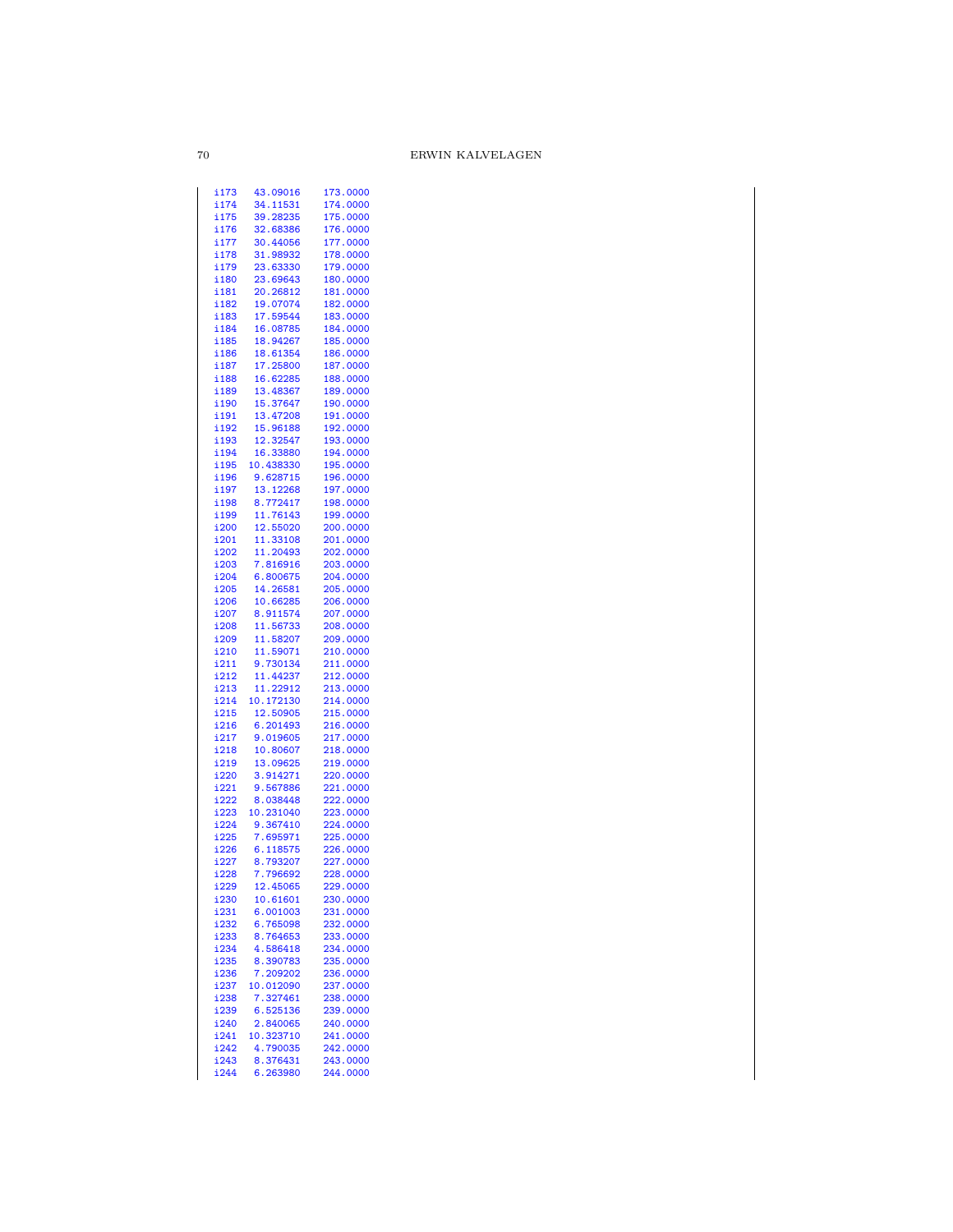```
i245 2.705892 245.0000
   i246 8.362109 246.0000<br>i247 8.983507 247.0000
   i247 8.983507 247.0000
   i248 3.362469<br>i249 1.182678
                              21816666<br>249.0000<br>250.0000
   i250 4.875312
;
 *
* extract data
 *
parameter x(i),y(i);
x(i) = data(i, 'x');y(i) = data(i, 'y');*
* certified values
 *
scalars
   cb1 'certified value for b1' /9.9018328406E+01/
   cb2 'certified value for b2' /1.0994945399E-02/
   cb3 'certified value for b3' /1.0188022528E+02/
    cb4 'certified value for b4' /1.0703095519E+02/
cb5 'certified value for b5' /2.3578584029E+01/
   cb6 'certified value for b6' /7.2045589471E+01/
    cb7 'certified value for b7' /1.5327010194E+02/
cb8 'certified value for b8' /1.9525972636E+01/
    ce1 'certified std err for b1 ' /5.3748766879E-01/
ce2 'certified std err for b2 ' /1.3335306766E-04/
ce3 'certified std err for b3 ' /5.9217315772E-01/
    ce4 'certified std err for b4 ' /1.5006798316E-01/<br>ce5 'certified std err for b5 ' /2.2695595067E-01/<br>ce6 'certified std err for b6 ' /6.1721965884E-01/<br>ce7 'certified std err for b7 ' /1.9466674341E-01/<br>ce8 'certified st
;
 *-----------------------------------------------------------------------------
* statistical model
 *-----------------------------------------------------------------------------
variables
      sse \frac{?}{}sum \space of \space squared \space errors'<br>h1 \frac{?}{}coefficients \space to \space estimateb1 <br>
b2 <br>
coefficient to estimate'<br>
coefficient to estimate'
       b2 'coefficient to estimate'
b3 'coefficient to estimate'
b4 'coefficient to estimate'
b5 'coefficient to estimate'
b6 'coefficient to estimate'
b7 'coefficient to estimate'
b8 'coefficient to estimate'
 ;
equations<br>fit(i)
       fit(i) 'the non-linear model'
obj 'objective'
 ;
obj.. sse =n= 0;
fit(i).. y(i) = e = b1*exp(-b2*x(i))+b3*exp(-sqrt(x(i)-b4)/sqrt(b5))+b6*exp(-sqr(x(i)-b7)/sqr(b8));
option nlp=nls;
model nlfit /obj,fit/;
 *-----------------------------------------------------------------------------
* first set of initial values
 *-----------------------------------------------------------------------------
```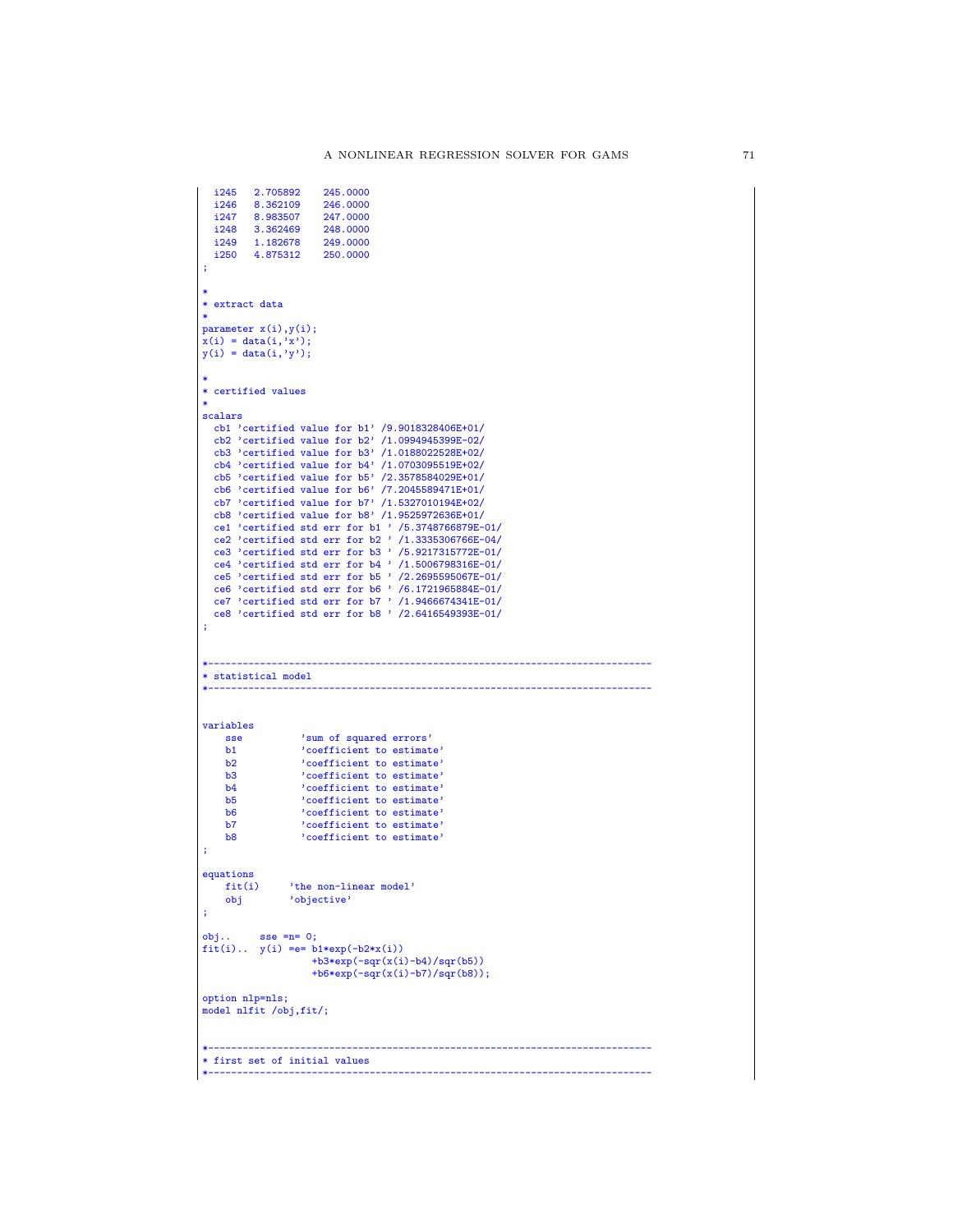```
b1.l=9.6000000000E+01;
b2.l=9.0000000000E-03;
b3.l=1.0300000000E+02;
b4.l=1.0600000000E+02;
b5.l=1.8000000000E+01;
b6.l=7.2000000000E+01;
b7.l=1.5100000000E+02;
b8.l=1.8000000000E+01;
solve nlfit minimizing sse using nlp;
abort$((abs(b1.l-cb1)+abs(b2.l-cb2)+abs(b3.l-cb3)+abs(b4.l-cb4)
       +abs(b5.l-cb5)+abs(b6.l-cb6)+abs(b7.l-cb7)+abs(b8.l-cb8))>0.0001) "Accuracy problem";
abort$((abs(b1.m-ce1)+abs(b2.m-ce2)+abs(b3.m-ce3)+abs(b4.m-ce4)
       +abs(b5.m-ce5)+abs(b6.m-ce6)+abs(b7.m-ce7)+abs(b8.m-ce8))>0.0001) "Accuracy problem";
*-----------------------------------------------------------------------------
* second set of initial values
*-----------------------------------------------------------------------------
b1.l=9.8000000000E+01;
b2.l=1.0500000000E-02;
b3.1=1.0300000000E+02;
b4.l=1.0500000000E+02;
b5.l=2.0000000000E+01;
b6.l=7.3000000000E+01;
b7.l=1.5000000000E+02;
b8.l=2.0000000000E+01;
solve nlfit minimizing sse using nlp;
abort$((abs(b1.l-cb1)+abs(b2.l-cb2)+abs(b3.l-cb3)+abs(b4.l-cb4)
+abs(b5.l-cb5)+abs(b6.l-cb6)+abs(b7.l-cb7)+abs(b8.l-cb8))>0.0001) "Accuracy problem";
abort$((abs(b1.m-ce1)+abs(b2.m-ce2)+abs(b3.m-ce3)+abs(b4.m-ce4)
       +abs(b5.m-ce5)+abs(b6.m-ce6)+abs(b7.m-ce7)+abs(b8.m-ce8))>0.0001) "Accuracy problem";
*-----------------------------------------------------------------------------
* third set of initial values
*-----------------------------------------------------------------------------
b1.l=9.9018328406E+01;
b2.l=1.0994945399E-02;
b3.l=1.0188022528E+02;
b4.l=1.0703095519E+02;
b5.l=2.3578584029E+01;
b6.l=7.2045589471E+01;
b7.l=1.5327010194E+02;
b8.l=1.9525972636E+01;
solve nlfit minimizing sse using nlp;
abort$((abs(b1.l-cb1)+abs(b2.l-cb2)+abs(b3.l-cb3)+abs(b4.l-cb4)
       +abs(b5.l-cb5)+abs(b6.l-cb6)+abs(b7.l-cb7)+abs(b8.l-cb8))>0.0001) "Accuracy problem";
abort$((abs(b1.m-ce1)+abs(b2.m-ce2)+abs(b3.m-ce3)+abs(b4.m-ce4)
       +abs(b5.m-ce5)+abs(b6.m-ce6)+abs(b7.m-ce7)+abs(b8.m-ce8))>0.0001) "Accuracy problem";
```
## 12.6.3. Model Gauss3.gms. [16](#page-71-0)

\$ontext Nonlinear Least Squares Regression example Erwin Kalvelagen, nov 2007 Reference: http://www.itl.nist.gov/div898/strd/nls/nls\_main.shtml --------------------------------------------------------------------------

<span id="page-71-0"></span> $16$ <www.amsterdamoptimization.com/models/regression/Gauss3.gms>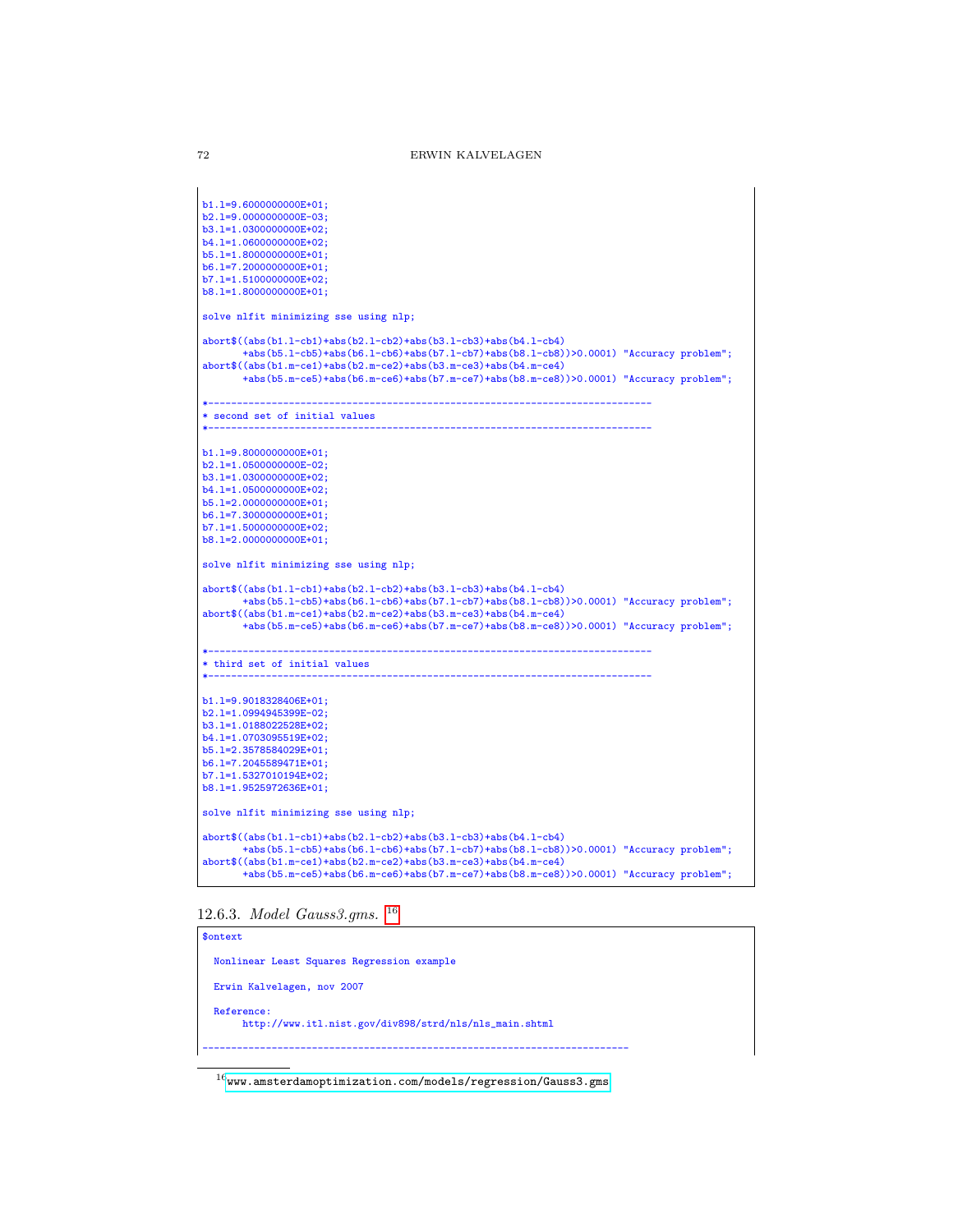

FIGURE 18. Scatter plot of model Gauss<sup>3</sup>

| Procedure:                   | Nonlinear Least Squares Regression                                                                                                                      |                                                                                          |  |  |
|------------------------------|---------------------------------------------------------------------------------------------------------------------------------------------------------|------------------------------------------------------------------------------------------|--|--|
| Description:                 | The data are two strongly-blended Gaussians on a<br>decaying exponential baseline plus normally<br>distributed zero-mean noise with variance = $6.25$ . |                                                                                          |  |  |
| Reference:                   | Rust, B., NIST (1996).                                                                                                                                  |                                                                                          |  |  |
| Data:                        | 1 Response (y)<br>1 Predictor $(x)$<br>250 Observations<br>Average Level of Difficulty<br>Generated Data                                                |                                                                                          |  |  |
| Model:                       | Exponential Class<br>8 Parameters (b1 to b8)                                                                                                            |                                                                                          |  |  |
|                              |                                                                                                                                                         | $y = b1*exp(-b2*x) + b3*exp(-(x-b4)**2 / b5**2)$<br>+ $b6*exp(- (x-b7)**2 / b8**2 ) + e$ |  |  |
|                              | Starting values                                                                                                                                         | Certified Values                                                                         |  |  |
| Start 1                      | Start 2                                                                                                                                                 | Parameter Standard Deviation                                                             |  |  |
| $b1 = 94.9$                  | 96.0                                                                                                                                                    | 9.8940368970E+01 5.3005192833E-01                                                        |  |  |
| $b2 = 0.009$                 |                                                                                                                                                         | 0.0096 1.0945879335E-02 1.2554058911E-04                                                 |  |  |
| $b3 = 90.1$                  | 80.0                                                                                                                                                    | 1.0069553078E+02 8.1256587317E-01                                                        |  |  |
|                              |                                                                                                                                                         | b4 = 113.0 110.0 1.1163619459E+02 3.5317859757E-01                                       |  |  |
|                              |                                                                                                                                                         | b5 = 20.0 25.0 2.3300500029E+01 3.6584783023E-01                                         |  |  |
|                              |                                                                                                                                                         | $b6 = 73.8$ $74.0$ $7.3705031418E+01$ $1.2091239082E+00$                                 |  |  |
|                              |                                                                                                                                                         | $b7 = 140.0$ 139.0 $1.4776164251E+02$ 4.0488183351E-01                                   |  |  |
| $b8 = 20.0$                  | 25.0                                                                                                                                                    | 1.9668221230E+01 3.7806634336E-01                                                        |  |  |
| Residual Sum of Squares:     |                                                                                                                                                         | 1.2444846360E+03                                                                         |  |  |
| Residual Standard Deviation: |                                                                                                                                                         | 2.2677077625E+00                                                                         |  |  |
| Degrees of Freedom:          |                                                                                                                                                         | 242                                                                                      |  |  |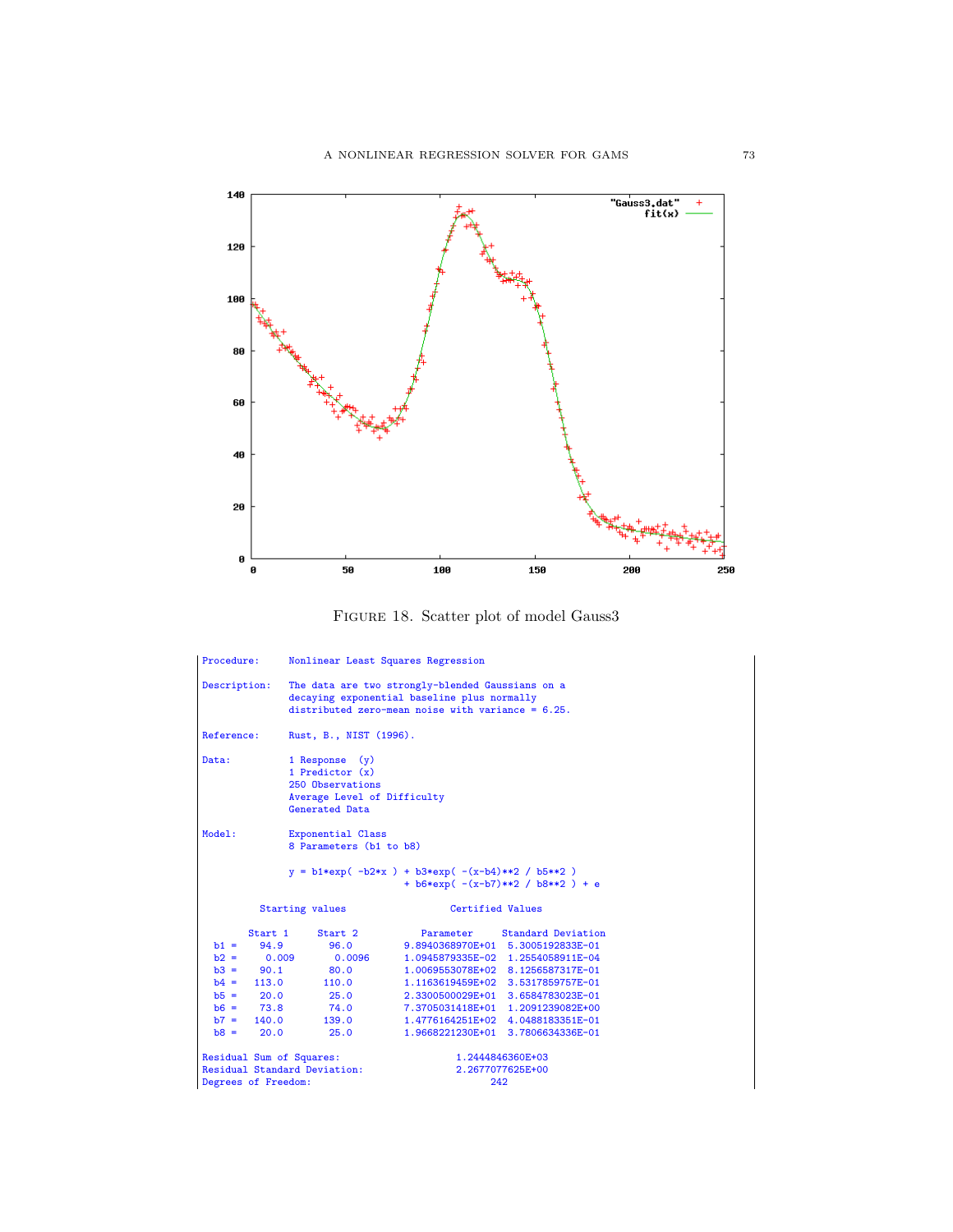| data               |                      |                      |  |  |
|--------------------|----------------------|----------------------|--|--|
|                    |                      |                      |  |  |
|                    | set i $/i1*1250$ ;   |                      |  |  |
|                    | $table data(i,*)$    |                      |  |  |
|                    | у                    | x                    |  |  |
| $\mathbf{i}$<br>i2 | 97.58776<br>97.76344 | 1.000000<br>2.000000 |  |  |
| i3                 | 96.56705             | 3.000000             |  |  |
| $\frac{14}{2}$     | 92.52037             | 4.000000             |  |  |
| i5                 | 91.15097             | 5.000000             |  |  |
| i6                 | 95.21728             | 6.000000             |  |  |
| i7<br>i8           | 90.21355<br>89.29235 | 7.000000<br>8.000000 |  |  |
| i9                 | 91.51479             | 9.000000             |  |  |
| i10                | 89.60965             | 10.000000            |  |  |
| i11                | 86.56187             | 11.00000             |  |  |
| i12<br>i13         | 85.55315             | 12.00000<br>13.00000 |  |  |
| i14                | 87.13053<br>85.67938 | 14.00000             |  |  |
| i15                | 80.04849             | 15.00000             |  |  |
| i16                | 82.18922             | 16.00000             |  |  |
| 117                | 87.24078             | 17.00000             |  |  |
| i18                | 80.79401<br>81.28564 | 18.00000             |  |  |
| i19<br>i20         | 81.56932             | 19.00000<br>20.00000 |  |  |
| 121                | 79.22703             | 21.00000             |  |  |
| i22                | 79.43259             | 22.00000             |  |  |
| i23                | 77.90174             | 23.00000             |  |  |
| i24<br>i25         | 76.75438<br>77.17338 | 24.00000<br>25.00000 |  |  |
| i26                | 74.27296             | 26.00000             |  |  |
| i27                | 73.11830             | 27.00000             |  |  |
| i28                | 73.84732             | 28.00000             |  |  |
| i29                | 72.47746             | 29.00000             |  |  |
| i30<br>i31         | 71.92128<br>66.91962 | 30.00000<br>31.00000 |  |  |
| i32                | 67.93554             | 32.00000             |  |  |
| i33                | 69.55841             | 33.00000             |  |  |
| i34                | 69.06592             | 34.00000             |  |  |
| i35                | 66.53371             | 35.00000             |  |  |
| i36<br>i37         | 63.87094<br>69.70526 | 36.00000<br>37.00000 |  |  |
| i38                | 63.59295             | 38.00000             |  |  |
| i39                | 63.35509             | 39.00000             |  |  |
| i40                | 59.99747             | 40.00000             |  |  |
| i41<br>i42         | 62.64843             | 41.00000<br>42.00000 |  |  |
| i43                | 65.77345<br>59.10141 | 43.00000             |  |  |
| i44                | 56.57750             | 44.00000             |  |  |
| i45                | 61.15313             | 45.00000             |  |  |
| i46                | 54.30767             | 46.00000             |  |  |
| i47<br>i48         | 62.83535<br>56.52957 | 47.00000<br>48.00000 |  |  |
| i49                | 56.98427             | 49.00000             |  |  |
| <b>i50</b>         | 58.11459             | 50.00000             |  |  |
| i51                | 58.69576             | 51.00000             |  |  |
| i52                | 58.23322             | 52.00000             |  |  |
| i53                | 54.90490             | 53.00000             |  |  |
| i54<br>i55         | 57.91442<br>56.96629 | 54.00000<br>55.00000 |  |  |
| i56                | 51.13831             | 56.00000             |  |  |
| i57                | 49.27123             | 57.00000             |  |  |
| i58                | 52.92668             | 58.00000             |  |  |
| i59<br><b>i60</b>  | 54.47693<br>51.81710 | 59.00000<br>60.00000 |  |  |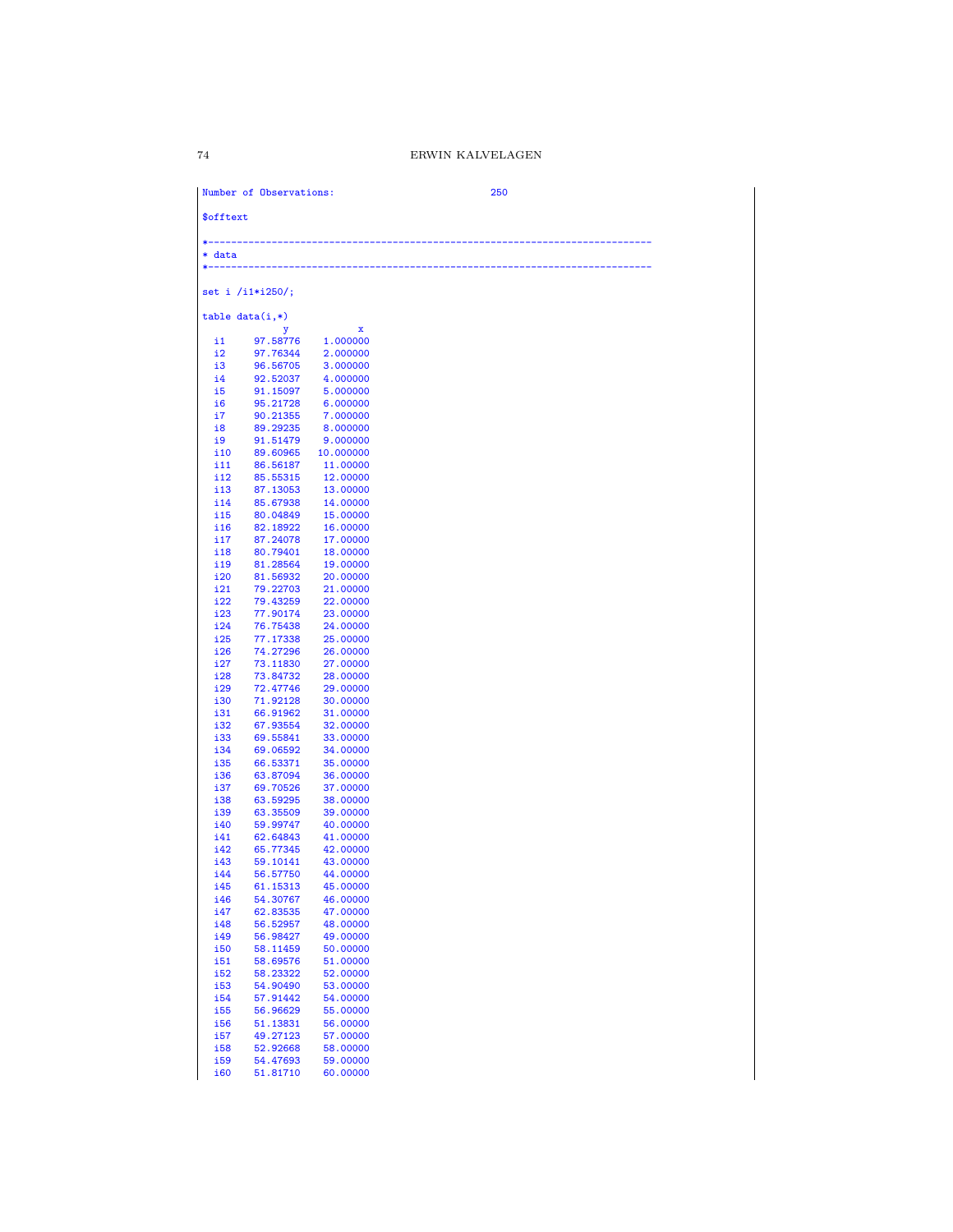| i61           | 51.05401             | 61.00000             |
|---------------|----------------------|----------------------|
| i62           | 52.51731             | 62.00000             |
| i63           | 51.83710             | 63.00000             |
| i64           | 54.48196             | 64.00000             |
| i65           |                      | 65.00000             |
|               | 49.05859             |                      |
| <b>i66</b>    | 50.52315             | 66.00000             |
| i67           | 50.32755             | 67.00000             |
| i68           | 46.44419             | 68.00000             |
| i69           | 50.89281             | 69.00000             |
| i70           | 52.13203             | 70.00000             |
|               |                      |                      |
| i71           | 49.78741             | 71.00000             |
| i72           | 49.01637             | 72.00000             |
| i73           | 54.18198             | 73.00000             |
| i74           | 53.17456             | 74.00000             |
| i75           | 53.20827             | 75.00000             |
|               |                      |                      |
| i76           | 57.43459             | 76.00000             |
| i77           | 51.95282             | 77.00000             |
| i78           | 54.20282             | 78.00000             |
| i79           | 57.46687             | 79.00000             |
| i80           | 53.60268             | 80.00000             |
| i81           | 58.86728             | 81.00000             |
|               |                      |                      |
| i82           | 57.66652             | 82.00000             |
| i83           | 63.71034             | 83.00000             |
| i84           | 65.24244             | 84.00000             |
| i85           | 65.10878             | 85.00000             |
| i86           | 69.96313             | 86.00000             |
|               |                      |                      |
| i87           | 68.85475             | 87.00000             |
| i88           | 73.32574             | 88.00000             |
| i89           | 76.21241             | 89.00000             |
| i90           | 78.06311             | 90.00000             |
| i91           | 75.37701             | 91.00000             |
|               |                      |                      |
| i92           | 87.54449             | 92.00000             |
| i93           | 89.50588             | 93.00000             |
| i94           | 95.82098             | 94.00000             |
| i95           | 97.48390             | 95.00000             |
| i96           | 100.86070            | 96.00000             |
| i97           | 102.48510            | 97.00000             |
|               |                      |                      |
| i98           | 105.7311             | 98.00000             |
| i99           | 111.3489             | 99.00000             |
| i100          | 111.0305             | 100.00000            |
| i101          | 110.1920             | 101.00000            |
| i102          | 118.3581             | 102.00000            |
|               |                      |                      |
| i103          | 118.8086             | 103.00000            |
| i104          | 122.4249             | 104.00000            |
| i105          | 124.0953             | 105.00000            |
| i106          | 125.9337             | 106.0000             |
| i107          | 127.8533             | 107.0000             |
| i108          |                      |                      |
|               | 131.0361             | 108.0000             |
| i109          | 133.3343             | 109.0000             |
| i110          | 135.1278             | 110.0000             |
| i111          | 131.7113             | 111.0000             |
| i112          | 131.9151             | 112.0000             |
| i113          | 132.1107             | 113.0000             |
| i114          |                      |                      |
|               |                      |                      |
|               | 127.6898             | 114.0000             |
| i115          | 133.2148             | 115.0000             |
| i116          | 128.2296             | 116.0000             |
| i 117         | 133.5902             | 117,0000             |
|               |                      |                      |
| i118          | 127.2539             | 118.0000             |
| i119          | 128.3482             | 119.0000             |
| i120          | 124.8694             | 120.0000             |
| i 121         | 124.6031             | 121.0000             |
| i122          | 117.0648             | 122.0000             |
|               |                      |                      |
| i 123         | 118.1966             | 123.0000             |
| i124          | 119.5408             | 124.0000             |
| i 125         | 114.7946             | 125.0000             |
| i126          | 114.2780             | 126.0000             |
| i127          | 120.3484             | 127.0000             |
| i128          | 114.8647             | 128.0000             |
|               |                      |                      |
| i129          | 111.6514             | 129.0000             |
| i130          | 110.1826             | 130.0000             |
| i 131<br>i132 | 108.4461<br>109.0571 | 131.0000<br>132.0000 |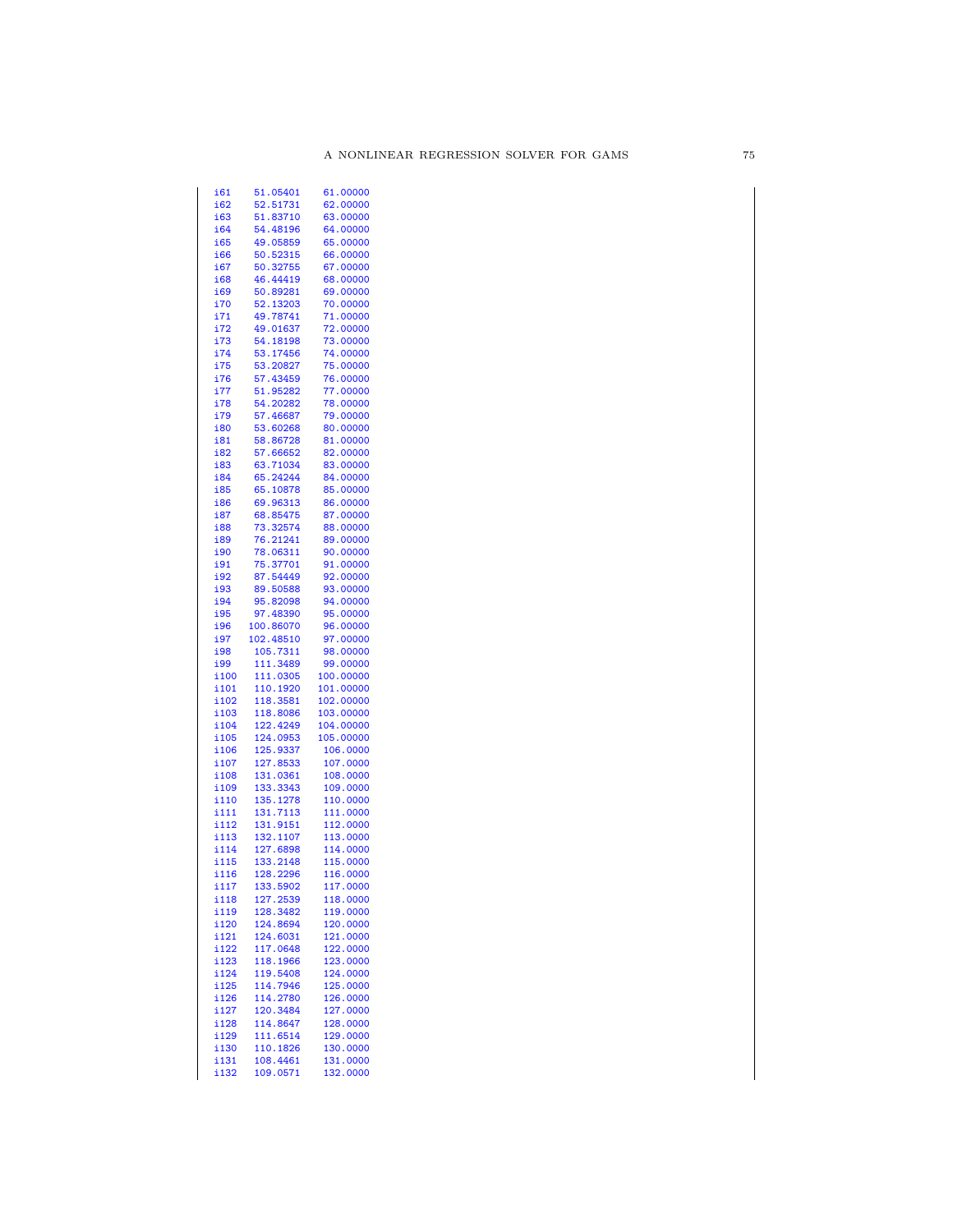| i133 | 106.5308  | 133.0000 |
|------|-----------|----------|
| i134 | 109.4691  | 134.0000 |
|      |           |          |
| i135 | 106.8709  | 135.0000 |
| i136 | 107.3192  | 136.0000 |
| i137 | 106.9000  | 137.0000 |
|      |           |          |
| i138 | 109.6526  | 138.0000 |
| i139 | 107.1602  | 139.0000 |
| i140 | 108.2509  | 140.0000 |
|      |           |          |
| i141 | 104.96310 | 141.0000 |
| i142 | 109.3601  | 142.0000 |
| i143 | 107.6696  | 143.0000 |
|      |           |          |
| i144 | 99.77286  | 144.0000 |
| i145 | 104.96440 | 145.0000 |
| i146 | 106.1376  | 146.0000 |
| i147 | 106.5816  | 147.0000 |
|      |           |          |
| i148 | 100.12860 | 148.0000 |
| i149 | 101.66910 | 149.0000 |
| i150 | 96.44254  | 150.0000 |
|      |           |          |
| i151 | 97.34169  | 151.0000 |
| i152 | 96.97412  | 152.0000 |
| i153 | 90.73460  | 153.0000 |
|      |           |          |
| i154 | 93.37949  | 154.0000 |
| i155 | 82.12331  | 155.0000 |
| i156 | 83.01657  | 156.0000 |
| i157 | 78.87360  | 157.0000 |
|      |           |          |
| i158 | 74.86971  | 158.0000 |
| i159 | 72.79341  | 159.0000 |
| i160 | 65.14744  | 160.0000 |
|      |           |          |
| i161 | 67.02127  | 161.0000 |
| i162 | 60.16136  | 162.0000 |
| i163 | 57.13996  | 163.0000 |
| i164 | 54.05769  | 164.0000 |
|      |           |          |
| i165 | 50.42265  | 165.0000 |
| i166 | 47.82430  | 166.0000 |
| i167 | 42.85748  | 167.0000 |
| i168 | 42.45495  | 168.0000 |
| i169 | 38.30808  | 169.0000 |
|      |           |          |
| i170 | 36.95794  | 170.0000 |
| i171 | 33.94543  | 171.0000 |
| i172 | 34.19017  | 172.0000 |
| i173 | 31.66097  | 173.0000 |
| i174 | 23.56172  | 174.0000 |
|      |           |          |
| i175 | 29.61143  | 175.0000 |
| i176 | 23.88765  | 176.0000 |
| i177 | 22.49812  | 177.0000 |
| i178 | 24.86901  | 178.0000 |
|      |           |          |
| i179 | 17.29481  | 179.0000 |
| i180 | 18.09291  | 180.0000 |
| i181 | 15.34813  | 181.0000 |
| i182 | 14.77997  | 182.0000 |
|      |           |          |
| i183 | 13.87832  | 183.0000 |
| i184 | 12.88891  | 184.0000 |
| i185 | 16.20763  | 185.0000 |
| i186 |           |          |
|      | 16.29024  | 186.0000 |
| i187 | 15.29712  | 187.0000 |
| i188 | 14.97839  | 188.0000 |
| i189 | 12.11330  | 189.0000 |
| i190 | 14.24168  | 190.0000 |
|      |           |          |
| i191 | 12.53824  | 191.0000 |
| i192 | 15.19818  | 192.0000 |
| i193 | 11.70478  | 193.0000 |
| i194 | 15.83745  | 194.0000 |
| i195 | 10.035850 | 195.0000 |
|      |           |          |
| i196 | 9.307574  | 196.0000 |
| i197 | 12.86800  | 197.0000 |
| i198 | 8.571671  | 198.0000 |
| i199 | 11.60415  | 199.0000 |
|      |           |          |
| i200 | 12.42772  | 200.0000 |
| i201 | 11.23627  | 201.0000 |
| i202 | 11.13198  | 202.0000 |
| i203 | 7.761117  | 203.0000 |
| i204 | 6.758250  | 204.0000 |
|      |           |          |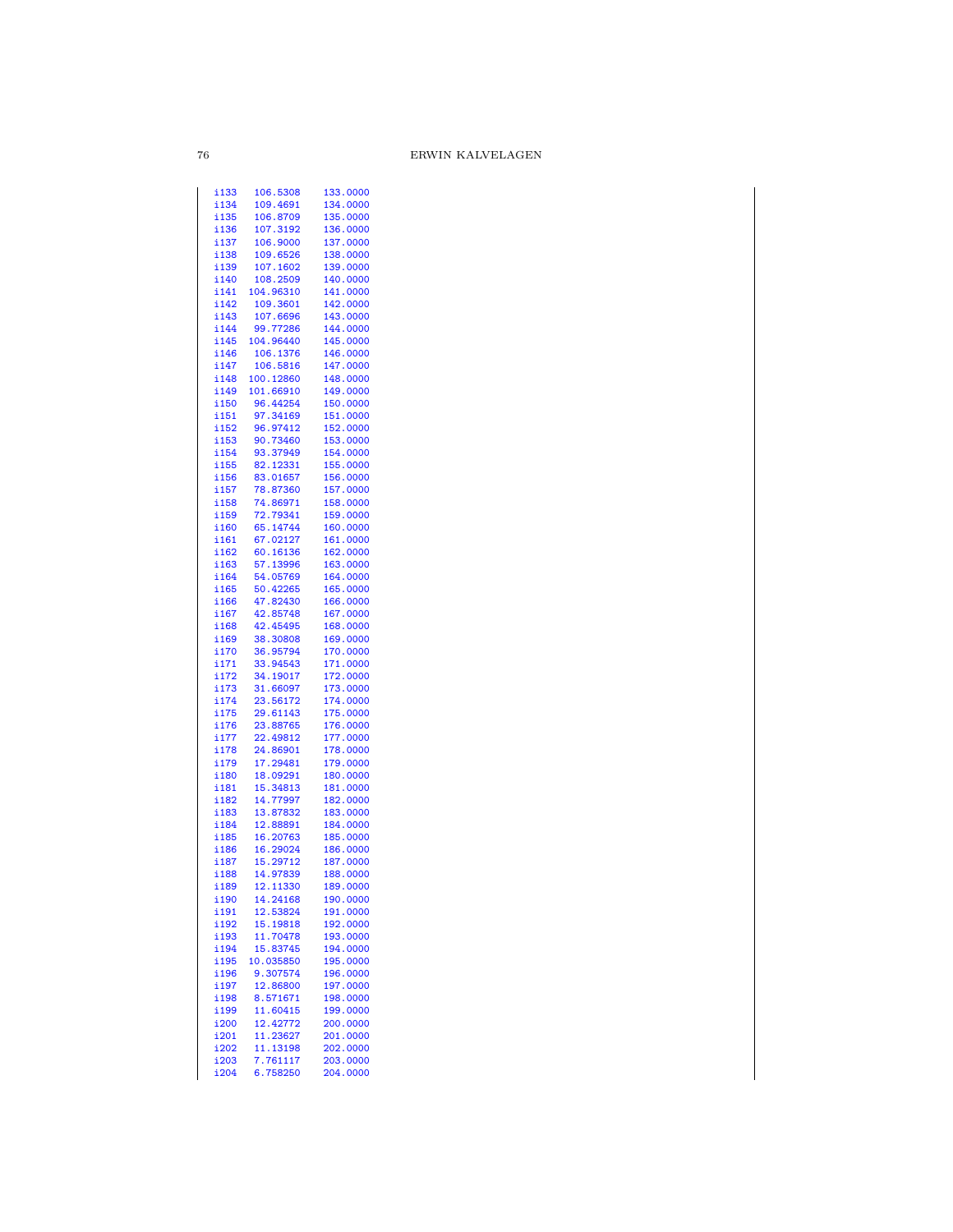| i205    | 14.23375               | 205.0000                                             |
|---------|------------------------|------------------------------------------------------|
| i206    | 10.63876               | 206.0000                                             |
| i207    | 8.893581               | 207.0000                                             |
| i208    | 11.55398               | 208.0000                                             |
| i209    | 11.57221               | 209.0000                                             |
| i210    | 11.58347               | 210.0000                                             |
| i211    | 9.724857               | 211.0000                                             |
| i212    | 11.43854               | 212.0000                                             |
| i213    | 11.22636               | 213.0000                                             |
| i214    | 10.170150              | 214.0000                                             |
| i215    | 12.50765               | 215.0000                                             |
| i216    | 6.200494               | 216.0000                                             |
| i217    | 9.018902               | 217.0000                                             |
| i218    | 10.80557               | 218.0000                                             |
| i219    | 13.09591               | 219.0000                                             |
| i220    | 3.914033               | 220.0000                                             |
| i221    | 9.567723               | 221.0000                                             |
| i222    | 8.038338               | 222.0000                                             |
| i223    | 10.230960              | 223.0000                                             |
| i224    | 9.367358               | 224.0000                                             |
| i225    | 7.695937               | 225.0000                                             |
| i226    | 6.118552               | 226.0000                                             |
| i227    | 8.793192               | 227.0000                                             |
| i228    | 7.796682               | 228.0000                                             |
| i229    | 12.45064               | 229.0000                                             |
| i230    | 10.61601               |                                                      |
|         |                        | 230.0000                                             |
| i231    | 6.001000               | 231.0000                                             |
| i232    | 6.765096               | 232.0000                                             |
| i233    | 8.764652               | 233.0000                                             |
| i234    | 4.586417               | 234.0000                                             |
| i235    | 8.390782               | 235.0000                                             |
| i236    | 7.209201               | 236.0000                                             |
| i237    | 10.012090              | 237.0000                                             |
| i238    | 7.327461               | 238.0000                                             |
| i239    | 6.525136               | 239.0000                                             |
| i240    | 2.840065               | 240.0000                                             |
| i241    | 10.323710              | 241.0000                                             |
| i242    | 4.790035               | 242.0000                                             |
| i243    | 8.376431               | 243.0000                                             |
| i244    | 6.263980               | 244.0000                                             |
| i245    | 2.705892               | 245.0000                                             |
| i246    | 8.362109               | 246.0000                                             |
| i247    | 8.983507               | 247.0000                                             |
| i248    | 3.362469               | 248.0000                                             |
| i249    | 1.182678               | 249.0000                                             |
| i250    | 4.875312               | 250.0000                                             |
| ţ       |                        |                                                      |
|         |                        |                                                      |
| *       |                        |                                                      |
|         | * extract data         |                                                      |
| $\ast$  |                        |                                                      |
|         | parameter x(i), y(i);  |                                                      |
|         | $x(i) = data(i, 'x');$ |                                                      |
|         | $y(i) = data(i, 'y');$ |                                                      |
|         |                        |                                                      |
| *       |                        |                                                      |
|         | * certified values     |                                                      |
| *       |                        |                                                      |
| scalars |                        |                                                      |
|         |                        | cb1 'certified value for b1' /9.8940368970E+01/      |
|         |                        | cb2 'certified value for $b2'$ /1.0945879335E-02/    |
|         |                        | cb3 'certified value for b3' /1.0069553078E+02/      |
|         |                        | cb4 'certified value for b4' /1.1163619459E+02/      |
|         |                        | cb5 'certified value for b5' /2.3300500029E+01/      |
|         |                        | cb6 'certified value for b6' /7.3705031418E+01/      |
|         |                        | cb7 'certified value for b7' /1.4776164251E+02/      |
|         |                        | cb8 'certified value for b8' /1.9668221230E+01/      |
|         |                        | ce1 'certified std err for b1 ' /5.3005192833E-01/   |
|         |                        | ce2 'certified std err for $b2$ ' /1.2554058911E-04/ |
|         |                        | ce3 'certified std err for b3 ' /8.1256587317E-01/   |
|         |                        | ce4 'certified std err for b4 ' /3.5317859757E-01/   |
|         |                        | ce5 'certified std err for b5 ' /3.6584783023E-01/   |
|         |                        |                                                      |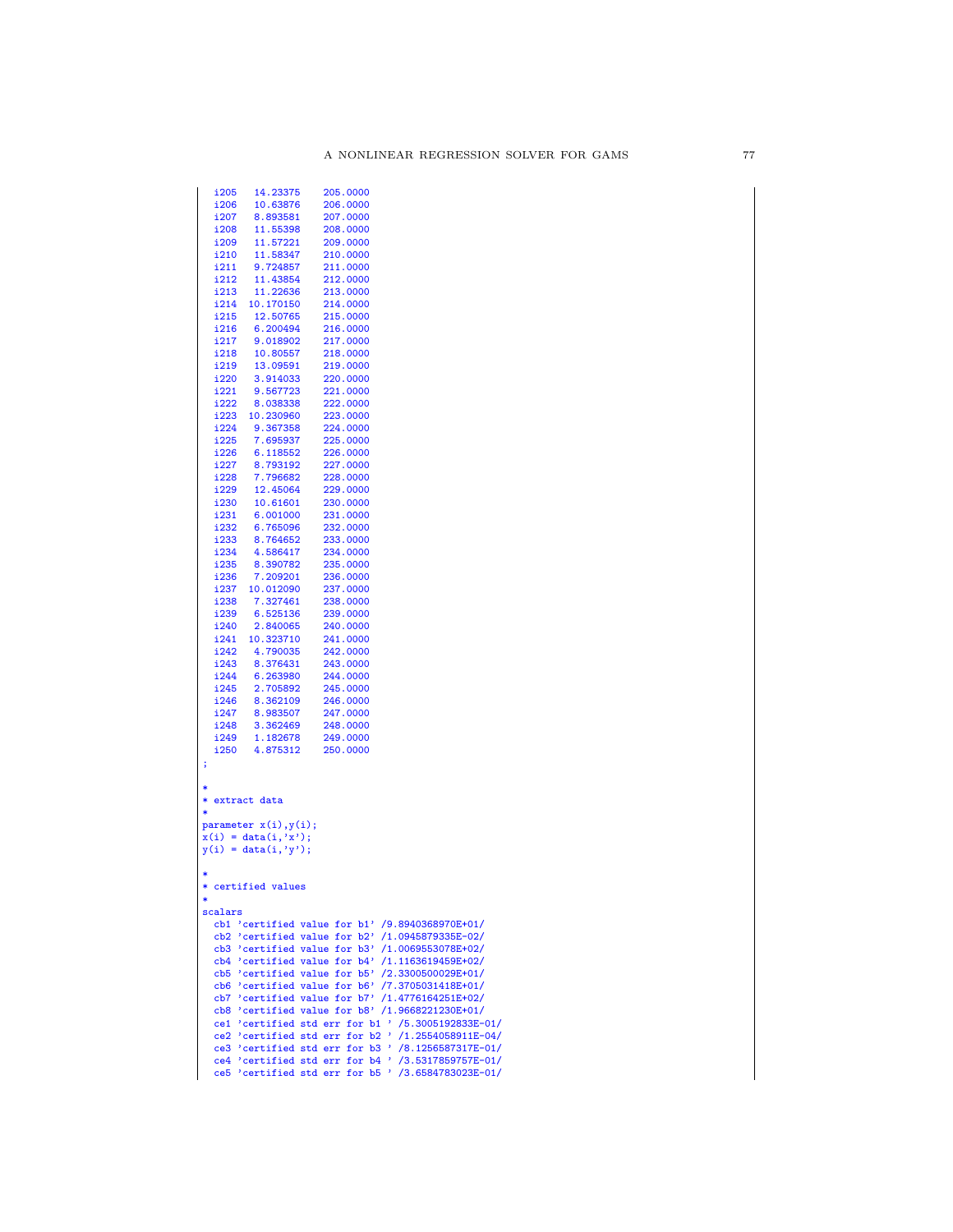```
ce6 'certified std err for b6 ' /1.2091239082E+00/
ce7 'certified std err for b7 ' /4.0488183351E-01/
ce8 'certified std err for b8 ' /3.7806634336E-01/
;
*-----------------------------------------------------------------------------
* statistical model
*-----------------------------------------------------------------------------
variables
    sse 'sum of squared errors'<br>b1 'coefficient to estimat
    b1 <br>
b2 <br>
coefficient to estimate'<br>
coefficient to estimate'
    b2 <br>b3 <br>coefficient to estimate'<br>coefficient to estimate'
    b3 <br>b4 'coefficient to estimate'<br>'coefficient to estimate'
     b4 'coefficient to estimate'
b5 'coefficient to estimate'
    b6 <br>b6 'coefficient to estimate'<br>b7 'coefficient to estimate'
    b7 \cdot coefficient to estimate'<br>b8 \cdot coefficient to estimate'
                    b8 'coefficient to estimate'
;
equations<br>fit(i)
    fit(i) <br>
'the non-linear model'<br>
obj<br>
'objective'
                  'objective'
;
obj.. sse =n= 0;
fit(i).. y(i) =e= b1*exp(-b2*x(i))
                       +b3*exp(-sqrt(x(i)-b4)/sqrt(b5))+b6*exp(-sqr(x(i)-b7)/sqr(b8));
option nlp=nls;
model nlfit /obj,fit/;
*-----------------------------------------------------------------------------
* first set of initial values
*-----------------------------------------------------------------------------
b1.l= 94.9;
b2.l= 0.009;
b3.l= 90.1;
b4.l= 113.0;
b5.l= 20.0;
b6.l= 73.8;
b7.1 = 140.0;b8.l= 20.0;
solve nlfit minimizing sse using nlp;
abort$((abs(b1.l-cb1)+abs(b2.l-cb2)+abs(b3.l-cb3)+abs(b4.l-cb4)
         +abs(b5.l-cb5)+abs(b6.l-cb6)+abs(b7.l-cb7)+abs(b8.l-cb8))>0.0001) "Accuracy problem";
abort$((abs(b1.m-ce1)+abs(b2.m-ce2)+abs(b3.m-ce3)+abs(b4.m-ce4)
         +abs(b5.m-ce5)+abs(b6.m-ce6)+abs(b7.m-ce7)+abs(b8.m-ce8))>0.0001) "Accuracy problem";
*-----------------------------------------------------------------------------
* second set of initial values
*-----------------------------------------------------------------------------
b1.l= 96.0;
b2.l= 0.0096;
b3.l= 80.0;
b4.l= 110.0;
b5.1 = 25.0;b6.l= 74.0;
b7.l= 139.0;
b8.1 = 25.0;
```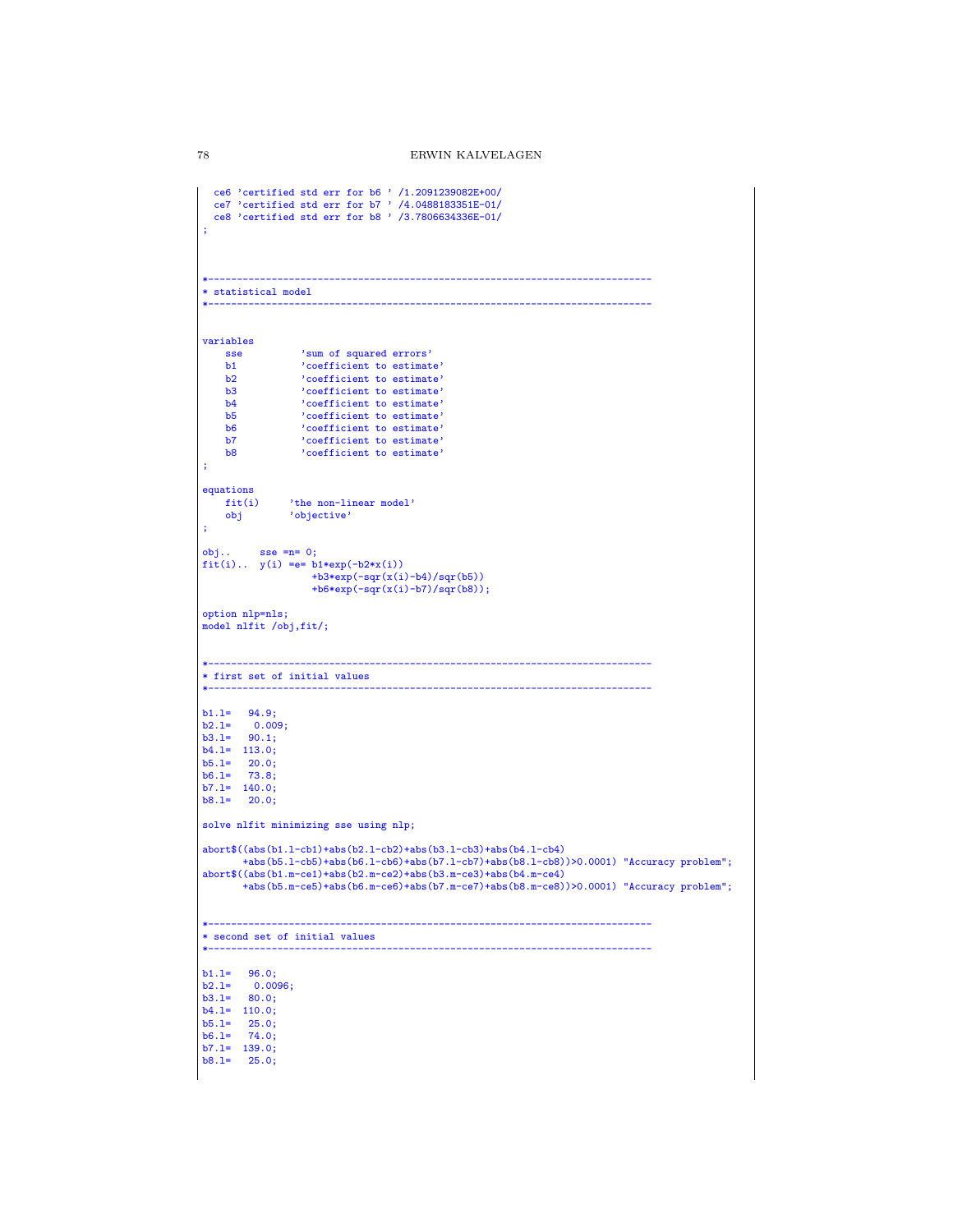```
solve nlfit minimizing sse using nlp;
abort$((abs(b1.l-cb1)+abs(b2.l-cb2)+abs(b3.l-cb3)+abs(b4.l-cb4)
       +abs(b5.l-cb5)+abs(b6.l-cb6)+abs(b7.l-cb7)+abs(b8.l-cb8))>0.0001) "Accuracy problem";
abort$((abs(b1.m-ce1)+abs(b2.m-ce2)+abs(b3.m-ce3)+abs(b4.m-ce4)
      +abs(b5.m-ce5)+abs(b6.m-ce6)+abs(b7.m-ce7)+abs(b8.m-ce8))>0.0001) "Accuracy problem";
```
## 12.7. DanWood. NIST[\[23\]](#page-146-0) model of the form

(44) 
$$
y = \beta_1 x_2^{\beta} + \varepsilon
$$

These data and model are described in [\[6\]](#page-145-0), and originally published in [\[9\]](#page-145-1). The response variable is energy radiated from a carbon filament lamp per cm<sup>2</sup> per second, and the predictor variable is the absolute temperature of the filament in 1000 degrees Kelvin.

Note that this model can be linearized if we make the error structure multiplicative. In that case we can write:

(45) 
$$
\ln y = \ln \beta_1 + \beta_2 \ln x + \varepsilon
$$

The second version performs the linear regression on this model.



Figure 19. Scatter plot of model DanWood

12.7.1. Model DanWood.gms. [17](#page-78-0)

<span id="page-78-0"></span> $^{17}\hspace{-1mm}$ <www.amsterdamoptimization.com/models/regression/DanWood.gms>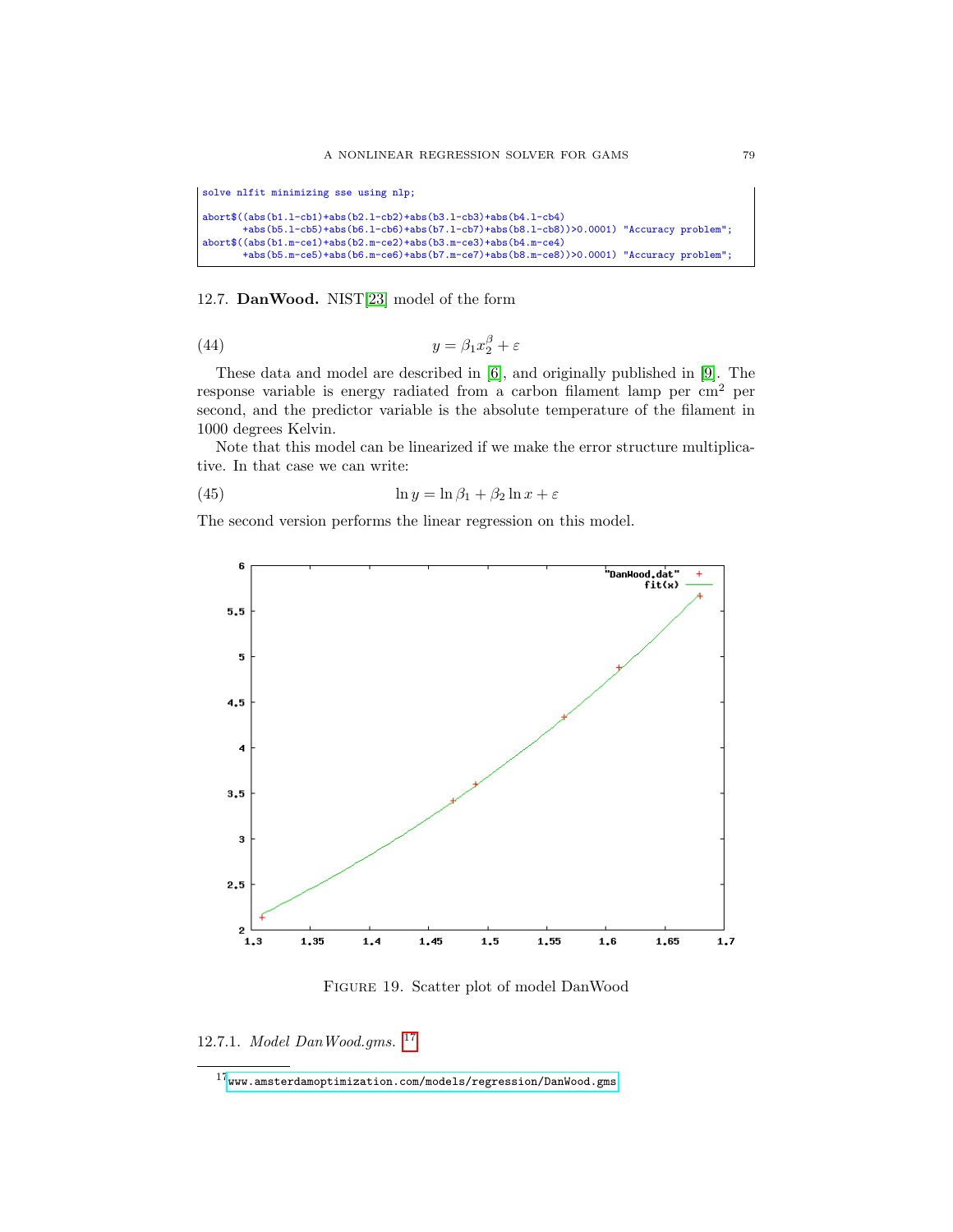| \$ontext                                                                                                                                                                           |                                                                               |                                                                                                                                                                                                                                                                                                                                                                                                |  |  |  |
|------------------------------------------------------------------------------------------------------------------------------------------------------------------------------------|-------------------------------------------------------------------------------|------------------------------------------------------------------------------------------------------------------------------------------------------------------------------------------------------------------------------------------------------------------------------------------------------------------------------------------------------------------------------------------------|--|--|--|
|                                                                                                                                                                                    | Nonlinear Least Squares Regression example                                    |                                                                                                                                                                                                                                                                                                                                                                                                |  |  |  |
|                                                                                                                                                                                    | Erwin Kalvelagen, nov 2007                                                    |                                                                                                                                                                                                                                                                                                                                                                                                |  |  |  |
| Reference:                                                                                                                                                                         |                                                                               | http://www.itl.nist.gov/div898/strd/nls/nls_main.shtml                                                                                                                                                                                                                                                                                                                                         |  |  |  |
| Procedure:                                                                                                                                                                         |                                                                               | Nonlinear Least Squares Regression                                                                                                                                                                                                                                                                                                                                                             |  |  |  |
| Description:                                                                                                                                                                       | degrees Kelvin.                                                               | These data and model are described in Daniel and Wood<br>(1980), and originally published in E.S.Keeping,<br>"Introduction to Statistical Inference," Van Nostrand<br>Company, Princeton, NJ, 1962, p. 354. The response<br>variable is energy radieted from a carbon filament<br>lamp per cm**2 per second, and the predictor variable<br>is the absolute temperature of the filament in 1000 |  |  |  |
| Reference:                                                                                                                                                                         |                                                                               | Daniel, C. and F. S. Wood (1980).<br>Fitting Equations to Data, Second Edition.<br>New York, NY: John Wiley and Sons, pp. 428-431.                                                                                                                                                                                                                                                             |  |  |  |
| Data:                                                                                                                                                                              | 6 Observations<br>Lower Level of Difficulty<br>Observed Data                  | 1 Response Variable (y = energy)<br>1 Predictor Variable $(x = temperature)$                                                                                                                                                                                                                                                                                                                   |  |  |  |
| Model:                                                                                                                                                                             | Miscellaneous Class<br>2 Parameters (b1 and b2)                               |                                                                                                                                                                                                                                                                                                                                                                                                |  |  |  |
|                                                                                                                                                                                    | $y = b1*x**b2 + e$<br><b>Starting values</b>                                  | Certified Values                                                                                                                                                                                                                                                                                                                                                                               |  |  |  |
| $b1 = 1$<br>$b2 = 5$<br>Residual Sum of Squares:                                                                                                                                   | Start 1 Start 2<br>0.7<br>$\overline{4}$<br>Residual Standard Deviation:      | Parameter Standard Deviation<br>7.6886226176E-01 1.8281973860E-02<br>3.8604055871E+00 5.1726610913E-02<br>4.3173084083E-03<br>3.2853114039E-02                                                                                                                                                                                                                                                 |  |  |  |
| Degrees of Freedom:<br>Number of Observations:                                                                                                                                     |                                                                               | 4<br>6                                                                                                                                                                                                                                                                                                                                                                                         |  |  |  |
| \$offtext                                                                                                                                                                          |                                                                               |                                                                                                                                                                                                                                                                                                                                                                                                |  |  |  |
| * data                                                                                                                                                                             |                                                                               |                                                                                                                                                                                                                                                                                                                                                                                                |  |  |  |
| set i $/i1*16$ ;                                                                                                                                                                   |                                                                               |                                                                                                                                                                                                                                                                                                                                                                                                |  |  |  |
| $table data(i,*)$<br>у<br>i1<br>2.138E0<br>i2<br>3.421E0<br>i3<br>3.597E0<br>i4<br>4.340E0<br>i5<br>4.882E0<br>i6<br>5.660E0<br>;<br>extract data<br>*<br>parameter $x(i), y(i)$ ; | $\mathbf x$<br>1.309E0<br>1.471E0<br>1.490E0<br>1.565E0<br>1.611E0<br>1.680E0 |                                                                                                                                                                                                                                                                                                                                                                                                |  |  |  |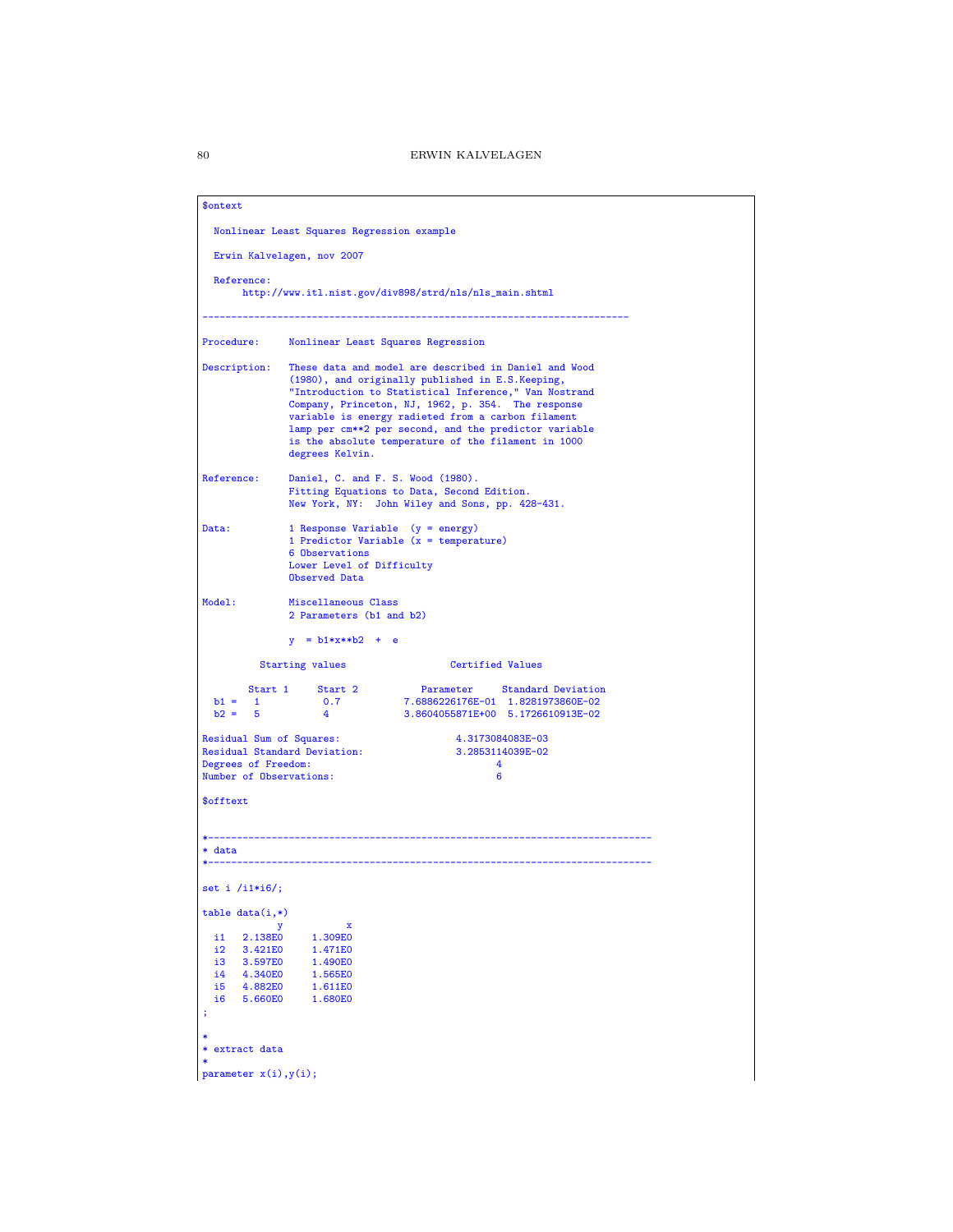```
x(i) = data(i, 'x');y(i) = data(i, 'y');*
* certified values
 *
scalars
  cb1 'certified value for b1' /7.6886226176E-01/
  cb2 'certified value for b2' /3.8604055871E+00/
   ce1 'certified std err for b1 ' / 1.8281973860E-02 /
ce2 'certified std err for b2 ' / 5.1726610913E-02 /
;
 *-----------------------------------------------------------------------------
* statistical model
 *-----------------------------------------------------------------------------
variables
      sse 'sum of squared errors'
b1 'coefficient to estimate'
b2 'coefficient to estimate'
;
equations
      fit(i) 'the non-linear model'
obj 'objective'
;
 obj.. sse =n= 0;
fit(i).. y(i) =e= b1*x(i)**b2;
 *-----------------------------------------------------------------------------
* first set of initial values
 *-----------------------------------------------------------------------------
 b1.l = 1;
b2.l = 5;
option nlp=nls;
model nlfit /obj,fit/;
solve nlfit minimizing sse using nlp;
display sse.1,b1.1,b2.1;
 abort$((abs(b1.l-cb1)+abs(b2.l-cb2))>0.0001) "Accuracy problem";
abort$((abs(b1.m-ce1)+abs(b2.m-ce2))>0.0001) "Accuracy problem";
 *-----------------------------------------------------------------------------
* second set of initial values
 *-----------------------------------------------------------------------------
b1.1 = 0.7;b2.1 = 4;solve nlfit minimizing sse using nlp;
display sse.1,b1.1,b2.1;
 abort$((abs(b1.l-cb1)+abs(b2.l-cb2))>0.0001) "Accuracy problem";
abort$((abs(b1.m-ce1)+abs(b2.m-ce2))>0.0001) "Accuracy problem";
 *-----------------------------------------------------------------------------
* third set of initial values
 *-----------------------------------------------------------------------------
b1.1 = 7.6886226176E-01;b2.1 = 3.8604055871E+00;solve nlfit minimizing sse using nlp;
display sse.1,b1.1,b2.1;
 abort$((abs(b1.l-cb1)+abs(b2.l-cb2))>0.0001) "Accuracy problem";
abort$((abs(b1.m-ce1)+abs(b2.m-ce2))>0.0001) "Accuracy problem";
```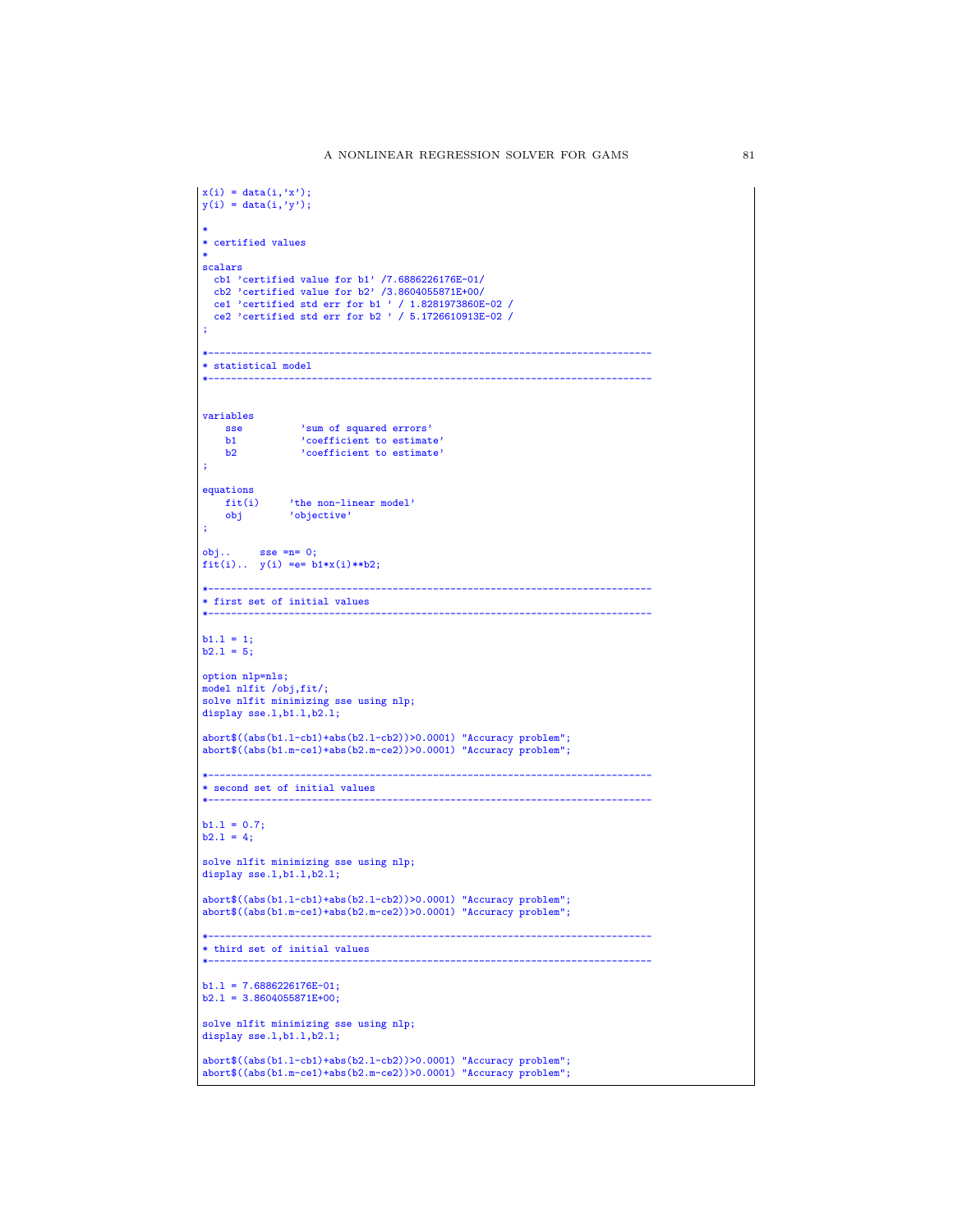```
12.7.2. Model DanWood2.gms. 18
```

```
$ontext
  Nonlinear Least Squares Regression example
  We solve this an OLS by taking logs.
  Erwin Kalvelagen, nov 2007
  Reference:
       http://www.itl.nist.gov/div898/strd/nls/nls_main.shtml
  NLS model: y = b1*x**b2LS model: log(y) = log(b1) + b2*log(x)$offtext
                                                              *-----------------------------------------------------------------------------
* data
*-----------------------------------------------------------------------------
set i /i1*i6/;
table data(i,*)y x<br>co 1.309E0<br>co 1.471E0
   i1 2.138E0 1.309E0
i2 3.421E0 1.471E0
   i3 3.597E0 1.490E0
i4 4.340E0 1.565E0
   i5 4.882E0 1.611E0
i6 5.660E0 1.680E0
;
*
* extract data
*
parameter x(i),y(i);
x(i) = data(i,'x');
y(i) = data(i,'y');
*-----------------------------------------------------------------------------
* statistical model
*-----------------------------------------------------------------------------
variables
     sse 'sum of squared errors'
logb1 'coefficient to estimate'
b2 'coefficient to estimate'
;
equations<br>fit(i)
     fit(i) 'the non-linear model'
obj 'objective'
;
obj.. sse =n= 0;
fit(i).. log(y(i)) =e= logb1 + b2*log(x(i));
option lp=ls;
model lfit /obj,fit/;
solve lfit minimizing sse using lp;
display "Solver results:",sse.l,logb1.l,b2.l;
scalar b1;
b1 = exp(logb1.1);
```
<span id="page-81-0"></span> $^{18}\!$  <www.amsterdamoptimization.com/models/regression/DanWood2.gms>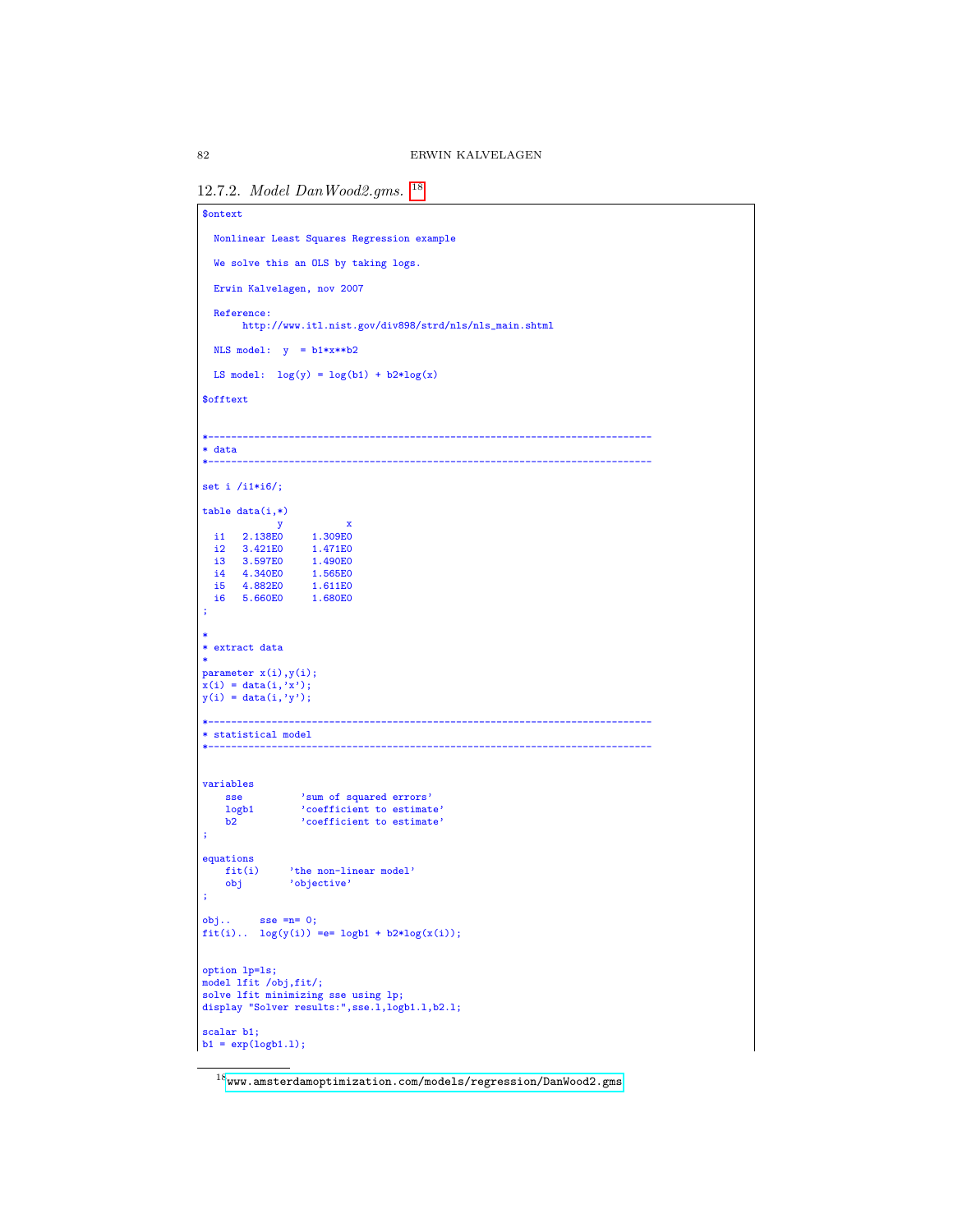display "Model results:",b1,b2.l;

## 12.8. Kirby2. NIST[\[23\]](#page-146-0) model with

(46) 
$$
y = \frac{\beta_1 + \beta_2 x + \beta_3 x^2}{1 + \beta_4 x + \beta_5 x^2} + \varepsilon
$$

These data are the result of a NIST study involving scanning electron microscope line with standards[\[21\]](#page-145-2).



Figure 20. Scatter plot of model Kirby2

12.8.1. Model Kirby2.gms. [19](#page-82-0)

| \$ontext     |                                                        |
|--------------|--------------------------------------------------------|
|              | Nonlinear Least Squares Regression example             |
|              | Erwin Kalvelagen, nov 2007                             |
| Reference:   | http://www.itl.nist.gov/div898/strd/nls/nls_main.shtml |
| Procedure:   | Nonlinear Least Squares Regression                     |
| Description: | These data are the result of a NIST study involving    |

<span id="page-82-0"></span> $^{19}$ <www.amsterdamoptimization.com/models/regression/Kirby2.gms>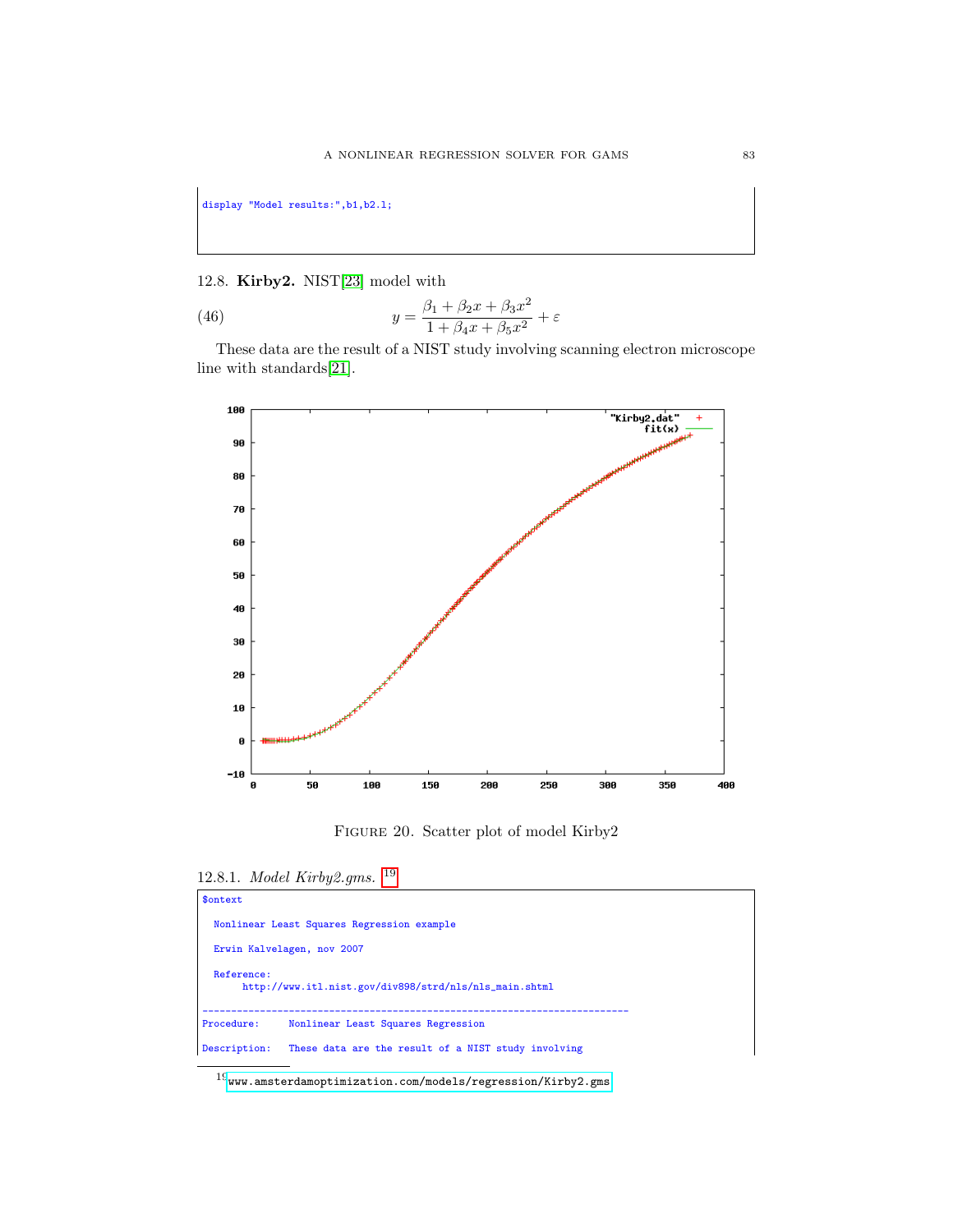scanning electron microscope line with standards. Reference: Kirby, R., NIST (197?). Scanning electron microscope line width standards. Data: 1 Response (y) 1 Predictor (x) 151 Observations Average Level of Difficulty Observed Data Model: Rational Class (quadratic/quadratic) 5 Parameters (b1 to b5)  $y = (b1 + b2*x + b3*x*x)$  /  $(1 + b4*x + b5*x**2)$  + e Starting values **Certified Values** Start 1 Start 2 Parameter Standard Deviation<br>
b1 = 2 1.5 1.6745063063E+00 8.7989634338E-02<br>
b2 = -0.1 -0.15 -1.3927397667E-01 4.1182041386E-03<br>
b3 = 0.003 0.0025 2.5961181191E-03 4.1856520458E-05<br>
b4 = -0.001 -0.0015 -1.72 Residual Sum of Squares: 3.9050739624E+00 Residual Standard Deviation: 1.6354535131E-01 Degrees of Freedom: 146 Number of Observations: 151 \$offtext \*----------------------------------------------------------------------------- \* data \*---------------------------------------------------------------------------- set i /i1\*i151/; table  $data(i,*)$ y x i1 0.0082E0 9.65E0 i2 0.0112E0 10.74E0<br>i3 0.0149E0 11.81E0 i3 0.0149E0 11.81E0<br>i4 0.0198E0 12.88E0 i4 0.0198E0 12.88E0<br>i5 0.0248E0 14.06E0 i5 0.0248E0 14.06E0<br>i6 0.0324E0 15.28E0 i6 0.0324E0 15.28E0<br>i7 0.0420E0 16.63E0 i7 0.0420E0 16.63E0<br>i8 0.0549E0 18.19E0 i8 0.0549E0 18.19E0<br>i9 0.0719E0 19.88E0 i9 0.0719E0 19.88E0<br>i10 0.0963E0 21.84E0 i10 0.0963E0 21.84E0<br>i11 0.1291E0 24.00E0 i11 0.1291E0<br>i12 0.1710E0 i12 0.1710E0 26.25E0<br>i13 0.2314E0 28.86E0 i13 0.2314E0 28.86E0<br>i14 0.3227E0 31.85E0 i14 0.3227E0 31.85E0 i15 0.4809E0 35.79E0 i16 0.7084E0 40.18E0<br>i17 1.0220E0 44.74E0 i17 1.0220E0 44.74E0<br>i18 1.4580E0 49.53E0 i18 1.4580E0 49.53E0<br>i19 1.9520E0 53.94E0 i19 1.9520E0 53.94E0<br>i20 2.5410E0 58.29E0 i20 2.5410E0 58.29E0<br>i21 3.2230E0 62.63E0 i21 3.2230E0 62.63E0 i22 3.9990E0 67.03E0 i23 4.8520E0 71.25E0 i24 5.7320E0 75.22E0 i25 6.7270E0 79.33E0<br>i26 7.8350E0 83.56E0 i26 7.8350E0 83.56E0<br>i27 9.0250E0 87.75E0 i27 9.0250E0 87.75E0 i28 10.2670E0 91.93E0<br>i29 11.5780E0 96.10E0 i29 11.5780E0 96.10E0<br>i30 12.9440E0 100.28E0

12.9440E0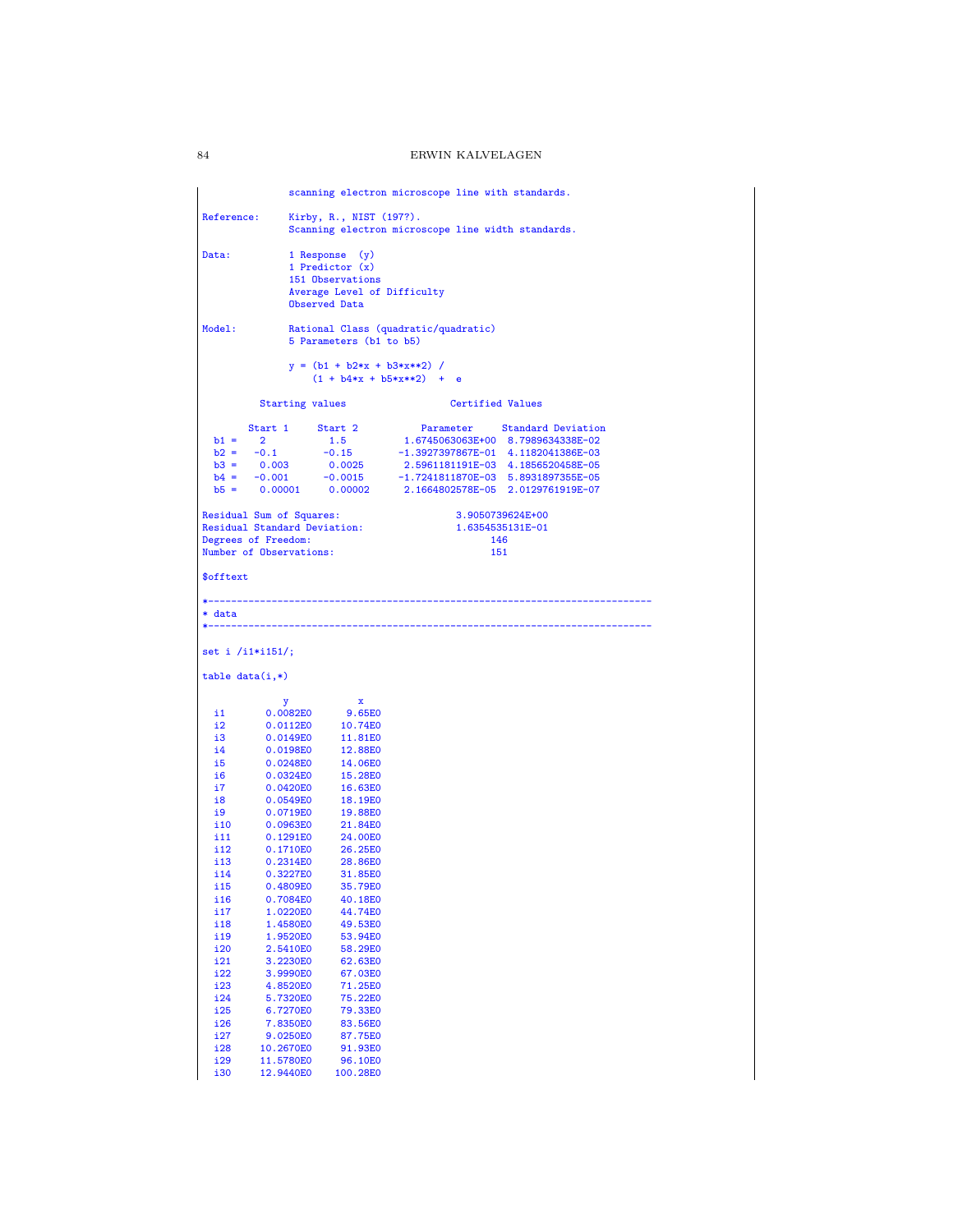| i31        | 14.3770E0 | 104.46E0 |
|------------|-----------|----------|
| i32        | 15.8560E0 | 108.66E0 |
|            | 17.3310E0 |          |
| i33        |           | 112.71E0 |
| i34        | 18.8850E0 | 116.88E0 |
| i35        | 20.5750E0 | 121.33E0 |
| i36        | 22.3200E0 | 125.79E0 |
|            |           |          |
| i37        | 22.3030E0 | 125.79E0 |
| i38        | 23.4600E0 | 128.74E0 |
| i39        | 24.0600E0 | 130.27E0 |
| i40        | 25.2720E0 | 133.33E0 |
|            |           |          |
| i41        | 25.8530E0 | 134.79E0 |
| i42        | 27.1100E0 | 137.93E0 |
| i43        | 27.6580E0 | 139.33E0 |
|            | 28.9240E0 | 142.46E0 |
| i44        |           |          |
| i45        | 29.5110E0 | 143.90E0 |
| i46        | 30.7100E0 | 146.91E0 |
| i47        | 31.3500E0 | 148.51E0 |
| i48        |           |          |
|            | 32.5200E0 | 151.41E0 |
| i49        | 33.2300E0 | 153.17E0 |
| i50        | 34.3300E0 | 155.97E0 |
| i51        | 35.0600E0 | 157.76E0 |
|            |           |          |
| i52        | 36.1700E0 | 160.56E0 |
| i53        | 36.8400E0 | 162.30E0 |
| i54        | 38.0100E0 | 165.21E0 |
| i55        | 38.6700E0 | 166.90E0 |
|            |           |          |
| <b>i56</b> | 39.8700E0 | 169.92E0 |
| i57        | 40.0300E0 | 170.32E0 |
| i58        | 40.5000E0 | 171.54E0 |
| i59        | 41.3700E0 | 173.79E0 |
|            |           |          |
| i60        | 41.6700E0 | 174.57E0 |
| i61        | 42.3100E0 | 176.25E0 |
| i62        | 42.7300E0 | 177.34E0 |
| i63        | 43.4600E0 | 179.19E0 |
|            |           |          |
| i64        | 44.1400E0 | 181.02E0 |
| i65        | 44.5500E0 | 182.08E0 |
| i66        | 45.2200E0 | 183.88E0 |
| i67        | 45.9200E0 | 185.75E0 |
|            |           |          |
| i68        | 46.3000E0 | 186.80E0 |
| i69        | 47.0000E0 | 188.63E0 |
| i70        | 47.6800E0 | 190.45E0 |
| i71        | 48.0600E0 | 191.48E0 |
|            |           |          |
| i72        | 48.7400E0 | 193.35E0 |
| i73        | 49.4100E0 | 195.22E0 |
| i74        | 49.7600E0 | 196.23E0 |
|            | 50.4300E0 |          |
| i75        |           | 198.05E0 |
| i76        | 51.1100E0 | 199.97E0 |
| i77        | 51.5000E0 | 201.06E0 |
| i78        | 52.1200E0 | 202.83E0 |
|            |           |          |
| i79        | 52.7600E0 | 204.69E0 |
| i80        | 53.1800E0 | 205.86E0 |
| i81        | 53.7800E0 | 207.58E0 |
| i82        | 54.4600E0 | 209.50E0 |
|            | 54.8300E0 | 210.65E0 |
| i83        |           |          |
| i84        | 55.4000E0 | 212.33E0 |
| i85        | 56.4300E0 | 215.43E0 |
| i86        | 57.0300E0 | 217.16E0 |
|            |           |          |
| i87        | 58.0000E0 | 220.21E0 |
| <u>i88</u> | 58.6100E0 | 221.98E0 |
| i89        | 59.5800E0 | 225.06E0 |
| <u>i90</u> |           |          |
|            |           |          |
|            | 60.1100E0 | 226.79E0 |
| <u>i91</u> | 61.1000E0 | 229.92E0 |
| <u>192</u> | 61.6500E0 | 231.69E0 |
|            |           |          |
| <u>i93</u> | 62.5900E0 | 234.77E0 |
| <u>i94</u> | 63.1200E0 | 236.60E0 |
| <u>i95</u> | 64.0300E0 | 239.63E0 |
| <u>i96</u> | 64.6200E0 | 241.50E0 |
|            | 65.4900E0 |          |
| <u>i97</u> |           | 244.48E0 |
| <u>i98</u> | 66.0300E0 | 246.40E0 |
| <u>i99</u> | 66.8900E0 | 249.35E0 |
| i100       | 67.4200E0 | 251.32E0 |
| i101       | 68.2300E0 | 254.22E0 |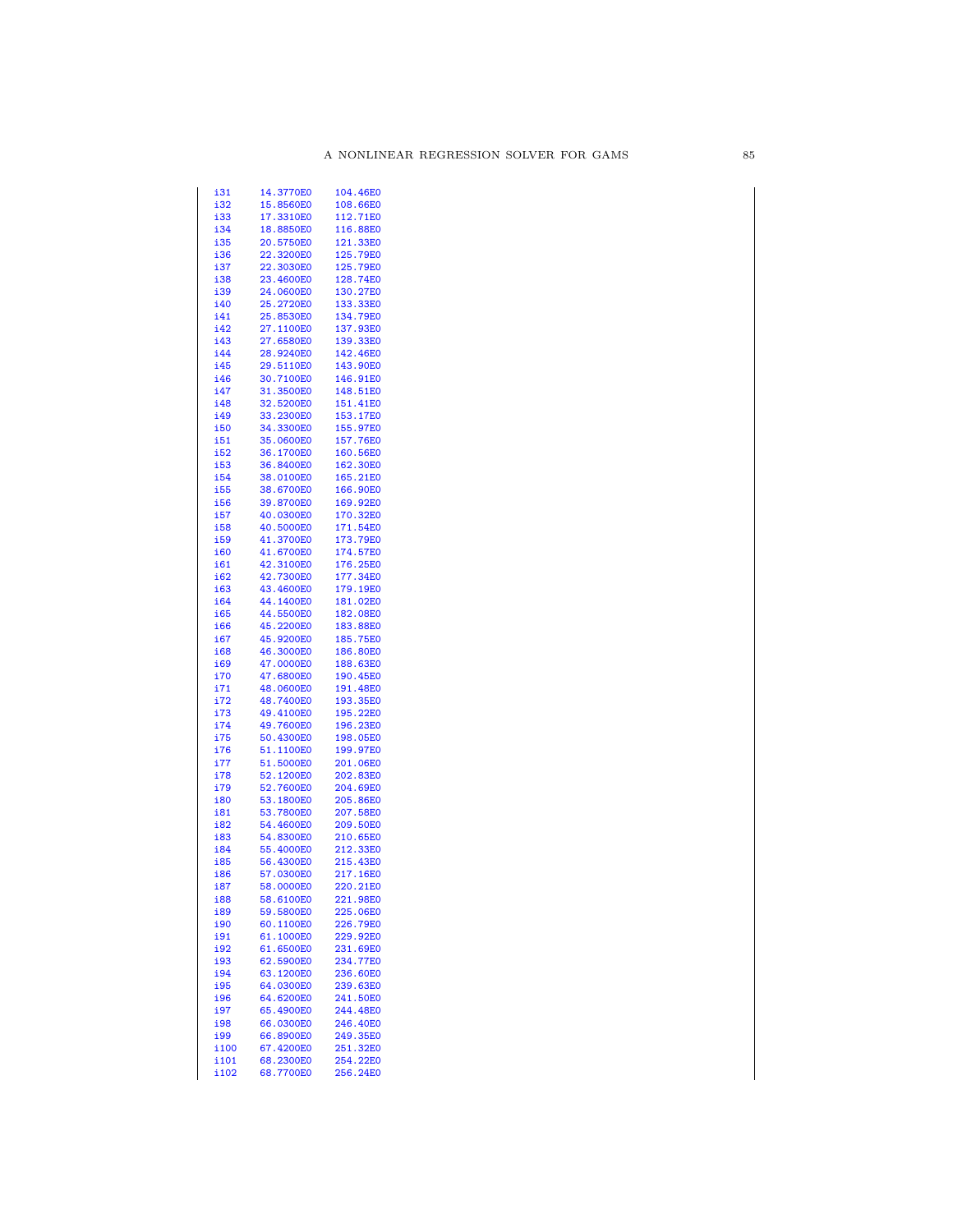| i 103              | 69.5900E0                   | 259.11E0                                             |
|--------------------|-----------------------------|------------------------------------------------------|
| i104               | 70.1100E0                   | 261.18E0                                             |
| i105               | 70.8600E0                   | 264.02E0                                             |
|                    |                             |                                                      |
| i106               | 71.4300E0                   | 266.13E0                                             |
| i107               | 72.1600E0                   | 268.94E0                                             |
| i108               | 72.7000E0                   | 271.09E0                                             |
| i109               | 73.4000E0                   | 273.87E0                                             |
|                    | 73.9300E0                   | 276.08E0                                             |
| i110               |                             |                                                      |
| i111               | 74.6000E0                   | 278.83E0                                             |
| i112               | 75.1600E0                   | 281.08E0                                             |
| i 113              | 75.8200E0                   | 283.81E0                                             |
| i114               | 76.3400E0                   | 286.11E0                                             |
|                    | 76.9800E0                   |                                                      |
| i115               |                             | 288.81E0                                             |
| i116               | 77.4800E0                   | 291.08E0                                             |
| i117               | 78.0800E0                   | 293.75E0                                             |
| i118               | 78.6000E0                   | 295.99E0                                             |
| i 119              | 79.1700E0                   | 298.64E0                                             |
|                    |                             |                                                      |
| i120               | 79.6200E0                   | 300.84E0                                             |
| i 121              | 79.8800E0                   | 302.02E0                                             |
| i122               | 80.1900E0                   | 303.48E0                                             |
| i123               | 80.6600E0                   | 305.65E0                                             |
| i124               | 81.2200E0                   | 308.27E0                                             |
|                    |                             |                                                      |
| i125               | 81.6600E0                   | 310.41E0                                             |
| i126               | 82.1600E0                   | 313.01E0                                             |
| i 127              | 82.5900E0                   | 315.12E0                                             |
| i 128              | 83.1400E0                   | 317.71E0                                             |
|                    |                             |                                                      |
| i129               | 83.5000E0                   | 319.79E0                                             |
| i130               | 84.0000E0                   | 322.36E0                                             |
| i 131              | 84.4000E0                   | 324.42E0                                             |
| i132               | 84.8900E0                   | 326.98E0                                             |
| i133               | 85.2600E0                   | 329.01E0                                             |
|                    |                             |                                                      |
| i 134              | 85.7400E0                   | 331.56E0                                             |
| i135               | 86.0700E0                   | 333.56E0                                             |
| i136               | 86.5400E0                   | 336.10E0                                             |
| i 137              | 86.8900E0                   | 338.08E0                                             |
| i138               | 87.3200E0                   | 340.60E0                                             |
|                    |                             |                                                      |
| i139               | 87.6500E0                   | 342.57E0                                             |
| i140               | 88.1000E0                   | 345.08E0                                             |
| i141               | 88.4300E0                   | 347.02E0                                             |
| i142               | 88.8300E0                   | 349.52E0                                             |
| i143               | 89.1200E0                   | 351.44E0                                             |
|                    |                             |                                                      |
| i144               | 89.5400E0                   | 353.93E0                                             |
| i145               | 89.8500E0                   | 355.83E0                                             |
| i146               | 90.2500E0                   | 358.32E0                                             |
| i 147              | 90.5500E0                   | 360.20E0                                             |
|                    |                             |                                                      |
| i148               | 90.9300E0                   | 362.67E0                                             |
| i149               | 91.2000E0                   | 364.53E0                                             |
| i150               | 91.5500E0                   | 367.00E0                                             |
| i151               | 92.2000E0                   | 371.30E0                                             |
|                    |                             |                                                      |
|                    |                             |                                                      |
| ĵ,                 |                             |                                                      |
|                    |                             |                                                      |
|                    |                             |                                                      |
|                    |                             |                                                      |
| extract data<br>*  |                             |                                                      |
|                    |                             |                                                      |
| ∗                  |                             |                                                      |
|                    | parameter $x(i)$ , $y(i)$ ; |                                                      |
|                    | $x(i) = data(i, 'x');$      |                                                      |
|                    | $y(i) = data(i, 'y');$      |                                                      |
|                    |                             |                                                      |
|                    |                             |                                                      |
|                    |                             |                                                      |
| * certified values |                             |                                                      |
| $\ast$             |                             |                                                      |
| scalars            |                             |                                                      |
|                    |                             |                                                      |
|                    |                             | cb1 'certified value for $b1'$ / 1.6745063063E+00 /  |
|                    |                             | cb2 'certified value for b2' / $-1.3927397867E-01$ / |
|                    |                             | cb3 'certified value for b3' / $2.5961181191E-03$ /  |
|                    |                             | cb4 'certified value for $b4'$ / -1.7241811870E-03 / |
|                    |                             | cb5 'certified value for $b5'$ / 2.1664802578E-05 /  |
|                    |                             | ce1 'certified std err for b1 ' / 8.7989634338E-02 / |
|                    |                             |                                                      |
|                    |                             | ce2 'certified std err for b2 ' / 4.1182041386E-03 / |
|                    |                             | ce3 'certified std err for b3 ' / 4.1856520458E-05 / |
|                    |                             |                                                      |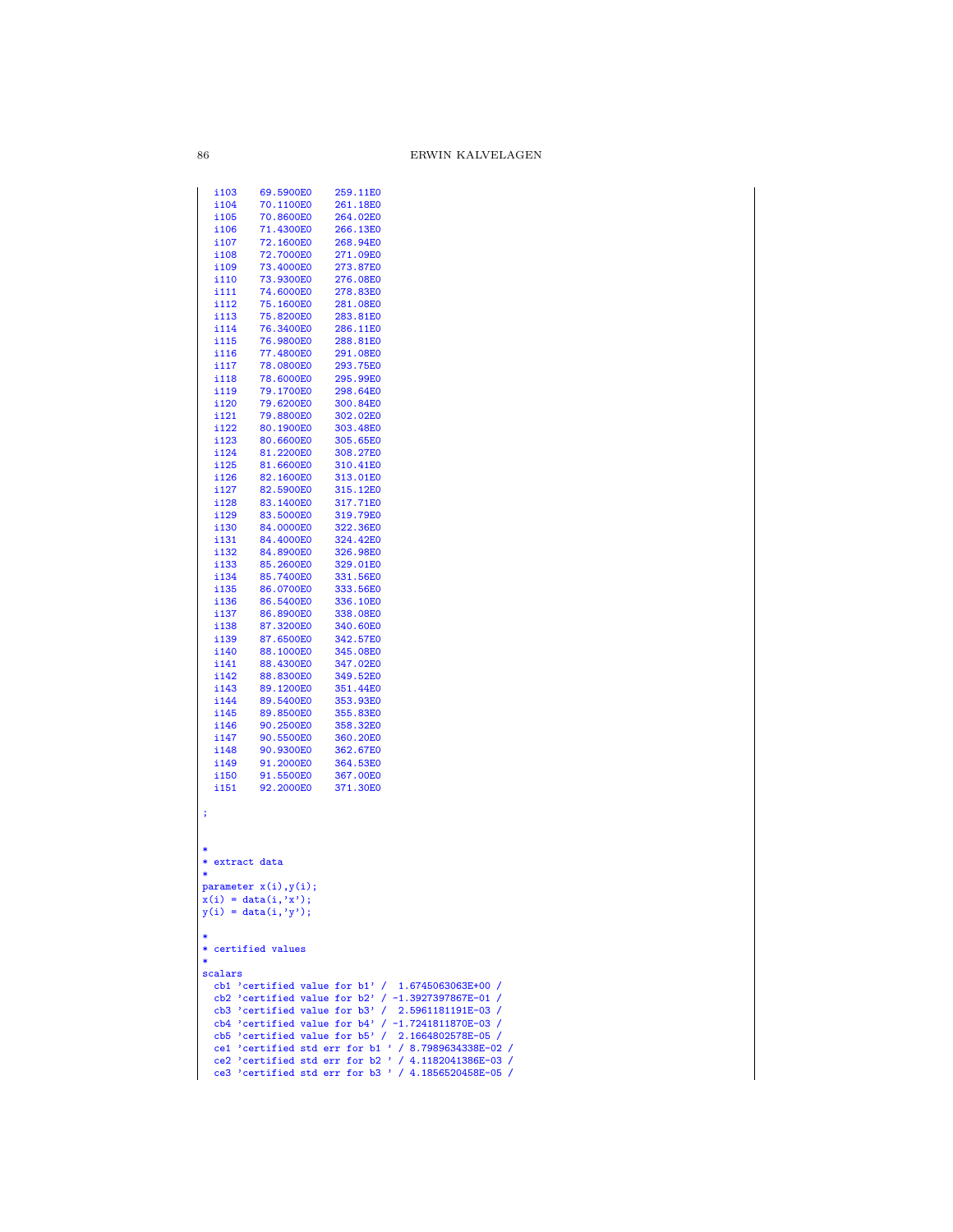```
ce4 'certified std err for b4 ' / 5.8931897355E-05 /
ce5 'certified std err for b5 ' / 2.0129761919E-07 /
;
*-----------------------------------------------------------------------------
* statistical model
*-----------------------------------------------------------------------------
variables
    sse 'sum of squared errors'<br>b1 'coefficient to estimate
    b1 <br>
b2 <br>
coefficient to estimate'<br>
coefficient to estimate'
     b2 'coefficient to estimate'
b3 'coefficient to estimate'
b4 'coefficient to estimate'
b5 'coefficient to estimate'
;
equationsfit(i)fit(i) 'the non-linear model'
obj 'objective'
;
obj.. sse =n= 0;
fit(i).. y(i) =e= (b1 + b2*x(i) + b3*x(i)**2) /
                    (1 + b4*x(i) + b5*x(i)*2);*-----------------------------------------------------------------------------
* first set of initial values
*-----------------------------------------------------------------------------
b1.1 = 2:
b2.1 = -0.1;
b3.1 = 0.003;<br>b4.1 = -0.001;b5.1 = 0.00001;option nlp=nls;
model nlfit /obj,fit/;
solve nlfit minimizing sse using nlp;
display sse.l,b1.l,b2.l,b3.l,b4.l,b5.l;
abort$((abs(b1.l-cb1)+abs(b2.l-cb2)+abs(b3.l-cb3)
        +abs(b4.l-cb4)+abs(b5.l-cb5))>0.0001) "Accuracy problem";
abort$((abs(b1.m-ce1)+abs(b2.m-ce2)+abs(b3.m-ce3)
        +abs(b4.m-ce4)+abs(b5.m-ce5))>0.0001) "Accuracy problem";
*-----------------------------------------------------------------------------
* second set of initial values
*-----------------------------------------------------------------------------
b1.1 = 1.5;b2.1 = -0.15;
b3.1 = 0.0025;<br>
b4.1 = -0.0015;<br>
b5.1 = 0.00002;solve nlfit minimizing sse using nlp;
display sse.1,b1.1,b2.1,b3.1,b4.1,b5.1;
abort$((abs(b1.l-cb1)+abs(b2.l-cb2)+abs(b3.l-cb3)
        +abs(b4.l-cb4)+abs(b5.l-cb5))>0.0001) "Accuracy problem";
abort$((abs(b1.m-ce1)+abs(b2.m-ce2)+abs(b3.m-ce3)
       +abs(b4.m-ce4)+abs(b5.m-ce5))>0.0001) "Accuracy problem";
```
12.9. Hahn1. NIST[\[23\]](#page-146-0) model with

(47) 
$$
y = \frac{\beta_1 + \beta_2 x + \beta_3 x^2 + \beta_4 x^3}{1 + \beta_5 x + \beta_6 x^2 + \beta_7 x^3} + \varepsilon
$$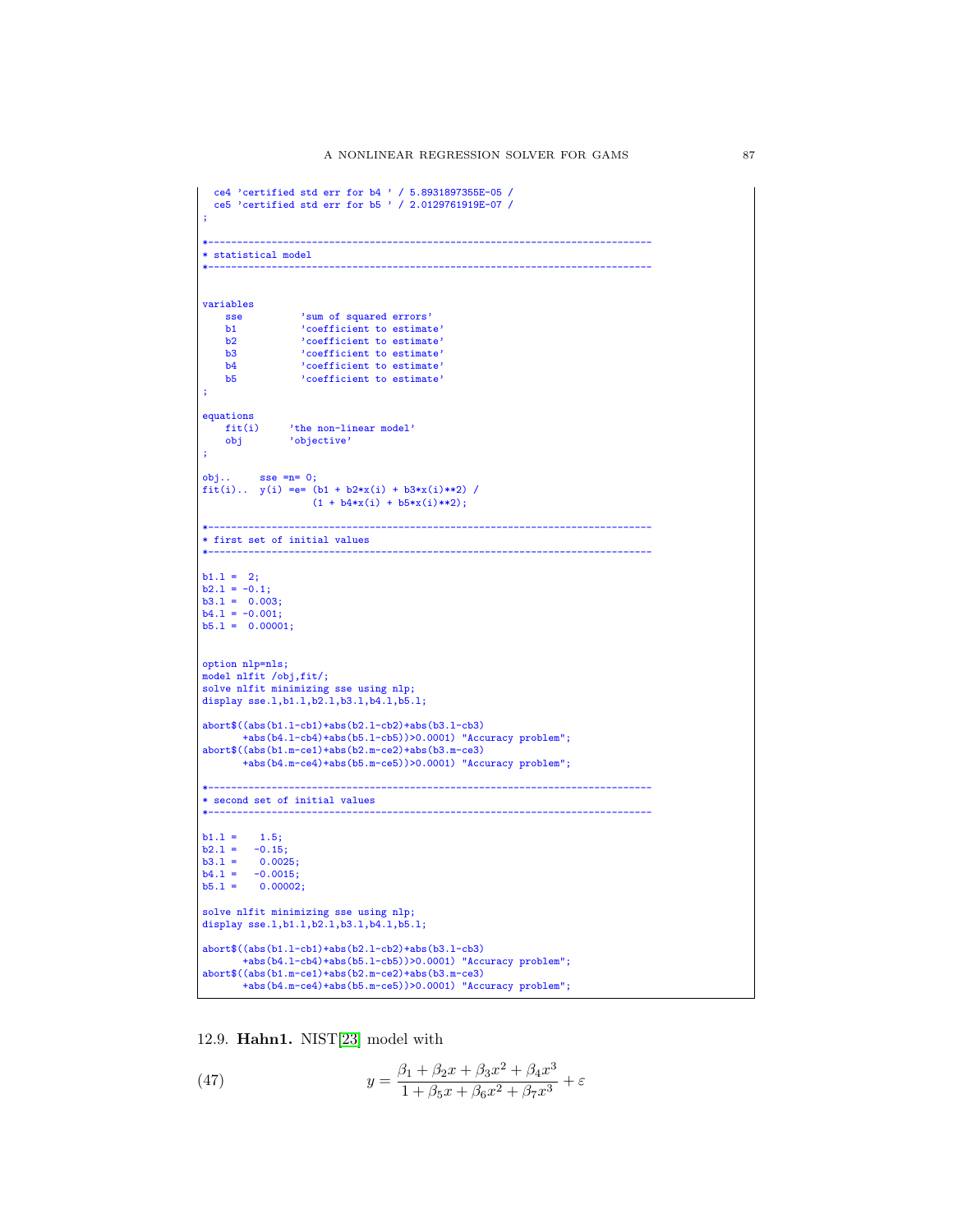These data are the result of a NIST study involving the thermal expansion of copper. The response variable is the coefficient of thermal expansion, and the predictor variable is temperature in degrees kelvin[\[14\]](#page-145-3).



Figure 21. Scatter plot of model Hahn1

12.9.1. Model Hahn1.gms. [20](#page-87-0)

| \$ontext     |                                                                                                                                                                                                                              |  |  |  |  |
|--------------|------------------------------------------------------------------------------------------------------------------------------------------------------------------------------------------------------------------------------|--|--|--|--|
|              | Nonlinear Least Squares Regression example                                                                                                                                                                                   |  |  |  |  |
|              | Erwin Kalvelagen, nov 2007                                                                                                                                                                                                   |  |  |  |  |
| Reference:   | http://www.itl.nist.gov/div898/strd/nls/nls_main.shtml                                                                                                                                                                       |  |  |  |  |
| Procedure:   | Nonlinear Least Squares Regression                                                                                                                                                                                           |  |  |  |  |
| Description: | These data are the result of a NIST study involving<br>the thermal expansion of copper. The response<br>variable is the coefficient of thermal expansion, and<br>the predictor variable is temperature in degrees<br>kelvin. |  |  |  |  |
| Reference:   | Hahn, T., NIST (197?).<br>Copper Thermal Expansion Study.                                                                                                                                                                    |  |  |  |  |
| Data:        | 1 Response $(y = coefficient of thermal expansion)$<br>1 Predictor $(x = temperature, degrees kelvin)$<br>236 Observations<br>Average Level of Difficulty                                                                    |  |  |  |  |

<span id="page-87-0"></span> $^{20}\!$  <www.amsterdamoptimization.com/models/regression/Hahn1.gms>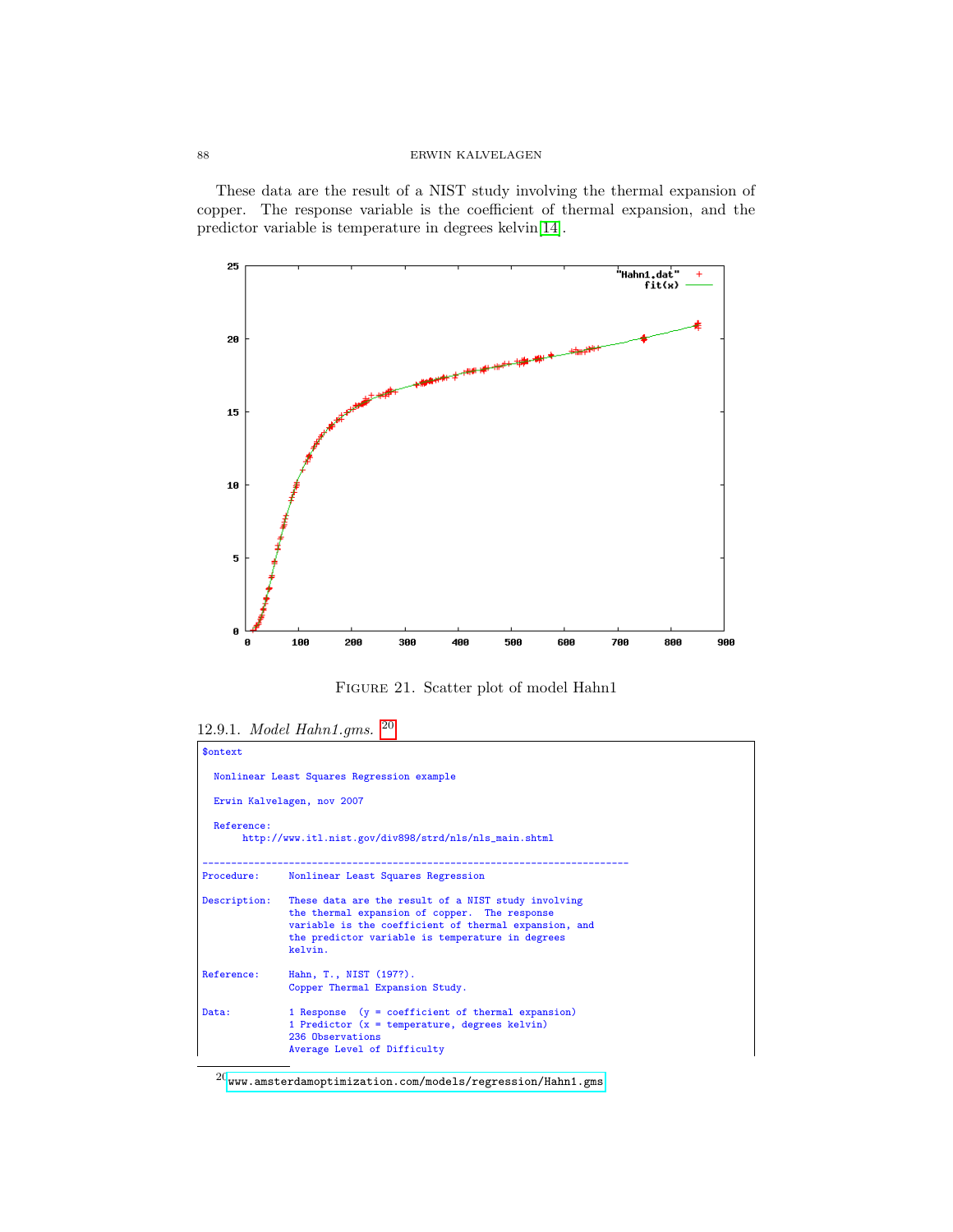Observed Data Model: Rational Class (cubic/cubic) 7 Parameters (b1 to b7)  $y = (b1+b2*x+b3*x*x+2+b4*x*x+3)$ (1+b5\*x+b6\*x\*\*2+b7\*x\*\*3) + e Starting values **Certified Values** Start 1 Start 2 Parameter Standard Deviation b1 = 10 1 1.0776351733E+00 1.7070154742E-01 b2 = -1 -0.1 -1.2269296921E-01 1.2000289189E-02 b3 = 0.05 0.005 4.0863750610E-03 2.2508314937E-04  $\begin{array}{cccccc} \rm{b4} & = & -0.00001 & -0.000001 & -1.4262662514E-06 & 2.7578037666E-07 \\ \rm{b5} & = & -0.05 & -0.005 & -5.7609940901E-03 & 2.4712888219E-04 \\ \rm{b6} & = & 0.001 & 0.0001 & 2.4053735503E-04 & 1.0449373768E-05 \end{array}$  $\begin{array}{cccccc} \text{b5} = & -0.05 & & -0.005 & & -5.7609940901E - 03 & 2.4712888219E - 04 \\ \text{b6} = & 0.001 & & 0.0001 & & 2.4053735603E - 04 & 1.0449373768E - 05 \end{array}$  $b6 = \begin{array}{cccc} 0.001 & 0.0001 & 2.4053735603E-04 & 1.0449373768E-05 \\ b7 = -0.000001 & -0.0000001 & -1.2314450199E-07 & 1.3027335327E-08 \end{array}$  $-0.000001$   $-0.0000001$   $-1.2314450199E-07$   $1.3027335327E-08$ Residual Sum of Squares: 1.5324382854E+00<br>Residual Standard Deviation: 3.1803852243E-02 Residual Standard Deviation: 8.1803852<br>Degrees of Freedom: 229 Degrees of Freedom: 229<br>
Number of Observations: 236<br>
236 Number of Observations: \$offtext \*----------------------------------------------------------------------------- \* data \*---------------------------------------------------------------------------- set i /i1\*i236/; table data(i,\*) y x i1 .591E0 24.41E0 i2 1.547E0 34.82E0<br>i3 2.902E0 44.09E0 i3 2.902E0 44.09E0 i4 2.894E0 45.07E0 i5 4.703E0 54.98E0 iff 6.307E0 65.51E0<br>1.03E0 70.53E0 i7 7.03E0 70.53E0<br>i8 7.898E0 75.70E0 i8 7.898E0 75.70E0 i9 9.470E0 89.57E0<br>i10 9.484E0 91.14E0 i10 9.484E0 91.14E0<br>i11 10.072E0 96.40E0 i11 10.072E0 96.40E0<br>i12 10.163E0 97.19E0 i12 10.163E0 97.19E0<br>i13 11.615E0 114.26E0 i13 11.615E0 114.26E0<br>i14 12.005E0 120.25E0 i14 12.005E0 120.25E0<br>i15 12.478E0 127.08E0 i15 12.478E0 127.08E0<br>i16 12.982E0 133.55E0 i16 12.982E0 133.55E0<br>i17 12.970E0 133.61E0 i17 12.970E0 133.61E0<br>i18 13.926E0 158.67E0 i18 13.926E0 158.67E0<br>i19 14.452E0 172.74E0 i19 14.452E0 172.74E0<br>i20 14.404E0 171.31E0 i20 14.404E0 171.31E0<br>i21 15.190E0 202.14E0 i21 15.190E0 202.14E0<br>i22 15.550E0 220.55E0 i22 15.550E0 220.55E0 i23 15.528E0 221.05E0 i24 15.499E0 221.39E0<br>i25 16.131E0 250.99E0 i25 16.131E0 250.99E0<br>i26 16.438E0 268.99E0 i26 16.438E0 268.99E0<br>i27 16.387E0 271.80E0 i27 16.387E0 271.80E0<br>i28 16.549E0 271.97E0 i28 16.549E0 271.97E0<br>i29 16.872E0 321.31E0 i29 16.872E0 321.31E0<br>i30 16.830E0 321.69E0 i30 16.830E0 321.69E0 i31 16.926E0 330.14E0<br>i32 16.907E0 333.03E0 i32 16.907E0 333.03E0<br>i33 16.966E0 333.47E0 i33 16.966E0 333.47E0<br>i34 17.060E0 340.77E0 i34 17.060E0 340.77E0<br>i35 17.122E0 345.65E0 i35 17.122E0 345.65E0<br>i36 17.311E0 373.11E0 i36 17.311E0 373.11E0<br>i37 17.355E0 373.79E0 i37 17.355E0<br>i38 17.668E0 411.82E0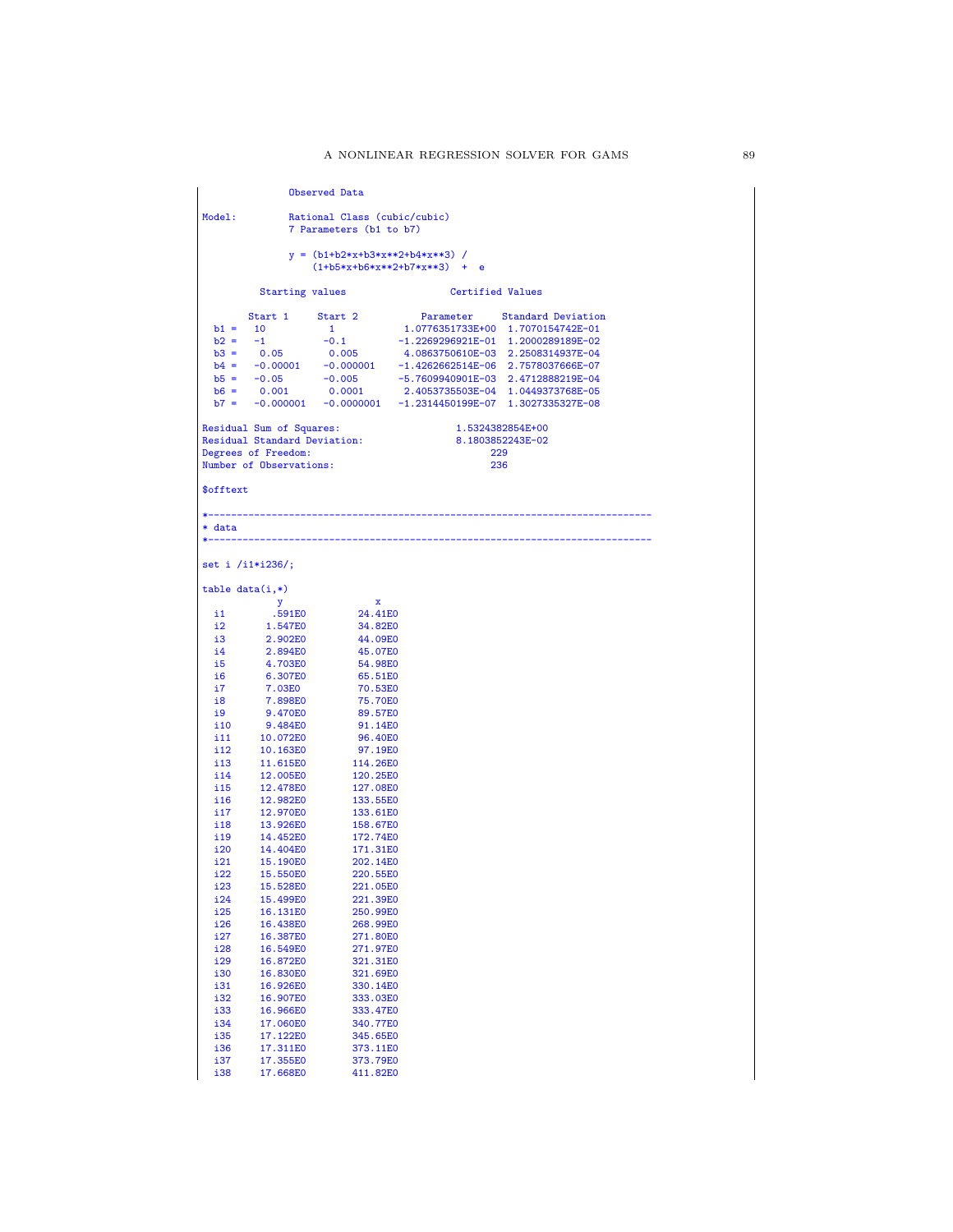| i39        | 17.767E0 | 419.51E0 |
|------------|----------|----------|
| i40        | 17.803E0 | 421.59E0 |
| i41        | 17.765E0 | 422.02E0 |
|            |          |          |
| i42        | 17.768E0 | 422.47E0 |
| i43        | 17.736E0 | 422.61E0 |
| i44        | 17.858E0 | 441.75E0 |
|            |          |          |
| i45        | 17.877E0 | 447.41E0 |
| i46        | 17.912E0 | 448.7E0  |
| i47        | 18.046E0 | 472.89E0 |
|            |          |          |
| i48        | 18.085E0 | 476.69E0 |
| i49        | 18.291E0 | 522.47E0 |
| i50        | 18.357E0 | 522.62E0 |
|            |          |          |
| i51        | 18.426E0 | 524.43E0 |
| i52        | 18.584E0 | 546.75E0 |
| i53        | 18.610E0 | 549.53E0 |
|            |          |          |
| i54        | 18.870E0 | 575.29E0 |
| i55        | 18.795E0 | 576.00E0 |
| i56        | 19.111E0 | 625.55E0 |
|            |          |          |
| i57        | .367E0   | 20.15E0  |
| i58        | .796E0   | 28.78E0  |
| i59        | 0.892E0  | 29.57E0  |
| <b>i60</b> | 1.903E0  | 37.41E0  |
|            |          |          |
| i61        | 2.150E0  | 39.12E0  |
| i62        | 3.697E0  | 50.24E0  |
| i63        | 5.870E0  | 61.38E0  |
|            |          |          |
| i64        | 6.421E0  | 66.25E0  |
| i65        | 7.422E0  | 73.42E0  |
| i66        | 9.944E0  | 95.52E0  |
|            |          |          |
| i67        | 11.023E0 | 107.32E0 |
| i68        | 11.87E0  | 122.04E0 |
| i69        | 12.786E0 | 134.03E0 |
|            | 14.067E0 |          |
| i70        |          | 163.19E0 |
| i71        | 13.974E0 | 163.48E0 |
| i72        | 14.462E0 | 175.70E0 |
| i73        | 14.464E0 | 179.86E0 |
|            |          |          |
| i74        | 15.381E0 | 211.27E0 |
| i75        | 15.483E0 | 217.78E0 |
| i76        | 15.59E0  | 219.14E0 |
|            |          |          |
| i77        | 16.075E0 | 262.52E0 |
| i78        | 16.347E0 | 268.01E0 |
| i79        | 16.181E0 | 268.62E0 |
| i80        | 16.915E0 | 336.25E0 |
|            |          |          |
| i81        | 17.003E0 | 337.23E0 |
| i82        | 16.978E0 | 339.33E0 |
| i83        | 17.756E0 | 427.38E0 |
|            | 17.808E0 |          |
| i84        |          | 428.58E0 |
| i85        | 17.868E0 | 432.68E0 |
| i86        | 18.481E0 | 528.99E0 |
| i87        | 18.486E0 | 531.08E0 |
|            |          |          |
| i88        | 19.090E0 | 628.34E0 |
| i89        | 16.062E0 | 253.24E0 |
| i90        | 16.337E0 | 273.13E0 |
|            |          |          |
| i91        | 16.345E0 | 273.66E0 |
| i92        | 16.388E0 | 282.10E0 |
| i93        | 17.159E0 | 346.62E0 |
|            |          |          |
| i94        | 17.116E0 | 347.19E0 |
| <u>i95</u> | 17.164E0 | 348.78E0 |
| <u>i96</u> | 17.123E0 | 351.18E0 |
|            |          | 450.10E0 |
| i97        | 17.979E0 |          |
| i98        | 17.974E0 | 450.35E0 |
| <u>i99</u> | 18.007E0 | 451.92E0 |
| i100       | 17.993E0 | 455.56E0 |
|            |          |          |
| i101       | 18.523E0 | 552.22E0 |
| i102       | 18.669E0 | 553.56E0 |
| i103       | 18.617E0 | 555.74E0 |
| i104       |          |          |
|            |          |          |
|            | 19.371E0 | 652.59E0 |
| i105       | 19.330E0 | 656.20E0 |
|            | 0.080E0  |          |
| i106       |          | 14.13E0  |
| i107       | 0.248E0  | 20.41E0  |
| i108       | 1.089E0  | 31.30E0  |
| i109       | 1.418E0  | 33.84E0  |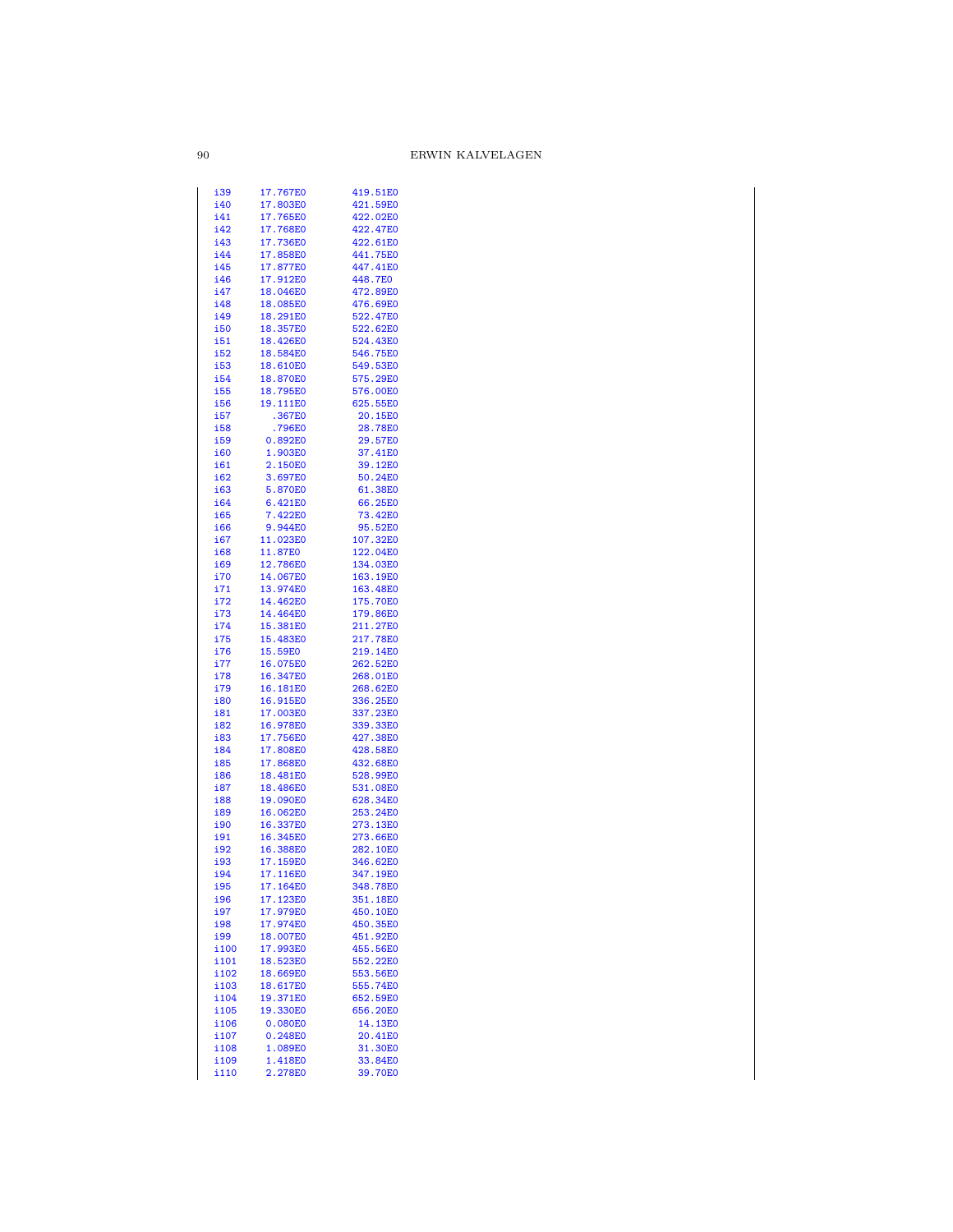| i111         | 3.624E0            | 48.83E0            |
|--------------|--------------------|--------------------|
| i112         | 4.574E0            | 54.50E0            |
| i113         | 5.556E0            | 60.41E0            |
|              |                    |                    |
| i114         | 7.267E0            | 72.77E0            |
| i115         | 7.695E0            | 75.25E0            |
| i116         | 9.136E0            | 86.84E0            |
|              |                    |                    |
| i117         | 9.959E0            | 94.88E0            |
| i118         | 9.957E0            | 96.40E0            |
|              | 11.600E0           |                    |
| i119         |                    | 117.37E0           |
| i120         | 13.138E0           | 139.08E0           |
| i121         | 13.564E0           | 147.73E0           |
|              |                    |                    |
| i122         | 13.871E0           | 158.63E0           |
| i123         | 13.994E0           | 161.84E0           |
| i124         | 14.947E0           | 192.11E0           |
|              |                    |                    |
| i125         | 15.473E0           | 206.76E0           |
| i126         | 15.379E0           | 209.07E0           |
| i127         | 15.455E0           | 213.32E0           |
|              |                    |                    |
| i128         | 15.908E0           | 226.44E0           |
| i129         | 16.114E0           | 237.12E0           |
| i130         | 17.071E0           | 330.90E0           |
|              |                    |                    |
| i131         | 17.135E0           | 358.72E0           |
| i132         | 17.282E0           | 370.77E0           |
| i133         | 17.368E0           | 372.72E0           |
|              |                    |                    |
| i134         | 17.483E0           | 396.24E0           |
| i135         | 17.764E0           | 416.59E0           |
|              |                    |                    |
| i136         | 18.185E0           | 484.02E0           |
| i137         | 18.271E0           | 495.47E0           |
| i138         | 18.236E0           | 514.78E0           |
|              |                    |                    |
| i139         | 18.237E0           | 515.65E0           |
| i140         | 18.523E0           | 519.47E0           |
| i141         | 18.627E0           | 544.47E0           |
|              |                    |                    |
| i142         | 18.665E0           | 560.11E0           |
| i143         | 19.086E0           | 620.77E0           |
| i144         | 0.214E0            | 18.97E0            |
|              |                    |                    |
| i145         | 0.943E0            | 28.93E0            |
| i146         | 1.429E0            | 33.91E0            |
| i147         | 2.241E0            | 40.03E0            |
|              |                    |                    |
| i148         | 2.951E0            | 44.66E0            |
| i149         | 3.782E0            | 49.87E0            |
| i150         | 4.757E0            | 55.16E0            |
|              |                    |                    |
| i151         | 5.602E0            | 60.90E0            |
| i152         | 7.169E0            | 72.08E0            |
|              | 8.920E0            |                    |
| i153         |                    | 85.15E0            |
| i154         | 10.055E0           | 97.06E0            |
| i155         | 12.035E0           | 119.63E0           |
|              |                    |                    |
| i156         | 12.861E0           | 133.27E0           |
| i157         | 13.436E0           | 143.84E0           |
| i158         | 14.167E0           | 161.91E0           |
|              |                    |                    |
| i159         | 14.755E0           | 180.67E0           |
| i160         | 15.168E0           | 198.44E0           |
| i161         | 15.651E0           | 226.86E0           |
|              |                    |                    |
| i162         | 15.746E0           | 229.65E0           |
| i163         | 16.216E0           | 258.27E0           |
| i164         | 16.445E0           | 273.77E0           |
|              |                    |                    |
| i165         | 16.965E0           | 339.15E0           |
| i166         | 17.121E0           | 350.13E0           |
|              |                    |                    |
| i167         | 17.206E0           | 362.75E0           |
| i168         | 17.250E0           | 371.03E0           |
| i169         | 17.339E0           | 393.32E0           |
|              |                    | 448.53E0           |
| i170         | 17.793E0           |                    |
| i 171        | 18.123E0           | 473.78E0           |
| i172         | 18.49E0            | 511.12E0           |
|              |                    |                    |
| i173         | 18.566E0           | 524.70E0           |
| i174         | 18.645E0           | 548.75E0           |
| i175         | 18.706E0           | 551.64E0           |
|              |                    |                    |
| i176         | 18.924E0           | 574.02E0           |
| i177         | 19.1E0             | 623.86E0           |
| i178         | 0.375E0            | 21.46E0            |
|              |                    |                    |
| i179         | 0.471E0            | 24.33E0            |
| i180         | 1.504E0            | 33.43E0            |
|              |                    |                    |
|              |                    |                    |
| i181<br>i182 | 2.204E0<br>2.813E0 | 39.22E0<br>44.18E0 |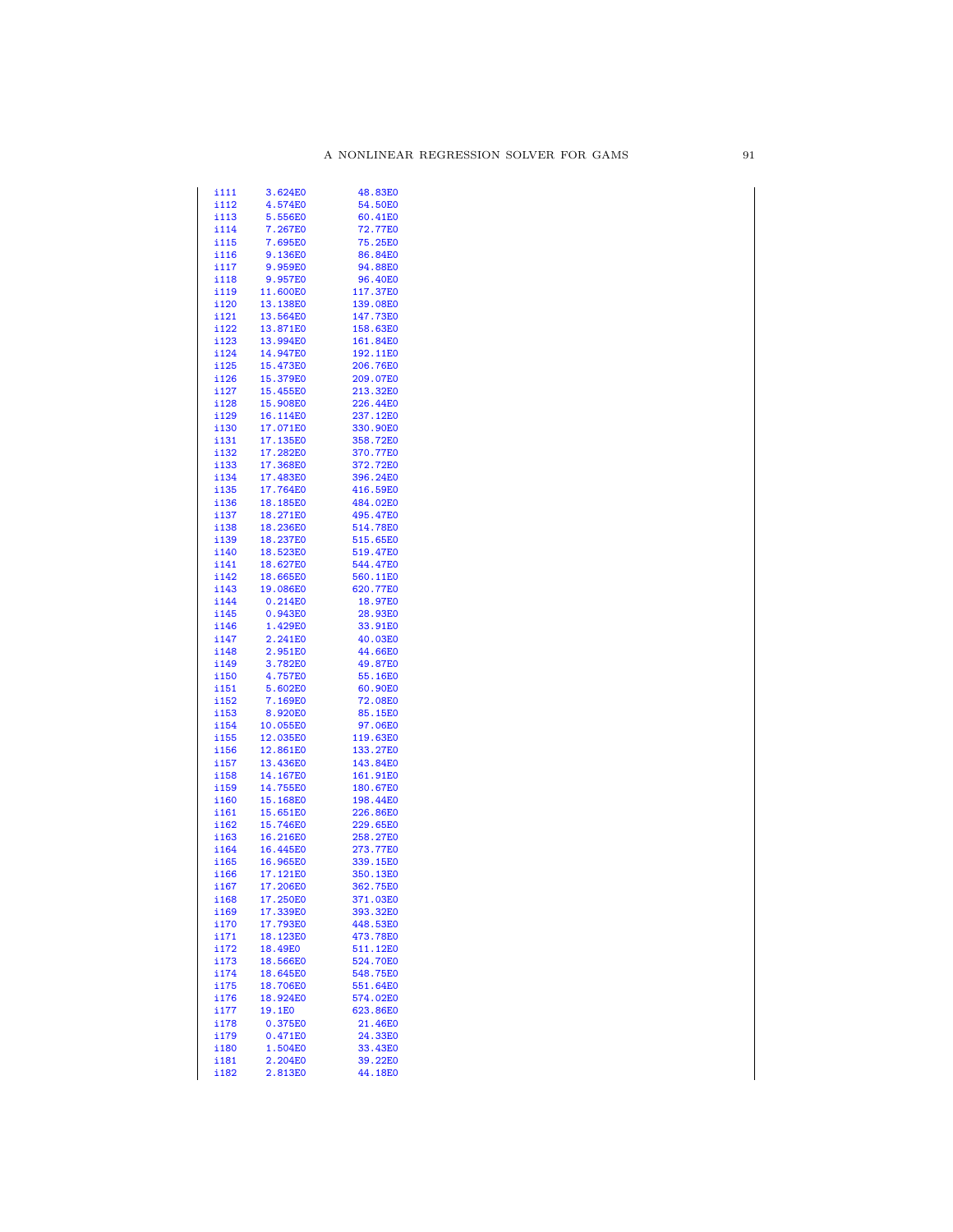|        | i183           | 4.765E0                                          | 55.02E0                                              |
|--------|----------------|--------------------------------------------------|------------------------------------------------------|
|        | i184           | 9.835E0                                          | 94.33E0                                              |
|        | i185<br>i186   | 10.040E0<br>11.946E0                             | 96.44E0<br>118.82E0                                  |
|        | i 187          | 12.596E0                                         | 128.48E0                                             |
|        | i 188          | 13.303E0                                         | 141.94E0                                             |
|        | i189           | 13.922E0                                         | 156.92E0                                             |
|        | i190           | 14.440E0                                         | 171.65E0                                             |
|        | i 191          | 14.951E0                                         | 190.00E0                                             |
|        | i 192          | 15.627E0<br>15.639E0                             | 223.26E0<br>223.88E0                                 |
|        | i193<br>i194   | 15.814E0                                         | 231.50E0                                             |
|        | i195           | 16.315E0                                         | 265.05E0                                             |
|        | i196           | 16.334E0                                         | 269.44E0                                             |
|        | i197           | 16.430E0                                         | 271.78E0                                             |
|        | i198           | 16.423E0                                         | 273.46E0                                             |
|        | i199<br>i200   | 17.024E0<br>17.009E0                             | 334.61E0<br>339.79E0                                 |
|        | i201           | 17.165E0                                         | 349.52E0                                             |
|        | i202           | 17.134E0                                         | 358.18E0                                             |
|        | i203           | 17.349E0                                         | 377.98E0                                             |
|        | i204           | 17.576E0                                         | 394.77E0                                             |
|        | i205           | 17.848E0                                         | 429.66E0                                             |
|        | i206<br>i207   | 18.090E0<br>18.276E0                             | 468.22E0<br>487.27E0                                 |
|        | i208           | 18.404E0                                         | 519.54E0                                             |
|        | i209           | 18.519E0                                         | 523.03E0                                             |
|        | i210           | 19.133E0                                         | 612.99E0                                             |
|        | i211           | 19.074E0                                         | 638.59E0                                             |
|        | i212<br>i213   | 19.239E0<br>19.280E0                             | 641.36E0<br>622.05E0                                 |
|        | i214           | 19.101E0                                         | 631.50E0                                             |
|        | i215           | 19.398E0                                         | 663.97E0                                             |
|        | i216           | 19.252E0                                         | 646.9E0                                              |
|        | i217           | 19.89E0                                          | 748.29E0                                             |
|        | i218<br>i219   | 20.007E0<br>19.929E0                             | 749.21E0<br>750.14E0                                 |
|        | i220           | 19.268E0                                         | 647.04E0                                             |
|        | i221           | 19.324E0                                         | 646.89E0                                             |
|        | i222           | 20.049E0                                         | 746.9E0                                              |
|        | i223           | 20.107E0                                         | 748.43E0                                             |
|        | i224<br>i225   | 20.062E0<br>20.065E0                             | 747.35E0<br>749.27E0                                 |
|        | i226           | 19.286E0                                         | 647.61E0                                             |
|        | i227           | 19.972E0                                         | 747.78E0                                             |
|        | i228           | 20.088E0                                         | 750.51E0                                             |
|        | i229           | 20.743E0                                         | 851.37E0                                             |
|        | i230<br>i231   | 20.83E0<br>20.935E0                              | 845.97E0<br>847.54E0                                 |
|        | i232           | 21.035E0                                         | 849.93E0                                             |
|        | i233           | 20.93E0                                          | 851.61E0                                             |
|        | i234           | 21.074E0                                         | 849.75E0                                             |
|        | i235           | 21.085E0<br>20.935E0                             | 850.98E0                                             |
|        | i236           |                                                  | 848.23E0                                             |
| ;      |                |                                                  |                                                      |
|        |                |                                                  |                                                      |
|        |                |                                                  |                                                      |
|        | * extract data |                                                  |                                                      |
| $\ast$ |                |                                                  |                                                      |
|        |                | parameter $x(i)$ , $y(i)$ ;                      |                                                      |
|        |                | $x(i) = data(i, 'x');$<br>$y(i) = data(i, 'y');$ |                                                      |
|        |                |                                                  |                                                      |
|        |                |                                                  |                                                      |
| *      |                | * certified values                               |                                                      |
|        | scalars        |                                                  |                                                      |
|        |                |                                                  | cb1 'certified value for $b1'$ / 1.0776351733E+00 /  |
|        |                |                                                  | cb2 'certified value for b2' / $-1.2269296921E-01$ / |
|        |                |                                                  | cb3 'certified value for b3' / 4.0863750610E-03 /    |

 $\boldsymbol{92}$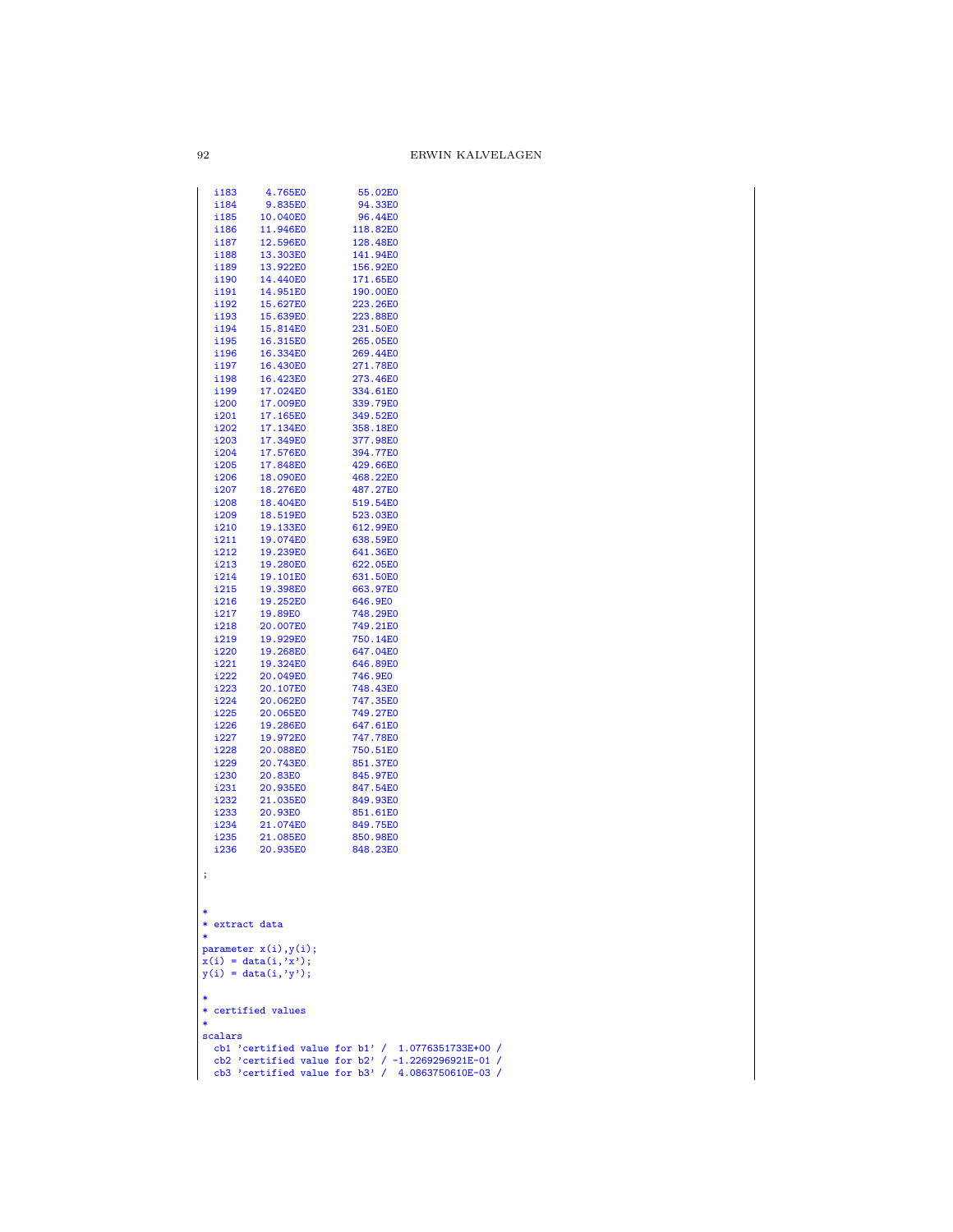|                    | cb4 'certified value for $b4'$ / -1.4262662514E-06 /         |
|--------------------|--------------------------------------------------------------|
|                    | $cb5$ 'certified value for $b5'$ / -5.7609940901E-03 /       |
|                    | cb6 'certified value for b6' / 2.4053735503E-04 /            |
|                    | cb7 'certified value for $b7'$ / -1.2314450199E-07 /         |
|                    | ce1 'certified std err for b1 ' / 1.7070154742E-01 /         |
|                    | ce2 'certified std err for b2 ' / 1.2000289189E-02 /         |
|                    | ce3 'certified std err for b3 ' / 2.2508314937E-04 /         |
|                    | ce4 'certified std err for b4 ' / 2.7578037666E-07 /         |
|                    | $ce5$ 'certified std err for $b5$ ' / 2.4712888219E-04 /     |
|                    | ce6 'certified std err for b6 ' / 1.0449373768E-05 /         |
|                    | ce7 'certified std err for b7 ' / 1.3027335327E-08 /         |
| ţ,                 |                                                              |
|                    |                                                              |
|                    |                                                              |
|                    | * statistical model                                          |
|                    |                                                              |
|                    |                                                              |
|                    |                                                              |
| variables          |                                                              |
| sse                | 'sum of squared errors'                                      |
| b1                 | 'coefficient to estimate'                                    |
| b2                 | 'coefficient to estimate'                                    |
| b3                 | 'coefficient to estimate'                                    |
| b4                 | 'coefficient to estimate'                                    |
| b5                 | 'coefficient to estimate'                                    |
| b6                 | 'coefficient to estimate'                                    |
| b7                 | 'coefficient to estimate'                                    |
| ÷                  |                                                              |
|                    |                                                              |
| equations          |                                                              |
| fit(i)             | 'the non-linear model'                                       |
| obj                | 'objective'                                                  |
| ;                  |                                                              |
|                    |                                                              |
|                    | $obj$ sse = $n=0;$                                           |
|                    | fit(i) $y(i) = e = (b1 + b2*x(i) + b3*x(i)*2 + b4*x(i)*3)$ / |
|                    | $(1 + b5*x(i) + b6*x(i)*2 + b7*x(i)*3);$                     |
|                    | . <u>.</u> .                                                 |
|                    | * first set of initial values                                |
|                    |                                                              |
|                    |                                                              |
| $b1.1 = 10;$       |                                                              |
| $b2.1 = -1;$       |                                                              |
| $b3.1 = 0.05;$     |                                                              |
| $b4.1 = -0.00001;$ |                                                              |
| $b5.1 = -0.05;$    |                                                              |
| $b6.1 = 0.001;$    |                                                              |
|                    | $b7.1 = -0.000001;$                                          |
|                    |                                                              |
| option nlp=nls;    |                                                              |
|                    | model nlfit /obj,fit/;                                       |
|                    | solve nlfit minimizing sse using nlp;                        |
|                    | display sse.1, b1.1, b2.1, b3.1, b4.1, b5.1, b6.1, b7.1;     |
|                    |                                                              |
|                    | abort\$((abs(b1.1-cb1)+abs(b2.1-cb2)+abs(b3.1-cb3)           |
|                    | $+abs(b4.1-cb4)+abs(b5.1-cb5)+abs(b6.1-cb6)$                 |
|                    | +abs(b7.1-cb7))>0.0001) "Accuracy problem";                  |
|                    | $abort$((abs(b1.m-ce1)+abs(b2.m-ce2)+abs(b3.m-ce3))$         |
|                    | $+abs(b4.m-ce4)+abs(b5.m-ce5)+abs(b6.m-ce6)$                 |
|                    | +abs(b7.m-ce7))>0.0001) "Accuracy problem";                  |
|                    |                                                              |
|                    |                                                              |
|                    | * second set of initial values                               |
|                    |                                                              |
|                    |                                                              |
| $b1.1 =$           | 1;                                                           |
| $b2.1 =$           | $-0.1;$                                                      |
| $b3.1 =$           | 0.005;                                                       |
| $b4.1 =$           | $-0.000001;$                                                 |
| $b5.1 =$           | $-0.005;$                                                    |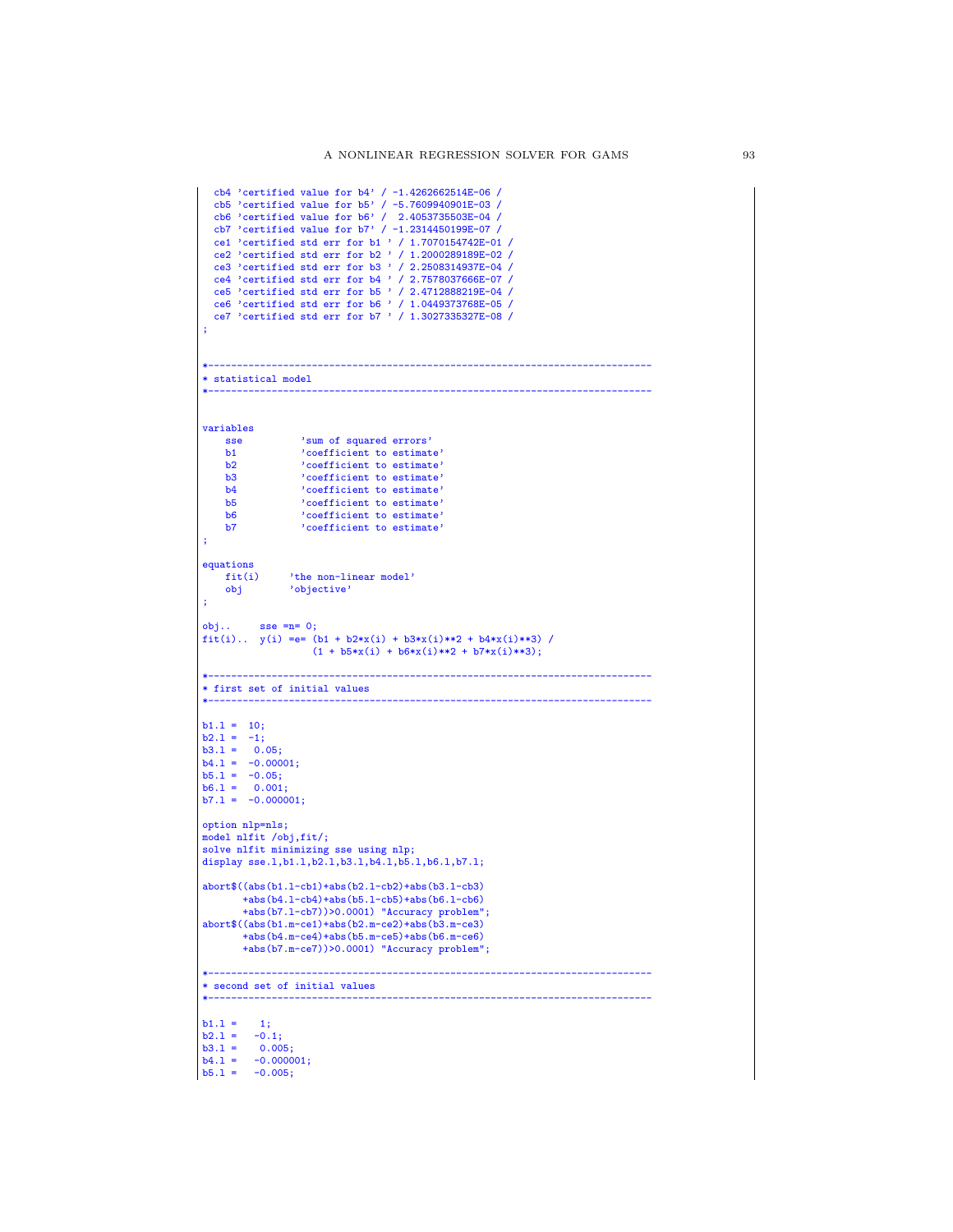$b6.1 = 0.0001;$ <br> $b7.1 = -0.00000$  $-0.0000001;$ solve nlfit minimizing sse using nlp; display sse.1,b1.1,b2.1,b3.1,b4.1,b5.1,b6.1,b7.1; abort\$((abs(b1.l-cb1)+abs(b2.l-cb2)+abs(b3.l-cb3) +abs(b4.l-cb4)+abs(b5.l-cb5)+abs(b6.l-cb6) +abs(b7.l-cb7))>0.0001) "Accuracy problem"; abort\$((abs(b1.m-ce1)+abs(b2.m-ce2)+abs(b3.m-ce3) +abs(b4.m-ce4)+abs(b5.m-ce5)+abs(b6.m-ce6) +abs(b7.m-ce7))>0.0001) "Accuracy problem";

12.10. Nelson. Multiple regression problem with:

(48) 
$$
\log(y) = \beta_1 - \beta_2 x_1 \cdot \exp(-\beta_3 x_2) + \varepsilon
$$



Figure 22. Plot of model Nelson

These data are the result of a study involving the analysis of performance degradation data from accelerated tests, published in[\[30\]](#page-146-1). The response variable is dialectric breakdown strength in kilo-volts, and the predictor variables are time in weeks and temperature in degrees Celcius.

12.10.1. Model Nelson.gms. [21](#page-93-0)

| \$ontext |                            |                                            |  |
|----------|----------------------------|--------------------------------------------|--|
|          |                            | Nonlinear Least Squares Regression example |  |
|          | Erwin Kalvelagen, nov 2007 |                                            |  |

<span id="page-93-0"></span> $^{21}$ <www.amsterdamoptimization.com/models/regression/Nelson.gms>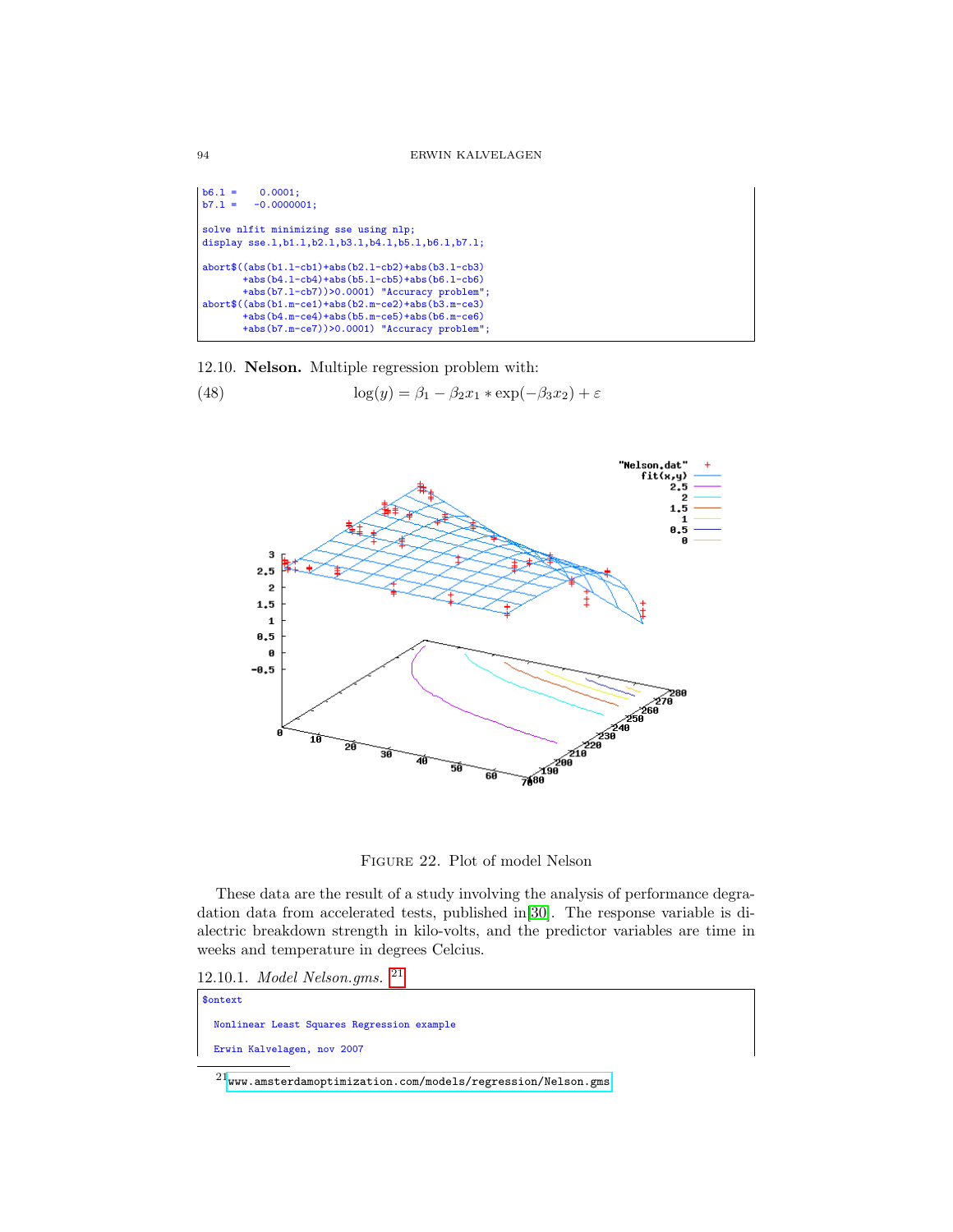| These data are the result of a study involving<br>the analysis of performance degradation data from<br>accelerated tests, published in IEEE Transactions<br>on Reliability. The response variable is dialectric<br>breakdown strength in kilo-volts, and the predictor<br>variables are time in weeks and temperature in degrees<br>1 Response ( y = dialectric breakdown strength)<br>2 Predictors $(x1 = time; x2 = temperature)$<br><b>Certified Values</b><br>Start 1 Start 2 Parameter Standard Deviation<br>2 2.5 2.5906836021E+00 1.9149996413E-02<br>2.5906836021E+00 1.9149996413E-02<br>b2 = 0.0001 0.000000005 5.6177717026E-09 6.1124096540E-09<br>b3 = -0.01 -0.05 -5.77701013174E-02 3.9572366543E-03<br>3.7976833176E+00<br>1.7430280130E-01 |
|-------------------------------------------------------------------------------------------------------------------------------------------------------------------------------------------------------------------------------------------------------------------------------------------------------------------------------------------------------------------------------------------------------------------------------------------------------------------------------------------------------------------------------------------------------------------------------------------------------------------------------------------------------------------------------------------------------------------------------------------------------------|
|                                                                                                                                                                                                                                                                                                                                                                                                                                                                                                                                                                                                                                                                                                                                                             |
|                                                                                                                                                                                                                                                                                                                                                                                                                                                                                                                                                                                                                                                                                                                                                             |
|                                                                                                                                                                                                                                                                                                                                                                                                                                                                                                                                                                                                                                                                                                                                                             |
|                                                                                                                                                                                                                                                                                                                                                                                                                                                                                                                                                                                                                                                                                                                                                             |
|                                                                                                                                                                                                                                                                                                                                                                                                                                                                                                                                                                                                                                                                                                                                                             |
|                                                                                                                                                                                                                                                                                                                                                                                                                                                                                                                                                                                                                                                                                                                                                             |
|                                                                                                                                                                                                                                                                                                                                                                                                                                                                                                                                                                                                                                                                                                                                                             |
|                                                                                                                                                                                                                                                                                                                                                                                                                                                                                                                                                                                                                                                                                                                                                             |
|                                                                                                                                                                                                                                                                                                                                                                                                                                                                                                                                                                                                                                                                                                                                                             |
|                                                                                                                                                                                                                                                                                                                                                                                                                                                                                                                                                                                                                                                                                                                                                             |
|                                                                                                                                                                                                                                                                                                                                                                                                                                                                                                                                                                                                                                                                                                                                                             |
|                                                                                                                                                                                                                                                                                                                                                                                                                                                                                                                                                                                                                                                                                                                                                             |
|                                                                                                                                                                                                                                                                                                                                                                                                                                                                                                                                                                                                                                                                                                                                                             |
|                                                                                                                                                                                                                                                                                                                                                                                                                                                                                                                                                                                                                                                                                                                                                             |
|                                                                                                                                                                                                                                                                                                                                                                                                                                                                                                                                                                                                                                                                                                                                                             |
|                                                                                                                                                                                                                                                                                                                                                                                                                                                                                                                                                                                                                                                                                                                                                             |
|                                                                                                                                                                                                                                                                                                                                                                                                                                                                                                                                                                                                                                                                                                                                                             |
|                                                                                                                                                                                                                                                                                                                                                                                                                                                                                                                                                                                                                                                                                                                                                             |
|                                                                                                                                                                                                                                                                                                                                                                                                                                                                                                                                                                                                                                                                                                                                                             |
|                                                                                                                                                                                                                                                                                                                                                                                                                                                                                                                                                                                                                                                                                                                                                             |
|                                                                                                                                                                                                                                                                                                                                                                                                                                                                                                                                                                                                                                                                                                                                                             |
|                                                                                                                                                                                                                                                                                                                                                                                                                                                                                                                                                                                                                                                                                                                                                             |
|                                                                                                                                                                                                                                                                                                                                                                                                                                                                                                                                                                                                                                                                                                                                                             |
|                                                                                                                                                                                                                                                                                                                                                                                                                                                                                                                                                                                                                                                                                                                                                             |
|                                                                                                                                                                                                                                                                                                                                                                                                                                                                                                                                                                                                                                                                                                                                                             |
|                                                                                                                                                                                                                                                                                                                                                                                                                                                                                                                                                                                                                                                                                                                                                             |
|                                                                                                                                                                                                                                                                                                                                                                                                                                                                                                                                                                                                                                                                                                                                                             |
|                                                                                                                                                                                                                                                                                                                                                                                                                                                                                                                                                                                                                                                                                                                                                             |
|                                                                                                                                                                                                                                                                                                                                                                                                                                                                                                                                                                                                                                                                                                                                                             |
|                                                                                                                                                                                                                                                                                                                                                                                                                                                                                                                                                                                                                                                                                                                                                             |
|                                                                                                                                                                                                                                                                                                                                                                                                                                                                                                                                                                                                                                                                                                                                                             |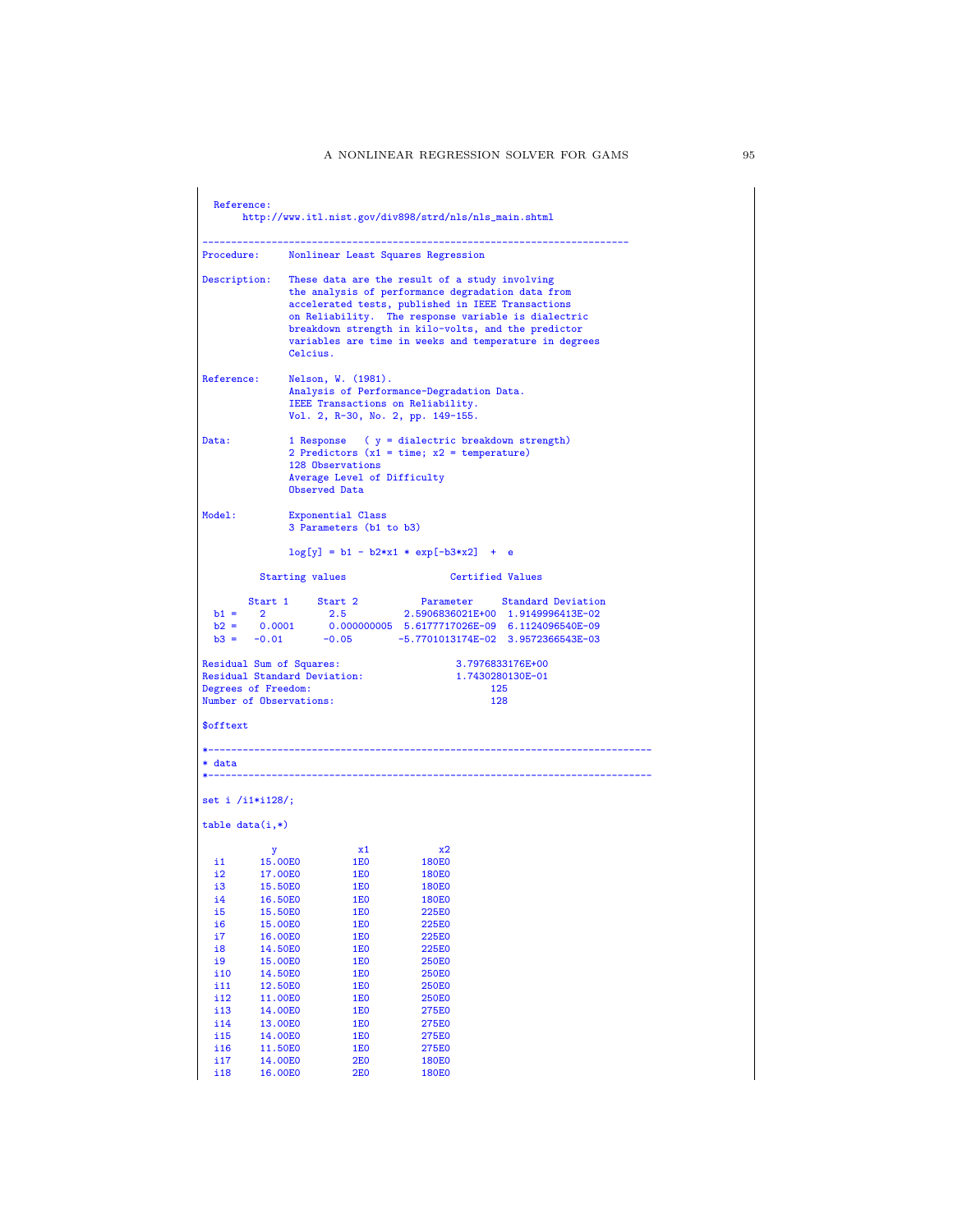| i19        | 13.00E0 | 2E0             | <b>180E0</b> |
|------------|---------|-----------------|--------------|
| i20        | 13.50E0 |                 |              |
|            |         | 2E0             | <b>180E0</b> |
| i21        | 13.00E0 | <b>2E0</b>      | 225E0        |
| i22        | 13.50E0 | <b>2E0</b>      | 225E0        |
| i23        | 12.50E0 | <b>2E0</b>      | 225E0        |
| i24        | 12.50E0 | <b>2E0</b>      | 225E0        |
| i25        | 12.50E0 | <b>2E0</b>      | <b>250E0</b> |
|            |         |                 |              |
| i26        | 12.00E0 | <b>2E0</b>      | <b>250E0</b> |
| i27        | 11.50E0 | <b>2E0</b>      | <b>250E0</b> |
| i28        | 12.00E0 | <b>2E0</b>      | <b>250E0</b> |
| i29        | 13.00E0 | <b>2E0</b>      | 275E0        |
| i30        | 11.50E0 | <b>2E0</b>      | 275E0        |
| i31        | 13.00E0 | <b>2E0</b>      | <b>275E0</b> |
|            |         |                 |              |
| i32        | 12.50E0 | <b>2E0</b>      | 275E0        |
| i33        | 13.50E0 | <b>4E0</b>      | <b>180E0</b> |
| i34        | 17.50E0 | <b>4E0</b>      | <b>180E0</b> |
| i35        | 17.50E0 | <b>4E0</b>      | <b>180E0</b> |
| i36        | 13.50E0 | <b>4E0</b>      | <b>180E0</b> |
| i37        | 12.50E0 | <b>4E0</b>      | 225E0        |
|            |         | <b>4E0</b>      |              |
| i38        | 12.50E0 |                 | 225E0        |
| i39        | 15.00E0 | <b>4E0</b>      | 225E0        |
| i40        | 13.00E0 | <b>4E0</b>      | 225E0        |
| i41        | 12.00E0 | <b>4E0</b>      | <b>250E0</b> |
| i42        | 13.00E0 | <b>4E0</b>      | <b>250E0</b> |
| i43        | 12.00E0 | <b>4E0</b>      | <b>250E0</b> |
|            |         |                 |              |
| i44        | 13.50E0 | <b>4E0</b>      | 250E0        |
| i45        | 10.00E0 | <b>4E0</b>      | 275E0        |
| i46        | 11.50E0 | <b>4E0</b>      | 275E0        |
| i47        | 11.00E0 | <b>4E0</b>      | 275E0        |
| i48        | 9.50E0  | 4E <sub>0</sub> | 275E0        |
|            |         |                 |              |
| i49        | 15.00E0 | <b>8E0</b>      | <b>180E0</b> |
| <b>i50</b> | 15.00E0 | <b>8E0</b>      | <b>180E0</b> |
| i51        | 15.50E0 | <b>8E0</b>      | <b>180E0</b> |
| i52        | 16.00E0 | <b>8E0</b>      | <b>180E0</b> |
| i53        | 13.00E0 | <b>8E0</b>      | 225E0        |
| i54        | 10.50E0 | <b>8E0</b>      | 225E0        |
|            |         |                 |              |
| i55        | 13.50E0 | <b>8E0</b>      | 225E0        |
| i56        | 14.00E0 | <b>8E0</b>      | <b>225E0</b> |
| i57        | 12.50E0 | <b>8E0</b>      | <b>250E0</b> |
| i58        | 12.00E0 | <b>8E0</b>      | <b>250E0</b> |
| i59        | 11.50E0 | <b>8E0</b>      | <b>250E0</b> |
| <b>i60</b> | 11.50E0 | <b>8E0</b>      | 250E0        |
|            |         |                 |              |
| i61        | 6.50E0  | <b>8E0</b>      | 275E0        |
| i62        | 5.50E0  | <b>8E0</b>      | 275E0        |
| i63        | 6.00E0  | <b>8E0</b>      | <b>275E0</b> |
| i64        | 6.00E0  | <b>8E0</b>      | 275E0        |
| i65        | 18.50E0 | <b>16E0</b>     | <b>180E0</b> |
| i66        | 17.00E0 | <b>16E0</b>     | <b>180E0</b> |
|            |         | <b>16E0</b>     |              |
| i67        | 15.30E0 |                 | <b>180E0</b> |
| i68        | 16.00E0 | <b>16E0</b>     | <b>180E0</b> |
| i69        | 13.00E0 | <b>16E0</b>     | 225E0        |
| i70        | 14.00E0 | <b>16E0</b>     | 225E0        |
| i71        | 12.50E0 | <b>16E0</b>     | 225E0        |
| i72        | 11.00E0 | <b>16E0</b>     | 225E0        |
|            | 12.00E0 |                 | <b>250E0</b> |
| i73        |         | <b>16E0</b>     |              |
| i74        | 12.00E0 | <b>16E0</b>     | <b>250E0</b> |
| <u>i75</u> | 11.50E0 | <b>16E0</b>     | 250E0        |
| i76        | 12.00E0 | 16E0            | <b>250E0</b> |
| i77        | 6.00E0  | <b>16E0</b>     | 275E0        |
| i78        | 6.00E0  | <b>16E0</b>     | 275E0        |
|            |         |                 |              |
| i79        | 5.00E0  | <b>16E0</b>     | 275E0        |
| i80        | 5.50E0  | <b>16E0</b>     | 275E0        |
| i81        | 12.50E0 | 32E0            | <b>180E0</b> |
| i82        | 13.00E0 | 32E0            | <b>180E0</b> |
| i83        | 16.00E0 | 32E0            | <b>180E0</b> |
| i84        | 12.00E0 | 32E0            | <b>180E0</b> |
|            |         |                 |              |
| i85        | 11.00E0 | 32E0            | <b>225E0</b> |
| i86        | 9.50E0  | 32E0            | 225E0        |
| <u>i87</u> | 11.00E0 | 32E0            | 225E0        |
| i88        | 11.00E0 | 32E0            | 225E0        |
| i89        | 11.00E0 | 32E0            | 250E0        |
| i90        | 10.00E0 | 32E0            | 250E0        |
|            |         |                 |              |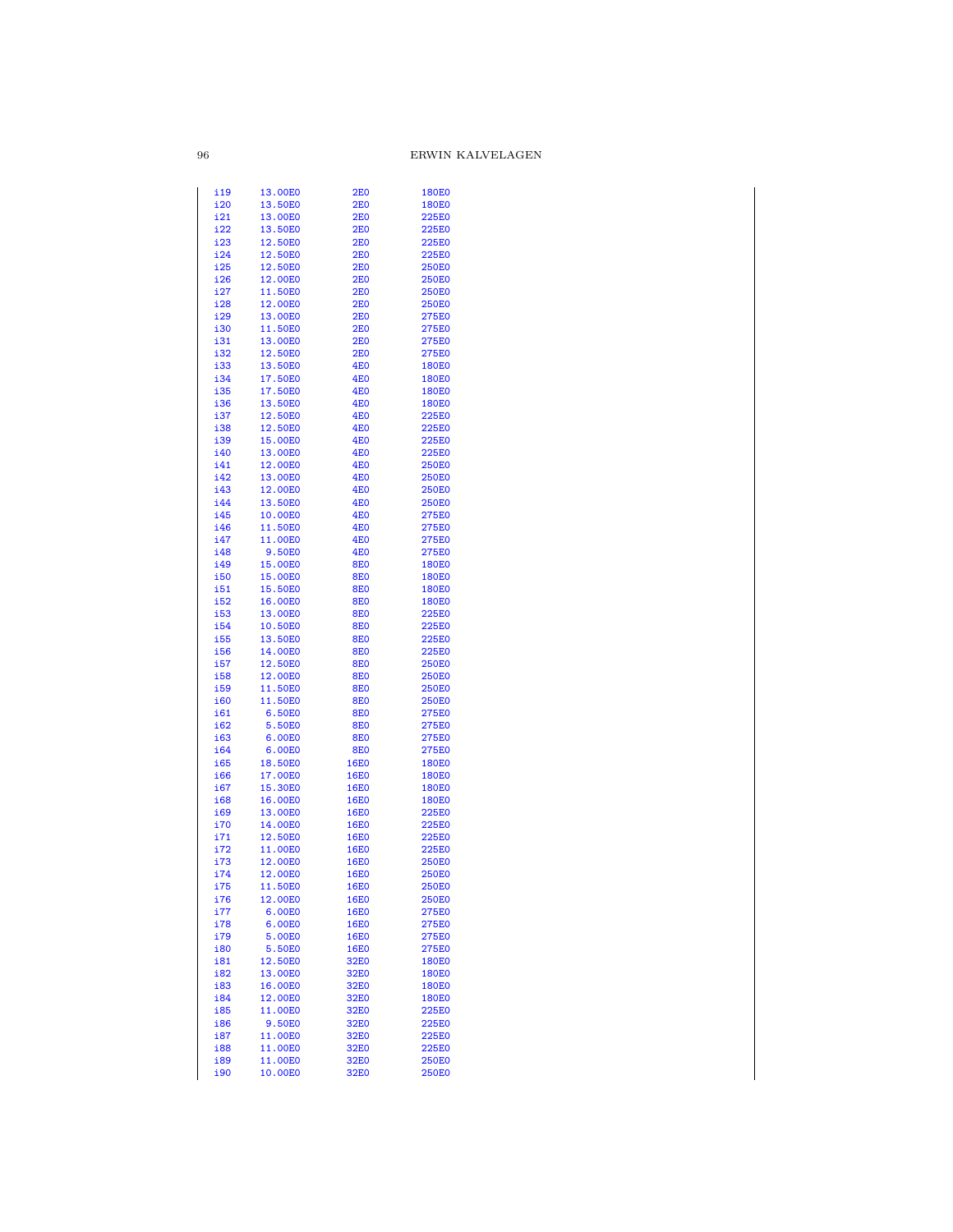| i92<br>i93                                    | 10.50E0                                                                                                                                 | 32E0                |                                                                                                                                                                                                                                                                                      |  |
|-----------------------------------------------|-----------------------------------------------------------------------------------------------------------------------------------------|---------------------|--------------------------------------------------------------------------------------------------------------------------------------------------------------------------------------------------------------------------------------------------------------------------------------|--|
|                                               |                                                                                                                                         | 32E0                | <b>250E0</b>                                                                                                                                                                                                                                                                         |  |
|                                               | 2.70E0                                                                                                                                  | 32E0                | 275E0                                                                                                                                                                                                                                                                                |  |
| i94                                           | 2.70E0                                                                                                                                  | 32E0                | 275E0                                                                                                                                                                                                                                                                                |  |
| i95<br>i96                                    | 2.50E0                                                                                                                                  | 32E0<br>32E0        | 275E0                                                                                                                                                                                                                                                                                |  |
| i97                                           | 2.40E <sub>0</sub><br>13.00E0                                                                                                           | <b>48E0</b>         | 275E0<br><b>180E0</b>                                                                                                                                                                                                                                                                |  |
| i98                                           | 13.50E0                                                                                                                                 | <b>48E0</b>         | <b>180E0</b>                                                                                                                                                                                                                                                                         |  |
| i99                                           | 16.50E0                                                                                                                                 | <b>48E0</b>         | <b>180E0</b>                                                                                                                                                                                                                                                                         |  |
| i100                                          | 13.60E0                                                                                                                                 | 48E0                | 180E0                                                                                                                                                                                                                                                                                |  |
| i101                                          | 11.50E0                                                                                                                                 | <b>48E0</b>         | 225E0                                                                                                                                                                                                                                                                                |  |
| i102                                          | 10.50E0                                                                                                                                 | <b>48E0</b>         | 225E0                                                                                                                                                                                                                                                                                |  |
| i103                                          | 13.50E0                                                                                                                                 | <b>48E0</b>         | <b>225E0</b>                                                                                                                                                                                                                                                                         |  |
| i104                                          | 12.00E0                                                                                                                                 | <b>48E0</b>         | 225E0                                                                                                                                                                                                                                                                                |  |
| i105                                          | 7.00E0                                                                                                                                  | <b>48E0</b>         | <b>250E0</b>                                                                                                                                                                                                                                                                         |  |
| i106                                          | 6.90E0                                                                                                                                  | <b>48E0</b>         | <b>250E0</b>                                                                                                                                                                                                                                                                         |  |
| i107                                          | 8.80E0                                                                                                                                  | <b>48E0</b>         | <b>250E0</b>                                                                                                                                                                                                                                                                         |  |
| i108                                          | 7.90E0                                                                                                                                  | <b>48E0</b>         | <b>250E0</b>                                                                                                                                                                                                                                                                         |  |
| i109                                          | 1.20E0                                                                                                                                  | <b>48E0</b>         | 275E0                                                                                                                                                                                                                                                                                |  |
| i110                                          | 1.50E0                                                                                                                                  | <b>48E0</b>         | 275E0                                                                                                                                                                                                                                                                                |  |
| i111                                          | 1.00E0                                                                                                                                  | <b>48E0</b>         | 275E0                                                                                                                                                                                                                                                                                |  |
| i112<br>i113                                  | 1.50E0<br>13.00E0                                                                                                                       | <b>48E0</b><br>64E0 | 275E0<br><b>180E0</b>                                                                                                                                                                                                                                                                |  |
| i114                                          | 12.50E0                                                                                                                                 | 64E0                | 180E0                                                                                                                                                                                                                                                                                |  |
| i115                                          | 16.50E0                                                                                                                                 | 64E0                | <b>180E0</b>                                                                                                                                                                                                                                                                         |  |
| i116                                          | 16.00E0                                                                                                                                 | 64E0                | 180E0                                                                                                                                                                                                                                                                                |  |
| i117                                          | 11.00E0                                                                                                                                 | <b>64E0</b>         | 225E0                                                                                                                                                                                                                                                                                |  |
| i118                                          | 11.50E0                                                                                                                                 | 64E0                | 225E0                                                                                                                                                                                                                                                                                |  |
| i119                                          | 10.50E0                                                                                                                                 | <b>64E0</b>         | <b>225E0</b>                                                                                                                                                                                                                                                                         |  |
| i120                                          | 10.00E0                                                                                                                                 | 64E0                | 225E0                                                                                                                                                                                                                                                                                |  |
| i121                                          | 7.27E0                                                                                                                                  | 64E0                | 250E0                                                                                                                                                                                                                                                                                |  |
| i122                                          | 7.50E0                                                                                                                                  | 64E0                | <b>250E0</b>                                                                                                                                                                                                                                                                         |  |
| i123                                          | 6.70E0                                                                                                                                  | 64E0                | <b>250E0</b>                                                                                                                                                                                                                                                                         |  |
| i124                                          | 7.60E0                                                                                                                                  | 64E0                | <b>250E0</b>                                                                                                                                                                                                                                                                         |  |
| i125                                          | 1.50E0                                                                                                                                  | 64E0<br><b>64E0</b> | 275E0                                                                                                                                                                                                                                                                                |  |
| i126<br>i127                                  | 1.00E0<br>1.20E0                                                                                                                        | <b>64E0</b>         | 275E0<br>275E0                                                                                                                                                                                                                                                                       |  |
| i128                                          | 1.20E0                                                                                                                                  | <b>64E0</b>         | 275E0                                                                                                                                                                                                                                                                                |  |
|                                               |                                                                                                                                         |                     |                                                                                                                                                                                                                                                                                      |  |
| ∗<br>* extract data<br>*<br>$\ast$<br>scalars | parameter $x1(i), x2(i), y(i);$<br>$x1(i) = data(i, 'x1');$<br>$x2(i) = data(i, 'x2');$<br>$y(i) = data(i, 'y');$<br>* certified values |                     | cb1 'certified value for $b1'$ / 2.5906836021E+00 /                                                                                                                                                                                                                                  |  |
| ţ,                                            |                                                                                                                                         |                     | cb2 'certified value for $b2'$ / 5.6177717026E-09 /<br>cb3 'certified value for b3' / $-$ b.7701013174E-02 /<br>ce1 'certified std err for b1 ' / 1.9149996413E-02 /<br>ce2 'certified std err for b2 ' / 6.1124096540E-09 /<br>ce3 'certified std err for b3 ' / 3.9572366543E-03 / |  |
|                                               |                                                                                                                                         |                     |                                                                                                                                                                                                                                                                                      |  |
|                                               | * statistical model                                                                                                                     |                     |                                                                                                                                                                                                                                                                                      |  |

| sse | 'sum of squared errors'   |
|-----|---------------------------|
| h1  | 'coefficient to estimate' |
| h2  | 'coefficient to estimate' |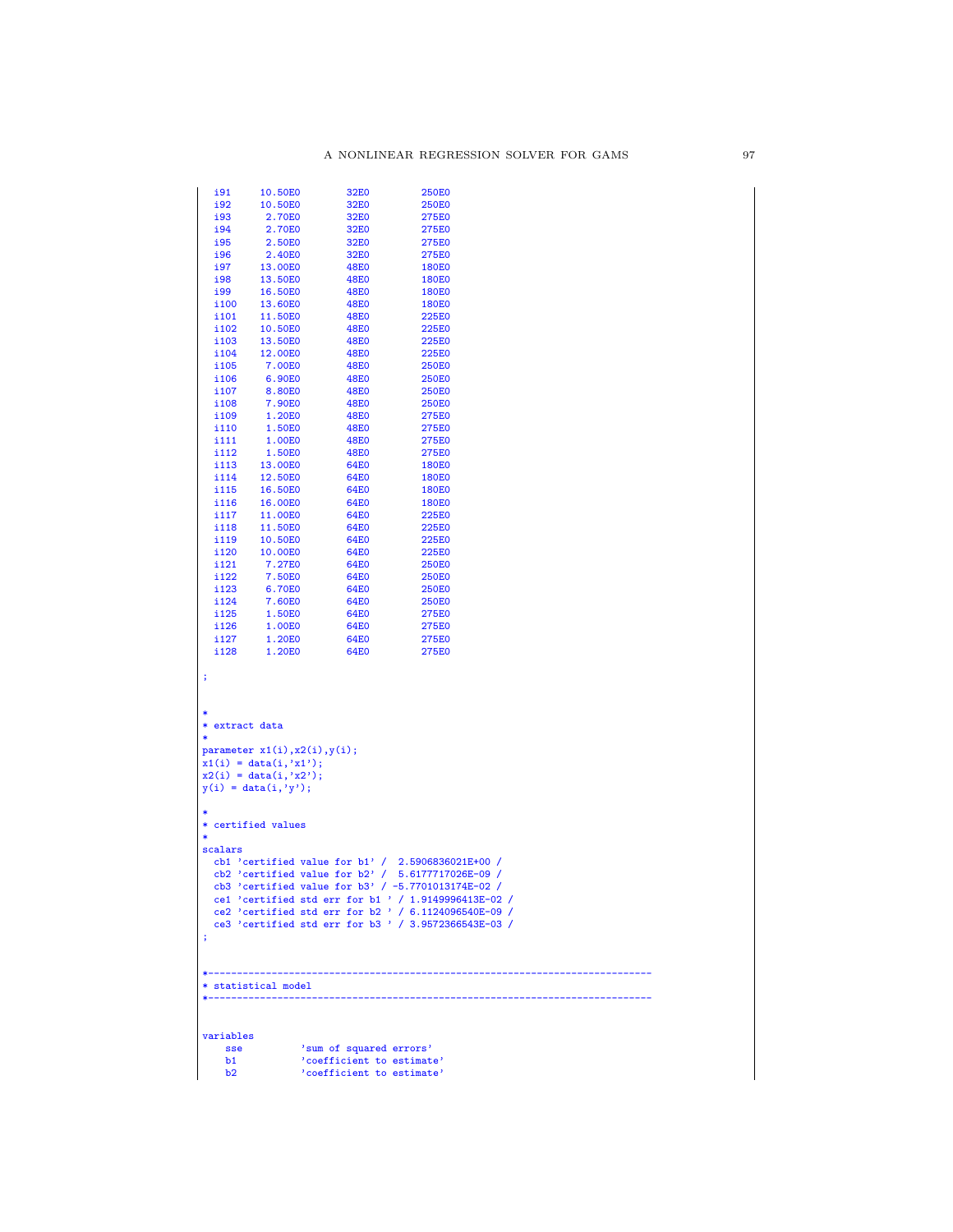```
b3 coefficient to estimate'
;
equations<br>fit(i)
    fit(i) 'the non-linear model'<br>obj 'objective'
                'objective'
;
obj.. sse =n= 0;fit(i).. log(y(i)) = e = b1 - b2*x1(i) * exp[-b3*x2(i)];*-----------------------------------------------------------------------------
* first set of initial values
*-----------------------------------------------------------------------------
b1.1 = 2;<br>b2.1 = 0.00.0001;b3.1 = -0.01;option nlp=nls;
model nlfit /obj,fit/;
solve nlfit minimizing sse using nlp;
display sse.l,b1.l,b2.l,b3.l;
abort$((abs(b1.l-cb1)+abs(b2.l-cb2)+abs(b3.l-cb3))>0.0001) "Accuracy problem";
abort$((abs(b1.m-ce1)+abs(b2.m-ce2)+abs(b3.m-ce3))>0.0001) "Accuracy problem";
*-----------------------------------------------------------------------------
* second set of initial values
*-----------------------------------------------------------------------------
b1.l = 2.5;
b2.l = 0.000000005;
b3.1 = -0.05;solve nlfit minimizing sse using nlp;
display sse.l,b1.l,b2.l,b3.l;
abort$((abs(b1.l-cb1)+abs(b2.l-cb2)+abs(b3.l-cb3))>0.0001) "Accuracy problem";
abort$((abs(b1.m-ce1)+abs(b2.m-ce2)+abs(b3.m-ce3))>0.0001) "Accuracy problem";
```
12.11. MGH. The MGH set of models from the NIST[\[23\]](#page-146-0) collection are used in testing unconstrained solvers[\[29\]](#page-146-2). Some of them are quite challenging.

12.11.1. MGH09. The model[\[22\]](#page-146-3):

(49) 
$$
y = \frac{\beta_1(x^2 + \beta_2 x)}{(x^2 + \beta_3 x + \beta_4)}
$$

This problem was found to be difficult for some very good algorithms. There is a local minimum at  $(+\infty, -14.07...,-\infty, -\infty)$  with final sum of squares .00102734...[\[29\]](#page-146-2).

12.11.2. Model MGH09.gms. [22](#page-97-0)

```
$ontext
  Nonlinear Least Squares Regression example
 Erwin Kalvelagen, nov 2007
 Reference:
      http://www.itl.nist.gov/div898/strd/nls/nls_main.shtml
--------------------------------------------------------------------------
Procedure: Nonlinear Least Squares Regression
```
<span id="page-97-0"></span> $^{22}$ <www.amsterdamoptimization.com/models/regression/MGH09.gms>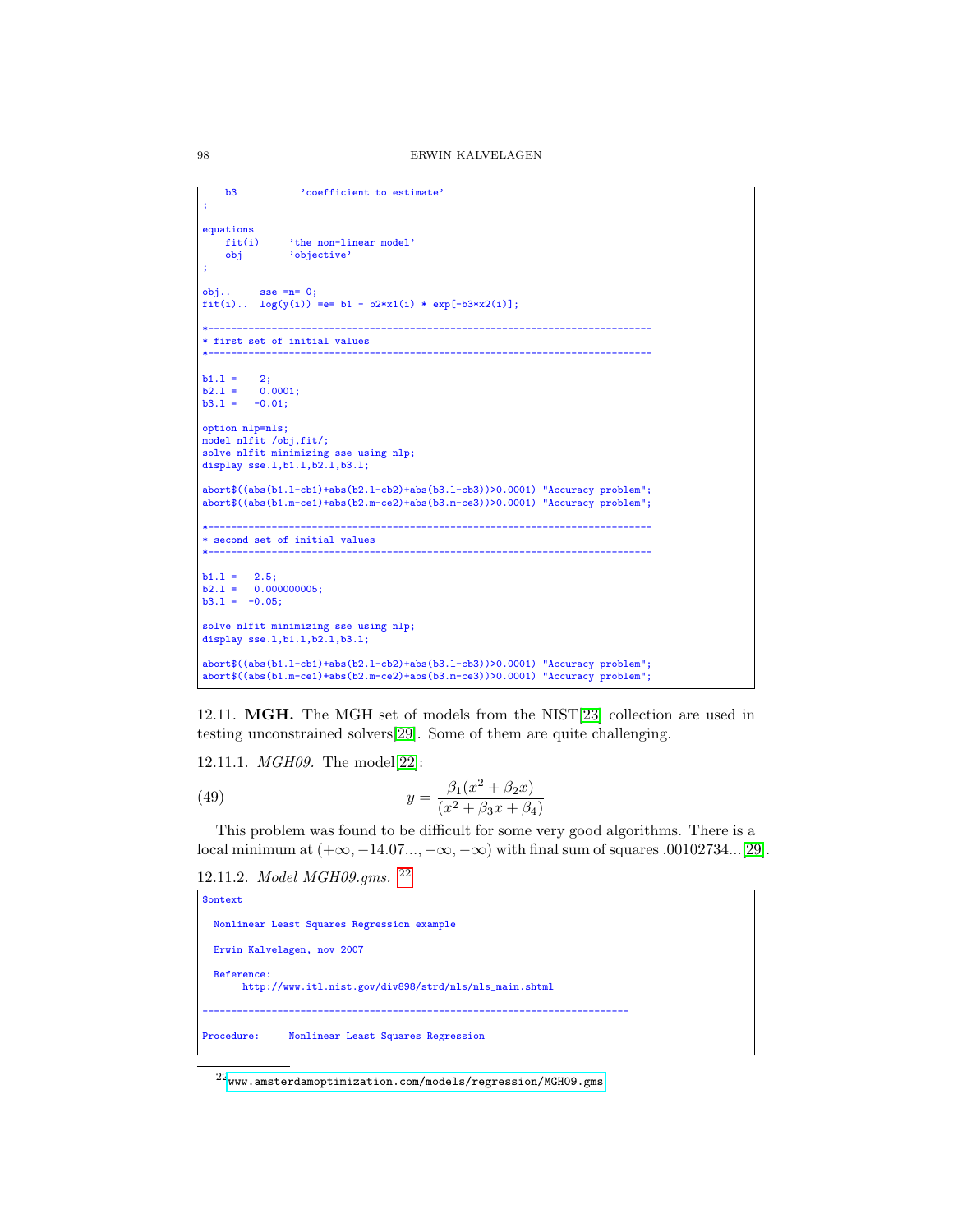



| Description:                                                  | $-14.07$ , $-inf$ , $-inf$ ) with final sum of squares<br>0.00102734                                                                   | This problem was found to be difficult for some very<br>good algorithms. There is a local minimum at (+inf,                                                                      |
|---------------------------------------------------------------|----------------------------------------------------------------------------------------------------------------------------------------|----------------------------------------------------------------------------------------------------------------------------------------------------------------------------------|
|                                                               | ACM Transactions on Mathematical Software. 7(1):<br>pp. 17-41.                                                                         | See More, J. J., Garbow, B. S., and Hillstrom, K. E.<br>(1981). Testing unconstrained optimization software.                                                                     |
| Reference:                                                    | Kowalik, J.S., and M. R. Osborne, (1978).<br>Methods for Unconstrained Optimization Problems.<br>New York, NY: Elsevier North-Holland. |                                                                                                                                                                                  |
| Data:                                                         | 1 Response (y)<br>1 Predictor $(x)$<br>11 Observations<br>Higher Level of Difficulty<br>Generated Data                                 |                                                                                                                                                                                  |
| Model:                                                        | Rational Class (linear/quadratic)<br>4 Parameters (b1 to b4)                                                                           |                                                                                                                                                                                  |
|                                                               | $y = b1*(x**2+x*b2) / (x**2+x*b3+b4) + e$                                                                                              |                                                                                                                                                                                  |
|                                                               | Starting values                                                                                                                        | Certified Values                                                                                                                                                                 |
| Start 1<br>$b1 = 25$<br>$b2 = 39$<br>$b3 = 41.5$<br>$b4 = 39$ | Start 2<br>0.25<br>0.39<br>0.415<br>0.39                                                                                               | Parameter Standard Deviation<br>1.9280693458E-01 1.1435312227E-02<br>1.9128232873E-01 1.9633220911E-01<br>1.2305650693E-01 8.0842031232E-02<br>1.3606233068E-01 9.0025542308E-02 |
| Residual Sum of Squares:                                      | Residual Standard Deviation:                                                                                                           | 3.0750560385E-04<br>6.6279236551E-03                                                                                                                                             |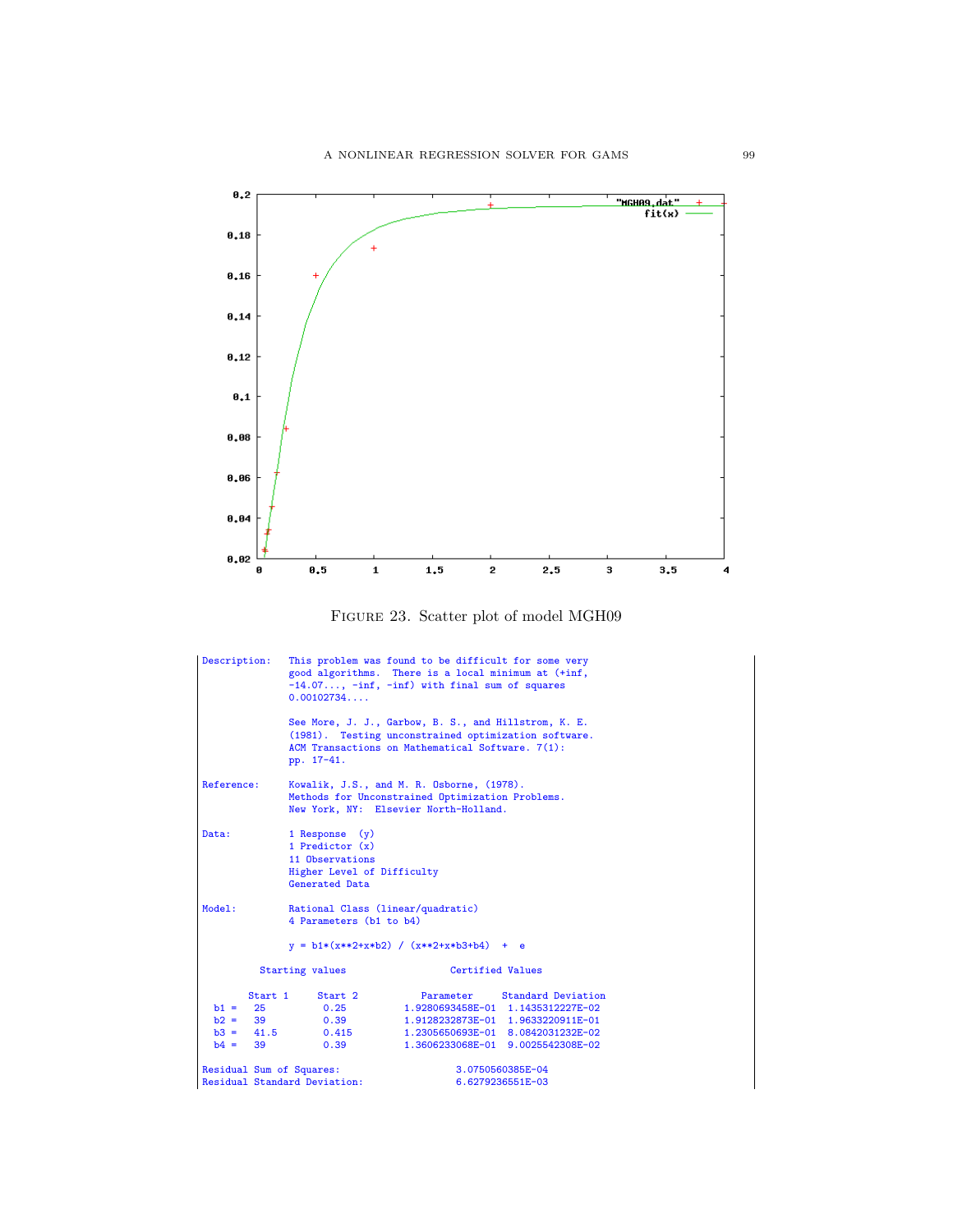```
Degrees of Freedom: 7<br>Number of Observations: 7<br>11
 Number of Observations:
 $offtext
 *-----------------------------------------------------------------------------
 * data
 *-----------------------------------------------------------------------------
 set i /i1*i11/;
table data(i,*)
          y x<br>1.957000E-01 4.00000
    i1 1.957000E-01 4.000000E+00
i2 1.947000E-01 2.000000E+00
   \begin{tabular}{llllll} \bf{ i3} & 1.735000E-01 & 1.000000E+00 \\ \bf{ i4} & 1.600000E-01 & 5.000000E-01 \\ \bf{ i5} & 8.440000E-02 & 2.500000E-01 \\ \end{tabular}i4 1.600000E-01 5.000000E-01
i5 8.440000E-02 2.500000E-01
    i6 6.270000E-02 1.670000E-01
i7 4.560000E-02 1.250000E-01
    i8 3.420000E-02 1.000000E-01
i9 3.230000E-02 8.330000E-02
i10 2.350000E-02 7.140000E-02
i11 2.460000E-02 6.250000E-02
 ;
 *
 * extract data
 *
parameter x(i),y(i);
 x(i) = data(i,'x');
y(i) = data(i,'y');
 *
* certified values
 *
scalars
    cb1 'certified value for b1' /1.9280693458E-01/
cb2 'certified value for b2' /1.9128232873E-01/
cb3 'certified value for b3' /1.2305650693E-01/
   cb4 'certified value for b4' /1.3606233068E-01/
    ce1 'certified std err for b1 ' / 1.1435312227E-02 /
ce2 'certified std err for b2 ' / 1.9633220911E-01 /
ce3 'certified std err for b3 ' / 8.0842031232E-02 /
ce4 'certified std err for b4 ' / 9.0025542308E-02 /
 ;
 *-----------------------------------------------------------------------------
 * statistical model
 *-----------------------------------------------------------------------------
variables
        sse 'sum of squared errors'
b1 'coefficient to estimate'
b2 'coefficient to estimate'
b3 'coefficient to estimate'
b4 'coefficient to estimate'
 ;
 equations fit(i)fit(i) 'the non-linear model'<br>obj 'objective'
                       'objective'
 ;
 obj.. sse =n= 0;
fit(i).. y(i) =e= b1*(sqr(x(i))+x(i)*b2) / (sqr(x(i))+x(i)*b3+b4);
option nlp=nls;
model nlfit /obj,fit/;
```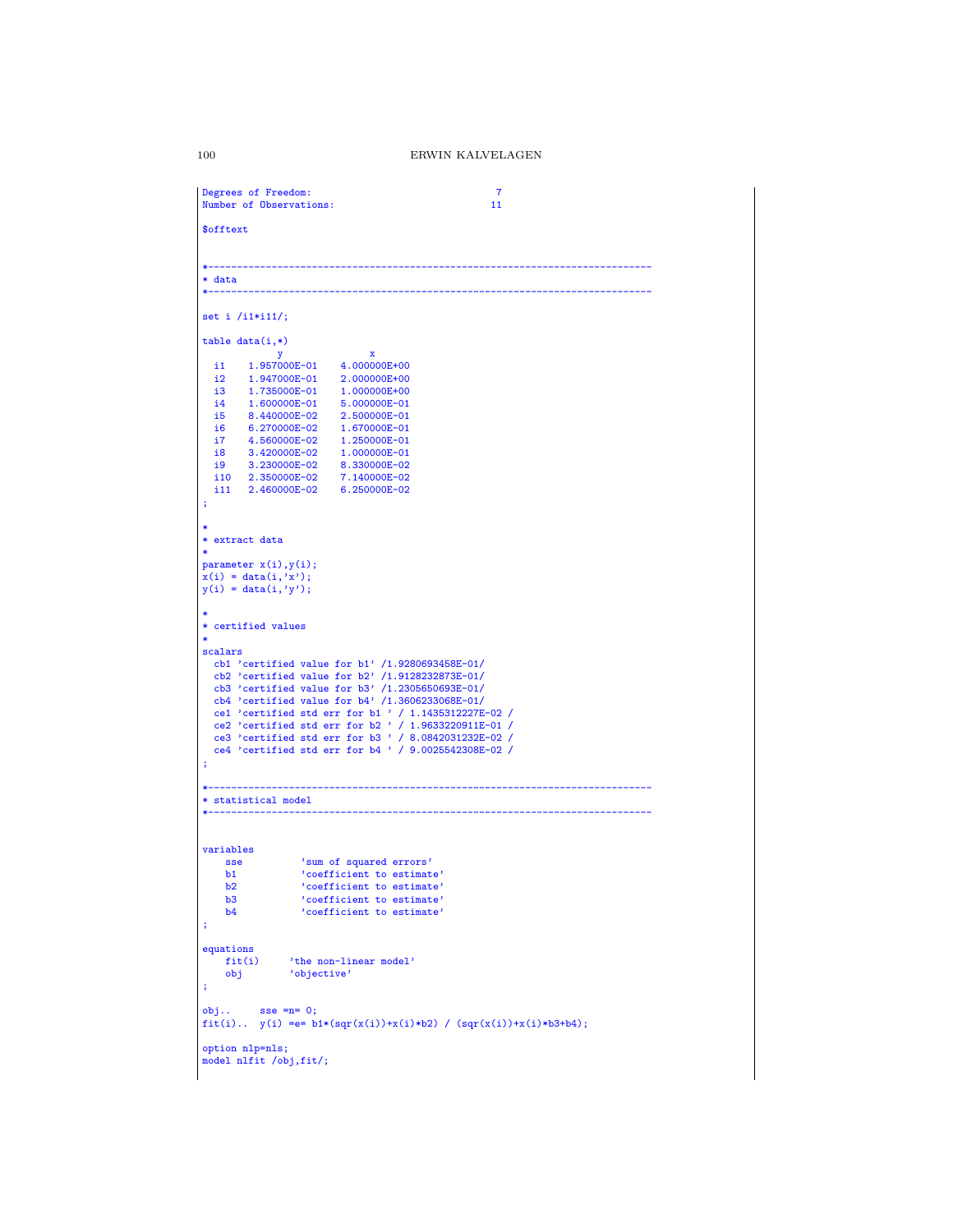```
*-----------------------------------------------------------------------------
* first set of initial values
*-----------------------------------------------------------------------------
b1.1 = 25;b2.1 = 39;b3.1 = 41.5;<br>b4.1 = 39;solve nlfit minimizing sse using nlp;
display sse.1,b1.1,b2.1;
abort$((abs(b1.l-cb1)+abs(b2.l-cb2)+abs(b3.l-cb3)+abs(b4.l-cb4))>0.0001) "Accuracy problem";
abort$((abs(b1.m-ce1)+abs(b2.m-ce2)+abs(b3.m-ce3)+abs(b4.m-ce4))>0.0001) "Accuracy problem";
*-----------------------------------------------------------------------------
* second set of initial values
*-----------------------------------------------------------------------------
b1.1 = 0.25;b2.l = 0.39;
b3.l = 0.415;
b4.1 = 0.39;solve nlfit minimizing sse using nlp;
display sse.l,b1.l,b2.l;
abort$((abs(b1.l-cb1)+abs(b2.l-cb2)+abs(b3.l-cb3)+abs(b4.l-cb4))>0.0001) "Accuracy problem";
abort$((abs(b1.m-ce1)+abs(b2.m-ce2)+abs(b3.m-ce3)+abs(b4.m-ce4))>0.0001) "Accuracy problem";
```
12.11.3. MGH10. The model is:

(50) 
$$
y = \beta_1 \exp\left[\frac{\beta_2}{x + \beta_3}\right] + \varepsilon
$$

This problem was found to be difficult for some very good algorithms[\[29,](#page-146-2) [27\]](#page-146-4).

12.11.4. Model MGH10.gms. [23](#page-100-0)

\$ontext

```
Nonlinear Least Squares Regression example
 Erwin Kalvelagen, nov 2007
 Reference:
       http://www.itl.nist.gov/div898/strd/nls/nls_main.shtml
--------------------------------------------------------------------------
Procedure: Nonlinear Least Squares Regression
Description: This problem was found to be difficult for some very
                good algorithms.
                See More, J. J., Garbow, B. S., and Hillstrom, K. E.
                 (1981). Testing unconstrained optimization software.
ACM Transactions on Mathematical Software. 7(1):
                pp. 17-41.
Reference: Meyer, R. R. (1970).
                 Theoretical and computational aspects of nonlinear
regression. In Nonlinear Programming, Rosen,
                Mangasarian and Ritter (Eds).
                New York, NY: Academic Press, pp. 465-486.
Data: 1 Response (y)<br>
1 Predictor (x)
                16 Observations
```
<span id="page-100-0"></span> $^{23}$ <www.amsterdamoptimization.com/models/regression/MGH10.gms>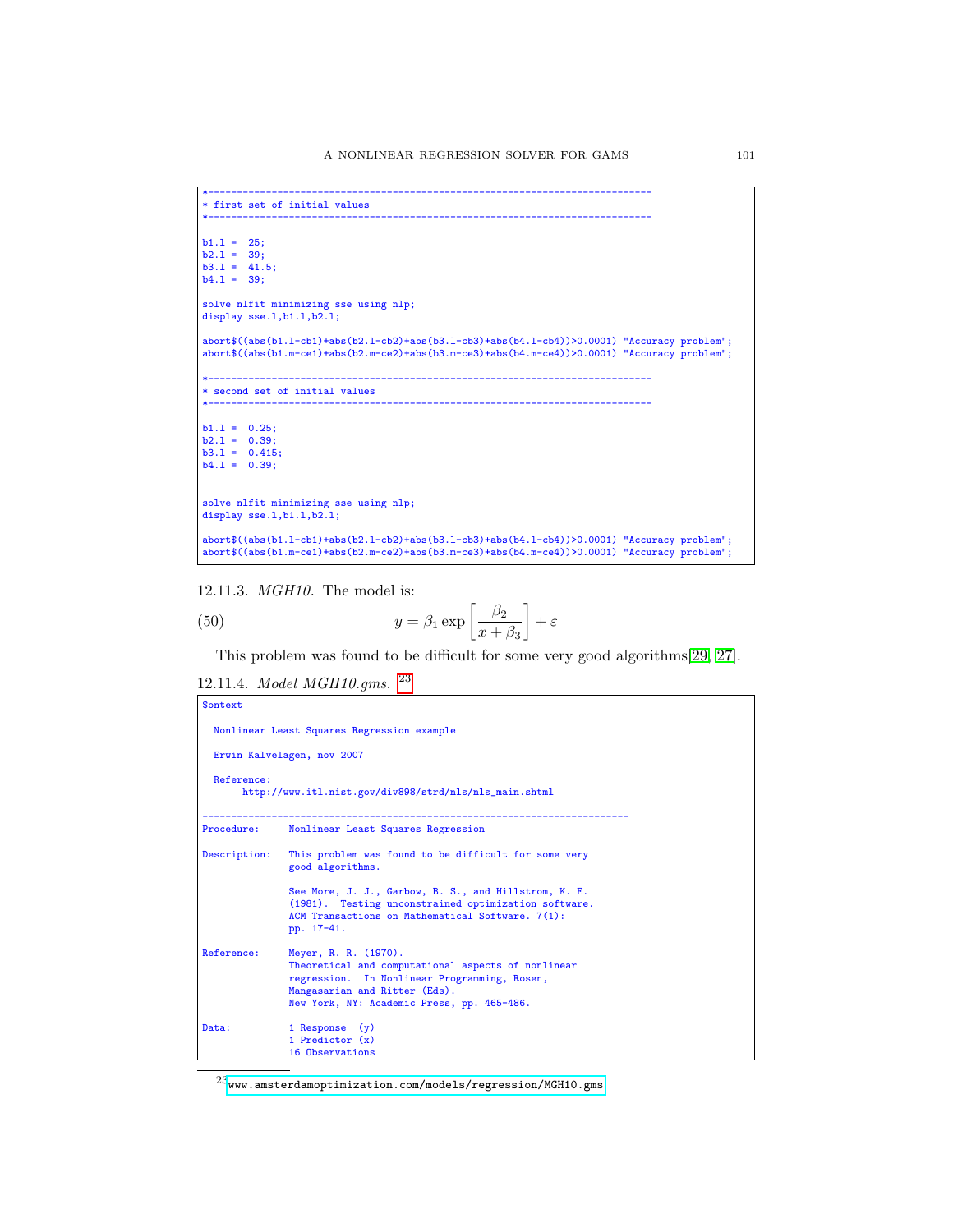

```
Generated Data
Model: Exponential Class
                  3 Parameters (b1 to b3)
                  y = b1 * exp[b2/(x+b3)] + eStarting values Certified Values
         Start 1 Start 2 Parameter Standard Deviation<br>2 0.02 5.6096364710E-03 1.5687892471E-04
  b1 = \begin{array}{cccc} 2 & 0.02 & 5.6096364710E-03 & 1.5687892471E-04 \\ b2 = & 400000 & 4000 & 6.1813463463E+03 & 2.3309021107E+01 \end{array}b2 = 400000 4000 6.1813463463E+03 2.3309021107E+01
b3 = 25000 250 3.4522363462E+02 7.8486103508E-01
Residual Sum of Squares: 8.7945855171E+01
Residual Standard Deviation: 2.6009740065E+00
Degrees of Freedom: 13
Number of Observations: 16
$offtext
*-----------------------------------------------------------------------------
* data
*-----------------------------------------------------------------------------
set i /i1*i16/;
table data(i,*)y x
i1 3.478000E+04 5.000000E+01
i2 2.861000E+04 5.500000E+01
   i3 2.365000E+04 6.000000E+01<br>i4 1.963000E+04 6.500000E+01
          1.963000E+04
```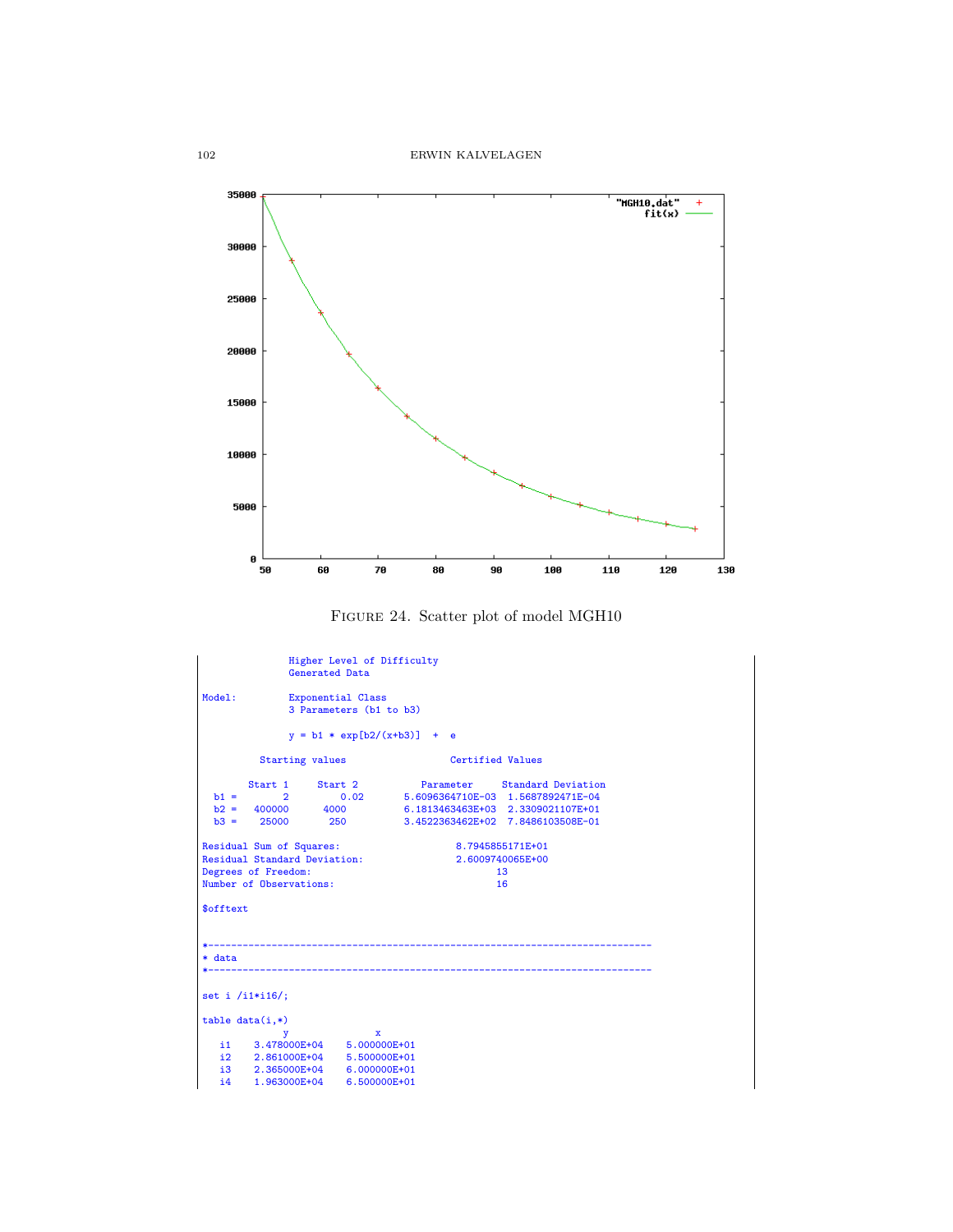```
i5 1.637000E+04 7.000000E+01
      \begin{array}{cccc} \text{i6} & \text{1.372000E+04} & \text{7.500000E+01} \ \text{i7} & \text{1.1544000E+04} & \text{8.000000E+01} \ \text{ii8} & \text{9.744000E+03} & \text{9.500000E+01} \ \text{ii9} & \text{7.030000E+03} & \text{9.500000E+01} \ \end{array}i11 6.005000E+03 1.000000E+02
i12 5.147000E+03 1.050000E+02
    i13 4.427000E+03 1.100000E+02
      i14 3.820000E+03 1.150000E+02
i15 3.307000E+03 1.200000E+02
i16 2.872000E+03 1.250000E+02
 ;
 *
* extract data
 *
parameter x(i),y(i);
x(i) = data(i,'x');y(i) = data(i, 'y');*
* certified values
 *
 scalars<br>
cb1 'certified value for b1' / 5.6096364710E-03 /<br>
cb2 'certified value for b2' / 6.1813463463E+03 /<br>
cb3 'crtified value for b3' / 3.4522363462E+02 /<br>
ce1 'certified std err for b1 ' / 1.5687892471E-04 /<br>
ce2 'ce
;
 *-----------------------------------------------------------------------------
* statistical model
                                                              *-----------------------------------------------------------------------------
variables
       sse 'sum of squared errors'<br>
b1 'coefficient to estimate'<br>
b2 'coefficient to estimate'<br>
b3 'coefficient to estimate'
;
equationsfit(i)fit(i) 'the non-linear model, LS format'
obj 'objective, LS format'
 ;
 obj.. sse =n= 0;
fit(i).. y(i) =e= b1 * exp[b2/(x(i)+b3)] ;
model nlfit /obj,fit/;
 *-----------------------------------------------------------------------------
* first set of initial values
 *-----------------------------------------------------------------------------
b1.1 = 2;b2.1 = 400000;b3.1 = 25000;* The starting point is bad.
* We need to extend the max number of function evaluation calls.
$onecho > nls.opt
 * This option is needed in MGH10.gms
mxfcal 10000
$offecho
```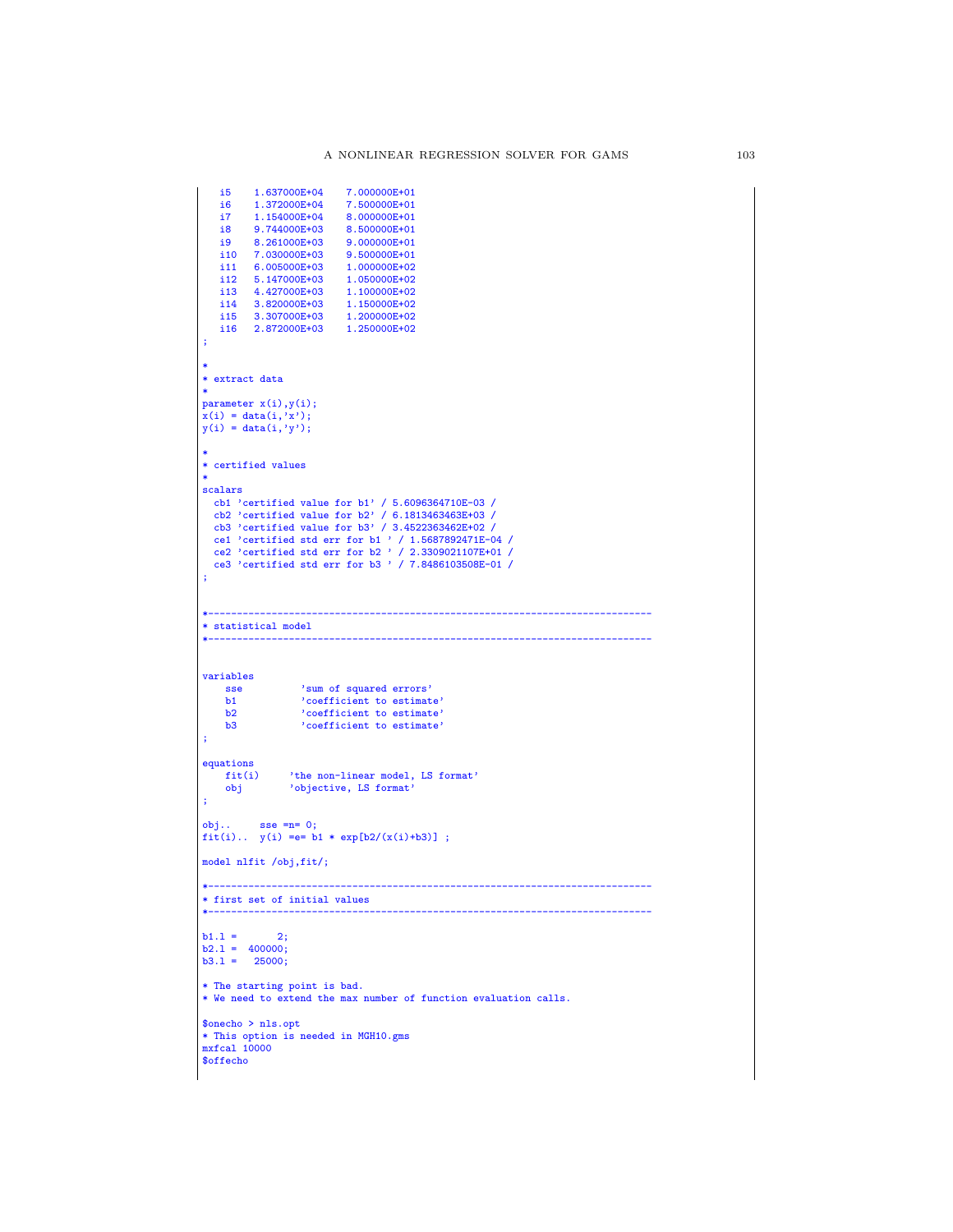```
option nlp=nls;
nlfit.optfile=1;
solve nlfit minimizing sse using nlp;
display sse.l,b1.l,b2.l,b3.l;
abort$((abs(b1.l-cb1)+abs(b2.l-cb2)+abs(b3.l-cb3))>0.0001) "Accuracy problem";
abort$((abs(b1.m-ce1)+abs(b2.m-ce2)+abs(b3.m-ce3))>0.0001) "Accuracy problem";
*-----------------------------------------------------------------------------
* second set of initial values
*-----------------------------------------------------------------------------
b1.1 = 0.02;b2.1 = 4000;b3.1 = 250;option nlp=nls;
nlfit.optfile=1;
solve nlfit minimizing sse using nlp;
display sse.1,b1.1,b2.1,b3.1;
abort$((abs(b1.l-cb1)+abs(b2.l-cb2)+abs(b3.l-cb3))>0.0001) "Accuracy problem";
abort$((abs(b1.m-ce1)+abs(b2.m-ce2)+abs(b3.m-ce3))>0.0001) "Accuracy problem";
```
12.11.5. MGH17. This problem was found to be difficult for some very good algorithms. See [\[29,](#page-146-2) [31\]](#page-146-5). It also causes some problems with NL2SOL. The first set of initial values will cause termination with False Convergence. The second starting point is closer and yields good results.

To find the optimal fit for the first starting point anyway, we throw the model formulated as an optimization model into CONOPT. Then the solution CONOPT finds is fed into NLS. This sounds more difficult than it is: GAMS will automatically do this when we solve the model twice by repeating the solve statement.

The model is:

(51) 
$$
y = \beta_1 + \beta_2 \exp(-\beta_4 x) + \beta_3 \exp(-\beta_5 x) + \varepsilon
$$

12.11.6. Model MGH17.gms. [24](#page-103-0)

```
$ontext
 Nonlinear Least Squares Regression example
 Erwin Kalvelagen, nov 2007
 Reference:
      http://www.itl.nist.gov/div898/strd/nls/nls_main.shtml
--------------------------------------------------------------------------
Procedure: Nonlinear Least Squares Regression
Description: This problem was found to be difficult for some very
              good algorithms.
              See More, J. J., Garbow, B. S., and Hillstrom, K. E.
              (1981). Testing unconstrained optimization software.
              ACM Transactions on Mathematical Software. 7(1):
              pp. 17-41.
Reference: Osborne, M. R. (1972).
              Some aspects of nonlinear least squares
              calculations. In Numerical Methods for Nonlinear
              Optimization, Lootsma (Ed).
              New York, NY: Academic Press, pp. 171-189.
```
<span id="page-103-0"></span> $^{24}$ <www.amsterdamoptimization.com/models/regression/MGH17.gms>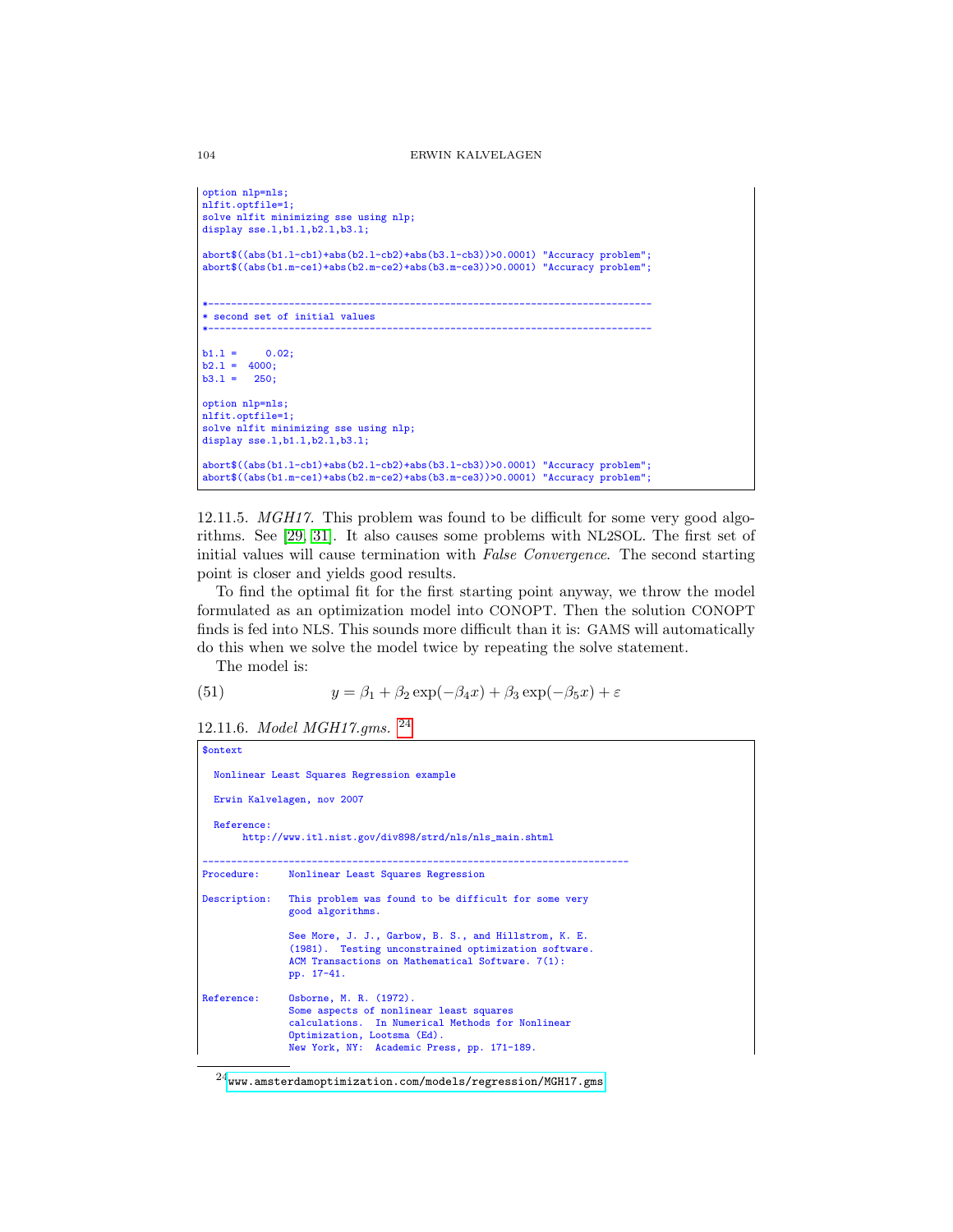

Figure 25. Scatter plot of model MGH17

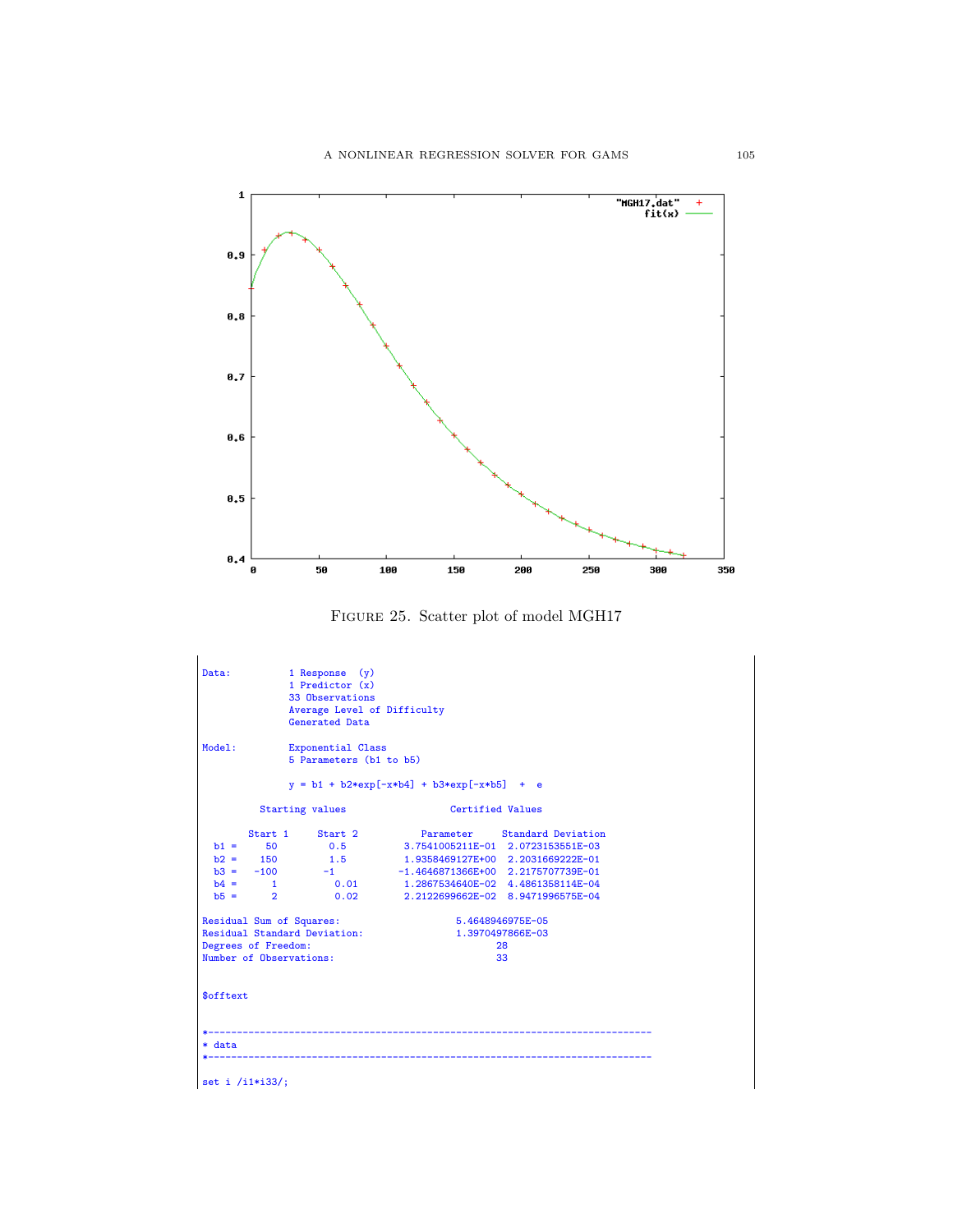## $\rm ERWIN$ KALVELAGEN

|                 | у                            | x                                                                                                           |
|-----------------|------------------------------|-------------------------------------------------------------------------------------------------------------|
| i1              | 8.440000E-01                 | 0.000000E+00                                                                                                |
| 12 <sup>2</sup> | 9.080000E-01                 | 1.000000E+01                                                                                                |
| i3<br>i4        | 9.320000E-01                 | 2.000000E+01<br>3.000000E+01                                                                                |
| i5              | 9.360000E-01<br>9.250000E-01 | 4.000000E+01                                                                                                |
| i6              | 9.080000E-01                 | 5.000000E+01                                                                                                |
| i7              | 8.810000E-01                 | 6.000000E+01                                                                                                |
| i8              | 8.500000E-01                 | 7.000000E+01                                                                                                |
| i9              | 8.180000E-01                 | 8.000000E+01                                                                                                |
| i10             | 7.840000E-01                 | 9.000000E+01                                                                                                |
| i11             | 7.510000E-01                 | 1.000000E+02                                                                                                |
| i 12            | 7.180000E-01                 | 1.100000E+02                                                                                                |
| i13             | 6.850000E-01                 | 1.200000E+02                                                                                                |
| i14             | 6.580000E-01                 | 1.300000E+02                                                                                                |
| i15             | 6.280000E-01                 | 1.400000E+02                                                                                                |
| i16             | 6.030000E-01                 | 1.500000E+02                                                                                                |
| i 17            | 5.800000E-01                 | 1.600000E+02                                                                                                |
| i18<br>i 19     | 5.580000E-01<br>5.380000E-01 | 1.700000E+02<br>1.800000E+02                                                                                |
| i20             | 5.220000E-01                 | 1.900000E+02                                                                                                |
| i21             | 5.060000E-01                 | 2.000000E+02                                                                                                |
| 122             | 4.900000E-01                 | 2.100000E+02                                                                                                |
| i23             | 4.780000E-01                 | 2.200000E+02                                                                                                |
| i24             | 4.670000E-01                 | 2.300000E+02                                                                                                |
| i25             | 4.570000E-01                 | 2.400000E+02                                                                                                |
| i26             | 4.480000E-01                 | 2.500000E+02                                                                                                |
| i27             | 4.380000E-01                 | 2.600000E+02                                                                                                |
| i28             | 4.310000E-01                 | 2.700000E+02                                                                                                |
| i29<br>i30      | 4.240000E-01                 | 2.800000E+02                                                                                                |
| i31             | 4.200000E-01<br>4.140000E-01 | 2.900000E+02<br>3.000000E+02                                                                                |
| i32             | 4.110000E-01                 | 3.100000E+02                                                                                                |
| i33             | 4.060000E-01                 | 3.200000E+02                                                                                                |
| ;               |                              |                                                                                                             |
|                 |                              |                                                                                                             |
|                 |                              |                                                                                                             |
| * extract data  |                              |                                                                                                             |
| ∗               | parameter $x(i), y(i)$ ;     |                                                                                                             |
|                 | $x(i) = data(i, 'x');$       |                                                                                                             |
|                 | $y(i) = data(i, 'y');$       |                                                                                                             |
|                 |                              |                                                                                                             |
|                 |                              |                                                                                                             |
|                 | * certified values           |                                                                                                             |
|                 |                              |                                                                                                             |
| scalars         |                              |                                                                                                             |
|                 |                              | cb1 'certified value for $b1'$ / 3.7541005211E-01 /                                                         |
|                 |                              | cb2 'certified value for $b2'$ / 1.9358469127E+00 /                                                         |
|                 |                              | cb3 'certified value for b3' / -1.4646871366E+00 /<br>$cb4$ 'certified value for $b4'$ / 1.2867534640E-02 / |
|                 |                              | $cb5$ 'certified value for $b5'$ / 2.2122699662E-02 /                                                       |
|                 |                              | ce1 'certified std err for b1 ' / 2.0723153551E-03 /                                                        |
|                 |                              | ce2 'certified std err for $b2$ ' / 2.2031669222E-01 /                                                      |
|                 |                              | ce3 'certified std err for b3 ' / 2.2175707739E-01 /                                                        |
|                 |                              | ce4 'certified std err for b4 ' / 4.4861358114E-04 /                                                        |
|                 |                              | ce5 'certified std err for b5 ' / 8.9471996575E-04 /                                                        |
| ÷               |                              |                                                                                                             |
|                 |                              |                                                                                                             |
|                 |                              |                                                                                                             |
|                 | * statistical model          |                                                                                                             |
|                 |                              |                                                                                                             |
|                 |                              |                                                                                                             |
| variables       |                              |                                                                                                             |
| sse             |                              | 'sum of squared errors'                                                                                     |
|                 |                              | 'coefficient to estimate'                                                                                   |

 $\frac{b2}{b3}$ Contribution to columnate<br>coefficient to estimate'<br>coefficient to estimate'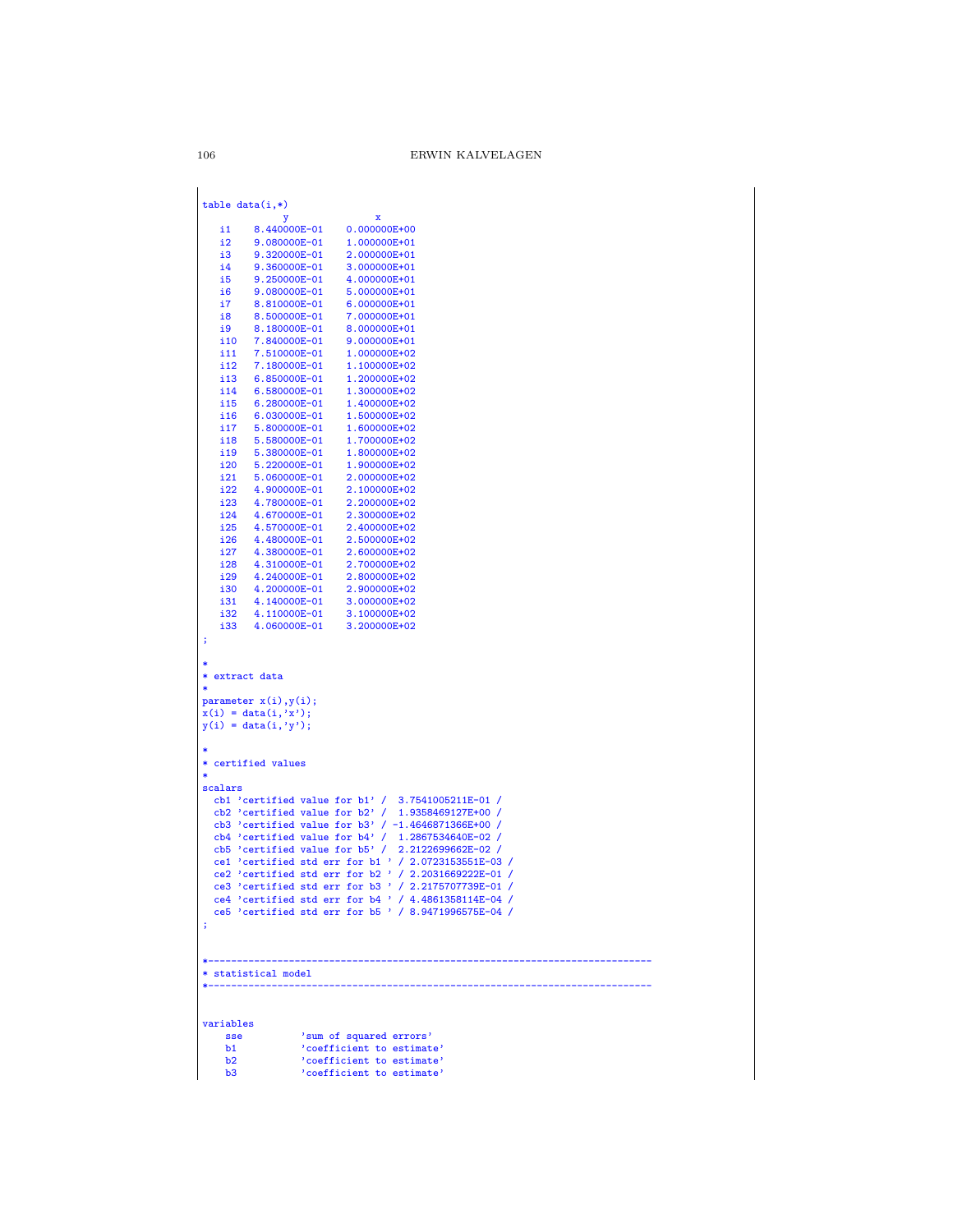```
b4 \cdot 'coefficient to estimate'<br>b5 \cdot 'coefficient to estimate'
    b5 'coefficient to estimate'
                   'residuals'
;
equations<br>fit1(i)
     fit1(i) 'the non-linear model, LS format'
obj1 'objective, LS format'
    fit2(i) 'the non-linear model, NLP format'<br>obj2 'objective, NLP format'
                  'objective, NLP format'
;
obj1.. sse =n= 0;
fit1(i).. y(i) =e= b1 + b2*exp[-x(i)*b4] + b3*exp[-x(i)*b5];
obj2.. sse =e= sum(i, sqr(r(i)));
fit2(i).. y(i) =e= b1 + b2*exp[-x(i)*b4] + b3*exp[-x(i)*b5] + r(i);
model nlfit1 /obj1,fit1/;
model nlfit2 /obj2,fit2/;
*-----------------------------------------------------------------------------
* first set of initial values
*-----------------------------------------------------------------------------
b1.1 = 50;<br>
b2.1 = 150;<br>
b3.1 = -100;b4.1 = 1;<br>b5.1 = 2;b5.1 =* The starting point is bad.
* NL2SOL will fail with "False Convergence".
* We solve this by first using CONOPT to find an
* optimal solution which we then pass on to NL2SOL.
option nlp=conopt;
solve nlfit2 minimizing sse using nlp;
option nlp=nls;
solve nlfit2 minimizing sse using nlp;
display sse.l,b1.l,b2.l,b3.l,b4.l,b5.l;
abort$((abs(b1.l-cb1)+abs(b2.l-cb2)+abs(b3.l-cb3)
        +abs(b4.l-cb4)+abs(b5.l-cb5))>0.0001) "Accuracy problem";
abort$((abs(b1.m-ce1)+abs(b2.m-ce2)+abs(b3.m-ce3)
        +abs(b4.m-ce4)+abs(b5.m-ce5))>0.0001) "Accuracy problem";
*-----------------------------------------------------------------------------
* second set of initial values
*-----------------------------------------------------------------------------
b1.l = 0.5;
b2.l = 1.5;
b3.1 = -1;<br>
b4.1 = 0.01;<br>
b5.1 = 0.02;solve nlfit1 minimizing sse using nlp;
display sse.l,b1.l,b2.l,b3.l,b4.l,b5.l;
abort$((abs(b1.l-cb1)+abs(b2.l-cb2)+abs(b3.l-cb3)
        +abs(b4.l-cb4)+abs(b5.l-cb5))>0.0001) "Accuracy problem";
abort$((abs(b1.m-ce1)+abs(b2.m-ce2)+abs(b3.m-ce3)
        +abs(b4.m-ce4)+abs(b5.m-ce5))>0.0001) "Accuracy problem";
```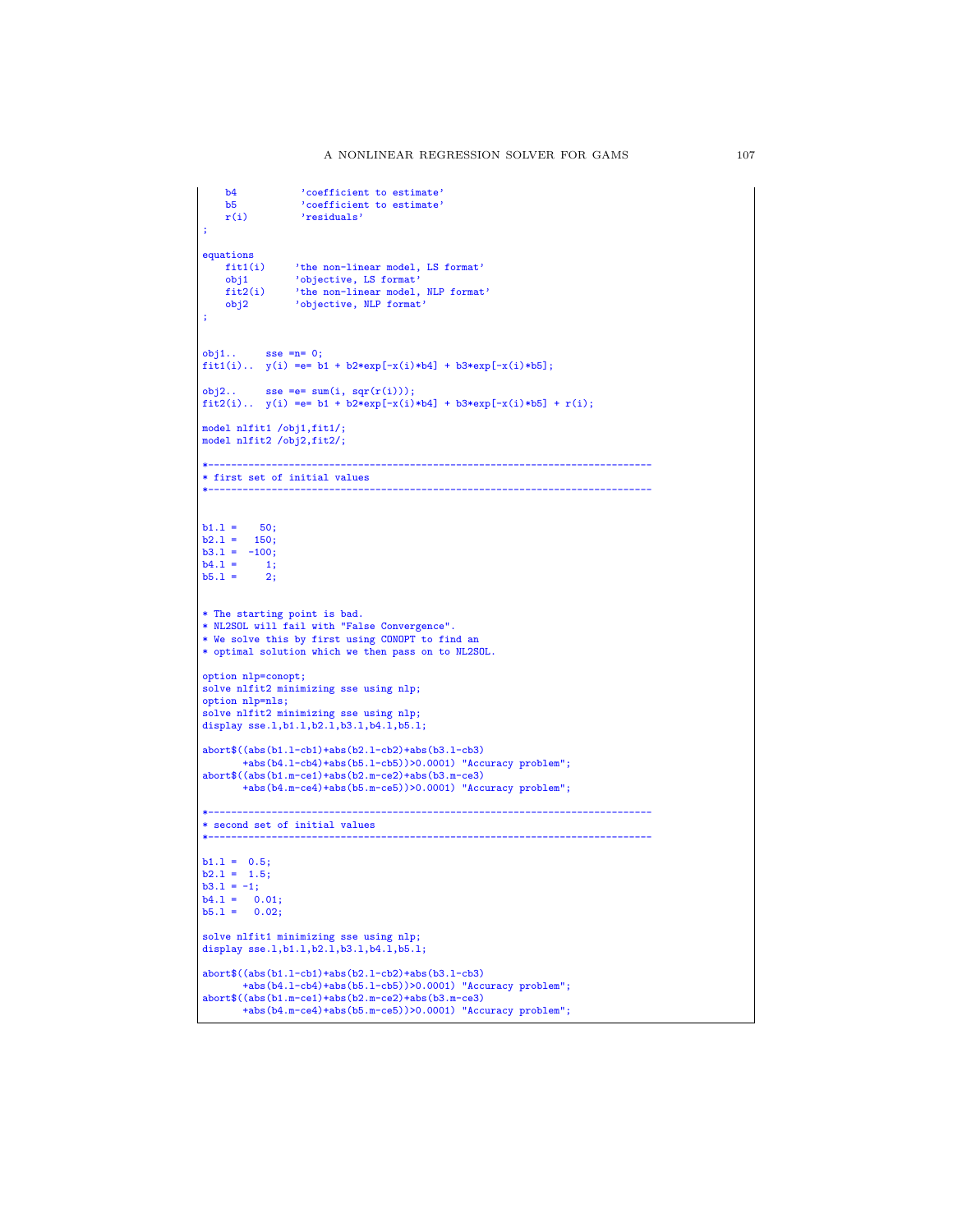12.12. Roszman1. This model from [\[23,](#page-146-0) [34\]](#page-146-6) has the form:

(52) 
$$
y = \beta_1 - \beta_2 x - \frac{\arctan\left[\frac{\beta_3}{x - \beta_4}\right]}{\pi} + \varepsilon
$$

The data are the result of a NIST study involving quantum defects in iodine atoms. The response variable is the number of quantum defects, and the predictor variable is the excited energy state. The argument to the ARCTAN function is in radians.

12.12.1. Model Roszman1.gms. [25](#page-107-0)



Figure 26. Scatter plot of model Roszman1

| \$ontext                                                             |                                                                                                                                                                                                                                                                     |  |  |  |
|----------------------------------------------------------------------|---------------------------------------------------------------------------------------------------------------------------------------------------------------------------------------------------------------------------------------------------------------------|--|--|--|
|                                                                      | Nonlinear Least Squares Regression example                                                                                                                                                                                                                          |  |  |  |
| Erwin Kalvelagen, nov 2007                                           |                                                                                                                                                                                                                                                                     |  |  |  |
| Reference:<br>http://www.itl.nist.gov/div898/strd/nls/nls_main.shtml |                                                                                                                                                                                                                                                                     |  |  |  |
| Procedure:                                                           | Nonlinear Least Squares Regression                                                                                                                                                                                                                                  |  |  |  |
| Description:                                                         | These data are the result of a NIST study involving<br>quantum defects in iodine atoms. The response<br>variable is the number of quantum defects, and the<br>predictor variable is the excited energy state.<br>The argument to the ARCTAN function is in radians. |  |  |  |

<span id="page-107-0"></span> $^{25}\!\!$  <www.amsterdamoptimization.com/models/regression/Roszman1.gms>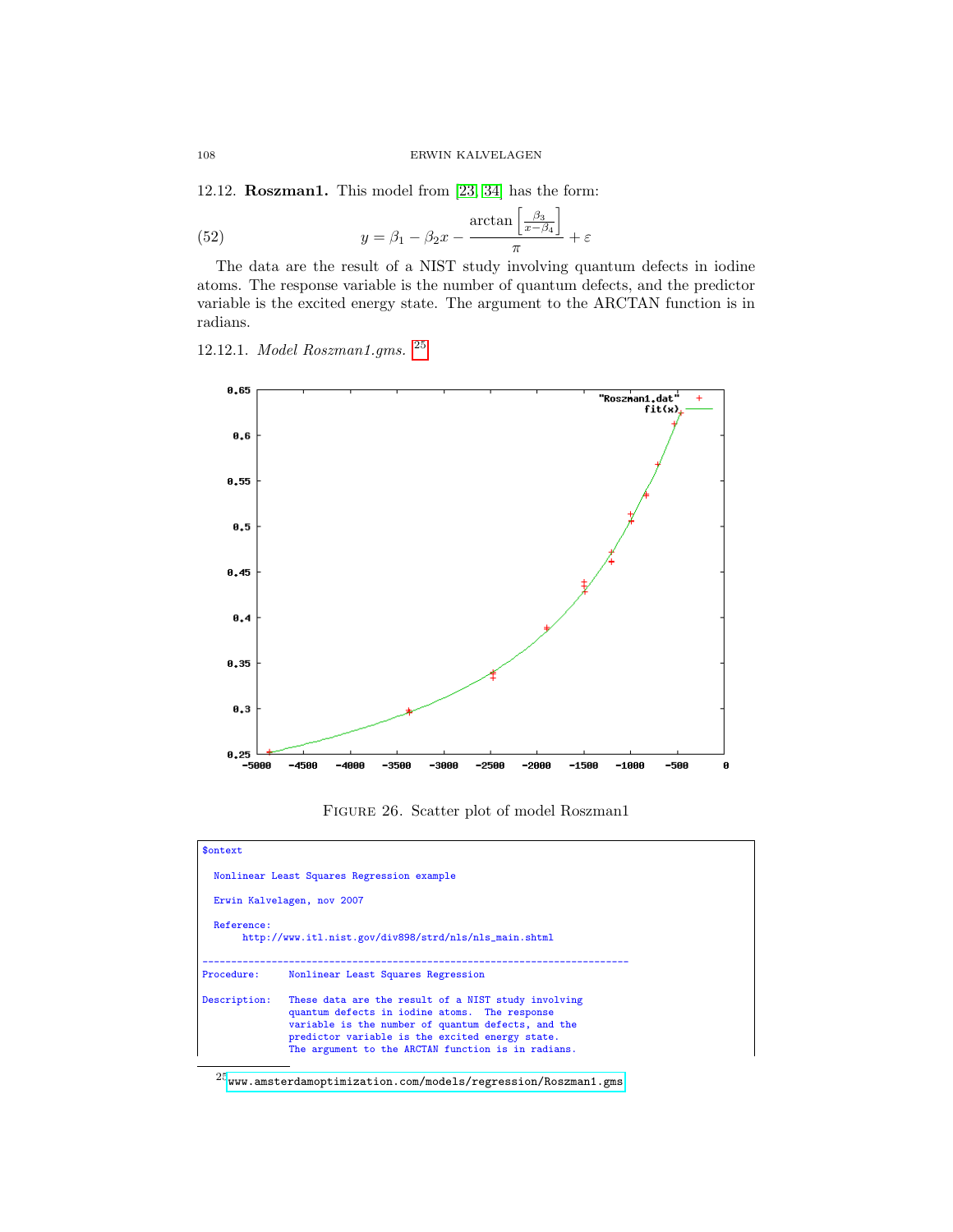|                               |                          | Reference: Roszman, L., NIST (19??).<br>Quantum Defects for Sulfur I Atom.                                                                                                                                                                          |                                                                                                                                                                                                                                    |    |
|-------------------------------|--------------------------|-----------------------------------------------------------------------------------------------------------------------------------------------------------------------------------------------------------------------------------------------------|------------------------------------------------------------------------------------------------------------------------------------------------------------------------------------------------------------------------------------|----|
| Data:                         |                          | 1 Response $(y = quantum defect)$                                                                                                                                                                                                                   |                                                                                                                                                                                                                                    |    |
|                               |                          |                                                                                                                                                                                                                                                     | 1 Predictor $(x = excited state energy)$                                                                                                                                                                                           |    |
|                               |                          | 25 Observations                                                                                                                                                                                                                                     |                                                                                                                                                                                                                                    |    |
|                               |                          | Average Level of Difficulty<br>Observed Data                                                                                                                                                                                                        |                                                                                                                                                                                                                                    |    |
| Model:                        |                          | Miscellaneous Class                                                                                                                                                                                                                                 |                                                                                                                                                                                                                                    |    |
|                               |                          | 4 Parameters (b1 to b4)                                                                                                                                                                                                                             |                                                                                                                                                                                                                                    |    |
|                               |                          |                                                                                                                                                                                                                                                     | $pi = 3.141592653589793238462643383279E0$<br>$y = b1 - b2*x - arctan[b3/(x-b4)]/pi + e$                                                                                                                                            |    |
|                               |                          | <b>Starting Values</b>                                                                                                                                                                                                                              | Certified Values                                                                                                                                                                                                                   |    |
|                               |                          |                                                                                                                                                                                                                                                     |                                                                                                                                                                                                                                    |    |
|                               |                          |                                                                                                                                                                                                                                                     | $\begin{tabular}{lcccccc} Start & 1 & Start & 2 & Parameter & Standard Deviation \\ b1 = & 0.1 & 0.2 & 2.0196866396E-01 & 1.9172666023E-02 \\ b2 = & -0.00001 & -0.000005 & -6.1953516256E-06 & 3.2058931691E-06 \\ \end{tabular}$ |    |
|                               |                          |                                                                                                                                                                                                                                                     |                                                                                                                                                                                                                                    |    |
|                               | $b3 = 1000$              | 1200                                                                                                                                                                                                                                                | 1.2044556708E+03 7.4050983057E+01                                                                                                                                                                                                  |    |
|                               |                          |                                                                                                                                                                                                                                                     | b4 = -100 -150 -1.8134269537E+02 4.9573513849E+01                                                                                                                                                                                  |    |
|                               | Residual Sum of Squares: |                                                                                                                                                                                                                                                     | 4.9484847331E-04                                                                                                                                                                                                                   |    |
|                               |                          | <b>Residual Standard Deviation:</b>                                                                                                                                                                                                                 | 4.8542984060E-03                                                                                                                                                                                                                   |    |
|                               | Degrees of Freedom:      |                                                                                                                                                                                                                                                     |                                                                                                                                                                                                                                    | 21 |
| <b><i><u>Sofftext</u></i></b> | Number of Observations:  |                                                                                                                                                                                                                                                     |                                                                                                                                                                                                                                    | 25 |
|                               |                          |                                                                                                                                                                                                                                                     |                                                                                                                                                                                                                                    |    |
|                               |                          |                                                                                                                                                                                                                                                     |                                                                                                                                                                                                                                    |    |
| * data                        |                          |                                                                                                                                                                                                                                                     |                                                                                                                                                                                                                                    |    |
|                               | set i $/i1*125$ ;        |                                                                                                                                                                                                                                                     |                                                                                                                                                                                                                                    |    |
|                               | $table data(i,*)$        |                                                                                                                                                                                                                                                     |                                                                                                                                                                                                                                    |    |
|                               |                          |                                                                                                                                                                                                                                                     |                                                                                                                                                                                                                                    |    |
| i2                            | 0.252141                 | $\begin{array}{ccccc}\n & & y & x \\ \text{i1} & & 0.252429 & -4868.68 \\ \text{ii2} & & 0.252444 & 4000.00\n\end{array}$<br>$-4868.09$                                                                                                             |                                                                                                                                                                                                                                    |    |
|                               |                          |                                                                                                                                                                                                                                                     |                                                                                                                                                                                                                                    |    |
|                               |                          |                                                                                                                                                                                                                                                     |                                                                                                                                                                                                                                    |    |
|                               |                          |                                                                                                                                                                                                                                                     |                                                                                                                                                                                                                                    |    |
|                               |                          |                                                                                                                                                                                                                                                     |                                                                                                                                                                                                                                    |    |
|                               |                          |                                                                                                                                                                                                                                                     |                                                                                                                                                                                                                                    |    |
|                               |                          |                                                                                                                                                                                                                                                     |                                                                                                                                                                                                                                    |    |
|                               |                          |                                                                                                                                                                                                                                                     |                                                                                                                                                                                                                                    |    |
|                               |                          |                                                                                                                                                                                                                                                     |                                                                                                                                                                                                                                    |    |
|                               |                          | $\begin{array}{cccc} 12&0.252141&-4868.09\\ 13&0.251809&-4867.41\\ 14&0.297989&-3375.19\\ 15&0.296257&-3373.14\\ 16&0.295319&-3372.03\\ 17&0.339603&-2473.74\\ 18&0.337731&-2472.35\\ 19&0.333820&-2469.45\\ 110&0.386998&-1893.40\\ 111&0.43864&-$ |                                                                                                                                                                                                                                    |    |
|                               |                          |                                                                                                                                                                                                                                                     |                                                                                                                                                                                                                                    |    |
|                               |                          | $\begin{tabular}{llll} i12 & 0.438864 & -1497.24 \\ i13 & 0.434887 & -1495.85 \\ i14 & 0.427893 & -1493.41 \end{tabular}$                                                                                                                           |                                                                                                                                                                                                                                    |    |
|                               |                          | i15  0.471568  -1208.68                                                                                                                                                                                                                             |                                                                                                                                                                                                                                    |    |
| i16                           | 0.461699                 | $-1206.18$                                                                                                                                                                                                                                          |                                                                                                                                                                                                                                    |    |
| i 17                          |                          | 0.461144 -1206.04                                                                                                                                                                                                                                   |                                                                                                                                                                                                                                    |    |
| i18                           | 0.513532                 | $-997.92$                                                                                                                                                                                                                                           |                                                                                                                                                                                                                                    |    |
| i19                           | 0.506641                 | $-996.61$                                                                                                                                                                                                                                           |                                                                                                                                                                                                                                    |    |
| i20<br>i21                    | 0.505062<br>0.535648     | $-996.31$<br>$-834.94$                                                                                                                                                                                                                              |                                                                                                                                                                                                                                    |    |
| i22                           | 0.533726                 | $-834.66$                                                                                                                                                                                                                                           |                                                                                                                                                                                                                                    |    |
| i23                           | 0.568064                 | $-710.03$                                                                                                                                                                                                                                           |                                                                                                                                                                                                                                    |    |
| i24                           | 0.612886                 | $-530.16$                                                                                                                                                                                                                                           |                                                                                                                                                                                                                                    |    |
| i25                           | 0.624169                 | $-464.17$                                                                                                                                                                                                                                           |                                                                                                                                                                                                                                    |    |
| ;                             |                          |                                                                                                                                                                                                                                                     |                                                                                                                                                                                                                                    |    |
|                               |                          |                                                                                                                                                                                                                                                     |                                                                                                                                                                                                                                    |    |
|                               | * extract data           |                                                                                                                                                                                                                                                     |                                                                                                                                                                                                                                    |    |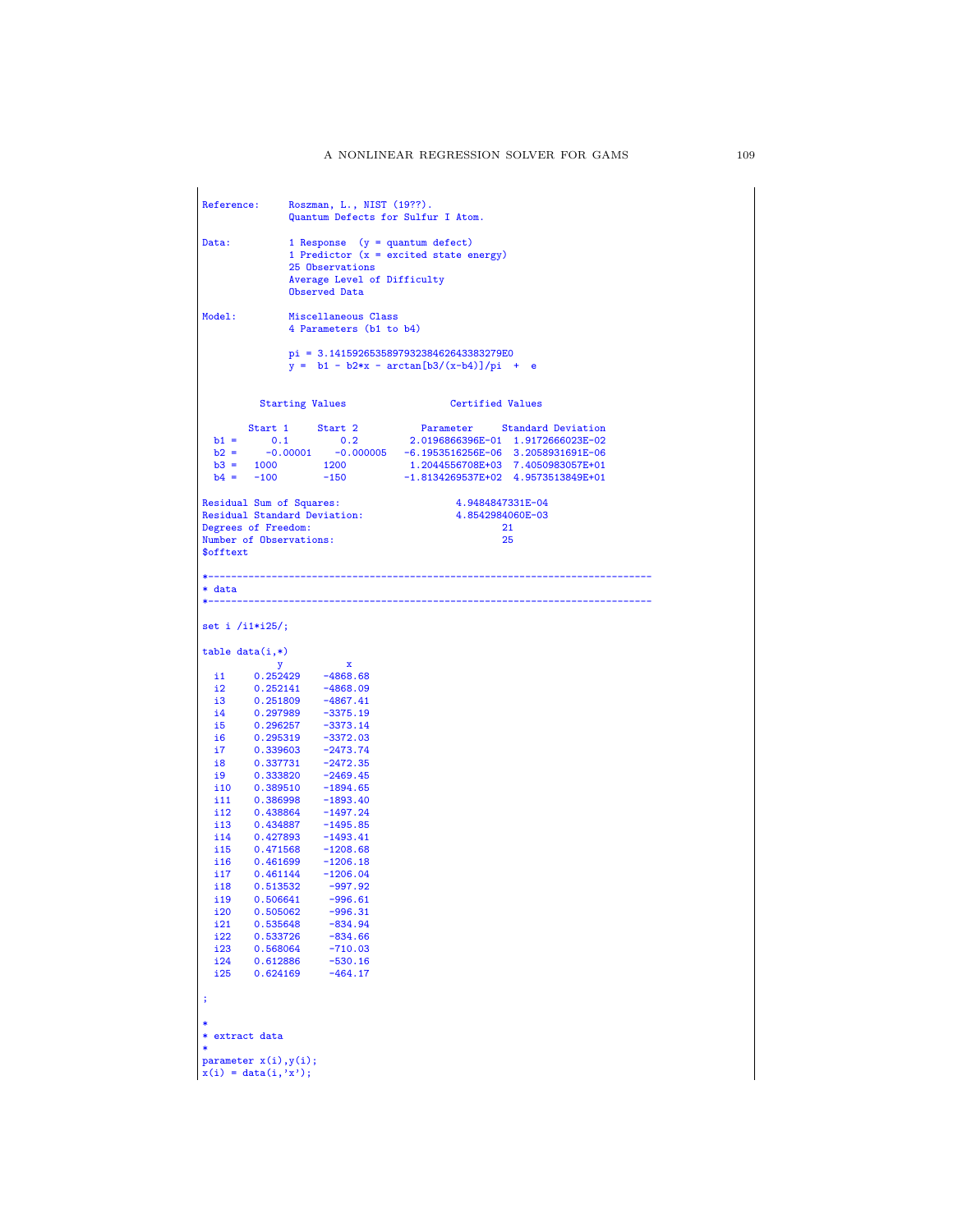```
|y(i) = data(i, 'y');
 *
* certified values
 scalars
 scalars<br>
cb1' / 2.0196866396E-01 /<br>
cb2 'certified value for b2' / -6.1953516256E-06 /<br>
cb3 'certified value for b3' / 1.2044556708E+03 /<br>
cb4 'certified value for b4' / -1.8134269537E+02 /<br>
ce1 'certified std err for b1 
 ;
 *-----------------------------------------------------------------------------
 * statistical model
 *-----------------------------------------------------------------------------
 variables
    sse <sup>'</sup>sum of squared errors'<br>b1 <sup>'</sup>coefficient to estimat
       b1 'coefficient to estimate'
b2 'coefficient to estimate'
     b3 coefficient to estimate'<br>b4 coefficient to estimate'
                    'coefficient to estimate'
 ;
 equations fit(i)'the non-linear model'
     obj 'objective'
 ;
 obj.. sse =n= 0;
fit(i).. y(i) =e= b1 - b2*x(i) - arctan[b3/(x(i)-b4)]/pi;
 model nlfit /obj,fit/;
 option nlp=nls;
 *-----------------------------------------------------------------------------
 * first set of initial values
 *-----------------------------------------------------------------------------
 b1.1 = 0.1;<br>b2.1 = -0.00001;b3.l = 1000;
b4.l = -100;
 solve nlfit minimizing sse using nlp;
 display sse.l,b1.l,b2.l,b3.l,b4.l;
 abort$((abs(b1.l-cb1)+abs(b2.l-cb2)+abs(b3.l-cb3)
 +abs(b4.l-cb4))>0.001) "Accuracy problem";
abort$((abs(b1.m-ce1)+abs(b2.m-ce2)+abs(b3.m-ce3)
          +abs(b4.m-ce4))>0.001) "Accuracy problem";
 *-----------------------------------------------------------------------------
 * second set of initial values
 *-----------------------------------------------------------------------------
 b1.1 = 0.2;<br>b2.1 = -0.000005;b3.l = 1200;
b4.l = -150;
```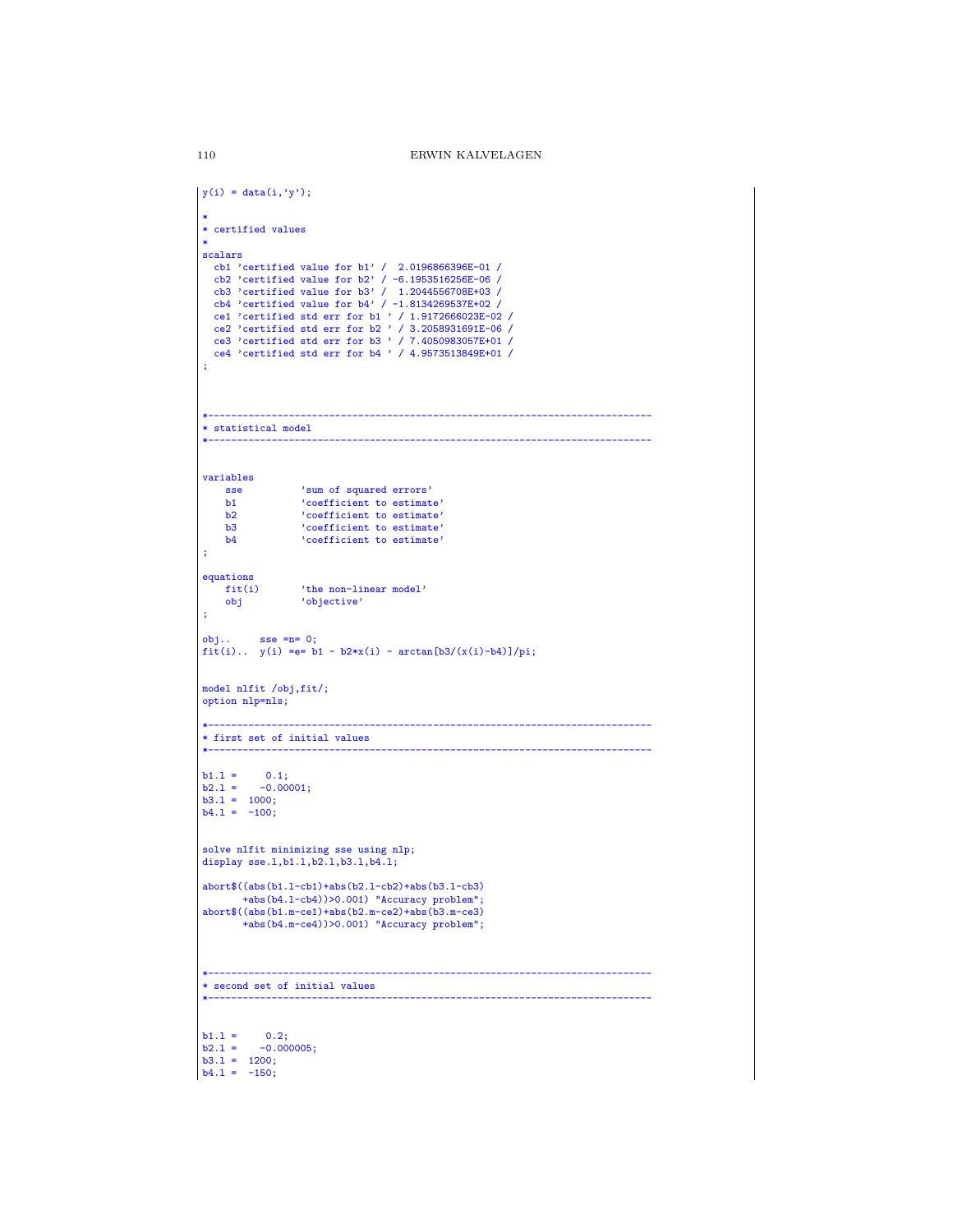```
solve nlfit minimizing sse using nlp;
display sse.l,b1.l,b2.l,b3.l,b4.l;
abort$((abs(b1.l-cb1)+abs(b2.l-cb2)+abs(b3.l-cb3)
       +abs(b4.l-cb4))>0.001) "Accuracy problem";
abort$((abs(b1.m-ce1)+abs(b2.m-ce2)+abs(b3.m-ce3)
       +abs(b4.m-ce4))>0.001) "Accuracy problem";
```
12.13. ENSO. The model looks like[\[23,](#page-146-0) [18\]](#page-145-0):

(53)  
\n
$$
y = \beta_1 + \beta_2 \cos(2\pi x/12) + \beta_3 \sin(2\pi x/12)
$$
\n
$$
+ \beta_5 \cos(2\pi x/\beta_4) + \beta_6 \sin(2\pi x/\beta_4)
$$
\n
$$
+ \beta_8 \cos(2\pi x/\beta_7) + \beta_9 \sin(2\pi x/\beta_7) + \varepsilon
$$

These data are monthly averaged atmospheric pressure differences between Easter Island and Darwin, Australia. This difference drives the trade winds in the southern hemisphere. Fourier analysis of the data reveals 3 significant cycles. The annual cycle is the strongest, but cycles with periods of approximately 44 and 26 months are also present. These cycles correspond to the El Nino and the Southern Oscillation. Arguments to the SIN and COS functions are in radians.



Figure 27. Scatter plot of model ENSO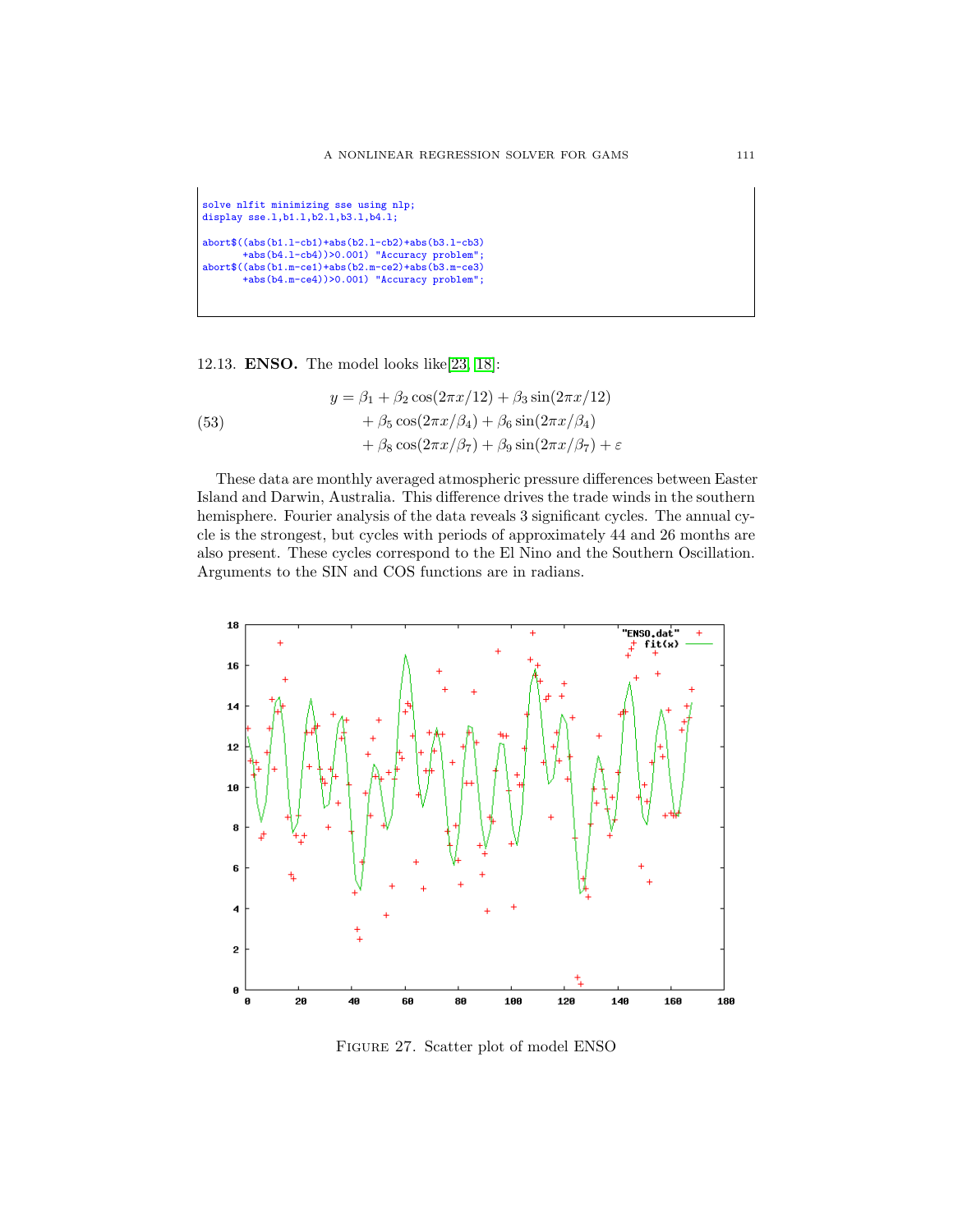## 12.13.1. Model ENSO.gms. [26](#page-111-0)

| <b>\$ontext</b>                                                                                                                                     |                                                                                                                                                                                                                                                                                                                                                                                                                                                                                                              |                                                                                                                                                                                                                                                                                                                                                                            |  |  |  |
|-----------------------------------------------------------------------------------------------------------------------------------------------------|--------------------------------------------------------------------------------------------------------------------------------------------------------------------------------------------------------------------------------------------------------------------------------------------------------------------------------------------------------------------------------------------------------------------------------------------------------------------------------------------------------------|----------------------------------------------------------------------------------------------------------------------------------------------------------------------------------------------------------------------------------------------------------------------------------------------------------------------------------------------------------------------------|--|--|--|
|                                                                                                                                                     | Nonlinear Least Squares Regression example                                                                                                                                                                                                                                                                                                                                                                                                                                                                   |                                                                                                                                                                                                                                                                                                                                                                            |  |  |  |
| Erwin Kalvelagen, nov 2007                                                                                                                          |                                                                                                                                                                                                                                                                                                                                                                                                                                                                                                              |                                                                                                                                                                                                                                                                                                                                                                            |  |  |  |
| Reference:                                                                                                                                          |                                                                                                                                                                                                                                                                                                                                                                                                                                                                                                              | http://www.itl.nist.gov/div898/strd/nls/nls_main.shtml                                                                                                                                                                                                                                                                                                                     |  |  |  |
|                                                                                                                                                     |                                                                                                                                                                                                                                                                                                                                                                                                                                                                                                              | Procedure: Nonlinear Least Squares Regression                                                                                                                                                                                                                                                                                                                              |  |  |  |
| Description:                                                                                                                                        | The data are monthly averaged atmospheric pressure<br>differences between Easter Island and Darwin,<br>Australia. This difference drives the trade winds in<br>the southern hemisphere. Fourier analysis of the data<br>reveals 3 significant cycles. The annual cycle is the<br>strongest, but cycles with periods of approximately 44<br>and 26 months are also present. These cycles<br>correspond to the El Nino and the Southern Oscillation.<br>Arguments to the SIN and COS functions are in radians. |                                                                                                                                                                                                                                                                                                                                                                            |  |  |  |
| Reference:                                                                                                                                          | Numerical Methods and Software.                                                                                                                                                                                                                                                                                                                                                                                                                                                                              | Kahaner, D., C. Moler, and S. Nash, (1989).<br>Englewood Cliffs, NJ: Prentice Hall, pp. 441-445.                                                                                                                                                                                                                                                                           |  |  |  |
| Data:                                                                                                                                               | 1 Predictor $(x = time)$<br>168 Observations<br>Average Level of Difficulty<br>Observed Data                                                                                                                                                                                                                                                                                                                                                                                                                 | 1 Response (y = atmospheric pressure)                                                                                                                                                                                                                                                                                                                                      |  |  |  |
| Model:                                                                                                                                              | Miscellaneous Class<br>9 Parameters (b1 to b9)                                                                                                                                                                                                                                                                                                                                                                                                                                                               |                                                                                                                                                                                                                                                                                                                                                                            |  |  |  |
|                                                                                                                                                     |                                                                                                                                                                                                                                                                                                                                                                                                                                                                                                              | y = b1 + b2*cos( 2*pi*x/12 ) + b3*sin( 2*pi*x/12 )<br>$+ b5*cos( 2*pi*x/b4 ) + b6*sin( 2*pi*x/b4 )$<br>+ $b8*cos(2*pi*x/b7) + b9*sin(2*pi*x/b7) + e$                                                                                                                                                                                                                       |  |  |  |
|                                                                                                                                                     | <b>Starting values</b>                                                                                                                                                                                                                                                                                                                                                                                                                                                                                       | Certified Values                                                                                                                                                                                                                                                                                                                                                           |  |  |  |
| Start 1<br>$b1 = 11.0$<br>$b2 =$<br>3.0<br>$b3 = 0.5$<br>$b4 = 40.0$<br>$b5 =$<br>$-0.7$<br>$b6 = -1.3$<br>$b7 = 25.0$<br>$b8 = -0.3$<br>$b9 = 1.4$ | Start 2<br>10.0<br>3.0<br>0.5<br>44.0<br>$-1.5$<br>0.5<br>26.0<br>$-0.1$<br>1.5                                                                                                                                                                                                                                                                                                                                                                                                                              | Parameter Standard Deviation<br>1.0510749193E+01 1.7488832467E-01<br>3.0762128085E+00 2.4310052139E-01<br>5.3280138227E-01 2.4354686618E-01<br>4.4311088700E+01 9.4408025976E-01<br>-1.6231428586E+00 2.8078369611E-01<br>5.2554493756E-01 4.8073701119E-01<br>2.6887614440E+01 4.1612939130E-01<br>2.1232288488E-01 5.1460022911E-01<br>1.4966870418E+00 2.5434468893E-01 |  |  |  |
| Residual Sum of Squares:<br>Degrees of Freedom:<br>Number of Observations:                                                                          | Residual Standard Deviation:                                                                                                                                                                                                                                                                                                                                                                                                                                                                                 | 7.8853978668E+02<br>2.2269642403E+00<br>159<br>168                                                                                                                                                                                                                                                                                                                         |  |  |  |
| \$offtext                                                                                                                                           |                                                                                                                                                                                                                                                                                                                                                                                                                                                                                                              |                                                                                                                                                                                                                                                                                                                                                                            |  |  |  |
| * data                                                                                                                                              |                                                                                                                                                                                                                                                                                                                                                                                                                                                                                                              |                                                                                                                                                                                                                                                                                                                                                                            |  |  |  |
| set i /i1*i168/;                                                                                                                                    |                                                                                                                                                                                                                                                                                                                                                                                                                                                                                                              |                                                                                                                                                                                                                                                                                                                                                                            |  |  |  |
| $table data(i,*)$                                                                                                                                   |                                                                                                                                                                                                                                                                                                                                                                                                                                                                                                              |                                                                                                                                                                                                                                                                                                                                                                            |  |  |  |
|                                                                                                                                                     | $\mathbf x$<br>у                                                                                                                                                                                                                                                                                                                                                                                                                                                                                             |                                                                                                                                                                                                                                                                                                                                                                            |  |  |  |

<span id="page-111-0"></span> $\overline{\phantom{a}^{26}$ <www.amsterdamoptimization.com/models/regression/ENSO.gms>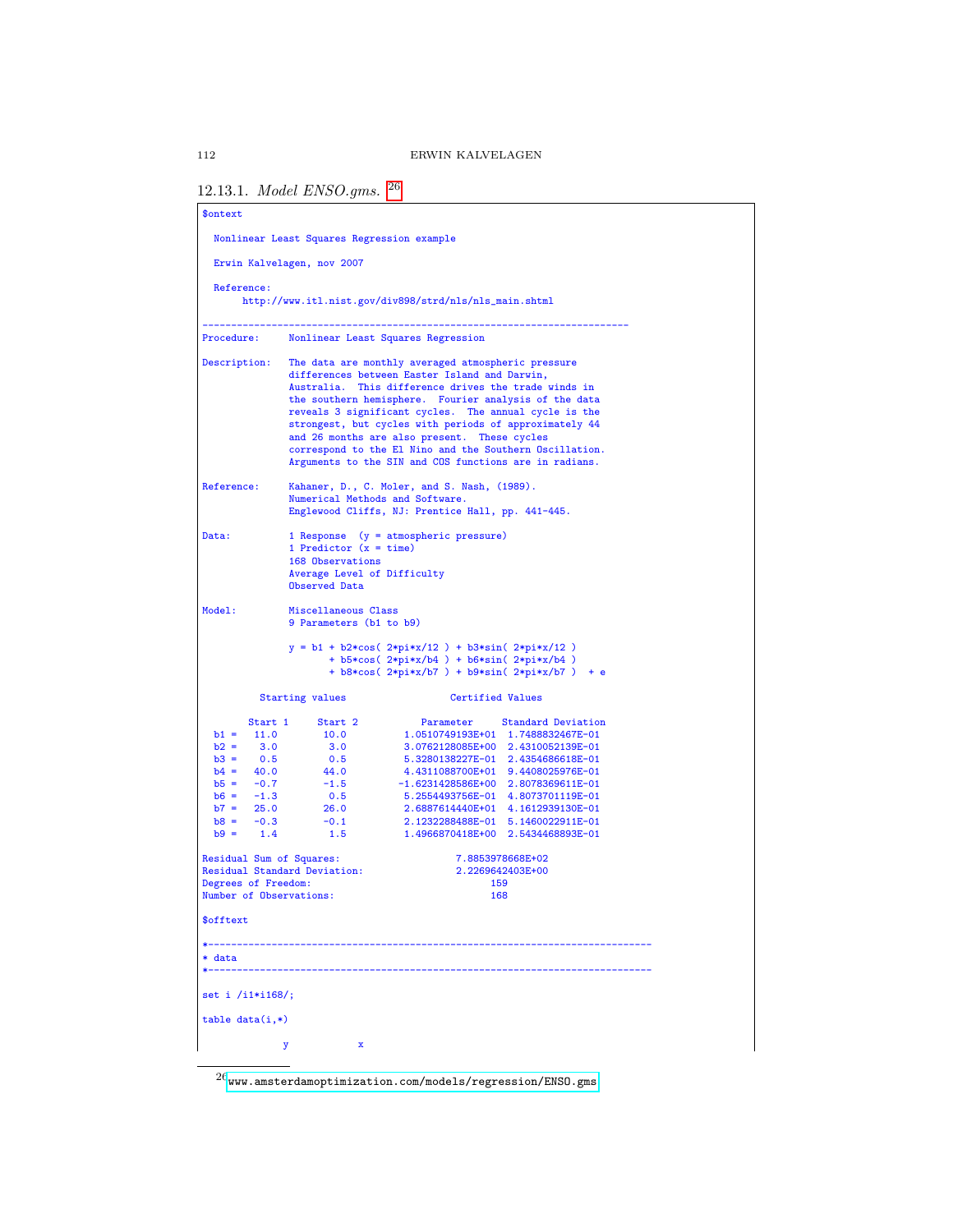| i1         | 12.90000  | 1.000000  |
|------------|-----------|-----------|
| i2         | 11.30000  | 2.000000  |
| i3         | 10.60000  | 3.000000  |
| i4         | 11.20000  | 4.000000  |
| i5         | 10.90000  | 5.000000  |
| i6         | 7.500000  | 6.000000  |
| i7         | 7.700000  | 7.000000  |
| i8         | 11.70000  | 8.000000  |
| i9         | 12.90000  | 9.000000  |
| i10        | 14.30000  | 10.000000 |
| i11        | 10.90000  | 11.00000  |
| i12        | 13.70000  | 12.00000  |
| i13        | 17.10000  | 13.00000  |
| i14        | 14.00000  | 14.00000  |
| i15        | 15.30000  | 15.00000  |
| i16        | 8.500000  | 16.00000  |
| i 17       | 5.700000  | 17.00000  |
| i18        | 5.500000  | 18.00000  |
| i19        | 7.600000  | 19.00000  |
|            | 8.600000  | 20.00000  |
| <u>i20</u> |           |           |
| i21        | 7.300000  | 21.00000  |
| i22        | 7.600000  | 22.00000  |
| i23        | 12.70000  | 23.00000  |
| i24        | 11.00000  | 24.00000  |
| i25        | 12.70000  | 25.00000  |
| i26        | 12.90000  | 26.00000  |
| i27        | 13.00000  | 27.00000  |
| i28        | 10.90000  | 28.00000  |
| i29        | 10.400000 | 29.00000  |
| i30        | 10.200000 | 30.00000  |
| i31        | 8.000000  | 31.00000  |
| i32        | 10.90000  | 32.00000  |
| i33        | 13.60000  | 33.00000  |
| i34        | 10.500000 | 34.00000  |
| i35        | 9.200000  | 35.00000  |
| i36        | 12.40000  | 36.00000  |
| i37        | 12.70000  | 37.00000  |
| i38        | 13.30000  | 38.00000  |
| i39        | 10.100000 | 39.00000  |
| i40        | 7.800000  | 40.00000  |
| i41        | 4.800000  | 41.00000  |
| i42        | 3.000000  | 42.00000  |
| i43        | 2.500000  | 43.00000  |
| i44        | 6.300000  | 44.00000  |
| i45        | 9.700000  | 45.00000  |
| i46        | 11.60000  | 46.00000  |
| i47        | 8.600000  | 47.00000  |
| i48        | 12.40000  | 48.00000  |
| i49        | 10.500000 | 49.00000  |
| i50        | 13.30000  | 50.00000  |
| i51        | 10.400000 | 51.00000  |
|            | 8.100000  |           |
| i52        |           | 52.00000  |
| i53        | 3.700000  | 53.00000  |
| i54        | 10.70000  | 54.00000  |
| i55        | 5.100000  | 55.00000  |
| i56        | 10.400000 | 56.00000  |
| i57        | 10.90000  | 57.00000  |
| <b>i58</b> | 11.70000  | 58.00000  |
| <b>i59</b> | 11.40000  | 59.00000  |
| i60        | 13.70000  | 60.00000  |
| <u>i61</u> | 14.10000  | 61.00000  |
| <u>162</u> | 14.00000  | 62.00000  |
| i63        | 12.50000  | 63.00000  |
| i64        | 6.300000  | 64.00000  |
| <u>165</u> | 9.600000  | 65.00000  |
| i66        | 11.70000  | 66.00000  |
| <b>i67</b> | 5.000000  | 67.00000  |
| <u>168</u> | 10.80000  | 68.00000  |
| i69        | 12.70000  | 69.00000  |
| i70        | 10.80000  | 70.00000  |
| i71        | 11.80000  | 71.00000  |
| i72        | 12.60000  | 72.00000  |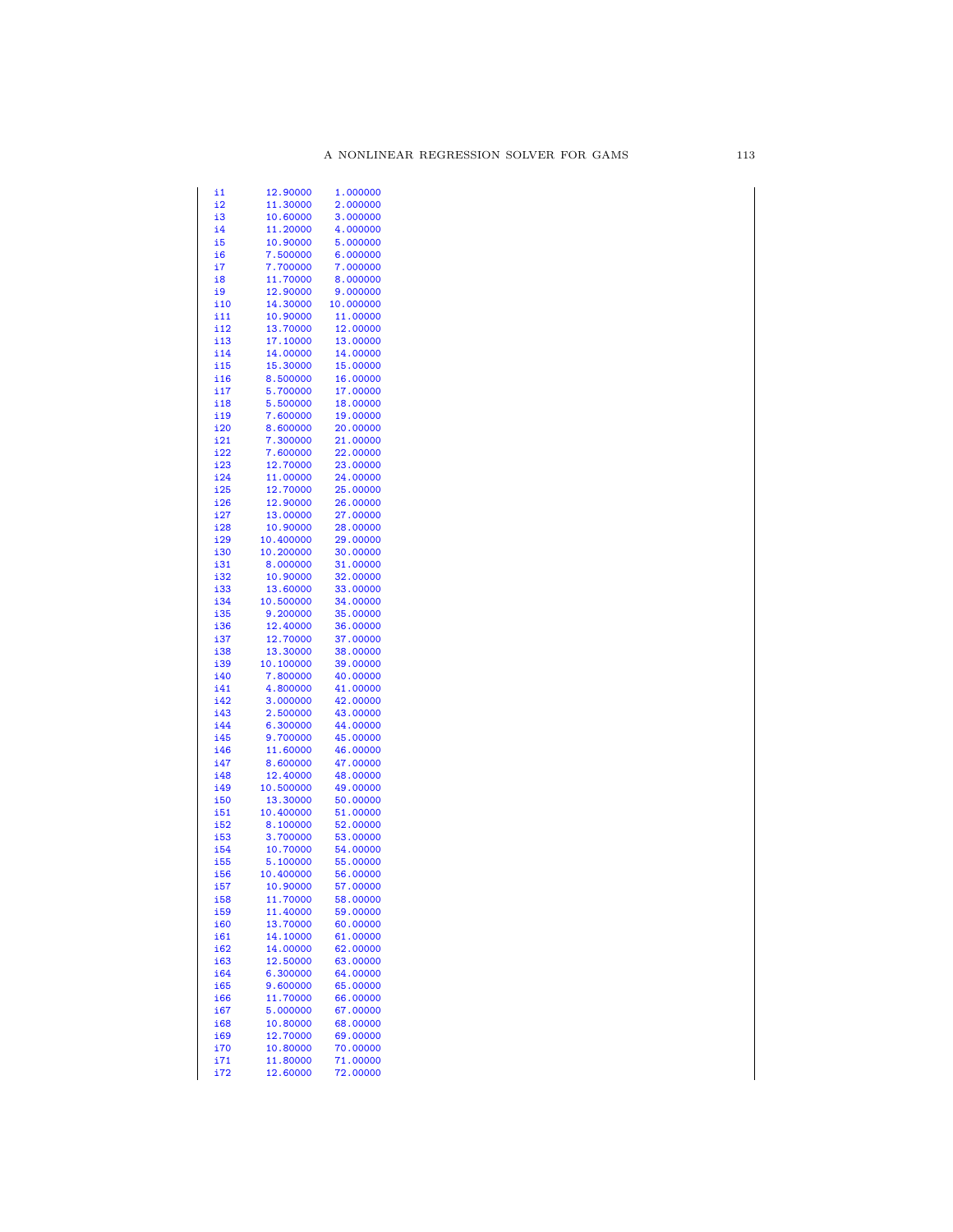| i73          | 15.70000             | 73.00000             |
|--------------|----------------------|----------------------|
|              |                      |                      |
| i74          | 12.60000             | 74.00000             |
| i75          | 14.80000             | 75.00000             |
| i76          | 7.800000             | 76.00000             |
|              |                      |                      |
| i77          | 7.100000             | 77.00000             |
| i78          | 11.20000             | 78.00000             |
|              |                      |                      |
| i79          | 8.100000             | 79,00000             |
| i80          | 6.400000             | 80.00000             |
|              |                      |                      |
| i81          | 5.200000             | 81.00000             |
| i82          | 12.00000             | 82.00000             |
|              |                      | 83.00000             |
| i83          | 10.200000            |                      |
| i84          | 12.70000             | 84.00000             |
| i85          | 10.200000            | 85.00000             |
|              |                      |                      |
| i86          | 14.70000             | 86.00000             |
| i87          | 12.20000             | 87.00000             |
|              |                      |                      |
| i88          | 7.100000             | 88.00000             |
| i89          | 5.700000             | 89.00000             |
|              | 6.700000             |                      |
| i90          |                      | 90.00000             |
| i91          | 3.900000             | 91.00000             |
| i92          | 8.500000             | 92.00000             |
|              |                      |                      |
| i93          | 8.300000             | 93.00000             |
| i94          | 10.80000             | 94.00000             |
|              |                      |                      |
| i95          | 16.70000             | 95.00000             |
| i96          | 12.60000             | 96.00000             |
|              |                      |                      |
| i97          | 12.50000             | 97.00000             |
| i98          | 12.50000             | 98.00000             |
|              | 9.800000             | 99.00000             |
| i99          |                      |                      |
| i100         | 7.200000             | 100.00000            |
| i101         | 4.100000             | 101.00000            |
|              |                      |                      |
| i102         | 10.60000             | 102.00000            |
| i103         | 10.100000            | 103.00000            |
| i104         |                      |                      |
|              | 10.100000            | 104.00000            |
| i105         | 11.90000             | 105.00000            |
| i106         | 13.60000             | 106.0000             |
|              |                      |                      |
| i107         | 16.30000             | 107.0000             |
| i108         | 17.60000             | 108.0000             |
|              |                      |                      |
| i109         | 15.50000             | 109.0000             |
| i110         | 16.00000             | 110.0000             |
|              |                      | 111.0000             |
| i111         | 15.20000             |                      |
| i112         | 11.20000             | 112.0000             |
| i113         | 14.30000             | 113.0000             |
|              |                      |                      |
| i114         | 14.50000             | 114.0000             |
| i115         | 8.500000             | 115.0000             |
|              |                      |                      |
| i116         | 12.00000             | 116.0000             |
| i117         | 12.70000             | 117.0000             |
| i118         | 11.30000             | 118.0000             |
|              |                      |                      |
| i119         | 14.50000             | 119.0000             |
| i120         | 15.10000             | 120.0000             |
|              |                      |                      |
| i121         | 10.400000            | 121.0000             |
| i122         | 11.50000             | 122.0000             |
|              | 13.40000             |                      |
| i123         |                      | 123.0000             |
| i124         | 7.500000             | 124.0000             |
| i125         | 0.6000000            | 125.0000             |
|              |                      |                      |
| i126         | 0.3000000            | 126.0000             |
| i127         | 5.500000             | 127.0000             |
|              |                      |                      |
| i128         | 5.000000             | 128.0000             |
| i129         | 4.600000             | 129.0000             |
| i130         | 8.200000             | 130.0000             |
|              |                      |                      |
| i131         | 9.900000             | 131.0000             |
| i132         | 9.200000             | 132.0000             |
|              |                      |                      |
| i133         | 12.50000             | 133.0000             |
| i134         | 10.90000             | 134.0000             |
| i135         | 9.900000             |                      |
|              |                      | 135.0000             |
| i136         | 8.900000             | 136.0000             |
| i137         | 7.600000             | 137.0000             |
|              |                      |                      |
| i138         | 9.500000             | 138.0000             |
| i139         | 8.400000             | 139.0000             |
|              |                      |                      |
| i140         | 10.70000             | 140.0000             |
| i141         |                      |                      |
|              | 13.60000             | 141.0000             |
|              |                      |                      |
| i142         | 13.70000             | 142.0000             |
| i143<br>i144 | 13.70000<br>16.50000 | 143.0000<br>144.0000 |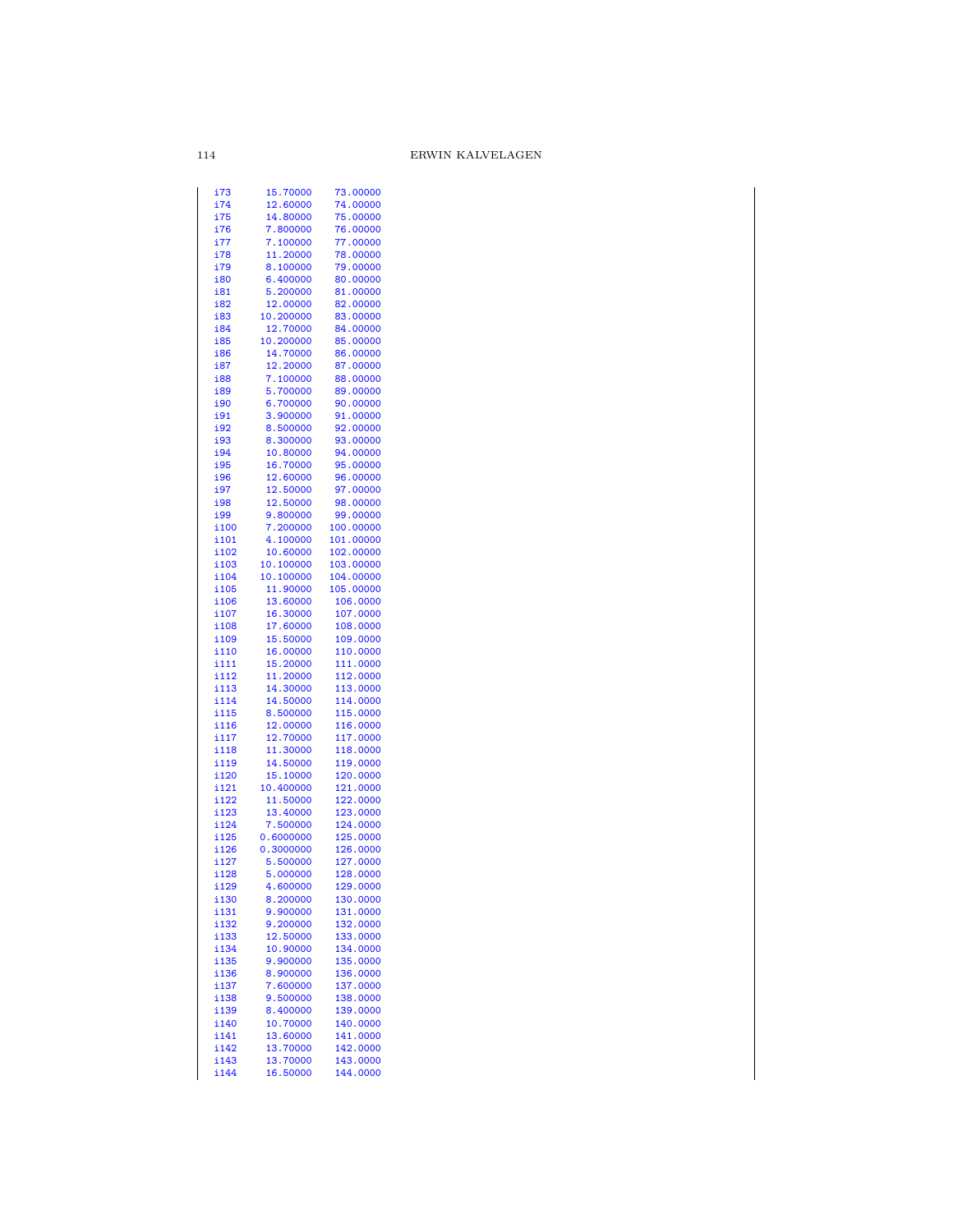```
\begin{array}{cccc} \texttt{i145} & \texttt{16.80000} & \texttt{145.0000} \\ \texttt{i146} & \texttt{17.10000} & \texttt{146.0000} \end{array}it 146 17.10000 146.0000<br>it 147 15.40000 147.0000
    \begin{array}{cccc} \texttt{i147} & \texttt{15.40000} & \texttt{147.0000} \\ \texttt{i148} & \texttt{9.500000} & \texttt{148.0000} \end{array}\begin{array}{r}\n 1148 \quad 9.500000 \quad 148.0000 \\
 1149 \quad 6.100000 \quad 149.0000\n \end{array}\begin{array}{cccc} 1149 & & 6.100000 & & 149.0000 \\ 1150 & & 10.100000 & & 150.0000 \end{array}\begin{array}{cccc} \text{i150} & \text{10.100000} & \text{150.0000} \\ \text{i151} & \text{9.300000} & \text{151.0000} \end{array}i151 9.300000 151.0000<br>i152 5.300000 152.0000
    \begin{array}{cccc} \texttt{i152} & \texttt{5.300000} & \texttt{152.0000} \\ \texttt{i153} & \texttt{11.20000} & \texttt{153.0000} \end{array}\begin{array}{r}\n 1153 \quad 11.20000 \quad 153.0000 \\
 1154 \quad 16.60000 \quad 154.0000\n \end{array}\begin{array}{cccc} \texttt{i154} & \texttt{16.60000} & \texttt{154.0000} \\ \texttt{i155} & \texttt{15.60000} & \texttt{155.0000} \end{array}i155 15.60000 155.0000<br>i156 12.00000 156.0000
    \begin{array}{r}\n 1156 \quad 12.00000 \quad 156.0000 \\
 1157 \quad 11.50000 \quad 157.0000\n \end{array}\begin{array}{cccc} \texttt{i157} & \texttt{11.50000} & \texttt{157.0000} \\ \texttt{i158} & \texttt{8.600000} & \texttt{158.0000} \end{array}i158 8.600000 158.0000<br>i159 13.80000 159.0000
    \begin{array}{r}\n 1159 \\
 13.80000 \\
 159.0000 \\
 160.0000\n \end{array}i160 8.700000 160.0000<br>i161 8.600000 161.0000
    \begin{array}{r}\n 1161 \quad 8.600000 \quad 161.0000 \\
 1162 \quad 8.600000 \quad 162.0000\n \end{array}i162 8.600000 162.0000<br>i163 8.700000 163.0000
    i163 8.700000 163.0000<br>i164 12.80000 164.0000
    i<br>164 12.80000 164.0000<br>165 13.20000 165.0000
    i165 13.20000 165.0000<br>i166 14.00000 166.0000
    i166 14.00000 166.0000<br>i167 13.40000 167.0000
    i167 13.40000 167.0000<br>i168 14.80000 168.0000
                       14.80000
;
 *
* extract data
 *
parameter x(i),y(i);
 x(i) = data(i,'x');
y(i) = data(i,'y');
 *
* certified values
 *
 *
* certified values
 *
scalars
     cb1 'certified value for b1' / 1.0510749193E+01/
cb2 'certified value for b2' / 3.0762128085E+00/
cb3 'certified value for b3' / 5.3280138227E-01/
     cb4 'certified value for b4' / 4.4311088700E+01/
cb5 'certified value for b5' /-1.6231428586E+00/
    cb6 'certified value for b6' / 5.2554493756E-01/
     cb7 'certified value for b7' / 2.6887614440E+01/
cb8 'certified value for b8' / 2.1232288488E-01/
    cb9 'certified value for b8' / 1.4966870418E+00/
     ce1 'certified std err for b1 ' /1.7488832467E-01/
ce2 'certified std err for b2 ' /2.4310052139E-01/
     ce3 'certified std err for b3 ' /2.4354686618E-01/<br>ce4 'certified std err for b4 ' /9.4408025976E-01/<br>ce5 'certified std err for b5 ' /2.8078369611E-01/<br>ce6 'certified std err for b6 ' /4.8073701119E-01/<br>ce7 'certified st
    ce9 'certified std err for b9 ' /2.5434468893E-01/
 ;
 *-----------------------------------------------------------------------------
* statistical model
 *-----------------------------------------------------------------------------
```
variables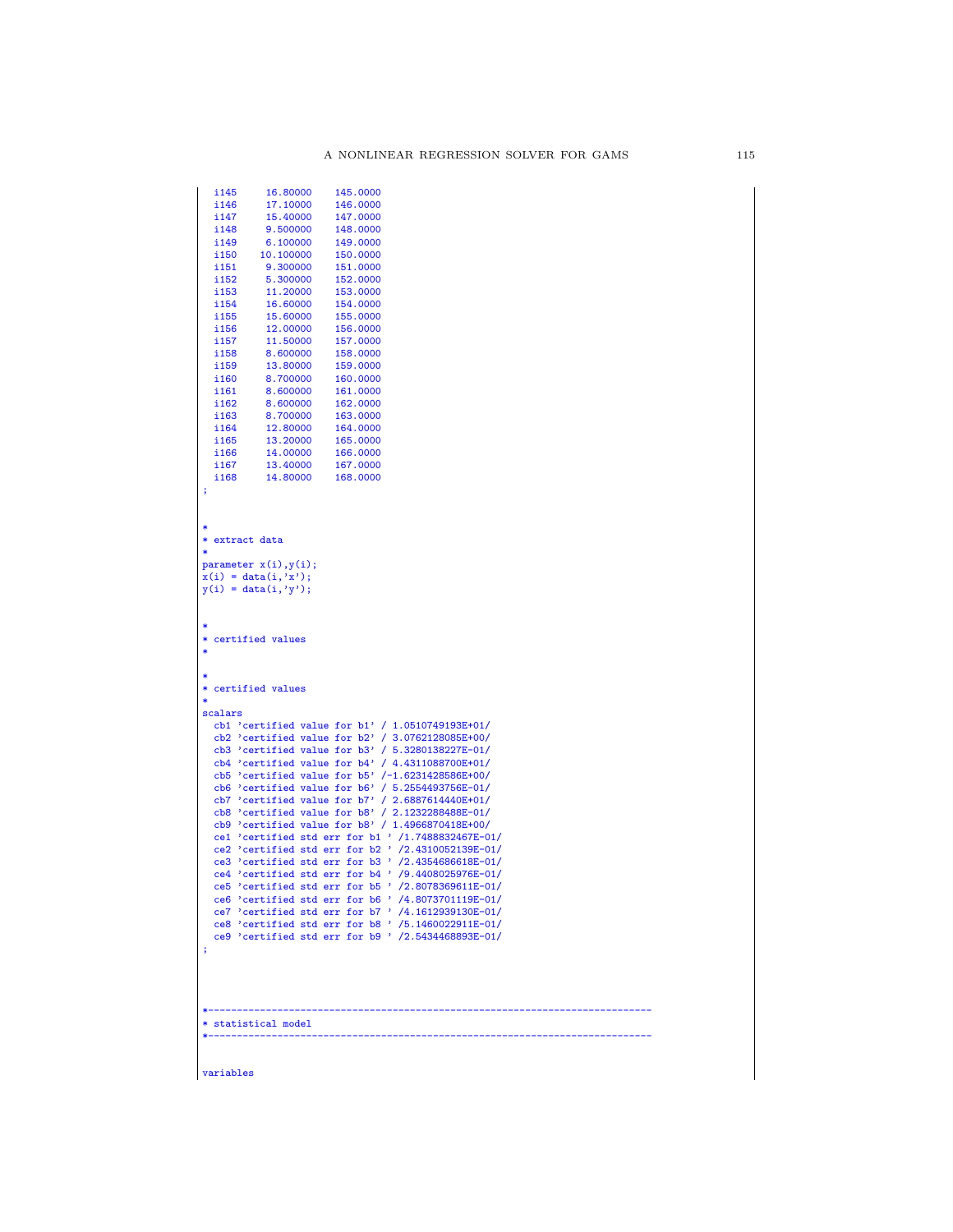```
sse 'sum of squared errors'
     b1 \qquad 'coefficient to estimate'<br>b2 \qquad 'coefficient to estimate'
    b2 \qquad \qquad 'coefficient to estimate' \text{ } b3 \qquad \qquad 'coefficient to estimate' \text{ } b4b3 coefficient to estimate'<br>b4 coefficient to estimate'
     b4 'coefficient to estimate'
b5 'coefficient to estimate'
     b6 'coefficient to estimate'
b7 'coefficient to estimate'
     b8 \degree 'coefficient to estimate'<br>b9 \degree 'coefficient to estimate'
                    'coefficient to estimate'
;
equations<br>fit(i)
    fit(i) 'the non-linear model'<br>obj 'objective'
                 'objective'
;
obj.. sse =n= 0;
fit(i).. y(i) =e= b1 + b2*cos( 2*pi*x(i)/12 ) + b3*sin( 2*pi*x(i)/12 )
                          + b5*cos( 2*pi*x(i)/b4 ) + b6*sin( 2*pi*x(i)/b4 )
                           + b8*cos( 2*pi*x(i)/b7 ) + b9*sin( 2*pi*x(i)/b7 );
option nlp=nls;
model nlfit /obj,fit/;
*-----------------------------------------------------------------------------
* first set of initial values
*-----------------------------------------------------------------------------
b1.1 = 11.0;<br>b2.1 = 3.0;3.0;<br>0.5;b3.1 = 0.5;<br>b4.1 = 40.0;
b4.1 = 40.0;<br>b5.1 = -0.7;b5.1 = -0.7;<br>b6.1 = -1.3;
h6.1 =b7.1 = 25.0;
b8.1 = -0.3;<br>b9.1 = 1.4;solve nlfit minimizing sse using nlp;
display sse.1,b1.1,b2.1,b3.1,b4.1,b5.1,b6.1,b7.1,b8.1,b9.1;
abort$((abs(b1.l-cb1)+abs(b2.l-cb2)+abs(b3.l-cb3)
         +abs(b4.l-cb4)+abs(b5.l-cb5)+abs(b6.l-cb6)
         +abs(b7.l-cb7)+abs(b8.l-cb8)+abs(b9.l-cb9))>0.0001) "Accuracy problem";
abort$((abs(b1.m-ce1)+abs(b2.m-ce2)+abs(b3.m-ce3)
         +abs(b4.m-ce4)+abs(b5.m-ce5)+abs(b6.m-ce6)+abs(b7.m-ce7)+abs(b8.m-ce8)+abs(b9.m-ce9))>0.0001) "Accuracy problem";
*-----------------------------------------------------------------------------
* second set of initial values
*-----------------------------------------------------------------------------
b1.1 = 10.0;<br>
b2.1 = 3.0;<br>
b3.1 = 0.5;b4.1 = 44.0;<br>b5.1 = -1.5;b6.1 = 0.5;<br>
b7.1 = 26.0;<br>
b8.1 = -0.1;<br>
b9.1 = 1.5;solve nlfit minimizing sse using nlp;
display sse.l,b1.l,b2.l,b3.l,b4.l,b5.l,b6.l,b7.l,b8.l,b9.l;
abort$((abs(b1.l-cb1)+abs(b2.l-cb2)+abs(b3.l-cb3)
        +abs(b4.l-cb4)+abs(b5.l-cb5)+abs(b6.l-cb6)
         +abs(b7.l-cb7)+abs(b8.l-cb8)+abs(b9.l-cb9))>0.0001) "Accuracy problem";
abort$((abs(b1.m-ce1)+abs(b2.m-ce2)+abs(b3.m-ce3)
```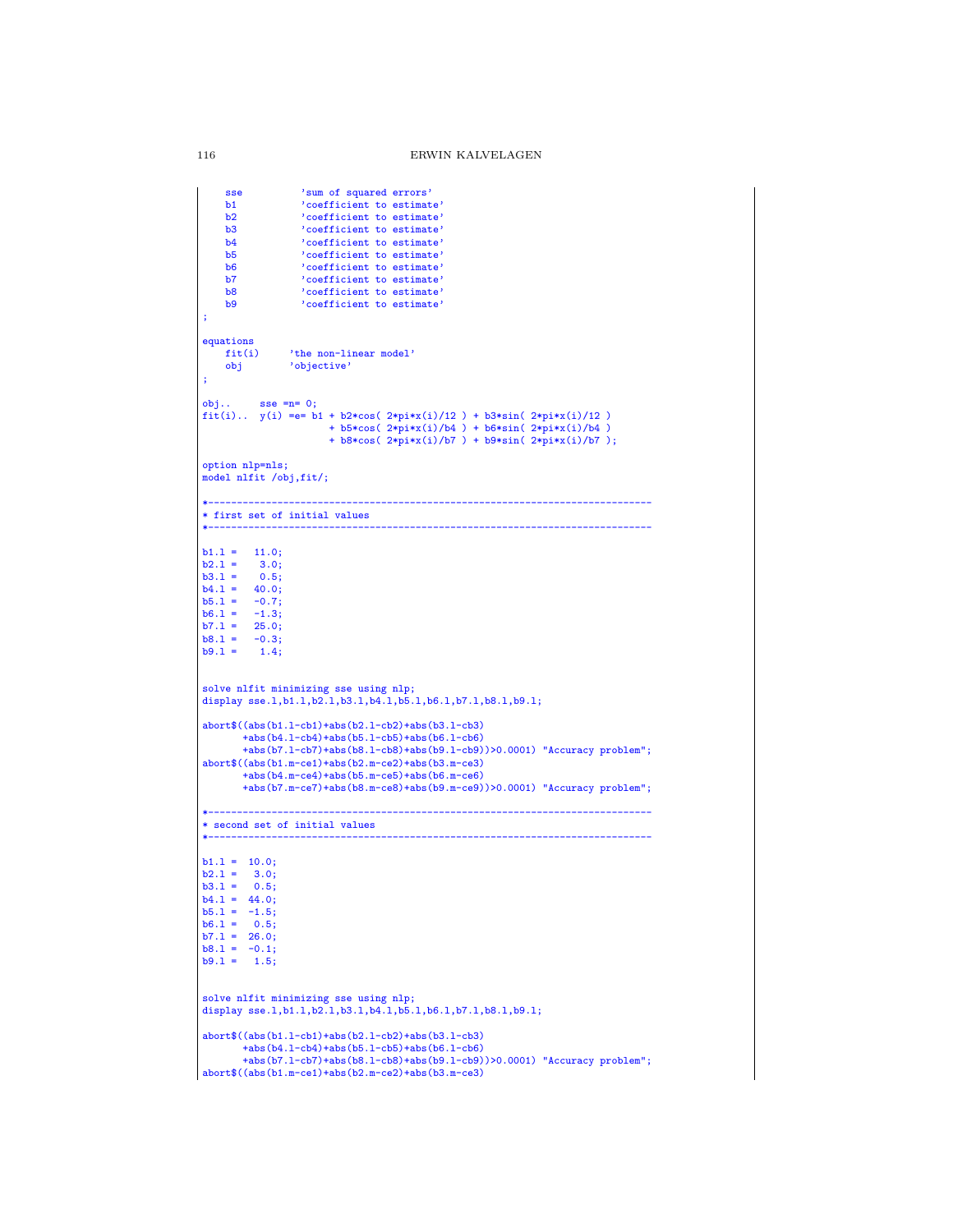+abs(b4.m-ce4)+abs(b5.m-ce5)+abs(b6.m-ce6) +abs(b7.m-ce7)+abs(b8.m-ce8)+abs(b9.m-ce9))>0.0001) "Accuracy problem";

12.14. Thurber. The model[\[23,](#page-146-0) [37\]](#page-146-1):

(54) 
$$
y = \frac{\beta_1 + \beta_2 x + \beta_3 x^2 + \beta_4 x^3}{1 + \beta_5 x + \beta_6 x^2 + \beta_7 x^3}
$$

These data are the result of a NIST study involving semiconductor electron mobility. The response variable is a measure of electron mobility, and the predictor variable is the natural log of the density.

Note that in GAMS we need to circumvent x\*\*n in this model as the argument x assumes negative values. Hence we use  $\text{sqr}(\cdot)$  and  $\text{power}(\cdot)$ .



Figure 28. Scatter plot of model Thurber

<sup>12.14.1.</sup> Model Thurber.gms. [27](#page-116-0)

| <b>Sontext</b>                                                       |  |
|----------------------------------------------------------------------|--|
| Nonlinear Least Squares Regression example                           |  |
| Erwin Kalvelagen, nov 2007                                           |  |
| Reference:<br>http://www.itl.nist.gov/div898/strd/nls/nls_main.shtml |  |
| Procedure:<br>Nonlinear Least Squares Regression                     |  |

<span id="page-116-0"></span> $^{27}\hspace{-1mm}$ ww.amsterdamoptimization.com/models/regression/Thurber.gms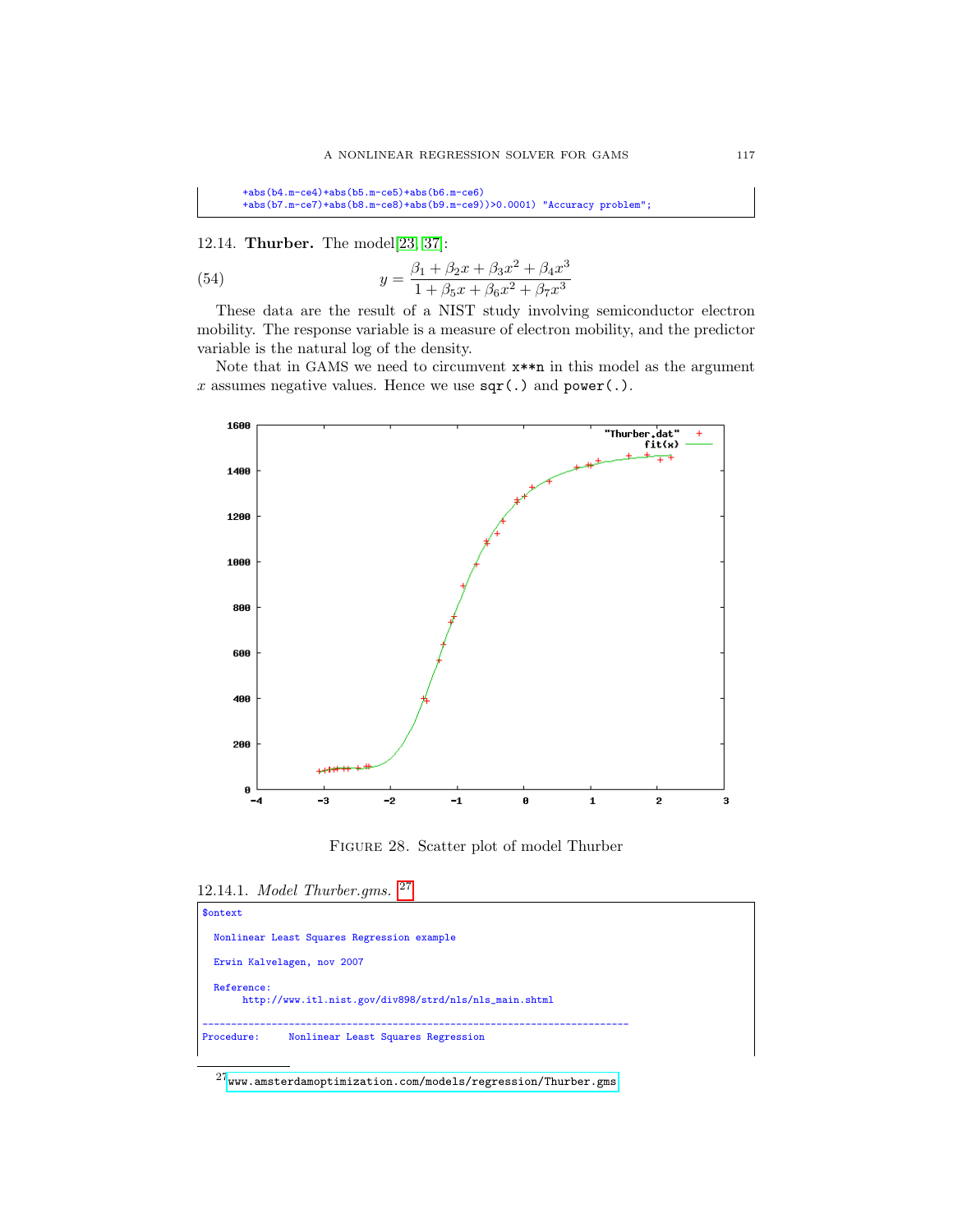Description: These data are the result of a NIST study involving semiconductor electron mobility. The response variable is a measure of electron mobility, and the predictor variable is the natural log of the density. Reference: Thurber, R., NIST (197?). Semiconductor electron mobility modeling. Data: 1 Response Variable (y = electron mobility) 1 Predictor Variable  $(x = log[density])$ 37 Observations Higher Level of Difficulty Observed Data Model: Rational Class (cubic/cubic) 7 Parameters (b1 to b7)  $y = (b1 + b2*x + b3*x**2 + b4*x**3) /$ <br>(1 + b5\*x + b6\*x\*\*2 + b7\*x\*\*3) + e Starting Values Certified Values Start 1 Start 2 Parameter Standard Deviation b1 = 1000 1300 1.2881396800E+03 4.6647963344E+00 b2 = 1000 1500 1.4910792535E+03 3.9571156086E+01 b3 = 400 500 5.8323836877E+02 2.8698696102E+01 b4 = 40 75 7.5416644291E+01 5.5675370270E+00 b5 = 0.7 1 9.6629502864E-01 3.1333340687E-02 b6 = 0.3 0.4 3.9797285797E-01 1.4984928198E-02 b7 = 0.03 0.05 4.9727297349E-02 6.5842344623E-03 Residual Sum of Squares: 5.6427082397E+03 Residual Standard Deviation: 1.3714600784E+01 Degrees of Freedom: 30<br>
Number of Observations: 37 Number of Observations: \$offtext \*----------------------------------------------------------------------------- \* data \*---------------------------------------------------------------------------- set i /i1\*i37/; table data(i,\*) y x i1 80.574E0 -3.067E0 i2 84.248E0 -2.981E0<br>i3 87.264E0 -2.921E0 i3 87.264E0 -2.921E0<br>i4 87.195E0 -2.912E0 i4 87.195E0<br>i5 89.076E0 i5 89.076E0 -2.840E0<br>i6 89.608E0 -2.797E0 i6 89.608E0 -2.797E0<br>i7 89.868E0 -2.702E0 i7 89.868E0 -2.702E0<br>i8 90.101E0 -2.699E0 i8 90.101E0 -2.699E0<br>i9 92.405E0 -2.633E0 i9 92.405E0 -2.633E0<br>i10 95.854E0 -2.481E0 i10 95.854E0 -2.481E0<br>i11 100.696E0 -2.363E0 i11 100.696E0 -2.363E0<br>i12 101.060E0 -2.322E0 i12 101.060E0<br>i13 401.672E0 i13 401.672E0 -1.501E0<br>i14 390.724E0 -1.460E0 i14 390.724E0 -1.460E0<br>i15 567.534E0 -1.274E0 i15 567.534E0 -1.274E0<br>i16 635.316E0 -1.212E0 i16 635.316E0 -1.212E0<br>i17 733.054E0 -1.100E0 i17 733.054E0 -1.100E0<br>i18 759.087E0 -1.046E0 i18 759.087E0 -1.046E0<br>i19 894.206E0 -0.915E0 i19 894.206E0 -0.915E0<br>i20 990.785E0 -0.714E0 i20 990.785E0 -0.714E0<br>i21 1090.109E0 -0.566E0 i21 1090.109E0 -0.566E0<br>i22 1080.914E0 -0.545E0 i22 1080.914E0 -0.545E0<br>i23 1122.643E0 -0.400E0 i23 1122.643E0 -0.400E0<br>i24 1178.351E0 -0.309E0 i24 1178.351E0 -0.309E0<br>i25 1260.531E0 -0.109E0 i25 1260.531E0 -0.109E0<br>i26 1273.514E0 -0.103E0 1273.514E0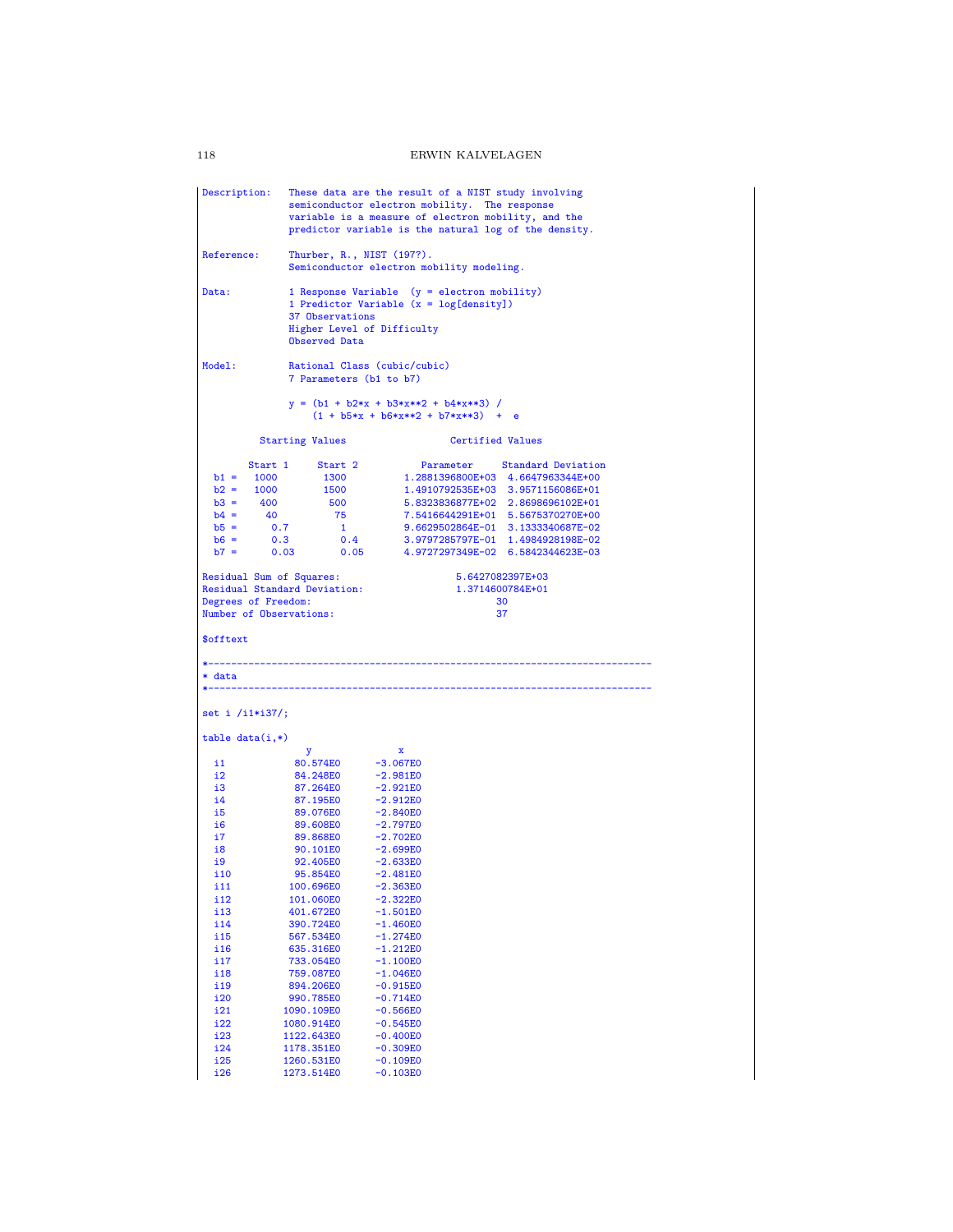```
i27 1288.339E0 0.010E0<br>i28 1327.543E0 0.119E0
   i28 1327.543E0 0.119E0<br>i29 1353.863E0 0.377E0
   i29 1353.863E0 0.377E0<br>i30 1414.509E0 0.790E0
   i30 1414.509E0 0.790E0<br>i31 1425.208E0 0.963E0
   i31 1425.208E0 0.963E0<br>i32 1421.384E0 1.006E0
   i32 1421.384E0 1.006E0<br>i33 1442.962E0 1.115E0
   i33 1442.962E0 1.115E0<br>i34 1464.350E0 1.572E0
   i34 1464.350E0 1.572E0<br>i35 1468.705E0 1.841E0
   i35 1468.705E0 1.841E0<br>
i36 1447.894E0 2.047E0<br>
i37 1457.628E0 2.200E0
    i36 1447.894E0 2.047E0
i37 1457.628E0 2.200E0
 ;
 *
* extract data
 *
parameter x(i),y(i);
x(i) = data(i, 'x');y(i) = data(i, 'y');*
* certified values
 *
scalars
  cb1 'certified value for b1' / 1.2881396800E+03 /
   cb2 'certified value for b2' / 1.4910792535E+03 /
    cb3 'certified value for b3' / 5.8323836877E+02 /
cb4 'certified value for b4' / 7.5416644291E+01 /
    cb5 'certified value for b5' / 9.6629502864E-01 /
cb6 'certified value for b6' / 3.9797285797E-01 /
    cb7 'certified value for b7' / 4.9727297349E-02 /
ce1 'certified std err for b1 ' / 4.6647963344E+00 /
ce2 'certified std err for b2 ' / 3.9571156086E+01 /
   ce2 certified std err for b3 ' / 2.8698696102E+01 /
    ce4 'certified std err for b4 ' / 5.5675370270E+00 /
ce5 'certified std err for b5 ' / 3.1333340687E-02 /
ce6 'certified std err for b6 ' / 1.4984928198E-02 /
ce7 'certified std err for b7 ' / 6.5842344623E-03 /
;
 *-----------------------------------------------------------------------------
* statistical model
 *-----------------------------------------------------------------------------
variables
       sse 'sum of squared errors'<br>
b2 'coefficient to estimate'<br>
b2 'coefficient to estimate'<br>
b3 'coefficient to estimate'<br>
b4 'coefficient to estimate'<br>
b5 'coefficient to estimate'<br>
b7 'coefficient to estimate'
;
equations<br>fit(i)
                   'the non-linear model'
     obj 'objective'
 ;
 obj.. sse =n= 0;
fit(i).. y(i) =e= (b1 + b2*x(i) + b3*sqr(x(i)) + b4*power(x(i),3)) /
                            (1 + b5*x(i) + b6*sqrt(x(i)) + b7*power(x(i),3));option nlp=nls;
model nlfit /obj,fit/;
 *-----------------------------------------------------------------------------
* first set of initial values
```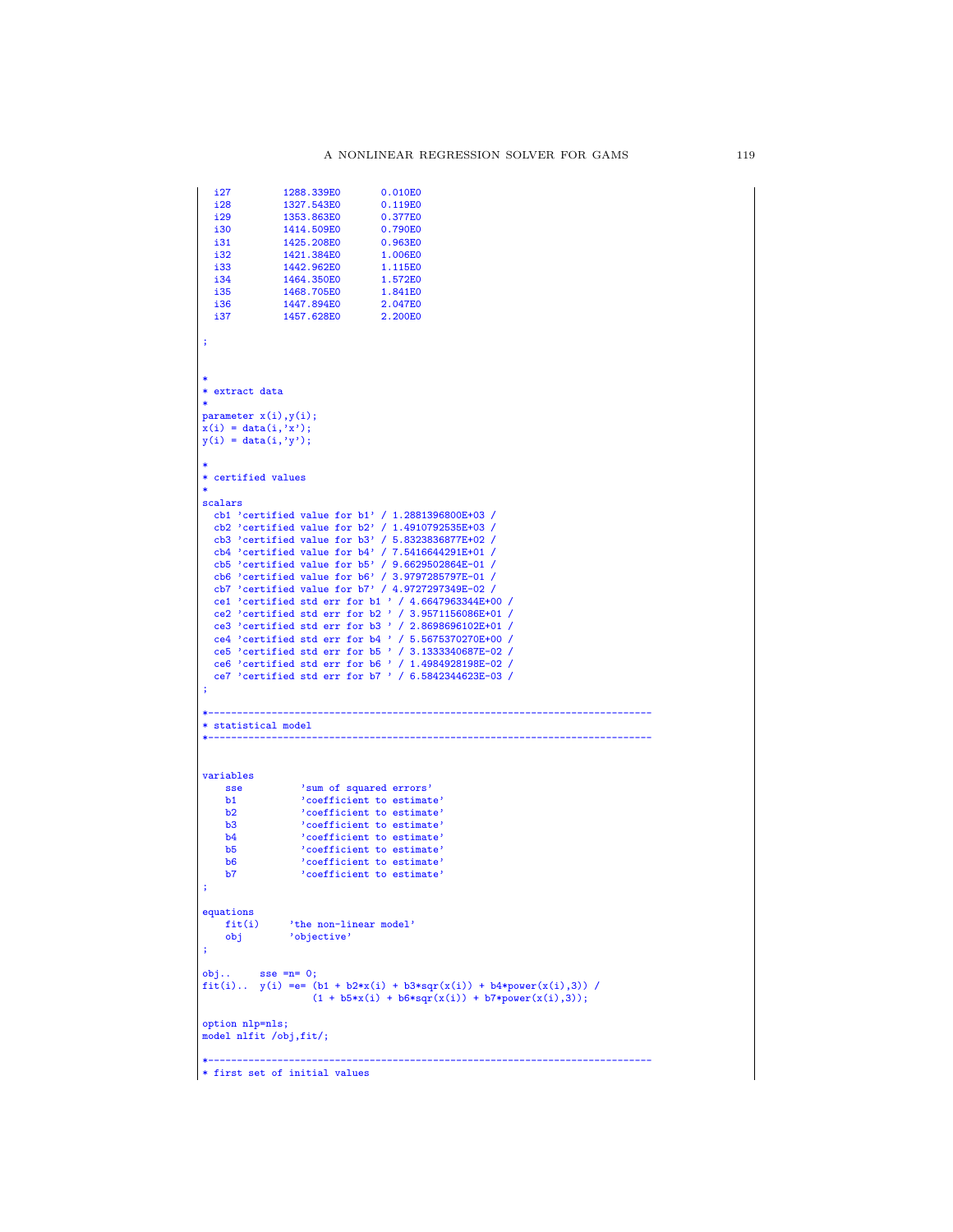```
*-----------------------------------------------------------------------------
b1.1 = 1000;<br>b2.1 = 1000;b2.1 = 1000;<br>b3.1 = 400;b3.1 = 400;<br>b4.1 = 40;b4.1 = 40;<br>b5.1 = 0.7;b5.1 = 0.7;<br>b6.1 = 0.3;
b6.1 = 0.3;<br>b7.1 = 0.03;b7.1 =solve nlfit minimizing sse using nlp;
display sse.1,b1.1,b2.1,b3.1,b4.1,b5.1,b6.1,b7.1;
abort$((abs(b1.l-cb1)+abs(b2.l-cb2)+abs(b3.l-cb3)
        +abs(b4.l-cb4)+abs(b5.l-cb5)+abs(b6.l-cb6)
        +abs(b7.l-cb7))>0.0001) "Accuracy problem";
abort$((abs(b1.m-ce1)+abs(b2.m-ce2)+abs(b3.m-ce3)
        +abs(b4.m-ce4)+abs(b5.m-ce5)+abs(b6.m-ce6)
        +abs(b7.m-ce7))>0.0001) "Accuracy problem";
*-----------------------------------------------------------------------------
* second set of initial values
*-----------------------------------------------------------------------------
b1.1 = 1300:
b2.1 = 1500;<br>b3.1 = 500:b3.1 = 500;<br>b4.1 = 75h4.1 =b5.1 = 1;<br>b6.1 = 0.4;
b6.1 =b7.1 = 0.05;
solve nlfit minimizing sse using nlp;
display sse.l,b1.l,b2.l,b3.l,b4.l,b5.l,b6.l,b7.l;
abort$((abs(b1.l-cb1)+abs(b2.l-cb2)+abs(b3.l-cb3)
        +abs(b4.l-cb4)+abs(b5.l-cb5)+abs(b6.l-cb6)
        +abs(b7.l-cb7))>0.0001) "Accuracy problem";
abort$((abs(b1.m-ce1)+abs(b2.m-ce2)+abs(b3.m-ce3)
        +abs(b4.m-ce4)+abs(b5.m-ce5)+abs(b6.m-ce6)
        +abs(b7.m-ce7))>0.0001) "Accuracy problem";
```
12.15. **BoxBOD.** The model is [\[23,](#page-146-0) [4\]](#page-145-1):

(55) 
$$
y = \beta_1(1 - exp[-\beta_2 x]) + \varepsilon
$$

The data are described in detail in [\[4\]](#page-145-1). The response variable is biochemical oxygen demand  $(BOD)$  in mg/l, and the predictor variable is incubation time in days.

The first instance has a poor starting point. We therefore formulate the model in NLP format and use CONOPT to find a good solution. We also help CONOPT by adding a bound  $\beta_2 \geq 0$  in order to protect the exp(.) function from overflowing. We then restart from the CONOPT solution with the NLS solver. NLS will ignore the bound (it will give a warning about the bound).

12.15.1. Model BoxBOD.gms. [28](#page-119-0)

| <b>Sontext</b>                                                       |
|----------------------------------------------------------------------|
| Nonlinear Least Squares Regression example                           |
| Erwin Kalvelagen, nov 2007                                           |
| Reference:<br>http://www.itl.nist.gov/div898/strd/nls/nls_main.shtml |

<span id="page-119-0"></span> $^{28}$ <www.amsterdamoptimization.com/models/regression/BoxBOD.gms>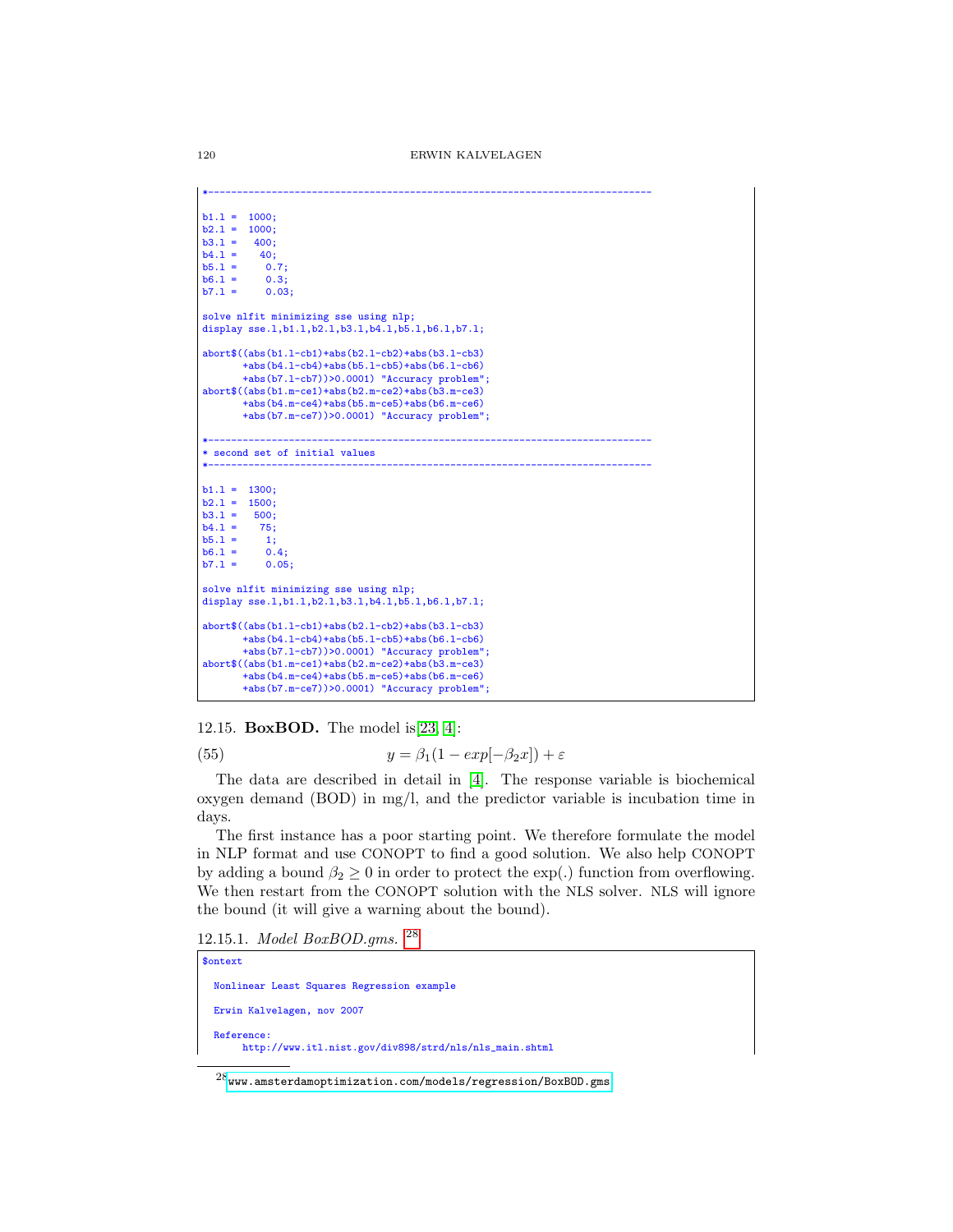

Figure 29. Scatter plot of model BoxBOD

| Procedure:                                                                                                                                                                                                                |                                                               | Nonlinear Least Squares Regression                                                                     |
|---------------------------------------------------------------------------------------------------------------------------------------------------------------------------------------------------------------------------|---------------------------------------------------------------|--------------------------------------------------------------------------------------------------------|
| These data are described in detail in Box, Hunter and<br>Description:<br>Hunter (1978). The response variable is biochemical<br>oxygen demand (BOD) in $mg/1$ , and the predictor<br>variable is incubation time in days. |                                                               |                                                                                                        |
| Reference:                                                                                                                                                                                                                | Statistics for Experimenters.                                 | Box, G. P., W. G. Hunter, and J. S. Hunter (1978).<br>New York, NY: Wiley, pp. 483-487.                |
| Data:                                                                                                                                                                                                                     | 6 Observations<br>Higher Level of Difficulty<br>Observed Data | 1 Response $(y = biochematical oxygen demand)$<br>1 Predictor $(x = incubation time)$                  |
| Model:                                                                                                                                                                                                                    | Exponential Class<br>2 Parameters (b1 and b2)                 |                                                                                                        |
|                                                                                                                                                                                                                           | $y = b1*(1-exp[-b2*x]) + e$                                   |                                                                                                        |
|                                                                                                                                                                                                                           | Starting values                                               | Certified Values                                                                                       |
| $b1 = 1$<br>$b2 = 1$                                                                                                                                                                                                      | Start 1 Start 2<br>100<br>0.75                                | Parameter Standard Deviation<br>2.1380940889E+02 1.2354515176E+01<br>5.4723748542E-01 1.0455993237E-01 |
| Residual Sum of Squares:<br>Degrees of Freedom:<br>Number of Observations:                                                                                                                                                | Residual Standard Deviation:                                  | 1.1680088766E+03<br>1.7088072423E+01<br>4<br>6                                                         |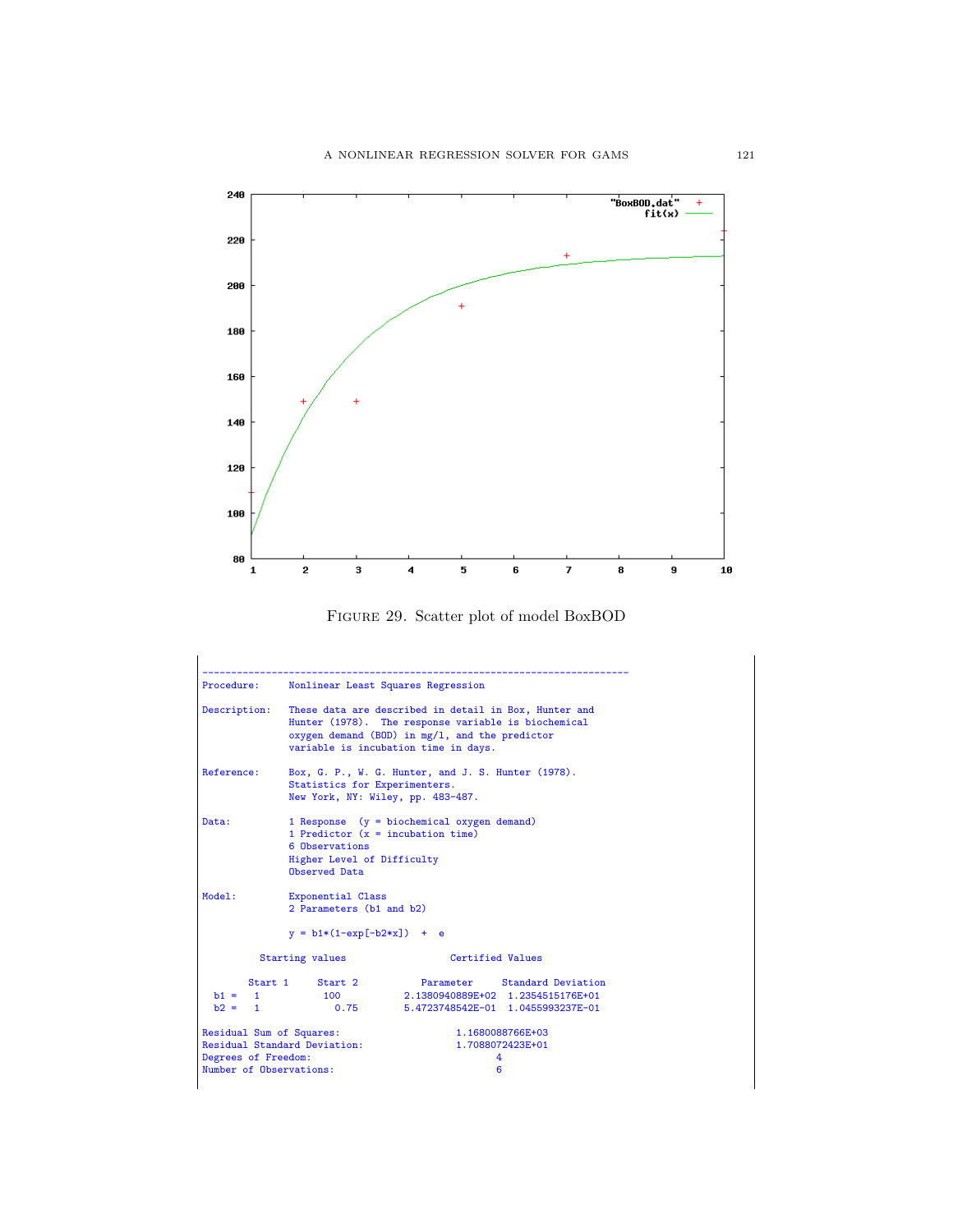| \$offtext         |                                                                             |
|-------------------|-----------------------------------------------------------------------------|
| * data            |                                                                             |
|                   |                                                                             |
| set i $/11*16$ ;  |                                                                             |
| $table data(i,*)$ |                                                                             |
|                   | $\mathbf{y}$<br>$\mathbf{x}$                                                |
| i1 109            | $\mathbf{1}$                                                                |
| i2                | 149<br>$\overline{\mathbf{2}}$                                              |
| i3                | 149<br>$\overline{\mathbf{3}}$<br>$-5$                                      |
|                   | $\begin{array}{cc}\n 14 & 191 \\  15 & 213\n \end{array}$<br>$\overline{7}$ |
|                   | i6 224 10                                                                   |
|                   |                                                                             |
|                   |                                                                             |
|                   |                                                                             |
| * extract data    |                                                                             |
| $\ast$            |                                                                             |
|                   | parameter x(i), y(i);                                                       |
|                   | $x(i) = data(i, 'x');$                                                      |
|                   | $y(i) = data(i, 'y');$                                                      |
|                   |                                                                             |
|                   | * certified values                                                          |
| $\ast$            |                                                                             |
| scalars           |                                                                             |
|                   | cb1 'certified value for $b1'$ / 2.1380940889E+02 /                         |
|                   | cb2 'certified value for b2' / 5.4723748542E-01 /                           |
|                   | ce1 'certified std err for b1 ' / 1.2354515176E+01 /                        |
|                   | ce2 'certified std err for b2 ' / 1.0455993237E-01 /                        |
|                   |                                                                             |
|                   |                                                                             |
|                   |                                                                             |
|                   | * statistical model                                                         |
|                   |                                                                             |
|                   |                                                                             |
| variables         |                                                                             |
| <b>sse</b>        |                                                                             |
| b1                | 'sum of squared errors'<br>'coefficient to estimate'                        |
| b2                | 'coefficient to estimate'                                                   |
| r(i)              | 'residual in model 2'                                                       |
| ÷                 |                                                                             |
|                   |                                                                             |
| equations         | 'the non-linear model'<br>fit(i)                                            |
| obj               | 'objective'                                                                 |
| ĵ,                |                                                                             |
|                   |                                                                             |
|                   | obj sse = e = $sum(i, sqr(r(i)))$ ;                                         |
|                   | $fit(i)  r(i) == y(i) - b1*(1-exp[-b2*x(i)]);$                              |
|                   | model nlfit "NLP format" /obj,fit/;                                         |
|                   |                                                                             |
|                   |                                                                             |
|                   | * first set of initial values                                               |
|                   | *------------------------                                                   |
|                   |                                                                             |
| ∗                 |                                                                             |
|                   | * Does not converge out of the box                                          |
| *                 | * Use conopt to find a good starting point.                                 |
|                   |                                                                             |
| $b1.1 = 1;$       |                                                                             |
| $b2.1 = 1;$       |                                                                             |
|                   |                                                                             |
|                   | * to help conopt:                                                           |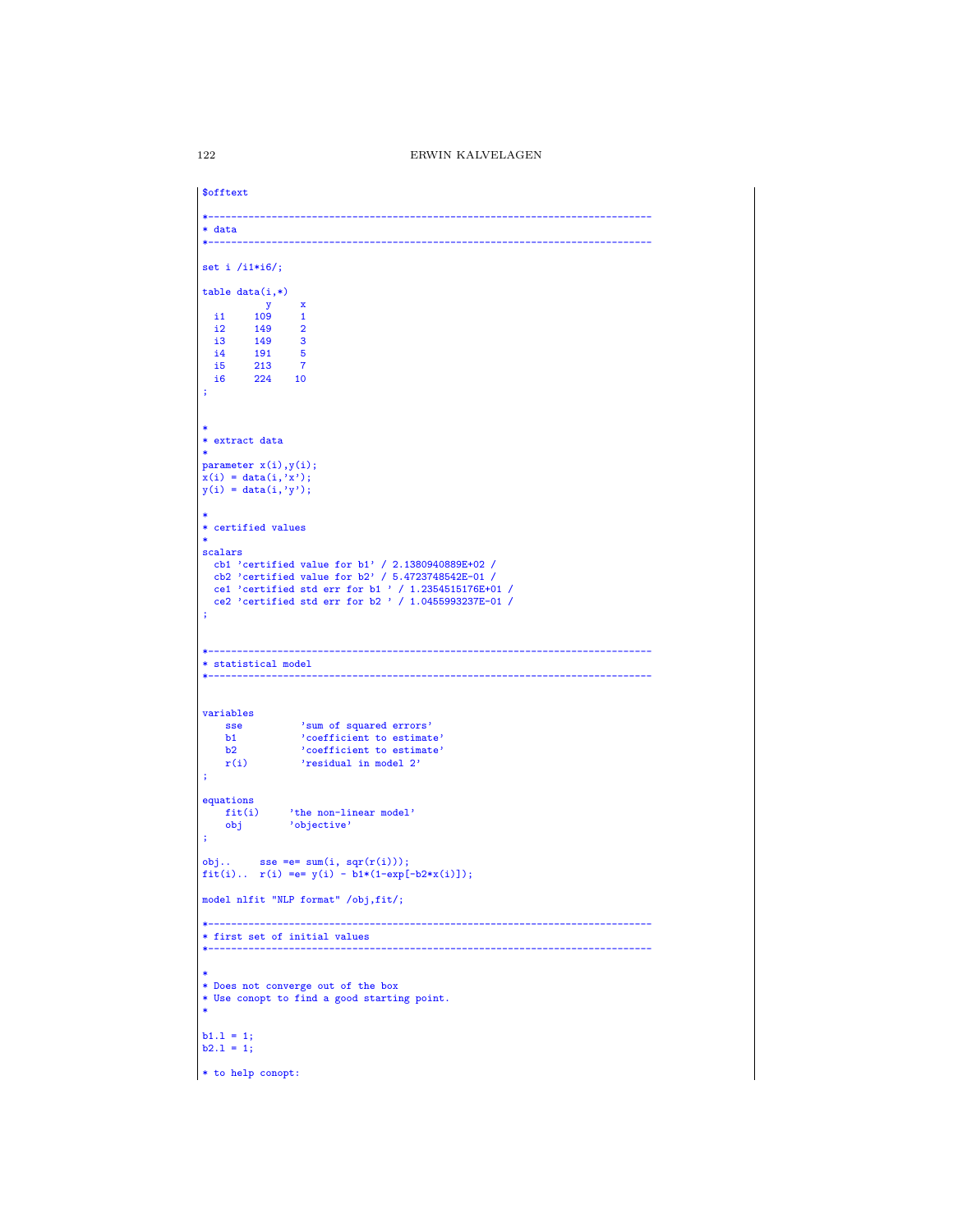```
b2.1o = 0;* otherwise we may get with conopt2:
* *** ERRORS/WARNINGS IN EQUATION fit2(i6)
         1 error(s): exp: FUNC OVERFLOW: x too large
* step 1: get close using conopt + bound on b2
option nlp=conopt;
solve nlfit minimizing sse using nlp;
display sse.1,b1.1,b2.1;
* step 2: finish with NLS + ignore bound on b2
option nlp=nls;
solve nlfit minimizing sse using nlp;
display sse.1,b1.1,b2.1;
abort$((abs(b1.l-cb1)+abs(b2.l-cb2))>0.0001) "Accuracy problem";
abort$((abs(b1.m-ce1)+abs(b2.m-ce2))>0.0001) "Accuracy problem";
*-----------------------------------------------------------------------------
* second set of initial values
*-----------------------------------------------------------------------------
b1.1 = 100;<br>b2.1 = 0.75;b2.1 =option nlp=nls;
solve nlfit minimizing sse using nlp;
display sse.1,b1.1,b2.1;
abort$((abs(b1.l-cb1)+abs(b2.l-cb2))>0.0001) "Accuracy problem";
abort$((abs(b1.m-ce1)+abs(b2.m-ce2))>0.0001) "Accuracy problem";
```
12.16. Rat. These are two NIST[\[23\]](#page-146-0) models from [\[33\]](#page-146-2).

12.16.1. Rat42. The model is:

(56) 
$$
y = \frac{\beta_1}{1 + exp[\beta_2 - \beta_3 x]} + \varepsilon
$$

This model and data are an example of fitting sigmoidal growth curves taken from [\[33\]](#page-146-2). The response variable is pasture yield, and the predictor variable is growing time.

```
12.16.2. Model Rat42.gms. 29
```

```
$ontext
  Nonlinear Least Squares Regression example
  Erwin Kalvelagen, nov 2007
  Reference:
       http://www.itl.nist.gov/div898/strd/nls/nls_main.shtml
--------------------------------------------------------------------------
Procedure: Nonlinear Least Squares Regression
Description: This model and data are an example of fitting
sigmoidal growth curves taken from Ratkowsky (1983).
                The response variable is pasture yield, and the
                predictor variable is growing time.
Reference: Ratkowsky, D.A. (1983).
Nonlinear Regression Modeling.
                New York, NY: Marcel Dekker, pp. 61 and 88.
Data: 1 Response (y = pasture yield)
```
<span id="page-122-0"></span> $^{29}$ <www.amsterdamoptimization.com/models/regression/Rat42.gms>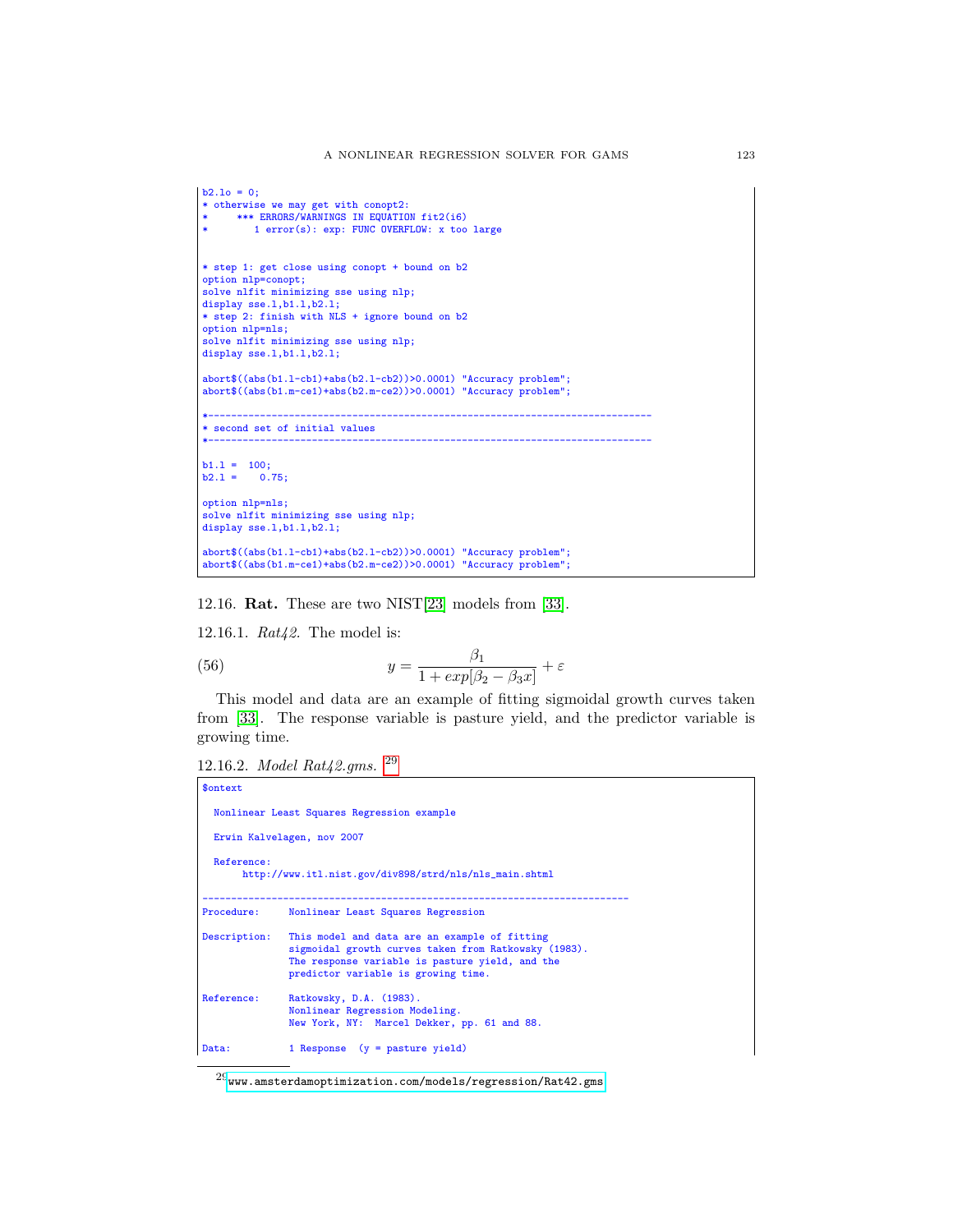

Figure 30. Scatter plot of model Rat42

| Model:           |                                                                                       | 9 Observations<br>Observed Data<br>Exponential Class | 1 Predictor $(x =$ growing time)<br>Higher Level of Difficulty<br>3 Parameters (b1 to b3)<br>$y = b1 / (1+exp[b2-b3*x]) + e$                                                                                                                                                        |  |
|------------------|---------------------------------------------------------------------------------------|------------------------------------------------------|-------------------------------------------------------------------------------------------------------------------------------------------------------------------------------------------------------------------------------------------------------------------------------------|--|
|                  |                                                                                       | <b>Starting Values</b>                               | Certified Values                                                                                                                                                                                                                                                                    |  |
|                  | b1 = $100$ 75<br>b2 = $1$ 2.5<br>b3 = 0.1 0.07<br>Residual Sum of Squares:            |                                                      | $\begin{tabular}{lcccccc} Start & & Start & 2 & \multicolumn{4}{c}{Parameter} & Standard Deviation \\ 100 & & 75 & & 7.2462237576E+01 & 1.7340283401E+00 \\ 1 & & 2.5 & 2.6180768402E+00 & 8.8295217536E-02 \end{tabular}$<br>6.7359200066E-02 3.4465663377E-03<br>8.0565229338E+00 |  |
|                  | <b>Residual Standard Deviation:</b><br>Degrees of Freedom:<br>Number of Observations: |                                                      | 1.1587725499E+00<br>6<br>9                                                                                                                                                                                                                                                          |  |
| \$offtext        |                                                                                       |                                                      |                                                                                                                                                                                                                                                                                     |  |
| * data           |                                                                                       |                                                      | ------------------------------                                                                                                                                                                                                                                                      |  |
| set i $/i1*ig$ ; |                                                                                       |                                                      |                                                                                                                                                                                                                                                                                     |  |
|                  | $table data(i,*)$                                                                     |                                                      |                                                                                                                                                                                                                                                                                     |  |
| i2<br>i3         | i1 8.930E0 9.000E0<br>10.800E0 14.000E0                                               | $\mathbf{y}$<br>18.590E0                             | $\mathbf{x}$<br>21.000E0                                                                                                                                                                                                                                                            |  |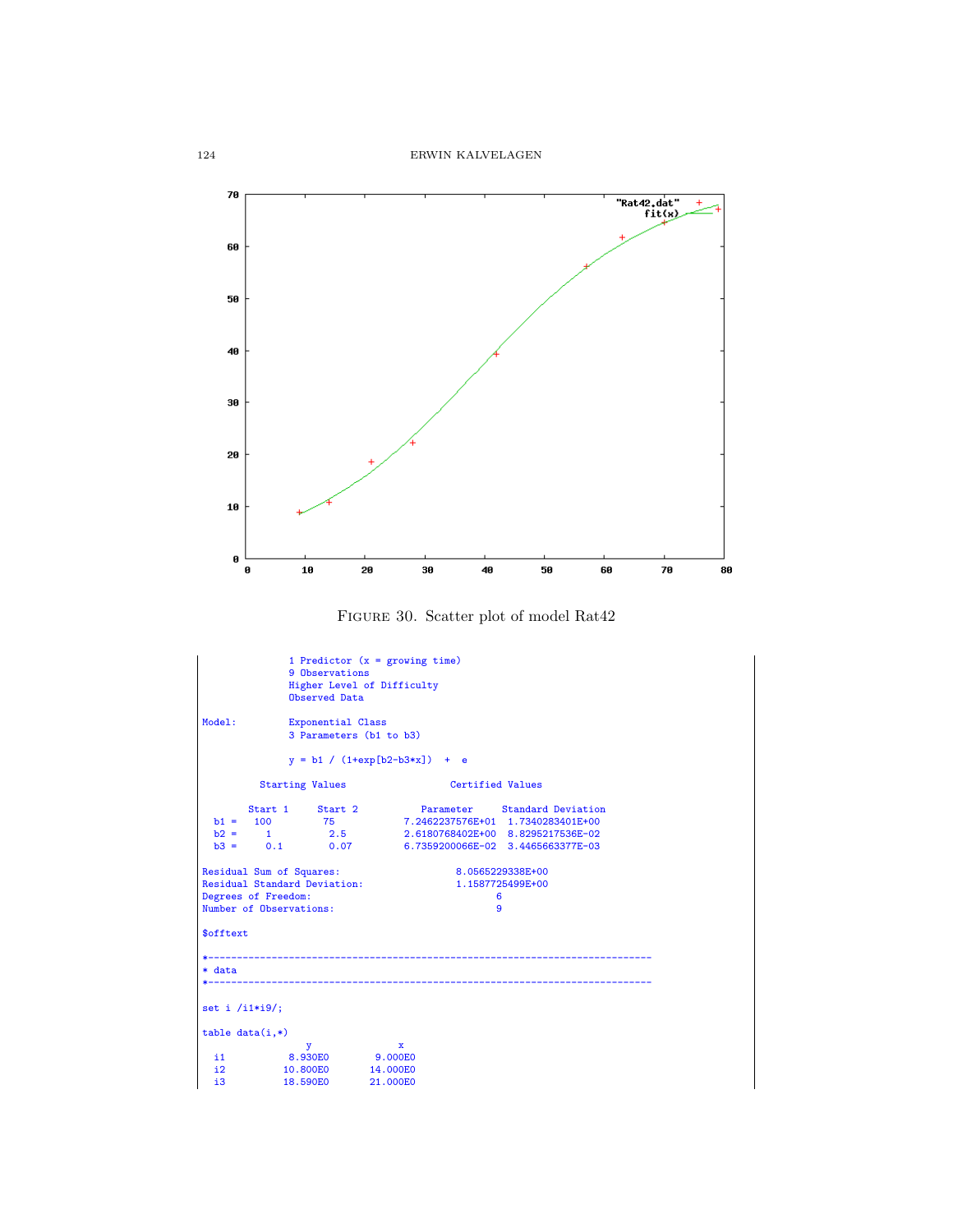```
i4 22.330E0 28.000E0<br>i5 39.350E0 42.000E0
  i5 39.350E0<br>i6 56.110E0
  i6 56.110E0 57.000E0<br>i7 61.730E0 63.000E0
  i7 61.730E0 63.000E0<br>i8 64.620E0 70.000E0
  i8 64.620E0<br>i9 67.080E0
                                     79.000E0
;
*
* extract data
*
parameter x(i),y(i);
x(i) = data(i, 'x');y(i) = data(i, 'y');*
* certified values
*
scalars<br>
cb1 'certified value for b1' / 7.2462237576E+01 /<br>
cb2 'certified value for b2' / 2.6180768402E+00 /<br>
cb3 'certified value for b3' / 6.7359200066E-02 /<br>
ce1 'certified std err for b1 ' / 1.7340283401E+00 /<br>
ce2 'c
;
                          *-----------------------------------------------------------------------------
* statistical model
                                                               *-----------------------------------------------------------------------------
variables
    sse 'sum of squared errors'<br>b1 'coefficient to estimat
    b1 <br>b2 <br>coefficient to estimate'<br>coefficient to estimate'
    b2 \qquad \qquad 'coefficient to estimate'<br>h3 \qquad \qquad 'coefficient to estimate''coefficient to estimate'
;
equations<br>fit(i)
      fit(i) 'the non-linear model'
obj 'objective'
;
obj.. sse =n= 0;
fit(i).. y(i) =e= b1 / (1+exp[b2-b3*x(i)]);
option nlp=nls;
model nlfit /obj,fit/;
*-----------------------------------------------------------------------------
* first set of initial values
*-----------------------------------------------------------------------------
b1.1 = 100;b2.1 = 1;<br>b3.1 = 0.1;solve nlfit minimizing sse using nlp;
display sse.l,b1.l,b2.l,b3.l;
abort$((abs(b1.l-cb1)+abs(b2.l-cb2)+abs(b3.l-cb3))>0.0001) "Accuracy problem";
abort$((abs(b1.m-ce1)+abs(b2.m-ce2)+abs(b3.m-ce3))>0.0001) "Accuracy problem";
*-----------------------------------------------------------------------------
* second set of initial values
*-----------------------------------------------------------------------------
b1.1 = 75;
b2.1 = 2.5;<br>b3.1 = 0.07;
```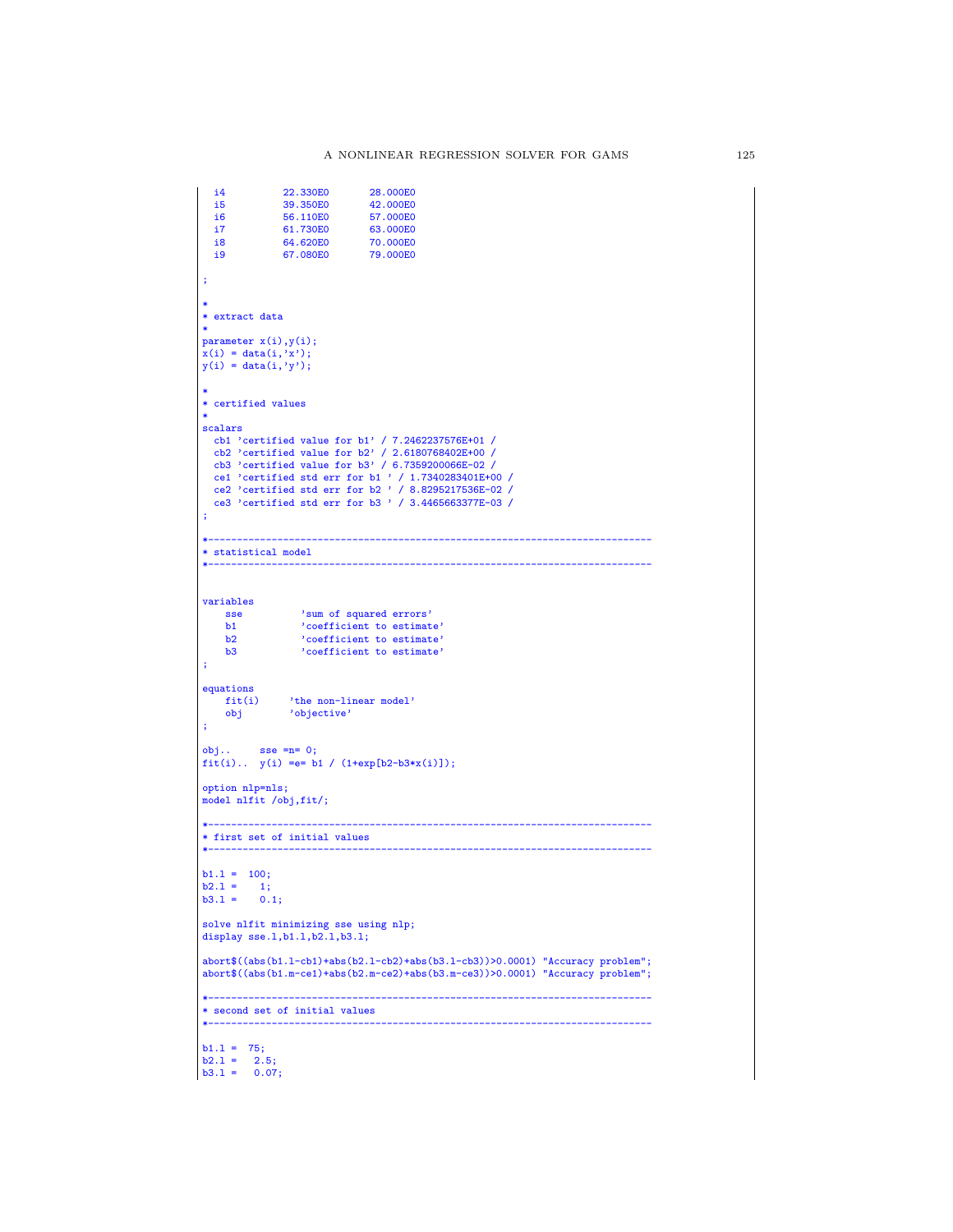solve nlfit minimizing sse using nlp; display sse.l,b1.l,b2.l,b3.l; abort\$((abs(b1.l-cb1)+abs(b2.l-cb2)+abs(b3.l-cb3))>0.0001) "Accuracy problem";

abort\$((abs(b1.m-ce1)+abs(b2.m-ce2)+abs(b3.m-ce3))>0.0001) "Accuracy problem";

12.16.3. Rat43. The model is:

(57) 
$$
y = \frac{\beta_1}{(1 + \exp[\beta_2 - \beta_3 x])^{1/\beta_4}} + \varepsilon
$$

This model and data are an example of fitting sigmoidal growth curves taken from [\[33\]](#page-146-2). The response variable is the dry weight of onion bulbs and tops, and the predictor variable is growing time.



Figure 31. Scatter plot of model Rat43

<sup>12.16.4.</sup> Model Rat43.gms. [30](#page-125-0)



<span id="page-125-0"></span> $^{30}\!$ <www.amsterdamoptimization.com/models/regression/Rat43.gms>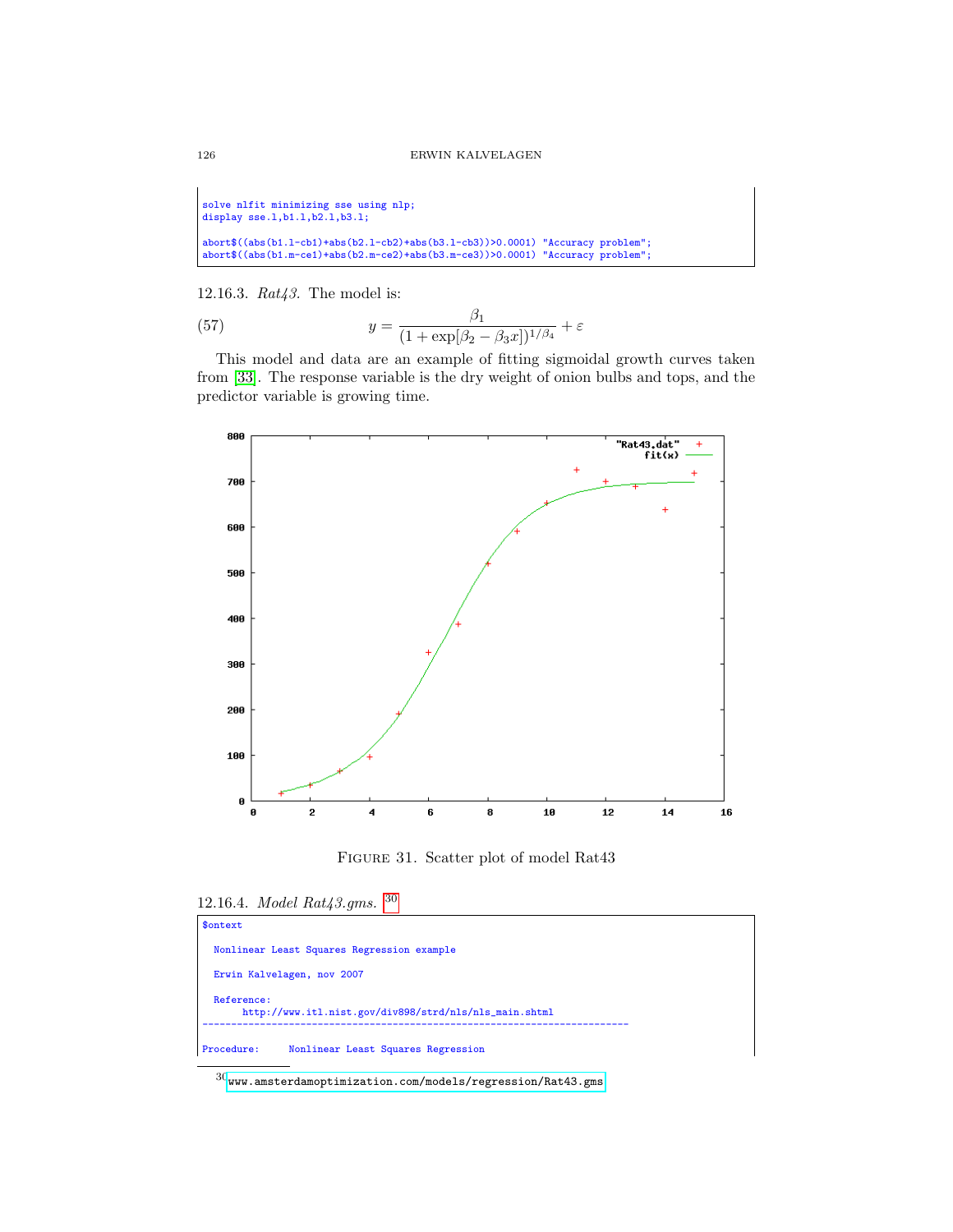| Description:                                                                                                                       | This model and data are an example of fitting<br>sigmoidal growth curves taken from Ratkowsky (1983).<br>The response variable is the dry weight of onion bulbs<br>and tops, and the predictor variable is growing time. |                                                                                                                                     |                                                                                                                                                  |                              |
|------------------------------------------------------------------------------------------------------------------------------------|--------------------------------------------------------------------------------------------------------------------------------------------------------------------------------------------------------------------------|-------------------------------------------------------------------------------------------------------------------------------------|--------------------------------------------------------------------------------------------------------------------------------------------------|------------------------------|
| Reference:                                                                                                                         | Ratkowsky, D.A. (1983).<br>Nonlinear Regression Modeling.<br>New York, NY: Marcel Dekker, pp. 62 and 88.                                                                                                                 |                                                                                                                                     |                                                                                                                                                  |                              |
| Data:                                                                                                                              | 15 Observations<br>Observed Data                                                                                                                                                                                         | Higher Level of Difficulty                                                                                                          | 1 Response (y = onion bulb dry weight)<br>1 Predictor $(x = growing time)$                                                                       |                              |
| Model:                                                                                                                             | Exponential Class                                                                                                                                                                                                        | 4 Parameters (b1 to b4)                                                                                                             |                                                                                                                                                  |                              |
|                                                                                                                                    |                                                                                                                                                                                                                          |                                                                                                                                     | $y = b1 / ((1+exp[b2-b3*x])** (1/b4)) + e$                                                                                                       |                              |
|                                                                                                                                    | <b>Starting Values</b>                                                                                                                                                                                                   |                                                                                                                                     | <b>Certified Values</b>                                                                                                                          |                              |
| $b1 = 100$<br>$b2 = 10$<br>$b3 = 1$<br>$b4 = 1$                                                                                    | Start 1 Start 2<br>700<br>$\overline{\mathbf{5}}$                                                                                                                                                                        | 0.75<br>1.3                                                                                                                         | 6.9964151270E+02 1.6302297817E+01<br>5.2771253025E+00 2.0828735829E+00<br>7.5962938329E-01 1.9566123451E-01<br>1.2792483859E+00 6.8761936385E-01 | Parameter Standard Deviation |
| Residual Sum of Squares:<br><b>Residual Standard Deviation:</b><br>Degrees of Freedom:<br>Number of Observations:                  |                                                                                                                                                                                                                          |                                                                                                                                     | 2.8262414662E+01<br>- 9<br>15                                                                                                                    | 8.7864049080E+03             |
| \$offtext                                                                                                                          |                                                                                                                                                                                                                          |                                                                                                                                     |                                                                                                                                                  |                              |
| * data<br>*-----------------------------------                                                                                     |                                                                                                                                                                                                                          |                                                                                                                                     |                                                                                                                                                  |                              |
| set i $/11*115$ ;                                                                                                                  |                                                                                                                                                                                                                          |                                                                                                                                     |                                                                                                                                                  |                              |
| $table data(i,*)$                                                                                                                  | y                                                                                                                                                                                                                        | $\mathbf{x}$                                                                                                                        |                                                                                                                                                  |                              |
| i1<br>i2<br>i3<br>i4<br>15 <sub>1</sub><br>i6<br>i7<br>i8<br>i9<br>i 10<br>i11<br>i12<br>i13<br>i 14<br>i15<br>÷<br>* extract data | 16.08E0<br>33.83E0<br>65.80E0<br>97.20E0<br>191.55E0<br>326.20E0<br>386.87E0<br>520.53E0<br>590.03E0<br>651.92E0<br>724.93E0 11.0E0<br>699.56E0 12.0E0<br>689.96E0<br>637.56E0<br>717.41E0                               | 1.0E0<br>2.0E0<br>3.0E0<br>4.0E0<br>5.0E0<br>6.0E0<br><b>7.0E0</b><br>8.0E0<br>9.0E0<br>10.0E0<br>13.0E0<br><b>14.0E0</b><br>15.0E0 |                                                                                                                                                  |                              |
| parameter $x(i), y(i)$ ;<br>$x(i) = data(i, 'x');$<br>$y(i) = data(i, 'y');$                                                       |                                                                                                                                                                                                                          |                                                                                                                                     |                                                                                                                                                  |                              |
| $\ast$                                                                                                                             |                                                                                                                                                                                                                          |                                                                                                                                     |                                                                                                                                                  |                              |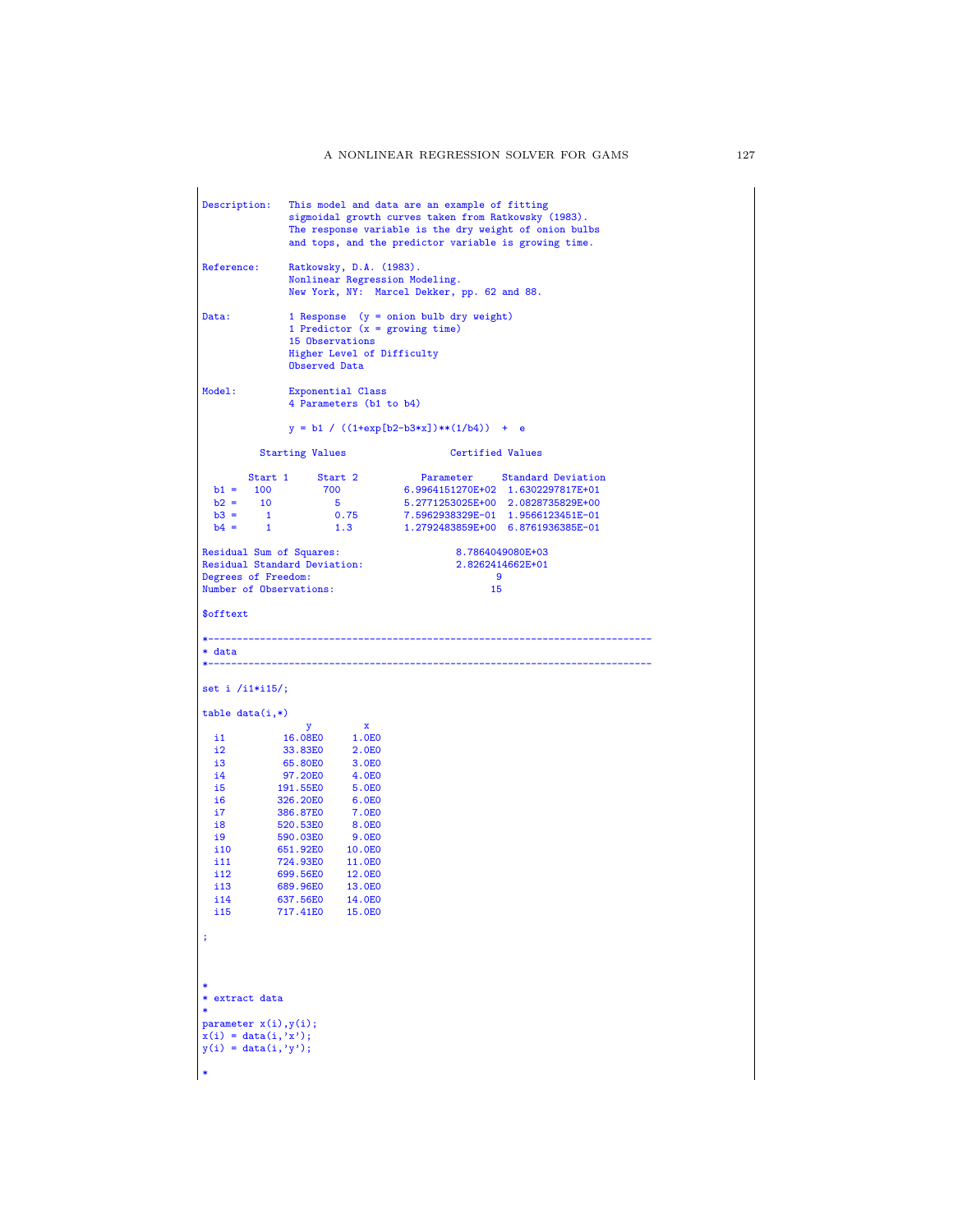```
* certified values
*
scalars
  cb1 'certified value for b1' / 6.9964151270E+02 /
   cb2 'certified value for b2' / 5.2771253025E+00 /
cb3 'certified value for b3' / 7.5962938329E-01 /
   cb4 'certified value for b4' / 1.2792483859E+00 /<br>cel 'certified std err for b1 ' / 1.6302297817E+01 /<br>ce2 'certified std err for b2 ' / 2.0828735829E+00 /<br>ce3 'certified std err for b3 ' / 1.9566123451E-01 /<br>ce4 'certifi
;
*-----------------------------------------------------------------------------
* statistical model
*-----------------------------------------------------------------------------
variables
    sse 'sum of squared errors'
      b1 'coefficient to estimate'
b2 'coefficient to estimate'
      b3 'coefficient to estimate'
b4 'coefficient to estimate'
;
equations<br>fit(i)fit(i) 'the non-linear model'
obj 'objective'
;
obj.. sse =n= 0;
fit(i).. y(i) =e= b1 / ((1+exp[b2-b3*x(i)])**(1/b4)) ;
option nlp=nls;
model nlfit /obj,fit/;
*-----------------------------------------------------------------------------
* first set of initial values
*-----------------------------------------------------------------------------
b1.1 = 100;b2.1 = 10;b3.1 = 1;<br>b4.1 = 1;solve nlfit minimizing sse using nlp;
display sse.l,b1.l,b2.l,b3.l,b4.l;
abort$((abs(b1.l-cb1)+abs(b2.l-cb2)+abs(b3.l-cb3)
         +abs(b4.l-cb4))>0.0001) "Accuracy problem";
abort$((abs(b1.m-ce1)+abs(b2.m-ce2)+abs(b3.m-ce3)
         +abs(b4.m-ce4))>0.0001) "Accuracy problem";
*-----------------------------------------------------------------------------
* second set of initial values
*-----------------------------------------------------------------------------
b1.1 = 700;<br>b2.1 = 5;
b2.1 = 5;<br>b3.1 = 0.75;
b3.1 =<br>b4.1 =1.3;solve nlfit minimizing sse using nlp;
display sse.l,b1.l,b2.l,b3.l,b4.l;
abort$((abs(b1.l-cb1)+abs(b2.l-cb2)+abs(b3.l-cb3)
         +abs(b4.l-cb4))>0.0001) "Accuracy problem";
abort$((abs(b1.m-ce1)+abs(b2.m-ce2)+abs(b3.m-ce3)
+abs(b4.m-ce4))>0.0001) "Accuracy problem";
```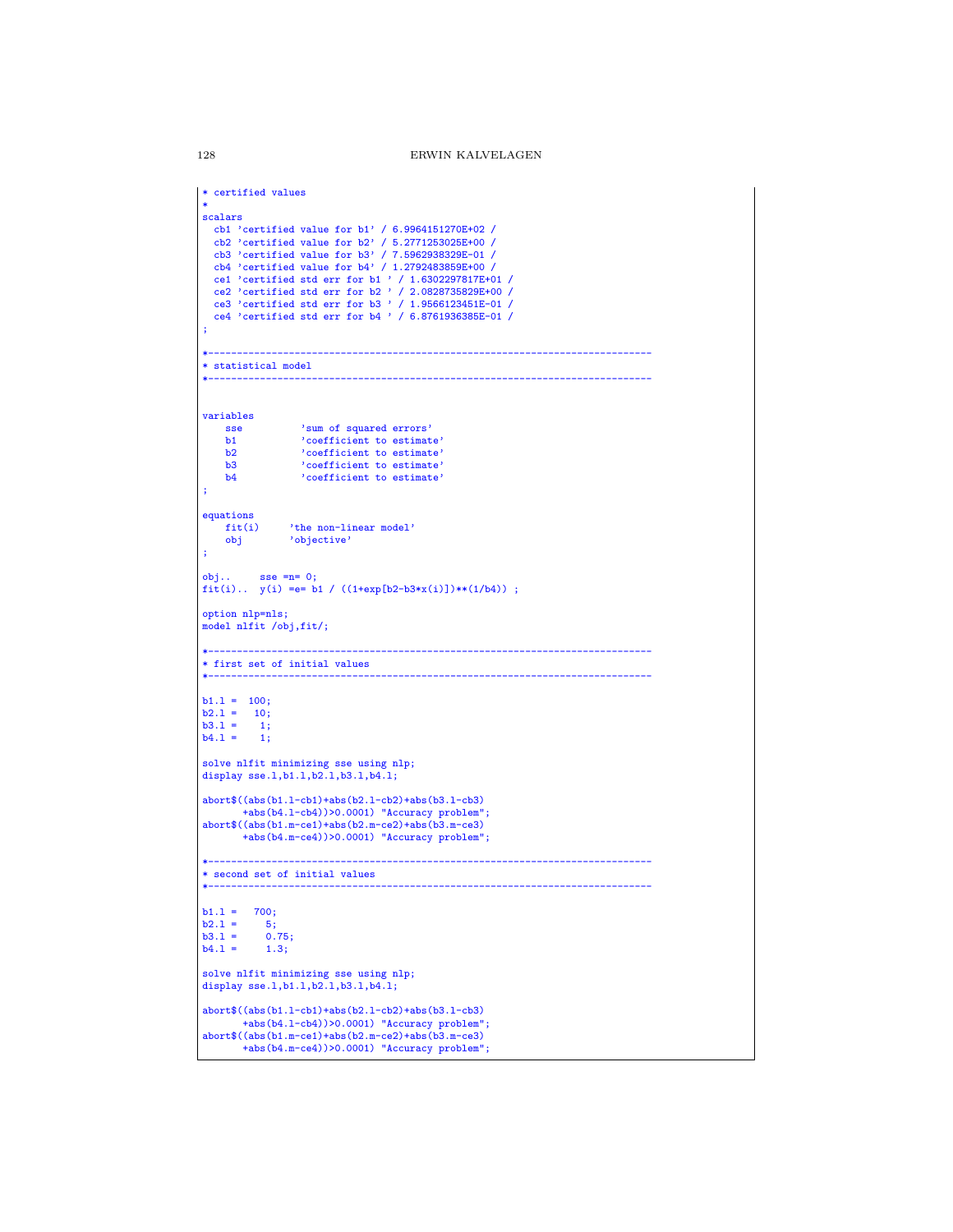12.17. Eckerle4. The model is[\[23,](#page-146-0) [8\]](#page-145-2):

(58) 
$$
y = \frac{\beta_1}{\beta_2} \exp\left[-0.5\left(\frac{x-\beta_3}{\beta_2}\right)^2\right] + \varepsilon
$$

These data are the result of a NIST study involving circular interference transmittance. The response variable is transmittance, and the predictor variable is wavelength.



Figure 32. Scatter plot of model Eckerle4

12.17.1. Model Eckerle4.gms. [31](#page-128-0)

| \$ontext     |                                                                                                                                                                                     |
|--------------|-------------------------------------------------------------------------------------------------------------------------------------------------------------------------------------|
|              | Nonlinear Least Squares Regression example                                                                                                                                          |
|              | Erwin Kalvelagen, nov 2007                                                                                                                                                          |
| Reference:   | http://www.itl.nist.gov/div898/strd/nls/nls_main.shtml                                                                                                                              |
| Procedure:   | Nonlinear Least Squares Regression                                                                                                                                                  |
| Description: | These data are the result of a NIST study involving<br>circular interference transmittance. The response<br>variable is transmittance, and the predictor variable<br>is wavelength. |
| Reference:   | Eckerle, K., NIST (197?).                                                                                                                                                           |

<span id="page-128-0"></span> $^{31}$  <www.amsterdamoptimization.com/models/regression/Eckerle4.gms>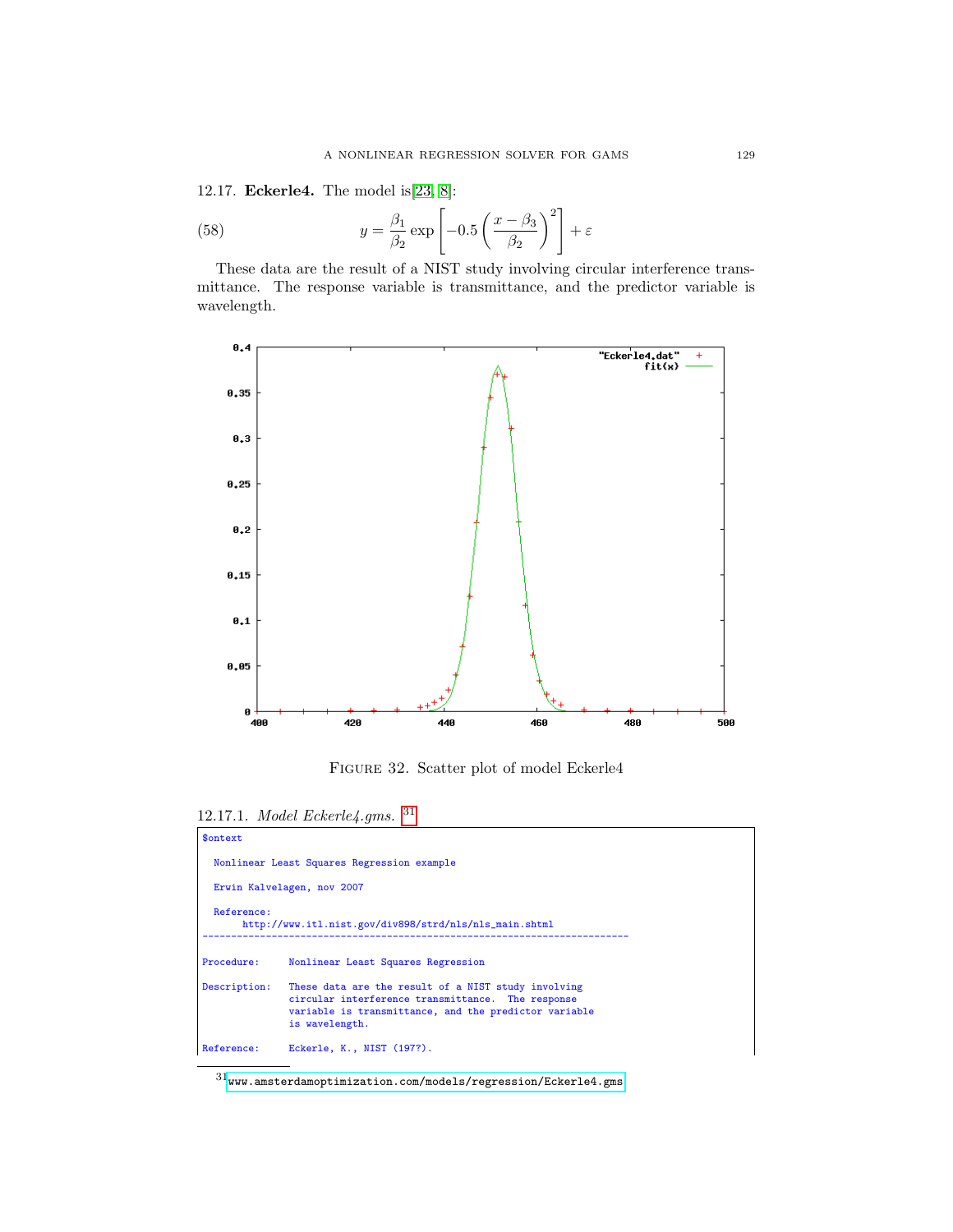Circular Interference Transmittance Study. Data: 1 Response Variable (y = transmittance) 1 Predictor Variable  $(x = wavelength)$ 35 Observations Higher Level of Difficulty Observed Data Model: Exponential Class 3 Parameters (b1 to b3)  $y = (b1/b2) * exp[-0.5*((x-b3)/b2)*2] + e$ Starting values **Certified Values** Start 1 Start 2 Parameter Standard Deviation<br>
b1 = 1 1.5 1.5543827178E+00 1.5008051163E-02<br>
b2 = 10 5 4.0888321754E+00 4.6803020753E-02<br>
b3 = 500 450 4.5154121844E+02 4.6800518816E-02 Residual Sum of Squares: 1.4635887487E-03<br>
Residual Standard Deviation: 6.7629245447E-03 Residual Standard Deviation: 6.76292454<br>Degrees of Freedom: 32 Degrees of Freedom: 32<br>Number of Observations: 35 Number of Observations: \$offtext \*----------------------------------------------------------------------------- \* data \*---------------------------------------------------------------------------- set i /i1\*i35/; table data(i,\*) y x i1 0.0001575E0 400.000000E0<br>i2 0.0001699E0 405.000000E0 i2 0.0001699E0 405.000000E0<br>i3 0.0002350E0 410.000000E0 i3 0.0002350E0<br>i4 0.0003102E0 i4 0.0003102E0 415.000000E0<br>i5 0.0004917E0 420.000000E0 i5 0.0004917E0<br>i6 0.0008710E0 i6 0.0008710E0 425.000000E0<br>i7 0.0017418E0 430.000000E0 i7 0.0017418E0 430.000000E0<br>i8 0.0046400E0 435.000000E0 i8 0.0046400E0<br>i9 0.0065895E0 i9 0.0065895E0 436.500000E0<br>i10 0.0097302E0 438.000000E0 i10 0.0097302E0 438.000000E0<br>i11 0.0149002E0 439.500000E0 i11 0.0149002E0 439.500000E0<br>i12 0.0237310E0 441.000000E0 i12 0.0237310E0 441.000000E0<br>i13 0.0401683E0 442.500000E0 i13 0.0401683E0 442.500000E0<br>i14 0.0712559E0 444.000000E0 i14 0.0712559E0 444.000000E0<br>i15 0.1264458E0 445.500000E0 i15 0.1264458E0<br>i16 0.2073413E0 i16 0.2073413E0 447.000000E0<br>i17 0.2902366E0 448.500000E0 i17 0.2902366E0 448.500000E0<br>i18 0.3445623E0 450.000000E0 i18 0.3445623E0 450.000000E0<br>i19 0.3698049E0 451.500000E0 i19 0.3698049E0 451.500000E0<br>i20 0.3668534E0 453.000000E0 i20 0.3668534E0 453.000000E0<br>i21 0.3106727E0 454.500000E0 i21 0.3106727E0 454.500000E0 i22 0.2078154E0 456.000000E0<br>i23 0.1164354E0 457.500000E0 i23 0.1164354E0 457.500000E0<br>i24 0.0616764E0 459.000000E0 i24 0.0616764E0 459.000000E0<br>i25 0.0337200E0 460.500000E0 i25 0.0337200E0 460.500000E0<br>i26 0.0194023E0 462.000000E0 i26 0.0194023E0 462.000000E0<br>i27 0.0117831E0 463.500000E0 i27 0.0117831E0 463.500000E0<br>i28 0.0074357E0 465.000000E0 i28 0.0074357E0 465.000000E0<br>i29 0.0022732E0 470.000000E0 i29 0.0022732E0<br>i30 0.0008800E0 i30 0.0008800E0 475.000000E0<br>i31 0.0004579E0 480.000000E0 i31 0.0004579E0<br>i32 0.0002345E0 i32 0.0002345E0 485.000000E0 i33 0.0001586E0 490.000000E0<br>i34 0.0001143E0 495.000000E0 i34 0.0001143E0 495.000000E0<br>i35 0.0000710E0 500.000000E0 500.000000E0

;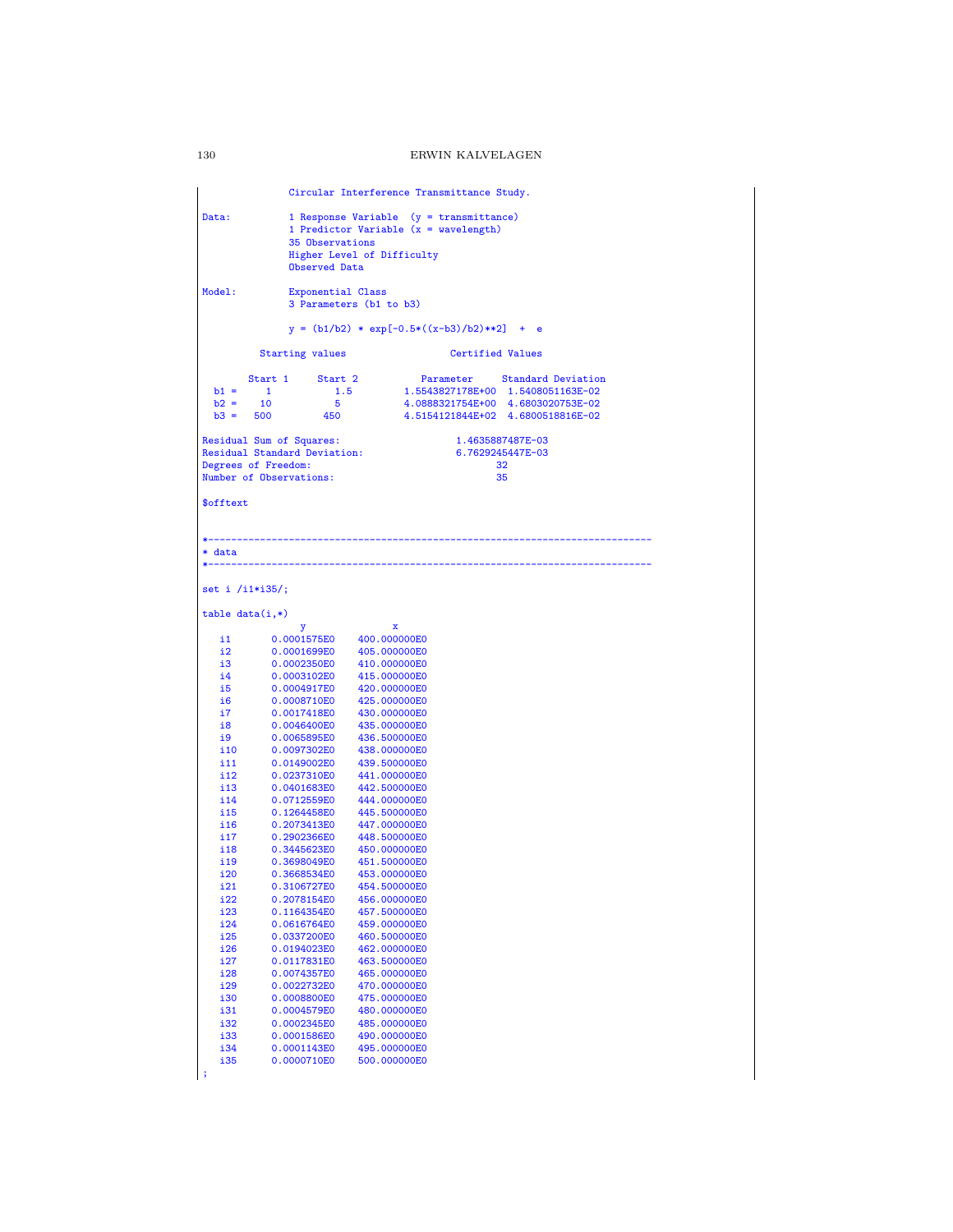```
*
* extract data
*
parameter x(i),y(i);
\mathbf{x}(\mathbf{i}) = \text{data}(\mathbf{i}, \mathbf{x'});
y(i) = data(i, 'y');*
* certified values
 *
scalars
   cb1 'certified value for b1' / 1.5543827178E+00 /
cb2 'certified value for b2' / 4.0888321754E+00 /
   cb3 'certified value for b3' / 4.5154121844E+02 /<br>ce1 'certified std err for b1 ' / 1.5408051163E-02 /<br>ce2 'certified std err for b2 ' / 4.6803020753E-02 /<br>ce3 'certified std err for b3 ' / 4.6800518816E-02 /
;
 *-----------------------------------------------------------------------------
* statistical model
                                                                              *-----------------------------------------------------------------------------
variables
     sse 'sum of squared errors'<br>h1 : coefficient to estimate
      b1 'coefficient to estimate'
b2 'coefficient to estimate'
b3 'coefficient to estimate'
;
equations<br>fit(i)
      fit(i) 'the non-linear model'
obj 'objective'
;
 obj.. sse =n= 0;
fit(i).. y(i) =e= (b1/b2) * exp[-0.5*sqr((x(i)-b3)/b2)];
option nlp=nls;
model nlfit /obj,fit/;
 *-----------------------------------------------------------------------------
* first set of initial values
 *-----------------------------------------------------------------------------
 b1.l = 1;
b2.l = 10;
b3.l = 500;
solve nlfit minimizing sse using nlp;
display sse.l,b1.l,b2.l,b3.l;
abort$((abs(b1.l-cb1)+abs(b2.l-cb2)+abs(b3.l-cb3))>0.0001) "Accuracy problem";
abort$((abs(b1.m-ce1)+abs(b2.m-ce2)+abs(b3.m-ce3))>0.0001) "Accuracy problem";
 *-----------------------------------------------------------------------------
* second set of initial values
 *-----------------------------------------------------------------------------
b1.1 = 1.5;<br>b2.1 = 5;
b2.1 =b3.1 = 450;solve nlfit minimizing sse using nlp;
display sse.l,b1.l,b2.l,b3.l;
```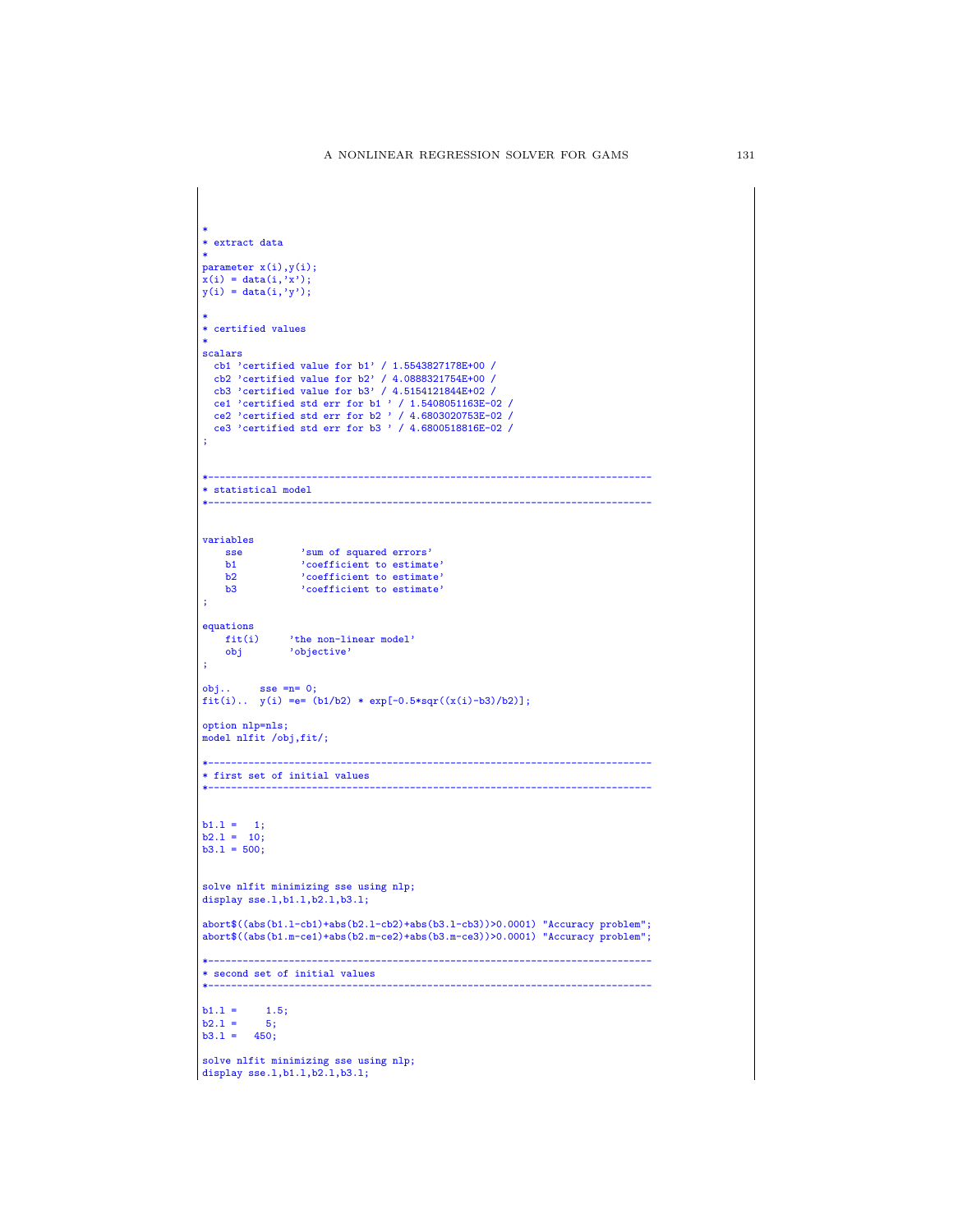abort\$((abs(b1.l-cb1)+abs(b2.l-cb2)+abs(b3.l-cb3))>0.0001) "Accuracy problem"; abort\$((abs(b1.m-ce1)+abs(b2.m-ce2)+abs(b3.m-ce3))>0.0001) "Accuracy problem";

12.18. Bennett5. The model is[\[23,](#page-146-0) [3\]](#page-145-3):

(59)  $y = \beta_1(\beta_2 + x)^{-1/\beta_3} + \varepsilon$ 

These data are the result of a NIST study involving superconductivity magnetization modeling. The response variable is strength of the magnetic field, and the predictor variable is the log of time in minutes.



Figure 33. Scatter plot of model Bennett5

12.18.1. Model Bennett5.gms. [32](#page-131-0)

| \$ontext     |                                                                                                                                                           |
|--------------|-----------------------------------------------------------------------------------------------------------------------------------------------------------|
|              | Nonlinear Least Squares Regression example                                                                                                                |
|              | Erwin Kalvelagen, nov 2007                                                                                                                                |
| Reference:   | http://www.itl.nist.gov/div898/strd/nls/nls_main.shtml                                                                                                    |
| Procedure:   | Nonlinear Least Squares Regression                                                                                                                        |
| Description: | These data are the result of a NIST study involving<br>superconductivity magnetization modeling. The<br>response variable is magnetism, and the predictor |

<span id="page-131-0"></span> $^{32}\!$  <www.amsterdamoptimization.com/models/regression/Bennett5.gms>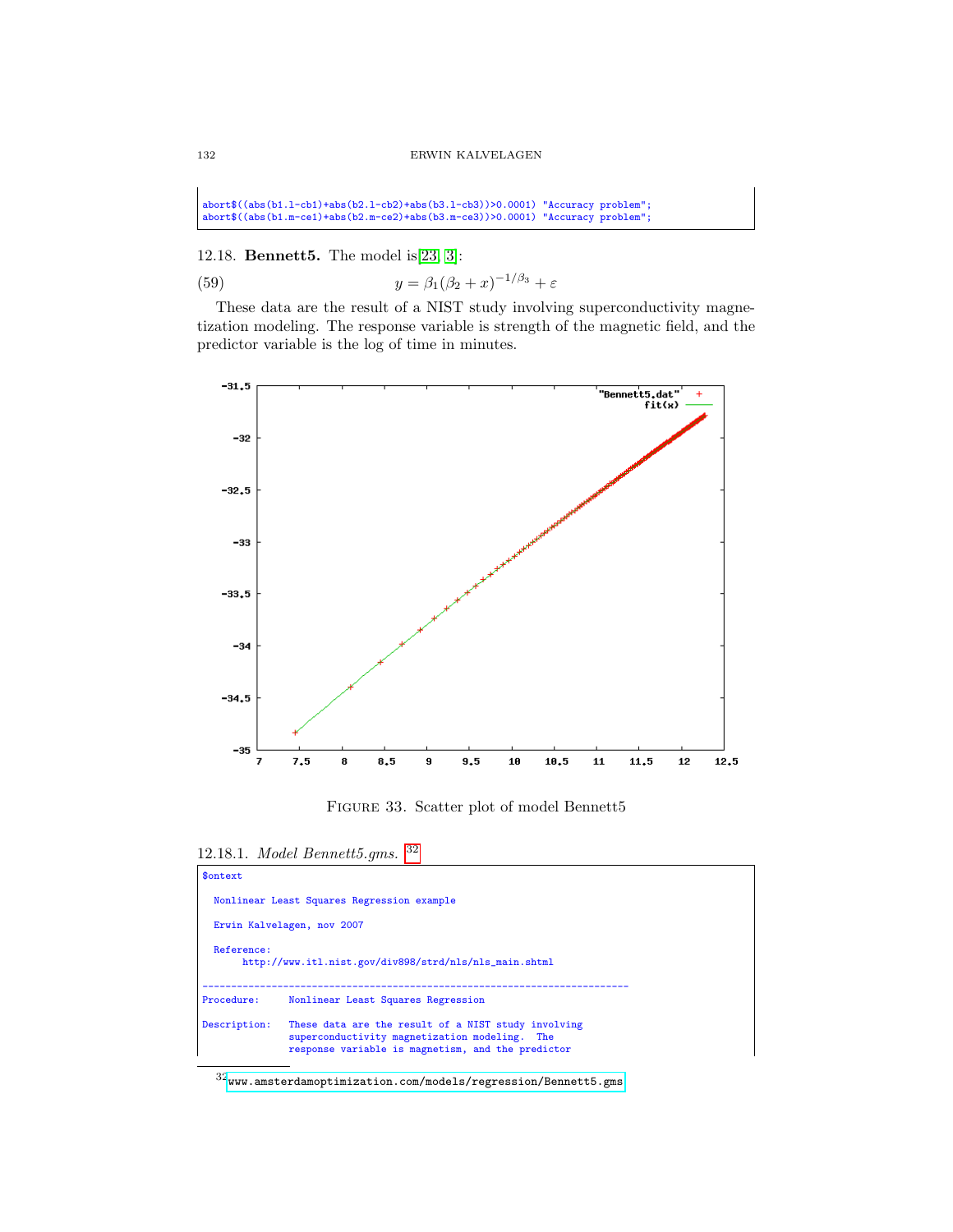```
variable is the log of time in minutes.
Reference: Bennett, L., L. Swartzendruber, and H. Brown,
                   NIST (1994).
                   Superconductivity Magnetization Modeling.
Data: 1 Response Variable (y = magnetism)
1 Predictor Variable (x = log[time])
                    154 Observations
                   Higher Level of Difficulty
                   Observed Data
Model: Miscellaneous Class
                   3 Parameters (b1 to b3)
                   y = b1 * (b2+x)**(-1/b3) + eStarting values Certified Values
   Start 1 Start 2 Parameter Standard Deviation<br>
b1 = -2000 -1500 -2.5235058043E+03 2.9715175411E+02<br>
b2 = 50 45 4.6736564644E+01 1.2448871856E+00<br>
b3 = 0.8 0.85 9.3218483193E-01 2.0272299378E-02
Residual Sum of Squares: 5.2404744073E-04
Residual Standard Deviation: 1.8629312528E-03
Degrees of Freedom: 151<br>
Number of Observations: 154
Number of Observations:
$offtext
                     *-----------------------------------------------------------------------------
* data
*-----------------------------------------------------------------------------
set i /i1*i154/;
table data(i,*)
   y x
i1 -34.834702E0 7.447168E0
  12 -34.393200E0 8.102586E0<br>13 -34.152901E0 8.452547E0
  i3 -34.152901E0 8.452547E0<br>i4 -33.979099E0 8.711278E0
  i4 -33.979099E0<br>i5 -33.845901E0
  i5 -33.845901E0 8.916774E0<br>i6 -33.732899E0 9.087155E0
  i6 -33.732899E0 9.087155E0
  i7 -33.640301E0 9.232590E0<br>i8 -33.559200E0 9.359535E0
  i8 -33.559200E0 9.359535E0
  i9 -33.486801E0 9.472166E0<br>i10 -33.423100E0 9.573384E0
  i10 -33.423100E0 9.573384E0<br>i11 -33.365101E0 9.665293E0
  i11 -33.365101E0 9.665293E0<br>i12 -33.313000E0 9.749461E0
  i12 -33.313000E0 9.749461E0<br>i13 -33.260899E0 9.827092E0
  i13 -33.260899E0 9.827092E0
  i14 -33.217400E0 9.899128E0<br>i15 -33.176899E0 9.966321E0
  i15 -33.176899E0 9.966321E0
  i16 -33.139198E0<br>i17 -33.101601E0
  i17 -33.101601E0 10.088510E0<br>i18 -33.066799E0 10.144430E0
  i18 -33.066799E0 10.144430E0
  i19 -33.035000E0 10.197380E0<br>i20 -33.003101E0 10.247670E0
  i20 -33.003101E0 10.247670E0<br>i21 -32.971298E0 10.295560E0
  i21 -32.971298E0 10.295560E0<br>i22 -32.942299E0 10.341250E0
  i22 -32.942299E0 10.341250E0<br>i23 -32.916302E0 10.384950E0
  i23 -32.916302E0 10.384950E0<br>i24 -32.890202E0 10.426820E0
  i24 -32.890202E0 10.426820E0<br>i25 -32.864101E0 10.467000E0
  i25 -32.864101E0 10.467000E0
  i26 -32.841000E0 10.505640E0<br>i27 -32.817799E0 10.542830E0
  i27 -32.817799E0 10.542830E0<br>i28 -32.797501E0 10.578690E0
  i28 -32.797501E0 10.578690E0
  i29 -32.774300E0 10.613310E0
  i30 -32.757000E0<br>i31 -32.733799E0
  i31 -32.733799E0 10.679150E0<br>i32 -32.716400E0 10.710520E0
  i32 -32.716400E0 10.710520E0<br>133 -32.699100E0 10.740920E0
              -32.699100E0
```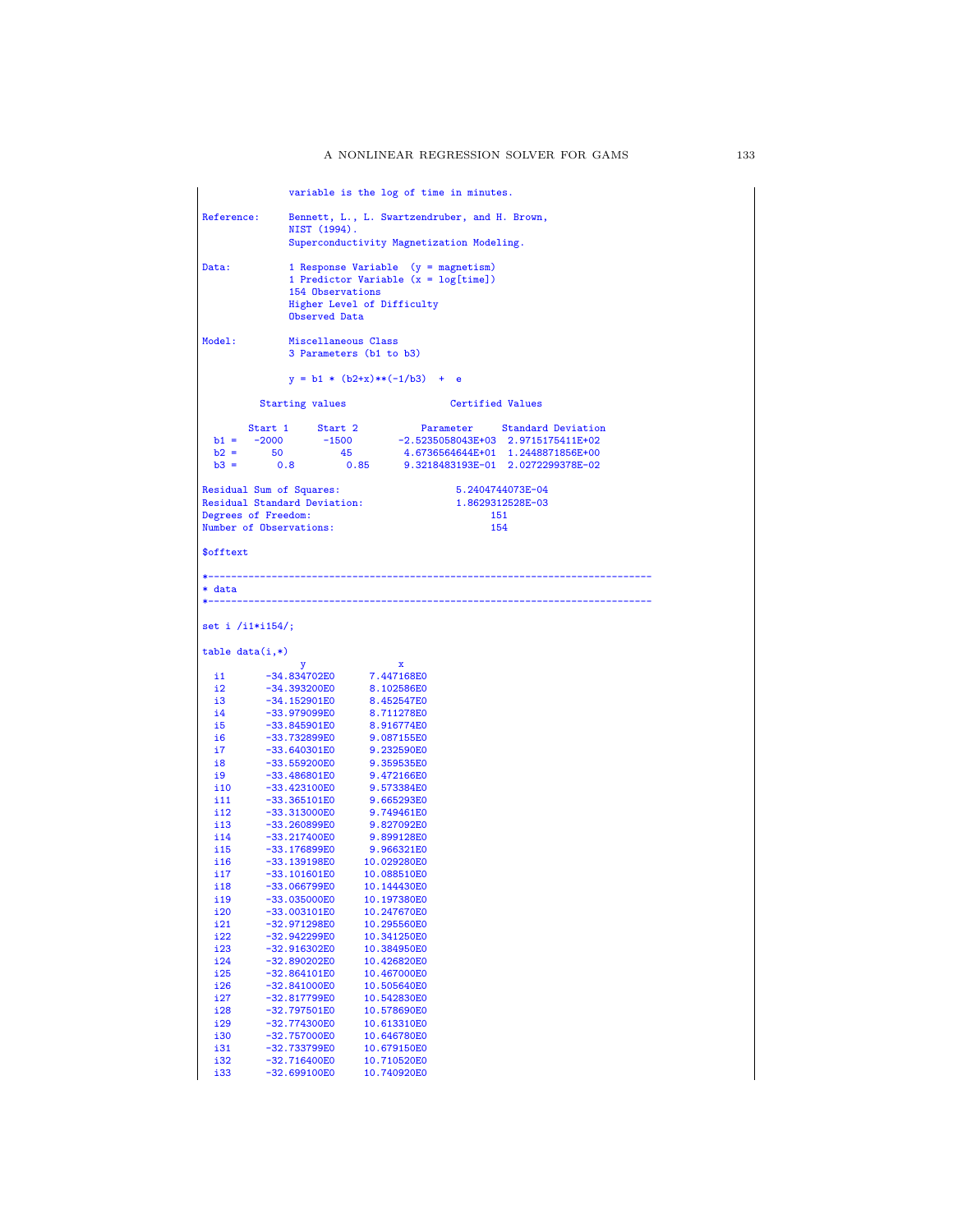| i34        | -32.678799E0   | 10.770440E0 |
|------------|----------------|-------------|
| i35        | $-32.661400E0$ | 10.799100E0 |
| i36        | $-32.644001E0$ | 10.826970E0 |
|            |                |             |
| i37        | -32.626701E0   | 10.854080E0 |
| i38        | $-32.612202E0$ | 10.880470E0 |
| i39        | -32.597698E0   | 10.906190E0 |
|            |                |             |
| i40        | -32.583199E0   | 10.931260E0 |
| i41        | $-32.568699E0$ | 10.955720E0 |
| i42        | -32.554298E0   | 10.979590E0 |
| i43        | -32.539799E0   | 11.002910E0 |
|            |                |             |
| i44        | -32.525299E0   | 11.025700E0 |
| i45        | -32.510799E0   | 11.047980E0 |
| i46        | -32.499199E0   | 11.069770E0 |
|            |                |             |
| i47        | -32.487598E0   | 11.091100E0 |
| i48        | -32.473202E0   | 11.111980E0 |
| i49        | -32.461601E0   | 11.132440E0 |
| <b>i50</b> | $-32.435501E0$ | 11.152480E0 |
| i51        | $-32.435501E0$ | 11.172130E0 |
|            |                |             |
| i52        | -32.426800E0   | 11.191410E0 |
| i53        | $-32.412300E0$ | 11.210310E0 |
| i54        | -32.400799E0   | 11.228870E0 |
| <b>i55</b> | -32.392101E0   | 11.247090E0 |
|            | $-32.380501E0$ | 11.264980E0 |
| <b>i56</b> |                |             |
| <u>i57</u> | $-32.366001E0$ | 11.282560E0 |
| <b>i58</b> | -32.357300E0   | 11.299840E0 |
| i59        | -32.348598E0   | 11.316820E0 |
| i60        | $-32.339901E0$ | 11.333520E0 |
|            |                |             |
| <u>i61</u> | -32.328400E0   | 11.349940E0 |
| i62        | -32.319698E0   | 11.366100E0 |
| <b>i63</b> | $-32.311001E0$ | 11.382000E0 |
| i64        | -32.299400E0   | 11.397660E0 |
| i65        | -32.290699E0   | 11.413070E0 |
|            |                |             |
| i66        | $-32.282001E0$ | 11.428240E0 |
| <b>i67</b> | -32.273300E0   | 11.443200E0 |
| i68        | $-32.264599E0$ | 11.457930E0 |
| i69        | $-32.256001E0$ | 11.472440E0 |
| i70        | -32.247299E0   | 11.486750E0 |
| i71        | -32.238602E0   | 11.500860E0 |
|            |                |             |
| i72        | $-32.229900E0$ | 11.514770E0 |
| i73        | -32.224098E0   | 11.528490E0 |
| i74        | $-32.215401E0$ | 11.542020E0 |
| i75        | $-32.203800E0$ | 11.555380E0 |
|            | $-32.198002E0$ | 11.568550E0 |
| i76        |                |             |
| i77        | $-32.189400E0$ | 11.581560E0 |
| i78        | $-32.183601E0$ | 11.594420E0 |
| <u>i79</u> | -32.174900E0   | 11.607121E0 |
| i80        | $-32.169102E0$ | 11.619640E0 |
|            | $-32.163300E0$ |             |
| i81        |                | 11.632000E0 |
| <u>182</u> | -32.154598E0   | 11.644210E0 |
| i83        | $-32.145901E0$ | 11.656280E0 |
| i84        | $-32.140099E0$ | 11.668200E0 |
| i85        | $-32.131401E0$ | 11.679980E0 |
| i86        | -32.125599E0   | 11.691620E0 |
|            |                |             |
| i87        | $-32.119801E0$ | 11.703130E0 |
| i88        | -32.111198E0   | 11.714510E0 |
| i89        | $-32.105400E0$ | 11.725760E0 |
| i90        | -32.096699E0   | 11.736880E0 |
| i91        |                |             |
|            |                |             |
|            | $-32.090900E0$ | 11.747890E0 |
| i92        | $-32.088001E0$ | 11.758780E0 |
| i93        | -32.079300E0   | 11.769550E0 |
| i94        | $-32.073502E0$ | 11.780200E0 |
|            |                |             |
| i95        | -32.067699E0   | 11.790730E0 |
| i96        | $-32.061901E0$ | 11.801160E0 |
| <u>i97</u> | $-32.056099E0$ | 11.811480E0 |
| <u>i98</u> | $-32.050301E0$ | 11.821700E0 |
| i99        | -32.044498E0   | 11.831810E0 |
|            |                |             |
| i100       | -32.038799E0   | 11.841820E0 |
| i101       | -32.033001E0   | 11.851730E0 |
| i102       | $-32.027199E0$ | 11.861550E0 |
| i103       | $-32.024300E0$ | 11.871270E0 |
| i104       | -32.018501E0   | 11.880890E0 |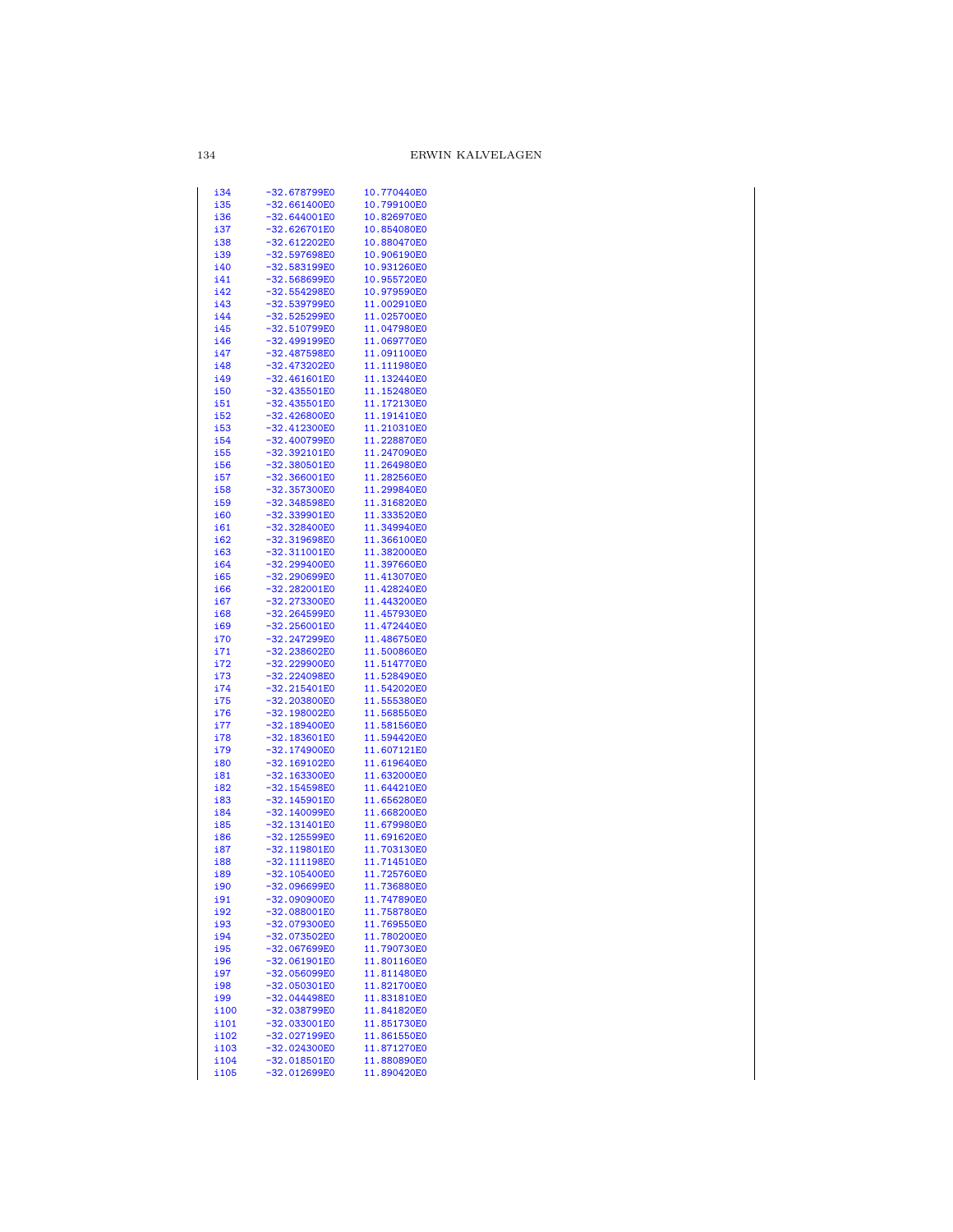|     | i106                   | -32.004002E0          | 11.899870E0                                                                                                |
|-----|------------------------|-----------------------|------------------------------------------------------------------------------------------------------------|
|     | i107                   | $-32.001099E0$        | 11.909220E0                                                                                                |
|     | i108                   | -31.995300E0          | 11.918490E0                                                                                                |
|     | i109                   | -31.989500E0          | 11.927680E0                                                                                                |
|     | i110                   | -31.983700E0          | 11.936780E0                                                                                                |
|     | i111                   | -31.977900E0          | 11.945790E0                                                                                                |
|     | i112                   | -31.972099E0          | 11.954730E0                                                                                                |
|     | i113                   | -31.969299E0          | 11.963590E0                                                                                                |
|     | i114                   | $-31.963501E0$        | 11.972370E0                                                                                                |
|     | i115                   | -31.957701E0          | 11.981070E0                                                                                                |
|     | i116                   | $-31.951900E0$        | 11.989700E0                                                                                                |
|     | i117                   | $-31.946100E0$        | 11.998260E0                                                                                                |
|     | i118                   | $-31.940300E0$        | 12.006740E0                                                                                                |
|     | i119                   | $-31.937401E0$        | 12.015150E0                                                                                                |
|     | i120                   | $-31.931601E0$        | 12.023490E0                                                                                                |
|     | i121                   | -31.925800E0          | 12.031760E0                                                                                                |
|     | i122                   | -31.922899E0          | 12.039970E0                                                                                                |
|     | i 123                  | -31.917101E0          | 12.048100E0                                                                                                |
|     | i124                   | $-31.911301E0$        | 12.056170E0                                                                                                |
|     | i125                   | -31.908400E0          | 12.064180E0                                                                                                |
|     | i126                   | $-31.902599E0$        | 12.072120E0                                                                                                |
|     | i127                   | -31.896900E0          | 12.080010E0                                                                                                |
|     | i128                   | $-31.893999E0$        | 12.087820E0                                                                                                |
|     | i129                   | $-31.888201E0$        | 12.095580E0                                                                                                |
|     | i130                   | -31.885300E0          | 12.103280E0                                                                                                |
|     | i131                   | $-31.882401E0$        | 12.110920E0                                                                                                |
|     | i132                   | $-31.876600E0$        | 12.118500E0                                                                                                |
|     | i133                   | -31.873699E0          | 12.126030E0                                                                                                |
|     | i134                   | $-31.867901E0$        | 12.133500E0                                                                                                |
|     | i135                   | $-31.862101E0$        | 12.140910E0                                                                                                |
|     | i136                   | -31.859200E0          | 12.148270E0                                                                                                |
|     | i137                   | $-31.856300E0$        | 12.155570E0                                                                                                |
|     | i138                   | $-31.850500E0$        | 12.162830E0                                                                                                |
|     | i139                   | -31.844700E0          | 12.170030E0                                                                                                |
|     | i140                   | $-31.841801E0$        | 12.177170E0                                                                                                |
|     | i141                   | -31.838900E0          | 12.184270E0                                                                                                |
|     | i142                   | -31.833099E0          | 12.191320E0                                                                                                |
|     | i143                   | -31.830200E0          | 12.198320E0                                                                                                |
|     | i144                   | -31.827299E0          | 12.205270E0                                                                                                |
|     | i 145                  | $-31.821600E0$        | 12.212170E0                                                                                                |
|     | i146                   | -31.818701E0          | 12.219030E0                                                                                                |
|     | i 147                  | $-31.812901E0$        | 12.225840E0                                                                                                |
|     | i148                   | -31.809999E0          | 12.232600E0                                                                                                |
|     | i149                   | -31.807100E0          | 12.239320E0                                                                                                |
|     | i150                   | $-31.801300E0$        | 12.245990E0                                                                                                |
|     | i 151                  | -31.798401E0          | 12.252620E0                                                                                                |
|     | i152                   | -31.795500E0          | 12.259200E0                                                                                                |
|     | i153                   | -31.789700E0          | 12.265750E0                                                                                                |
|     | i154                   | $-31.786800E0$        | 12.272240E0                                                                                                |
| ÷   |                        |                       |                                                                                                            |
|     |                        |                       |                                                                                                            |
|     |                        |                       |                                                                                                            |
|     |                        |                       |                                                                                                            |
| *   | extract data           |                       |                                                                                                            |
| *   |                        |                       |                                                                                                            |
|     |                        | parameter x(i), y(i); |                                                                                                            |
|     | $x(i) = data(i, 'x');$ |                       |                                                                                                            |
|     | $y(i) = data(i, 'y');$ |                       |                                                                                                            |
|     |                        |                       |                                                                                                            |
|     |                        |                       |                                                                                                            |
|     | * certified values     |                       |                                                                                                            |
|     |                        |                       |                                                                                                            |
|     | scalars                |                       |                                                                                                            |
|     |                        |                       | cb1 'certified value for b1' / $-2.5235058043E+03$ /                                                       |
|     |                        |                       | cb2 'certified value for b2' / $4.6736564644E+01$ /<br>cb3 'certified value for b3' / $9.3218483193E-01$ / |
|     |                        |                       | ce1 'certified std err for b1 ' / 2.9715175411E+02 /                                                       |
|     |                        |                       |                                                                                                            |
|     |                        |                       | ce2 'certified std err for b2 ' / 1.2448871856E+00 /                                                       |
|     |                        |                       | ce3 'certified std err for b3 ' / 2.0272299378E-02 /                                                       |
| -31 |                        |                       |                                                                                                            |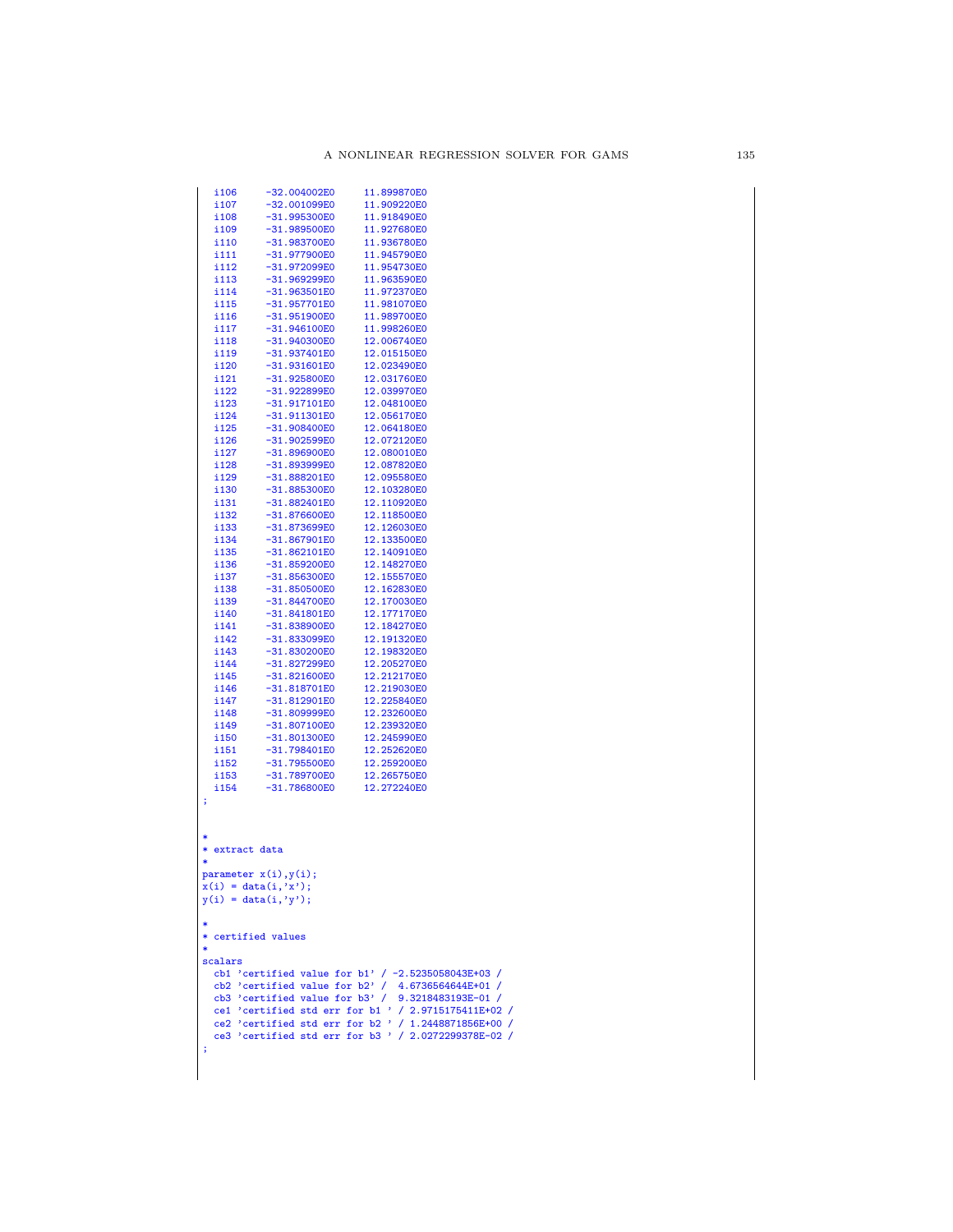```
*-----------------------------------------------------------------------------
* statistical model
*-----------------------------------------------------------------------------
variables
    sse 'sum of squared errors'<br>b1 'coefficient to estimat
    b1 \qquad \qquad 'coefficient to estimate'<br>b2 \qquad \qquad 'coefficient to estimate'
    b2 <br>b3 <br>coefficient to estimate'<br>coefficient to estimate'
                  'coefficient to estimate'
;
equations<br>fit(i)
    fit(i) 'the non-linear model'<br>obi 'objective'
                'objective'
;
obj.. sse =n= 0;fit(i).. y(i) = e = b1 * (b2+x(i))**(-1/b3);
*-----------------------------------------------------------------------------
* first set of initial values
*-----------------------------------------------------------------------------
* We need to extend the max number of function evaluation calls.
$onecho > nls.opt
* This option is needed in Bennett5.gms
mxfcal 1000
$offecho
b1.1 = -2000;<br>b2.1 = 50;
b2.1 = 50;<br>b3.1 = 0.8;option nlp=nls;
model nlfit /obj,fit/;
nlfit.optfile=1;
solve nlfit minimizing sse using nlp;
display sse.1,b1.1,b2.1;
abort$((abs(b1.l-cb1)+abs(b2.l-cb2)+abs(b3.l-cb3))>0.0001) "Accuracy problem";
abort$((abs(b1.m-ce1)+abs(b2.m-ce2)+abs(b3.m-ce3))>0.0001) "Accuracy problem";
*-----------------------------------------------------------------------------
* second set of initial values
*-----------------------------------------------------------------------------
b1.1 = -1500;<br>b2.1 = 45:
b2.1 = 45;<br>b3.1 = 0.85;
b3.1 =solve nlfit minimizing sse using nlp;
display sse.1,b1.1,b2.1;
abort$((abs(b1.l-cb1)+abs(b2.l-cb2)+abs(b3.l-cb3))>0.0001) "Accuracy problem";
abort$((abs(b1.m-ce1)+abs(b2.m-ce2)+abs(b3.m-ce3))>0.0001) "Accuracy problem";
```
12.19. GDX file loading. These examples will show to import the variancecovariance matrix and the confidence intervals from the GDX file nls.gdx.

12.19.1. Loading the variance-covariance matrix. In this example we show how the Variance-Covariance matrix can be loaded from the GDX file nls.gdx generated by the NLS solver. It is often a good idea to inspect the gdx file and see how NLS stored the covariance matrix. In this case the labels are the names of the variables in the optimization model: b1, b2 and b3. These names are added as elements of the set  $v$  before we can read the covariance matrix from the GDX file.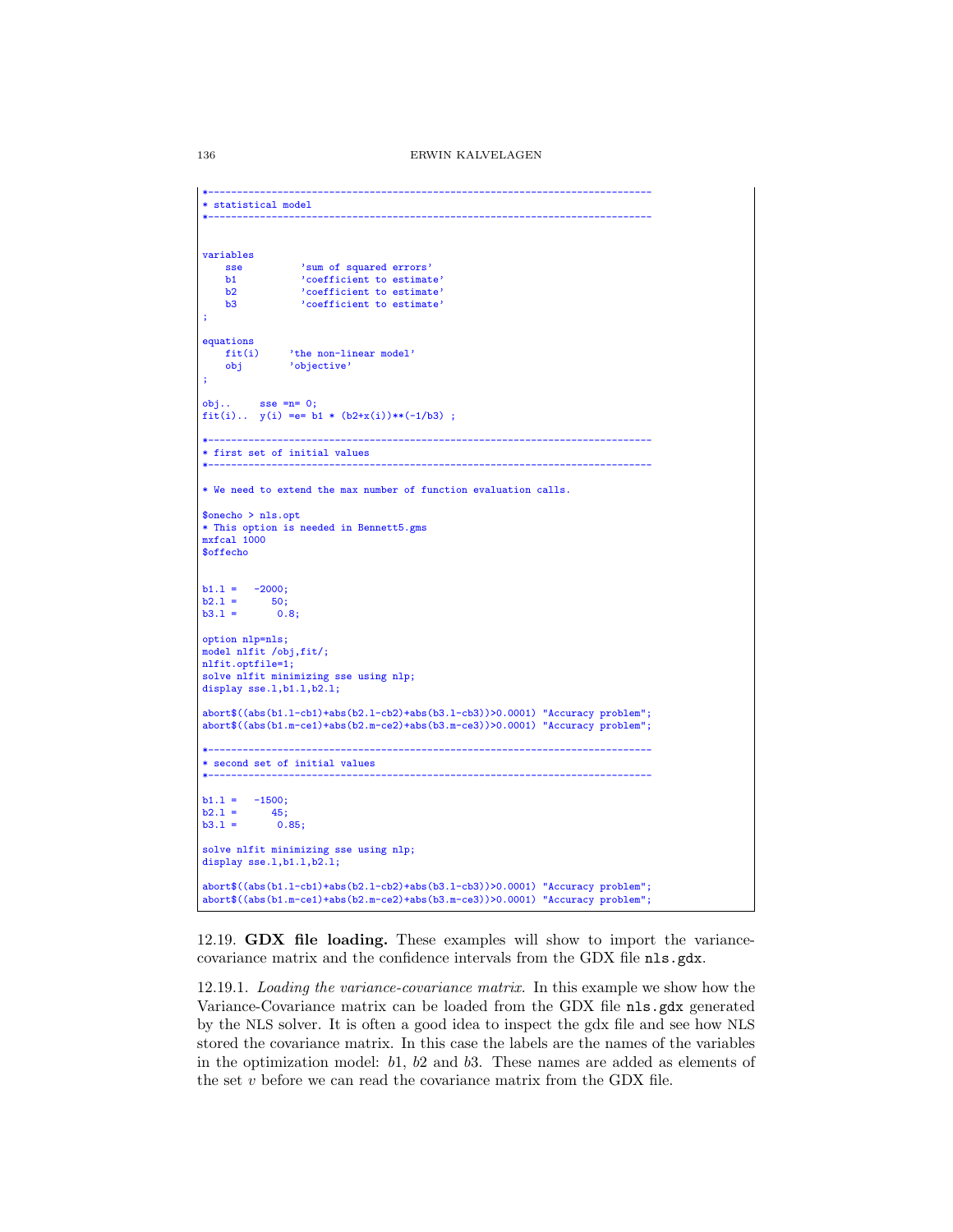|    | covar: variance-covariance matrix |    |                                                                |  |  |  |  |  |
|----|-----------------------------------|----|----------------------------------------------------------------|--|--|--|--|--|
|    | Plane Index (empty)               |    |                                                                |  |  |  |  |  |
|    | b1                                | b2 | bЗ                                                             |  |  |  |  |  |
|    | 0.00146714178034175               |    | 2 1542343827303E-51-5 50877534591619E-5                        |  |  |  |  |  |
| b2 | 2.1542343827303E-51               |    | 4.43843827415335E-71-9.80856273607653E-7                       |  |  |  |  |  |
| bЗ |                                   |    | -5.50877534591619E-5 -9.80856273607653E-7  2.34219602004083E-6 |  |  |  |  |  |
|    |                                   |    |                                                                |  |  |  |  |  |

FIGURE 34. Covariance matrix stored in nls.gdx

12.19.2. Model Chwirut2cov.gms. [33](#page-136-0)

| \$ontext  |                                                                                             |                    |                                                        |
|-----------|---------------------------------------------------------------------------------------------|--------------------|--------------------------------------------------------|
|           | Nonlinear Least Squares Regression example<br>Read variance-covariance matrix from GDX file |                    |                                                        |
|           | Erwin Kalvelagen, nov 2007                                                                  |                    |                                                        |
|           | Reference:                                                                                  |                    | http://www.itl.nist.gov/div898/strd/nls/nls_main.shtml |
| \$offtext |                                                                                             |                    |                                                        |
| * data    |                                                                                             |                    |                                                        |
|           | set i /i1*i54/;                                                                             |                    |                                                        |
|           | $table data(i,*)$                                                                           |                    |                                                        |
|           | у                                                                                           | $\mathbf x$        |                                                        |
| i1 -      | 92.9000E0                                                                                   | 0.500E0            |                                                        |
|           | i2<br>57.1000E0 1.000E0                                                                     |                    |                                                        |
| i3        | 31.0500E0<br>$\frac{1}{14}$                                                                 | 1.750E0            |                                                        |
|           | 11.5875E0                                                                                   | 3.750E0            |                                                        |
| 15        | 8.0250E0                                                                                    | 5.750E0            |                                                        |
| <b>i6</b> | 63.6000E0<br>i7                                                                             | 0.875E0            |                                                        |
| i8        | 21.4000E0                                                                                   | 2.250E0            |                                                        |
| i9        | 14.2500E0<br>8.4750E0                                                                       | 3.250E0            |                                                        |
| i10       | 63.8000E0                                                                                   | 5.250E0<br>0.750E0 |                                                        |
| i11       | 26.8000E0                                                                                   | 1.750E0            |                                                        |
| i12       | 16.4625E0                                                                                   | 2.750E0            |                                                        |
| i13       | 7.1250E0                                                                                    | 4.750E0            |                                                        |
| i14       | 67.3000E0                                                                                   | 0.625E0            |                                                        |
| i15       | 41.0000E0                                                                                   | 1.250E0            |                                                        |
| i16       | 21.1500E0                                                                                   | 2.250E0            |                                                        |
| i17       | 8.1750E0                                                                                    | 4.250E0            |                                                        |
| i18       | 81.5000E0                                                                                   | .500E0             |                                                        |
| i19       | 13.1200E0                                                                                   | 3.000E0            |                                                        |
| i20       | 59.9000E0                                                                                   | .750E0             |                                                        |
| i21       | 14.6200E0                                                                                   | 3.000E0            |                                                        |
| i22       | 32.9000E0                                                                                   | 1.500E0            |                                                        |
| i23       | 5.4400E0                                                                                    | 6.000E0            |                                                        |
| i24       | 12.5600E0                                                                                   | 3.000E0            |                                                        |

<span id="page-136-0"></span> $\overline{\frac{33}{500}}$  amsterdamoptimization.com/models/regression/Chwirut2cov.gms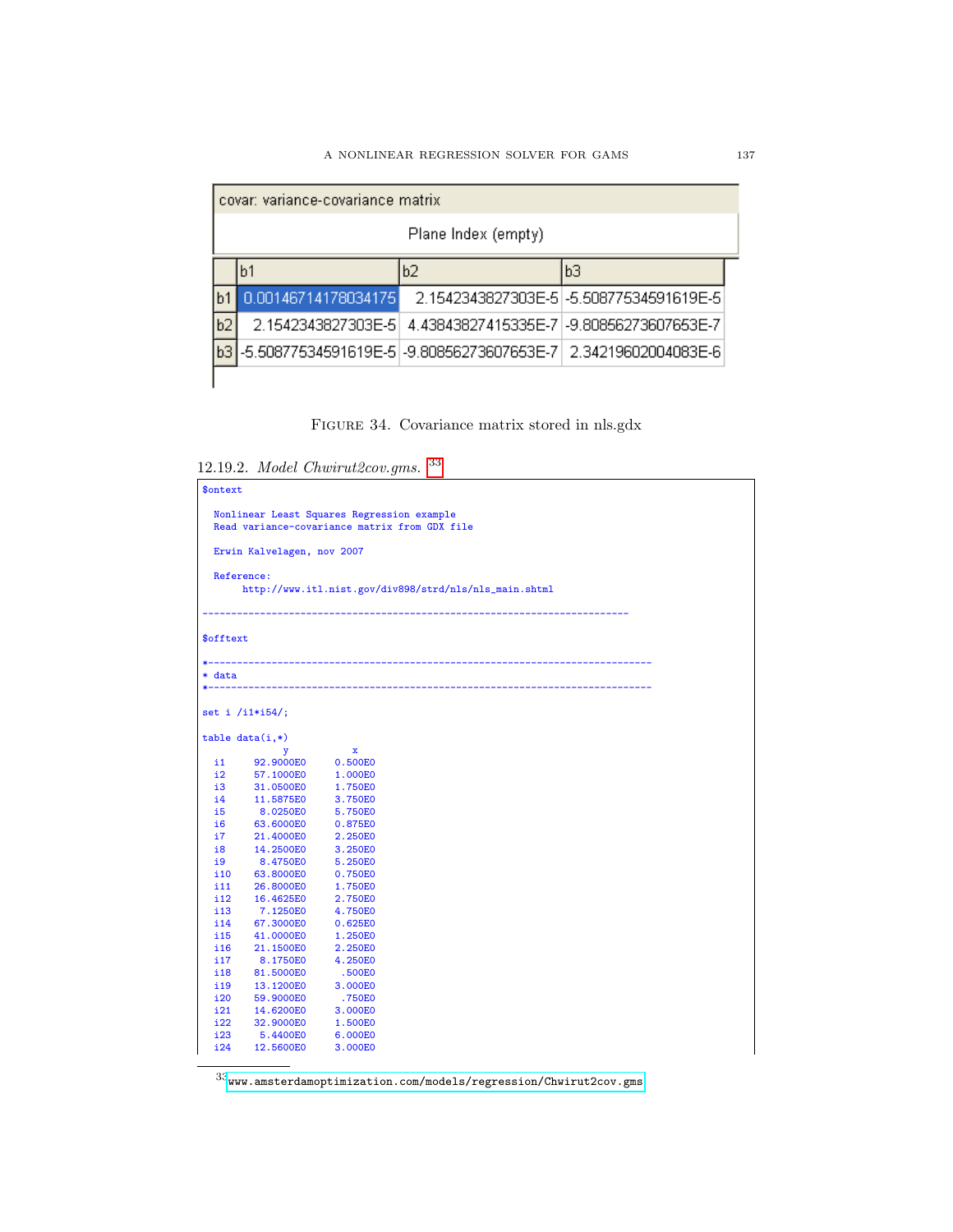| i25             | 5.4400E0                    | 6.000E0                                           |
|-----------------|-----------------------------|---------------------------------------------------|
| i26             | 32.0000E0                   | 1.500E0                                           |
| i27             | 13.9500E0                   | 3.000E0                                           |
| i28             | 75.8000E0                   | .500E0                                            |
| i29             | 20.0000E0                   | 2.000E0                                           |
| i30             | 10.4200E0                   | 4.000E0                                           |
| i31             | 59.5000E0                   | .750E0                                            |
| i32             | 21.6700E0                   | 2.000E0                                           |
| i33             | 8.5500E0                    | 5.000E0                                           |
| i34             | 62.0000E0                   | .750E0                                            |
| i35             | 20.2000E0                   | 2.250E0                                           |
| i36             | 7.7600E0                    | 3.750E0                                           |
| i37             | 3.7500E0                    | 5.750E0                                           |
| i38             | 11.8100E0                   | 3.000E0                                           |
| i39             | 54.7000E0                   | .750E0                                            |
| i40             | 23.7000E0                   | 2.500E0                                           |
| i41             | 11.5500E0                   | 4.000E0                                           |
| i42             | 61.3000E0                   | .750E0                                            |
| i43             | 17.7000E0                   | 2.500E0                                           |
| i44             | 8.7400E0                    | 4.000E0                                           |
| i45             | 59.2000E0                   | .750E0                                            |
| i46             | 16.3000E0                   | 2.500E0                                           |
| i47             | 8.6200E0                    | 4.000E0                                           |
| i48             | 81.0000E0                   | .500E0                                            |
| i49             | 4.8700E0                    | 6.000E0                                           |
| <b>i50</b>      | 14.6200E0                   | 3.000E0                                           |
| i51             | 81.7000E0                   | .500E0                                            |
| i52             | 17.1700E0                   | 2.750E0                                           |
| i53             | 81.3000E0                   | .500E0                                            |
| i54             | 28.9000E0                   | 1.750E0                                           |
| ÷               |                             |                                                   |
|                 |                             |                                                   |
| ∗               |                             |                                                   |
| * extract data  |                             |                                                   |
| $\ast$          |                             |                                                   |
|                 | parameter $x(i)$ , $y(i)$ ; |                                                   |
|                 | $x(i) = data(i, 'x');$      |                                                   |
|                 | $y(i) = data(i, 'y');$      |                                                   |
|                 |                             |                                                   |
|                 |                             |                                                   |
|                 |                             |                                                   |
|                 | * statistical model         |                                                   |
|                 |                             |                                                   |
|                 |                             |                                                   |
|                 |                             |                                                   |
| variables       |                             |                                                   |
| sse             |                             | 'sum of squared errors'                           |
| b1              |                             | 'coefficient to estimate'                         |
| b2              |                             | 'coefficient to estimate'                         |
| b3              |                             | 'coefficient to estimate'                         |
| ÷               |                             |                                                   |
|                 |                             |                                                   |
| equations       |                             |                                                   |
| fit(i)          |                             | 'the non-linear model'                            |
| obj             | 'objective'                 |                                                   |
| ÷               |                             |                                                   |
|                 |                             |                                                   |
|                 | $obj$ sse = $n=0;$          |                                                   |
|                 |                             | $fit(i)$ $y(i) = e = exp(-b1*x(i))/(b2+b3*x(i));$ |
|                 |                             |                                                   |
|                 | .                           | --------------                                    |
|                 | * initial values            |                                                   |
|                 |                             |                                                   |
|                 |                             |                                                   |
| $b1.1 = 0.1;$   |                             |                                                   |
| $b2.1 = 0.01;$  |                             |                                                   |
| $b3.1 = 0.02;$  |                             |                                                   |
|                 |                             |                                                   |
| option nlp=nls; |                             |                                                   |
|                 |                             |                                                   |
|                 | model nlfit /obj,fit/;      |                                                   |
|                 | display sse.1, b1.1, b2.1;  | solve nlfit minimizing sse using nlp;             |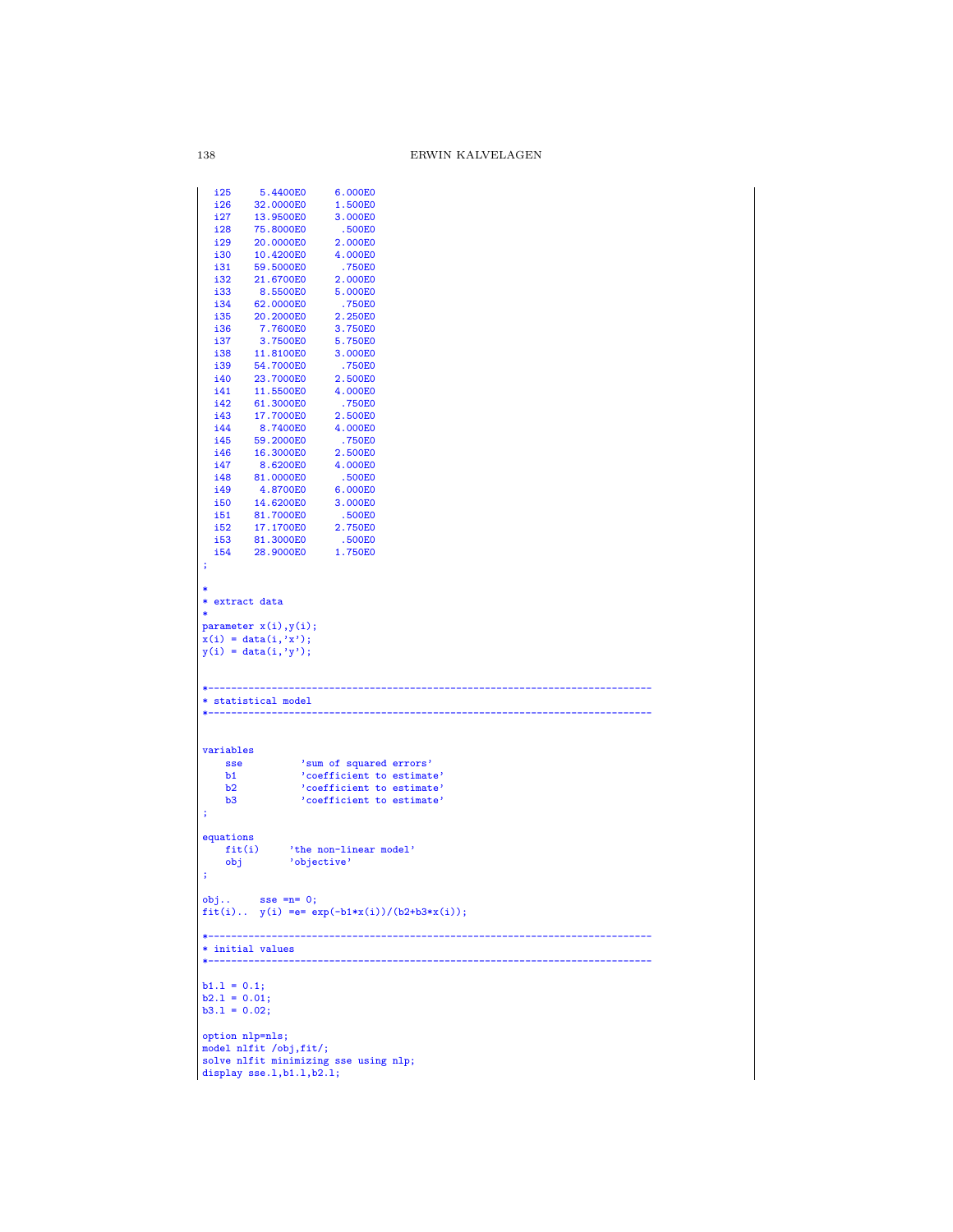

|     |    | confint: confidence intervals |                     |
|-----|----|-------------------------------|---------------------|
|     |    |                               | Plane Index (empty) |
|     |    | LO                            | UP                  |
| 90% | b1 | $0.102408$ 0.230746           |                     |
|     |    | b2 0.004049 0.006281          |                     |
|     |    | b310.00958610.014714          |                     |
| 95% | b1 | 10.089680 0.243474            |                     |
|     | b2 | 10.00382810.006503            |                     |
|     |    | b3 0.009078 0.015222          |                     |
|     |    | 97.5% b1 0.078115 0.255039    |                     |
|     |    | b2 0.003627 0.006704          |                     |
|     |    | b3 0.008615 0.015685          |                     |
| 99% | b1 | 0.064088 0.269066             |                     |
|     | b2 | 0.003383 0.006948             |                     |
|     |    | b3 0.008055 0.016245          |                     |

Figure 35. Confidence intervals stored in nls.gdx

12.19.3. Loading confidence intervals stored in nls.gdx. In this example we show how the confidence intervals for the estimates can be loaded from the GDX file nls.gdx generated by the NLS solver. It is often a good idea to inspect the gdx file and see how NLS stores the confidence intervals. In this case the labels are the names of the variables in the optimization model:  $b1$ ,  $b2$  and  $b3$ . These names are added as elements of the set  $v$  before we can read the confidence intervals from the GDX file.

12.19.4. Model Chwirut2confint.gms. [34](#page-138-0)

<span id="page-138-0"></span> $^{34}$ <www.amsterdamoptimization.com/models/regression/Chwirut2confint.gms>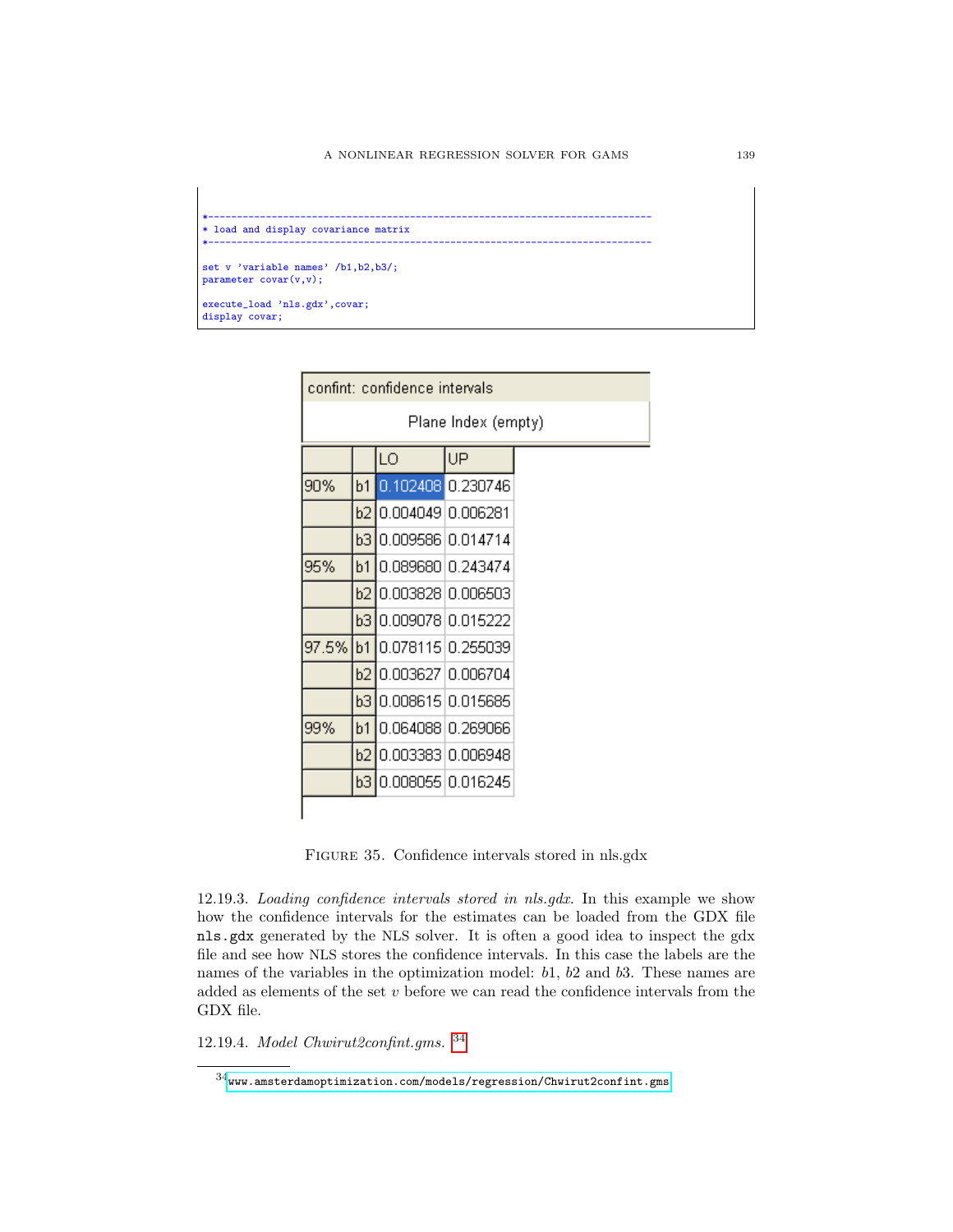## \$ontext

```
Nonlinear Least Squares Regression example
Read variance-covariance matrix from GDX file
```
Erwin Kalvelagen, nov 2007

Reference:

http://www.itl.nist.gov/div898/strd/nls/nls\_main.shtml

--------------------------------------------------------------------------

\$offtext

\*-----------------------------------------------------------------------------

\* data<br>\*-------\*-----------------------------------------------------------------------------

set i /i1\*i54/;

|     | $table data(i,*)$ |         |
|-----|-------------------|---------|
|     | y                 | x       |
| i1  | 92.9000E0         | 0.500E0 |
| i2  | 57.1000E0         | 1.000E0 |
| i3  | 31.0500E0         | 1.750E0 |
| i4  | 11.5875E0         | 3.750E0 |
| i5  | 8.0250E0          | 5.750E0 |
| i6  | 63.6000E0         | 0.875E0 |
| i7  | 21.4000E0         | 2.250E0 |
| i8  | 14.2500E0         | 3.250E0 |
| i9  | 8.4750E0          | 5.250E0 |
| i10 | 63.8000E0         | 0.750E0 |
| i11 | 26.8000E0         | 1.750E0 |
| i12 | 16.4625E0         | 2.750E0 |
| i13 | 7.1250E0          | 4.750E0 |
| i14 | 67.3000E0         | 0.625E0 |
| i15 | 41.0000E0         | 1.250E0 |
| i16 | 21.1500E0         | 2.250E0 |
| i17 | 8.1750E0          | 4.250E0 |
| i18 | 81.5000E0         | .500E0  |
| i19 | 13.1200E0         | 3.000E0 |
| i20 | 59.9000E0         | .750E0  |
| i21 | 14.6200E0         | 3.000E0 |
| i22 | 32.9000E0         | 1.500E0 |
| i23 | 5.4400E0          | 6.000E0 |
| i24 | 12.5600E0         | 3.000E0 |
| i25 | 5.4400E0          | 6.000E0 |
| i26 | 32.0000E0         | 1.500E0 |
| i27 | 13.9500E0         | 3.000E0 |
| i28 | 75.8000E0         | .500E0  |
| i29 | 20.0000E0         | 2.000E0 |
| i30 | 10.4200E0         | 4.000E0 |
| i31 | 59.5000E0         | .750E0  |
| i32 | 21.6700E0         | 2.000E0 |
| i33 | 8.5500E0          | 5.000E0 |
| i34 | 62.0000E0         | .750E0  |
| i35 | 20.2000E0         | 2.250E0 |
| i36 | 7.7600E0          | 3.750E0 |
| i37 | 3.7500E0          | 5.750E0 |
| i38 | 11.8100E0         | 3.000E0 |
| i39 | 54.7000E0         | .750E0  |
| i40 | 23.7000E0         | 2.500E0 |
| i41 | 11.5500E0         | 4.000E0 |
| i42 | 61.3000E0         | .750E0  |
| i43 | 17.7000E0         | 2.500E0 |
| i44 | 8.7400E0          | 4.000E0 |
| i45 | 59.2000E0         | .750E0  |
| i46 | 16.3000E0         | 2.500E0 |
| i47 | 8.6200E0          | 4.000E0 |
| i48 | 81.0000E0         | .500E0  |
| i49 | 4.8700E0          | 6.000E0 |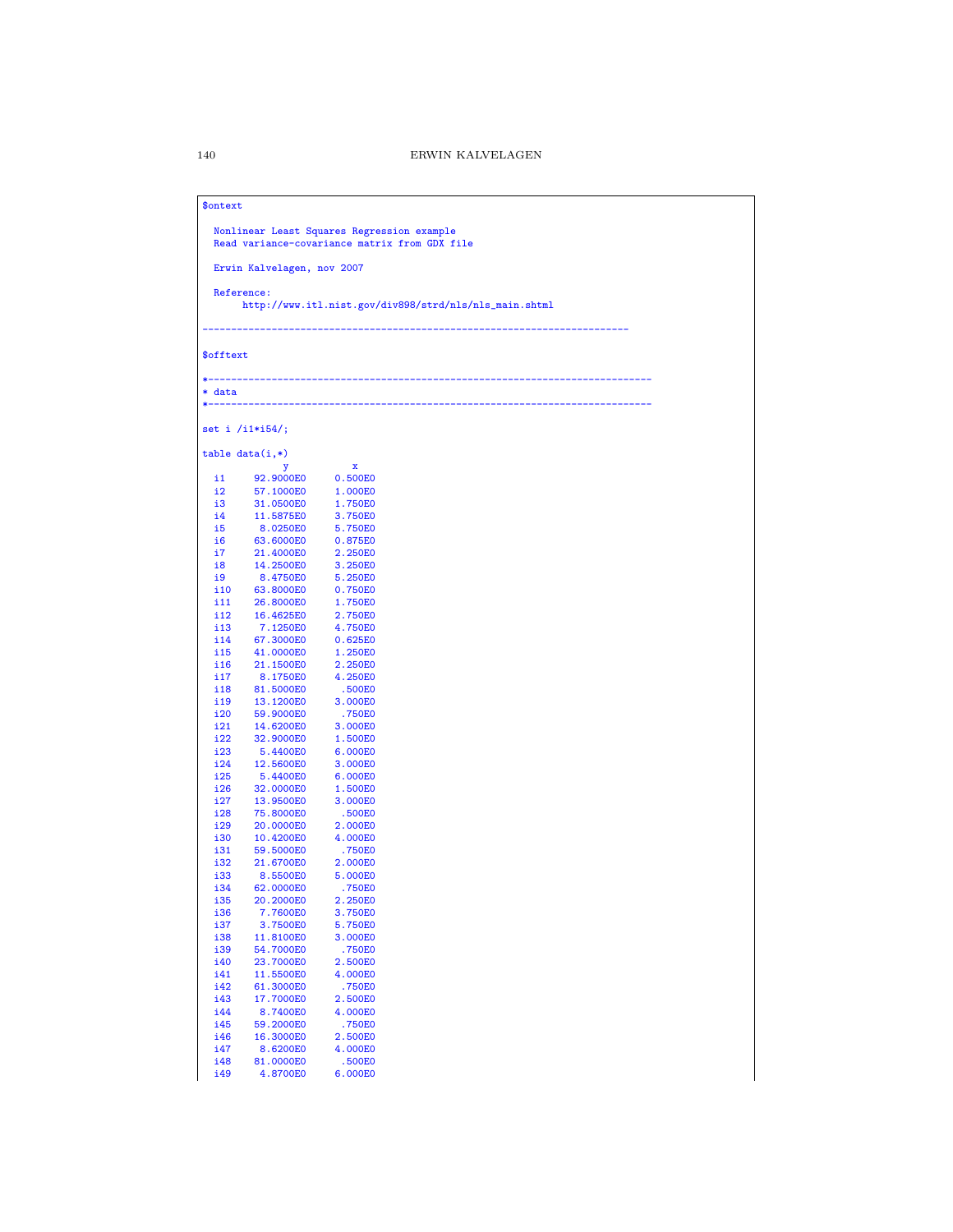```
i50  14.6200E0  3.000E0<br>i51  81.7000E0  .500E0<br>i52  17.1700E0  2.750E0
  i51 81.7000E0<br>i52 17.1700E0
  i52 17.1700E0 2.750E0
  i53 81.3000E0 .500E0<br>i54 28.9000E0 1.750E0
          28.9000E0
;
*
* extract data
*
parameter x(i),y(i);
x(i) = data(i, 'x');y(i) = data(i, 'y');*-----------------------------------------------------------------------------
* statistical model
*-----------------------------------------------------------------------------
variables
    sse 'sum of squared errors'<br>b1 'coefficient to estimat
     b1 'coefficient to estimate'
b2 'coefficient to estimate'
b3 'coefficient to estimate'
;
equations<br>fit(i)
    fit(i) <br>
'the non-linear model'<br>
obj <br>
'objective'
                 'objective'
;
obj.. sse =n= 0;
fit(i).. y(i) == exp(-b1*x(i))/(b2+b3*x(i));*-----------------------------------------------------------------------------
\ast initial values
*-----------------------------------------------------------------------------
b1.1 = 0.1;<br>
b2.1 = 0.01;<br>
b3.1 = 0.02;option nlp=nls;
model nlfit /obj,fit/;
solve nlfit minimizing sse using nlp;
display sse.1,b1.1,b2.1;
*-----------------------------------------------------------------------------
* load and display the confidence intervals
*-----------------------------------------------------------------------------
sets
  alpha /'90%','95%','97.5%','99%'/
   v /b1,b2,b3/
   interval /lo,up/
;
parameter confint(alpha,v,interval);
execute_load 'nls.gdx',confint;
display confint;
```
12.20. Tests. This section contains some test models.

12.20.1. Solve Longley as NLS. The Longley[\[25\]](#page-146-3) dataset is a difficult problem for linear OLS solvers. In this example we try to solve it using NLS. We use a starting point of one for all variables.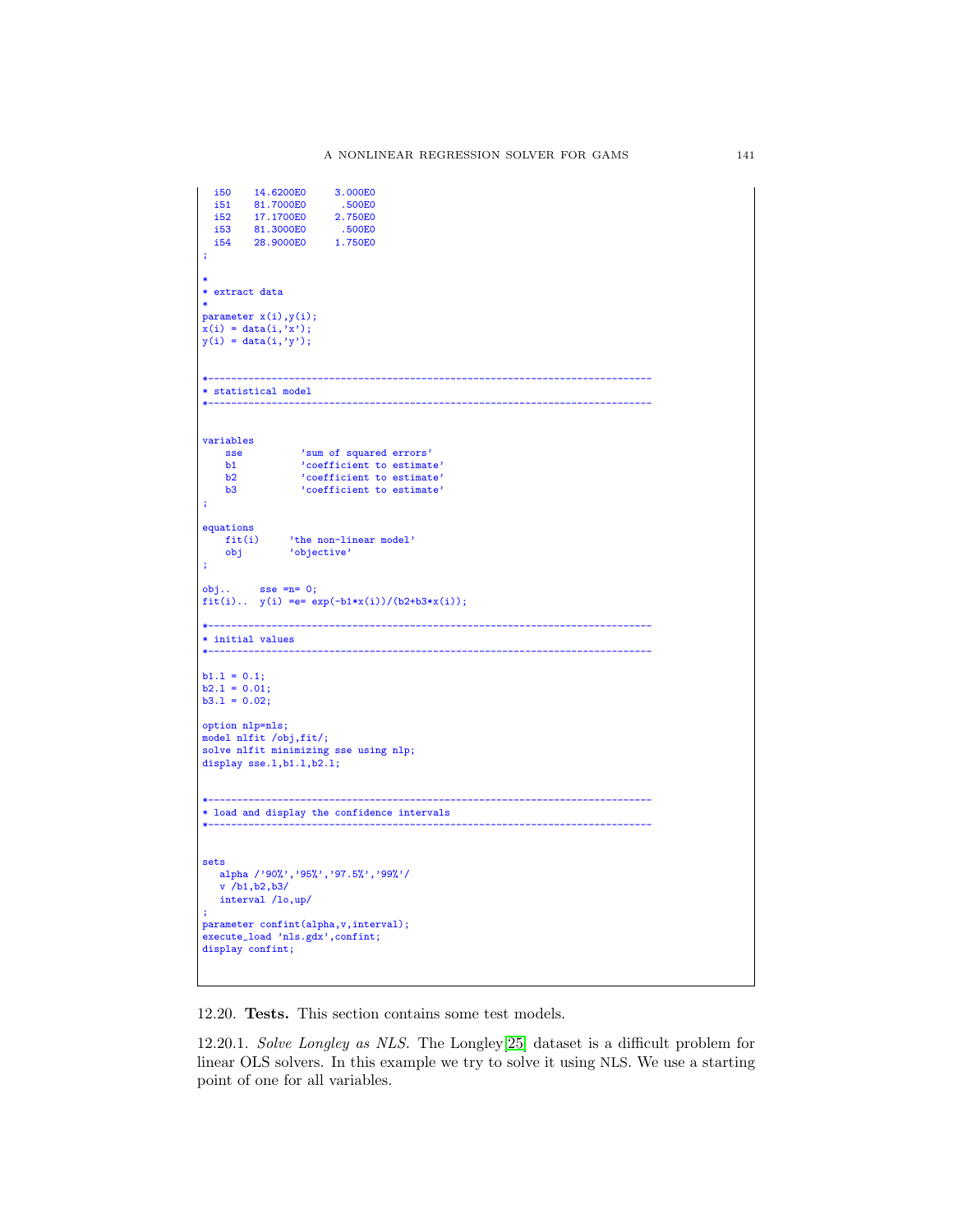```
12.20.2. Model longleynls.gms. 35
```

```
$ontext
 Longley Linear Least Squares benchmark problem
 Solve as nonlinear regression problem
 Erwin Kalvelagen, nov 2004
 References:
       http://www.itl.nist.gov/div898/strd/lls/lls.shtml
        Longley, J. W. (1967).
An Appraisal of Least Squares Programs for the
        Electronic Computer from the Viewpoint of the User.
Journal of the American Statistical Association, 62, pp. 819-841.
                 Certified Regression Statistics
                                                Standard Deviation
     Parameter Estimate of Estimate
         B0 -3482258.63459582 890420.383607373
B1 15.0618722713733 84.9149257747669
B2 -0.358191792925910E-01 0.334910077722432E-01
        B3 -2.02022980381683 0.488399681651699<br>B4 -1.03322686717359 0.214274163161675
         B4 -1.03322686717359 0.214274163161675
B5 -0.511041056535807E-01 0.226073200069370
        B6 1829.15146461355 455.478499142212
     Residual
     Standard Deviation 304.854073561965
     R-Squared 0.995479004577296
                Certified Analysis of Variance Table
Source of Degrees of Sums of Mean<br>
Variation Freedom Squares Squares
Variation Freedom Squares Squares F Statistic
Regression 6 184172401.944494 30695400.3240823 330.285339234588<br>Residual 9 836424.055505915 92936.0061673238
                   Residual 9 836424.055505915 92936.0061673238
Chazam output:
-------------
Hello/Bonjour/Aloha/Howdy/G Day/Kia Ora/Konnichiwa/Buenos Dias/Nee Hau/Ciao<br>Welcome to SHAZAM - Version 10.0 - JUU. 2004 SYSTEM=I LWUX PAR= 781
Welcome to SHAZAM - Version 10.0 - JUL 2004 SYSTEM=LINUX PAR=
 |_SAMPLE 1 16
| READ Y X1 X2 X3 X4 X5 X6<br>7 VARIABLES AND 16
                        16 OBSERVATIONS STARTING AT OBS 1
|_OLS Y X1 X2 X3 X4 X5 X6
REQUIRED MEMORY IS PAR= 3 CURRENT PAR= 781
 OLS ESTIMATION<br>16 OBSERVATIONS
                             DEPENDENT VARIABLE= Y<br>T T0: 1, 16
 ...NOTE..SAMPLE RANGE SET TO:
 R-SQUARE = 0.9955 R-SQUARE ADJUSTED = 0.9925VARIANCE OF THE ESTIMATE-SIGMA**2 = 92936.
STANDARD ERROR OF THE ESTIMATE-SIGMA = 304.85
SUM OF SQUARED ERRORS-SSE= 0.83642E+06
MEAN OF DEPENDENT VARIABLE = 65317.
LOG OF THE LIKELIHOOD FUNCTION = -109.617
```
<span id="page-141-0"></span> $^{35}\!\!$ <www.amsterdamoptimization.com/models/regression/longleynls.gms>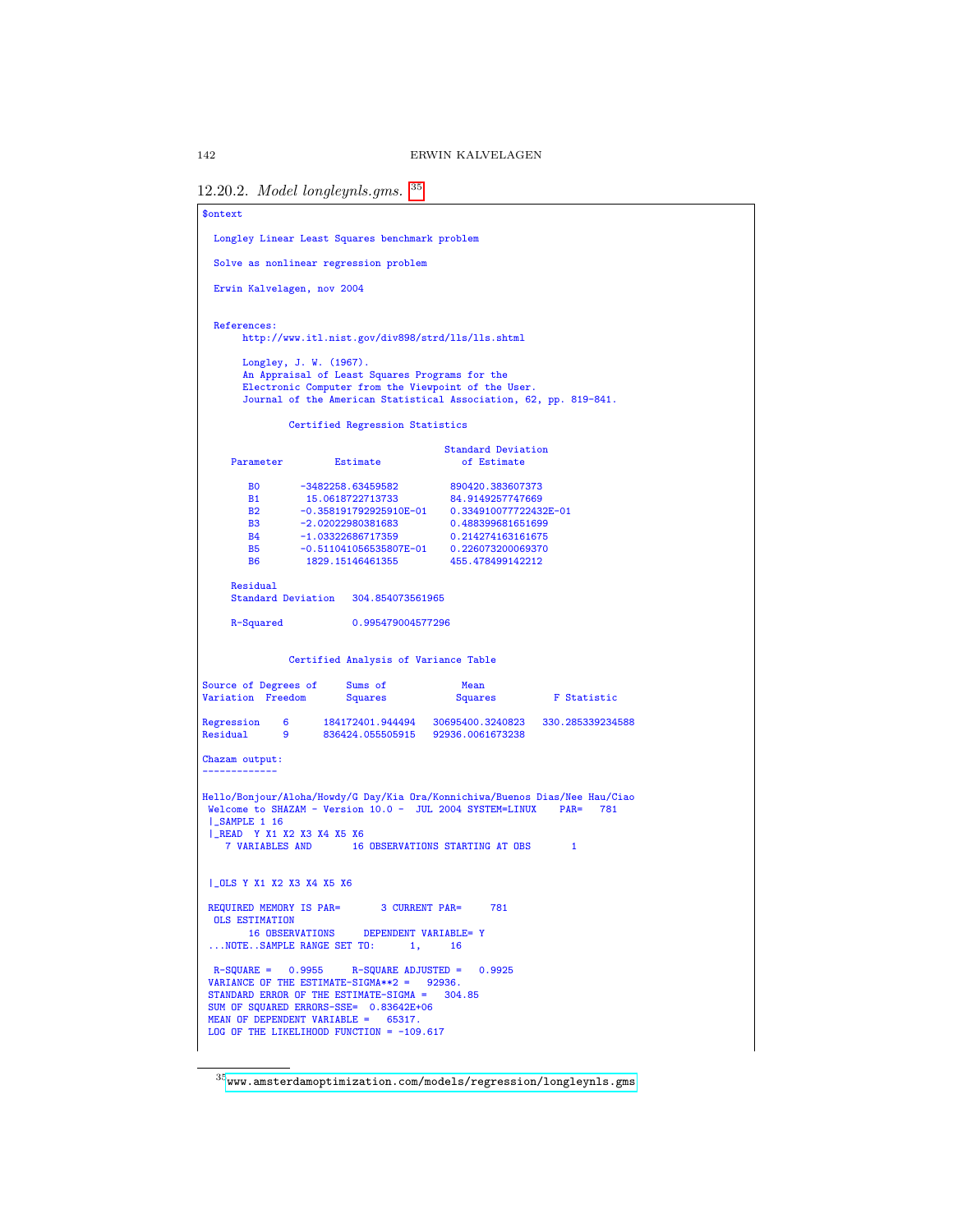| MODEL SELECTION TESTS - SEE JUDGE ET AL. (1985, P.242) |                         | CRAVEN-WAHBA (1979)                                   | SCHWARZ (1978) CRITERION - LOG SC =<br>HANNAN AND QUINN (1979) CRITERION = | (FPE IS ALSO KNOWN AS AMEMIYA PREDICTION CRITERION - PC)<br>AKAIKE (1973) INFORMATION CRITERION - LOG AIC = 11.739<br>MODEL SELECTION TESTS - SEE RAMANATHAN (1998, P.165)<br>GENERALIZED CROSS VALIDATION - GCV = |              | AKAIKE (1969) FINAL PREDICTION ERROR - FPE = 0.13360E+06<br>12.077 | $0.16522E+06$<br>0.12759E+06                                                         |                         |
|--------------------------------------------------------|-------------------------|-------------------------------------------------------|----------------------------------------------------------------------------|--------------------------------------------------------------------------------------------------------------------------------------------------------------------------------------------------------------------|--------------|--------------------------------------------------------------------|--------------------------------------------------------------------------------------|-------------------------|
|                                                        |                         | RICE (1984) CRITERION =<br>SHIBATA (1981) CRITERION = | SCHWARZ (1978) CRITERION - SC =                                            | AKAIKE (1974) INFORMATION CRITERION - AIC =                                                                                                                                                                        |              | 98018.                                                             | 0.41821E+06<br>0.17584E+06<br>0.12540E+06                                            |                         |
|                                                        |                         |                                                       |                                                                            | ANALYSIS OF VARIANCE - FROM MEAN                                                                                                                                                                                   |              |                                                                    |                                                                                      |                         |
|                                                        |                         |                                                       | SS                                                                         | DF                                                                                                                                                                                                                 |              | MS                                                                 | F                                                                                    |                         |
| <b>REGRESSION</b>                                      |                         |                                                       | 0.18417E+09                                                                | 6.                                                                                                                                                                                                                 |              | 0.30695E+08                                                        |                                                                                      | 330.285                 |
| <b>ERROR</b><br><b>TOTAL</b>                           |                         |                                                       | $0.83642E + 06$<br>$0.18501E+09$                                           | 9.<br>15.                                                                                                                                                                                                          |              | 92936.<br>$0.12334E+08$                                            |                                                                                      | <b>P-VALUE</b><br>0.000 |
|                                                        |                         |                                                       |                                                                            |                                                                                                                                                                                                                    |              |                                                                    |                                                                                      |                         |
|                                                        |                         |                                                       | $_{\rm SS}$                                                                | ANALYSIS OF VARIANCE - FROM ZERO<br>DF                                                                                                                                                                             |              | MS                                                                 | F                                                                                    |                         |
| <b>REGRESSION</b>                                      |                         |                                                       | $0.68445E+11$                                                              | 7.                                                                                                                                                                                                                 |              | 0.97779E+10                                                        | 105210.860                                                                           |                         |
| <b>ERROR</b>                                           |                         |                                                       | $0.83642E + 06$                                                            | 9.                                                                                                                                                                                                                 |              | 92936.                                                             |                                                                                      | <b>P-VALUE</b>          |
| TOTAL                                                  |                         |                                                       | $0.68446E+11$                                                              | 16.                                                                                                                                                                                                                |              | 0.42779E+10                                                        |                                                                                      | 0.000                   |
| <b>VARIABLE</b>                                        |                         | <b>ESTIMATED</b>                                      |                                                                            | T-RATIO                                                                                                                                                                                                            |              |                                                                    | PARTIAL STANDARDIZED ELASTICITY                                                      |                         |
|                                                        |                         | NAME COEFFICIENT                                      | <b>STANDARD</b><br><b>ERROR</b>                                            |                                                                                                                                                                                                                    | 9 DF         |                                                                    | P-VALUE CORR. COEFFICIENT AT MEANS                                                   |                         |
| X1                                                     |                         | 15.062                                                | 84.91                                                                      | 0.1774                                                                                                                                                                                                             |              | $0.863$ $0.059$                                                    | 0.0463                                                                               | 0.0234                  |
| X <sub>2</sub>                                         |                         |                                                       |                                                                            | $-0.35819E-01$ 0.3349E-01 $-1.070$                                                                                                                                                                                 |              | $0.313 - 0.336$                                                    | $-1.0137$                                                                            | $-0.2126$               |
| xз                                                     |                         | $-2.0202$                                             | 0.4884                                                                     | $-4.136$                                                                                                                                                                                                           |              | $0.003 - 0.810$                                                    | $-0.5375$                                                                            | $-0.0988$               |
| <b>X4</b><br>X <sub>5</sub>                            |                         | $-1.0332$                                             | 0.2143                                                                     | $-4.822$<br>$-0.2261$                                                                                                                                                                                              |              | $0.001 - 0.849$                                                    | $-0.2047$                                                                            | $-0.0412$               |
| <b>X6</b>                                              |                         | $-0.51104E-01$ 0.2261<br>1829.2                       | 455.5                                                                      | 4.016                                                                                                                                                                                                              |              | $0.826 - 0.075$<br>$0.003$ $0.801$                                 | $-0.1012$<br>2.4797                                                                  | $-0.0919$<br>54.7342    |
|                                                        |                         |                                                       |                                                                            | CONSTANT -0.34823E+07 0.8904E+06 -3.911                                                                                                                                                                            |              | $0.004 - 0.793$                                                    | 0.0000                                                                               | $-53.3132$              |
| $\mathsf{I}$ _STOP                                     |                         |                                                       |                                                                            |                                                                                                                                                                                                                    |              |                                                                    |                                                                                      |                         |
| \$offtext                                              |                         | set i 'cases' /i1*i16/;                               |                                                                            | set v 'variables' /empl, const, gnpdefl, gnp, unempl, army, pop, year/;<br>set depen(v) 'dependent variables' /empl/;                                                                                              |              |                                                                    | set indep(v) 'independent variables' /const, gnpdefl, gnp, unempl, army, pop, year/; |                         |
|                                                        | table data(i, v)        |                                                       |                                                                            |                                                                                                                                                                                                                    |              |                                                                    |                                                                                      |                         |
| i1                                                     |                         |                                                       |                                                                            |                                                                                                                                                                                                                    |              |                                                                    |                                                                                      |                         |
|                                                        |                         | empl gnpdefl                                          | gp                                                                         | unempl                                                                                                                                                                                                             | army         | $\mathbf{pop}$                                                     | year                                                                                 |                         |
| i2                                                     | 60323<br>61122          | 83.0<br>88.5                                          | 234289<br>259426                                                           | 2356<br>2325                                                                                                                                                                                                       | 1590<br>1456 | 107608<br>108632 1948                                              | 1947                                                                                 |                         |
| i3                                                     | 60171                   | 88.2                                                  | 258054                                                                     | 3682                                                                                                                                                                                                               | 1616         | 109773 1949                                                        |                                                                                      |                         |
| i4                                                     |                         | 61187 89.5                                            | 284599                                                                     | 3351                                                                                                                                                                                                               | 1650         | 110929                                                             | 1950                                                                                 |                         |
| i5                                                     |                         | 63221 96.2                                            | 328975                                                                     | 2099                                                                                                                                                                                                               | 3099         | 112075                                                             | 1951                                                                                 |                         |
| i6                                                     |                         | 63639 98.1                                            | 346999                                                                     | 1932                                                                                                                                                                                                               | 3594         | 113270                                                             | 1952                                                                                 |                         |
| i7                                                     |                         | 64989 99.0                                            | 365385                                                                     | 1870                                                                                                                                                                                                               | 3547         | 115094                                                             | 1953                                                                                 |                         |
| i8                                                     | 63761                   | 100.0                                                 | 363112                                                                     | 3578                                                                                                                                                                                                               | 3350         | 116219                                                             | 1954                                                                                 |                         |
| i9<br>i10                                              |                         | 66019 101.2<br>67857 104.6                            | 397469<br>419180                                                           | 2904<br>2822                                                                                                                                                                                                       | 3048<br>2857 | 117388 1955<br>118734                                              | 1956                                                                                 |                         |
| i11                                                    |                         | 68169 108.4 442769                                    |                                                                            | 2936                                                                                                                                                                                                               | 2798         | 120445                                                             | 1957                                                                                 |                         |
| i12                                                    |                         | 66513 110.8                                           | 444546                                                                     | 4681                                                                                                                                                                                                               | 2637         | 121950                                                             | 1958                                                                                 |                         |
| i13                                                    | 68655                   |                                                       | 112.6 482704                                                               | 3813                                                                                                                                                                                                               | 2552         | 123366                                                             | 1959                                                                                 |                         |
| i14                                                    |                         | 69564 114.2                                           | 502601                                                                     | 3931                                                                                                                                                                                                               | 2514         | 125368                                                             | 1960                                                                                 |                         |
| i15                                                    |                         | 69331 115.7                                           | 518173                                                                     | 4806                                                                                                                                                                                                               | 2572         | 127852                                                             | 1961                                                                                 |                         |
| i16<br>÷                                               | 70551                   | 116.9                                                 | 554894                                                                     | 4007                                                                                                                                                                                                               | 2827         | 130081                                                             | 1962                                                                                 |                         |
|                                                        | $data(i,'const') = 1;$  |                                                       |                                                                            |                                                                                                                                                                                                                    |              |                                                                    |                                                                                      |                         |
|                                                        | alias(indep, j, jj, k); |                                                       |                                                                            |                                                                                                                                                                                                                    |              |                                                                    |                                                                                      |                         |
|                                                        |                         |                                                       | table $cert(*,*)$ 'certified values'                                       |                                                                                                                                                                                                                    |              |                                                                    |                                                                                      |                         |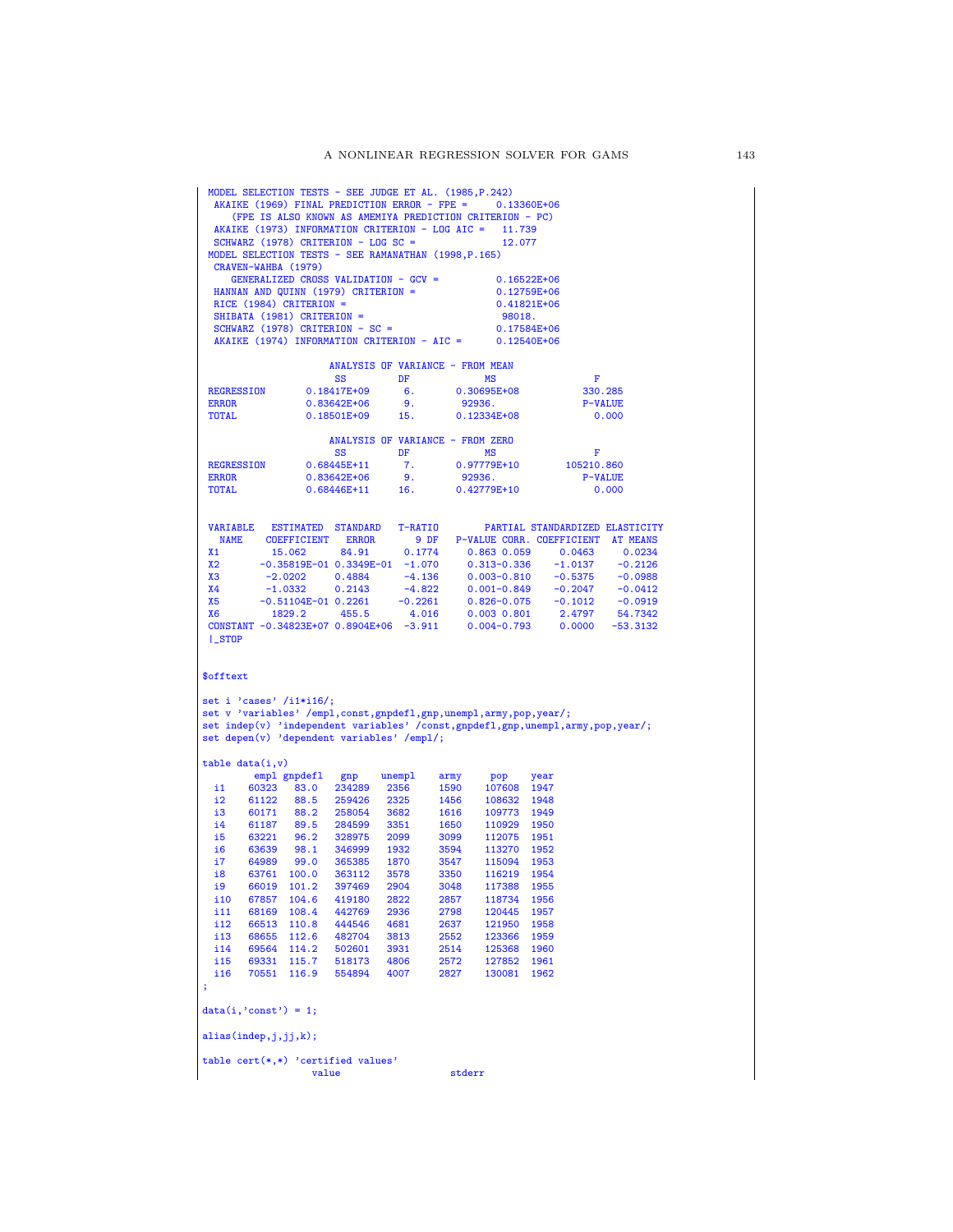```
const -3482258.63459582 890420.383607373
                15.0618722713733 84.9149257747669<br>-0.358191792925910E-01 0.334910077722432E-01
   gnp -0.358191792925910E-01 0.3349100777224321<br>unempl -2.02022980381683 0.488399681651699
   unempl -2.02022980381683<br>army -1.03322686717359
   army -1.03322686717359 0.214274163161675<br>pop -0.511041056535807E-01 0.226073200069370
              pop -0.511041056535807E-01 0.226073200069370
   year 1829.15146461355
;
variables<br>b(indep)
              'parameters to be estimated
   sse
;
equation<br>fit(i)'equation to fit'
   sumsq
;
*
* starting point
*
b.l(indep) = 1;
sumsq.. sse =n= 0;
fit(i).. data(i, 'empl') =e= sum(indep, b(indep)*data(i,indep));
option nlp = nls;
model leastsq /fit,sumsq/;
solve leastsq using nlp minimizing sse;
option decimals=8;
display b.l;
scalar err1 "Sum of squared errors in estimates";
err1 = sum(indep, sqr(b.l(indep)-cert(indep,'value')));
display err1;
abort$(err1>0.0001) "Solution not accurate";
scalar err2 "Sum of squared errors in standard errors";
err2 = sum(indep, sqr(b.m(indep)-cert(indep,'stderr')));
display err2;
abort$(err2>0.0001) "Standard errors not accurate";
```
12.20.3. largeregnls. This model is very large linear regression problem generated by using simulated data. It has 20000 observations with 100 parameters. Although a linear regression problem we estimate with NLS for testing purposes.

12.20.4. Model largeregnls. [36](#page-143-0)

```
option sysout=on;
$ontext
   Test regression solver against a large simulated data set
$offtext
set i 'cases' /case1*case20000/;
set j 'parameters' /p0*p100/;
set j0(j) 'constant term' /p0/;
set j1(j) 'non-constant term' /p1*p100/;
parameter x(i,j) 'data, randomly generated; first column is constant term';
x(i,j0) = 1;
x(i,j1) = uniform(-100,100);
```
<span id="page-143-0"></span> $36$ <www.amsterdamoptimization.com/models/regression/largeregnls.gms>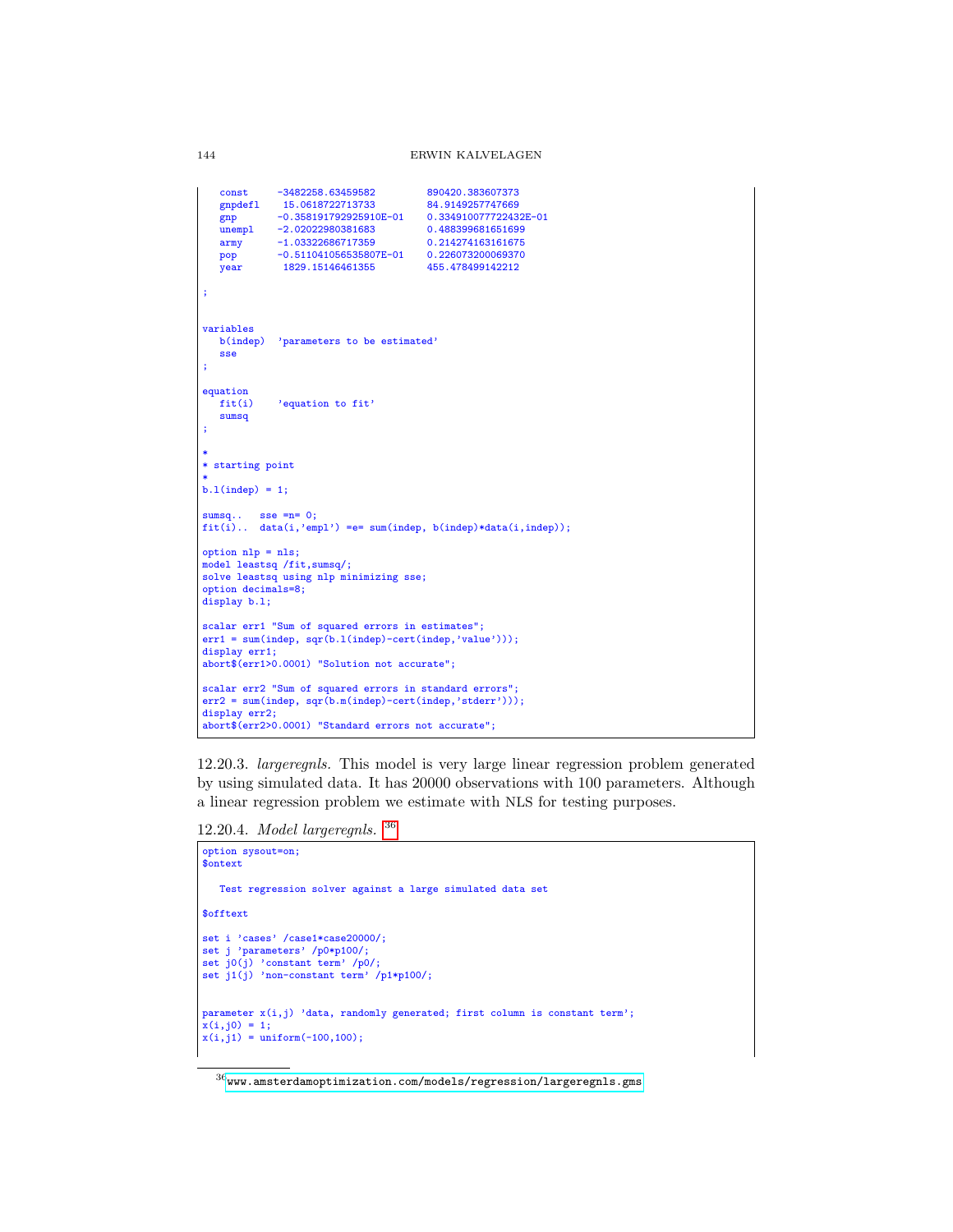```
parameter p_sim(j) 'values of parameters to construct simulation';
p\_sim(j) = ord(j);parameter y(i) 'data, simulated';
y(i) = sum(j, p_sim(j)*x(i,j)) + normal(0,10);variables
   p_est(j) 'parameters, to be estimated'<br>sse 'sum of squared errors'
              'sum of squared errors'
;
equation
  obj 'dummy objective'
            'equation we want to fit'
;
p\_est.1(j) = 1;obj.. sse =n= 0;
fit(i).. y(i) =e= sum(j, p_est(j)*x(i,j));
$onecho > nls.opt
* increase default limits
maxn 30000
maxp 200
$offecho
option nlp=nls;
model ols1 /obj,fit/;
ols1.optfile=1;
solve ols1 minimizing sse using nlp;
```
12.20.5. largeregnls2. This model is very large non-linear regression problem generated by using simulated data. It has 20000 observations with 100 parameters all of them appearing non-linearly in the regression.

12.20.6. Model largeregnls2. [37](#page-144-0)

```
option sysout=on;
 $ontext
    Test regression solver against a large simulated data set
 $offtext
 set i 'cases' /case1*case20000/;
set j 'parameters' /p0*p100/;
parameter x(i,j) 'data, randomly generated';
x(i,j) = uniform(1,10);parameter p_sim(j) 'values of parameters to construct simulation';
p_ssim(j) = 1+ord(j)/50;
display p_sim;
parameter y(i) 'data, simulated';
y(i) = sum(j, x(i,j) * *p\_sim(j)) + normal(0,10);variables
   p\_est(j) 'parameters, to be estimated'<br>sse \frac{1}{2} 'sum of squared errors'
               ssum of squared errors'
 ;
 equation
    obj 'dummy objective'<br>fit(i) 'equation we want
             'equation we want to fit'
 ;
p_{est.1(j)} = 1;
```
<span id="page-144-0"></span> $37$ <www.amsterdamoptimization.com/models/regression/largeregnls2.gms>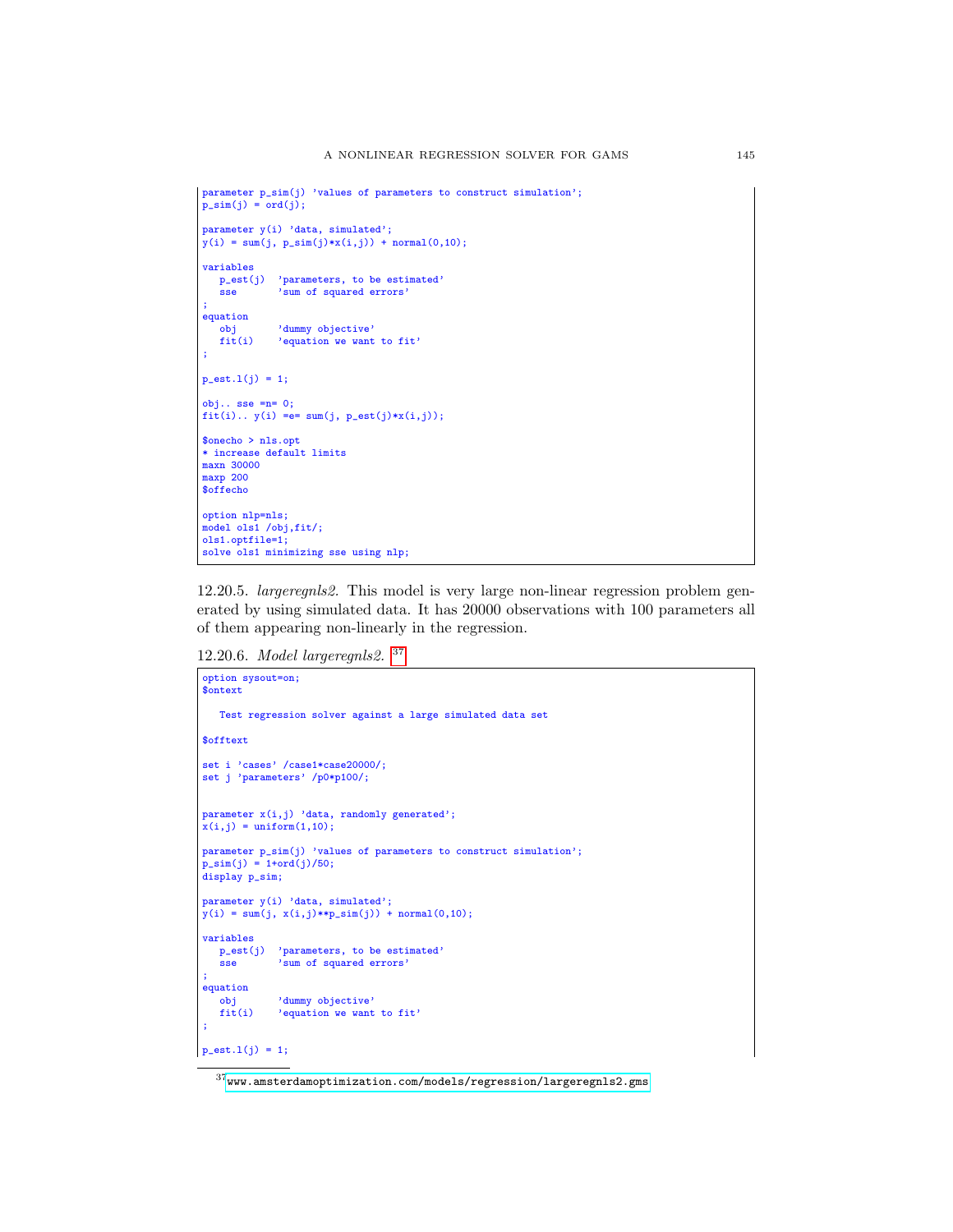```
obj.. sse =n= 0;fit(i).. y(i) =e= sum(j, x(i,j)**p_est(j));
$onecho > nls.opt
* increase default limits
maxn 30000
maxp 200
$offecho
option nlp=nls;
model ols1 /obj,fit/;
```
ols1.optfile=1; solve ols1 minimizing sse using nlp;

## **REFERENCES**

- 1. K. Arrow, H. Chenery, B. Minhas, and R. Solow, Capital-Labor Substitution and Economic Efficiency, Review of Economics and Statistics 43 (1961), 225–250.
- 2. D. M. Bates and D. G. Watts, Nonlinear regression analysis and its applications, Wiley, New York, 1988.
- 3. L. Bennett, L. Swartzendruber, and H. Brown, Superconductivity Magnetization Modeling, NIST, 1994.
- 4. G. P. Box, W. G. Hunter, and J. S. Hunter, Statistics for Experimenters, Wiley, New York, NY, 1978.
- 5. Barry W. Brown and Lawrence B. Levy, Certification of Algorithm 708: Significant Digit Computation of the Incomplete Beta, ACM Transactions on Mathematical Software 20 (1994), no. 3, 393–397.
- 6. C. Daniel and F. S. Wood, Fitting Equations to Data, 2nd ed., John Wiley and Sons, New York, NY, 1980.
- 7. Armido R. Didonato and Alfred H. Morris Jr., Algorithm 708: Significant Digit Computation of the Incomplete Beta Function Ratios, ACM Transactions on Mathematical Software 18 (1992), no. 3, 360–373.
- 8. K. Eckerle, Circular Interference Transmittance Study, NIST, 1979.
- 9. E.S.Keeping, Introduction to Statistical Inference, Van Nostrand Company, Princeton, NJ, 1962.
- 10. John Fox, Nonlinear Regression and Nonlinear Least Squares, Appendix to An R and S-PLUS Companion to Applied Regression, [http://cran.r-project.org/doc/contrib/](http://cran.r-project.org/doc/contrib/Fox-Companion/appendix-nonlinear-regression.pdf) [Fox-Companion/appendix-nonlinear-regression.pdf](http://cran.r-project.org/doc/contrib/Fox-Companion/appendix-nonlinear-regression.pdf), January 2002.
- 11. M. Fuss, D. McFadden, and Y. Mundlak, A survey of functional forms in the economic analysis of production, The Theory of Production (M. Fuss and D. McFadden, eds.), Production Economics: A Dual Approach to Theory and Applications, vol. I, North-Holland, 1978.
- 12. William H. Greene, Econometric Analysis, 5th ed., Prentice-Hall, 2003.
- 13. W. E. Griffiths, R. C. Hill, and G. G. Judge, Learning and Practicing Econometrics, Wiley, 1993.
- 14. T. Hahn, Copper thermal expansion study, NIST, 1979.
- 15. G. W. Hill, ACM Algorithm 396: Student's t-Quantiles, Commun. ACM 13 (1970), no. 10, 619–620.
- 16. Jr. John E. Dennis, David M. Gay, and Roy E. Welsch, Algorithm 573: NL2SOL − An Adaptive Nonlinear Least-Squares Algorithm, ACM Trans. Math. Softw. 7 (1981), no. 3, 369– 383.
- 17. Dale W. Jorgenson, Econometrics: Econometric Modeling of Producer Behavior, MIT Press, 2000.
- 18. D. Kahaner, C. Moler, and S. Nash, Numerical Methods and Software, Prentice Hall, Englewood Cliffs, NJ, 1989.
- 19. Erwin Kalvelagen, A Linear Regression Solver for GAMS, [http://www.](http://www.amsterdamoptimization.com/pdf/regression.pdf) [amsterdamoptimization.com/pdf/regression.pdf](http://www.amsterdamoptimization.com/pdf/regression.pdf).
- 20. , New special functions in GAMS, [http://www.gams.com/](http://www.gams.com/~erwin/specfun.pdf)~erwin/specfun.pdf.
- 21. R. Kirby, Scanning electron microscope line width standards, NIST, 1979.